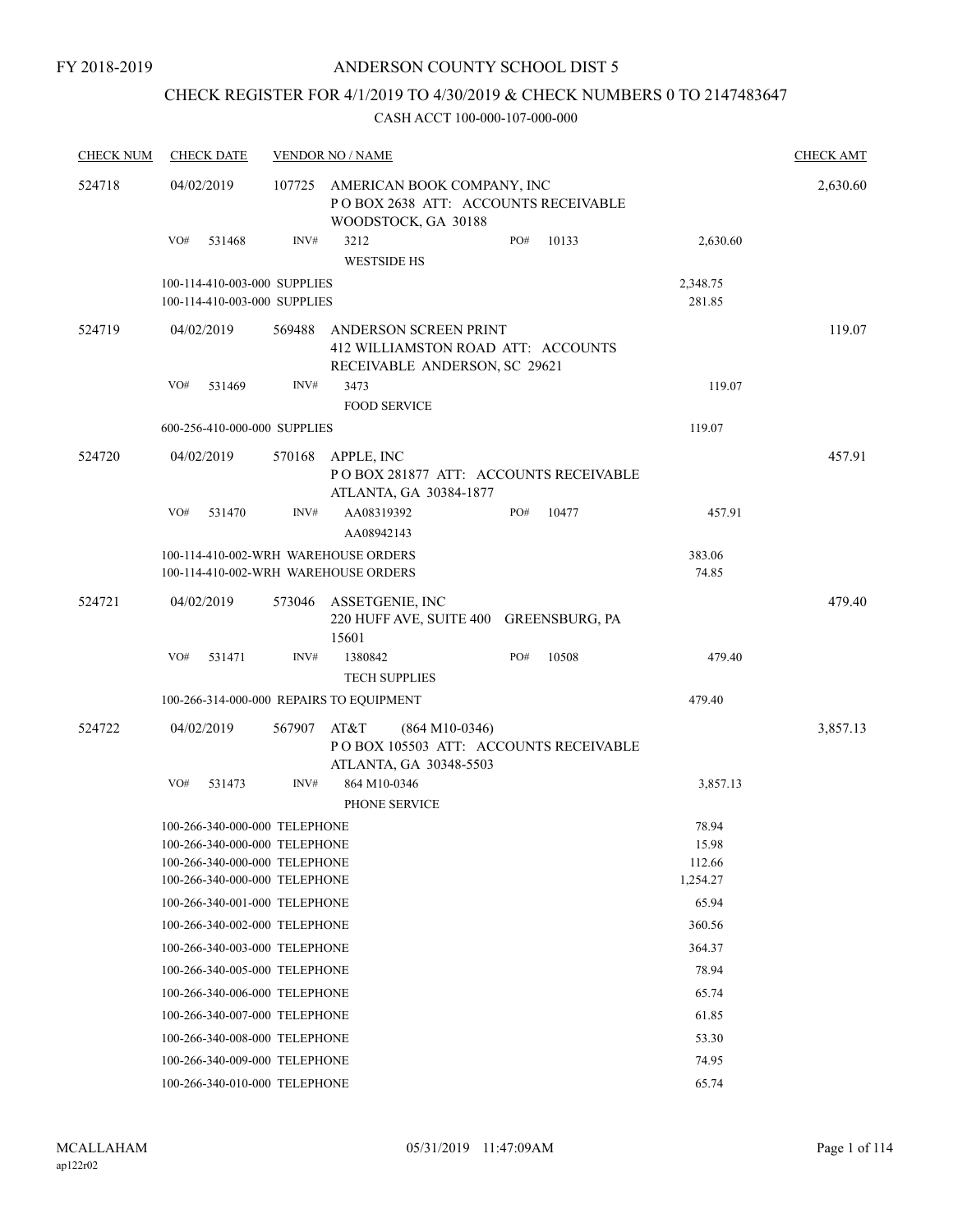# CHECK REGISTER FOR 4/1/2019 TO 4/30/2019 & CHECK NUMBERS 0 TO 2147483647

| <b>CHECK NUM</b> |            | <b>CHECK DATE</b>             |             | <b>VENDOR NO / NAME</b>                                                                              | <b>CHECK AMT</b> |
|------------------|------------|-------------------------------|-------------|------------------------------------------------------------------------------------------------------|------------------|
|                  |            | 100-266-340-011-000 TELEPHONE |             | 246.94                                                                                               |                  |
|                  |            | 100-266-340-012-000 TELEPHONE |             | 91.48                                                                                                |                  |
|                  |            | 100-266-340-013-000 TELEPHONE |             | 78.19                                                                                                |                  |
|                  |            | 100-266-340-014-000 TELEPHONE |             | 78.94                                                                                                |                  |
|                  |            | 100-266-340-015-000 TELEPHONE |             | 66.36                                                                                                |                  |
|                  |            | 100-266-340-016-000 TELEPHONE |             | 86.69                                                                                                |                  |
|                  |            | 100-266-340-017-000 TELEPHONE |             | 78.19                                                                                                |                  |
|                  |            | 100-266-340-018-000 TELEPHONE |             | 78.19                                                                                                |                  |
|                  |            | 100-266-340-019-000 TELEPHONE |             | 62.38                                                                                                |                  |
|                  |            | 100-266-340-020-000 TELEPHONE |             | 53.30                                                                                                |                  |
|                  |            | 100-266-340-021-000 TELEPHONE |             | 78.94                                                                                                |                  |
|                  |            | 100-266-340-023-000 TELEPHONE |             | 41.24                                                                                                |                  |
|                  |            | 124-266-340-024-000 TELEPHONE |             | 53.30                                                                                                |                  |
|                  |            | 600-256-340-000-000 TELEPHONE |             | 109.75                                                                                               |                  |
| 524723           | 04/02/2019 |                               | 570814 AT&T | $(864 M09-9122)$<br>PO BOX 105262 ATTN: ACCOUNTS RECEIVABLE<br>ATLANTA, GA 30348-5262                | 928.64           |
|                  | VO#        | 531472                        | INV#        | 864 M09-9122<br>PHONE SERVICE                                                                        | 928.64           |
|                  |            | 100-266-340-000-000 TELEPHONE |             | 928.64                                                                                               |                  |
| * 524725         |            | 04/02/2019                    | 563453      | <b>B&amp;H PHOTO-VIDEO</b><br>P.O. BOX 28072 REMITTANCE PROCESSING<br>CENTER NEW YORK, NY 10087-8072 | 103.81           |
|                  | VO#        | 531475                        | INV#        | 155682290<br>PO#<br>10447<br><b>HEADSEST</b>                                                         | 103.81           |
|                  |            |                               |             | 103.81<br>100-266-314-003-000 REPAIRS TO EQUIPMENT                                                   |                  |
| 524726           | 04/02/2019 |                               | 574875      | <b>BOUNCE-A-BUNCH</b><br>12 UNITED AVENUE PENDLETON, SC 29670                                        | 450.00           |
|                  | VO#        | 531476                        | INV#        | APRIL 30<br><b>WEST MARKET</b>                                                                       | 450.00           |
|                  |            |                               |             | 718-271-660-018-290 MISC. FUNDRAISER EXPENSE<br>450.00                                               |                  |
| 524727           | 04/02/2019 |                               | 575903      | BREEZY FREEZE GOURMET SHAVED ICE<br>2607 JACKSON SQUARE ANDERSON, SC 29625                           | 975.00           |
|                  | VO#        | 531478                        | INV#        | 0216<br>NEVITT FOREST                                                                                | 975.00           |
|                  |            |                               |             | 712-271-660-012-201 MISCELLANEOUS EXPENSE<br>487.50                                                  |                  |
|                  |            |                               |             | 712-271-660-012-324 POSTIVE BEHAVIOR I.S. EXPENSE<br>487.50                                          |                  |
| * 524729         |            | 04/02/2019                    | 152495      | CAMCOR, INC<br>POBOX 1899 ATT: ACCOUNTS RECEIVABLE<br>BURLINGTON, NC 27216-1899                      | 3,947.98         |
|                  | VO#        | 531480                        | INV#        | 2467556<br>PO#<br>10449<br><b>TECH SUPPLIES</b>                                                      | 1,243.88         |
|                  |            |                               |             | 1,243.88<br>100-266-314-000-000 REPAIRS TO EQUIPMENT                                                 |                  |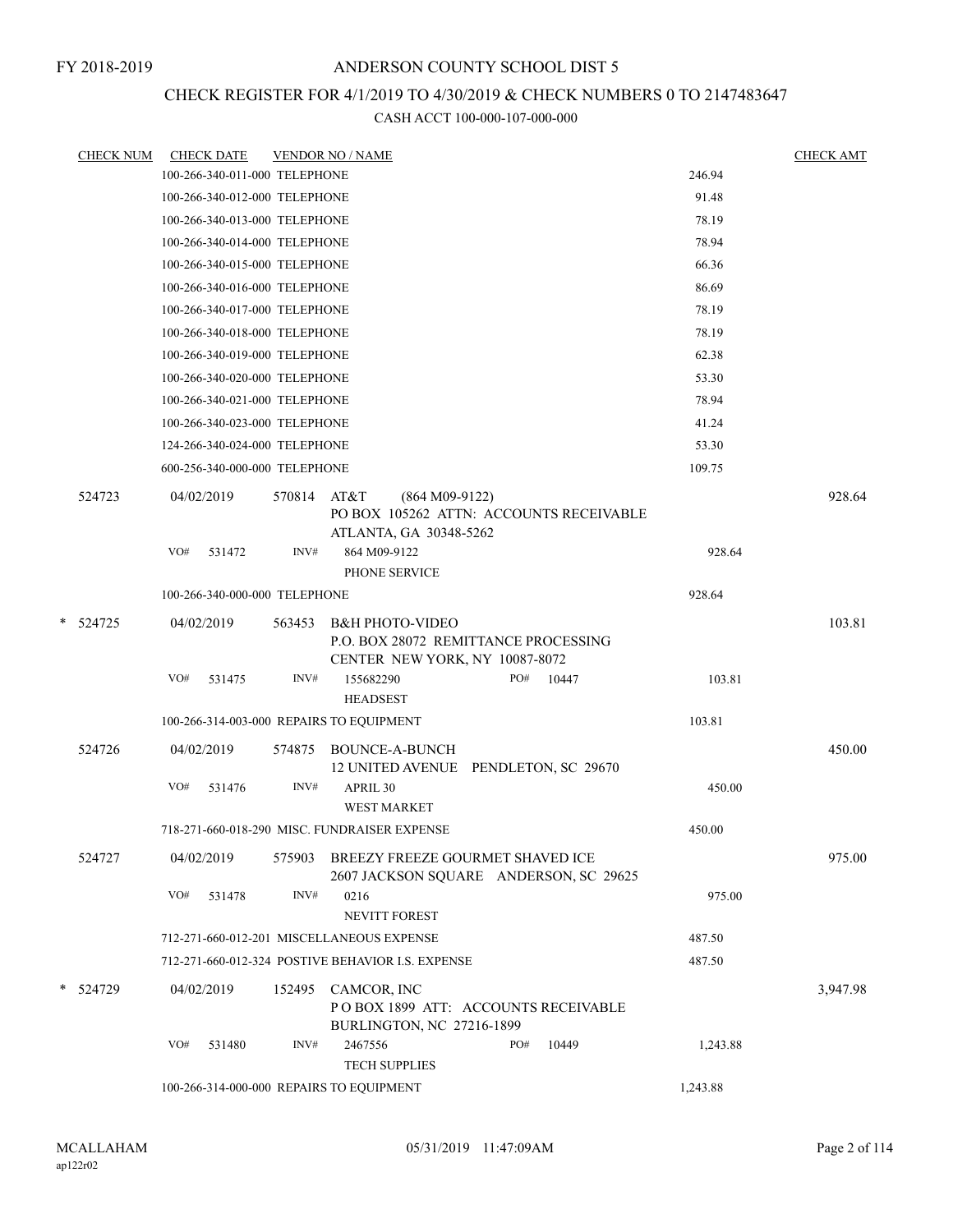# CHECK REGISTER FOR 4/1/2019 TO 4/30/2019 & CHECK NUMBERS 0 TO 2147483647

| <b>CHECK NUM</b> |     | <b>CHECK DATE</b>                 |        | <b>VENDOR NO / NAME</b>                                                                                         |     |       |           | <b>CHECK AMT</b> |
|------------------|-----|-----------------------------------|--------|-----------------------------------------------------------------------------------------------------------------|-----|-------|-----------|------------------|
|                  | VO# | 531526                            | INV#   | 2467999                                                                                                         | PO# | 10429 | 2,704.10  |                  |
|                  |     |                                   |        | <b>TECH SUPPLIES</b>                                                                                            |     |       |           |                  |
|                  |     |                                   |        | 201-112-410-012-000 SUPPLIES AND MATERIALS                                                                      |     |       | 2,704.10  |                  |
| $*$ 524731       |     | 04/02/2019                        |        | 571416 CHICK FILA<br>1564 LAURENS ROAD GREENVILLE, SC 29607                                                     |     |       |           | 837.57           |
|                  | VO# | 531483                            | INV#   | 6509378<br>MCLEES ELEM 3/29                                                                                     |     |       | 837.57    |                  |
|                  |     |                                   |        | 708-271-660-008-354 FIELD TRIPS GRADE 4 EXPENSE                                                                 |     |       | 837.57    |                  |
| 524732           |     | 04/02/2019                        |        | 569704 CONVERGED NETWORKS, LLC<br>2 STILL SHADOW DRIVE SUITE G ATT:<br>ACCOUNTS RECEIVABLE CHARLESTON, SC 29414 |     |       |           | 15,999.34        |
|                  | VO# | 531484                            | INV#   | 7432<br><b>TECH SUPPLIES</b>                                                                                    | PO# | 10346 | 15,999.34 |                  |
|                  |     | 515-253-520-031-CAR CAREER CENTER |        |                                                                                                                 |     |       | 15,999.34 |                  |
| 524733           |     | 04/02/2019                        |        | 565685 CORNER BAGEL SHOP<br>715 EAST GREENVILLE STREET ANDERSON, SC<br>29621                                    |     |       |           | 284.68           |
|                  | VO# | 531485                            | INV#   | 1217<br>3/22 LUNCH                                                                                              |     |       | 284.68    |                  |
|                  |     | 100-115-410-001-000 SUPPLIES      |        |                                                                                                                 |     |       | 284.68    |                  |
| 524734           |     | 04/02/2019                        |        | 565205 COWAN, DARRON^^                                                                                          |     |       |           | 200.00           |
|                  |     |                                   |        | 200 BROOK FOREST DRIVE ANDERSON, SC 29621                                                                       |     |       |           |                  |
|                  | VO# | 531486                            | INV#   | APRIL 10<br>NEVITT FOREST                                                                                       |     |       | 200.00    |                  |
|                  |     |                                   |        | 712-271-660-012-201 MISCELLANEOUS EXPENSE                                                                       |     |       | 200.00    |                  |
| 524735           |     | 04/02/2019                        | 573223 | DEPT OF ADMINISTRATION<br>SUITE 409 1200 SENATE STREET COLUMBIA, SC<br>29201                                    |     |       |           | 736.22           |
|                  | VO# | 531487                            | INV#   | DTO C129253                                                                                                     |     |       | 736.22    |                  |
|                  |     |                                   |        | DOC# 2000445177                                                                                                 |     |       |           |                  |
|                  |     | 100-266-340-000-000 TELEPHONE     |        |                                                                                                                 |     |       | 76.45     |                  |
|                  |     | 100-266-340-001-000 TELEPHONE     |        |                                                                                                                 |     |       | 38.81     |                  |
|                  |     | 100-266-340-005-000 TELEPHONE     |        |                                                                                                                 |     |       | 38.81     |                  |
|                  |     | 100-266-340-006-000 TELEPHONE     |        |                                                                                                                 |     |       | 38.81     |                  |
|                  |     | 100-266-340-007-000 TELEPHONE     |        |                                                                                                                 |     |       | 38.81     |                  |
|                  |     | 100-266-340-008-000 TELEPHONE     |        |                                                                                                                 |     |       | 38.81     |                  |
|                  |     | 100-266-340-009-000 TELEPHONE     |        |                                                                                                                 |     |       | 38.81     |                  |
|                  |     | 100-266-340-010-000 TELEPHONE     |        |                                                                                                                 |     |       | 38.81     |                  |
|                  |     | 100-266-340-011-000 TELEPHONE     |        |                                                                                                                 |     |       | 38.81     |                  |
|                  |     | 100-266-340-012-000 TELEPHONE     |        |                                                                                                                 |     |       | 38.81     |                  |
|                  |     | 100-266-340-013-000 TELEPHONE     |        |                                                                                                                 |     |       | 38.81     |                  |
|                  |     | 100-266-340-014-000 TELEPHONE     |        |                                                                                                                 |     |       | 38.81     |                  |
|                  |     | 100-266-340-016-000 TELEPHONE     |        |                                                                                                                 |     |       | 38.81     |                  |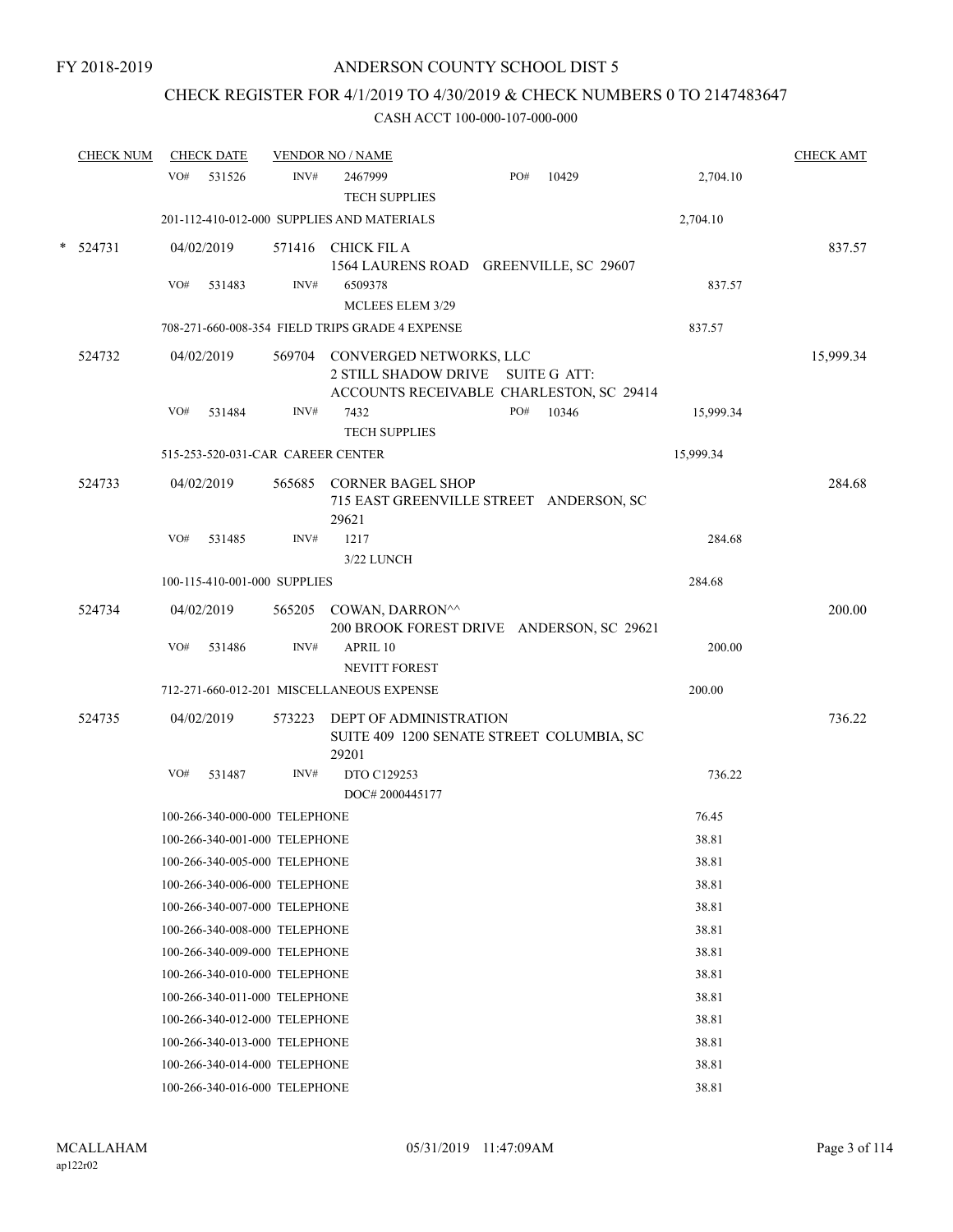# CHECK REGISTER FOR 4/1/2019 TO 4/30/2019 & CHECK NUMBERS 0 TO 2147483647

| <b>CHECK NUM</b> | <b>CHECK DATE</b>                       |        | <b>VENDOR NO / NAME</b>                                                                                    |        | <b>CHECK AMT</b> |
|------------------|-----------------------------------------|--------|------------------------------------------------------------------------------------------------------------|--------|------------------|
|                  | 100-266-340-017-000 TELEPHONE           |        |                                                                                                            | 38.81  |                  |
|                  | 100-266-340-019-000 TELEPHONE           |        |                                                                                                            | 38.81  |                  |
|                  | 100-266-340-020-000 TELEPHONE           |        |                                                                                                            | 38.81  |                  |
|                  | 100-266-340-021-000 TELEPHONE           |        |                                                                                                            | 38.81  |                  |
|                  | 100-266-340-063-000 TELEPHONE           |        |                                                                                                            | 38.81  |                  |
| * 524737         | 04/02/2019                              |        | 567734 EMBASSY SUITES COLUMBIA - GREYSTONE<br>200 STONERIDGE DRIVE ATT: RESERVATIONS<br>COLUMBIA, SC 29210 |        | 675.16           |
|                  | VO#<br>531491                           | INV#   | MAY 5, 2019<br>RSV# 91461224                                                                               | 675.16 |                  |
|                  | 701-271-660-001-823 COSMETOLOGY EXPENSE |        |                                                                                                            | 675.16 |                  |
| 524738           | 04/02/2019                              |        | 565781 ERIC ARMIN INC<br>POBOX 416366 ATT: ACCOUNTS RECEIVABLE<br>BOSTON, MA 02241-6366                    |        | 374.05           |
|                  | VO#<br>531492                           | INV#   | 924720,924861<br><b>CENTERVILLE ELEM</b>                                                                   | 374.05 |                  |
|                  | 100-112-410-007-TXT LEVELED TEXT        |        |                                                                                                            | 163.45 |                  |
|                  | 100-112-410-007-TXT LEVELED TEXT        |        |                                                                                                            | 210.60 |                  |
| 524739           | 04/02/2019                              |        | 574627 FLASHBAY, INC.<br>569 CLYDE AVENUE UNIT 500 MOUNTAIN VIEW,<br>CA 94043                              |        | 645.21           |
|                  | VO#<br>531493                           | INV#   | 939854<br>PO#<br>10524<br><b>FLASH DRIVES</b>                                                              | 645.21 |                  |
|                  |                                         |        | 201-112-410-012-000 SUPPLIES AND MATERIALS                                                                 | 645.21 |                  |
|                  |                                         |        |                                                                                                            |        |                  |
| 524740           | 04/02/2019                              |        | 575837 HAND2MIND, INC                                                                                      |        | 299.60           |
|                  | VO#<br>531497                           | INV#   | 6642 EAGLE WAY CHICAGO, IL 60678-1066<br>CUST#16513<br>60145255,5348,5278                                  | 299.60 |                  |
|                  | 100-112-410-007-TXT LEVELED TEXT        |        |                                                                                                            | 40.71  |                  |
|                  | 100-112-410-007-TXT LEVELED TEXT        |        |                                                                                                            | 169.16 |                  |
|                  | 100-112-410-007-TXT LEVELED TEXT        |        |                                                                                                            | 89.73  |                  |
| 524741           | 04/02/2019                              | 568255 | HENRY SCHEIN INC<br>BOX 371952 ATT: ACCOUNTS RECEIVABLE<br>PITTSBURGH, PA 15250-7952                       |        | 445.31           |
|                  | VO#<br>531496                           | INV#   | 63111522<br>CUST #3804418                                                                                  | 445.31 |                  |
|                  |                                         |        | 100-113-410-006-VEN SUPPLY-ADDT'L FOR LOST VENDING                                                         | 445.31 |                  |
|                  |                                         |        |                                                                                                            |        |                  |
| 524742           | 04/02/2019                              | 568245 | HILTON GARDEN INN<br>8910 FARROW ROAD COLUMBIA, SC 29203                                                   |        | 637.28           |
|                  | VO#<br>531499                           | INV#   | APR 30-MAY 3<br>RSV# 3534854141                                                                            | 637.28 |                  |
|                  |                                         |        | 100-255-333-000-000 TRIPS AND CONFERENCES                                                                  | 637.28 |                  |
| 524743           | 04/02/2019                              | 282620 | <b>IONOSPHERE TOURS</b><br>307 N. MAIN STREET ANDERSON, SC 29621                                           |        | 2,550.00         |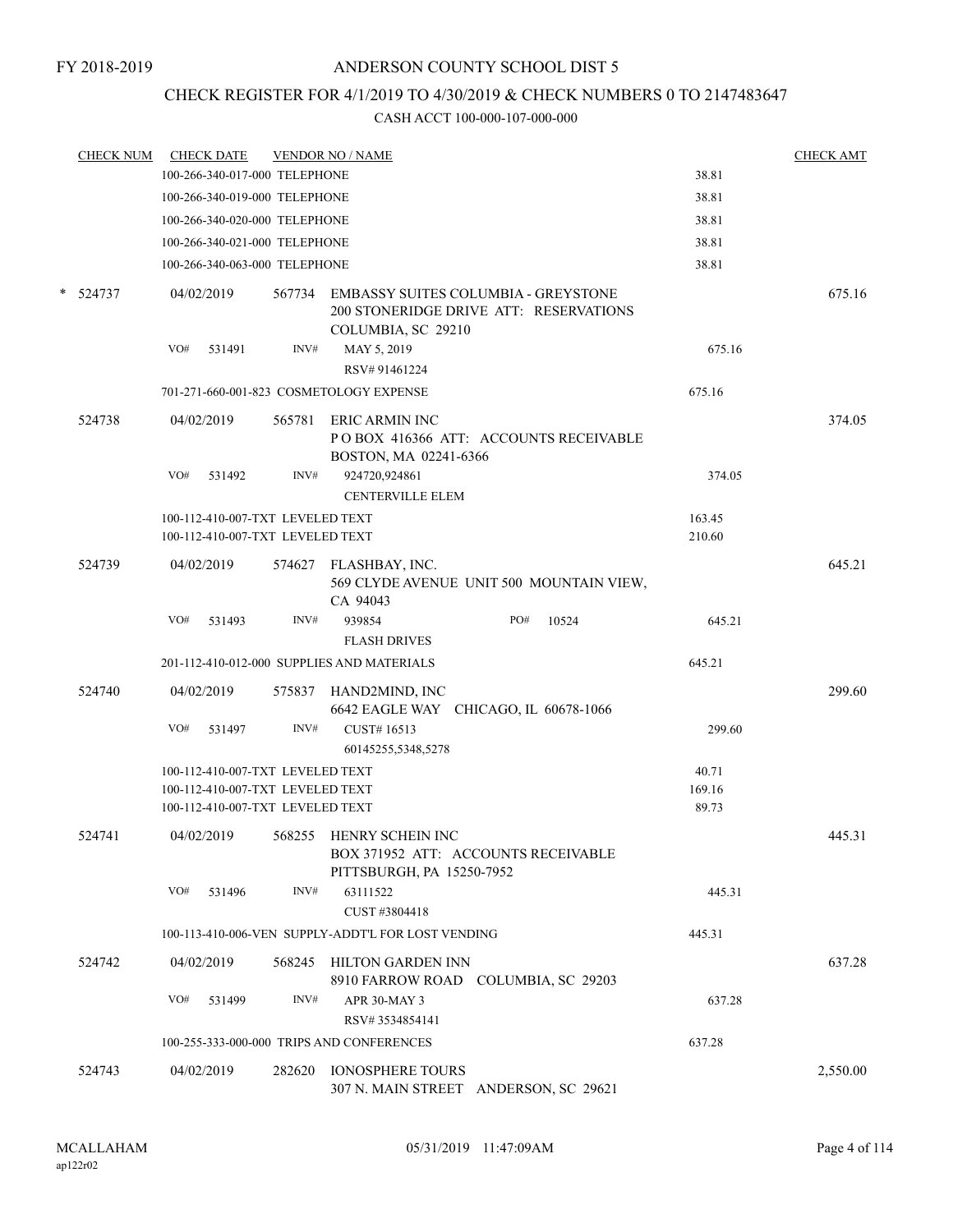# CHECK REGISTER FOR 4/1/2019 TO 4/30/2019 & CHECK NUMBERS 0 TO 2147483647

|   | <b>CHECK NUM</b> |     | <b>CHECK DATE</b> |                                  | <b>VENDOR NO / NAME</b>                                                                              |           | <b>CHECK AMT</b> |
|---|------------------|-----|-------------------|----------------------------------|------------------------------------------------------------------------------------------------------|-----------|------------------|
|   |                  | VO# | 531500            | INV#                             | CHARTER 6441<br><b>CENTERVILLE ELEM</b>                                                              | 2,550.00  |                  |
|   |                  |     |                   |                                  | 707-190-660-007-352 FIELD TRIPS GRADE 2 EXPENSE                                                      | 2,550.00  |                  |
|   | 524744           |     | 04/02/2019        | 575785                           | JOHNSON, JOANNA**<br>1505 ANDERSON ST BELTON, SC 29627                                               |           | 931.25           |
|   |                  | VO# | 531501            | INV#                             | <b>MARCH 19-28</b><br><b>ST JOSEPH'S</b>                                                             | 931.25    |                  |
|   |                  |     |                   |                                  | 201-413-312-000-SJC PS- ST.JOSEPH'S CATHOLIC                                                         | 931.25    |                  |
| * | 524746           |     | 04/02/2019        | 319400                           | LEARNING RESOURCES, INC<br>6641 EAGLE WAY ATT: ACCOUNTS RECEIVABLE<br>CHICAGO, IL 60678-1066         |           | 213.89           |
|   |                  | VO# | 531502            | INV#                             | 3772112<br>CUST ID S7855                                                                             | 213.89    |                  |
|   |                  |     |                   | 100-112-410-007-TXT LEVELED TEXT |                                                                                                      | 213.89    |                  |
| * | 524748           |     | 04/02/2019        | 573349                           | MEDSHORE AMBULANCE SERVICE<br>PO BOX 650458 DALLAS, TX 75265                                         |           | 800.00           |
|   |                  | VO# | 531503            | INV#                             | 18-92716<br><b>ROBERT ANDERSON</b>                                                                   | 800.00    |                  |
|   |                  |     |                   |                                  | 706-271-660-006-674 FOOTBALL EXPENSE                                                                 | 800.00    |                  |
|   | 524749           |     | 04/02/2019        |                                  | 574314 NATIONAL SEATING & MOBILITY, INC<br>5959 SHALLOWFORD ROAD, SUIT 443<br>CHATTANOOGA, TN 37421  |           | 2,134.98         |
|   |                  | VO# | 531504            | INV#                             | PO#<br>10015<br>029-1803907<br><b>CHANGING TABLE</b>                                                 | 2,134.98  |                  |
|   |                  |     |                   |                                  | 100-252-410-000-INS INSURANCE GRANT                                                                  | 2,134.98  |                  |
|   | $*$ 524751       |     | 04/02/2019        | 574430                           | ORANGE SKY TRAVEL, LLC<br>PO BOX 1802 SIMPSONVILLE, SC 29681                                         |           | 10,850.00        |
|   |                  | VO# | 531506            | INV#                             | 10349<br>NEW PROSPECT ELEM                                                                           | 10,850.00 |                  |
|   |                  |     |                   |                                  | 710-271-660-010-355 FIELD TRIPS GRADE 5 EXPENSE                                                      | 10,850.00 |                  |
|   | 524752           |     | 04/02/2019        |                                  | 572100 PLAY SAFE EDUCATIONAL HEALTH<br>713 E GREENVILLE STREET SUITE D BOX 230<br>ANDERSON, SC 29621 |           | 1,360.00         |
|   |                  | VO# | 531507            | INV#                             | <b>PHYSICALS</b><br><b>ROBERT ANDERSON</b>                                                           | 1,360.00  |                  |
|   |                  |     |                   |                                  | 706-271-660-006-663 ATHLETIC GENERAL EXPENSE                                                         | 1,360.00  |                  |
|   | 524753           |     | 04/02/2019        | 431095                           | REALLY GOOD STUFF, INC<br>PO BOX 1111 ATT: ACCOUNTS RECEIVABLE<br>SHELTON, CT 06484-1110             |           | 266.19           |
|   |                  | VO# | 531511            | INV#                             | 6835652<br><b>SUPPLIES</b>                                                                           | 266.19    |                  |
|   |                  |     |                   | 100-113-410-010-000 SUPPLIES     |                                                                                                      | 266.19    |                  |
|   | 524754           |     | 04/02/2019        | 574561                           | RUZGA, MARY^^                                                                                        |           | 6,242.00         |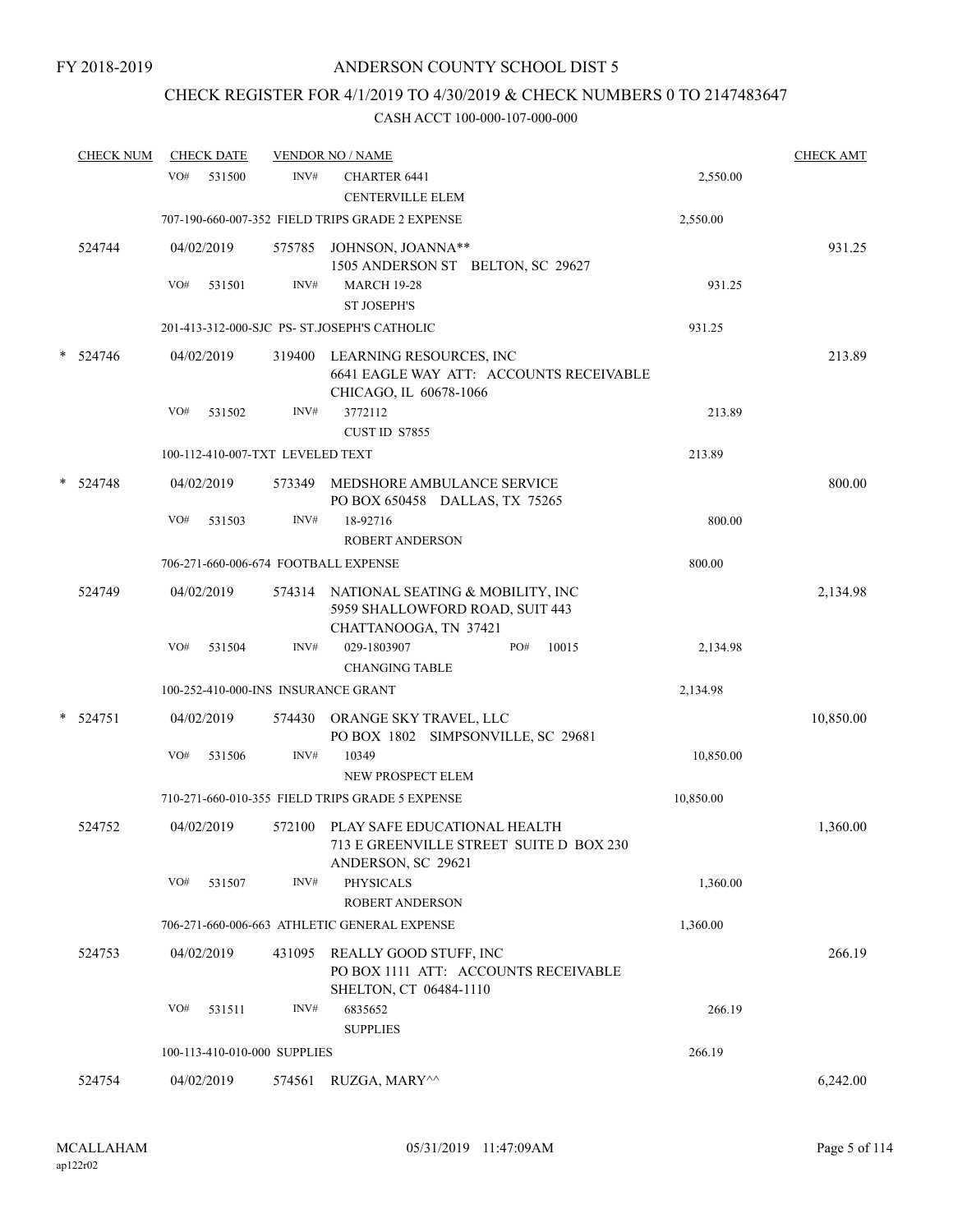## CHECK REGISTER FOR 4/1/2019 TO 4/30/2019 & CHECK NUMBERS 0 TO 2147483647

|        | <b>CHECK NUM</b> |     | <b>CHECK DATE</b>                 |        | <b>VENDOR NO / NAME</b><br>521 CAMBRIDGE DRIVE SPARTANBURG, SC<br>29301                             |     |       |          | <b>CHECK AMT</b> |
|--------|------------------|-----|-----------------------------------|--------|-----------------------------------------------------------------------------------------------------|-----|-------|----------|------------------|
|        |                  | VO# | 531527                            | INV#   | OCT-NOV 2018<br>NEW PROSPECT                                                                        | PO# | 99588 | 6,242.00 |                  |
|        |                  |     | 201-224-312-010-000 PD CONSULTANT |        |                                                                                                     |     |       | 3,121.00 |                  |
|        |                  |     |                                   |        | 267-224-312-010-PD5 CONTRACTED-SC STANDARDS                                                         |     |       | 3,121.00 |                  |
| $\ast$ | 524756           |     | 04/02/2019                        |        | 570059 SHARP BUSINESS SYSTEMS<br>DEPT 1216 PO BOX 121216 DALLAS, TX<br>75312-1216                   |     |       |          | 1,181.70         |
|        |                  | VO# | 531522                            | INV#   | 9001806734<br><b>COPIES</b>                                                                         |     |       | 234.13   |                  |
|        |                  |     | 100-113-410-007-000 SUPPLIES      |        |                                                                                                     |     |       | 234.13   |                  |
|        |                  | VO# | 531523                            | INV#   | 9001821803<br><b>COPIES</b>                                                                         |     |       | 168.02   |                  |
|        |                  |     |                                   |        | 201-112-490-016-000 OTHER/COPIER COST                                                               |     |       | 168.02   |                  |
|        |                  | VO# | 531524                            | INV#   | 9001790242<br><b>COPIES</b>                                                                         |     |       | 779.55   |                  |
|        |                  |     | 201-112-490-010-000 COPIER COST   |        |                                                                                                     |     |       | 779.55   |                  |
|        | 524757           |     | 04/02/2019                        |        | 571007 SIMPLIFIED OFFICE SYSTEMS<br>6220 BUSH RIVER ROAD COLUMBIA, SC 29212                         |     |       |          | 1,036.58         |
|        |                  | VO# | 531525                            | INV#   | 190321-0007<br><b>COPIES</b>                                                                        |     |       | 1,036.58 |                  |
|        |                  |     | 201-112-490-012-000 COPIER COST   |        |                                                                                                     |     |       | 1,036.58 |                  |
|        | 524758           |     | 04/02/2019                        |        | 491740 SULLIVAN'S METROPOLITAN GRILL<br>208 SOUTH MAIN ST ATTN: KELLEY RAINEY<br>ANDERSON, SC 29624 |     |       |          | 240.00           |
|        |                  | VO# | 531515                            | INV#   | APRIL <sub>3</sub><br>WHITEHALL 4K                                                                  |     |       | 240.00   |                  |
|        |                  |     |                                   |        | 719-271-660-019-364 FIELD TRIPS 4K EXPENSE                                                          |     |       | 240.00   |                  |
|        | 524759           |     | 04/02/2019                        | 575902 | SWORDS, ANTHONY NATHANIEL**<br>110 CLYDESDALE RD LIBERTY, SC 29657                                  |     |       |          | 126.10           |
|        |                  | VO# | 531455                            | INV#   | MAR 13 WHS<br><b>BASEBALL OFFICIAL</b>                                                              |     |       | 126.10   |                  |
|        |                  |     |                                   |        | 100-271-312-003-000 ADDITIONAL SECURITY                                                             |     |       | 126.10   |                  |
|        | $* 524761$       |     | 04/02/2019                        | 564240 | THE PRINT HOUSE, LLC<br>POBOX 564 ATT: ACCOUNTS RECEIVABLE<br>PENDLETON, SC 29670                   |     |       |          | 173.34           |
|        |                  | VO# | 531516                            | INV#   | 13566<br>VARENNES CHOIR                                                                             |     |       | 173.34   |                  |
|        |                  |     | 716-271-660-016-220 MUSIC EXPENSE |        |                                                                                                     |     |       | 173.34   |                  |
|        | 524762           |     | 04/02/2019                        | 563537 | TUORILA, ARMI**<br>316 TARLETON RD ANDERSON, SC 29626                                               |     |       |          | 2,200.00         |
|        |                  | VO# | 531518                            | INV#   | 529866<br><b>RAMS MURAL</b>                                                                         |     |       | 2,200.00 |                  |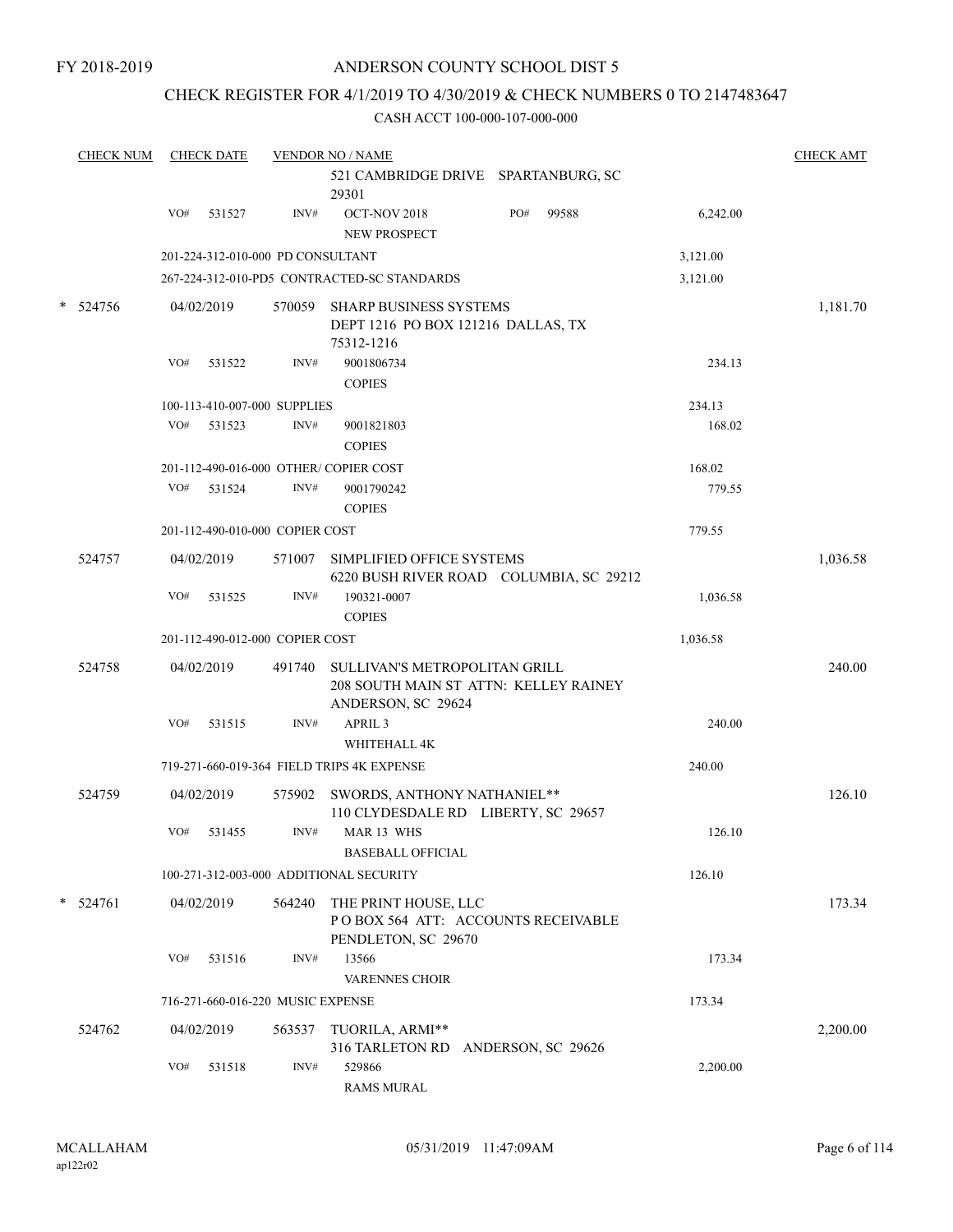## CHECK REGISTER FOR 4/1/2019 TO 4/30/2019 & CHECK NUMBERS 0 TO 2147483647

| <b>CHECK NUM</b> |     | <b>CHECK DATE</b><br>100-233-410-007-PNT MURAL PAINTING |        | <b>VENDOR NO / NAME</b>                                                                            |     |       | 2,200.00 | <b>CHECK AMT</b> |
|------------------|-----|---------------------------------------------------------|--------|----------------------------------------------------------------------------------------------------|-----|-------|----------|------------------|
| 524763           | VO# | 04/02/2019<br>531519                                    | INV#   | 573757 TYMINSKI, ANDREW^^<br>311 SURRYWOOD DRIVE GREENVILLE, SC 29607<br>ASDF5                     | PO# | 99291 | 800.00   | 800.00           |
|                  |     |                                                         |        | APRIL <sub>2</sub>                                                                                 |     |       |          |                  |
|                  |     |                                                         |        | 267-224-312-000-PD5 CONTRACTED-SC STANDARDS                                                        |     |       | 800.00   |                  |
| 524764           |     | 04/02/2019                                              |        | 575901 VELOCITY PROMOTIONS LLC<br>RAPIDWRISTBANDS 1100 HERCULES AVE. STE 320<br>HOUSTON, TX 77058  |     |       |          | 259.00           |
|                  |     | $VO#$ 531510                                            | INV#   | 116042<br>NEW PROSPECT ELEM                                                                        |     |       | 259.00   |                  |
|                  |     | 100-113-410-010-000 SUPPLIES                            |        |                                                                                                    |     |       | 259.00   |                  |
| 524765           |     | 04/02/2019                                              |        | 524353 WAL-MART COMMUNITY/GEMB<br>PO BOX 530934 ATT: ACCOUNTS RECEIVABLE<br>ATLANTA, GA 30353-0934 |     |       |          | 188.51           |
|                  | VO# | 531521                                                  | INV#   | 2022 8962<br><b>NORTH POINTE</b>                                                                   |     |       | 188.51   |                  |
|                  |     |                                                         |        | 713-271-660-013-201 MISCELLANEOUS EXPENSE                                                          |     |       | 177.73   |                  |
|                  |     |                                                         |        | 713-271-660-013-203 KINDERGARTEN SUPPLY FEE EXPENSE                                                |     |       | 10.78    |                  |
| 524766           |     | 04/04/2019                                              |        | 573978 AAA SUPPLY INC<br>PO BOX 17769 GREENVILLE, SC 29606                                         |     |       |          | 1,660.80         |
|                  | VO# | 531553                                                  | INV#   | 04-495370<br><b>SUPPLIES</b>                                                                       |     |       | 69.13    |                  |
|                  |     |                                                         |        | 100-254-410-001-400 HVAC/ELECTRICAL/PLUMBING                                                       |     |       | 50.55    |                  |
|                  |     |                                                         |        | 100-254-410-007-400 HVAC/ELECTRICAL/PLUMBING                                                       |     |       | 18.58    |                  |
|                  |     | VO# 531581                                              | INV#   | 04-496500<br><b>SUPPLIES</b>                                                                       |     |       | 863.24   |                  |
|                  |     |                                                         |        | 100-254-410-002-400 HVAC/ELECTRICAL/PLUMBING                                                       |     |       | 863.24   |                  |
|                  |     | VO# 531582                                              | INV#   | 01-106350<br><b>SUPPLIES</b>                                                                       |     |       | 728.43   |                  |
|                  |     |                                                         |        | 100-254-410-006-400 HVAC/ELECTRICAL/PLUMBING                                                       |     |       | 728.43   |                  |
| $* 524768$       |     |                                                         |        | 04/04/2019 105500 ALL PHASE ELECTRIC SUPPLY<br>PO BOX 936240 ATLANTA, GA 31193-6240                |     |       |          | 123.85           |
|                  | VO# | 531552                                                  | INV#   | 0184-578115<br><b>SUPPLIES</b>                                                                     |     |       | 123.85   |                  |
|                  |     |                                                         |        | 100-254-410-002-400 HVAC/ELECTRICAL/PLUMBING                                                       |     |       | 123.85   |                  |
| 524769           |     | 04/04/2019                                              |        | 575810 ALL STAR BUILDINGS<br>5033 HWY. 24 ANDERSON, SC 29626                                       |     |       |          | 9,924.25         |
|                  | VO# | 531583                                                  | INV#   | <b>GARAGE</b><br>506 E. WHITNER ST                                                                 | PO# | 10244 | 9,924.25 |                  |
|                  |     |                                                         |        | 100-254-540-000-001 EQUIPMENT - MAINTENANCE                                                        |     |       | 9,924.25 |                  |
| 524770           |     | 04/04/2019                                              | 110100 | AMSTERDAM                                                                                          |     |       |          | 298.24           |
|                  | VO# | 531672                                                  | INV#   | PO BOX 580 AMSTERDAM, NY 12010<br>6261871                                                          |     |       | 298.24   |                  |
|                  |     |                                                         |        |                                                                                                    |     |       |          |                  |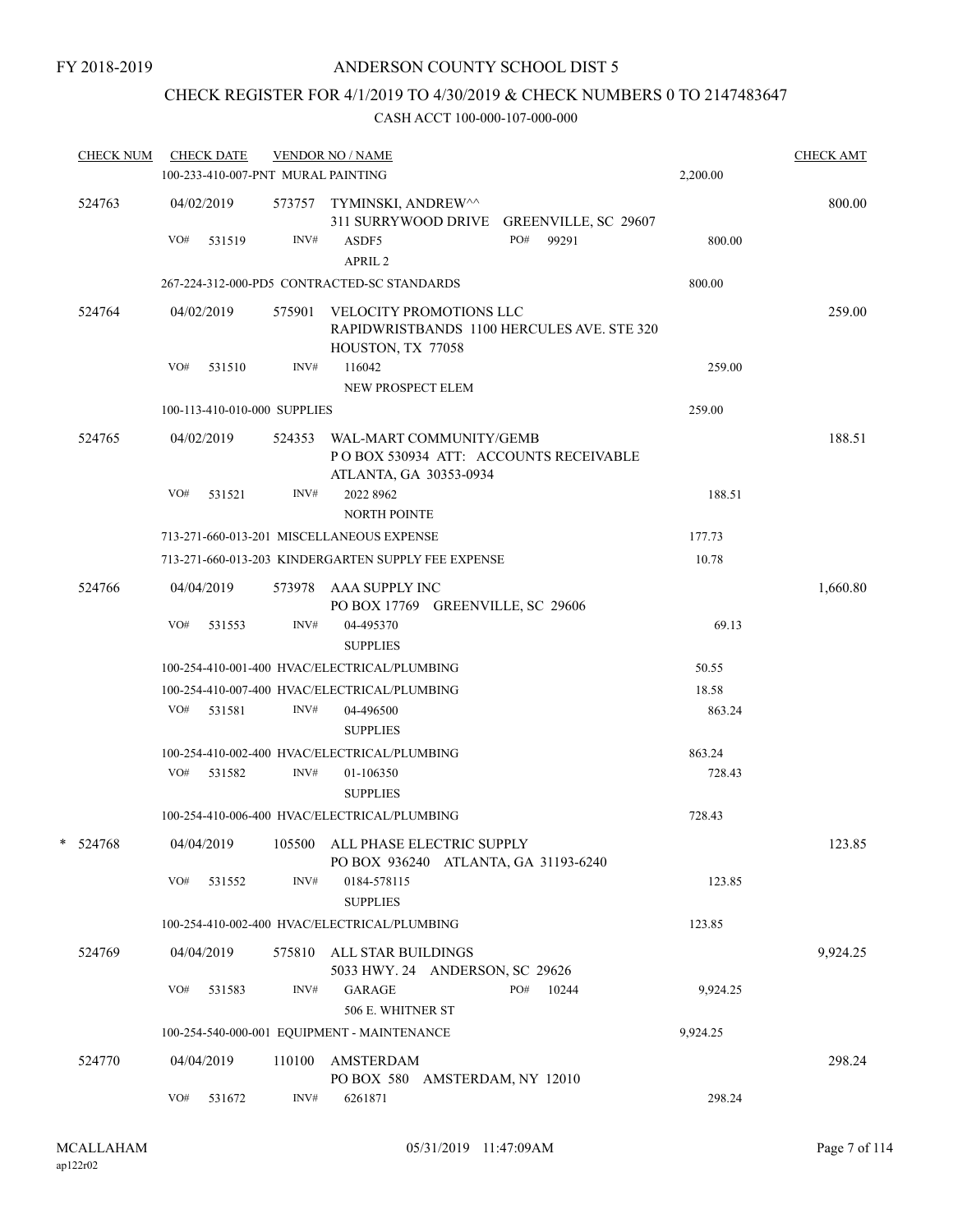## CHECK REGISTER FOR 4/1/2019 TO 4/30/2019 & CHECK NUMBERS 0 TO 2147483647

| <b>CHECK NUM</b> | <b>CHECK DATE</b>                         |        | <b>VENDOR NO / NAME</b><br>CUST #00211966                                                      |           | <b>CHECK AMT</b> |
|------------------|-------------------------------------------|--------|------------------------------------------------------------------------------------------------|-----------|------------------|
|                  |                                           |        |                                                                                                |           |                  |
|                  |                                           |        | 707-190-660-007-201 MISCELLANEOUS EXPENSE                                                      | 298.24    |                  |
| 524771           | 04/04/2019                                | 570950 | ANDERSON COUNTY SHERIFF'S OFFICE<br>ATTN: RICHARD BRYSON PO BOX 5497<br>ANDERSON, SC 29623     |           | 1,260.00         |
|                  | VO#<br>531675                             | INV#   | <b>MARCH 21-27</b>                                                                             | 612.50    |                  |
|                  |                                           |        | <b>SECURITY</b>                                                                                |           |                  |
|                  | 100-271-312-002-000 ADDITIONAL SECURITY   |        |                                                                                                | 910.00    |                  |
|                  | 100-271-312-003-000 ADDITIONAL SECURITY   |        |                                                                                                | $-297.50$ |                  |
|                  | VO#<br>531753                             | INV#   | <b>MARCH 27-30</b><br><b>SECURITY</b>                                                          | 647.50    |                  |
|                  | 100-271-312-003-000 ADDITIONAL SECURITY   |        |                                                                                                | 647.50    |                  |
| 524772           | 04/04/2019                                | 572925 | ATIS ELEVATOR INSPECTIONS, LLC<br>1976 INNERBELT BUSINESS CENTER DR ST<br>LOUIS, MO 63114-5760 |           | 990.00           |
|                  | VO#<br>531547                             | INV#   | 62592<br><b>INSPECTIONS</b>                                                                    | 990.00    |                  |
|                  |                                           |        | 100-254-323-002-400 CONTR SERV-HVAC/ELECT/PLUMBING                                             | 330.00    |                  |
|                  |                                           |        | 100-254-323-003-400 CONTR SERV-HVAC/ELECT/PLUMBING                                             | 330.00    |                  |
|                  |                                           |        | 100-254-323-012-400 CONTR SERV-HVAC/ELECT/PLUMBING                                             | 110.00    |                  |
|                  |                                           |        | 100-254-323-013-400 CONTR SERV-HVAC/ELECT/PLUMBING                                             | 110.00    |                  |
|                  |                                           |        | 100-254-323-021-400 CONTR SERV-HVAC/ELECT/PLUMBING                                             | 110.00    |                  |
|                  |                                           |        |                                                                                                |           |                  |
| 524773           | 04/04/2019                                | 569220 | <b>AUTECH</b><br>POBOX 248 ATT: ACCOUNTS RECEIVABLE<br>WILLIAMSTON, SC 29697                   |           | 182.10           |
|                  | VO#<br>531546                             | INV#   | 7256<br><b>NEVITT FOREST</b>                                                                   | 182.10    |                  |
|                  |                                           |        | 100-254-323-012-400 CONTR SERV-HVAC/ELECT/PLUMBING                                             | 182.10    |                  |
| 524774           | 04/04/2019                                | 575063 | BAYADA HOME HEALTH CARE, INC.<br>PO BOX 536446 PITTSBURGH, PA 15253-5906                       |           | 1,281.00         |
|                  | VO#<br>531676                             | INV#   | 14386665<br>PO#<br>99580<br><b>MARCH 11-15</b>                                                 | 1,281.00  |                  |
|                  | 203-215-313-000-000 O&M/ PT/ ESL SERVICES |        |                                                                                                | 1,281.00  |                  |
| 524775           | 04/04/2019                                |        | 575702 BLOOD HOUND LLC<br>PO BOX 714843 CINCINNATI, OH 45271-4843                              |           | 322.50           |
|                  | VO#<br>531545                             | INV#   | 138500<br><b>ROBERT ANDERSON</b>                                                               | 322.50    |                  |
|                  |                                           |        | 100-254-323-006-400 CONTR SERV-HVAC/ELECT/PLUMBING                                             | 322.50    |                  |
| 524776           | 04/04/2019                                |        | 572639 BOJANGLES                                                                               |           | 108.27           |
|                  |                                           |        | , ---                                                                                          |           |                  |
|                  | VO#<br>531677                             | INV#   | 233545                                                                                         | 108.27    |                  |
|                  |                                           |        | <b>ROBERT ANDERSON</b>                                                                         |           |                  |
|                  | 706-271-660-006-674 FOOTBALL EXPENSE      |        |                                                                                                | 108.27    |                  |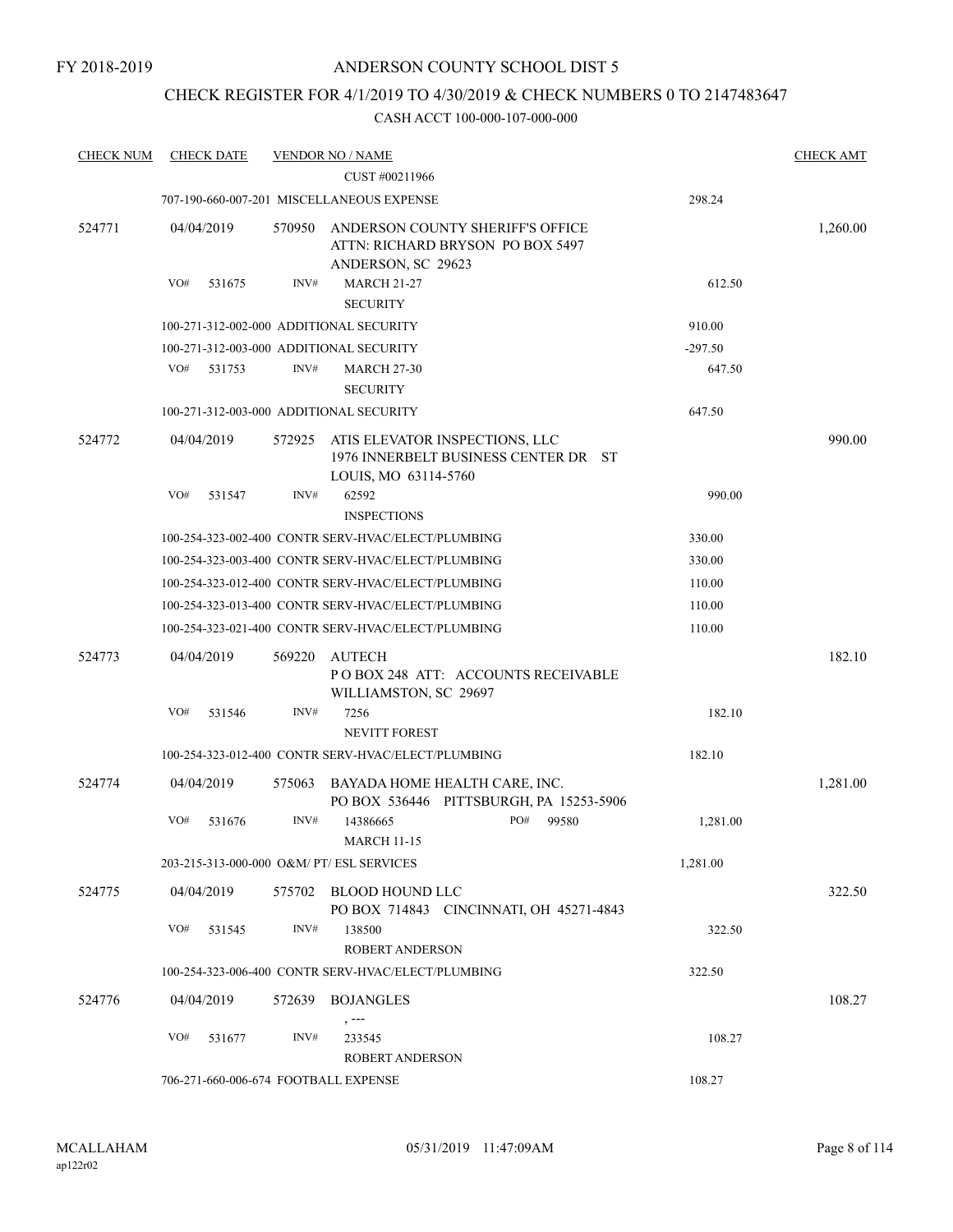# CHECK REGISTER FOR 4/1/2019 TO 4/30/2019 & CHECK NUMBERS 0 TO 2147483647

| <b>CHECK NUM</b> | <b>CHECK DATE</b>                       |        | <b>VENDOR NO / NAME</b>                                                                                      |     |       |           | <b>CHECK AMT</b> |
|------------------|-----------------------------------------|--------|--------------------------------------------------------------------------------------------------------------|-----|-------|-----------|------------------|
| * 524779         | 04/04/2019                              | 570767 | CAMPO, JAIRO.^^<br>505 PEACH GROVE PLACE MAULDIN, SC 29622                                                   |     |       |           | 120.50           |
|                  | VO#<br>531811                           | INV#   | <b>MARCH 25 WHS</b><br><b>SOCCER OFFICIAL</b>                                                                |     |       | 120.50    |                  |
|                  | 100-271-312-003-000 ADDITIONAL SECURITY |        |                                                                                                              |     |       | 120.50    |                  |
| 524780           | 04/04/2019                              |        | 564280 CARAWAY, BYRON.**<br>400 CREEK DRIVE EASLEY, SC 29642                                                 |     |       |           | 119.00           |
|                  | VO#<br>531793                           | INV#   | <b>MARCH 26 TLH</b><br><b>SOFTBALL OFFICIAL</b>                                                              |     |       | 119.00    |                  |
|                  | 100-271-312-002-000 ADDITIONAL SECURITY |        |                                                                                                              |     |       | 119.00    |                  |
| 524781           | 04/04/2019                              | 160602 | CDW GOVERNMENT<br>75 REMITTANCE DRIVE SUITE 1515 ATT:<br>ACCOUNTS RECEIVABLE CHICAGO, IL 60675-1515          |     |       |           | 609.90           |
|                  | VO#<br>531679                           | INV#   | <b>RPB4860</b><br><b>PRINTER</b>                                                                             | PO# | 10511 | 609.90    |                  |
|                  | 100-113-410-021-000 SUPPLIES            |        |                                                                                                              |     |       | 609.90    |                  |
| 524782           | 04/04/2019                              | 572600 | CENERGISTIC, INC<br>DEPARTMENT 41160 PO BOX 650823 DALLAS, TX<br>75265                                       |     |       |           | 24,400.00        |
|                  | VO#<br>531816                           | INV#   | 130289<br><b>MAY MGMT FEE</b>                                                                                | PO# | 99295 | 24,400.00 |                  |
|                  |                                         |        | 100-254-470-000-CEN CENERGISTIC CONTRACT                                                                     |     |       | 24,400.00 |                  |
| 524783           | 04/04/2019                              | 573761 | CERTL/WAKE FOREST SCHOOL OF MEDICINE<br>ATTN: MARY GREEN MEDICAL CENTER<br>BOULEVARD WINTSON-SALEM, NC 27157 |     |       |           | 3,000.00         |
|                  | VO#<br>531680                           | INV#   | PO 10549<br>3/22 TRAINING                                                                                    | PO# | 10549 | 3,000.00  |                  |
|                  | 267-224-410-002-PD6 SUPPLIES- PBL       |        |                                                                                                              |     |       | 400.00    |                  |
|                  | 267-224-410-005-PD6 SUPPLIES- PBL       |        |                                                                                                              |     |       | 1,400.00  |                  |
|                  | 267-224-410-006-PD6 SUPPLIES- PBL       |        |                                                                                                              |     |       | 1,000.00  |                  |
|                  | 267-224-410-020-PD6 SUPPLIES- PBL       |        |                                                                                                              |     |       | 200.00    |                  |
| 524784           | 04/04/2019                              | 566288 | CES CITY ELECTRIC ACCTS<br>P.O. BOX 71465 ATT: ACCOUNTS RECEIVABLE<br>NORTH CHARLESTON, SC 29415             |     |       |           | 1,194.77         |
|                  | VO#<br>531540                           | INV#   | 143845<br><b>WESTSIDE</b>                                                                                    |     |       | 192.60    |                  |
|                  |                                         |        | 100-254-410-003-400 HVAC/ELECTRICAL/PLUMBING                                                                 |     |       | 192.60    |                  |
|                  | VO# 531541                              | INV#   | 143966<br><b>SUPPLIES</b>                                                                                    |     |       | 191.51    |                  |
|                  |                                         |        | 100-254-410-000-001 MAINT. SUPPLIES-STRUCTURES                                                               |     |       | 191.51    |                  |
|                  | VO#<br>531542                           | INV#   | 144035<br><b>SUPPLIES</b>                                                                                    |     |       | 40.01     |                  |
|                  |                                         |        | 100-254-410-000-001 MAINT. SUPPLIES-STRUCTURES                                                               |     |       | 23.00     |                  |
|                  | 100-254-410-000-400 HVAC SUPPLIES       |        |                                                                                                              |     |       | 17.01     |                  |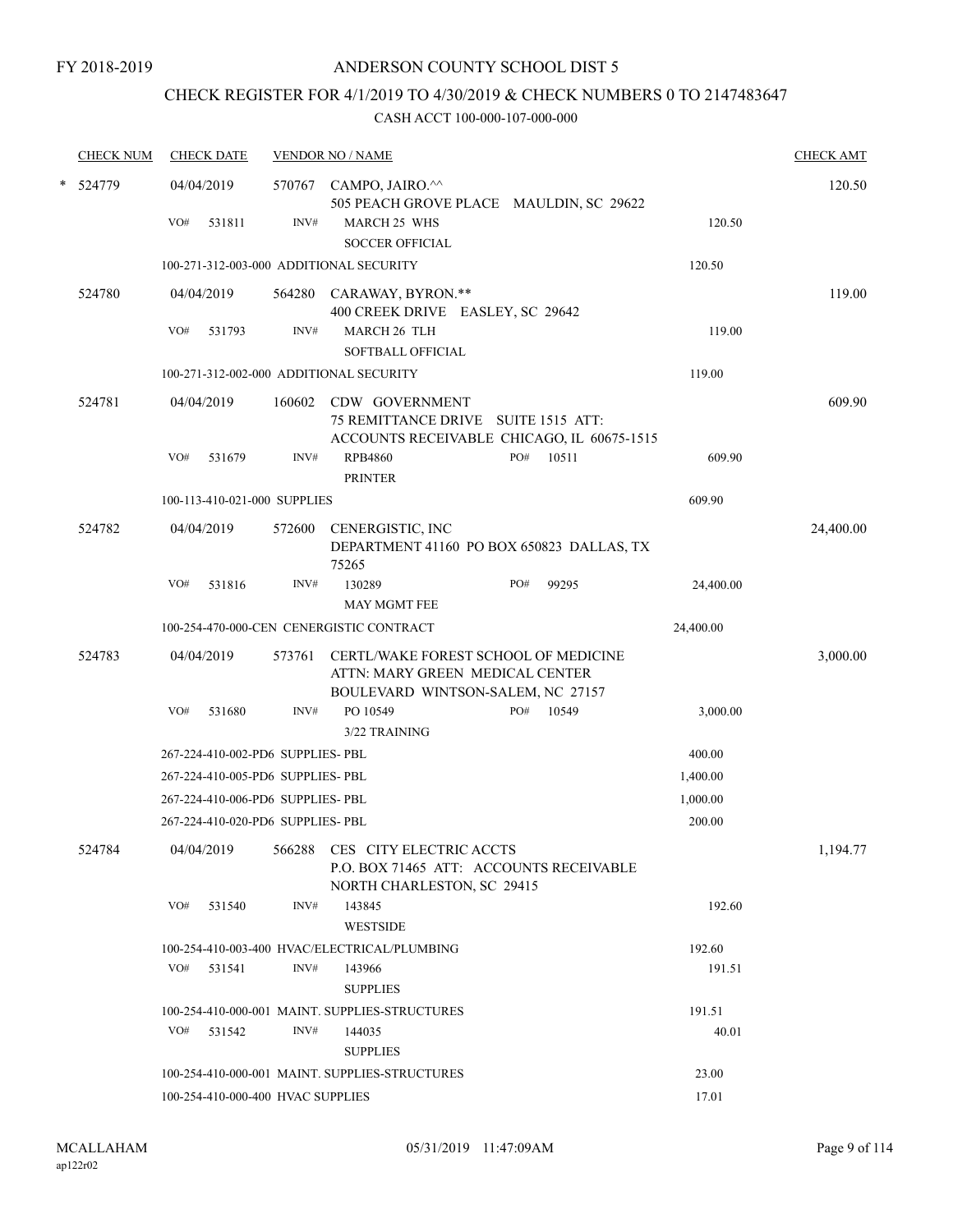## CHECK REGISTER FOR 4/1/2019 TO 4/30/2019 & CHECK NUMBERS 0 TO 2147483647

| <b>CHECK NUM</b> |     | <b>CHECK DATE</b>                 |        | <b>VENDOR NO / NAME</b>                        |     |       |        | <b>CHECK AMT</b> |
|------------------|-----|-----------------------------------|--------|------------------------------------------------|-----|-------|--------|------------------|
|                  |     | VO# 531543                        | INV#   | 143934                                         |     |       | 33.87  |                  |
|                  |     |                                   |        | TL HANNA                                       |     |       |        |                  |
|                  |     |                                   |        | 100-254-410-002-400 HVAC/ELECTRICAL/PLUMBING   |     |       | 33.87  |                  |
|                  | VO# | 531544                            | INV#   | 144034                                         |     |       | 31.30  |                  |
|                  |     |                                   |        | <b>SUPPLIES</b>                                |     |       |        |                  |
|                  |     |                                   |        | 100-254-410-014-400 HVAC/ELECTRICAL/PLUMBING   |     |       | 31.30  |                  |
|                  |     | VO# 531571                        | INV#   | 144213                                         |     |       | 163.82 |                  |
|                  |     |                                   |        | <b>SUPPLIES</b>                                |     |       |        |                  |
|                  |     |                                   |        | 100-254-410-014-400 HVAC/ELECTRICAL/PLUMBING   |     |       | 81.92  |                  |
|                  |     |                                   |        | 100-254-410-017-400 HVAC/ELECTRICAL/PLUMBING   |     |       | 49.14  |                  |
|                  |     |                                   |        | 100-254-410-018-400 HVAC/ELECTRICAL/PLUMBING   |     |       | 32.76  |                  |
|                  |     | VO# 531572                        | INV#   | 144234                                         |     |       | 163.82 |                  |
|                  |     |                                   |        | <b>SUPPLIES</b>                                |     |       |        |                  |
|                  |     |                                   |        | 100-254-410-014-400 HVAC/ELECTRICAL/PLUMBING   |     |       | 81.91  |                  |
|                  |     |                                   |        | 100-254-410-017-400 HVAC/ELECTRICAL/PLUMBING   |     |       | 81.91  |                  |
|                  |     | VO# 531573                        | INV#   | 144185                                         |     |       | 152.66 |                  |
|                  |     |                                   |        | <b>SUPPLIES</b>                                |     |       |        |                  |
|                  |     | 100-254-410-000-400 HVAC SUPPLIES |        |                                                |     |       | 152.66 |                  |
|                  |     | VO# 531574                        | INV#   | 144209                                         |     |       | 135.32 |                  |
|                  |     |                                   |        | <b>SUPPLIES</b>                                |     |       |        |                  |
|                  |     |                                   |        | 100-254-410-000-001 MAINT. SUPPLIES-STRUCTURES |     |       | 56.72  |                  |
|                  |     |                                   |        | 100-254-410-000-100 SMALL EQUIPMENT            |     |       | 78.60  |                  |
|                  |     | VO# 531575                        | INV#   | 144357                                         |     |       | 47.06  |                  |
|                  |     |                                   |        | <b>SUPPLIES</b>                                |     |       |        |                  |
|                  |     |                                   |        | 100-254-410-002-400 HVAC/ELECTRICAL/PLUMBING   |     |       | 47.06  |                  |
|                  |     | VO# 531576                        | INV#   | 144131                                         |     |       | 42.80  |                  |
|                  |     |                                   |        | <b>SUPPLIES</b>                                |     |       |        |                  |
|                  |     | 100-254-410-002-000 SUPPLIES      |        |                                                |     |       | 42.80  |                  |
| 524785           |     | 04/04/2019                        |        | 569437 CHASTAIN, DENNIS L                      |     |       |        | 195.00           |
|                  |     |                                   |        | CHASTAIN'S HEATING & AIR 3553 KEYS STREET      |     |       |        |                  |
|                  |     |                                   |        | ANDERSON, SC 29624                             |     |       |        |                  |
|                  | VO# | 531681                            | INV#   | 111839                                         |     |       | 195.00 |                  |
|                  |     |                                   |        | <b>RENTAL</b>                                  |     |       |        |                  |
|                  |     |                                   |        | 100-255-323-000-000 CONTRACTED SERVICES        |     |       | 195.00 |                  |
| * 524788         |     | 04/04/2019                        | 570581 | CITY OF ANDERSON POLICE DEPT                   |     |       |        | 101.68           |
|                  |     |                                   |        | 401 SOUTH MAIN ST ANDERSON, SC 29624           |     |       |        |                  |
|                  | VO# | 531683                            | INV#   | <b>ADULT ED</b>                                |     |       | 101.68 |                  |
|                  |     |                                   |        | <b>SECURITY</b>                                |     |       |        |                  |
|                  |     |                                   |        | 100-181-312-023-000 PURCHASED SERVICES         |     |       | 101.68 |                  |
| 524789           |     | 04/04/2019                        | 573557 | <b>CLAY-KING</b>                               |     |       |        | 622.56           |
|                  |     |                                   |        | 125 BEN-ABI ROAD SPARTANBURG, SC               |     |       |        |                  |
|                  |     |                                   |        | 29307-5400                                     |     |       |        |                  |
|                  | VO# | 531684                            | INV#   | 3615                                           | PO# | 10456 | 622.56 |                  |
|                  |     |                                   |        | <b>MCLEES ELEM</b>                             |     |       |        |                  |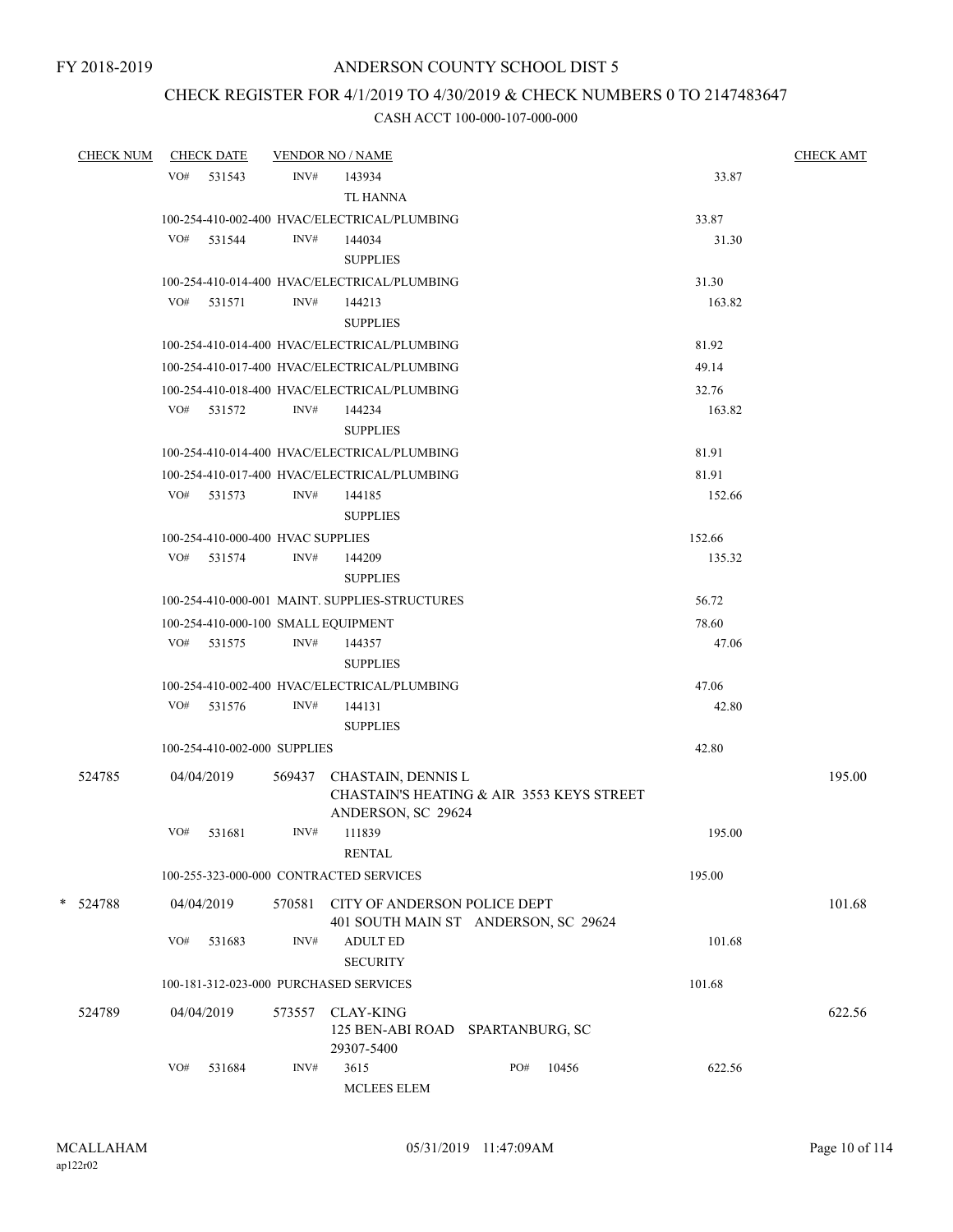## CHECK REGISTER FOR 4/1/2019 TO 4/30/2019 & CHECK NUMBERS 0 TO 2147483647

| <b>CHECK NUM</b> |     | <b>CHECK DATE</b>            |        | <b>VENDOR NO / NAME</b><br>100-113-410-008-000 SUPPLIES AND MATERIALS            |     |       | 622.56   | <b>CHECK AMT</b> |
|------------------|-----|------------------------------|--------|----------------------------------------------------------------------------------|-----|-------|----------|------------------|
|                  |     |                              |        |                                                                                  |     |       |          |                  |
| 524790           |     | 04/04/2019                   |        | 571748 COLONIAL LIFE<br>PREMIUM PROCESSING PO BOX 903 COLUMBIA,<br>SC 29202-0903 |     |       |          | 7,967.10         |
|                  | VO# | 531817                       | INV#   | <b>MARCH 2019</b><br>CONTROL #E4041711                                           |     |       | 7,967.10 |                  |
|                  |     |                              |        | 100-000-469-000-000 LIFE INSURANCE PAYABLE                                       |     |       | 7,967.10 |                  |
| * 524792         |     | 04/04/2019                   |        | 565014 COTHRAN, STEVE G.**                                                       |     |       |          | 167.00           |
|                  | VO# | 531792                       | INV#   | 355 KNOLLWOOD DRIVE ANDERSON, SC 29625<br>MARCH 26 TLH<br>SOFTBALL OFFICIAL      |     |       | 110.00   |                  |
|                  |     |                              |        | 100-271-312-002-000 ADDITIONAL SECURITY                                          |     |       | 110.00   |                  |
|                  | VO# | 531802                       | INV#   | <b>MARCH 27 WHS</b><br>SOFTBALL OFFICIAL                                         |     |       | 57.00    |                  |
|                  |     |                              |        | 100-271-312-003-000 ADDITIONAL SECURITY                                          |     |       | 57.00    |                  |
| 524793           |     | 04/04/2019                   |        | 575906 CROSS, JAMES**<br>6506 HIGHWAY 81 S STARR, SC 29684                       |     |       |          | 523.26           |
|                  | VO# | 531548                       | INV#   | A20281<br><b>LIFT REPAIR</b>                                                     |     |       | 523.26   |                  |
|                  |     |                              |        | 100-254-323-000-400 CONTRACT SRVS.-HVAC                                          |     |       | 523.26   |                  |
| 524794           |     | 04/04/2019                   |        | 573024 CUTLER, MICHELLE                                                          |     |       |          | 813.12           |
|                  |     |                              |        | ANDERSON CHRISTIAN 3902 LIBERTY HWY<br>ANDERSON, SC 29621                        |     |       |          |                  |
|                  | VO# | 531771                       | INV#   | <b>MARCH 14-16</b>                                                               |     |       | 813.12   |                  |
|                  |     |                              |        | <b>MYRTLE BEACH</b>                                                              |     |       |          |                  |
|                  |     |                              |        | 210-370-312-000-ACS PS-ANDERSON CHRISTIAN SCHOOL                                 |     |       | 813.12   |                  |
| 524795           |     | 04/04/2019                   | 569972 | DAWN BOHN PRICE<br>117 NATES BERRY RD ANDERSON, SC 29624                         |     |       |          | 455.00           |
|                  | VO# | 531644                       | INV#   | <b>FIELD TRIP</b><br><b>REFUND</b>                                               |     |       | 455.00   |                  |
|                  |     |                              |        | 705-271-660-005-584 CHARLESTON FIELD TRIP EXPENSE                                |     |       | 455.00   |                  |
| 524796           |     | 04/04/2019                   |        | 567489 DE LAGE LANDEN<br>POBOX 41602 PHILADELPHIA, PA 19101-1602                 |     |       |          | 686.03           |
|                  | VO# | 531685                       | INV#   | 62918803<br><b>COPIER</b>                                                        |     |       | 126.46   |                  |
|                  |     | 100-112-410-007-000 SUPPLIES |        |                                                                                  |     |       | 63.23    |                  |
|                  |     | 100-113-410-007-000 SUPPLIES |        |                                                                                  |     |       | 63.23    |                  |
|                  |     | $VO#$ 531686                 | INV#   | 62920230<br><b>COPIER</b>                                                        |     |       | 86.63    |                  |
|                  |     | 100-115-410-003-000 SUPPLIES |        |                                                                                  |     |       | 86.63    |                  |
|                  | VO# | 531687                       | INV#   | 62916403                                                                         | PO# | 99352 | 207.58   |                  |
|                  |     |                              |        | <b>COPIER</b>                                                                    |     |       |          |                  |
|                  |     | 100-113-410-009-000 SUPPLIES |        |                                                                                  |     |       | 207.58   |                  |
|                  | VO# | 531688                       | INV#   | 62963582                                                                         | PO# | 99339 | 265.36   |                  |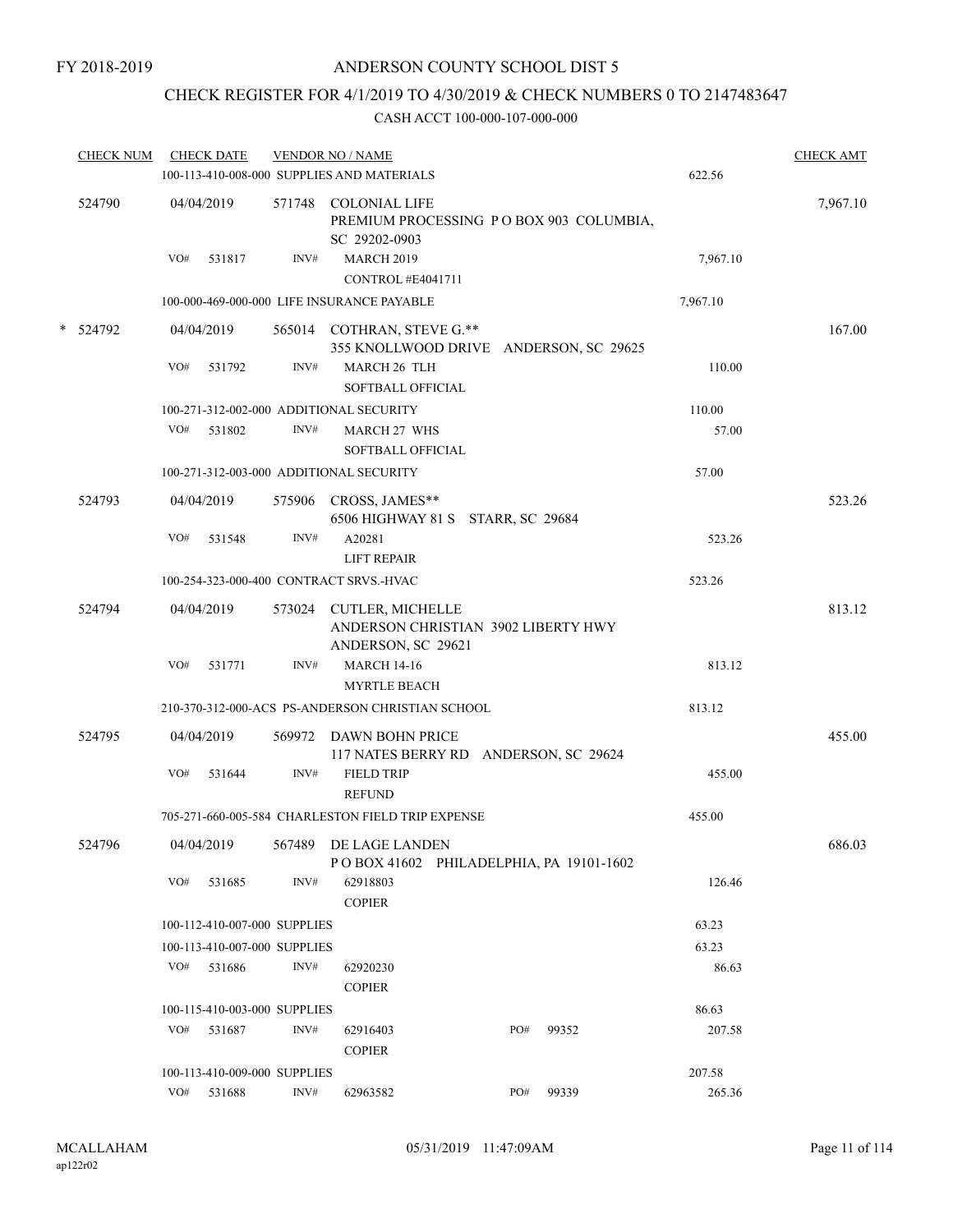# CHECK REGISTER FOR 4/1/2019 TO 4/30/2019 & CHECK NUMBERS 0 TO 2147483647

| <b>CHECK NUM</b> | <b>CHECK DATE</b>                       |        | <b>VENDOR NO / NAME</b>                                                                         |     |       |           | <b>CHECK AMT</b> |
|------------------|-----------------------------------------|--------|-------------------------------------------------------------------------------------------------|-----|-------|-----------|------------------|
|                  |                                         |        | <b>COPIER</b>                                                                                   |     |       |           |                  |
|                  | 100-113-410-017-000 SUPPLIES            |        |                                                                                                 |     |       | 265.36    |                  |
| 524797           | 04/04/2019                              | 572420 | DENDY, JOHN F^^<br>100 STAUNTON COURT GREENVILLE, SC 29611                                      |     |       |           | 128.90           |
|                  | VO#<br>531800                           | INV#   | <b>MARCH 29 WHS</b>                                                                             |     |       | 128.90    |                  |
|                  |                                         |        | <b>SOFTBALL OFFICIAL</b>                                                                        |     |       |           |                  |
|                  | 100-271-312-003-000 ADDITIONAL SECURITY |        |                                                                                                 |     |       | 128.90    |                  |
| 524798           | 04/04/2019                              | 202950 | DISCOUNT BARK COMPANY<br>1820 PEARMAN DAIRY ROAD ATT: ACCOUNTS<br>RECEIVABLE ANDERSON, SC 29625 |     |       |           | 1,797.60         |
|                  | VO#<br>531818                           | INV#   | 13220<br><b>MULCH</b>                                                                           | PO# | 99385 | 1,797.60  |                  |
|                  | 100-254-410-001-MUL MULCH               |        |                                                                                                 |     |       | 0.00      |                  |
|                  | 100-254-410-002-MUL MULCH               |        |                                                                                                 |     |       | 0.00      |                  |
|                  | 100-254-410-003-MUL MULCH               |        |                                                                                                 |     |       | 0.00      |                  |
|                  | 100-254-410-005-MUL MULCH               |        |                                                                                                 |     |       | 0.00      |                  |
|                  | 100-254-410-006-MUL MULCH               |        |                                                                                                 |     |       | 0.00      |                  |
|                  | 100-254-410-007-MUL MULCH               |        |                                                                                                 |     |       | 778.96    |                  |
|                  | 100-254-410-008-MUL MULCH               |        |                                                                                                 |     |       | 0.00      |                  |
|                  | 100-254-410-009-MUL MULCH               |        |                                                                                                 |     |       | 0.00      |                  |
|                  | 100-254-410-010-MUL MULCH               |        |                                                                                                 |     |       | 0.00      |                  |
|                  | 100-254-410-011-MUL MULCH               |        |                                                                                                 |     |       | 0.00      |                  |
|                  | 100-254-410-012-MUL MULCH               |        |                                                                                                 |     |       | 659.12    |                  |
|                  | 100-254-410-013-MUL MULCH               |        |                                                                                                 |     |       | 0.00      |                  |
|                  | 100-254-410-014-MUL MULCH               |        |                                                                                                 |     |       | 59.92     |                  |
|                  | 100-254-410-015-MUL MULCH               |        |                                                                                                 |     |       | 0.00      |                  |
|                  | 100-254-410-016-MUL MULCH               |        |                                                                                                 |     |       | 0.00      |                  |
|                  | 100-254-410-017-MUL MULCH               |        |                                                                                                 |     |       | 0.00      |                  |
|                  | 100-254-410-018-MUL MULCH               |        |                                                                                                 |     |       | 0.00      |                  |
|                  | 100-254-410-019-MUL MULCH               |        |                                                                                                 |     |       | 299.60    |                  |
|                  | 100-254-410-020-MUL MULCH               |        |                                                                                                 |     |       | 0.00      |                  |
|                  | 100-254-410-021-MUL MULCH               |        |                                                                                                 |     |       | $0.00\,$  |                  |
|                  | 100-254-410-023-MUL MULCH               |        |                                                                                                 |     |       | $0.00\,$  |                  |
| 524799           | 04/04/2019                              | 211302 | <b>DUKE ENERGY</b><br>PO BOX 70516 CHARLOTTE, NC 28272-0516                                     |     |       |           | 45,526.59        |
|                  | VO#<br>531756                           | INV#   | <b>DUE 4/12</b><br><b>UTILITIES</b>                                                             |     |       | 45,526.59 |                  |
|                  |                                         |        | 100-254-470-000-000 ENERGY-ELECTRICITY & WATER                                                  |     |       | 76.24     |                  |
|                  |                                         |        | 100-254-470-000-000 ENERGY-ELECTRICITY & WATER                                                  |     |       | 3,840.18  |                  |
|                  |                                         |        | 100-254-470-001-000 ENERGY-ELECTRICITY & WATER                                                  |     |       | 57.14     |                  |
|                  |                                         |        | 100-254-470-002-000 ENERGY-ELECTRICITY & WATER                                                  |     |       | 15,653.44 |                  |
|                  |                                         |        | 100-254-470-003-000 ENERGY-ELECTRICITY & WATER                                                  |     |       | 2,593.36  |                  |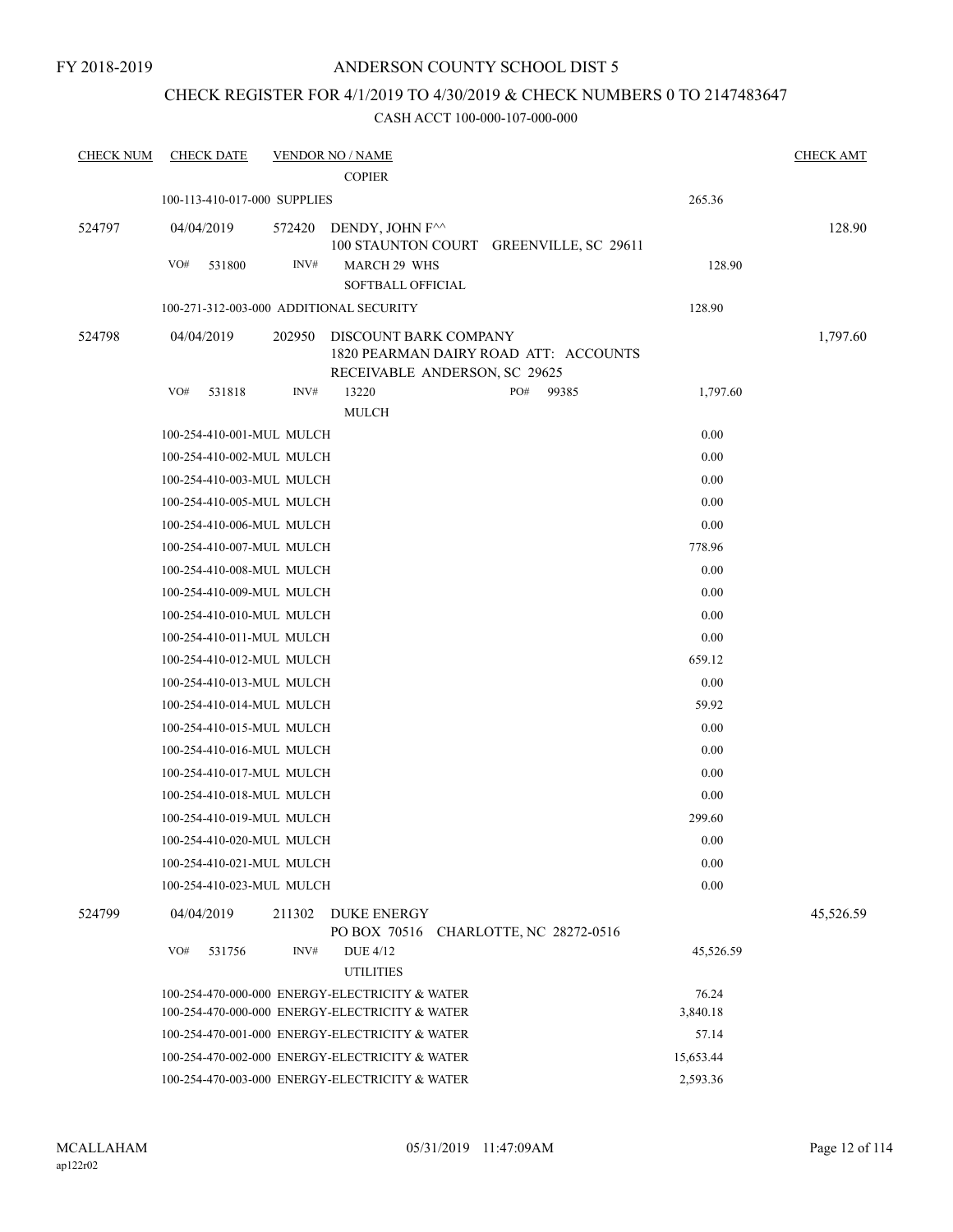## CHECK REGISTER FOR 4/1/2019 TO 4/30/2019 & CHECK NUMBERS 0 TO 2147483647

|   | <b>CHECK NUM</b> |     | <b>CHECK DATE</b>                 |        | <b>VENDOR NO / NAME</b>                                                                    |     |       |          | <b>CHECK AMT</b> |  |  |
|---|------------------|-----|-----------------------------------|--------|--------------------------------------------------------------------------------------------|-----|-------|----------|------------------|--|--|
|   |                  |     |                                   |        | 100-254-470-005-000 ENERGY-ELECTRICITY & WATER                                             |     |       | 9,416.27 |                  |  |  |
|   |                  |     |                                   |        | 100-254-470-009-000 ENERGY-ELECTRICITY & WATER                                             |     |       | 4,308.67 |                  |  |  |
|   |                  |     |                                   |        | 100-254-470-015-000 ENERGY-ELECTRICITY & WATER                                             |     |       | 42.21    |                  |  |  |
|   |                  |     |                                   |        | 100-254-470-016-000 ENERGY-ELECTRICITY & WATER                                             |     |       | 19.73    |                  |  |  |
|   |                  |     |                                   |        | 100-254-470-018-000 ENERGY-ELECTRICITY & WATER                                             |     |       | 2,941.32 |                  |  |  |
|   |                  |     |                                   |        | 100-254-470-019-000 ENERGY-ELECTRICITY & WATER                                             |     |       | 34.83    |                  |  |  |
|   |                  |     |                                   |        | 100-254-470-021-000 ENERGY-ELECTRICITY & WATER                                             |     |       | 6,543.20 |                  |  |  |
| * | 524801           |     | 04/04/2019                        | 566739 | EDUCATORS PUBLISHING SERVICE (EPS)<br>32656 COLLECTION CENTER DR CHICAGO, IL<br>60693-0326 |     |       |          | 3,278.00         |  |  |
|   |                  | VO# | 531689                            | INV#   | 302500176552<br><b>MATERIALS</b>                                                           |     |       | 3,278.00 |                  |  |  |
|   |                  |     |                                   |        | 720-271-660-020-411 MISCELLANEOUS EXPENSE                                                  |     |       | 3,278.00 |                  |  |  |
|   | 524802           |     | 04/04/2019                        | 563495 | <b>ELECTRIC CITY UTILITIES</b><br>CITY OF ANDERSON 601 SOUTH MAIN ST<br>ANDERSON, SC 29624 |     |       |          | 7,180.14         |  |  |
|   |                  | VO# | 531754                            | INV#   | <b>DUE 4-17</b><br><b>WATER &amp; SEWER</b>                                                |     |       | 7,180.14 |                  |  |  |
|   |                  |     |                                   |        | 100-254-470-000-000 ENERGY-ELECTRICITY & WATER                                             |     |       | 229.03   |                  |  |  |
|   |                  |     |                                   |        | 100-254-470-003-000 ENERGY-ELECTRICITY & WATER                                             |     |       | 4,396.49 | 136.00<br>127.91 |  |  |
|   |                  |     |                                   |        | 100-254-470-007-000 ENERGY-ELECTRICITY & WATER                                             |     |       | 1,608.92 |                  |  |  |
|   |                  |     |                                   |        | 100-254-470-019-000 ENERGY-ELECTRICITY & WATER                                             |     |       | 933.70   |                  |  |  |
|   |                  |     | 515-253-520-031-CAR CAREER CENTER |        |                                                                                            |     |       | 12.00    |                  |  |  |
|   |                  |     |                                   |        |                                                                                            |     |       |          |                  |  |  |
|   | 524803           |     | 04/04/2019                        | 575268 | ELKINS, BRIAN^^<br>304 CIRCLE SLOPE DRIVE SIMPSONVILLE, SC<br>29681                        |     |       |          |                  |  |  |
|   |                  | VO# | 531809                            | INV#   | <b>MARCH 30 WHS</b><br><b>BASEBALL OFFICIAL</b>                                            |     |       | 136.00   |                  |  |  |
|   |                  |     |                                   |        | 100-271-312-003-000 ADDITIONAL SECURITY                                                    |     |       | 136.00   |                  |  |  |
|   | * 524805         |     | 04/04/2019                        | 573931 | ENTERPRISE LEASING COMPANY<br>PO BOX 100243 ATLANTA, GA 30384-0243                         |     |       |          |                  |  |  |
|   |                  |     | VO# 531691                        | INV#   | 20488636<br><b>MARCH 13-15</b>                                                             |     |       | 85.99    |                  |  |  |
|   |                  |     |                                   |        | 328-115-312-001-000 PURCHASED SERVICES                                                     |     |       | 85.99    |                  |  |  |
|   |                  |     | VO# 531692                        | INV#   | 20492134<br><b>MARCH 15-16</b>                                                             |     |       | 41.92    |                  |  |  |
|   |                  |     |                                   |        | 329-271-312-001-000 PUPIL ACTIVITY/ FIELD TRIPS- WBL                                       |     |       | 41.92    |                  |  |  |
|   | 524806           |     | 04/04/2019                        |        | 572703 EPS/SCHOOL SPECIALTY<br>32656 COLLECTION CENTER DRIVE CHICAGO, IL<br>60693-0326     |     |       |          | 299.60           |  |  |
|   |                  | VO# | 531738                            | INV#   | 202501648550<br><b>SUPPLIES</b>                                                            | PO# | 10495 | 299.60   |                  |  |  |
|   |                  |     |                                   |        | 201-112-410-014-000 SUPPLIES AND MATERIALS                                                 |     |       | 299.60   |                  |  |  |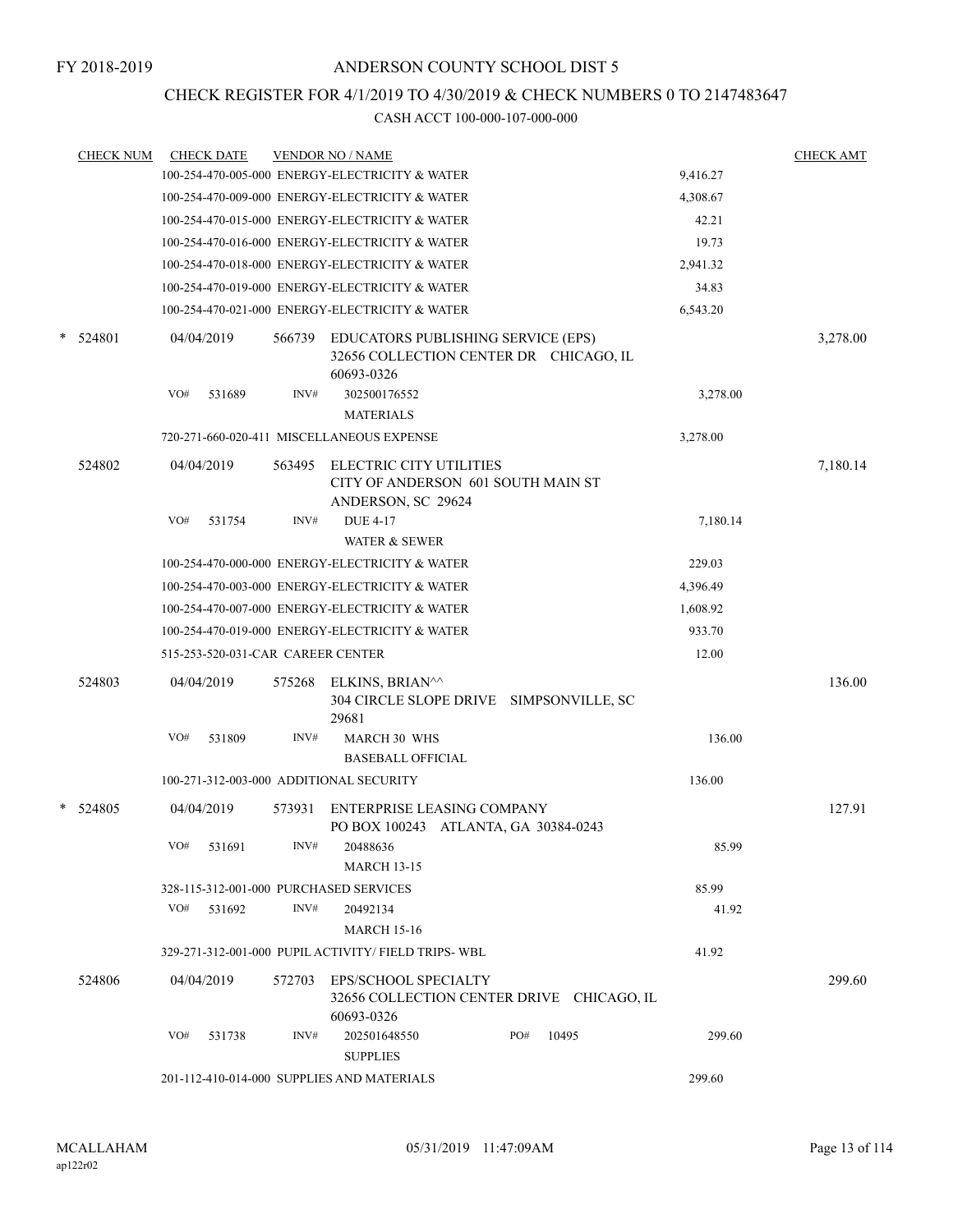# CHECK REGISTER FOR 4/1/2019 TO 4/30/2019 & CHECK NUMBERS 0 TO 2147483647

|   | <b>CHECK NUM</b> | <b>CHECK DATE</b>                       |        | <b>VENDOR NO / NAME</b>                                                                                      |        | <b>CHECK AMT</b> |
|---|------------------|-----------------------------------------|--------|--------------------------------------------------------------------------------------------------------------|--------|------------------|
|   | 524807           | 04/04/2019                              |        | 575439 EVENT RENTALS<br>529 CAMSON RD ANDERSON, SC 29625                                                     |        | 128.40           |
|   |                  | VO#<br>531693                           | INV#   | JOB 619681<br>NEVITT FOREST                                                                                  | 128.40 |                  |
|   |                  |                                         |        | 712-271-660-012-324 POSTIVE BEHAVIOR I.S. EXPENSE                                                            | 128.40 |                  |
|   | 524808           | 04/04/2019                              |        | 239475 FRANKS, JEFF^^<br>PO BOX 1522 SENECA, SC 29672                                                        |        | 123.50           |
|   |                  | VO#<br>531801                           | INV#   | <b>MARCH 29 WHS</b><br><b>SOFTBALL OFFICIAL</b>                                                              | 123.50 |                  |
|   |                  | 100-271-312-003-000 ADDITIONAL SECURITY |        |                                                                                                              | 123.50 |                  |
|   | 524809           | 04/04/2019                              |        | 572196 FUNDRAISING.COM<br>PO BOX 306047 NASHVILLE, TN 37230-6047                                             |        | 160.00           |
|   |                  | VO#<br>531704                           | INV#   | 915131636<br>ACCT DZ993641                                                                                   | 160.00 |                  |
|   |                  |                                         |        | 719-271-660-019-201 MISCELLANEOUS EXPENSE                                                                    | 160.00 |                  |
| * | 524811           | 04/04/2019                              |        | 249700 GLENN PLUMBING COMPANY, INC<br>481 EAST WHITNER STREET ATT: ACCOUNTS<br>RECEIVABLE ANDERSON, SC 29624 |        | 632.80           |
|   |                  | VO#<br>531633                           | INV#   | 0319307<br><b>WESTSIDE</b>                                                                                   | 272.10 |                  |
|   |                  |                                         |        | 100-254-323-003-400 CONTR SERV-HVAC/ELECT/PLUMBING                                                           | 272.10 |                  |
|   |                  | VO# 531634                              | INV#   | 0319242<br>TL HANNA                                                                                          | 164.66 |                  |
|   |                  |                                         |        | 100-254-323-002-400 CONTR SERV-HVAC/ELECT/PLUMBING                                                           | 164.66 |                  |
|   |                  | $VO#$ 531635                            | INV#   | 0319194<br><b>MCCANTS</b>                                                                                    | 196.04 |                  |
|   |                  |                                         |        | 100-254-323-005-400 CONTR SERV-HVAC/ELECT/PLUMBING                                                           | 196.04 |                  |
|   | 524812           | 04/04/2019                              |        | 575909 GOMEZ, NESTOR**<br>409 BROCKMAN RD GREER, SC 29651                                                    |        | 127.70           |
|   |                  | VO#<br>531814                           | INV#   | <b>MARCH 25 WHS</b><br><b>SOCCER OFFICIAL</b>                                                                | 127.70 |                  |
|   |                  | 100-271-312-003-000 ADDITIONAL SECURITY |        |                                                                                                              | 127.70 |                  |
|   | 524813           | 04/04/2019                              | 569372 | <b>GREAT AMERICA LEASING CORP</b><br>PO BOX 660831 ATT: ACCOUNTS RECEIVABLE<br>DALLAS, TX 75266-0831         |        | 147.66           |
|   |                  | VO#<br>531707                           | INV#   | 24425506<br>PO#<br>99695<br><b>COPIER</b>                                                                    | 147.66 |                  |
|   |                  | 100-113-410-005-000 SUPPLIES            |        |                                                                                                              | 147.66 |                  |
|   | 524814           | 04/04/2019                              | 572373 | <b>GREY HOUSE PUBLISHING</b><br>PO BOX 56 AMENIA, NY 12501-0056                                              |        | 361.00           |
|   |                  | VO#<br>531708                           | INV#   | 948750<br>PO#<br>10109<br><b>WESTSIDE HS</b>                                                                 | 361.00 |                  |
|   |                  | 100-222-410-003-000 SUPPLIES            |        |                                                                                                              | 361.00 |                  |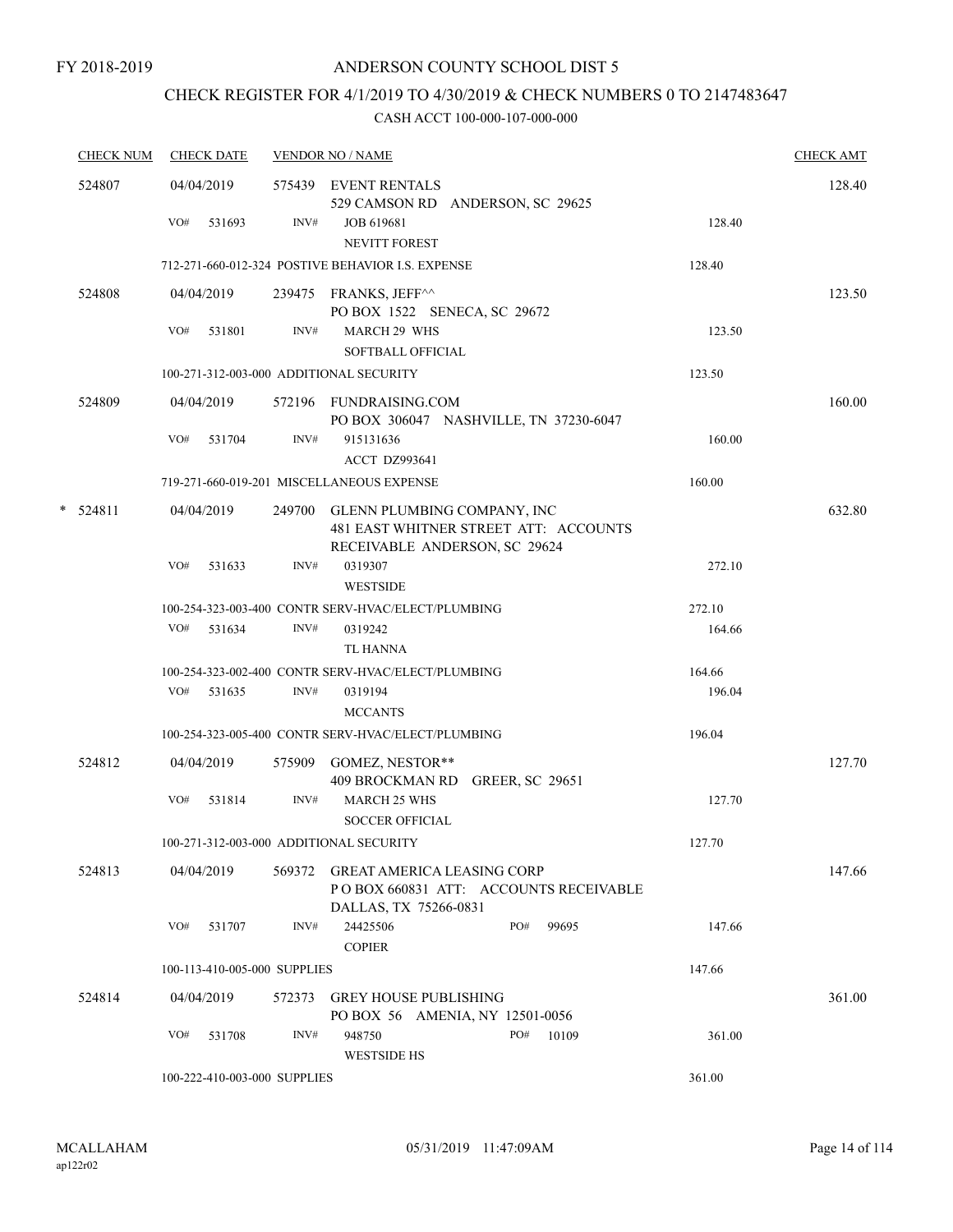# CHECK REGISTER FOR 4/1/2019 TO 4/30/2019 & CHECK NUMBERS 0 TO 2147483647

|   | <b>CHECK NUM</b> |     | <b>CHECK DATE</b>            |                | <b>VENDOR NO / NAME</b>                                                                                                                                                                              |              |                                      | <b>CHECK AMT</b> |
|---|------------------|-----|------------------------------|----------------|------------------------------------------------------------------------------------------------------------------------------------------------------------------------------------------------------|--------------|--------------------------------------|------------------|
|   | 524815           | VO# | 04/04/2019<br>531755         | 259400<br>INV# | HAMMOND WATER DISTRICT<br>250 MITCHELL ROAD ATT: ACCOUNTS<br>RECEIVABLE BELTON, SC 29627<br><b>JAN - MARCH</b><br><b>WATER &amp; SEWER</b>                                                           |              | 10,453.61                            | 10,453.61        |
|   |                  |     |                              |                | 100-254-470-002-000 ENERGY-ELECTRICITY & WATER<br>100-254-470-002-000 ENERGY-ELECTRICITY & WATER<br>100-254-470-002-000 ENERGY-ELECTRICITY & WATER<br>100-254-470-002-000 ENERGY-ELECTRICITY & WATER |              | 110.72<br>699.81<br>706.62<br>122.87 |                  |
|   |                  |     |                              |                | 100-254-470-013-000 ENERGY-ELECTRICITY & WATER                                                                                                                                                       |              | 1,341.65                             |                  |
|   |                  |     |                              |                | 100-254-470-017-000 ENERGY-ELECTRICITY & WATER                                                                                                                                                       |              | 4,202.49                             |                  |
|   |                  |     |                              |                | 100-254-470-020-000 ENERGY-ELECTRICITY & WATER<br>100-254-470-020-000 ENERGY-ELECTRICITY & WATER                                                                                                     |              | 110.72<br>3,158.73                   |                  |
| * | 524817           |     | 04/04/2019                   |                | 570086 HOFFLER, VAN^^<br>145 ASHTON LANE ANDERSON, SC 29621                                                                                                                                          |              |                                      | 109.00           |
|   |                  | VO# | 531810                       | INV#           | <b>MARCH 30 WHS</b><br><b>BASEBALL OFFICIAL</b>                                                                                                                                                      |              | 109.00                               |                  |
|   |                  |     |                              |                | 100-271-312-003-000 ADDITIONAL SECURITY                                                                                                                                                              |              | 109.00                               |                  |
| * | 524819           |     | 04/04/2019                   | 575213         | HURST, WILLIAM^^<br>106 CREEDMORE LAND EASLEY, SC 29642                                                                                                                                              |              |                                      | 112.00           |
|   |                  | VO# | 531791                       | INV#           | <b>MARCH 21 TLH</b><br><b>SOCCER OFFICIAL</b>                                                                                                                                                        |              | 112.00                               |                  |
|   |                  |     |                              |                | 100-271-312-002-000 ADDITIONAL SECURITY                                                                                                                                                              |              | 112.00                               |                  |
|   | 524820           |     | 04/04/2019                   | 575582         | <b>INVENTORY TRADING COMPANY</b><br>X-GRAIN SPORTSWEAR PO BOX 47 PEOSTA, IA<br>52068                                                                                                                 |              |                                      | 257.00           |
|   |                  | VO# | 531710                       | INV#           | 94375<br><b>GLENVIEW MS</b>                                                                                                                                                                          |              | 257.00                               |                  |
|   |                  |     |                              |                | 720-271-660-020-671 FOOTBALL GATE RECEIPTS EXPENSE                                                                                                                                                   |              | 257.00                               |                  |
|   | 524821           |     | 04/04/2019                   | 574369         | JONES, PHILLIP R^^<br>1813 LINDALE RD ANDERSON, SC 29625                                                                                                                                             |              |                                      | 109.00           |
|   |                  | VO# | 531808                       | INV#           | <b>MARCH 27 WHS</b><br><b>BASEBALL OFFICIAL</b>                                                                                                                                                      |              | 109.00                               |                  |
|   |                  |     |                              |                | 100-271-312-003-000 ADDITIONAL SECURITY                                                                                                                                                              |              | 109.00                               |                  |
|   | $*$ 524823       |     | 04/04/2019                   |                | 313476 LAKESHORE LEARNING MATERIALS<br>2695 EAST DOMINGUEZ STREET ATT: ACCOUNTS<br>RECEIVABLE CARSON, CA 90895                                                                                       |              |                                      | 415.14           |
|   |                  | VO# | 531711                       | INV#           | 1509780319<br><b>WEST MARKET</b>                                                                                                                                                                     | PO#<br>10443 | 415.14                               |                  |
|   |                  |     | 100-147-410-018-000 SUPPLIES |                |                                                                                                                                                                                                      |              | 415.14                               |                  |
|   | 524824           |     | 04/04/2019                   | 320795         | LESLEY COURTS AND PAVING, INC<br>3104 OLD WILLIAMSTON ROAD ATT: ACCOUNTS<br>RECEIVABLE ANDERSON, SC 29621                                                                                            |              |                                      | 17,500.00        |
|   |                  | VO# | 531820                       | INV#           | 3536                                                                                                                                                                                                 | PO#<br>99960 | 17,500.00                            |                  |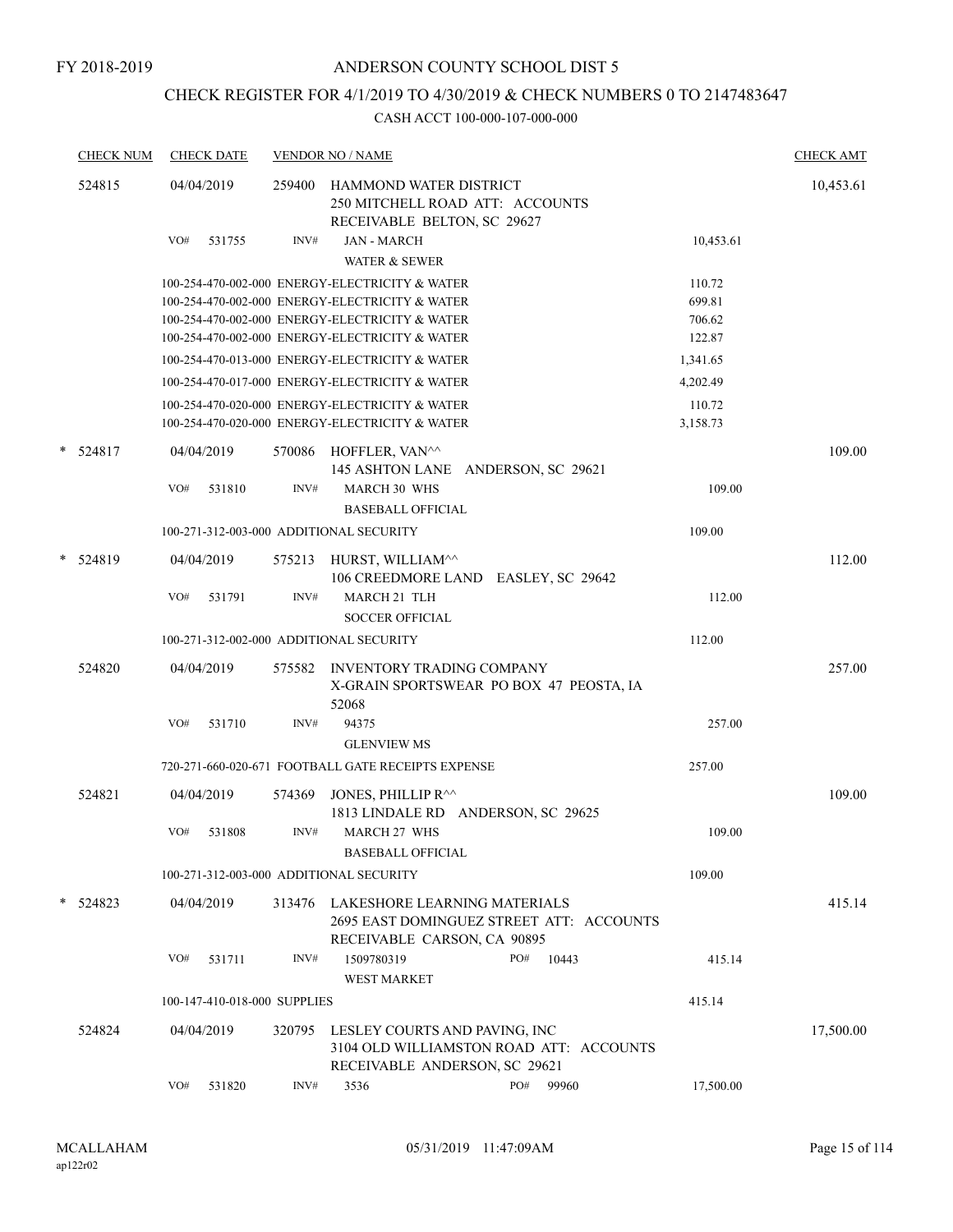## CHECK REGISTER FOR 4/1/2019 TO 4/30/2019 & CHECK NUMBERS 0 TO 2147483647

|        | <b>CHECK NUM</b> | <b>CHECK DATE</b>                       |        | <b>VENDOR NO / NAME</b>                                                          |     |       |           | <b>CHECK AMT</b> |
|--------|------------------|-----------------------------------------|--------|----------------------------------------------------------------------------------|-----|-------|-----------|------------------|
|        |                  | 100-254-323-014-CAP CAPITAL PROJECTS    |        | <b>CALHOUN</b>                                                                   |     |       | 17,500.00 |                  |
|        |                  |                                         |        |                                                                                  |     |       |           |                  |
|        | 524825           | 04/04/2019                              | 327600 | LOLLIS METALS, INC<br>POBOX 13042 ATT: ACCOUNTS RECEIVABLE<br>ANDERSON, SC 29624 |     |       |           | 428.00           |
|        |                  | VO#<br>531623                           | INV#   | 80205<br>POWDER COAT                                                             |     |       | 428.00    |                  |
|        |                  |                                         |        | 100-254-410-003-001 SUPPLIES - MAINTENANCE                                       |     |       | 428.00    |                  |
| $\ast$ | 524827           | 04/04/2019                              | 575549 | McDONALD ENTERPRISES<br>7120 B BOARD RIVER ROAD IRMO, SC 29063                   |     |       |           | 53,812.80        |
|        |                  | VO#<br>531554                           | INV#   | 18081-1<br><b>TLH SEATING</b>                                                    | PO# | 99585 | 53,812.80 |                  |
|        |                  | 505-253-520-002-000 AUDITORIUM - TLH    |        |                                                                                  |     |       | 53,812.80 |                  |
|        | 524828           | 04/04/2019                              |        | 348835 MCKINNEY, DAVID**<br>112 W SUNDANCE DR EASLEY, SC 29642                   |     |       |           | 119.00           |
|        |                  | VO#<br>531795                           | INV#   | MARCH 27 TLH<br>SOFTBALL OFFICIAL                                                |     |       | 119.00    |                  |
|        |                  | 100-271-312-002-000 ADDITIONAL SECURITY |        |                                                                                  |     |       | 119.00    |                  |
| $\ast$ | 524830           | 04/04/2019                              | 366700 | MUTUAL OF OMAHA<br>PO BOX 2147 OMAHA, NE 68103-2147                              |     |       |           | 26,596.10        |
|        |                  | VO#<br>531821                           | INV#   | <b>APRIL 2019</b><br>#G00018B5                                                   |     |       | 26,596.10 |                  |
|        |                  | 100-000-450-000-000 MISC. DEDUCTIONS    |        |                                                                                  |     |       | 8,212.10  |                  |
|        |                  | 100-000-456-000-000 INSURANCE PAYABLE   |        |                                                                                  |     |       | 18,384.00 |                  |
|        | 524831           | 04/04/2019                              | 572500 | NATURE'S VISION<br>265 WILLOW BROOK ROAD UNIT 1 FREEHOLD,<br>NJ 07728            |     |       |           | 2,206.20         |
|        |                  | VO#<br>531716                           | INV#   | <b>FUNDRAISER</b><br><b>WEST MARKET</b>                                          |     |       | 2,206.20  |                  |
|        |                  |                                         |        | 718-271-660-018-290 MISC. FUNDRAISER EXPENSE                                     |     |       | 2,206.20  |                  |
| $\ast$ | 524833           | 04/04/2019                              | 389900 | OFFICE DEPOT<br>POBOX 1413 CHARLOTTE, NC 28201-1413                              |     |       |           | 3,075.06         |
|        |                  | $VO#$ 531618                            | INV#   | 2286554062<br><b>SUPPLIES</b>                                                    |     |       | 304.43    |                  |
|        |                  |                                         |        | 100-254-410-000-055 OFFICE SUPPLIES & FURNITURE                                  |     |       | 304.43    |                  |
|        |                  | $VO#$ 531619                            | INV#   | 2284750681<br><b>COPIES</b>                                                      |     |       | 396.22    |                  |
|        |                  | 515-253-540-031-CAR EQUIPMENT           |        |                                                                                  |     |       | 396.22    |                  |
|        |                  | VO# 531717                              | INV#   | 286848896001<br><b>SUPPLIES</b>                                                  | PO# | 10444 | 63.96     |                  |
|        |                  | 100-233-410-000-000 SUPPLIES            |        |                                                                                  |     |       | 63.96     |                  |
|        |                  | VO# 531718                              | INV#   | 287170912001<br><b>SUPPLIES</b>                                                  |     |       | 106.63    |                  |
|        |                  | 100-233-410-007-000 SUPPLIES            |        |                                                                                  |     |       | 106.63    |                  |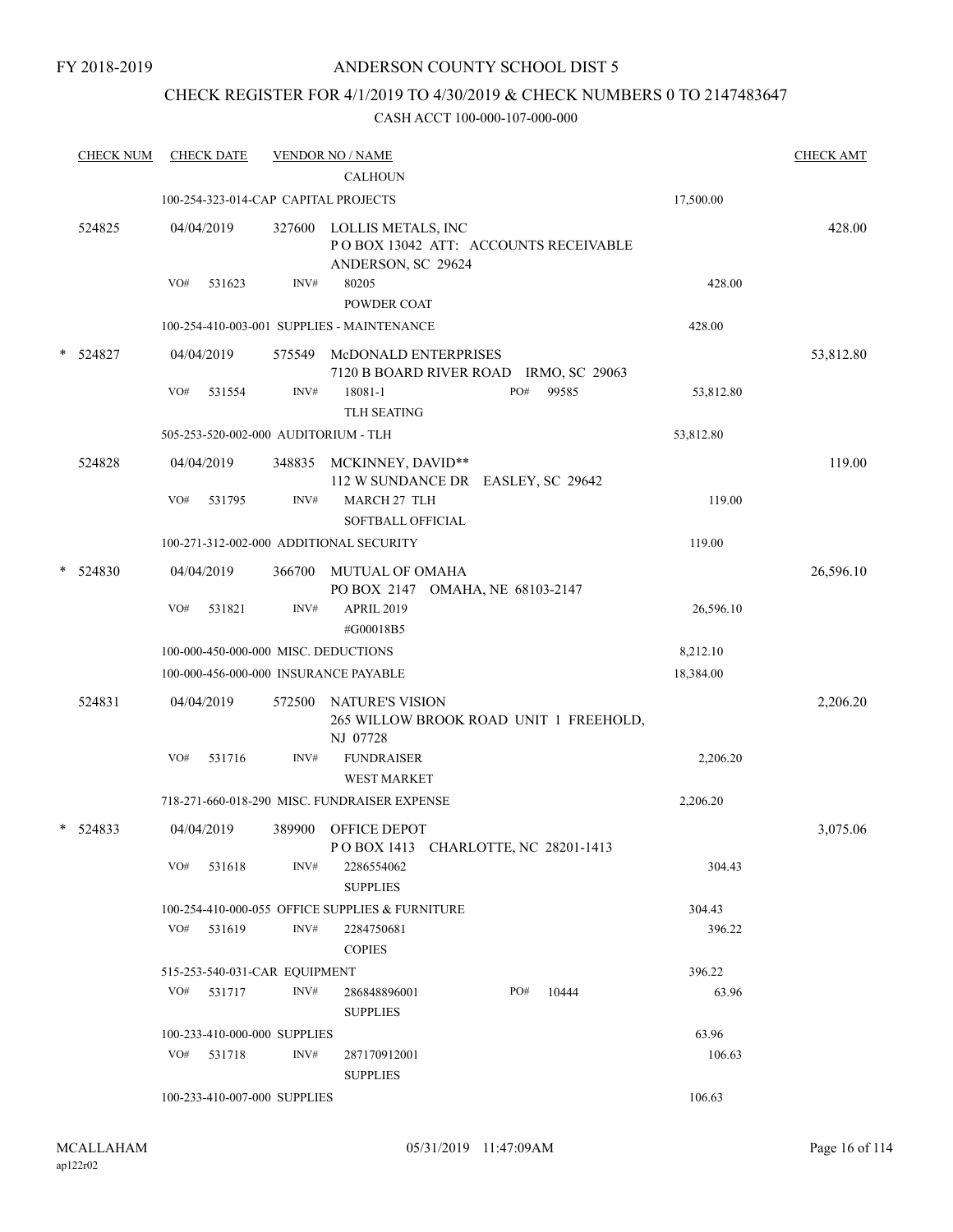# CHECK REGISTER FOR 4/1/2019 TO 4/30/2019 & CHECK NUMBERS 0 TO 2147483647

|   | <b>CHECK NUM</b> |     | <b>CHECK DATE</b>            |        | <b>VENDOR NO / NAME</b>                                                        |     |       |           | <b>CHECK AMT</b> |
|---|------------------|-----|------------------------------|--------|--------------------------------------------------------------------------------|-----|-------|-----------|------------------|
|   |                  | VO# | 531719                       | INV#   | 290703719001<br><b>SUPPLIES</b>                                                | PO# | 10494 | 2,097.08  |                  |
|   |                  |     |                              |        | 100-114-410-003-VEN SUPPLY-ADDT'L FOR LOST VENDING                             |     |       | 2,097.08  |                  |
|   |                  | VO# | 531720                       | INV#   | 278195224001<br><b>SUPPLIES</b>                                                |     |       | 72.21     |                  |
|   |                  |     | 100-113-410-020-000 SUPPLIES |        |                                                                                |     |       | 72.21     |                  |
|   |                  | VO# | 531721                       | INV#   | 287193859001<br><b>SUPPLIES</b>                                                |     |       | 35.05     |                  |
|   |                  |     |                              |        | 100-112-410-000-000 SUPPLIES AND MATERIALS                                     |     |       | 7.82      |                  |
|   |                  |     |                              |        | 326-112-410-000-000 SCIENCE KITS SUPPLIES                                      |     |       | 27.23     |                  |
|   |                  | VO# | 531722                       | INV#   | 287196382001<br><b>SUPPLIES</b>                                                |     |       | 20.87     |                  |
|   |                  |     |                              |        | 326-112-410-000-000 SCIENCE KITS SUPPLIES                                      |     |       | 20.87     |                  |
|   |                  | VO# | 531822                       | INV#   | 289051407001<br><b>CREDIT</b>                                                  |     |       | $-21.39$  |                  |
|   |                  |     |                              |        | 100-113-410-005-VEN SUPPLY-ADDT'L FOR LOST VENDING                             |     |       | $-21.39$  |                  |
| * | 524835           |     | 04/04/2019                   |        | 572488 PEASE, GREG**<br>1308 ARDMORE SPRINGS CIRCLE GREENVILLE,<br>SC 29615    |     |       |           | 132.40           |
|   |                  | VO# | 531790                       | INV#   | MARCH 22 TLH<br><b>SOCCER OFFICIAL</b>                                         |     |       | 132.40    |                  |
|   |                  |     |                              |        | 100-271-312-002-000 ADDITIONAL SECURITY                                        |     |       | 132.40    |                  |
|   | 524836           |     | 04/04/2019                   |        | 572100 PLAY SAFE EDUCATIONAL HEALTH<br>713 E GREENVILLE STREET SUITE D BOX 230 |     |       |           | 1,250.00         |
|   |                  | VO# | 531725                       | INV#   | ANDERSON, SC 29621<br>022620191<br><b>GOLF REGISTRATION</b>                    |     |       | 1,250.00  |                  |
|   |                  |     |                              |        | 100-390-410-000-000 SUPPLIES AND MATERIALS                                     |     |       | 1,250.00  |                  |
|   | 524837           |     | 04/04/2019                   |        | 570548 POOL, PAUL**<br>506 WORCHESTER PLACE SIMPSONVILLE, SC<br>29680          |     |       |           | 103.30           |
|   |                  | VO# | 531797                       | INV#   | MARCH 27 TLH<br><b>LACROSSE OFFICIAL</b>                                       |     |       | 103.30    |                  |
|   |                  |     |                              |        | 100-271-312-002-000 ADDITIONAL SECURITY                                        |     |       | 103.30    |                  |
|   | 524838           |     | 04/04/2019                   | 573691 | POWERSCHOOL GROUP, LLC<br>PO BOX 398408 SAN FRANCISCO, CA 94139-8408           |     |       |           | 13,827.67        |
|   |                  | VO# | 531823                       | INV#   | 174289<br>CUST #10000174                                                       | PO# | 10578 | 13,827.67 |                  |
|   |                  |     |                              |        | 100-264-312-000-SOF APPLICATION/SUB SOFTWARE                                   |     |       | 13,827.67 |                  |
|   | 524839           |     | 04/04/2019                   | 571652 | PROSOURCE LLC<br>P.O. BOX 5339 GREENVILLE, SC 29606                            |     |       |           | 578.90           |
|   |                  | VO# | 531562                       | INV#   | S2063487<br><b>SUPPLIES</b>                                                    |     |       | 74.81     |                  |
|   |                  |     |                              |        | 100-254-410-008-400 HVAC/ELECTRICAL/PLUMBING                                   |     |       | 74.81     |                  |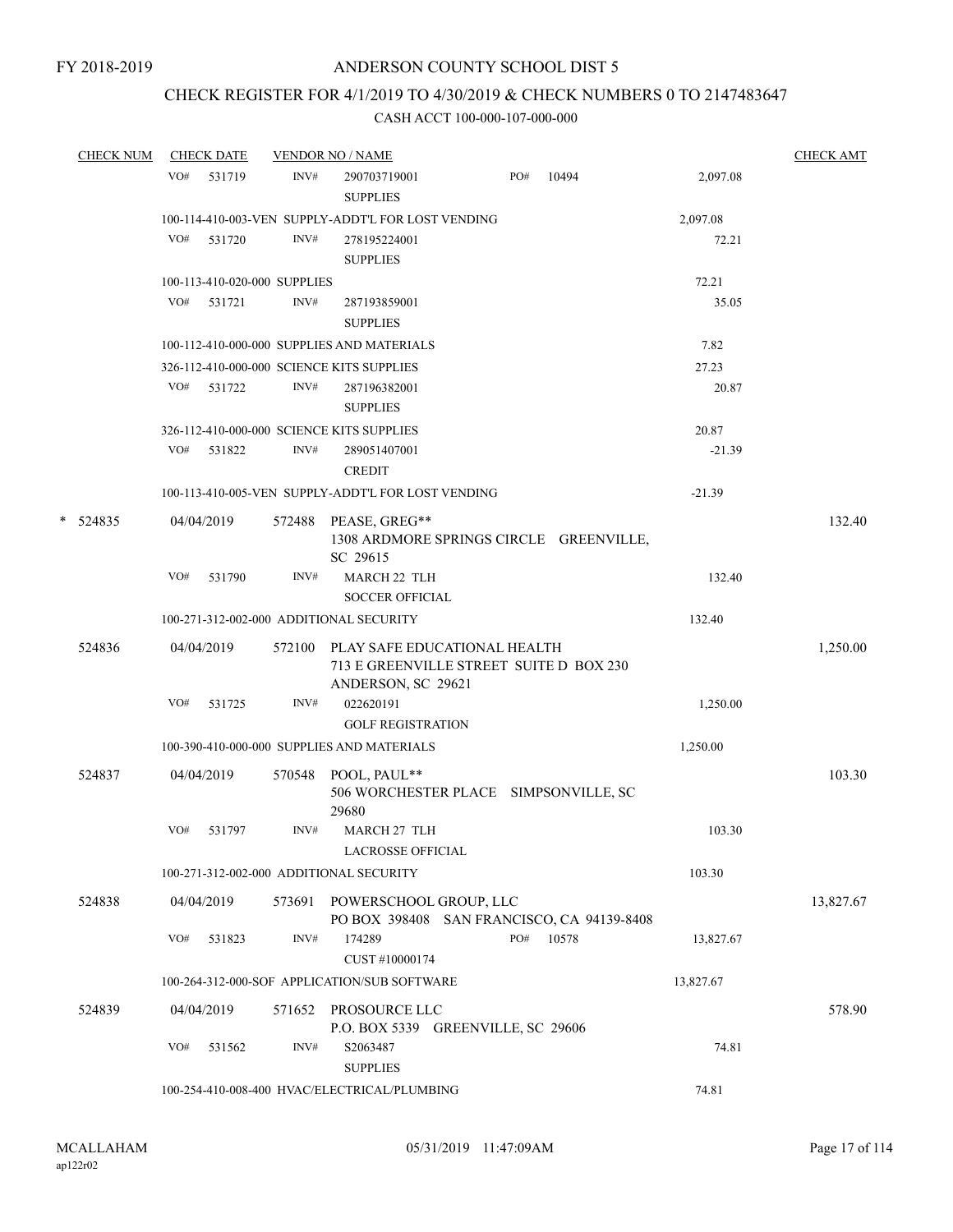## CHECK REGISTER FOR 4/1/2019 TO 4/30/2019 & CHECK NUMBERS 0 TO 2147483647

|        | <b>CHECK NUM</b> |     | <b>CHECK DATE</b> |        | <b>VENDOR NO / NAME</b>                                                                                      |     |       |          |                 | <b>CHECK AMT</b> |
|--------|------------------|-----|-------------------|--------|--------------------------------------------------------------------------------------------------------------|-----|-------|----------|-----------------|------------------|
|        |                  | VO# | 531615            | INV#   | S2062198<br><b>SUPPLIES</b>                                                                                  |     |       |          | 504.09          |                  |
|        |                  |     |                   |        | 100-254-410-008-400 HVAC/ELECTRICAL/PLUMBING                                                                 |     |       |          | 504.09          |                  |
|        | 524841           |     | 04/04/2019        | 573501 | <b>OUALITY CARE PRESSURE CLEANING</b><br>210 SPRINGSIDE CIRCLE ANDERSON, SC 29625                            |     |       |          |                 | 450.00           |
|        |                  | VO# | 531727            | INV#   | 5338<br><b>MARCH 2019</b>                                                                                    | PO# | 99127 |          | 450.00          |                  |
|        |                  |     |                   |        | 100-255-323-000-000 CONTRACTED SERVICES                                                                      |     |       |          | 450.00          |                  |
| $\ast$ | 524844           |     | 04/04/2019        | 573390 | <b>RESCARE HOMECARE</b>                                                                                      |     |       |          |                 | 2,235.74         |
|        |                  |     |                   |        | PO BOX 2797 VALDOSTA, GA 31604-2797                                                                          |     |       |          |                 |                  |
|        |                  | VO# | 531730            | INV#   | 7606300104532<br><b>MARCH 1-15</b>                                                                           | PO# | 99684 |          | 1,004.59        |                  |
|        |                  |     |                   |        | 203-215-313-000-000 O&M/ PT/ ESL SERVICES                                                                    |     |       |          | 1,004.59        |                  |
|        |                  | VO# | 531731            | INV#   | 7606300104540<br><b>MARCH 1-15</b>                                                                           | PO# | 99684 |          | 1,231.15        |                  |
|        |                  |     |                   |        | 203-215-313-000-000 O&M/ PT/ ESL SERVICES                                                                    |     |       |          | 1,231.15        |                  |
|        | 524845           |     | 04/04/2019        |        | 567525 ROWLAND MECHANICAL<br>4035 HWY 24 ANDERSON, SC 29626                                                  |     |       |          |                 | 7,245.96         |
|        |                  | VO# | 531733            | INV#   | 9181, 9182                                                                                                   | PO# | 99095 |          | 2,685.23        |                  |
|        |                  |     |                   |        | <b>BUS REPAIRS</b>                                                                                           |     |       |          |                 |                  |
|        |                  |     |                   |        | 100-255-323-000-ACT ACTIVITY BUS CONTRACTED SERVICES                                                         |     |       |          | 395.24          |                  |
|        |                  |     |                   |        | 100-255-323-000-ACT ACTIVITY BUS CONTRACTED SERVICES                                                         |     |       |          | 2,289.99        |                  |
|        |                  | VO# | 531734            | INV#   | 9166-9180                                                                                                    | PO# | 99095 |          | 4,560.73        |                  |
|        |                  |     |                   |        | <b>REPAIRS</b>                                                                                               |     |       |          |                 |                  |
|        |                  |     |                   |        | 100-255-323-000-ACT ACTIVITY BUS CONTRACTED SERVICES                                                         |     |       |          | 460.00          |                  |
|        |                  |     |                   |        | 100-255-323-000-ACT ACTIVITY BUS CONTRACTED SERVICES                                                         |     |       |          | 140.00          |                  |
|        |                  |     |                   |        | 100-255-323-000-ACT ACTIVITY BUS CONTRACTED SERVICES                                                         |     |       |          | 2,020.03        |                  |
|        |                  |     |                   |        | 100-255-323-000-ACT ACTIVITY BUS CONTRACTED SERVICES                                                         |     |       |          | 887.50          |                  |
|        |                  |     |                   |        | 100-255-323-000-ACT ACTIVITY BUS CONTRACTED SERVICES<br>100-255-323-000-ACT ACTIVITY BUS CONTRACTED SERVICES |     |       |          | 197.50<br>46.00 |                  |
|        |                  |     |                   |        | 100-255-323-000-ACT ACTIVITY BUS CONTRACTED SERVICES                                                         |     |       |          | 90.99           |                  |
|        |                  |     |                   |        | 100-255-323-000-ACT ACTIVITY BUS CONTRACTED SERVICES                                                         |     |       |          | 90.99           |                  |
|        |                  |     |                   |        | 100-255-323-000-ACT ACTIVITY BUS CONTRACTED SERVICES                                                         |     |       |          | 98.32           |                  |
|        |                  |     |                   |        | 100-255-323-000-ACT ACTIVITY BUS CONTRACTED SERVICES                                                         |     |       |          | 80.50           |                  |
|        |                  |     |                   |        | 100-255-323-000-ACT ACTIVITY BUS CONTRACTED SERVICES                                                         |     |       |          | 57.77           |                  |
|        |                  |     |                   |        | 100-255-323-000-ACT ACTIVITY BUS CONTRACTED SERVICES                                                         |     |       |          | 103.50          |                  |
|        |                  |     |                   |        | 100-255-323-000-ACT ACTIVITY BUS CONTRACTED SERVICES                                                         |     |       |          | 90.99           |                  |
|        |                  |     |                   |        | 100-255-323-000-ACT ACTIVITY BUS CONTRACTED SERVICES                                                         |     |       |          | 98.32           |                  |
|        |                  |     |                   |        | 100-255-323-000-ACT ACTIVITY BUS CONTRACTED SERVICES                                                         |     |       |          | 98.32           |                  |
|        | 524846           |     | 04/04/2019        | 448513 | SC DEPT OF EDUC/ TRANSPORTATION<br>1429 SENATE STREET ROOM 1100<br>BUILDING COLUMBIA, SC 29201               |     |       | RUTLEDGE |                 | 224.45           |
|        |                  | VO# | 531735            | INV#   | 2753                                                                                                         |     |       |          | 224.45          |                  |
|        |                  |     |                   |        | <b>DAMAGES</b>                                                                                               |     |       |          |                 |                  |
|        |                  |     |                   |        | 100-255-323-000-000 CONTRACTED SERVICES                                                                      |     |       |          | 224.45          |                  |
|        | 524847           |     | 04/04/2019        | 563620 | SC DEPT OF LABOR, LIC & REGULATION                                                                           |     |       |          |                 | 450.00           |
|        |                  |     |                   |        |                                                                                                              |     |       |          |                 |                  |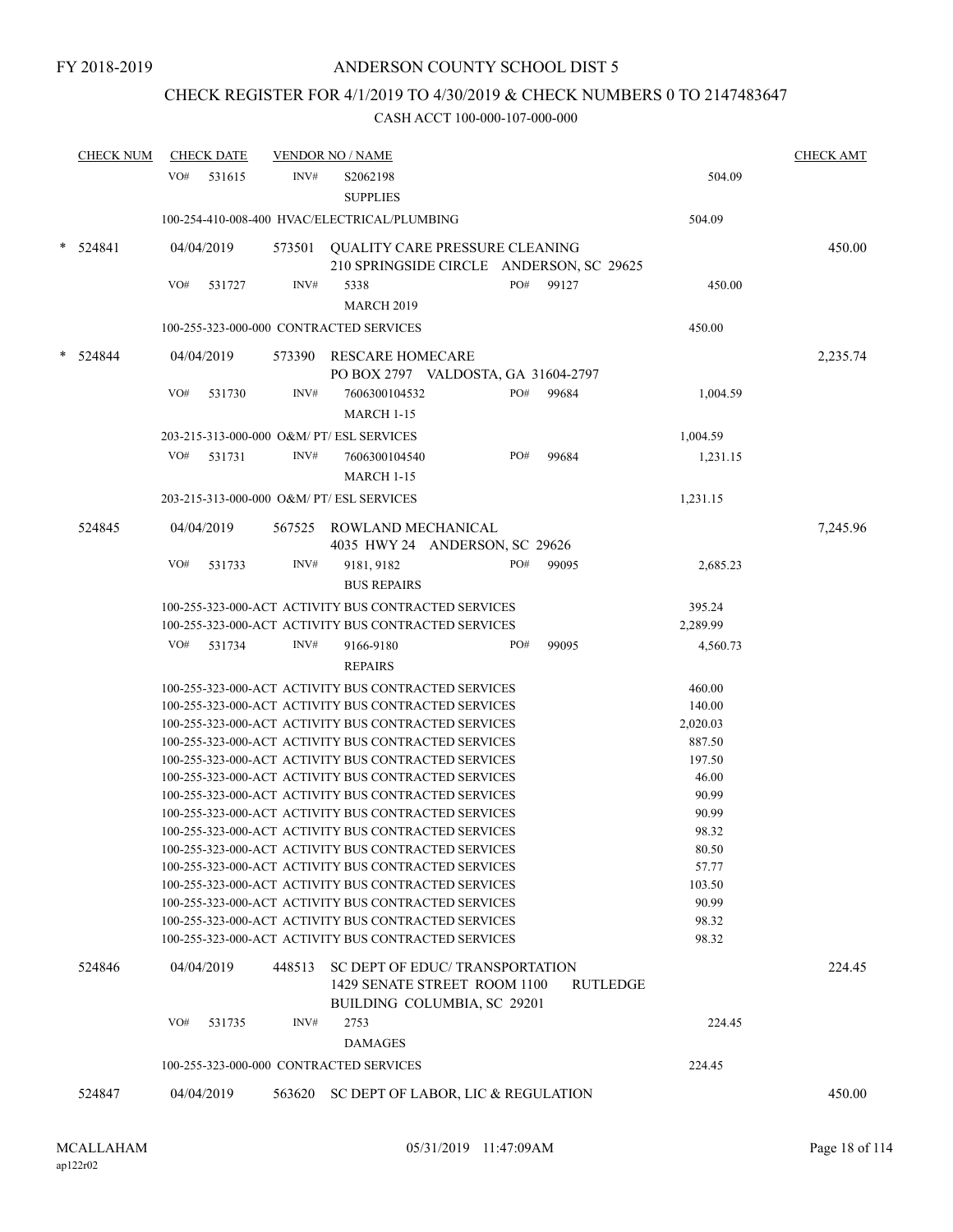## CHECK REGISTER FOR 4/1/2019 TO 4/30/2019 & CHECK NUMBERS 0 TO 2147483647

| <b>CHECK NUM</b> |     | <b>CHECK DATE</b>               |        | <b>VENDOR NO / NAME</b>                            |     |       |          | <b>CHECK AMT</b> |
|------------------|-----|---------------------------------|--------|----------------------------------------------------|-----|-------|----------|------------------|
|                  |     |                                 |        | BOARD OF COSMETOLOGY PO BOX 11329                  |     |       |          |                  |
|                  |     |                                 |        | COLUMBIA, SC 29211                                 |     |       |          |                  |
|                  | VO# | 531555                          | INV#   | 2019004146                                         |     |       | 50.00    |                  |
|                  |     |                                 |        | <b>NEVITT FOREST</b>                               |     |       |          |                  |
|                  |     |                                 |        | 100-254-323-012-400 CONTR SERV-HVAC/ELECT/PLUMBING |     |       | 50.00    |                  |
|                  | VO# | 531556                          | INV#   | 2019004155                                         |     |       | 50.00    |                  |
|                  |     |                                 |        | <b>NORTH POINTE</b>                                |     |       |          |                  |
|                  |     |                                 |        | 100-254-323-013-400 CONTR SERV-HVAC/ELECT/PLUMBING |     |       | 50.00    |                  |
|                  |     |                                 |        |                                                    |     |       |          |                  |
|                  | VO# | 531609                          | INV#   | 2019004150                                         |     |       | 50.00    |                  |
|                  |     |                                 |        | <b>SOUTHWOOD</b>                                   |     |       |          |                  |
|                  |     |                                 |        | 100-254-323-021-400 CONTR SERV-HVAC/ELECT/PLUMBING |     |       | 50.00    |                  |
|                  | VO# | 531610                          | INV#   | 2019004145                                         |     |       | 150.00   |                  |
|                  |     |                                 |        | <b>WESTSIDE</b>                                    |     |       |          |                  |
|                  |     |                                 |        | 100-254-323-003-400 CONTR SERV-HVAC/ELECT/PLUMBING |     |       | 150.00   |                  |
|                  | VO# | 531611                          | INV#   | 4139 & 4153                                        |     |       | 150.00   |                  |
|                  |     |                                 |        | <b>TL HANNA</b>                                    |     |       |          |                  |
|                  |     |                                 |        | 100-254-323-002-400 CONTR SERV-HVAC/ELECT/PLUMBING |     |       | 100.00   |                  |
|                  |     |                                 |        | 100-254-323-002-400 CONTR SERV-HVAC/ELECT/PLUMBING |     |       | 50.00    |                  |
|                  |     |                                 |        |                                                    |     |       |          |                  |
| 524848           |     | 04/04/2019                      | 448505 | <b>SC EDUCATION FOUNDATION</b>                     |     |       |          | 1,500.00         |
|                  |     |                                 |        | 1429 SENATE STREET COLUMBIA, SC 29201              |     |       |          |                  |
|                  | VO# | 531736                          | INV#   | <b>SPONSORSHIP</b>                                 |     |       | 1,500.00 |                  |
|                  |     |                                 |        | <b>TEACHER OF YEAR</b>                             |     |       |          |                  |
|                  |     |                                 |        | 100-390-410-000-000 SUPPLIES AND MATERIALS         |     |       | 1,500.00 |                  |
| 524849           |     | 04/04/2019                      | 563542 | <b>SC FFA ASSOCIATION</b>                          |     |       |          | 1,110.00         |
|                  |     |                                 |        | POBOX 23205 ATTN: BRENDA BALDWIN                   |     |       |          |                  |
|                  |     |                                 |        | COLUMBIA, SC 29224-3205                            |     |       |          |                  |
|                  | VO# | 531825                          | INV#   | 537388                                             |     |       | 1,110.00 |                  |
|                  |     |                                 |        | <b>CHAPTER SC0003</b>                              |     |       |          |                  |
|                  |     | 701-271-660-001-850 FFA EXPENSE |        |                                                    |     |       | 1,110.00 |                  |
|                  |     |                                 |        |                                                    |     |       |          |                  |
| 524850           |     | 04/04/2019                      | 570059 | SHARP BUSINESS SYSTEMS                             |     |       |          | 4,674.19         |
|                  |     |                                 |        | DEPT 1216 PO BOX 121216 DALLAS, TX                 |     |       |          |                  |
|                  |     |                                 |        | 75312-1216                                         |     |       |          |                  |
|                  |     | VO# 531741                      | INV#   | 9001806725                                         |     |       | 877.84   |                  |
|                  |     |                                 |        | <b>COPIES</b>                                      |     |       |          |                  |
|                  |     |                                 |        | 100-252-360-000-000 PRINTING AND BINDING           |     |       | 877.84   |                  |
|                  | VO# | 531742                          | INV#   | ACCT 726714                                        | PO# | 99373 | 3,029.21 |                  |
|                  |     |                                 |        | <b>COPIES</b>                                      |     |       |          |                  |
|                  |     | 100-114-410-002-000 SUPPLIES    |        |                                                    |     |       | 2,660.67 |                  |
|                  |     | 100-114-410-002-000 SUPPLIES    |        |                                                    |     |       | 21.08    |                  |
|                  |     | 100-114-410-002-000 SUPPLIES    |        |                                                    |     |       | 67.63    |                  |
|                  |     | 100-114-410-002-000 SUPPLIES    |        |                                                    |     |       | 279.83   |                  |
|                  | VO# | 531743                          | INV#   | <b>ACCT 721379</b>                                 |     |       | 111.60   |                  |
|                  |     |                                 |        | <b>COPIES</b>                                      |     |       |          |                  |
|                  |     |                                 |        | 715-271-660-015-201 MISCELLANEOUS EXPENSE          |     |       | 6.28     |                  |
|                  |     |                                 |        | 715-271-660-015-201 MISCELLANEOUS EXPENSE          |     |       | 105.32   |                  |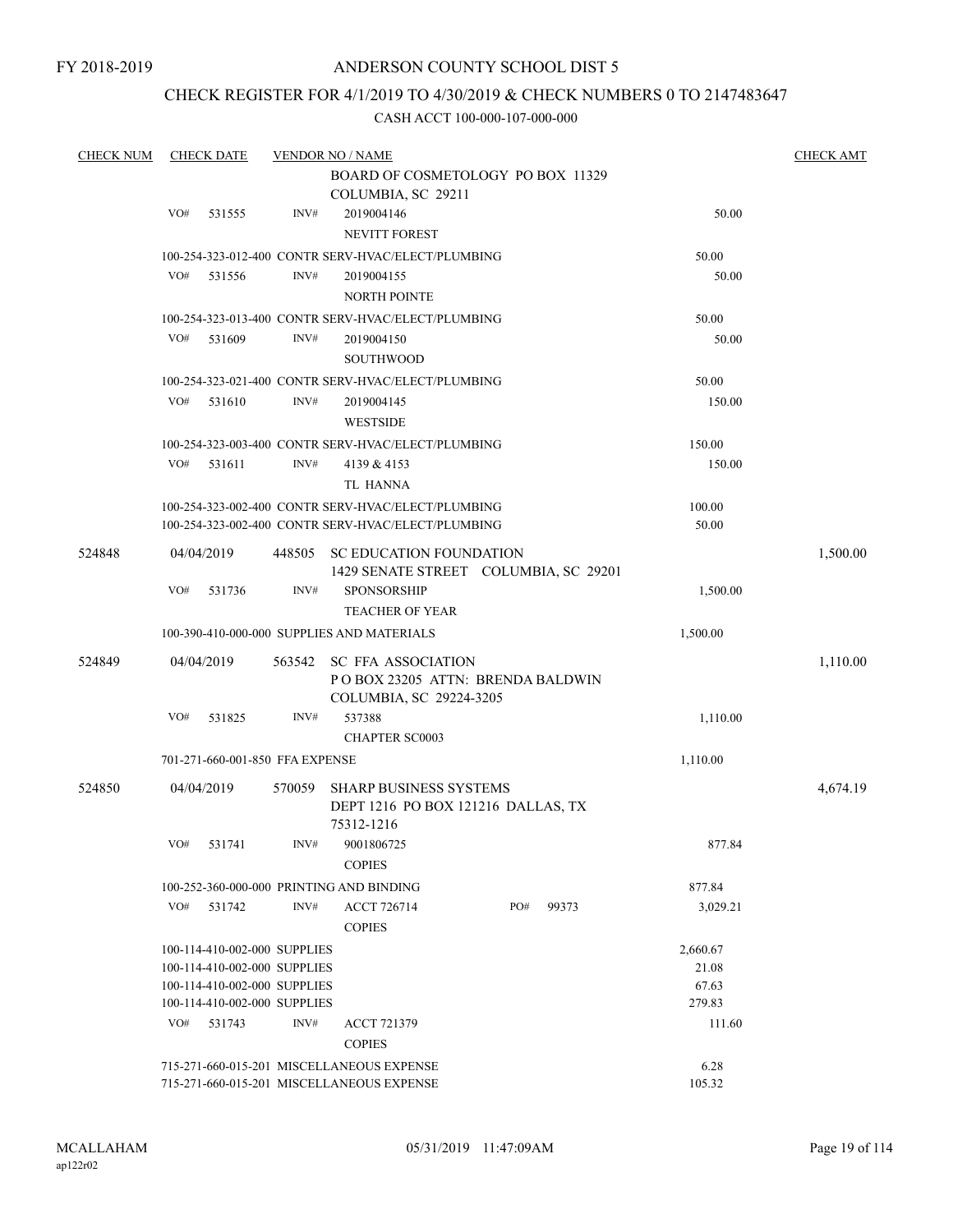## CHECK REGISTER FOR 4/1/2019 TO 4/30/2019 & CHECK NUMBERS 0 TO 2147483647

|   | <b>CHECK NUM</b> | <b>CHECK DATE</b>                       |        | <b>VENDOR NO / NAME</b>                                                                                            |          | <b>CHECK AMT</b> |
|---|------------------|-----------------------------------------|--------|--------------------------------------------------------------------------------------------------------------------|----------|------------------|
|   |                  | VO# 531744                              | INV#   | <b>ACCT 716159</b>                                                                                                 | 225.63   |                  |
|   |                  |                                         |        | <b>COPIES</b>                                                                                                      |          |                  |
|   |                  | 100-113-410-020-000 SUPPLIES            |        |                                                                                                                    | 212.79   |                  |
|   |                  | 100-113-410-020-000 SUPPLIES            |        |                                                                                                                    | 12.84    |                  |
|   |                  | VO# 531745                              | INV#   | ACCT 710845                                                                                                        | 379.59   |                  |
|   |                  |                                         |        | <b>COPIES</b>                                                                                                      |          |                  |
|   |                  |                                         |        | 329-115-690-001-0CO OTHER OBJECTS-WBL (C/O)                                                                        | 124.78   |                  |
|   |                  |                                         |        | 329-115-690-001-0CO OTHER OBJECTS-WBL (C/O)                                                                        | 254.81   |                  |
|   |                  | VO#<br>531826                           | INV#   | 9001834929                                                                                                         | 50.32    |                  |
|   |                  |                                         |        | <b>COPIES</b>                                                                                                      |          |                  |
|   |                  | 100-113-410-005-000 SUPPLIES            |        |                                                                                                                    | 50.32    |                  |
|   | $*$ 524852       | 04/04/2019                              |        | 473315 SIGNARAMA                                                                                                   |          | 632.29           |
|   |                  |                                         |        | 4130 CLEMSON BLVD SUITE A ANDERSON, SC<br>29621                                                                    |          |                  |
|   |                  | VO#<br>531612                           | INV#   | 11238                                                                                                              | 632.29   |                  |
|   |                  |                                         |        | <b>DISTRICT OFFICE</b>                                                                                             |          |                  |
|   |                  |                                         |        | 100-254-410-000-001 MAINT. SUPPLIES-STRUCTURES                                                                     | 632.29   |                  |
|   | 524853           | 04/04/2019                              |        | 475500 SLAPPY, JAMES E**                                                                                           |          | 109.00           |
|   |                  |                                         |        | 1035 GREENWOOD AVE ANDERSON, SC 29621                                                                              |          |                  |
|   |                  | VO#<br>531807                           | INV#   | <b>MARCH 27 WHS</b>                                                                                                | 109.00   |                  |
|   |                  |                                         |        | <b>BASEBALL OFFICIAL</b>                                                                                           |          |                  |
|   |                  | 100-271-312-003-000 ADDITIONAL SECURITY |        |                                                                                                                    | 109.00   |                  |
|   | 524854           | 04/04/2019                              |        | 574710 SOLIANT HEALTH                                                                                              |          | 2,437.50         |
|   |                  |                                         |        | DEPT. CH 14430 PALATINE, IL 60055-4330                                                                             |          |                  |
|   |                  | VO#<br>531748                           | INV#   | PO#<br>99577<br>10385024                                                                                           | 2,437.50 |                  |
|   |                  |                                         |        | <b>MARCH 18-22</b>                                                                                                 |          |                  |
|   |                  | 100-126-312-006-000 PURCHASED SERVICES  |        |                                                                                                                    | 812.50   |                  |
|   |                  | 100-126-312-008-000 PURCHASED SERVICES  |        |                                                                                                                    | 812.50   |                  |
|   |                  | 100-126-312-010-000 PURCHASED SERVICES  |        |                                                                                                                    | 812.50   |                  |
|   | 524855           | 04/04/2019                              | 481650 | SOUTHERN STATES #71029 - FARM PLAN<br>4010 SOUTH MURRAY AVENUE ATT: ACCOUNTS<br>RECEIVABLE ANDERSON, SC 02962-4429 |          | 163.85           |
|   |                  | VO#<br>531749                           | INV#   | D683349<br><b>SUPPLIES</b>                                                                                         | 163.85   |                  |
|   |                  |                                         |        | 329-115-410-001-000 SUPPLIES-STATE EQUIPMENT                                                                       | 163.85   |                  |
|   | 524856           | 04/04/2019                              | 570109 | SPENCE, SCOTT^^                                                                                                    |          | 173.80           |
|   |                  | VO#<br>531794                           | INV#   | 104 SOLIEL WAY PENDLETON, SC 29670-8929<br>MARCH 27 TLH<br>SOFTBALL OFFICIAL                                       | 111.80   |                  |
|   |                  | 100-271-312-002-000 ADDITIONAL SECURITY |        |                                                                                                                    | 111.80   |                  |
|   |                  | VO#<br>531799                           | INV#   | <b>APRIL 1 WHS</b>                                                                                                 | 62.00    |                  |
|   |                  |                                         |        | SOFTBALL OFFICIAL                                                                                                  |          |                  |
|   |                  | 100-271-312-003-000 ADDITIONAL SECURITY |        |                                                                                                                    | 62.00    |                  |
|   |                  |                                         |        |                                                                                                                    |          |                  |
| * | 524859           | 04/04/2019                              |        | 491400 SUBSCRIPTION SERVICES OF AMERICA, INC                                                                       |          | 271.60           |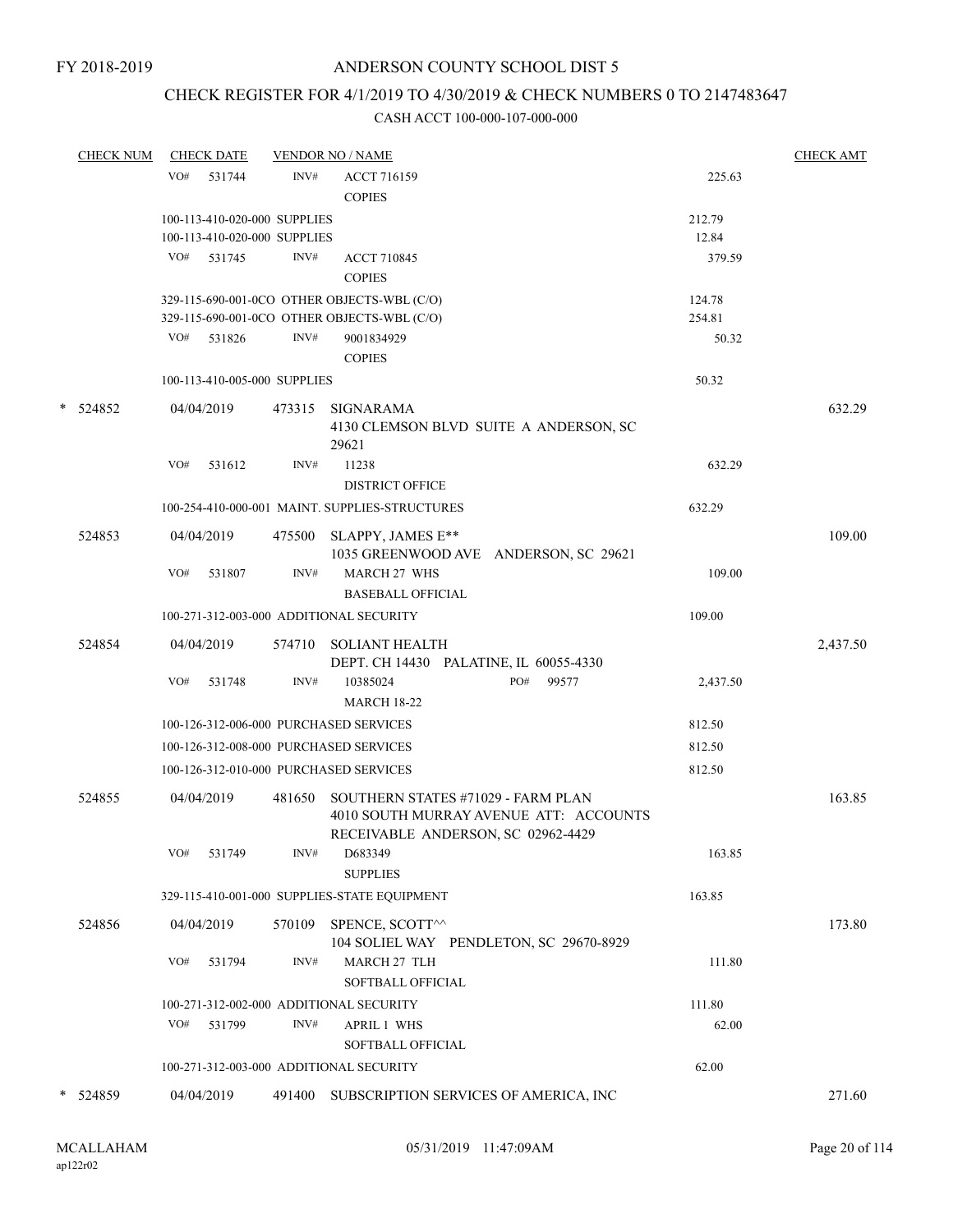## CHECK REGISTER FOR 4/1/2019 TO 4/30/2019 & CHECK NUMBERS 0 TO 2147483647

|   | <b>CHECK NUM</b> |     | <b>CHECK DATE</b> |                                                              | <b>VENDOR NO / NAME</b>                                                                            |                 | <b>CHECK AMT</b> |
|---|------------------|-----|-------------------|--------------------------------------------------------------|----------------------------------------------------------------------------------------------------|-----------------|------------------|
|   |                  |     |                   |                                                              | POBOX 820 ATT: ACCOUNTS RECEIVABLE<br>BELLMORE, NY 11710-0763                                      |                 |                  |
|   |                  | VO# | 531750            | INV#                                                         | 8105080<br><b>CONCORD ELEM</b>                                                                     | 271.60          |                  |
|   |                  |     |                   |                                                              | 709-271-660-009-305 LIBRARY EXPENSE                                                                | 271.60          |                  |
|   | 524860           |     | 04/04/2019        |                                                              | 572995 SUPPLYWORKS<br>PO BOX 742604 ATLANTA, GA 30374-2604                                         |                 | 782.56           |
|   |                  | VO# | 531601            | INV#                                                         | 482734647<br><b>LADDER</b>                                                                         | 782.56          |                  |
|   |                  |     |                   |                                                              | 100-254-410-000-100 SMALL EQUIPMENT                                                                | 782.56          |                  |
|   | 524861           |     | 04/04/2019        |                                                              | 575405 TC EDUCATIONAL CONSULTING LLC<br>219 COUNTRY GLEN LANE PELZER, SC 29669                     |                 | 500.00           |
|   |                  | VO# | 531827            | INV#                                                         | PO#<br><b>MARCH 15 &amp; 27</b><br>99595<br>WHITEHALL ELEM                                         | 500.00          |                  |
|   |                  |     |                   | 201-224-312-019-000 PD CONSULTANT                            |                                                                                                    | 500.00          |                  |
| * | 524863           |     | 04/04/2019        |                                                              | 569972 THELANDRA TENESHIA HARRISON<br>106 GLEN ARBOR DR ANDERSON, SC 29625                         |                 | 200.00           |
|   |                  | VO# | 531642            | INV#                                                         | <b>SPELLING BEE</b><br><b>REGISTRATION FEE</b>                                                     | 200.00          |                  |
|   |                  |     |                   |                                                              | 717-190-660-017-201 MISCELLANEOUS EXPENSE                                                          | 200.00          |                  |
|   | 524864           |     | 04/04/2019        |                                                              | 524353 WAL-MART COMMUNITY/GEMB<br>PO BOX 530934 ATT: ACCOUNTS RECEIVABLE<br>ATLANTA, GA 30353-0934 |                 | 121.78           |
|   |                  | VO# | 531829            | INV#                                                         | 3034 4069<br>WHITEHALL ELEM                                                                        | 121.78          |                  |
|   |                  |     |                   |                                                              | 201-188-410-019-000 SUPPLIES- PARENTING                                                            | 121.78          |                  |
|   | 524865           |     | 04/04/2019        | 524353                                                       | WAL-MART COMMUNITY/GEMB<br>POBOX 530934 ATT: ACCOUNTS RECEIVABLE<br>ATLANTA, GA 30353-0934         |                 | 579.86           |
|   |                  | VO# | 531751            | INV#                                                         | 2017 8480<br><b>MCCANTS</b>                                                                        | 579.86          |                  |
|   |                  |     |                   |                                                              | 705-271-660-005-411 MISCELLANEOUS EXPENSE                                                          | 10.50           |                  |
|   |                  |     |                   |                                                              | 705-271-660-005-517 SCHOOL STORE EXPENSE                                                           | 523.62          |                  |
|   |                  |     |                   |                                                              | 705-271-660-005-611 PEP CLUB EXPENSE                                                               | 45.74           |                  |
|   | 524866           |     | 04/04/2019        | 526450                                                       | WARD'S NATURAL SCIENCE<br>POBOX 644312 ATT: ACCOUNTS RECEIVABLE<br>PITTSBURGH, PA 15264-4312       |                 | 214.40           |
|   |                  | VO# | 531828            | INV#                                                         | 8085663164<br>8085601105                                                                           | 214.40          |                  |
|   |                  |     |                   | 397-114-410-003-000 SUPPLIES<br>397-114-410-003-000 SUPPLIES |                                                                                                    | 60.98<br>153.42 |                  |
|   | 524867           |     | 04/04/2019        | 575908                                                       | WATERS, JAMES CONLEY**<br>204 NORTH STREET ANDERSON, SC 29621                                      |                 | 112.00           |
|   |                  | VO# | 531812            | INV#                                                         | MARCH 22 TLH                                                                                       | 56.00           |                  |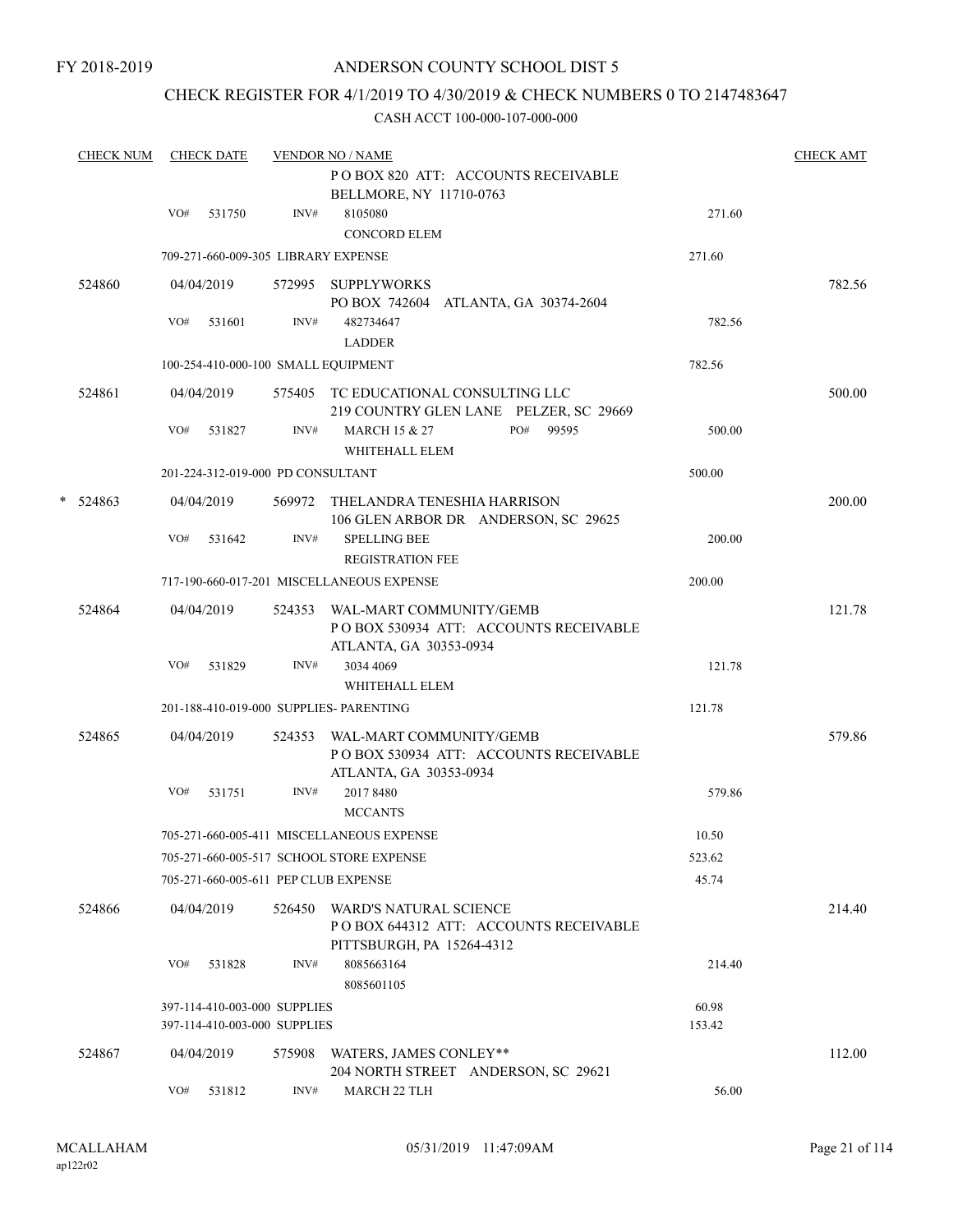## CHECK REGISTER FOR 4/1/2019 TO 4/30/2019 & CHECK NUMBERS 0 TO 2147483647

|   | <b>CHECK NUM</b> |     | <b>CHECK DATE</b> |                              | <b>VENDOR NO / NAME</b>                                                          |          | <b>CHECK AMT</b> |
|---|------------------|-----|-------------------|------------------------------|----------------------------------------------------------------------------------|----------|------------------|
|   |                  |     |                   |                              | SOCCER OFFICIAL                                                                  |          |                  |
|   |                  |     |                   |                              | 100-271-312-002-000 ADDITIONAL SECURITY                                          | 56.00    |                  |
|   |                  | VO# | 531813            | INV#                         | <b>MARCH 28 WHS</b>                                                              | 56.00    |                  |
|   |                  |     |                   |                              | <b>SOCCER OFFICIAL</b>                                                           |          |                  |
|   |                  |     |                   |                              | 100-271-312-003-000 ADDITIONAL SECURITY                                          | 56.00    |                  |
|   | 524868           |     | 04/04/2019        | 573036                       | WESTSIDE COMMUNITY CENTER<br>1100 WEST FRANKLIN STREET ANDERSON, SC              |          | 2,000.00         |
|   |                  |     |                   |                              | 29624                                                                            |          |                  |
|   |                  | VO# | 531752            | INV#                         | SPRING GALA                                                                      | 2,000.00 |                  |
|   |                  |     |                   |                              | <b>SPONSORSHIP</b>                                                               |          |                  |
|   |                  |     |                   |                              | 100-390-410-000-000 SUPPLIES AND MATERIALS                                       | 2,000.00 |                  |
|   | 524869           |     | 04/04/2019        | 575863                       | WETZEL, HEIDI**<br>10 GRIDLEY ST, UNIT B GREENVILLE, SC 29609                    |          | 101.50           |
|   |                  | VO# | 531796            | INV#                         | <b>MARCH 27 TLH</b><br><b>LACROSSE OFFICIAL</b>                                  | 101.50   |                  |
|   |                  |     |                   |                              | 100-271-312-002-000 ADDITIONAL SECURITY                                          | 101.50   |                  |
| * |                  |     |                   |                              |                                                                                  |          |                  |
|   | 524871           |     | 04/05/2019        | 575907                       | SANDERS, MIA**<br>DELITEFUL FLAVORS, LLC 165 DARLINE DR                          |          | 450.00           |
|   |                  |     |                   |                              | BELTON, SC 29627                                                                 |          |                  |
|   |                  | VO# | 531831            | INV#                         | <b>CATERING</b>                                                                  | 450.00   |                  |
|   |                  |     |                   |                              | 4/5/2019                                                                         |          |                  |
|   |                  |     |                   | 100-271-410-003-000 SUPPLIES |                                                                                  | 450.00   |                  |
|   | 524872           |     | 04/09/2019        | 574476                       | ALLEN, ADELL <sup>^^</sup>                                                       |          | 300.00           |
|   |                  |     |                   |                              | ANOINTED HANDS CATERING 208 LOBLOLLY<br>DRIVE ANDERSON, SC 29625                 |          |                  |
|   |                  | VO# | 531863            | INV#                         | 1193                                                                             | 300.00   |                  |
|   |                  |     |                   |                              | <b>CENTERVILLE</b>                                                               |          |                  |
|   |                  |     |                   |                              | 707-190-660-007-201 MISCELLANEOUS EXPENSE                                        | 300.00   |                  |
|   | * 524874         |     | 04/09/2019        | 564421                       | ANDERSON SCHOOL DISTRICT THREE<br>PO BOX 118 ATT: MATTHEW MOORE IVA, SC<br>29655 |          | 748.27           |
|   |                  | VO# | 531862            | INV#                         | FY18 CLAIM #6                                                                    | 748.27   |                  |
|   |                  |     |                   |                              | <b>TITLE III ESOL</b>                                                            |          |                  |
|   |                  |     |                   | 264-162-410-000-AD3 SUPPLIES |                                                                                  | 748.27   |                  |
|   | 524875           |     | 04/09/2019        | 568043                       | ANDERSON SCHOOL DISTRICT TWO<br>10990 BELTON-HONEA PATH HWY ATT: LAURA           |          | 1,554.75         |
|   |                  |     |                   |                              | PARNELL HONEA PATH, SC 29654                                                     |          |                  |
|   |                  | VO# | 531861            | INV#                         | FY18 CLAIM #2                                                                    | 1,554.75 |                  |
|   |                  |     |                   |                              | <b>TITLE III ESOL</b>                                                            |          |                  |
|   |                  |     |                   |                              | 264-224-333-000-AD2 PD/ TRIPS AND CONFERENCES                                    | 1,554.75 |                  |
|   | 524876           |     | 04/09/2019        | 571238                       | ARAMARK SERVICES, INC.<br>PO BOX 429 CLEMSON, SC 29634                           |          | 307.63           |
|   |                  | VO# | 531864            | INV#                         | 64510<br>4/11 GLENVIEW                                                           | 307.63   |                  |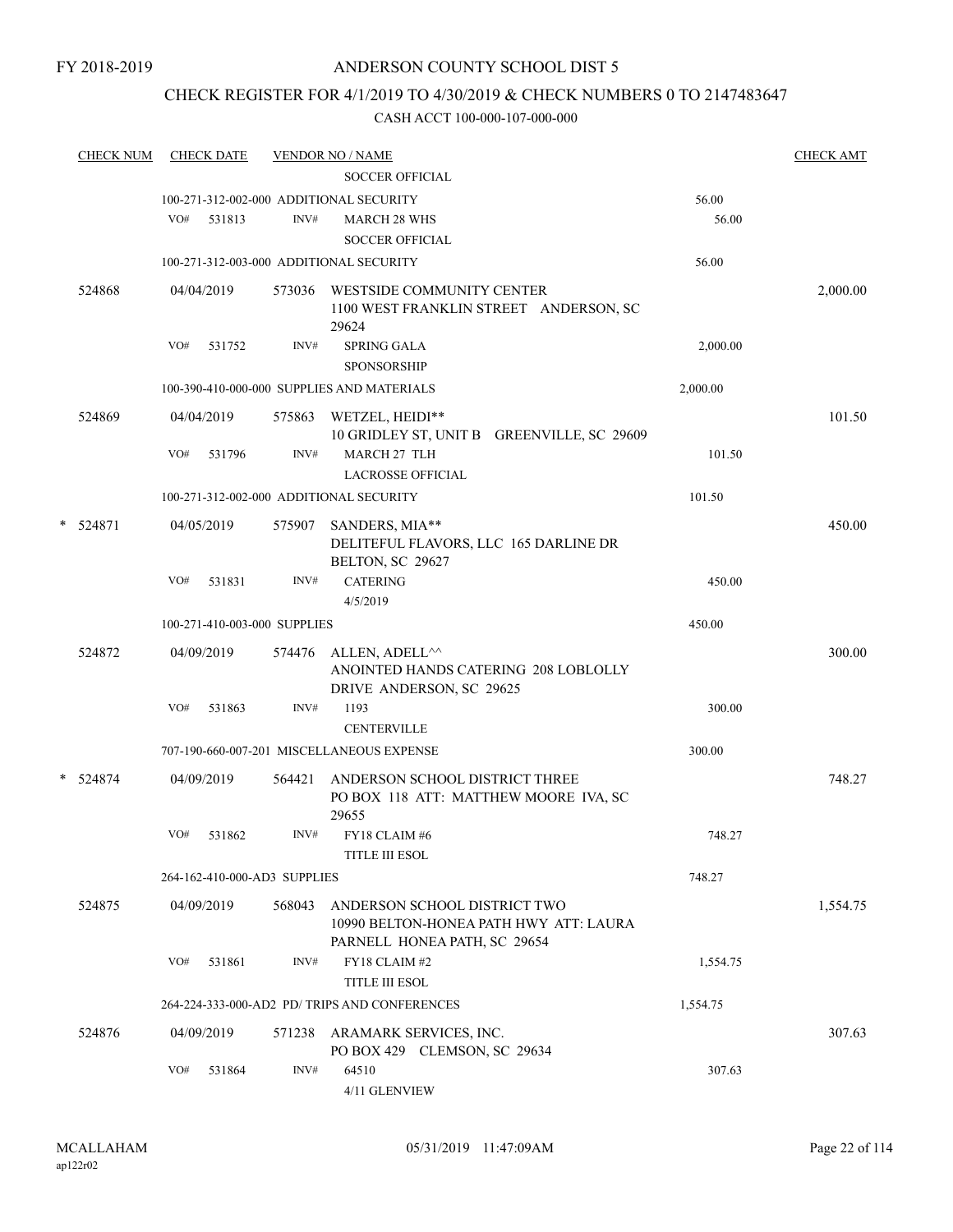# CHECK REGISTER FOR 4/1/2019 TO 4/30/2019 & CHECK NUMBERS 0 TO 2147483647

| <b>CHECK NUM</b> | <b>CHECK DATE</b>                        |        | <b>VENDOR NO / NAME</b>                                                                |                                      |       |           | <b>CHECK AMT</b> |
|------------------|------------------------------------------|--------|----------------------------------------------------------------------------------------|--------------------------------------|-------|-----------|------------------|
|                  |                                          |        | 720-271-660-020-481 AVID FUNDRAISER EXPENSE                                            |                                      |       | 307.63    |                  |
| 524877           | 04/09/2019                               |        | 575171 BELL, CLARK**                                                                   | 200 ANDERSON ST GREENVILLE, SC 29601 |       |           | 144.30           |
|                  | VO#<br>531921                            | INV#   | $4/1$ TLH<br><b>LACROSSE OFFICIAL</b>                                                  |                                      |       | 144.30    |                  |
|                  | 100-271-312-002-000 ADDITIONAL SECURITY  |        |                                                                                        |                                      |       | 144.30    |                  |
|                  |                                          |        |                                                                                        |                                      |       |           |                  |
| 524878           | 04/09/2019                               |        | 575815 BLALOCK MACHINERY & EQUIPMENT<br>500 JERRY STEELE LANE MCDONOUGH, GA<br>30253   |                                      |       |           | 45,200.33        |
|                  | VO#<br>531866                            | INV#   | 394516                                                                                 | PO#                                  | 10256 | 45,200.33 |                  |
|                  |                                          |        | <b>MOWER</b>                                                                           |                                      |       |           |                  |
|                  |                                          |        | 100-254-540-000-001 EQUIPMENT - MAINTENANCE                                            |                                      |       | 45,200.33 |                  |
| 524879           | 04/09/2019                               | 567141 | BOOKS-A-MILLION, INC<br>POBOX 19768 ATT: ACCOUNTS RECEIVABLE<br>BIRMINGHAM, AL 35219   |                                      |       |           | 533.47           |
|                  | VO#<br>531865                            | INV#   | PO 10445<br>CUST #3171404                                                              | PO#                                  | 10445 | 533.47    |                  |
|                  |                                          |        | 264-171-410-000-000 SUMMER PRG SUPPLIES(GR.K-8)                                        |                                      |       | 435.04    |                  |
|                  |                                          |        | 264-171-410-000-000 SUMMER PRG SUPPLIES(GR.K-8)                                        |                                      |       | 47.49     |                  |
|                  |                                          |        | 264-171-410-000-000 SUMMER PRG SUPPLIES(GR.K-8)                                        |                                      |       | 50.94     |                  |
| 524880           | 04/09/2019                               |        | 152495 CAMCOR, INC<br>POBOX 1899 ATT: ACCOUNTS RECEIVABLE<br>BURLINGTON, NC 27216-1899 |                                      |       |           | 423.13           |
|                  | VO#<br>531967                            | INV#   | 2468543<br><b>TECH SUPPLIES</b>                                                        | PO#                                  | 10481 | 423.13    |                  |
|                  | 100-266-314-008-000 REPAIRS TO EQUIPMENT |        |                                                                                        |                                      |       | 423.13    |                  |
| 524881           | 04/09/2019                               | 156900 | CAROLINA PRODUCE COMPANY<br>POBOX 3849 ATT: ACCOUNTS RECEIVABLE<br>ANDERSON, SC 29622  |                                      |       |           | 18,937.85        |
|                  | VO#<br>531857                            | INV#   | <b>MARCH 2019</b><br><b>FOOD</b>                                                       |                                      |       | 18,937.85 |                  |
|                  | 600-256-460-002-000 FOOD                 |        |                                                                                        |                                      |       | 33.00     |                  |
|                  | 600-256-460-003-000 FOOD                 |        |                                                                                        |                                      |       | 328.50    |                  |
|                  | 600-256-460-005-000 FOOD                 |        |                                                                                        |                                      |       | 41.50     |                  |
|                  | 600-256-460-006-000 FOOD                 |        |                                                                                        |                                      |       | 221.00    |                  |
|                  | 600-256-460-007-000 FOOD                 |        |                                                                                        |                                      |       | 215.25    |                  |
|                  | 600-256-460-010-FFV FOOD-FFVP            |        |                                                                                        |                                      |       | 5,421.35  |                  |
|                  | 600-256-460-011-000 FOOD                 |        |                                                                                        |                                      |       | 1,230.50  |                  |
|                  | 600-256-460-011-FFV FOOD-FFVP            |        |                                                                                        |                                      |       | 3,305.00  |                  |
|                  | 600-256-460-012-000 FOOD                 |        |                                                                                        |                                      |       | 67.00     |                  |
|                  | 600-256-460-012-FFV FOOD-FFVP            |        |                                                                                        |                                      |       | 5,626.75  |                  |
|                  | 600-256-460-016-000 FOOD                 |        |                                                                                        |                                      |       | 13.00     |                  |
|                  | 600-256-460-017-000 FOOD                 |        |                                                                                        |                                      |       | 47.50     |                  |
|                  | 600-256-460-019-FFV FOOD-FFVP            |        |                                                                                        | 2,303.50                             |       |           |                  |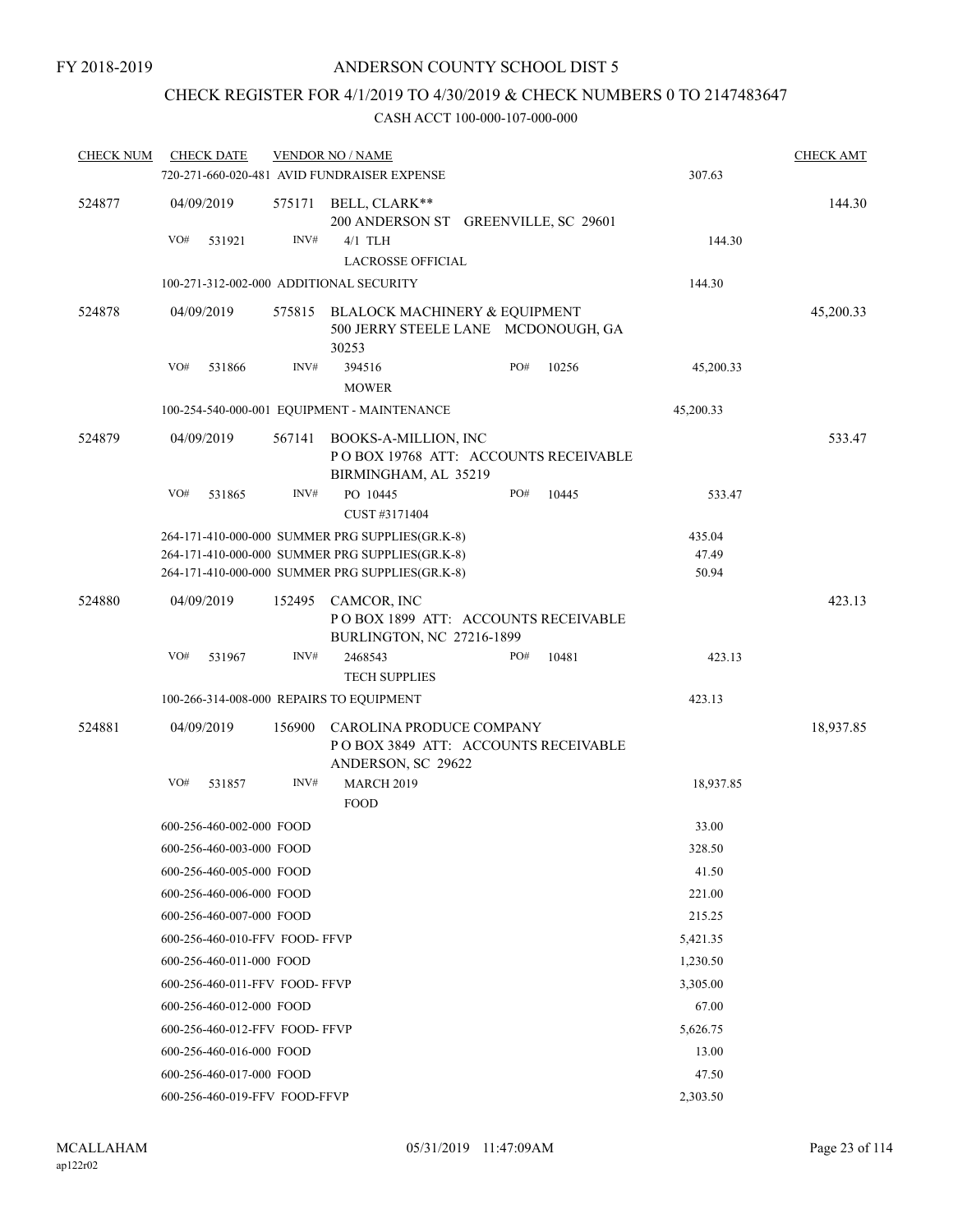# CHECK REGISTER FOR 4/1/2019 TO 4/30/2019 & CHECK NUMBERS 0 TO 2147483647

|   | <b>CHECK NUM</b> |     | <b>CHECK DATE</b><br>600-256-460-020-000 FOOD |        | <b>VENDOR NO / NAME</b>                                     |                                           | 84.00    | <b>CHECK AMT</b> |
|---|------------------|-----|-----------------------------------------------|--------|-------------------------------------------------------------|-------------------------------------------|----------|------------------|
|   | 524882           |     | 04/09/2019                                    |        | 575178 CORNELL, TYLER <sup>^^</sup>                         | 2 WESLEY ELLISON RD WILLIAMSTON, SC 29697 |          | 138.00           |
|   |                  | VO# | 531909                                        | INV#   | $4/2$ TLH<br><b>BASEBALL OFFICIAL</b>                       |                                           | 69.00    |                  |
|   |                  |     |                                               |        | 100-271-312-002-000 ADDITIONAL SECURITY                     |                                           | 69.00    |                  |
|   |                  | VO# | 531917                                        | INV#   | 3/29 TLH<br><b>BASEBALL OFFICIAL</b>                        |                                           | 69.00    |                  |
|   |                  |     |                                               |        | 100-271-312-002-000 ADDITIONAL SECURITY                     |                                           | 69.00    |                  |
|   | 524883           |     | 04/09/2019                                    | 565685 | <b>CORNER BAGEL SHOP</b><br>29621                           | 715 EAST GREENVILLE STREET ANDERSON, SC   |          | 185.49           |
|   |                  | VO# | 531868                                        | INV#   | 1222<br>4/4 LUNCH                                           |                                           | 185.49   |                  |
|   |                  |     | 100-115-410-001-000 SUPPLIES                  |        |                                                             |                                           | 185.49   |                  |
| * | 524885           |     | 04/09/2019                                    |        | 572942 CROMER, AIMEE**                                      | 1018 THORNEHILL DR ANDERSON, SC 29621     |          | 240.75           |
|   |                  | VO# | 531869                                        | INV#   | <b>MCCANTS</b><br><b>TEACHER GIFTS</b>                      |                                           | 160.50   |                  |
|   |                  |     |                                               |        | 705-271-660-005-429 FACULTY EXPENSE                         |                                           | 160.50   |                  |
|   |                  | VO# | 531870                                        | INV#   | <b>MCCANTS</b><br><b>BETA CLUB</b>                          |                                           | 80.25    |                  |
|   |                  |     |                                               |        | 705-271-660-005-602 BETA CLUB EXPENSE                       |                                           | 80.25    |                  |
|   | * 524887         |     | 04/09/2019                                    | 569839 | <b>DOMINO'S PIZZA</b>                                       | 1006 N. MAIN STREET ANDERSON, SC 29621    |          | 103.34           |
|   |                  | VO# | 531871                                        | INV#   | 1018578,79,80<br><b>GLENVIEW MS</b>                         |                                           | 103.34   |                  |
|   |                  |     |                                               |        | 100-113-410-020-VEN SUPPLY-ADDT'L FOR LOST VENDING          |                                           | 103.34   |                  |
|   | 524888           |     | 04/09/2019                                    | 211302 | <b>DUKE ENERGY</b><br>PO BOX 70516 CHARLOTTE, NC 28272-0516 |                                           |          | 34,336.48        |
|   |                  | VO# | 531951                                        | INV#   | 1392080523<br><b>UTILITIES</b>                              |                                           | 201.79   |                  |
|   |                  |     |                                               |        | 100-254-470-014-000 ENERGY-ELECTRICITY & WATER              |                                           | 201.79   |                  |
|   |                  | VO# | 531952                                        | INV#   | 0004489471<br><b>UTILITIES</b>                              |                                           | 45.19    |                  |
|   |                  |     |                                               |        | 100-254-470-014-000 ENERGY-ELECTRICITY & WATER              |                                           | 45.19    |                  |
|   |                  |     | VO# 531953                                    | INV#   | 1744685915<br><b>UTILITIES</b>                              |                                           | 1,921.93 |                  |
|   |                  |     |                                               |        | 100-254-470-014-THR UTILITIES - THEATRE                     |                                           | 1,921.93 |                  |
|   |                  |     | VO# 531954                                    | INV#   | 1708344718<br><b>UTILITIES</b>                              |                                           | 163.44   |                  |
|   |                  |     |                                               |        | 100-254-470-014-000 ENERGY-ELECTRICITY & WATER              |                                           | 163.44   |                  |
|   |                  | VO# | 531955                                        | INV#   | 1506485960<br><b>UTILITIES</b>                              |                                           | 35.85    |                  |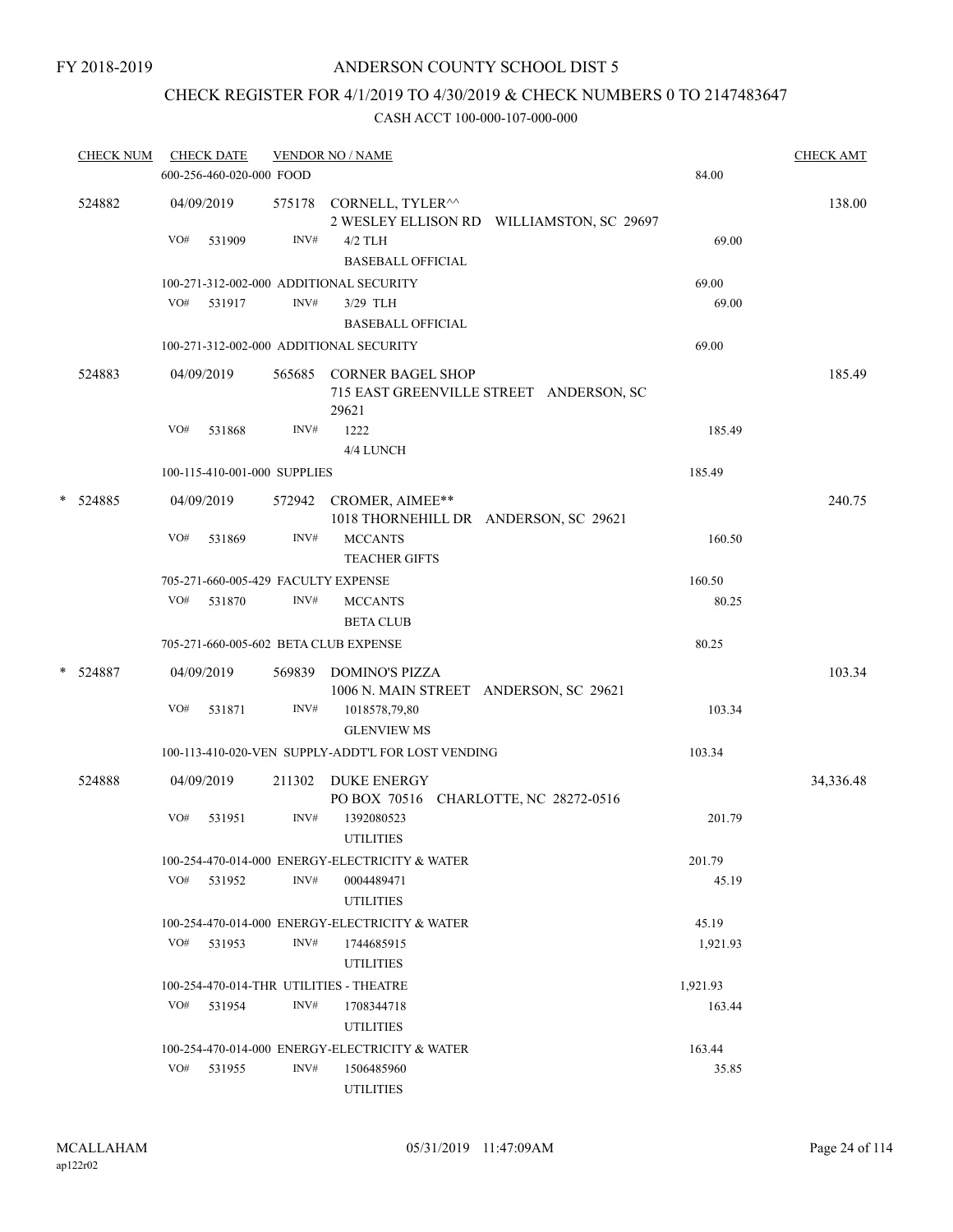## CHECK REGISTER FOR 4/1/2019 TO 4/30/2019 & CHECK NUMBERS 0 TO 2147483647

| <b>CHECK NUM</b> |     | <b>CHECK DATE</b>                   |             | <b>VENDOR NO / NAME</b>                                              |                                         |              | <b>CHECK AMT</b> |
|------------------|-----|-------------------------------------|-------------|----------------------------------------------------------------------|-----------------------------------------|--------------|------------------|
|                  |     |                                     |             | 100-254-470-014-000 ENERGY-ELECTRICITY & WATER                       |                                         | 35.85        |                  |
|                  |     | VO# 531956                          | INV#        | 0002050027                                                           |                                         | 4,307.21     |                  |
|                  |     |                                     |             | <b>UTILITIES</b>                                                     |                                         |              |                  |
|                  |     |                                     |             | 100-254-470-014-000 ENERGY-ELECTRICITY & WATER                       |                                         | 4,307.21     |                  |
|                  | VO# | 531957                              | INV#        | 0002050045<br><b>UTILITIES</b>                                       |                                         | 5,211.42     |                  |
|                  |     |                                     |             | 100-254-470-012-000 ENERGY-ELECTRICITY & WATER                       |                                         | 5,211.42     |                  |
|                  | VO# | 531958                              | INV#        | 1099699591                                                           |                                         | 12,967.52    |                  |
|                  |     |                                     |             | <b>UTILITIES</b>                                                     |                                         |              |                  |
|                  |     |                                     |             | 100-254-470-006-000 ENERGY-ELECTRICITY & WATER                       |                                         | 12,967.52    |                  |
|                  | VO# | 531959                              | INV#        | 1202782635<br><b>UTILITIES</b>                                       |                                         | 6,301.22     |                  |
|                  |     |                                     |             |                                                                      |                                         |              |                  |
|                  |     |                                     |             | 100-254-470-008-000 ENERGY-ELECTRICITY & WATER                       |                                         | 6,301.22     |                  |
|                  | VO# | 531960                              | INV#        | 0002050014<br><b>UTILITIES</b>                                       |                                         | 3,180.91     |                  |
|                  |     |                                     |             | 100-254-470-011-000 ENERGY-ELECTRICITY & WATER                       |                                         | 3,180.91     |                  |
| * 524890         |     | 04/09/2019                          | 566245 ESRI |                                                                      | ENVIRONMENTAL SYSTMES RESEARCH INST PO  |              | 800.00           |
|                  |     |                                     |             | BOX 741076 LOS ANGELES, CA 90074-1076                                |                                         |              |                  |
|                  | VO# | 531969                              | INV#        | 93622108<br><b>ARCGIS LICENSE</b>                                    | PO#<br>10580                            | 800.00       |                  |
|                  |     |                                     |             | 100-233-312-000-000 PURCHASED SERVICES                               |                                         | 800.00       |                  |
| * 524894         |     | 04/09/2019                          |             | 573217 HART, SHERRY**                                                |                                         |              | 160.00           |
|                  | VO# | 531964                              | INV#        | 4/9 MEAL                                                             | 1221 KEONE CIRCLE WILLIAMSTON, SC 29697 | 160.00       |                  |
|                  |     |                                     |             | <b>BOARD MEETING</b>                                                 |                                         |              |                  |
|                  |     | 100-231-334-000-000 TRUSTEE EXPENSE |             |                                                                      |                                         | 160.00       |                  |
| 524895           |     | 04/09/2019                          |             | 574572 HG REYNOLDS COMPANY INC<br>113 CONTRACT DRIVE AIKEN, SC 29801 |                                         |              | 1,125,603.99     |
|                  | VO# | 531878                              | INV#        | APP <sub>22</sub><br>PROJ #5-5124                                    |                                         | 1,125,603.99 |                  |
|                  |     | 515-253-520-031-CAR CAREER CENTER   |             |                                                                      |                                         | 1,125,603.99 |                  |
| 524896           |     | 04/09/2019                          |             | 575880 HOOD, JOHNATHAN**                                             |                                         |              | 222.80           |
|                  | VO# | 531912                              | INV#        | 528 CASSELL RD LIBERTY, SC 29657<br>3/28 TLH                         |                                         | 118.90       |                  |
|                  |     |                                     |             | <b>BASEBALL OFFICIAL</b>                                             |                                         |              |                  |
|                  |     |                                     |             | 100-271-312-002-000 ADDITIONAL SECURITY                              |                                         | 118.90       |                  |
|                  | VO# | 531916                              | INV#        | 3/30 TLH                                                             |                                         | 103.90       |                  |
|                  |     |                                     |             | <b>BASEBALL OFFICIAL</b>                                             |                                         |              |                  |
|                  |     |                                     |             | 100-271-312-002-000 ADDITIONAL SECURITY                              |                                         | 103.90       |                  |
|                  |     |                                     |             |                                                                      |                                         |              |                  |
| 524897           |     | 04/09/2019                          | 575859      | HUDSON, CHARLES**<br>507 PLANTATION RD SENECA, SC 29672              |                                         |              | 127.90           |
|                  | VO# | 531906                              | INV#        | 3/28 TLH                                                             |                                         | 127.90       |                  |
|                  |     |                                     |             | <b>BASEBALL OFFICIAL</b>                                             |                                         |              |                  |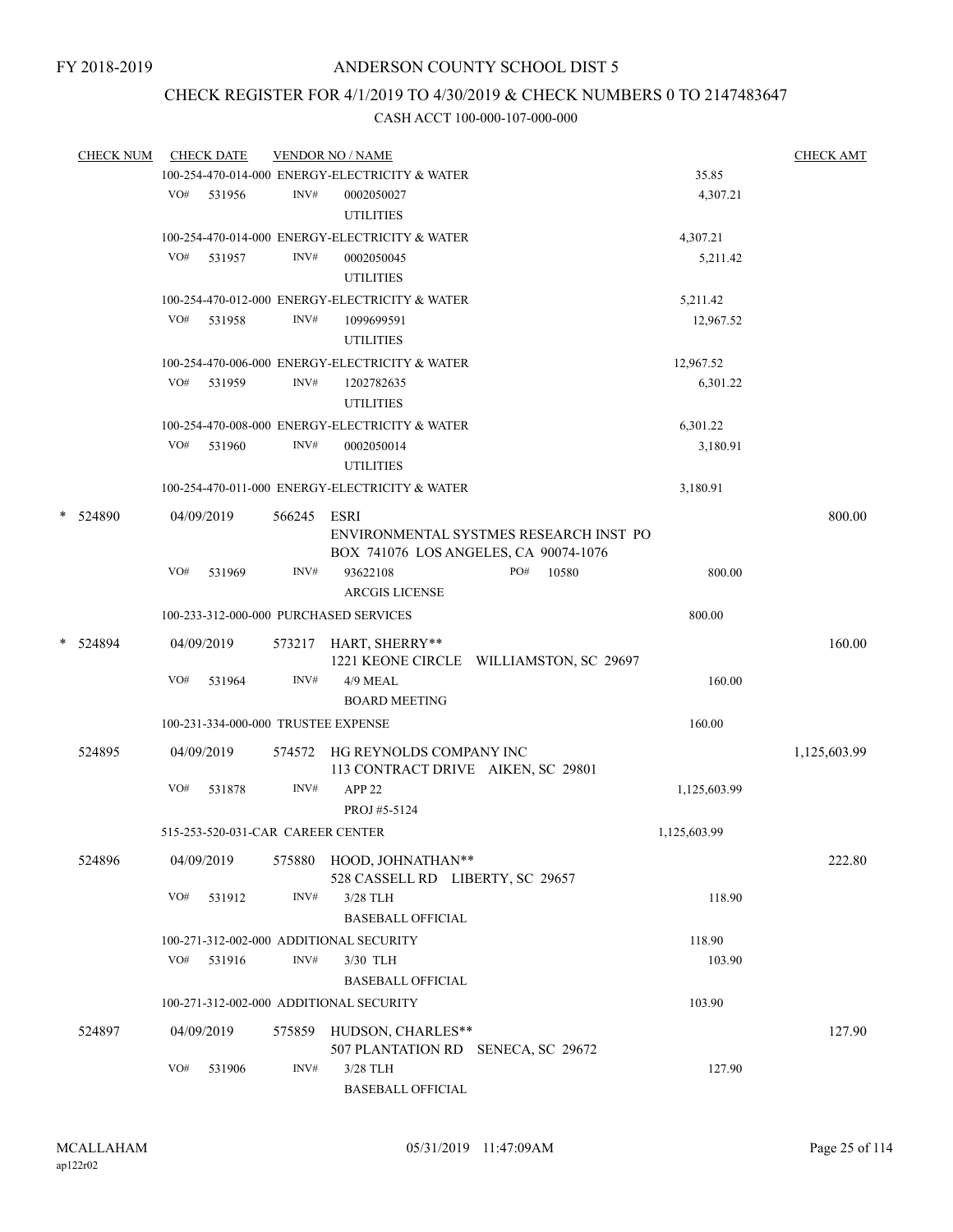## CHECK REGISTER FOR 4/1/2019 TO 4/30/2019 & CHECK NUMBERS 0 TO 2147483647

| <b>CHECK NUM</b> | <b>CHECK DATE</b><br>100-271-312-002-000 ADDITIONAL SECURITY           |                | <b>VENDOR NO / NAME</b>                                                                  | 127.90          | <b>CHECK AMT</b> |
|------------------|------------------------------------------------------------------------|----------------|------------------------------------------------------------------------------------------|-----------------|------------------|
| 524898           | 04/09/2019                                                             |                | 276400 ID SHOP, INC<br>POBOX 49457 ATT: ACCOUNTS RECEIVABLE<br>GREENWOOD, SC 29649       |                 | 550.00           |
|                  | VO#<br>531880                                                          | INV#           | 92096<br>TL HANNA SOFTWARE                                                               | 550.00          |                  |
|                  |                                                                        |                | 100-114-410-002-VEN SUPPLY-ADDT'L FOR LOST VENDING                                       | 550.00          |                  |
| 524899           | 04/09/2019                                                             | 569972         | JEFFREY OR ALICIA HORNE<br>101 GEORGE B TIMMERMAN DRIVE ANDERSON,<br>SC 29621            |                 | 380.00           |
|                  | VO#<br>531923                                                          | INV#           | <b>FIELD TRIP</b><br><b>REFUND</b>                                                       | 380.00          |                  |
|                  |                                                                        |                | 705-271-660-005-584 CHARLESTON FIELD TRIP EXPENSE                                        | 380.00          |                  |
| 524900           | 04/09/2019                                                             | 574548         | <b>JENSEN LEARNING</b><br>PO BOX 291 MAUNALOA, HI 96770                                  |                 | 3,213.00         |
|                  | VO#<br>531881                                                          | INV#           | 23729<br>PO#<br>10517<br>WHITEHALL ELEM                                                  | 3,213.00        |                  |
|                  |                                                                        |                | 201-224-333-019-000 TRIPS AND CONFERENCES                                                | 3,213.00        |                  |
| 524901           | 04/09/2019<br>VO# 531947                                               | 306035<br>INV# | <b>EMPLOYEE VENDOR</b><br>$3/31 - 4/1$<br><b>HILTON HEAD</b>                             | 184.00          | 647.96           |
|                  | 100-231-334-000-000 TRUSTEE EXPENSE                                    |                |                                                                                          | 184.00          |                  |
|                  | VO#<br>531948                                                          | INV#           | $3/31 - 4/1$<br><b>HILTON HEAD</b>                                                       | 463.96          |                  |
|                  | 100-231-334-000-000 TRUSTEE EXPENSE                                    |                |                                                                                          | 463.96          |                  |
| * 524903         | 04/09/2019                                                             |                | 575922 LEON, IVAN**<br>142 CASTLETON CIRCLE BOILING SPRINGS, SC<br>29316                 |                 | 118.30           |
|                  | VO#<br>531963                                                          | INV#           | 3/21 TLH<br><b>SOCCER OFFICIAL</b>                                                       | 118.30          |                  |
|                  | 100-271-312-002-000 ADDITIONAL SECURITY                                |                |                                                                                          | 118.30          |                  |
| * 524906         | 04/09/2019                                                             |                | 567126 MUSIC & ARTS CENTER<br>5295 WESTVIEW DR SUITE 300 ATTN: CA<br>FREDERICK, MD 21703 |                 | 1,454.14         |
|                  | VO#<br>531883                                                          | INV#           | <b>WESTSIDE HS</b><br>ACCT 9422544                                                       | 1,454.14        |                  |
|                  | 100-114-410-003-001 BAND SUPPLIES                                      |                |                                                                                          | 739.84          |                  |
|                  | 100-114-410-003-001 BAND SUPPLIES<br>100-114-410-003-001 BAND SUPPLIES |                |                                                                                          | 65.30<br>649.00 |                  |
| 524907           | 04/09/2019                                                             | 389900         | OFFICE DEPOT<br>POBOX 1413 CHARLOTTE, NC 28201-1413                                      |                 | 1,129.34         |
|                  | VO#<br>531884                                                          | INV#           | 2285529937<br>2283363071                                                                 | 162.89          |                  |
|                  |                                                                        |                | 100-114-410-003-VEN SUPPLY-ADDT'L FOR LOST VENDING                                       | 115.81          |                  |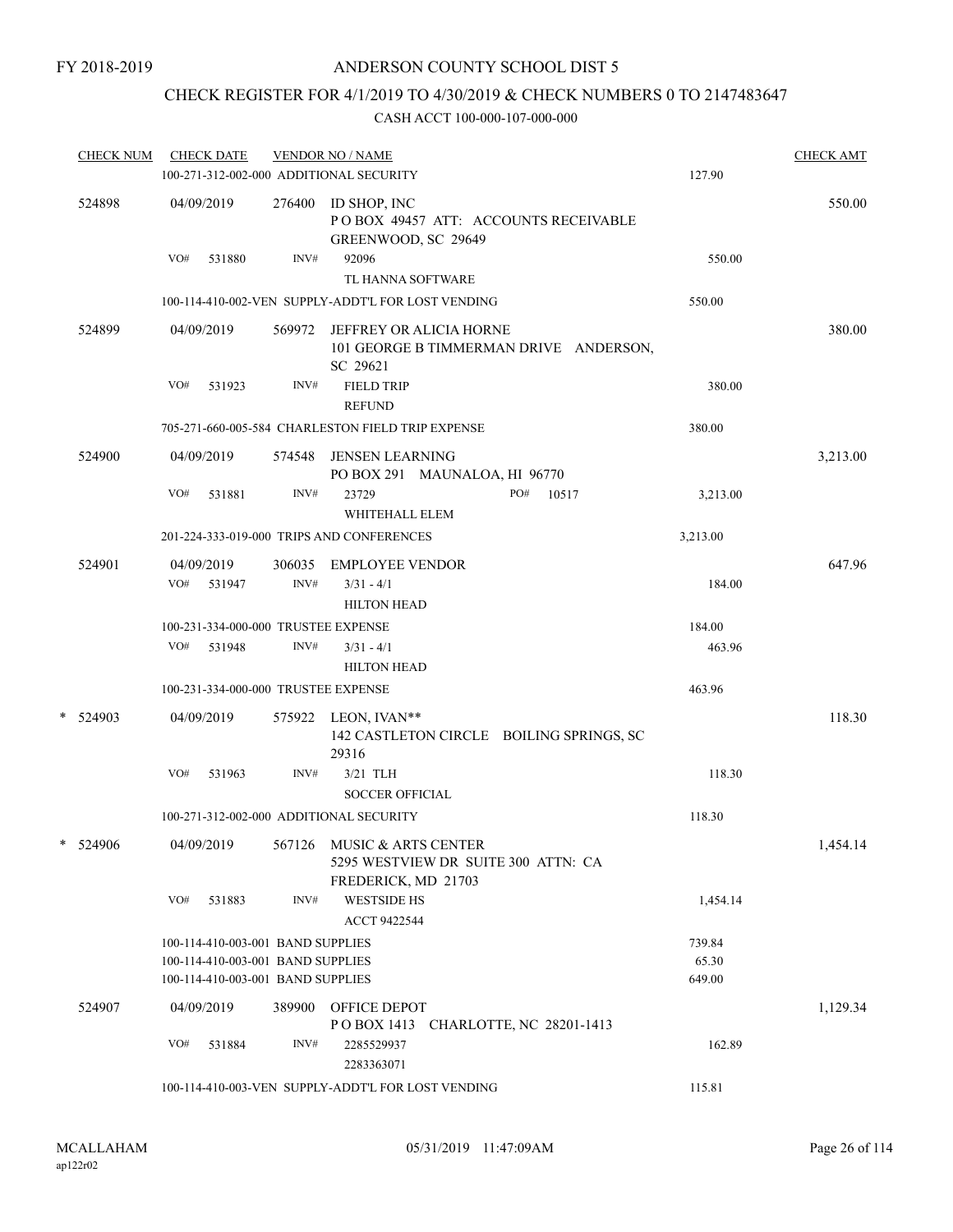## CHECK REGISTER FOR 4/1/2019 TO 4/30/2019 & CHECK NUMBERS 0 TO 2147483647

| <b>CHECK NUM</b> |     | <b>CHECK DATE</b>            |        | <b>VENDOR NO / NAME</b>                            |                                       |       |        | <b>CHECK AMT</b> |
|------------------|-----|------------------------------|--------|----------------------------------------------------|---------------------------------------|-------|--------|------------------|
|                  |     |                              |        | 100-114-410-003-VEN SUPPLY-ADDT'L FOR LOST VENDING |                                       |       | 47.08  |                  |
|                  |     | VO# 531885                   | INV#   | 280320637001                                       |                                       |       | 170.63 |                  |
|                  |     |                              |        | 287732743001                                       |                                       |       |        |                  |
|                  |     | 100-233-410-002-000 SUPPLIES |        |                                                    |                                       |       | 97.78  |                  |
|                  |     | 100-233-410-002-000 SUPPLIES |        |                                                    |                                       |       | 72.85  |                  |
|                  |     | VO# 531886                   | INV#   | 290008119001                                       | PO#                                   | 10487 | 54.08  |                  |
|                  |     |                              |        | 290007715001                                       |                                       |       |        |                  |
|                  |     |                              |        | 900-113-410-000-027 IGT SUPPLIES/BANQUET           |                                       |       | 38.80  |                  |
|                  |     |                              |        | 900-113-410-000-027 IGT SUPPLIES/BANQUET           |                                       |       | 15.28  |                  |
|                  | VO# | 531887                       | INV#   | 291692851001                                       |                                       |       | 489.78 |                  |
|                  |     |                              |        | <b>SUPPLIES</b>                                    |                                       |       |        |                  |
|                  |     | 600-256-410-000-000 SUPPLIES |        |                                                    |                                       |       | 489.78 |                  |
|                  |     | VO# 531974                   | INV#   | 291696346001                                       |                                       |       | 131.10 |                  |
|                  |     |                              |        | <b>SUPPLIES</b>                                    |                                       |       |        |                  |
|                  |     |                              |        |                                                    |                                       |       |        |                  |
|                  |     | 100-233-410-007-000 SUPPLIES |        |                                                    |                                       |       | 131.10 |                  |
|                  | VO# | 531975                       | INV#   | 2288014292                                         | PO#                                   | 10497 | 120.86 |                  |
|                  |     |                              |        | <b>SUPPLIES</b>                                    |                                       |       |        |                  |
|                  |     |                              |        | 394-114-410-063-000 SUPPLIES-SUCCESS CONN/ SUMMER  |                                       |       | 120.86 |                  |
| 524908           |     | 04/09/2019                   |        | 571652 PROSOURCE LLC                               |                                       |       |        | 485.93           |
|                  |     |                              |        |                                                    | P.O. BOX 5339 GREENVILLE, SC 29606    |       |        |                  |
|                  | VO# | 531888                       | INV#   | S2060953                                           |                                       |       | 378.66 |                  |
|                  |     |                              |        | <b>SUPPLIES</b>                                    |                                       |       |        |                  |
|                  |     |                              |        | 100-254-410-000-001 MAINT. SUPPLIES-STRUCTURES     |                                       |       | 13.15  |                  |
|                  |     |                              |        | 600-256-323-021-000 REPAIRS TO EQUIPMENT           |                                       |       | 365.51 |                  |
|                  | VO# | 531889                       | INV#   | S2062831                                           |                                       |       | 21.52  |                  |
|                  |     |                              |        | <b>SUPPLIES</b>                                    |                                       |       |        |                  |
|                  |     |                              |        | 600-256-323-020-000 REPAIRS TO EQUIPMENT           |                                       |       | 21.52  |                  |
|                  |     | VO# 531890                   | INV#   | S2062730                                           |                                       |       | 73.48  |                  |
|                  |     |                              |        | <b>SUPPLIES</b>                                    |                                       |       |        |                  |
|                  |     |                              |        | 600-256-323-013-000 REPAIRS TO EQUIPMENT           |                                       |       | 73.48  |                  |
|                  | VO# | 531891                       | INV#   | S2062067                                           |                                       |       |        |                  |
|                  |     |                              |        |                                                    |                                       |       | 12.27  |                  |
|                  |     |                              |        | <b>SUPPLIES</b>                                    |                                       |       |        |                  |
|                  |     |                              |        | 600-256-323-005-000 REPAIRS TO EQUIPMENT           |                                       |       | 12.27  |                  |
| $*$ 524910       |     | 04/09/2019                   |        | 430325 RAVAN, STEPHEN.**                           |                                       |       |        | 113.60           |
|                  |     |                              |        |                                                    | 120 MIRIAM ROAD STARR, SC 29684       |       |        |                  |
|                  | VO# | 531910                       | INV#   | $4/2$ TLH                                          |                                       |       | 113.60 |                  |
|                  |     |                              |        | SOFTBALL OFFICIAL                                  |                                       |       |        |                  |
|                  |     |                              |        | 100-271-312-002-000 ADDITIONAL SECURITY            |                                       |       | 113.60 |                  |
|                  |     |                              |        |                                                    |                                       |       |        |                  |
| 524911           |     | 04/09/2019                   | 568174 | REMINDERBAND                                       |                                       |       |        | 261.26           |
|                  | VO# |                              | INV#   | 351347                                             | 917 W 600 N SUITE 107 LOGAN, UT 84321 |       |        |                  |
|                  |     | 531893                       |        | <b>CENTERVILLE ELEM</b>                            |                                       |       | 261.26 |                  |
|                  |     |                              |        |                                                    |                                       |       |        |                  |
|                  |     |                              |        | 707-190-660-007-310 RUNNING CLUB EXPENSE           |                                       |       | 261.26 |                  |
| 524912           |     | 04/09/2019                   |        | 574364 RODRIGUEZ, EUDES M^^                        |                                       |       |        | 121.10           |
|                  |     |                              |        |                                                    |                                       |       |        |                  |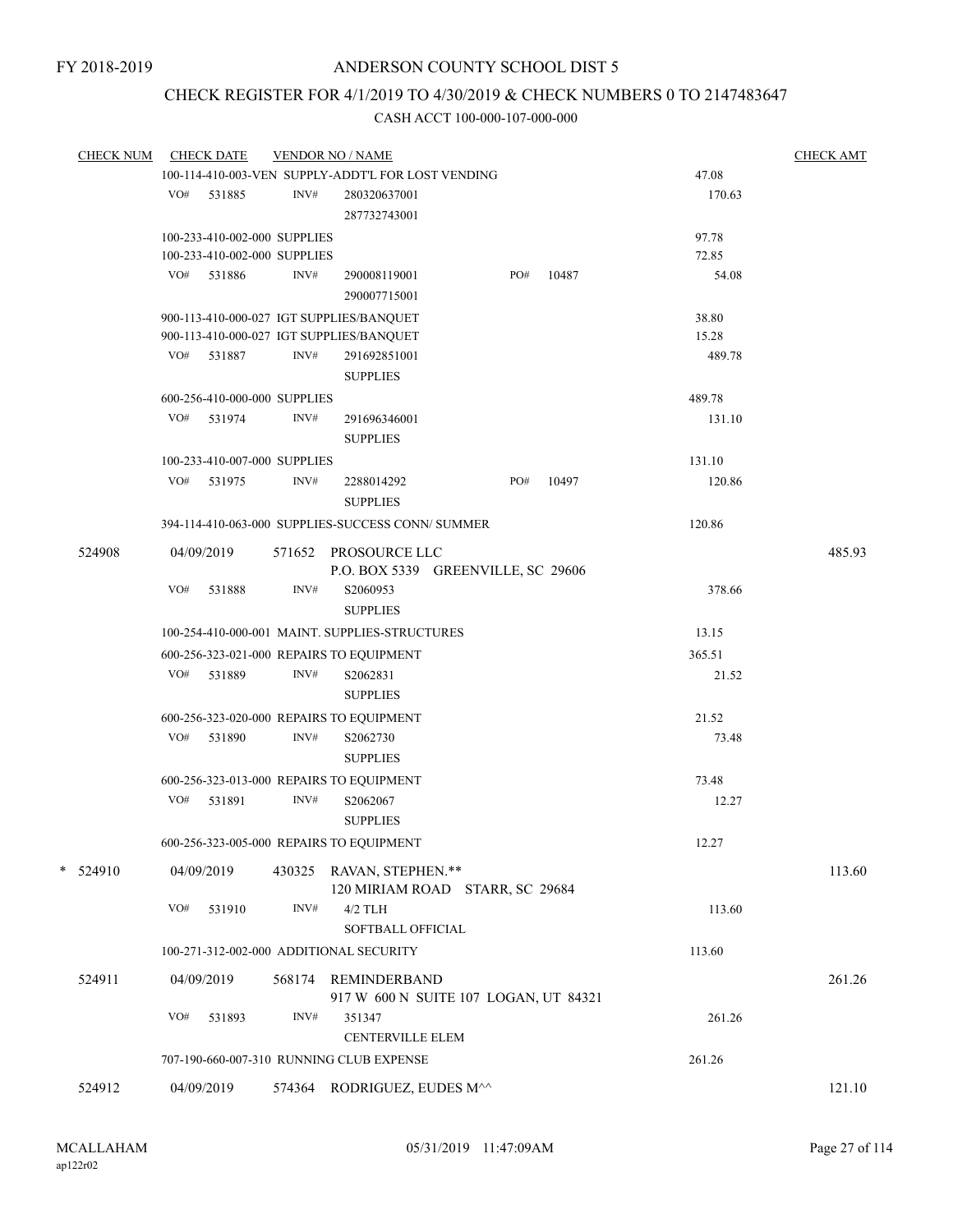## CHECK REGISTER FOR 4/1/2019 TO 4/30/2019 & CHECK NUMBERS 0 TO 2147483647

|        | <b>CHECK NUM</b> |     | <b>CHECK DATE</b> |                                  | <b>VENDOR NO / NAME</b>                          |           | <b>CHECK AMT</b> |
|--------|------------------|-----|-------------------|----------------------------------|--------------------------------------------------|-----------|------------------|
|        |                  |     |                   |                                  | 143 COSMOS LANE GREER, SC 29651                  |           |                  |
|        |                  | VO# | 531915            | INV#                             | 3/29 TLH                                         | 121.10    |                  |
|        |                  |     |                   |                                  | <b>SOCCER OFFICIAL</b>                           |           |                  |
|        |                  |     |                   |                                  | 100-271-312-002-000 ADDITIONAL SECURITY          | 121.10    |                  |
|        | 524913           |     | 04/09/2019        | 574561                           | RUZGA, MARY^^                                    |           | 26,453.37        |
|        |                  |     |                   |                                  | 521 CAMBRIDGE DRIVE SPARTANBURG, SC              |           |                  |
|        |                  |     |                   |                                  | 29301                                            |           |                  |
|        |                  | VO# | 531894            | INV#                             | PO#<br>PO 99588<br>99588                         | 26,453.37 |                  |
|        |                  |     |                   |                                  | PROF SERVICES                                    |           |                  |
|        |                  |     |                   |                                  | 210-224-312-013-PD5 CONSULTANTS-SC STANDARDS     | 3,099.66  |                  |
|        |                  |     |                   |                                  | 210-224-312-019-PD5 CONSULTANTS-SC STANDARDS     | 9,349.80  |                  |
|        |                  |     |                   |                                  | 267-224-312-007-PD5 CONTRACTED-SC STANDARDS      | 3,115.50  |                  |
|        |                  |     |                   |                                  | 267-224-312-008-PD5 CONTRACTED-SC STANDARDS      | 3,128.92  |                  |
|        |                  |     |                   |                                  | 267-224-312-012-PD5 CONTRACTED-SC STANDARDS      | 3,110.00  |                  |
|        |                  |     |                   |                                  | 267-224-312-013-PD5 CONTRACTED-SC STANDARDS      | 4,649.49  |                  |
|        | 524914           |     | 04/09/2019        | 563620                           | SC DEPT OF LABOR, LIC & REGULATION               |           | 300.00           |
|        |                  |     |                   |                                  | BOARD OF COSMETOLOGY PO BOX 11329                |           |                  |
|        |                  |     |                   |                                  | COLUMBIA, SC 29211                               |           |                  |
|        |                  | VO# | 531977            | INV#                             | AIT<br><b>APPLICATION FEE</b>                    | 300.00    |                  |
|        |                  |     |                   |                                  | 701-271-660-001-823 COSMETOLOGY EXPENSE          | 300.00    |                  |
|        |                  |     |                   |                                  |                                                  |           |                  |
|        | 524915           |     | 04/09/2019        | 570133                           | <b>SC HOSA</b>                                   |           | 730.00           |
|        |                  | VO# | 531976            | INV#                             | POBOX 866 LEXINGTON, SC 29071<br>99427664        | 730.00    |                  |
|        |                  |     |                   |                                  | <b>ACCT 19112</b>                                |           |                  |
|        |                  |     |                   |                                  | 207-115-312-001-010 STUDENT ORGANIZATIONS        | 550.00    |                  |
|        |                  |     |                   | 701-271-660-001-857 HOSA EXPENSE |                                                  | 180.00    |                  |
|        |                  |     |                   |                                  |                                                  |           |                  |
| $\ast$ | 524918           |     | 04/09/2019        | 570059                           | <b>SHARP BUSINESS SYSTEMS</b>                    |           | 1,004.07         |
|        |                  |     |                   |                                  | DEPT 1216 PO BOX 121216 DALLAS, TX<br>75312-1216 |           |                  |
|        |                  | VO# | 531897            | INV#                             | 9001834905                                       | 99.50     |                  |
|        |                  |     |                   |                                  | <b>COPIES</b>                                    |           |                  |
|        |                  |     |                   |                                  | 100-255-323-000-000 CONTRACTED SERVICES          | 99.50     |                  |
|        |                  |     | VO# 531898        | INV#                             | 9001838215                                       | 733.16    |                  |
|        |                  |     |                   |                                  | <b>COPIES</b>                                    |           |                  |
|        |                  |     |                   | 100-115-410-003-000 SUPPLIES     |                                                  | 733.16    |                  |
|        |                  | VO# | 531899            | INV#                             | 9001806730                                       | 52.55     |                  |
|        |                  |     |                   |                                  | <b>COPIES</b>                                    |           |                  |
|        |                  |     |                   | 201-112-490-019-000 COPIER COST  |                                                  | 52.55     |                  |
|        |                  |     | VO# 531978        | INV#                             | 9001802204                                       | 106.02    |                  |
|        |                  |     |                   |                                  | <b>COPIES</b>                                    |           |                  |
|        |                  |     |                   |                                  | 124-114-445-024-000 TECHNOLOGY SUPPLIES          | 106.02    |                  |
|        |                  | VO# | 531979            | INV#                             | 9001852776                                       | 12.84     |                  |
|        |                  |     |                   |                                  | <b>LICENSE</b>                                   |           |                  |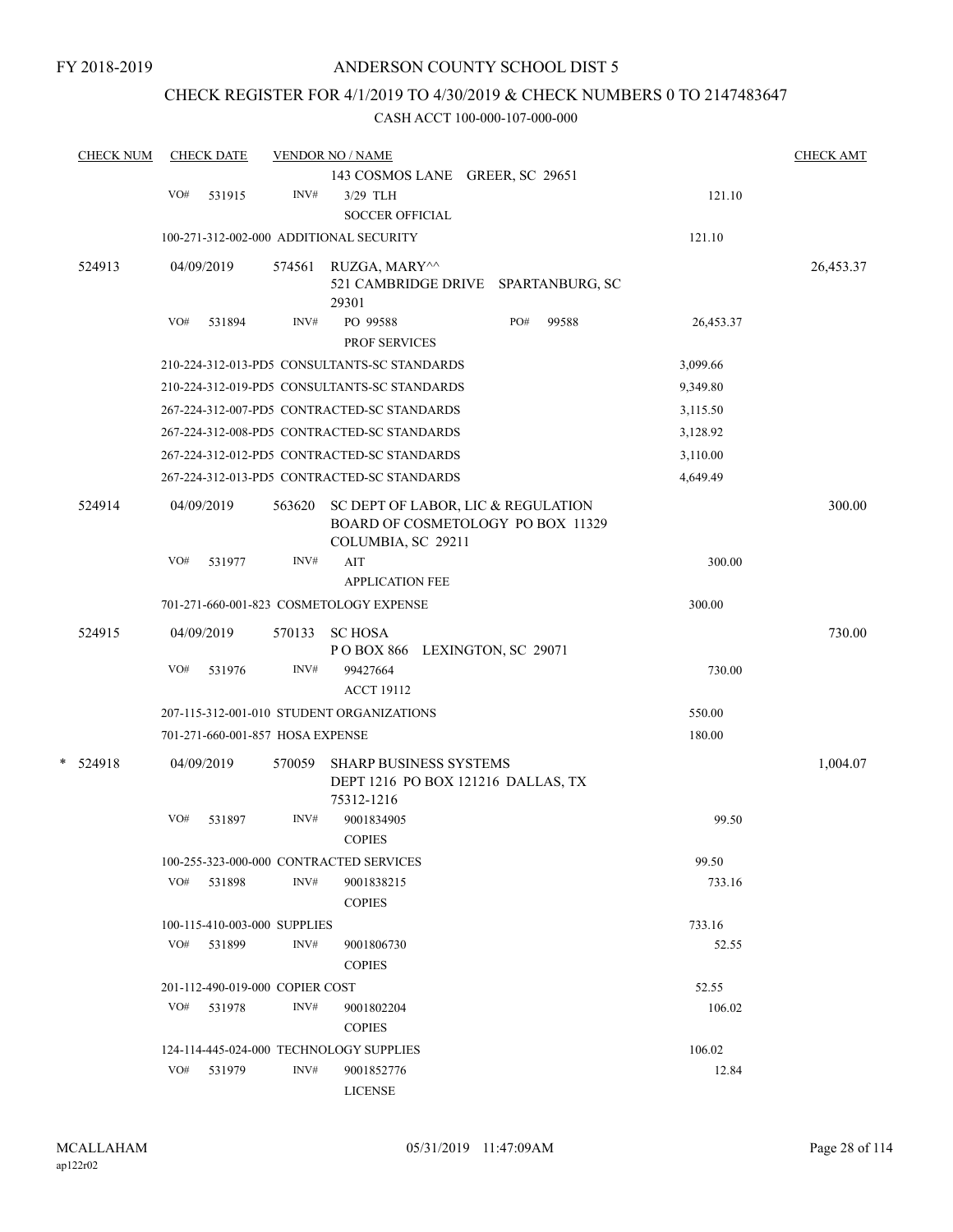## CHECK REGISTER FOR 4/1/2019 TO 4/30/2019 & CHECK NUMBERS 0 TO 2147483647

| <b>CHECK NUM</b> | <b>CHECK DATE</b>                                              | <b>VENDOR NO / NAME</b>                 |                                                                                                 |               | <b>CHECK AMT</b> |
|------------------|----------------------------------------------------------------|-----------------------------------------|-------------------------------------------------------------------------------------------------|---------------|------------------|
|                  | 100-113-410-005-000 SUPPLIES                                   |                                         |                                                                                                 | 12.84         |                  |
| 524919           | 04/09/2019                                                     | 575352<br>SPHERO, INC                   | DEPT CH 19777 PALATINE, IL 60055-9777                                                           |               | 12,250.00        |
|                  | VO#<br>531900                                                  | INV#<br>33340<br><b>POWER PACK</b>      | PO#<br>10522                                                                                    | 12,250.00     |                  |
|                  |                                                                | 210-113-410-000-000 SUPPLIES- STEM KITS |                                                                                                 | 12,250.00     |                  |
| 524920           | 04/09/2019                                                     | 564836<br><b>SPIRIT TELECOM</b>         |                                                                                                 |               | 177.32           |
|                  |                                                                |                                         | PO BOX 603030 ATT: ACCOUNTS RECEIVABLE<br>CHARLOTTE, NC 28260-3030                              |               |                  |
|                  | VO#<br>531980                                                  | INV#<br>1496949                         |                                                                                                 | 177.32        |                  |
|                  |                                                                | PHONE SERVICE                           |                                                                                                 |               |                  |
|                  | 100-266-340-000-000 TELEPHONE                                  |                                         |                                                                                                 | 1.31          |                  |
|                  | 100-266-340-000-000 TELEPHONE<br>100-266-340-000-000 TELEPHONE |                                         |                                                                                                 | 1.14<br>66.04 |                  |
|                  | 100-266-340-001-000 TELEPHONE                                  |                                         |                                                                                                 | 14.04         |                  |
|                  | 100-266-340-002-000 TELEPHONE                                  |                                         |                                                                                                 | 14.92         |                  |
|                  | 100-266-340-003-000 TELEPHONE                                  |                                         |                                                                                                 | 23.14         |                  |
|                  | 100-266-340-005-000 TELEPHONE                                  |                                         |                                                                                                 | 0.15          |                  |
|                  | 100-266-340-007-000 TELEPHONE                                  |                                         |                                                                                                 | 2.71          |                  |
|                  | 100-266-340-008-000 TELEPHONE                                  |                                         |                                                                                                 | 3.65          |                  |
|                  | 100-266-340-009-000 TELEPHONE                                  |                                         |                                                                                                 | 5.46          |                  |
|                  | 100-266-340-010-000 TELEPHONE                                  |                                         |                                                                                                 | 3.92          |                  |
|                  | 100-266-340-011-000 TELEPHONE                                  |                                         |                                                                                                 | 2.22          |                  |
|                  | 100-266-340-012-000 TELEPHONE                                  |                                         |                                                                                                 | 6.41          |                  |
|                  | 100-266-340-014-000 TELEPHONE                                  |                                         |                                                                                                 | 4.36          |                  |
|                  | 100-266-340-015-000 TELEPHONE                                  |                                         |                                                                                                 | 2.69          |                  |
|                  | 100-266-340-016-000 TELEPHONE                                  |                                         |                                                                                                 | 3.54          |                  |
|                  | 100-266-340-017-000 TELEPHONE                                  |                                         |                                                                                                 | 8.49          |                  |
|                  | 100-266-340-018-000 TELEPHONE                                  |                                         |                                                                                                 | 0.05          |                  |
|                  | 100-266-340-019-000 TELEPHONE                                  |                                         |                                                                                                 | 7.87          |                  |
|                  | 100-266-340-021-000 TELEPHONE                                  |                                         |                                                                                                 | 4.01          |                  |
|                  | 124-266-340-024-000 TELEPHONE                                  |                                         |                                                                                                 | 1.20          |                  |
| 524921           | 04/09/2019                                                     | 575297<br>TAYLOR, WILLIAM**             | 1060 S. GREENWICH DR WALHALLA, SC 29691                                                         |               | 152.40           |
|                  | VO#<br>531922                                                  | INV#<br>$4/1$ TLH                       |                                                                                                 | 152.40        |                  |
|                  |                                                                | <b>LACROSSE OFFICIAL</b>                |                                                                                                 |               |                  |
|                  |                                                                | 100-271-312-002-000 ADDITIONAL SECURITY |                                                                                                 | 152.40        |                  |
| 524922           | 04/09/2019                                                     | 575855                                  | <b>TERRAPIN TOOLS FOR THINKING</b><br>995 MASSACHUSETTS AVENUE #365<br>CAMBRIDGE, MA 02139-3233 |               | 2,499.75         |
|                  | VO#<br>531981                                                  | INV#<br>31275-2                         | PO#<br>10461                                                                                    | 2,499.75      |                  |
|                  |                                                                | <b>BEE BOTS</b>                         |                                                                                                 |               |                  |
|                  |                                                                | 210-113-410-000-000 SUPPLIES- STEM KITS |                                                                                                 | 2,499.75      |                  |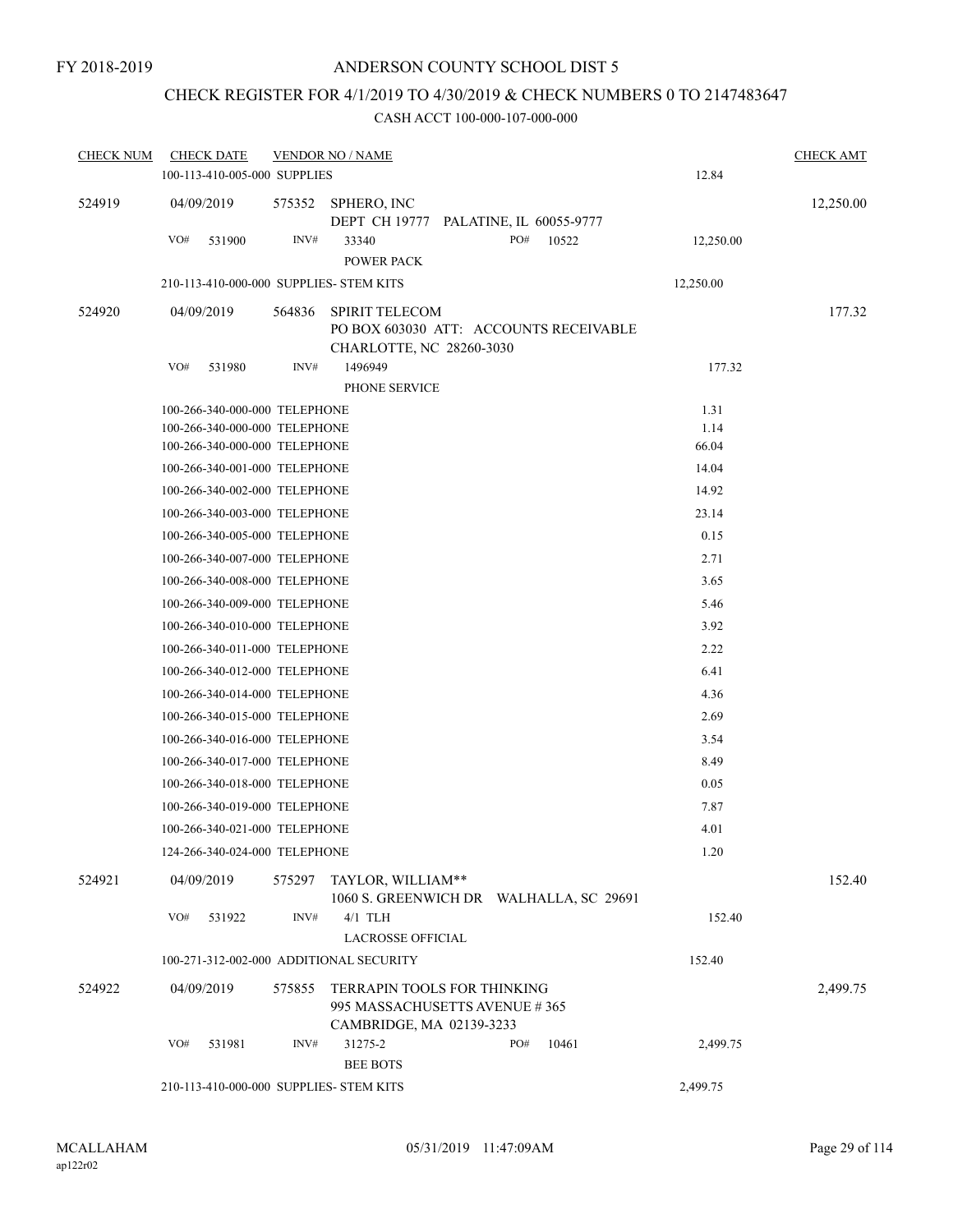# CHECK REGISTER FOR 4/1/2019 TO 4/30/2019 & CHECK NUMBERS 0 TO 2147483647

| <b>CHECK NUM</b> | <b>CHECK DATE</b>            | <b>VENDOR NO / NAME</b>                                             | <b>CHECK AMT</b> |
|------------------|------------------------------|---------------------------------------------------------------------|------------------|
| 524923           | 04/09/2019                   | 572513<br>UNITED LASER<br>P.O. BOX 6889 FLORENCE, SC 29501          | 459.03           |
|                  | VO#<br>531904                | INV#<br>178706<br><b>TONER</b>                                      | 459.03           |
|                  | 600-256-410-000-000 SUPPLIES |                                                                     | 459.03           |
| 524924           | 04/09/2019                   | 510790 US FOODSERVICE<br>P O BOX 602292 CHARLOTTE, NC 28260-2292    | 693.00           |
|                  | VO#<br>531961                | INV#<br>60813458<br><b>USDA FOODS</b>                               | 693.00           |
|                  |                              | 600-256-462-002-000 COMMODITY DISTRIBUTION                          | 22.05            |
|                  |                              | 600-256-462-003-000 COMMODITY DISTRIBUTION                          | 22.05            |
|                  |                              | 600-256-462-005-000 COMMODITY DISTRIBUTION                          | 22.05            |
|                  |                              | 600-256-462-006-000 COMMODITY DISTRIBUTION                          | 31.50            |
|                  |                              | 600-256-462-007-000 COMMODITY DISTRIBUTION                          | 47.25            |
|                  |                              | 600-256-462-008-000 COMMODITY DISTRIBUTION                          | 47.25            |
|                  |                              | 600-256-462-009-000 COMMODITY DISTRIBUTION                          | 47.25            |
|                  |                              | 600-256-462-010-000 COMMODITY DISTRIBUTION                          | 47.25            |
|                  |                              | 600-256-462-011-000 COMMODITY DISTRIBUTION                          | 47.25            |
|                  |                              | 600-256-462-012-000 COMMODITY DISTRIBUTION                          | 47.25            |
|                  |                              | 600-256-462-013-000 COMMODITY DISTRIBUTION                          | 47.25            |
|                  |                              | 600-256-462-014-000 COMMODITY DISTRIBUTION                          | 47.25            |
|                  |                              | 600-256-462-015-000 COMMODITY DISTRIBUTION                          | 9.45             |
|                  |                              | 600-256-462-016-000 COMMODITY DISTRIBUTION                          | 47.25            |
|                  |                              | 600-256-462-017-000 COMMODITY DISTRIBUTION                          | 47.25            |
|                  |                              | 600-256-462-018-000 COMMODITY DISTRIBUTION                          | 9.45             |
|                  |                              | 600-256-462-019-000 COMMODITY DISTRIBUTION                          | 47.25            |
|                  |                              | 600-256-462-020-000 COMMODITY DISTRIBUTION                          | 28.35            |
|                  |                              | 600-256-462-021-000 COMMODITY DISTRIBUTION                          | 28.35            |
| 524925           | 04/09/2019                   | 510790<br>US FOODSERVICE<br>P O BOX 602292 CHARLOTTE, NC 28260-2292 | 255,418.33       |
|                  | VO# 531962                   | INV#<br>20950515<br><b>FOOD &amp; SUPPLIES</b>                      | 255,418.33       |
|                  | 600-256-410-002-000 SUPPLIES |                                                                     | 1,126.61         |
|                  | 600-256-410-003-000 SUPPLIES |                                                                     | 1.813.90         |
|                  | 600-256-410-005-000 SUPPLIES |                                                                     | 444.04           |
|                  | 600-256-410-006-000 SUPPLIES |                                                                     | 2,141.53         |
|                  | 600-256-410-007-000 SUPPLIES |                                                                     | 1,141.17         |
|                  | 600-256-410-008-000 SUPPLIES |                                                                     | 1,004.83         |
|                  | 600-256-410-009-000 SUPPLIES |                                                                     | 537.10           |
|                  | 600-256-410-010-000 SUPPLIES |                                                                     | 753.09           |
|                  | 600-256-410-011-000 SUPPLIES |                                                                     | 948.61           |
|                  | 600-256-410-012-000 SUPPLIES |                                                                     | 1,131.19         |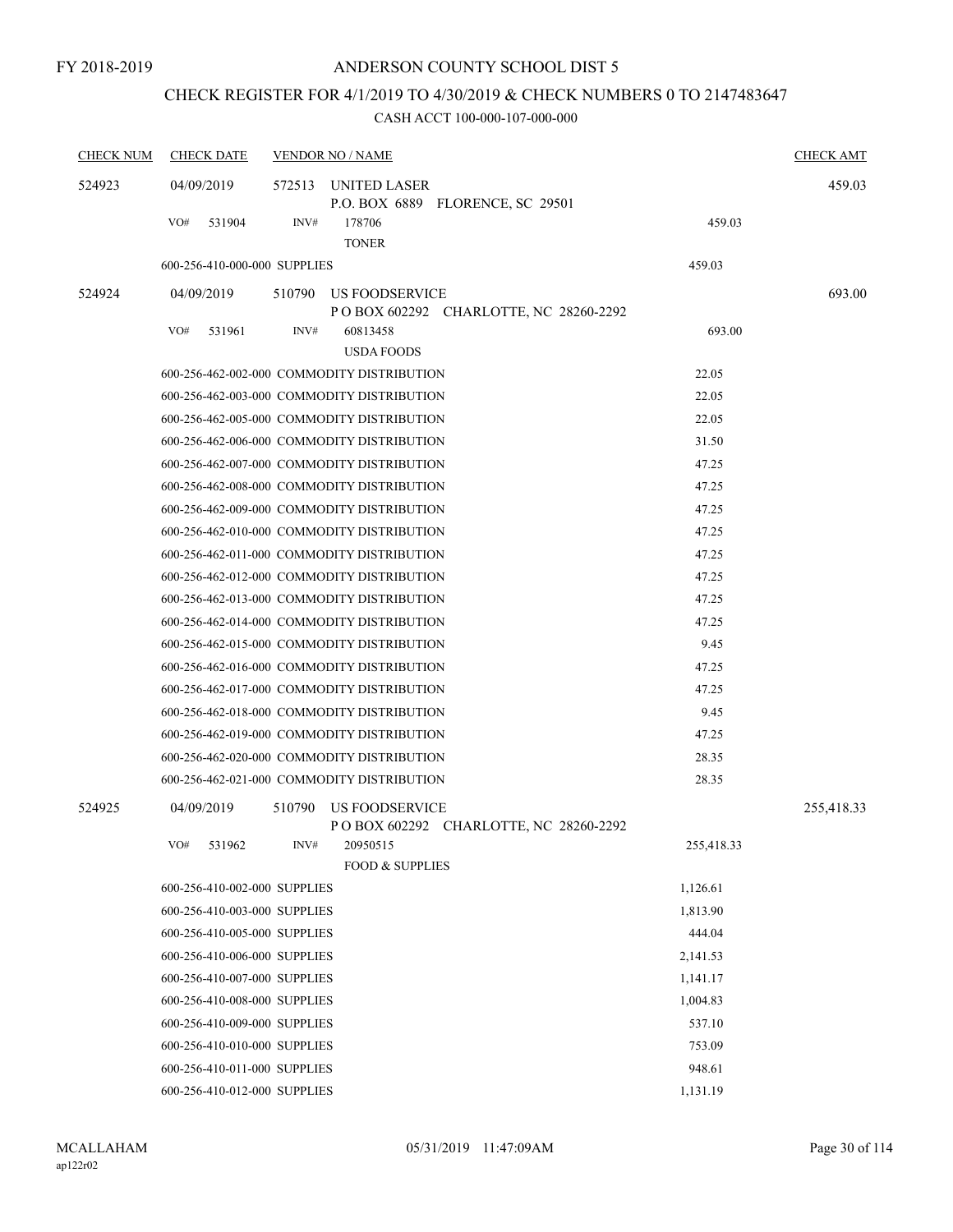# CHECK REGISTER FOR 4/1/2019 TO 4/30/2019 & CHECK NUMBERS 0 TO 2147483647

| <b>CHECK NUM</b> | <b>CHECK DATE</b> |                              |        | <b>VENDOR NO / NAME</b>                                           |           | <b>CHECK AMT</b> |
|------------------|-------------------|------------------------------|--------|-------------------------------------------------------------------|-----------|------------------|
|                  |                   | 600-256-410-013-000 SUPPLIES |        |                                                                   | 671.54    |                  |
|                  |                   | 600-256-410-014-000 SUPPLIES |        |                                                                   | 930.68    |                  |
|                  |                   | 600-256-410-015-000 SUPPLIES |        |                                                                   | 136.35    |                  |
|                  |                   | 600-256-410-016-000 SUPPLIES |        |                                                                   | 776.84    |                  |
|                  |                   | 600-256-410-017-000 SUPPLIES |        |                                                                   | 900.69    |                  |
|                  |                   | 600-256-410-018-000 SUPPLIES |        |                                                                   | 473.48    |                  |
|                  |                   | 600-256-410-019-000 SUPPLIES |        |                                                                   | 369.62    |                  |
|                  |                   | 600-256-410-020-000 SUPPLIES |        |                                                                   | 1,847.11  |                  |
|                  |                   | 600-256-410-021-000 SUPPLIES |        |                                                                   | 760.16    |                  |
|                  |                   | 600-256-460-002-000 FOOD     |        |                                                                   | 24,002.63 |                  |
|                  |                   | 600-256-460-003-000 FOOD     |        |                                                                   | 30,768.75 |                  |
|                  |                   | 600-256-460-005-000 FOOD     |        |                                                                   | 10,647.06 |                  |
|                  |                   | 600-256-460-006-000 FOOD     |        |                                                                   | 28,714.83 |                  |
|                  |                   | 600-256-460-007-000 FOOD     |        |                                                                   | 11,284.13 |                  |
|                  |                   | 600-256-460-008-000 FOOD     |        |                                                                   | 8,280.96  |                  |
|                  |                   | 600-256-460-009-000 FOOD     |        |                                                                   | 8,106.34  |                  |
|                  |                   | 600-256-460-010-000 FOOD     |        |                                                                   | 11,414.56 |                  |
|                  |                   | 600-256-460-011-000 FOOD     |        |                                                                   | 14,160.74 |                  |
|                  |                   | 600-256-460-012-000 FOOD     |        |                                                                   | 11,111.84 |                  |
|                  |                   | 600-256-460-013-000 FOOD     |        |                                                                   | 7,726.38  |                  |
|                  |                   | 600-256-460-014-000 FOOD     |        |                                                                   | 11,251.46 |                  |
|                  |                   | 600-256-460-015-000 FOOD     |        |                                                                   | 3,022.97  |                  |
|                  |                   | 600-256-460-016-000 FOOD     |        |                                                                   | 9,541.66  |                  |
|                  |                   | 600-256-460-017-000 FOOD     |        |                                                                   | 9,487.53  |                  |
|                  |                   | 600-256-460-018-000 FOOD     |        |                                                                   | 3,686.75  |                  |
|                  |                   | 600-256-460-019-000 FOOD     |        |                                                                   | 8,798.62  |                  |
|                  |                   | 600-256-460-020-000 FOOD     |        |                                                                   | 16,206.54 |                  |
|                  |                   | 600-256-460-021-000 FOOD     |        |                                                                   | 9,296.04  |                  |
| 524926           | 04/09/2019        |                              | 574426 | VANASSE, JOSH**                                                   |           | 102.20           |
|                  | VO#               | 531914                       | INV#   | 422 B ISSAQUEENA TRAIL CLEMSON, SC 29631<br>3/29 TLH              | 102.20    |                  |
|                  |                   |                              |        | <b>SOCCER OFFICIAL</b>                                            |           |                  |
|                  |                   |                              |        | 100-271-312-002-000 ADDITIONAL SECURITY                           | 102.20    |                  |
| 524927           | 04/09/2019        |                              | 524353 | WAL-MART COMMUNITY/GEMB<br>PO BOX 530934 ATT: ACCOUNTS RECEIVABLE |           | 1,003.29         |
|                  |                   |                              |        | ATLANTA, GA 30353-0934                                            |           |                  |
|                  | VO#               | 531905                       | INV#   | 1013 3719                                                         | 1,003.29  |                  |
|                  |                   |                              |        | NEVITT FOREST                                                     |           |                  |
|                  |                   |                              |        | 201-112-410-012-000 SUPPLIES AND MATERIALS                        | 137.52    |                  |
|                  |                   |                              |        | 201-188-410-012-000 SUPPLIES- PARENTING                           | 207.50    |                  |
|                  |                   |                              |        | 201-188-410-012-000 SUPPLIES- PARENTING                           | 121.51    |                  |
|                  |                   |                              |        | 712-271-660-012-201 MISCELLANEOUS EXPENSE                         | 51.36     |                  |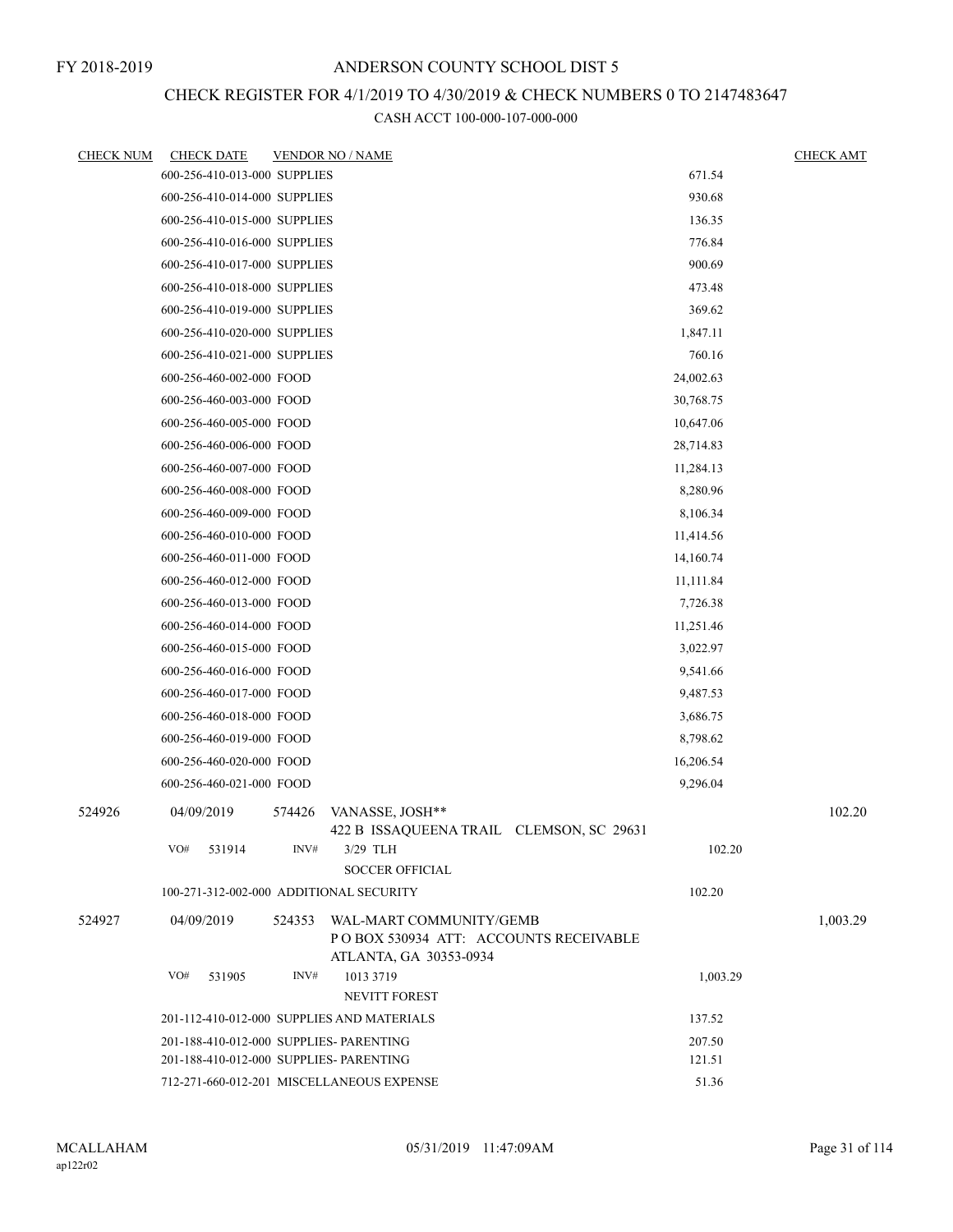## CHECK REGISTER FOR 4/1/2019 TO 4/30/2019 & CHECK NUMBERS 0 TO 2147483647

| <b>CHECK NUM</b> |     | <b>CHECK DATE</b> |        | <b>VENDOR NO / NAME</b>                                                                                               |          | <b>CHECK AMT</b> |
|------------------|-----|-------------------|--------|-----------------------------------------------------------------------------------------------------------------------|----------|------------------|
|                  |     |                   |        | 712-271-660-012-310 RUNNING CLUB EXPENSE                                                                              | 11.96    |                  |
|                  |     |                   |        | 712-271-660-012-315 HOSPITALITY EXPENSE                                                                               | 117.96   |                  |
|                  |     |                   |        | 712-271-660-012-324 POSTIVE BEHAVIOR I.S. EXPENSE                                                                     | 355.48   |                  |
| 524928           |     | 04/09/2019        |        | 575647 YMCA CAMP GREENVILLE<br>PO BOX 9039 GREENVILLE, SC 29604                                                       |          | 9,724.00         |
|                  | VO# | 531983            | INV#   | APRIL 8-9                                                                                                             | 9,724.00 |                  |
|                  |     |                   |        | <b>CENTERVILLE ELEM</b>                                                                                               |          |                  |
|                  |     |                   |        | 707-190-660-007-354 FIELD TRIPS GRADE 4 EXPENSE                                                                       | 9,724.00 |                  |
| 524929           |     | 04/09/2019        |        | 575915 ZAP TEL CORPORATION<br>836 S. ARLINGTON HEIGHTS RD, #L ATTN: A/R<br>REP: JEANNETTE ELK GROVE VILLAGE, IL 60007 |          | 172.50           |
|                  | VO# | 531901            | INV#   | ORD 210375<br><b>SOUTH FANT</b>                                                                                       | 172.50   |                  |
|                  |     |                   |        | 715-271-660-015-201 MISCELLANEOUS EXPENSE                                                                             | 172.50   |                  |
| 524930           |     | 04/09/2019        |        | 567879 ZOCCHI, PETER**<br>217 CHICKADEE TRAIL EASLEY, SC 29642                                                        |          | 185.00           |
|                  | VO# | 531911            | INV#   | $4/2$ TLH<br><b>SOFTBALL OFFICIAL</b>                                                                                 | 119.00   |                  |
|                  |     |                   |        | 100-271-312-002-000 ADDITIONAL SECURITY                                                                               | 119.00   |                  |
|                  | VO# | 531920            | INV#   | $3/29$ TLH                                                                                                            | 66.00    |                  |
|                  |     |                   |        | <b>SOFTBALL OFFICIAL</b>                                                                                              |          |                  |
|                  |     |                   |        | 100-271-312-002-000 ADDITIONAL SECURITY                                                                               | 66.00    |                  |
| 524931           |     | 04/10/2019        | 563611 | THE GREENVILLE ZOO<br>150 CLEVELAND PARK DRIVE GREENVILLE, SC<br>29601                                                |          | 498.75           |
|                  | VO# | 531984            | INV#   | 2nd GRADE FT<br>NEVITT FOREST                                                                                         | 498.75   |                  |
|                  |     |                   |        | 712-271-660-012-352 FIELD TRIPS GRADE 2 EXPENSE                                                                       | 498.75   |                  |
| 524932           |     | 04/11/2019        | 573978 | AAA SUPPLY INC<br>PO BOX 17769 GREENVILLE, SC 29606                                                                   |          | 616.98           |
|                  | VO# | 532004            | INV#   | 04-496570<br><b>SUPPLIES</b>                                                                                          | 53.81    |                  |
|                  |     |                   |        | 100-254-410-006-400 HVAC/ELECTRICAL/PLUMBING                                                                          | 53.81    |                  |
|                  | VO# | 532005            | INV#   | 04-497190<br><b>SUPPLIES</b>                                                                                          | 57.82    |                  |
|                  |     |                   |        | 100-254-410-016-400 HVAC/ELECTRICAL/PLUMBING                                                                          | 57.82    |                  |
|                  | VO# | 532152            | INV#   | 04-495580                                                                                                             | 505.35   |                  |
|                  |     |                   |        | <b>SUPPLIES</b>                                                                                                       |          |                  |
|                  |     |                   |        | 600-256-323-005-000 REPAIRS TO EQUIPMENT                                                                              | 505.35   |                  |
| 524933           |     | 04/11/2019        | 103400 | ADVANCED FENCE SYSTEMS<br>131 SENATE STREET HIGHWAY 187 ATT:<br>ACCOUNTS RECEIVABLE TOWNVILLE, SC 29689               |          | 1,144.00         |
|                  | VO# | 532003            | INV#   | 1987611<br><b>ROBERT ANDERSON</b>                                                                                     | 1,144.00 |                  |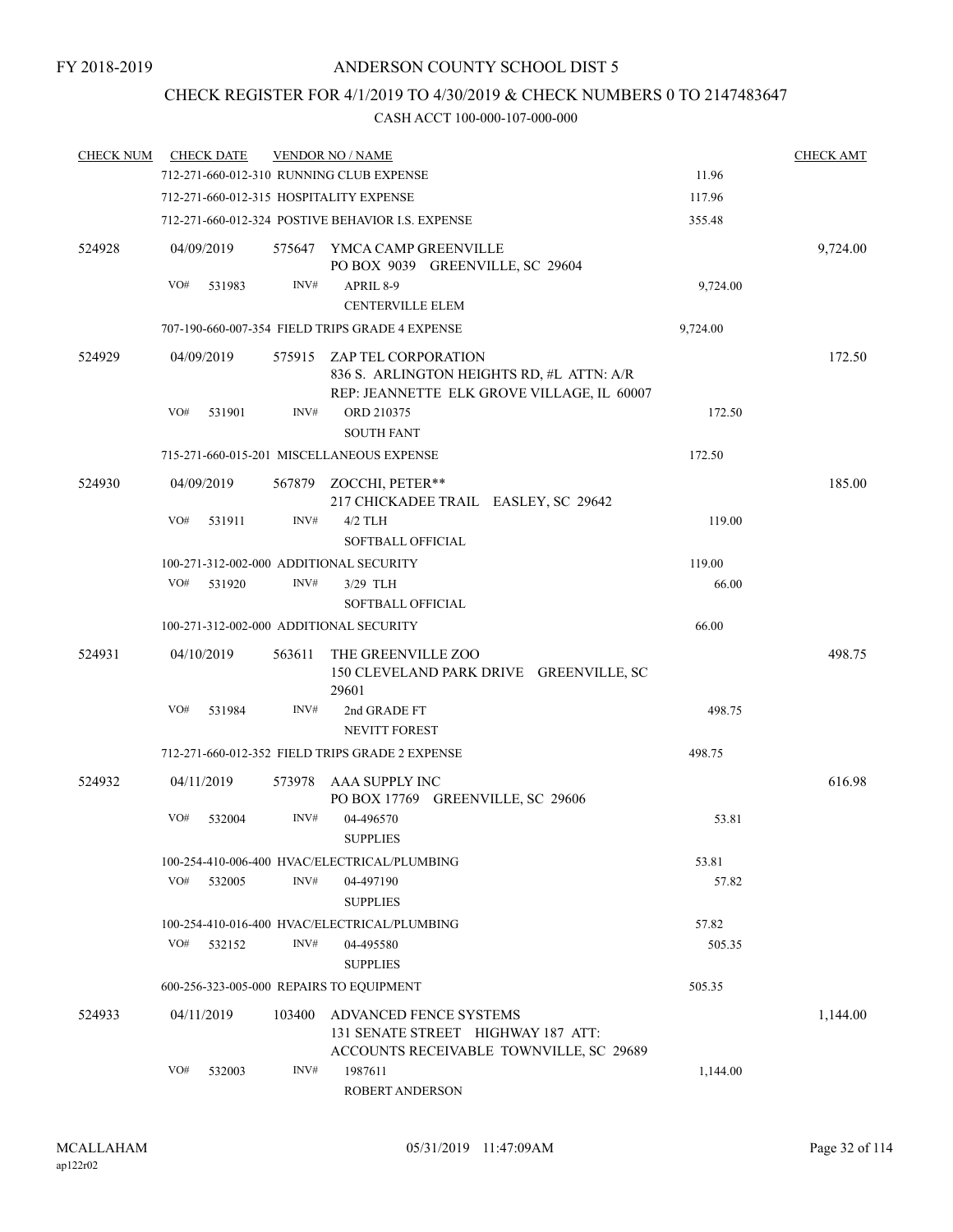# CHECK REGISTER FOR 4/1/2019 TO 4/30/2019 & CHECK NUMBERS 0 TO 2147483647

| <b>CHECK NUM</b> | <b>CHECK DATE</b><br>100-113-410-006-000 SUPPLIES |        | <b>VENDOR NO / NAME</b>                                                                    |     |       | 1,144.00  | <b>CHECK AMT</b> |
|------------------|---------------------------------------------------|--------|--------------------------------------------------------------------------------------------|-----|-------|-----------|------------------|
| 524934           | 04/11/2019                                        | 575930 | AMERICAN LEGION AUXILIARY POST 14<br>418 N. SHIRLEY AVENUE HONEA PATH, SC 29654            |     |       |           | 990.00           |
|                  | VO#<br>532153                                     | INV#   | <b>GIRLS STATE</b><br><b>WESTSIDE HS</b>                                                   |     |       | 990.00    |                  |
|                  |                                                   |        | 100-390-410-000-000 SUPPLIES AND MATERIALS                                                 |     |       | 990.00    |                  |
| 524935           | 04/11/2019                                        | 110960 | ANDERSON AREA YMCA<br>201 EAST REED ROAD ANDERSON, SC 29621                                |     |       |           | 4,180.00         |
|                  | VO#<br>532239                                     | INV#   | <b>DONATION</b><br><b>JEANS FUNDRAISER</b>                                                 |     |       | 4,180.00  |                  |
|                  |                                                   |        | 705-271-660-005-792 YMCA FUNDRAISER EXPENSE                                                |     |       | 275.00    |                  |
|                  |                                                   |        | 706-271-660-006-792 YMCA FUNDRAISER EXPENSE                                                |     |       | 415.00    |                  |
|                  |                                                   |        | 707-271-660-007-392 YMCA FUNDRAISER EXPENSE                                                |     |       | 180.00    |                  |
|                  |                                                   |        | 708-271-660-008-392 YMCA FUNDRAISER EXPENSE                                                |     |       | 530.00    |                  |
|                  |                                                   |        | 709-271-660-009-392 YMCA FUNDRAISER EXPENSE                                                |     |       | 485.00    |                  |
|                  |                                                   |        | 711-271-660-011-392 YMCA FUNDRAISER EXPENSE                                                |     |       | 360.00    |                  |
|                  |                                                   |        | 712-271-660-012-392 YMCA FUNDRAISER EXPENSE                                                |     |       | 160.00    |                  |
|                  |                                                   |        | 713-271-660-013-392 YMCA FUNDRAISER EXPENSE                                                |     |       | 305.00    |                  |
|                  |                                                   |        | 715-271-660-015-392 YMCA FUNDRAISER EXPENSE                                                |     |       | 100.00    |                  |
|                  |                                                   |        | 717-271-660-017-392 YMCA FUNDRAISER EXPENSE                                                |     |       | 635.00    |                  |
|                  |                                                   |        | 720-271-660-020-792 YMCA FUNDRAISER EXPENSE                                                |     |       | 375.00    |                  |
|                  |                                                   |        | 721-271-660-021-792 YMCA FUNDRAISER EXPENSE                                                |     |       | 170.00    |                  |
|                  |                                                   |        | 723-271-660-023-981 YMCA FUNDRAISER EXPENSE                                                |     |       | 100.00    |                  |
|                  |                                                   |        | 724-271-660-024-792 YMCA FUNDRAISER EXPENSE                                                |     |       | 90.00     |                  |
| 524936           | 04/11/2019                                        | 572075 | ANDERSON AREA TOUCHDOWN CLUB<br>5505-D OLD PEARMAN DAIRY ROAD ANDERSON,<br>SC 29625        |     |       |           | 150.00           |
|                  | VO#<br>532154                                     | INV#   | <b>BANQUET</b>                                                                             |     |       | 150.00    |                  |
|                  |                                                   |        | <b>FULL PAGE AD</b>                                                                        |     |       |           |                  |
|                  |                                                   |        | 100-390-410-000-000 SUPPLIES AND MATERIALS                                                 |     |       | 150.00    |                  |
| 524937           | 04/11/2019                                        | 570950 | ANDERSON COUNTY SHERIFF'S OFFICE<br>ATTN: RICHARD BRYSON PO BOX 5497<br>ANDERSON, SC 29623 |     |       |           | 2,100.00         |
|                  | VO#<br>532245                                     | INV#   | MAR 28 - APR 9<br><b>SECURITY</b>                                                          |     |       | 2,100.00  |                  |
|                  |                                                   |        | 100-233-312-000-SRO DISTRICT OFFICE SECURITY                                               |     |       | 70.00     |                  |
|                  | 100-271-312-002-000 ADDITIONAL SECURITY           |        |                                                                                            |     |       | 1,470.00  |                  |
|                  | 100-271-312-003-000 ADDITIONAL SECURITY           |        |                                                                                            |     |       | 560.00    |                  |
| 524938           | 04/11/2019                                        | 112250 | ANDERSON COUNTY FINANCE DEPT<br>POBOX 8002 ATT: ALEX MCLEES ANDERSON, SC<br>29622-8002     |     |       |           | 155,806.37       |
|                  | VO#<br>532061                                     | INV#   | <b>MARCH 2019</b><br><b>SRO GRANT</b>                                                      | PO# | 99821 | 90,051.56 |                  |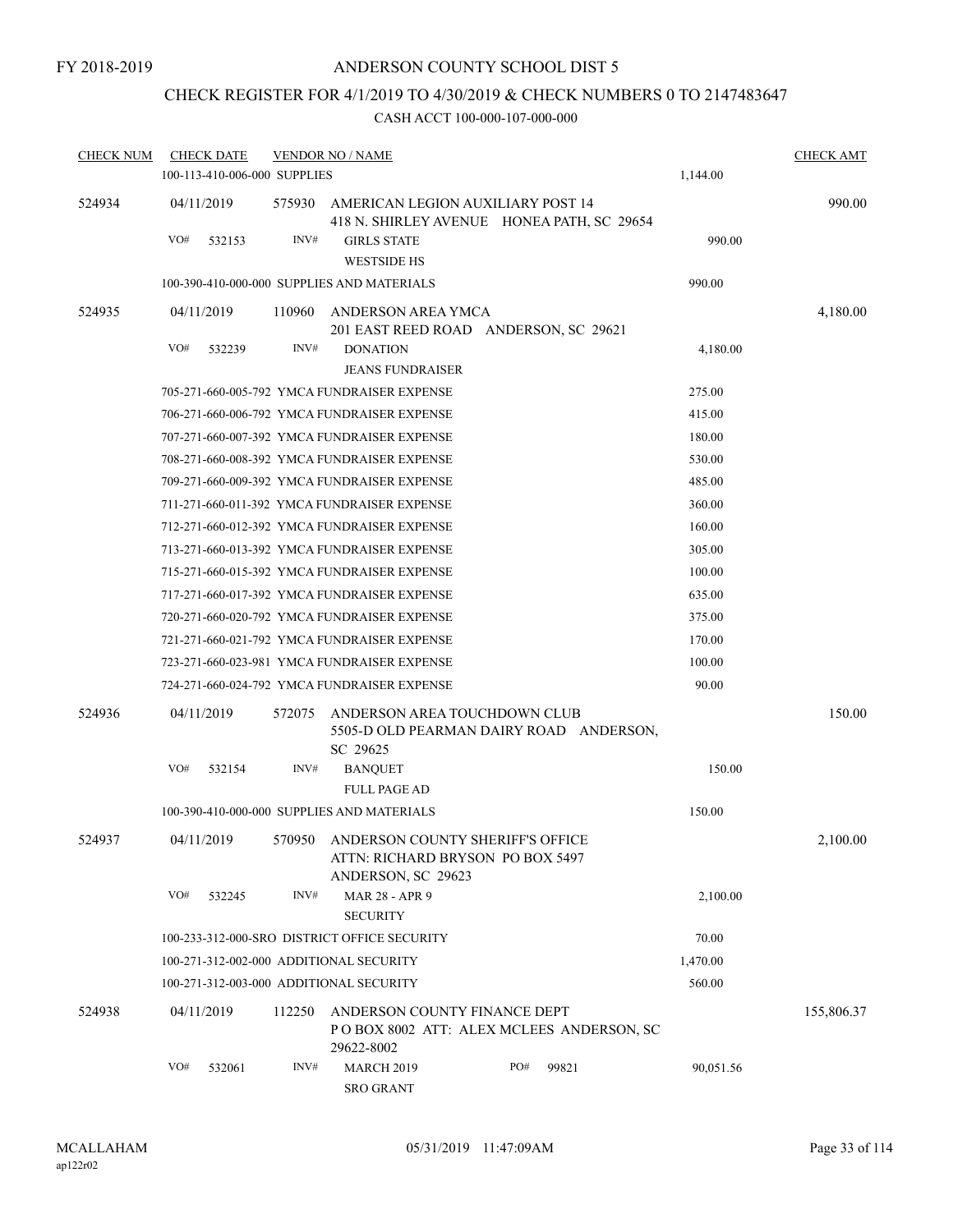# CHECK REGISTER FOR 4/1/2019 TO 4/30/2019 & CHECK NUMBERS 0 TO 2147483647

| <b>CHECK NUM</b> |     | <b>CHECK DATE</b>                 |        | <b>VENDOR NO / NAME</b>                        |                                                                                              |     |                                            |           | <b>CHECK AMT</b> |
|------------------|-----|-----------------------------------|--------|------------------------------------------------|----------------------------------------------------------------------------------------------|-----|--------------------------------------------|-----------|------------------|
|                  |     |                                   |        |                                                | 100-258-312-000-000 CONTRACTED SERVICES - RESOURCE OFFR                                      |     |                                            | 90,051.56 |                  |
|                  |     | VO# 532062                        | INV#   | FEB 2019<br><b>SRO GRANT</b>                   |                                                                                              | PO# | 99821                                      | 65,754.81 |                  |
|                  |     |                                   |        |                                                | 100-258-312-000-000 CONTRACTED SERVICES - RESOURCE OFFR                                      |     |                                            | 65,754.81 |                  |
| 524939           |     | 04/11/2019                        | 569488 |                                                | ANDERSON SCREEN PRINT<br>412 WILLIAMSTON ROAD ATT: ACCOUNTS<br>RECEIVABLE ANDERSON, SC 29621 |     |                                            |           | 105.93           |
|                  | VO# | 532000                            | INV#   | 3485<br><b>LOGOS</b>                           |                                                                                              |     |                                            | 105.93    |                  |
|                  |     |                                   |        | 100-254-410-000-001 MAINT. SUPPLIES-STRUCTURES |                                                                                              |     |                                            | 105.93    |                  |
| 524940           |     | 04/11/2019                        | 120800 |                                                | APPLIED INDUSTRIAL TECHNOLOGIES                                                              |     | 22510 NETWORK PLACE CHICAGO, IL 60673-1225 |           | 170.42           |
|                  | VO# | 531999                            | INV#   | 7015845116<br><b>REPAIR PARTS</b>              |                                                                                              |     |                                            | 170.42    |                  |
|                  |     |                                   |        | 100-254-410-003-400 HVAC/ELECTRICAL/PLUMBING   |                                                                                              |     |                                            | 170.42    |                  |
| * 524942         |     | 04/11/2019                        | 570003 | AT&T                                           | $(803 M24-8701)$<br>PO BOX 9011 ATT: ACCOUNTS RECEIVABLE<br>CAROL STREAM, IL 60197           |     |                                            |           | 2,140.84         |
|                  | VO# | 532063                            | INV#   | 12818121<br>PHONE SERVICE                      |                                                                                              |     |                                            | 2,140.84  |                  |
|                  |     | 100-266-340-000-000 TELEPHONE     |        |                                                |                                                                                              |     |                                            | 535.21    |                  |
|                  |     | 100-266-340-015-000 TELEPHONE     |        |                                                |                                                                                              |     |                                            | 535.21    |                  |
|                  |     | 100-266-340-018-000 TELEPHONE     |        |                                                |                                                                                              |     |                                            | 535.21    |                  |
|                  |     | 100-266-340-023-000 TELEPHONE     |        |                                                |                                                                                              |     |                                            | 535.21    |                  |
| 524943           |     | 04/11/2019                        | 575160 | <b>AVID CENTER</b><br>92123                    |                                                                                              |     | 9797 AERO DRIVE, SUITE 100 SAN DIEGO, CA   |           | 22,235.00        |
|                  | VO# | 532159                            | INV#   | 37215<br>CUST #950144                          |                                                                                              | PO# | 10500                                      | 22,235.00 |                  |
|                  |     | 100-221-640-002-AVD DUES AND FEES |        |                                                |                                                                                              |     |                                            | 4,559.00  |                  |
|                  |     | 100-221-640-003-AVD DUES AND FEES |        |                                                |                                                                                              |     |                                            | 4,559.00  |                  |
|                  |     | 100-221-640-005-AVD DUES AND FEES |        |                                                |                                                                                              |     |                                            | 4,559.00  |                  |
|                  |     | 100-221-640-006-AVD DUES AND FEES |        |                                                |                                                                                              |     |                                            | 3,999.00  |                  |
|                  |     | 100-221-640-020-AVD DUES AND FEES |        |                                                |                                                                                              |     |                                            | 4,559.00  |                  |
| 524944           |     | 04/11/2019                        | 575161 | 92150-9015                                     | AVID CENTER - SI PAYMENT<br>DEPT 270 PO BOX 509015 SAN DIEGO, CA                             |     |                                            |           | 14,850.00        |
|                  | VO# | 532160                            | INV#   | 37679<br>CUST #950144                          |                                                                                              | PO# | 10468                                      | 4,950.00  |                  |
|                  |     | 267-224-333-005-PD1 TRIPS-AVID    |        |                                                |                                                                                              |     |                                            | 4,950.00  |                  |
|                  | VO# | 532161                            | INV#   | 37680<br>CUST #950144                          |                                                                                              | PO# | 10466                                      | 4,950.00  |                  |
|                  |     | 267-224-333-003-PD1 TRIPS-AVID    |        |                                                |                                                                                              |     |                                            | 4,950.00  |                  |
|                  | VO# | 532162                            | INV#   | 37678                                          |                                                                                              | PO# | 10465                                      | 4,950.00  |                  |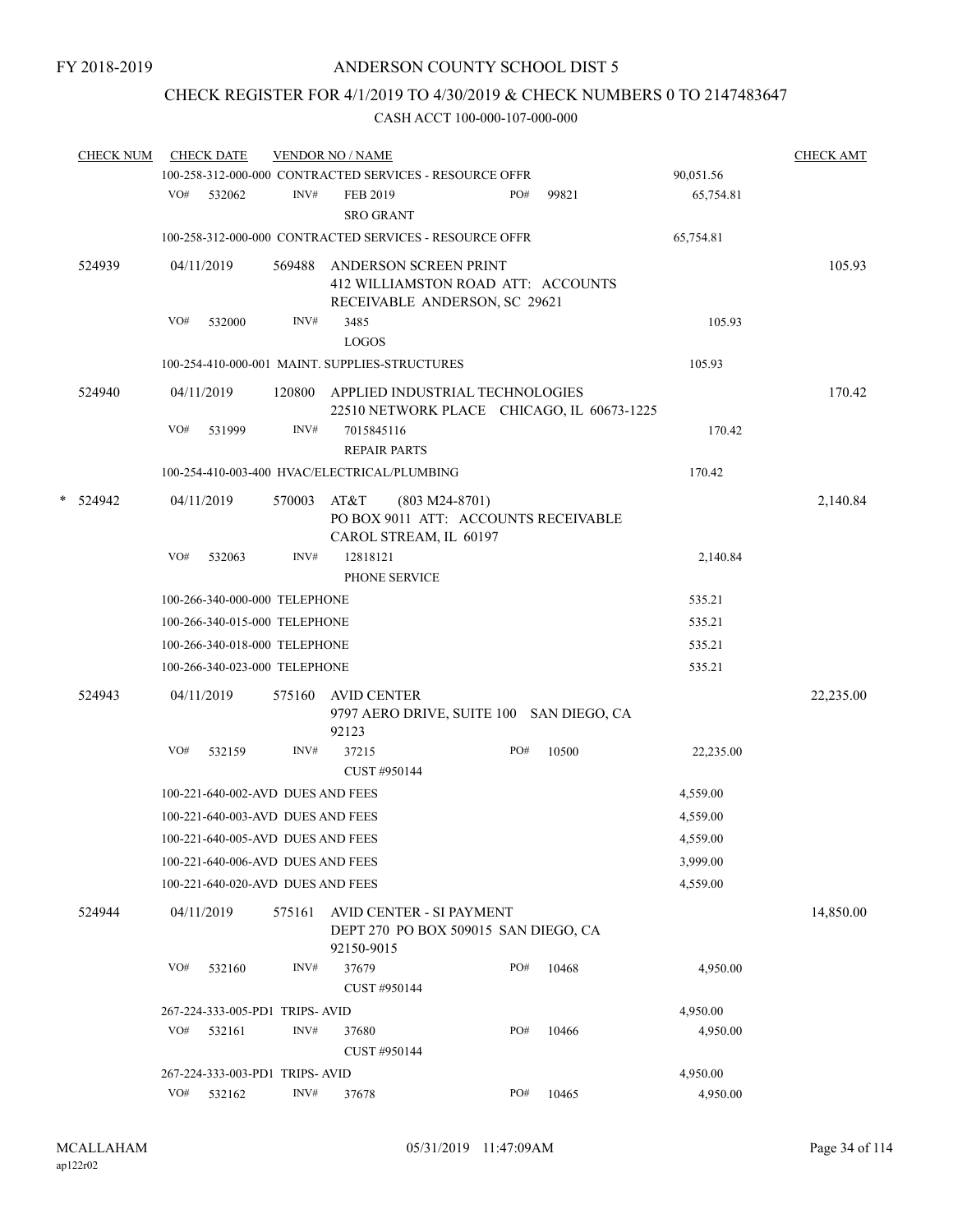## CHECK REGISTER FOR 4/1/2019 TO 4/30/2019 & CHECK NUMBERS 0 TO 2147483647

| <b>CHECK NUM</b> | <b>CHECK DATE</b>                         | <b>VENDOR NO / NAME</b> |                                                                                                                                        |     |       |                          | <b>CHECK AMT</b> |
|------------------|-------------------------------------------|-------------------------|----------------------------------------------------------------------------------------------------------------------------------------|-----|-------|--------------------------|------------------|
|                  |                                           |                         | CUST #950144                                                                                                                           |     |       |                          |                  |
|                  | 267-224-333-020-PD1 TRIPS- AVID           |                         |                                                                                                                                        |     |       | 4,950.00                 |                  |
| 524945           | 04/11/2019                                | 566585                  | <b>BANK OF AMERICA</b><br>PO BOX 15731 ATT: ACCOUNTS RECEIVABLE<br>WILMINGTON, DE 19886-5731                                           |     |       |                          | 2,058.28         |
|                  | VO#<br>532064                             | INV#                    | 8355 & 7779<br><b>PURCHASES</b>                                                                                                        |     |       | 2,058.28                 |                  |
|                  |                                           |                         | 201-112-410-014-000 SUPPLIES AND MATERIALS<br>201-112-410-014-000 SUPPLIES AND MATERIALS<br>201-112-410-014-000 SUPPLIES AND MATERIALS |     |       | 54.15<br>98.04<br>676.03 |                  |
|                  | 201-112-445-014-000 TECHNOLOGY SUPPLIES   |                         | 201-112-445-014-000 TECHNOLOGY SUPPLIES                                                                                                |     |       | 245.02<br>$-191.53$      |                  |
|                  |                                           |                         | 201-112-445-019-000 TECHNOLOGY SUPPLIES                                                                                                |     |       | 111.96                   |                  |
|                  | 201-188-410-014-000 SUPPLIES- PARENTING   |                         |                                                                                                                                        |     |       | 51.02                    |                  |
|                  | 201-188-410-019-000 SUPPLIES- PARENTING   |                         |                                                                                                                                        |     |       | $-69.09$                 |                  |
|                  |                                           |                         | 201-223-333-000-000 TRIPS- ADMIN/ HOMELESS LIAISON                                                                                     |     |       | 510.72                   |                  |
|                  |                                           |                         | 201-223-417-000-000 HOMELESS SUPPLIES/ SERVICES                                                                                        |     |       | 518.52                   |                  |
|                  | 201-224-410-006-000 SUPPLIES- PD          |                         |                                                                                                                                        |     |       | 53.44                    |                  |
| 524946           | 04/11/2019                                | 575063                  | BAYADA HOME HEALTH CARE, INC.<br>PO BOX 536446 PITTSBURGH, PA 15253-5906                                                               |     |       |                          | 1,984.50         |
|                  | VO#<br>532065                             | INV#                    | 14407550<br><b>MARCH 19-21</b>                                                                                                         | PO# | 99580 | 840.00                   |                  |
|                  | 203-215-313-000-000 O&M/ PT/ ESL SERVICES |                         |                                                                                                                                        |     |       | 840.00                   |                  |
|                  | VO#<br>532163                             | INV#                    | 14428135<br><b>MARCH 26-29</b>                                                                                                         | PO# | 99580 | 1,144.50                 |                  |
|                  | 203-215-313-000-000 O&M/ PT/ ESL SERVICES |                         |                                                                                                                                        |     |       | 1,144.50                 |                  |
| 524947           | 04/11/2019                                | 572113                  | BULL'S EYE BRANDS, INC.<br>P.O. BOX 638286 CINCINNATI, OH 45263-8286                                                                   |     |       |                          | 15,854.11        |
|                  | VO#<br>532164                             | INV#                    | 19379,19958<br><b>GLENVIEW MS</b>                                                                                                      | PO# | 99507 | 4,130.32                 |                  |
|                  | 600-256-410-020-000 SUPPLIES              |                         |                                                                                                                                        |     |       | 451.07                   |                  |
|                  | 600-256-460-020-000 FOOD                  |                         |                                                                                                                                        |     |       | 3,679.25                 |                  |
|                  | VO#<br>532165                             | INV#                    | 19405,19940<br>ROBERT ANDERSON                                                                                                         | PO# | 99506 | 2,740.82                 |                  |
|                  | 600-256-410-006-000 SUPPLIES              |                         |                                                                                                                                        |     |       | 412.30                   |                  |
|                  | 600-256-460-006-000 FOOD                  |                         |                                                                                                                                        |     |       | 2,328.52                 |                  |
|                  | VO#<br>532166                             | INV#                    | 19395, 19819<br><b>MCCANTS MS</b>                                                                                                      | PO# | 99505 | 2,563.89                 |                  |
|                  | 600-256-410-005-000 SUPPLIES              |                         |                                                                                                                                        |     |       | 412.30                   |                  |
|                  | 600-256-460-005-000 FOOD                  |                         |                                                                                                                                        |     |       | 2,151.59                 |                  |
|                  | VO#<br>532167                             | INV#                    | 19371,19818<br><b>WETSIDE</b>                                                                                                          | PO# | 99504 | 2,496.23                 |                  |
|                  | 600-256-410-003-000 SUPPLIES              |                         |                                                                                                                                        |     |       | 329.84                   |                  |
|                  | 600-256-460-003-000 FOOD                  |                         |                                                                                                                                        |     |       | 2,166.39                 |                  |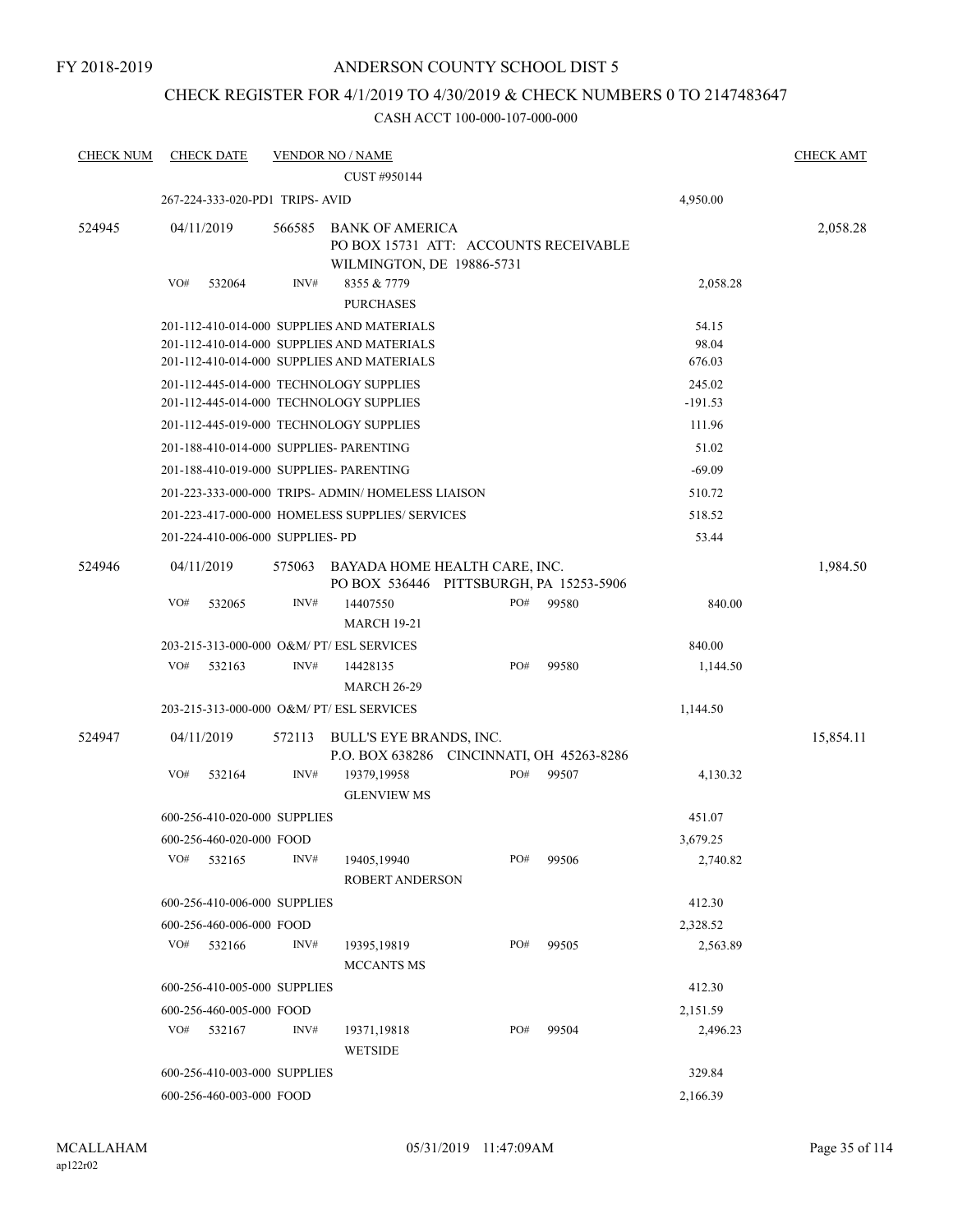# CHECK REGISTER FOR 4/1/2019 TO 4/30/2019 & CHECK NUMBERS 0 TO 2147483647

|   | <b>CHECK NUM</b> | <b>CHECK DATE</b>                       |        | <b>VENDOR NO / NAME</b>                                                                                        |     |       |          | <b>CHECK AMT</b> |
|---|------------------|-----------------------------------------|--------|----------------------------------------------------------------------------------------------------------------|-----|-------|----------|------------------|
|   |                  | VO#<br>532168                           | INV#   | 19396, 19798<br><b>TL HANNA</b>                                                                                | PO# | 99503 | 3,922.85 |                  |
|   |                  | 600-256-410-002-000 SUPPLIES            |        |                                                                                                                |     |       | 453.53   |                  |
|   |                  | 600-256-460-002-000 FOOD                |        |                                                                                                                |     |       | 3,469.32 |                  |
|   | 524948           | 04/11/2019                              | 162750 | CENTER ROCK WELDING & FABRICATING INC<br>5005 DOBBINS BRIDGE RD ATT: ACCOUNTS<br>RECEIVABLE ANDERSON, SC 29626 |     |       |          | 200.00           |
|   |                  | VO#<br>531998                           | INV#   | 1852                                                                                                           |     |       | 200.00   |                  |
|   |                  |                                         |        | <b>TRAILER RACK</b>                                                                                            |     |       |          |                  |
|   |                  | 100-254-323-000-001 CONTRACT SRVS       |        |                                                                                                                |     |       | 200.00   |                  |
| * | 524950           | 04/11/2019                              | 568558 | <b>CHARTER COMMUNICATIONS</b><br>PO BOX 742614 ATT: ACCOUNTS RECEIVABLE<br>CINCINNATI, OH 45274-2614           |     |       |          | 241.99           |
|   |                  | VO#<br>532174                           | INV#   | 0663728032619<br><b>SERVICE</b>                                                                                |     |       | 147.01   |                  |
|   |                  | 100-266-340-000-000 TELEPHONE           |        |                                                                                                                |     |       | 147.01   |                  |
|   |                  | VO#<br>532175                           | INV#   | 0672778032619<br><b>SERVICE</b>                                                                                |     |       | 94.98    |                  |
|   |                  | 100-266-340-000-000 TELEPHONE           |        |                                                                                                                |     |       | 94.98    |                  |
|   | 524951           | 04/11/2019                              | 570581 | CITY OF ANDERSON POLICE DEPT<br>401 SOUTH MAIN ST ANDERSON, SC 29624                                           |     |       |          | 203.36           |
|   |                  | VO#<br>532244                           | INV#   | <b>ADULT ED</b><br><b>SECURITY</b>                                                                             |     |       | 203.36   |                  |
|   |                  | 100-181-312-023-000 PURCHASED SERVICES  |        |                                                                                                                |     |       | 203.36   |                  |
|   | 524952           | 04/11/2019                              | 174700 | <b>CLERK OF COURT</b><br>FAMILY COURT RECORD PO BOX 8002<br>ANDERSON, SC 29622                                 |     |       |          | 555.52           |
|   |                  | VO#<br>532009                           | INV#   | 4/15/19 PAYROLL<br><b>DEDUCTIONS</b>                                                                           |     |       | 555.52   |                  |
|   |                  |                                         |        | 100-000-435-000-000 WAGE GARNISH/CH SUPPORT                                                                    |     |       | 555.52   |                  |
|   | 524953           | 04/11/2019                              | 564402 | <b>COMFORT SUITES</b><br>325 WEST MAIN STREET LEXINGTON, SC 29072                                              |     |       |          | 849.15           |
|   |                  | VO#<br>532176                           | INV#   | 66730239<br><b>JULY 14-19</b>                                                                                  |     |       | 849.15   |                  |
|   |                  |                                         |        | 207-224-333-001-004 TRIPS AND CONFERENCES                                                                      |     |       | 849.15   |                  |
|   | * 524955         | 04/11/2019                              |        | 564326 DARSAN, GARY.^^                                                                                         |     |       |          | 125.00           |
|   |                  | VO#<br>532116                           | INV#   | 392 STRASBURG DR SIMPSONVILLE, SC 29681<br>3/29 WHS                                                            |     |       | 125.00   |                  |
|   |                  |                                         |        | <b>SOCCER OFFICIAL</b>                                                                                         |     |       |          |                  |
|   |                  | 100-271-312-003-000 ADDITIONAL SECURITY |        |                                                                                                                |     |       | 125.00   |                  |
|   | 524956           | 04/11/2019                              | 575117 | DECOSTA, CYNTHIA <sup>^^</sup><br>320 SPRING VALLEY LIBERTY, SC 29657                                          |     |       |          | 118.10           |
|   |                  | VO#<br>532106                           | INV#   | 4/5 WHS<br>SOFTBALL OFFICIAL                                                                                   |     |       | 118.10   |                  |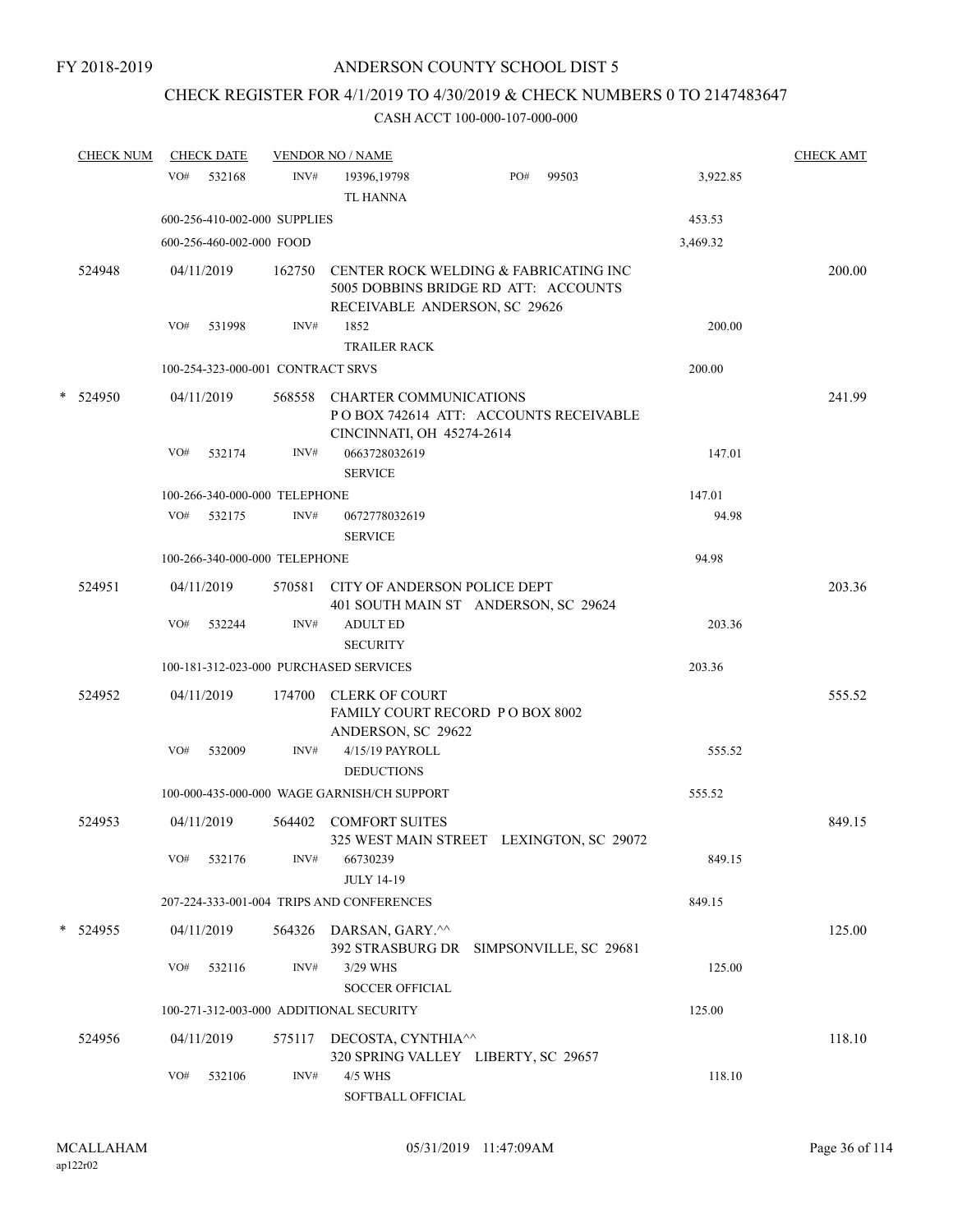## CHECK REGISTER FOR 4/1/2019 TO 4/30/2019 & CHECK NUMBERS 0 TO 2147483647

| <b>CHECK NUM</b> |            | <b>CHECK DATE</b> |                                   | <b>VENDOR NO / NAME</b><br>100-271-312-003-000 ADDITIONAL SECURITY                                                          |     |       | 118.10    | <b>CHECK AMT</b> |
|------------------|------------|-------------------|-----------------------------------|-----------------------------------------------------------------------------------------------------------------------------|-----|-------|-----------|------------------|
|                  |            |                   |                                   |                                                                                                                             |     |       |           |                  |
| 524957           | 04/11/2019 |                   |                                   | 198651 DELL MARKETING LP<br>PO BOX 534118 ATT: ACCOUNTS RECEIVABLE<br>ATLANTA, GA 30353-4118                                |     |       |           | 80,295.80        |
|                  | VO#        | 532179            | INV#                              | 10299907887<br><b>TONER</b>                                                                                                 | PO# | 10309 | 743.01    |                  |
|                  |            |                   | 100-264-410-000-000 SUPPLIES      |                                                                                                                             |     |       | 743.01    |                  |
|                  |            | VO# 532180        | INV#                              | 10305207747<br><b>TECHNOLOGY</b>                                                                                            | PO# | 10436 | 79,552.79 |                  |
|                  |            |                   |                                   | 207-115-410-001-006 SUPPLIES-IMPROVE PRGS                                                                                   |     |       | 79,552.79 |                  |
| 524958           | 04/11/2019 |                   |                                   | 201550 DICKERSON, DONALD R*<br>317 SHADOWMERE DRIVE PELZER, SC 29669                                                        |     |       |           | 113.30           |
|                  | VO#        | 532115            | INV#                              | 3/29 WHS<br><b>SOCCER OFFICIAL</b>                                                                                          |     |       | 113.30    |                  |
|                  |            |                   |                                   | 100-271-312-003-000 ADDITIONAL SECURITY                                                                                     |     |       | 113.30    |                  |
| * 524960         | 04/11/2019 |                   |                                   | 575932 EASY WIND FARMS, LLC<br>218 ASHLEY RD ANDERSON, SC 29621                                                             |     |       |           | 168.00           |
|                  | VO#        | 532184            | INV#                              | MAY <sub>7</sub><br><b>CONCORD ELEM</b>                                                                                     |     |       | 168.00    |                  |
|                  |            |                   |                                   | 709-271-660-009-350 FIELD TRIPS KINDERGARTEN EXPENSE                                                                        |     |       | 168.00    |                  |
| 524961           | 04/11/2019 |                   | 573962 ECMC                       | LOCKBOX 7096 P.O. BOX 16478 ST. PAUL, MN<br>55116-0478                                                                      |     |       |           | 230.27           |
|                  | VO#        | 532015            | INV#                              | 4/15/19 PAYROLL<br><b>DEDUCTIONS</b>                                                                                        |     |       | 230.27    |                  |
|                  |            |                   | 100-000-441-000-000 MISCELLANEOUS |                                                                                                                             |     |       | 230.27    |                  |
| $*$ 524963       | 04/11/2019 |                   | 573931                            | ENTERPRISE LEASING COMPANY<br>PO BOX 100243 ATLANTA, GA 30384-0243                                                          |     |       |           | 139.29           |
|                  | VO#        | 532069            | INV#                              | 20630718<br><b>MARCH 28-29</b>                                                                                              |     |       | 139.29    |                  |
|                  |            |                   |                                   | 100-221-333-000-000 TRIPS AND CONFERENCES                                                                                   |     |       | 139.29    |                  |
| 524964           |            | 04/11/2019        |                                   | 572552 GREAT LAKES HIGHER EDUC GUARANTY CORP<br>ADMINISTRATIVE WAGE GARNISHMENT UNIT PO<br>BOX 83230 CHICAGO, IL 60691-0230 |     |       |           | 221.53           |
|                  | VO#        | 532014            | INV#                              | 4/15/19 PAYROLL<br><b>DEDUCTIONS</b>                                                                                        |     |       | 221.53    |                  |
|                  |            |                   | 100-000-441-000-000 MISCELLANEOUS |                                                                                                                             |     |       | 221.53    |                  |
| 524965           | 04/11/2019 |                   | 574279                            | HALLIGAN MAHONEY & WILLIAMS<br>PO BOX 11367 COLUMBIA, SC 29211-1367                                                         |     |       |           | 8,194.65         |
|                  | VO#        | 532188            | INV#                              | 13232<br>PROF SERVICES                                                                                                      |     |       | 8,194.65  |                  |
|                  |            |                   | 100-231-319-000-000 LEGAL FEES    |                                                                                                                             |     |       | 8,194.65  |                  |
| 524966           | 04/11/2019 |                   |                                   | 573097 HEALTHMASTER                                                                                                         |     |       |           | 1,264.76         |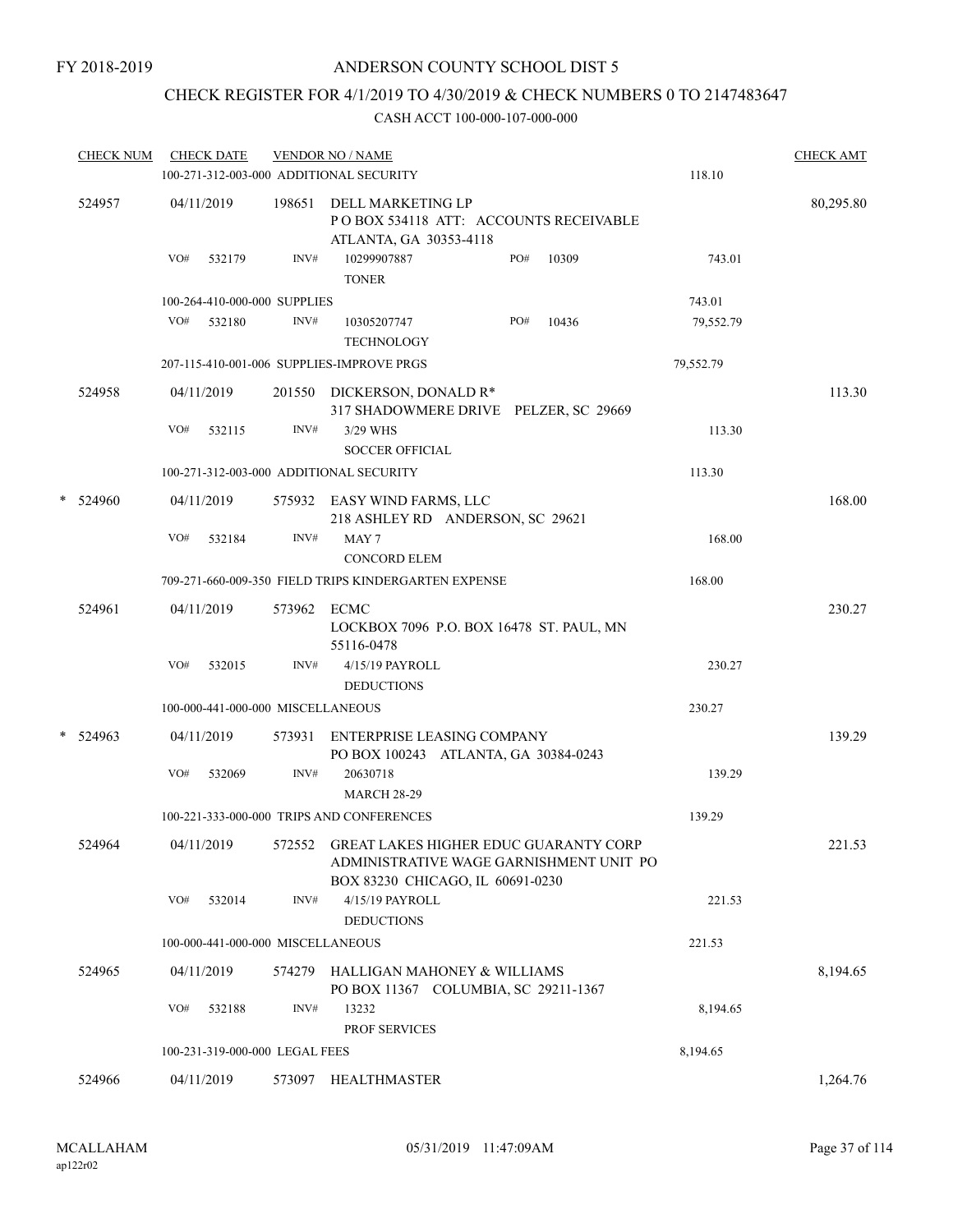FY 2018-2019

## ANDERSON COUNTY SCHOOL DIST 5

## CHECK REGISTER FOR 4/1/2019 TO 4/30/2019 & CHECK NUMBERS 0 TO 2147483647

|        | <b>CHECK NUM</b> |     | <b>CHECK DATE</b> |                               | <b>VENDOR NO / NAME</b>                                                                             |     |       |            | <b>CHECK AMT</b> |
|--------|------------------|-----|-------------------|-------------------------------|-----------------------------------------------------------------------------------------------------|-----|-------|------------|------------------|
|        |                  |     |                   |                               | 2655 OAKLEY PARK RD. SUITE 100 WALLED<br>LAKE, MI 48390-1645                                        |     |       |            |                  |
|        |                  | VO# | 532189            | INV#                          | 22326<br><b>CLAIMS FEE</b>                                                                          | PO# | 99283 | 1,264.76   |                  |
|        |                  |     |                   |                               | 283-213-316-000-000 HEALTHMASTER DATA PROCESSING                                                    |     |       | 1,264.76   |                  |
| $\ast$ | 524968           |     | 04/11/2019        |                               | 564281 HORTON, CHARLES (CHUCK)^^<br>310 HUNTER'S LANE ANDERSON, SC 29625                            |     |       |            | 103.00           |
|        |                  | VO# | 532113            | INV#                          | 4/4 WHS<br><b>SOCCER OFFICIAL</b>                                                                   |     |       | 103.00     |                  |
|        |                  |     |                   |                               | 100-271-312-003-000 ADDITIONAL SECURITY                                                             |     |       | 103.00     |                  |
|        | 524969           |     | 04/11/2019        | 299410                        | JONES SCHOOL SUPPLY<br>PO BOX 7008 COLUMBIA, SC 29202                                               |     |       |            | 729.89           |
|        |                  | VO# | 532192            | INV#                          | 1657265<br>CUST #002706                                                                             |     |       | 729.89     |                  |
|        |                  |     |                   |                               | 707-190-660-007-201 MISCELLANEOUS EXPENSE                                                           |     |       | 729.89     |                  |
|        | 524970           |     | 04/11/2019        |                               | 575929 KNEPP, MARK**<br>105 HEDGE ROSE CT TRAVELERS REST, SC 29690                                  |     |       |            | 149.60           |
|        |                  | VO# | 532117            | INV#                          | 3/16 TLH<br><b>BASEBALL OFFICIAL</b>                                                                |     |       | 149.60     |                  |
|        |                  |     |                   |                               | 100-271-312-002-000 ADDITIONAL SECURITY                                                             |     |       | 149.60     |                  |
|        | 524971           |     | 04/11/2019        |                               | 564353 LAZER CONSTRUCTION COMPANY INC<br>PO BOX 5103 ATT: ACCOUNTS RECEIVABLE<br>ANDERSON, SC 29623 |     |       |            | 1,075,837.97     |
|        |                  | VO# | 532073            | INV#                          | APP 7318-11<br>TL HANNA                                                                             |     |       | 211,784.69 |                  |
|        |                  |     |                   |                               | 505-271-540-002-BSC BASEBALL&SOFTBALL COMPLEX                                                       |     |       | 211,784.69 |                  |
|        |                  | VO# | 532074            | INV#                          | APP 7418-11<br><b>WESTSIDE</b>                                                                      |     |       | 176,876.78 |                  |
|        |                  |     |                   |                               | 505-271-540-003-BSC BASEBALL&SOFTBALL COMPLEX                                                       |     |       | 176,876.78 |                  |
|        |                  |     | VO# 532075        | INV#                          | APP 7618-08<br><b>SOUTHWOOD</b>                                                                     |     |       | 687,176.50 |                  |
|        |                  |     |                   |                               | 515-253-520-000-ART FINE ARTS CENTER                                                                |     |       | 687,176.50 |                  |
|        | 524972           |     | 04/11/2019        | 575931                        | LINDA WOHLFEIL<br>TOUR DIRECTOR, HICTORIC CHARLESTON 314<br>COINBOW DR MT. PLEASANT, SC 29464       |     |       |            | 430.00           |
|        |                  | VO# | 532151            | INV#                          | <b>BUSES</b><br>TOUR DATE 4/25                                                                      |     |       | 430.00     |                  |
|        |                  |     |                   |                               | 329-271-312-001-000 PUPIL ACTIVITY/ FIELD TRIPS-WBL                                                 |     |       | 430.00     |                  |
|        | 524976           |     | 04/11/2019        | 329401                        | LOWES BUSINESS ACCOUNT<br>PO BOX 530954 CREDIT SERVICES ATLANTA, GA<br>30353-0954                   |     |       |            | 2,609.90         |
|        |                  | VO# | 532103            | INV#                          | 9800 728800 8<br><b>SUPPLIES</b>                                                                    |     |       | 2,609.90   |                  |
|        |                  |     |                   | 100-233-410-013-FUR FURNITURE |                                                                                                     |     |       | 1,288.48   |                  |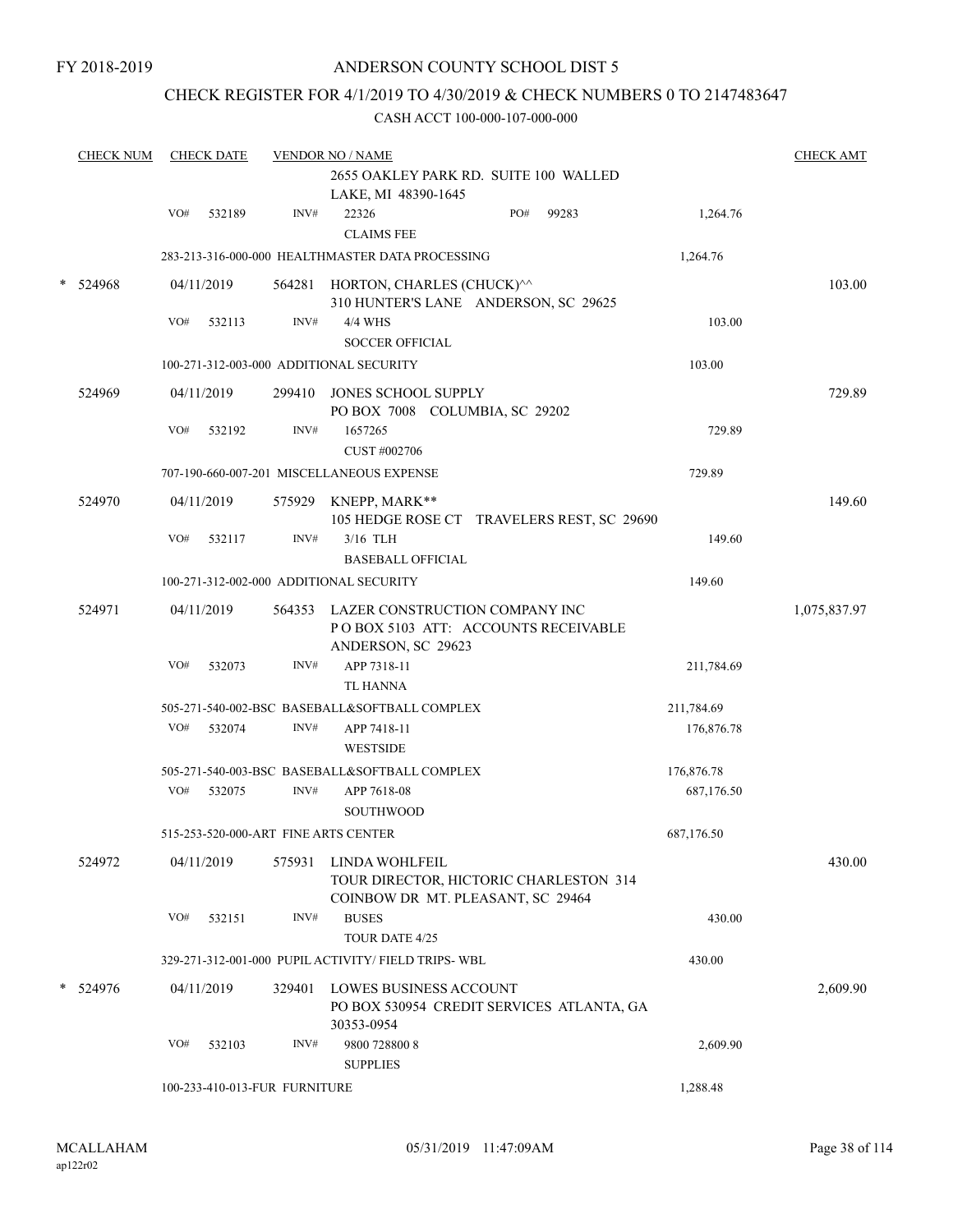## CHECK REGISTER FOR 4/1/2019 TO 4/30/2019 & CHECK NUMBERS 0 TO 2147483647

| <u>CHECK NUM</u> | <b>CHECK DATE</b>                   |        | <b>VENDOR NO / NAME</b>                        |                                                                                        |          | <b>CHECK AMT</b> |
|------------------|-------------------------------------|--------|------------------------------------------------|----------------------------------------------------------------------------------------|----------|------------------|
|                  |                                     |        | 100-254-410-000-000 CUSTODIAL SUPPLIES         |                                                                                        | 19.87    |                  |
|                  |                                     |        | 100-254-410-000-001 MAINT. SUPPLIES-STRUCTURES |                                                                                        | 112.08   |                  |
|                  | 100-254-410-000-400 HVAC SUPPLIES   |        |                                                |                                                                                        | 50.78    |                  |
|                  | 100-254-410-000-500 PEST MANAGEMENT |        |                                                |                                                                                        | 10.15    |                  |
|                  |                                     |        | 100-254-410-001-001 SUPPLIES - MAINTENANCE     |                                                                                        | 346.49   |                  |
|                  |                                     |        | 100-254-410-002-001 SUPPLIES - MAINTENANCE     |                                                                                        | 15.22    |                  |
|                  | 100-254-410-003-000 SUPPLIES        |        |                                                |                                                                                        | 5.08     |                  |
|                  |                                     |        | 100-254-410-003-001 SUPPLIES - MAINTENANCE     |                                                                                        | 164.44   |                  |
|                  |                                     |        | 100-254-410-003-400 HVAC/ELECTRICAL/PLUMBING   |                                                                                        | 34.05    |                  |
|                  |                                     |        | 100-254-410-006-001 SUPPLIES - MAINTENANCE     |                                                                                        | 115.33   |                  |
|                  |                                     |        | 100-254-410-007-001 SUPPLIES - MAINTENANCE     |                                                                                        | 7.10     |                  |
|                  |                                     |        | 100-254-410-009-001 SUPPLIES - MAINTENANCE     |                                                                                        | 10.10    |                  |
|                  |                                     |        | 100-254-410-010-001 SUPPLIES - MAINTENANCE     |                                                                                        | 8.05     |                  |
|                  |                                     |        | 100-254-410-011-001 SUPPLIES - MAINTENANCE     |                                                                                        | 37.06    |                  |
|                  |                                     |        | 100-254-410-011-400 HVAC/ELECTRICAL/PLUMBING   |                                                                                        | 6.03     |                  |
|                  |                                     |        | 100-254-410-016-001 SUPPLIES - MAINTENANCE     |                                                                                        | 109.16   |                  |
|                  |                                     |        | 100-254-410-019-001 SUPPLIES - MAINTENANCE     |                                                                                        | 88.26    |                  |
|                  |                                     |        | 100-254-410-021-001 SUPPLIES - MAINTENANCE     |                                                                                        | 17.44    |                  |
|                  |                                     |        | 100-254-410-021-400 HVAC/ELECTRICAL/PLUMBING   |                                                                                        | 151.38   |                  |
|                  |                                     |        | 100-254-410-023-001 SUPPLIES-MAINTENANCE       |                                                                                        | 13.35    |                  |
| 524977           | 04/11/2019                          | 568647 | MANSFIELD OIL COMPANY                          | PO BOX 733706 DALLAS, TX 75373-3706                                                    |          | 4,753.19         |
|                  | VO#<br>532076                       | INV#   | <b>ACCT 15951</b><br><b>MARCH 2019</b>         |                                                                                        | 4,753.19 |                  |
|                  | 100-254-411-000-001 GASOLINE        |        |                                                |                                                                                        | 4,599.96 |                  |
|                  | 100-255-411-000-000 GASOLINE        |        |                                                |                                                                                        | 111.70   |                  |
|                  | 600-256-690-000-000 OTHER OBJECTS   |        |                                                |                                                                                        | 41.53    |                  |
| * 524979         | 04/11/2019                          | 564010 |                                                | NC CHILD SUPPORT CENTRALIZED COLLECTNS<br>POBOX 900012 RALEIGH, NC 27675-9012          |          | 305.50           |
|                  | VO#<br>532008                       | INV#   | 4/15/19 PAYROLL                                |                                                                                        | 305.50   |                  |
|                  |                                     |        | <b>DEDUCTIONS</b>                              |                                                                                        |          |                  |
|                  |                                     |        | 100-000-435-000-000 WAGE GARNISH/CH SUPPORT    |                                                                                        | 305.50   |                  |
| 524980           | 04/11/2019                          | 575905 | TN 37203                                       | NIET NATIONAL INSTITUTE FOR EXCELLENCE I<br>1801 WEST END AVENUE, SUITE 920 NASHVILLE, |          | 125.00           |
|                  | VO#<br>532206                       | INV#   | <b>SC 009</b><br><b>BRENDA KELLEY</b>          | PO#<br>10591                                                                           | 125.00   |                  |
|                  |                                     |        | 100-221-333-000-000 TRIPS AND CONFERENCES      |                                                                                        | 125.00   |                  |
| 524981           | 04/11/2019                          | 573776 | O'BRIEN, PATRICK^^<br>29681                    | 218 SPRING LAKE LOOP SIMPSONVILLE, SC                                                  |          | 142.00           |
|                  | VO#<br>532109                       | INV#   | 4/2 WHS<br><b>SOCCER OFFICIAL</b>              |                                                                                        | 142.00   |                  |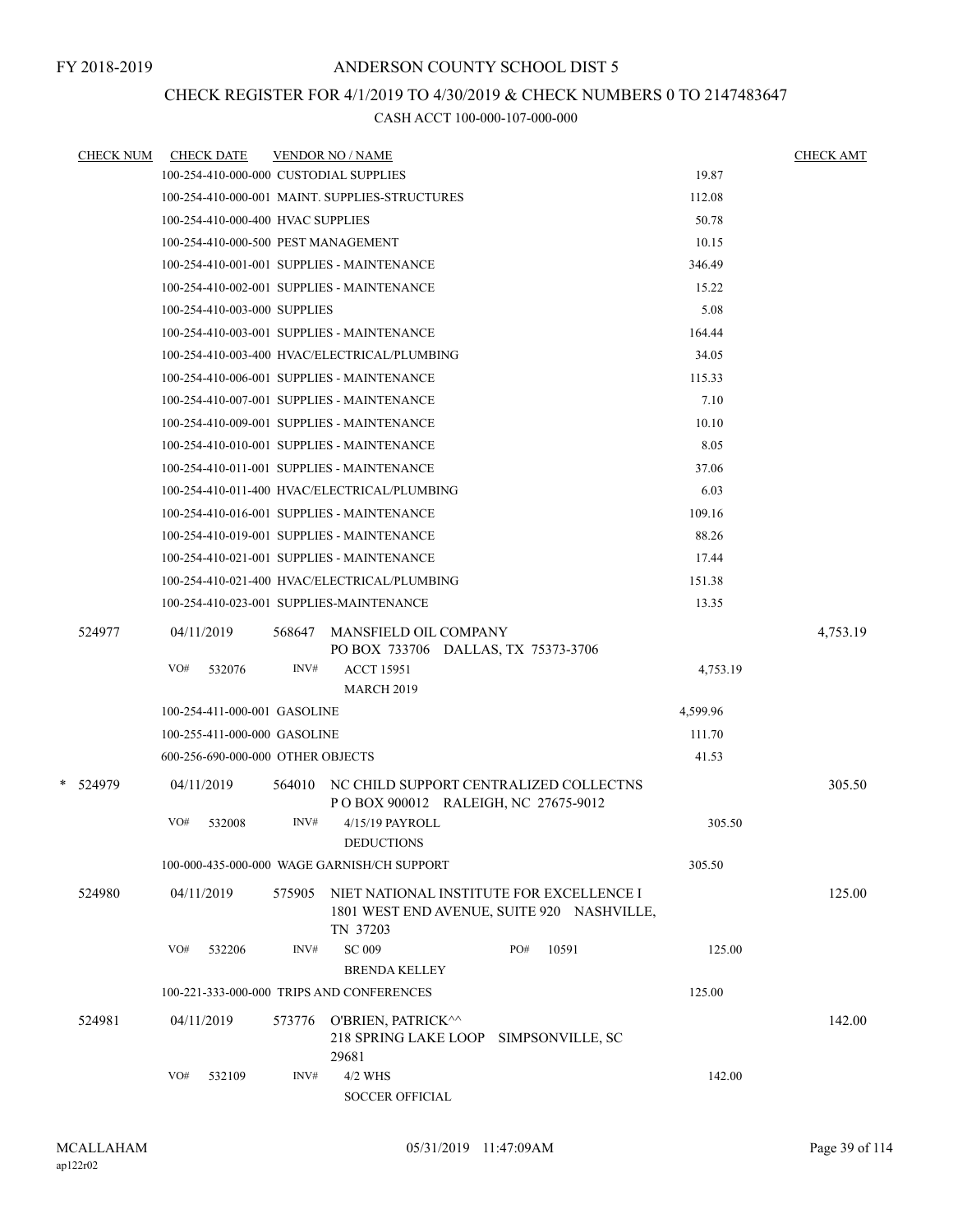## CHECK REGISTER FOR 4/1/2019 TO 4/30/2019 & CHECK NUMBERS 0 TO 2147483647

| <b>CHECK NUM</b> | <b>CHECK DATE</b>                                            | <b>VENDOR NO / NAME</b>                                                                         | <b>CHECK AMT</b> |
|------------------|--------------------------------------------------------------|-------------------------------------------------------------------------------------------------|------------------|
|                  |                                                              | 100-271-312-003-000 ADDITIONAL SECURITY<br>142.00                                               |                  |
| 524982           | 04/11/2019                                                   | 389900 OFFICE DEPOT<br>POBOX 1413 CHARLOTTE, NC 28201-1413                                      | 1,461.12         |
|                  | VO#<br>532080                                                | PO#<br>INV#<br>10480<br>2290401496<br>339.00<br><b>SUPPLIES</b>                                 |                  |
|                  | 100-255-410-000-000 SUPPLIES                                 | 339.00                                                                                          |                  |
|                  | VO#<br>532081                                                | INV#<br>295302994001<br>554.14<br><b>SUPPLIES</b>                                               |                  |
|                  | 100-113-410-005-000 SUPPLIES                                 | 554.14                                                                                          |                  |
|                  | VO#<br>532082                                                | INV#<br>PO#<br>10482<br>64.11<br>289713671001<br><b>SUPPLIES</b>                                |                  |
|                  |                                                              | 12.11<br>100-213-410-000-000 SUPPLIES AND MATERIALS                                             |                  |
|                  |                                                              | 100-213-410-003-000 SUPPLIES-HEALTH SERVICES<br>23.81                                           |                  |
|                  | 100-213-410-014-000 SUPPLIES                                 | 28.19                                                                                           |                  |
|                  | VO#<br>532207                                                | INV#<br>291700410001<br>6.90<br><b>SUPPLIES</b>                                                 |                  |
|                  | 600-256-410-000-000 SUPPLIES                                 | 6.90                                                                                            |                  |
|                  | VO#<br>532208                                                | INV#<br>2290108512<br>245.26<br>292189865001                                                    |                  |
|                  | 100-264-410-000-000 SUPPLIES<br>100-264-410-000-000 SUPPLIES | 109.35<br>135.91                                                                                |                  |
|                  | VO#<br>532209                                                | INV#<br>68.99<br>290396442001<br><b>SUPPLIES</b>                                                |                  |
|                  | 100-111-410-000-000 SUPPLIES                                 | 1.60                                                                                            |                  |
|                  |                                                              | 67.39<br>100-221-445-000-000 TECHNOLOGY SUPPLIES                                                |                  |
|                  | VO#<br>532210                                                | INV#<br>2288309694<br>107.48<br><b>SUPPLIES</b>                                                 |                  |
|                  |                                                              | 100-114-410-003-VEN SUPPLY-ADDT'L FOR LOST VENDING<br>107.48                                    |                  |
|                  | VO#<br>532211                                                | INV#<br>75.24<br>291210293001<br><b>SUPPLIES</b>                                                |                  |
|                  |                                                              | 75.24<br>723-190-660-023-911 MISCELLANEOUS- ADULT ED EXPENSE                                    |                  |
| 524983           | 04/11/2019                                                   | 573402 OTN<br>851 HWY 378 SUITE 100 LEXINGTON, SC 29072                                         | 571.38           |
|                  | VO#<br>532083                                                | PO#<br>INV#<br>5000-84<br>10602<br>571.38<br><b>LAMPS</b>                                       |                  |
|                  |                                                              | 100-266-314-000-000 REPAIRS TO EQUIPMENT<br>571.38                                              |                  |
| 524984           | 04/11/2019                                                   | 574065<br>PARKER, DAVID<br>DLT SURGICAL LAND CLEARING 1001<br>DICKERSON ROAD ANDERSON, SC 29626 | 6,650.00         |
|                  | VO#<br>532084                                                | PO#<br>INV#<br>100<br>99986<br>6,650.00<br>TLH & GLENVIEW                                       |                  |
|                  |                                                              | 0.00<br>100-254-323-001-001 CONTRACTED SERVICES                                                 |                  |
|                  |                                                              | 100-254-323-002-001 CONTRACTED SERVICES<br>1,300.00                                             |                  |
|                  |                                                              | 0.00<br>100-254-323-003-001 CONTRACTED SERVICES                                                 |                  |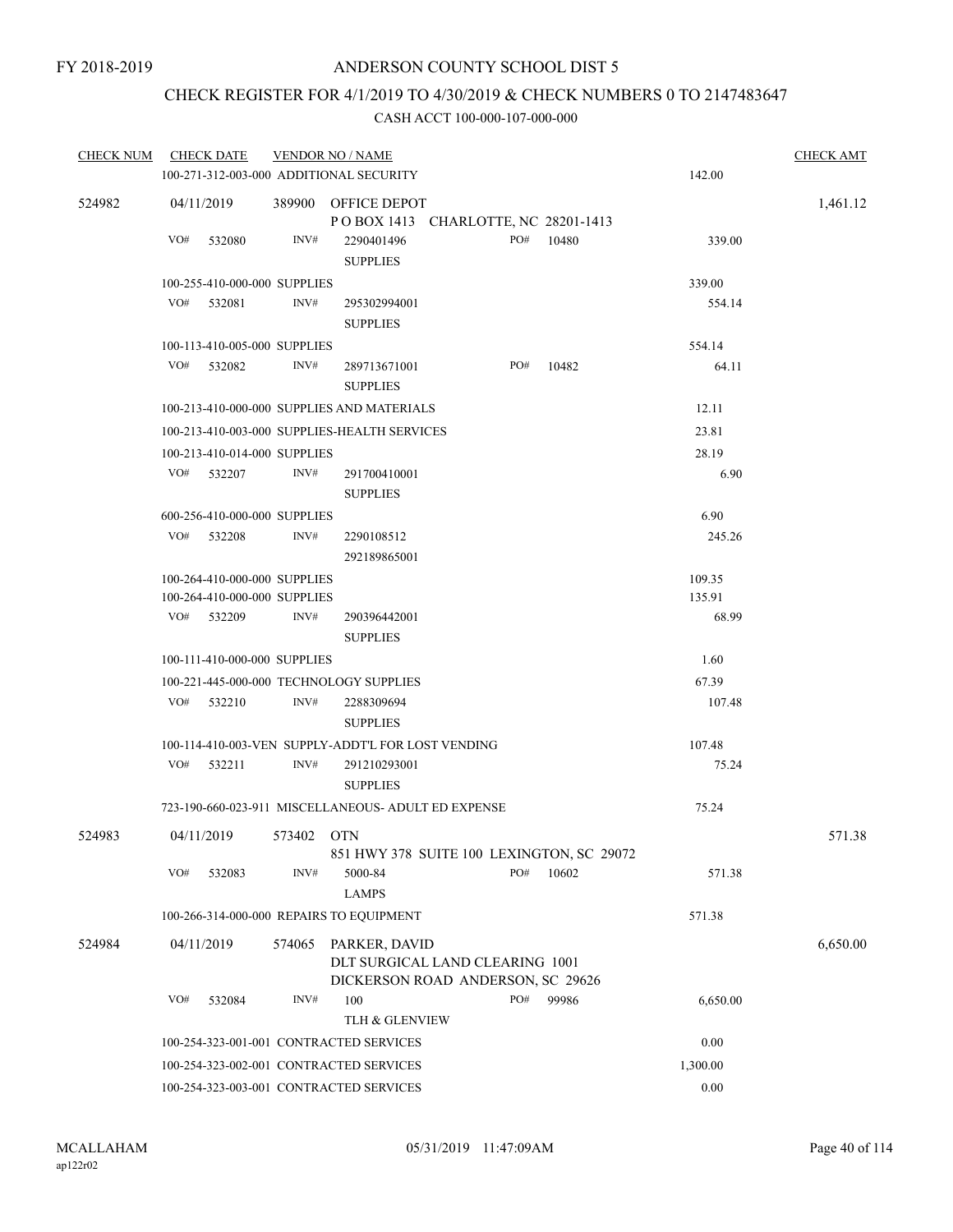## CHECK REGISTER FOR 4/1/2019 TO 4/30/2019 & CHECK NUMBERS 0 TO 2147483647

|   | <b>CHECK NUM</b> |            | <b>CHECK DATE</b>            |        | <b>VENDOR NO / NAME</b>                                                                         |  |          | <b>CHECK AMT</b> |
|---|------------------|------------|------------------------------|--------|-------------------------------------------------------------------------------------------------|--|----------|------------------|
|   |                  |            |                              |        | 100-254-323-006-001 CONTRACTED SERVICES                                                         |  | 0.00     |                  |
|   |                  |            |                              |        | 100-254-323-010-001 CONTRACTED SERVICES                                                         |  | 0.00     |                  |
|   |                  |            |                              |        | 100-254-323-013-001 CONTRACTED SERVICES                                                         |  | 0.00     |                  |
|   |                  |            |                              |        | 100-254-323-015-001 CONTRACTED SERVICES                                                         |  | 0.00     |                  |
|   |                  |            |                              |        | 100-254-323-017-001 CONTRACTED SERVICES                                                         |  | 0.00     |                  |
|   |                  |            |                              |        | 100-254-323-018-001 CONTRACTED SERVICES                                                         |  | 0.00     |                  |
|   |                  |            |                              |        | 100-254-323-019-001 CONTRACTED SERVICES                                                         |  | 0.00     |                  |
|   |                  |            |                              |        | 100-254-323-020-001 CONTRACTED SERVICES                                                         |  | 5,350.00 |                  |
|   |                  |            |                              |        | 100-254-323-021-001 CONTRACTED SERVICES                                                         |  | 0.00     |                  |
|   | 524985           |            | 04/11/2019                   |        | 575317 PARTS TOWN, LLC<br>27787 NETWORK PLACE CHICAGO, IL 60673-1277                            |  |          | 134.66           |
|   |                  | VO#        | 532213                       | INV#   | 22894982                                                                                        |  | 134.66   |                  |
|   |                  |            |                              |        | <b>REPAIR PARTS</b>                                                                             |  |          |                  |
|   |                  |            |                              |        | 600-256-323-020-000 REPAIRS TO EQUIPMENT                                                        |  | 134.66   |                  |
|   | 524986           | 04/11/2019 |                              | 569766 | PEAP<br>PRESIDENT'S EDUCATION AWARDS PROGRAM PO<br>BOX 1020 SEWICKLEY, PA 15143-1020            |  |          | 190.00           |
|   |                  | VO#        | 532214                       | INV#   | 420182<br>CUST #233151                                                                          |  | 190.00   |                  |
|   |                  |            |                              |        | 707-190-660-007-201 MISCELLANEOUS EXPENSE                                                       |  | 190.00   |                  |
|   | 524987           |            | 04/11/2019                   | 572488 | PEASE, GREG**<br>1308 ARDMORE SPRINGS CIRCLE GREENVILLE,<br>SC 29615                            |  |          | 132.10           |
|   |                  | VO#        | 532108                       | INV#   | 4/2 WHS<br><b>SOCCER OFFICIAL</b>                                                               |  | 132.10   |                  |
|   |                  |            |                              |        | 100-271-312-003-000 ADDITIONAL SECURITY                                                         |  | 132.10   |                  |
| * | 524989           |            | 04/11/2019                   | 574740 | PERRY, MARK^^                                                                                   |  |          | 113.60           |
|   |                  |            |                              |        | 38 KNIGHT STREET WILLIAMSTON, SC 29697                                                          |  |          |                  |
|   |                  | VO#        | 532107                       | INV#   | 4/5 WHS<br><b>SOFTBALL OFFICIAL</b>                                                             |  | 113.60   |                  |
|   |                  |            |                              |        | 100-271-312-003-000 ADDITIONAL SECURITY                                                         |  | 113.60   |                  |
|   | 524990           |            | 04/11/2019                   | 564099 | PIONEER VALLEY BOOKS<br>155A INDUSTRIAL DRIVE ATT: ACCOUNTS<br>RECEIVABLE NORTHAMPTON, MA 01060 |  |          | 2,274.72         |
|   |                  | VO#        | 532085                       | INV#   | 144281,144186<br><b>CONCORD ELEM</b>                                                            |  | 2,274.72 |                  |
|   |                  |            | 100-111-410-009-000 SUPPLIES |        |                                                                                                 |  | 444.00   |                  |
|   |                  |            | 100-111-410-009-000 SUPPLIES |        |                                                                                                 |  | 44.40    |                  |
|   |                  |            | 100-112-410-009-000 SUPPLIES |        |                                                                                                 |  | 1,654.00 |                  |
|   |                  |            | 100-112-410-009-000 SUPPLIES |        |                                                                                                 |  | 132.32   |                  |
|   | * 524992         | 04/11/2019 |                              | 575195 | ROBERTSON, VAN^^<br>101 BENT TREE DR SENECA, SC 29678                                           |  |          | 128.50           |
|   |                  | VO#        | 532110                       | INV#   | 4/2 WHS<br><b>SOCCER OFFICIAL</b>                                                               |  | 128.50   |                  |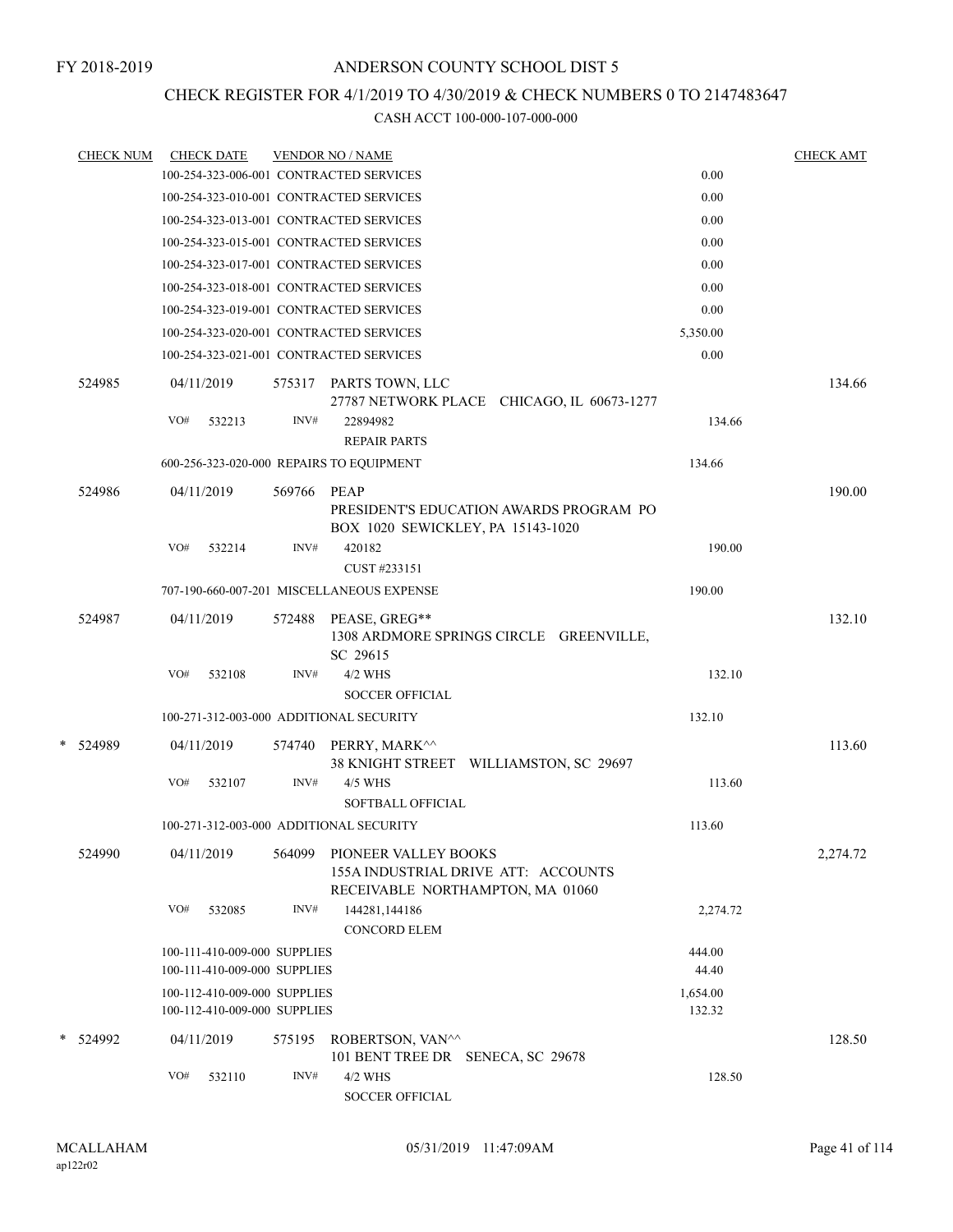## CHECK REGISTER FOR 4/1/2019 TO 4/30/2019 & CHECK NUMBERS 0 TO 2147483647

| <b>CHECK NUM</b> | <b>CHECK DATE</b>                                    |        | <b>VENDOR NO / NAME</b>                                                                                      |                                                                           |                                          |                 | <b>CHECK AMT</b> |
|------------------|------------------------------------------------------|--------|--------------------------------------------------------------------------------------------------------------|---------------------------------------------------------------------------|------------------------------------------|-----------------|------------------|
|                  | 100-271-312-003-000 ADDITIONAL SECURITY              |        |                                                                                                              |                                                                           |                                          | 128.50          |                  |
| 524993           | 04/11/2019                                           | 567525 | ROWLAND MECHANICAL                                                                                           | 4035 HWY 24 ANDERSON, SC 29626                                            |                                          |                 | 7,987.23         |
|                  | VO#<br>532215                                        | INV#   | 9199-9205                                                                                                    | PO#                                                                       | 99095                                    | 2,415.25        |                  |
|                  |                                                      |        | <b>VEHICLE REPAIRS</b>                                                                                       |                                                                           |                                          |                 |                  |
|                  |                                                      |        | 100-255-323-000-ACT ACTIVITY BUS CONTRACTED SERVICES                                                         |                                                                           |                                          | 465.26          |                  |
|                  |                                                      |        | 100-255-323-000-ACT ACTIVITY BUS CONTRACTED SERVICES                                                         |                                                                           |                                          | 341.26          |                  |
|                  | 100-255-323-000-ACT ACTIVITY BUS CONTRACTED SERVICES |        |                                                                                                              |                                                                           |                                          | 1,061.77        |                  |
|                  |                                                      |        | 100-255-323-000-ACT ACTIVITY BUS CONTRACTED SERVICES                                                         |                                                                           |                                          | 98.32           |                  |
|                  |                                                      |        | 100-255-323-000-ACT ACTIVITY BUS CONTRACTED SERVICES                                                         |                                                                           |                                          | 90.99           |                  |
|                  |                                                      |        | 100-255-323-000-ACT ACTIVITY BUS CONTRACTED SERVICES<br>100-255-323-000-ACT ACTIVITY BUS CONTRACTED SERVICES |                                                                           |                                          | 98.32<br>259.33 |                  |
|                  |                                                      |        |                                                                                                              |                                                                           |                                          |                 |                  |
|                  | VO#<br>532216                                        | INV#   | 9184-9198<br><b>BUS REPAIRS</b>                                                                              | PO#                                                                       | 99095                                    | 5,571.98        |                  |
|                  |                                                      |        | 100-255-323-000-ACT ACTIVITY BUS CONTRACTED SERVICES                                                         |                                                                           |                                          | 575.00          |                  |
|                  |                                                      |        | 100-255-323-000-ACT ACTIVITY BUS CONTRACTED SERVICES                                                         |                                                                           |                                          | 105.13          |                  |
|                  |                                                      |        | 100-255-323-000-ACT ACTIVITY BUS CONTRACTED SERVICES                                                         |                                                                           |                                          | 46.00           |                  |
|                  |                                                      |        | 100-255-323-000-ACT ACTIVITY BUS CONTRACTED SERVICES                                                         |                                                                           |                                          | 46.00           |                  |
|                  |                                                      |        | 100-255-323-000-ACT ACTIVITY BUS CONTRACTED SERVICES                                                         |                                                                           |                                          | 90.99           |                  |
|                  |                                                      |        | 100-255-323-000-ACT ACTIVITY BUS CONTRACTED SERVICES                                                         |                                                                           |                                          | 197.50          |                  |
|                  |                                                      |        | 100-255-323-000-ACT ACTIVITY BUS CONTRACTED SERVICES                                                         |                                                                           |                                          | 1,222.81        |                  |
|                  | 100-255-323-000-ACT ACTIVITY BUS CONTRACTED SERVICES |        |                                                                                                              |                                                                           |                                          | 887.50          |                  |
|                  |                                                      |        | 100-255-323-000-ACT ACTIVITY BUS CONTRACTED SERVICES                                                         |                                                                           |                                          | 953.03          |                  |
|                  |                                                      |        | 100-255-323-000-ACT ACTIVITY BUS CONTRACTED SERVICES                                                         |                                                                           |                                          | 1,075.72        |                  |
|                  | 100-255-323-000-ACT ACTIVITY BUS CONTRACTED SERVICES |        |                                                                                                              |                                                                           |                                          | 46.00           |                  |
|                  |                                                      |        | 100-255-323-000-ACT ACTIVITY BUS CONTRACTED SERVICES                                                         |                                                                           |                                          | 90.99           |                  |
|                  |                                                      |        | 100-255-323-000-ACT ACTIVITY BUS CONTRACTED SERVICES<br>100-255-323-000-ACT ACTIVITY BUS CONTRACTED SERVICES |                                                                           |                                          | 46.00<br>90.99  |                  |
|                  |                                                      |        | 100-255-323-000-ACT ACTIVITY BUS CONTRACTED SERVICES                                                         |                                                                           |                                          | 98.32           |                  |
| 524994           | 04/11/2019                                           | 452202 | <b>SC DEPT OF REVENUE</b>                                                                                    | POBOX 125 301 GERVAIS STREET CENTRAL<br>LEVY UNIT COLUMBIA, SC 29214-0213 |                                          |                 | 244.17           |
|                  | VO#<br>532010                                        | INV#   | 4/15/19 PAYROLL<br><b>DEDUCTIONS</b>                                                                         |                                                                           |                                          | 244.17          |                  |
|                  | 100-000-440-000-000 SC STATE TAX LEVY                |        |                                                                                                              |                                                                           |                                          | 244.17          |                  |
| 524995           | 04/11/2019                                           | 450701 | 29211                                                                                                        | SC RETIREMENT SYSTEM (SPP)                                                | POBOX 11960 CAPITOL STATION COLUMBIA, SC |                 | 283.27           |
|                  | VO#<br>532006                                        | INV#   | 4/15/19 PAYROLL<br><b>DEDUCTIONS</b>                                                                         |                                                                           |                                          | 283.27          |                  |
|                  |                                                      |        | 100-000-438-000-000 RETIREMENT SERV PURCHASE                                                                 |                                                                           |                                          | 283.27          |                  |
| 524996           | 04/11/2019                                           | 572453 | SEELIG, CRAIG SCOTT^^                                                                                        | 239 WOOD RIVER WAY TAYLORS, SC 29687                                      |                                          |                 | 133.60           |
|                  | VO#<br>532114                                        | INV#   | 4/4 WHS<br><b>SOCCER OFFICIAL</b>                                                                            |                                                                           |                                          | 133.60          |                  |
|                  | 100-271-312-003-000 ADDITIONAL SECURITY              |        |                                                                                                              |                                                                           |                                          | 133.60          |                  |
| 524997           | 04/11/2019                                           | 570059 | <b>SHARP BUSINESS SYSTEMS</b>                                                                                |                                                                           |                                          |                 | 658.64           |
|                  |                                                      |        |                                                                                                              |                                                                           |                                          |                 |                  |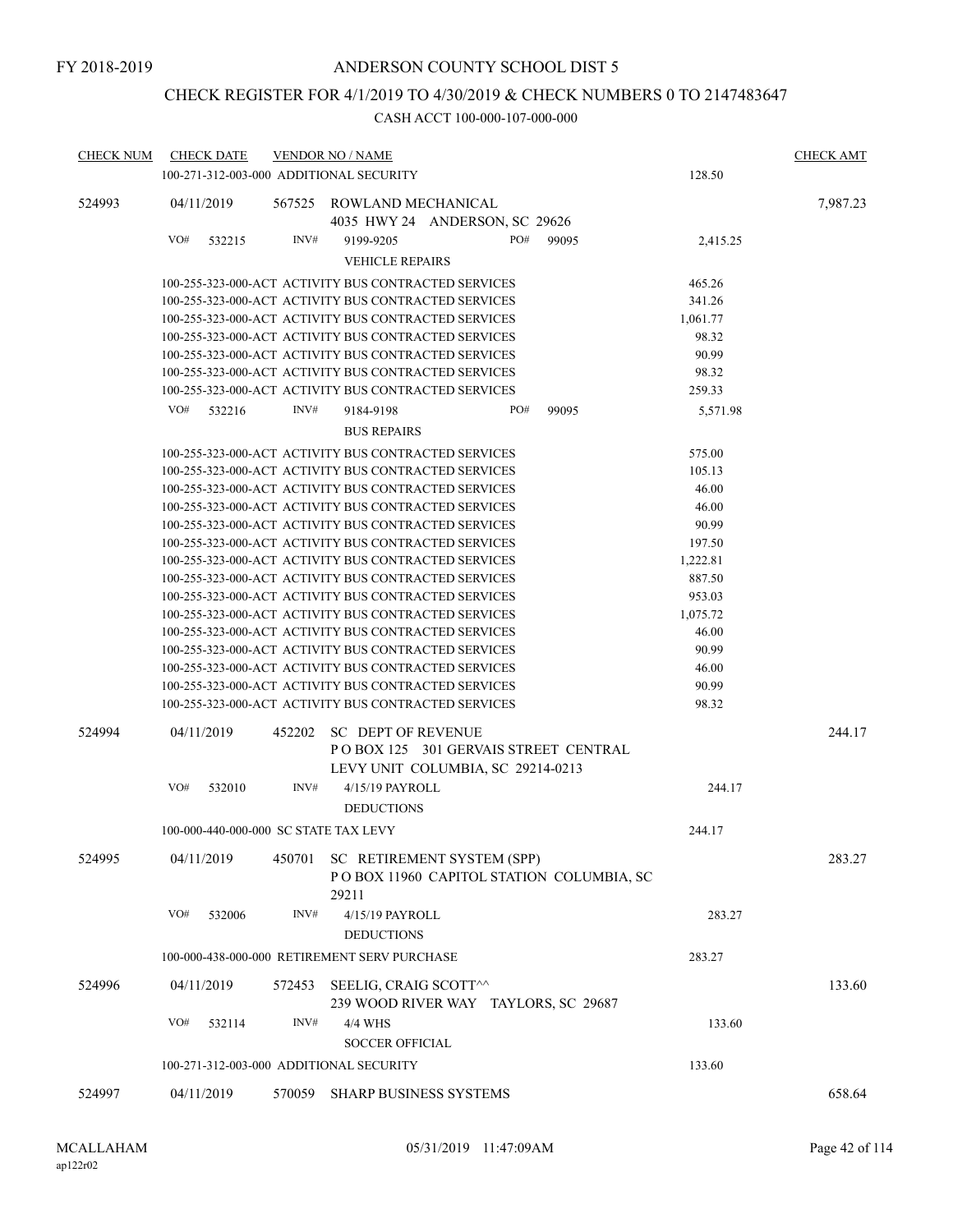## CHECK REGISTER FOR 4/1/2019 TO 4/30/2019 & CHECK NUMBERS 0 TO 2147483647

| <b>CHECK NUM</b> |     | <b>CHECK DATE</b>                  |        | <b>VENDOR NO / NAME</b>                                  |     |       |           | <b>CHECK AMT</b> |
|------------------|-----|------------------------------------|--------|----------------------------------------------------------|-----|-------|-----------|------------------|
|                  |     |                                    |        | DEPT 1216 PO BOX 121216 DALLAS, TX                       |     |       |           |                  |
|                  |     |                                    |        | 75312-1216                                               |     |       |           |                  |
|                  | VO# | 531994                             | INV#   | 9001797309                                               |     |       | 37.29     |                  |
|                  |     |                                    |        | <b>COPIES</b>                                            |     |       |           |                  |
|                  |     |                                    |        | 100-254-410-000-055 OFFICE SUPPLIES & FURNITURE          |     |       | 37.29     |                  |
|                  | VO# | 532087                             | INV#   | 9001852762                                               | PO# | 99373 | 19.26     |                  |
|                  |     |                                    |        | <b>ACCT 726714</b>                                       |     |       |           |                  |
|                  |     | 100-114-410-002-000 SUPPLIES       |        |                                                          |     |       | 19.26     |                  |
|                  | VO# | 532088                             | INV#   | 9001799277                                               |     |       | 73.64     |                  |
|                  |     |                                    |        | 9001852763                                               |     |       |           |                  |
|                  |     | 717-190-660-017-362 COPIER EXPENSE |        |                                                          |     |       | 6.42      |                  |
|                  |     | 717-190-660-017-362 COPIER EXPENSE |        |                                                          |     |       | 67.22     |                  |
|                  |     | VO# 532221                         | INV#   | 9001797328                                               |     |       | 158.54    |                  |
|                  |     |                                    |        | <b>COPIES</b>                                            |     |       |           |                  |
|                  |     | 201-112-490-012-000 COPIER COST    |        |                                                          |     |       | 158.54    |                  |
|                  |     | VO# 532222                         | INV#   | 9001852701                                               |     |       | 146.40    |                  |
|                  |     |                                    |        | ACCT#710816                                              |     |       |           |                  |
|                  |     | 723-190-660-023-913 COPIER EXPENSE |        |                                                          |     |       | 12.84     |                  |
|                  |     | 723-190-660-023-913 COPIER EXPENSE |        |                                                          |     |       | 49.62     |                  |
|                  |     | 723-190-660-023-913 COPIER EXPENSE |        |                                                          |     |       | 83.94     |                  |
|                  |     | VO# 532223                         | INV#   | 9001817889                                               |     |       | 97.69     |                  |
|                  |     |                                    |        | <b>STAPLES</b>                                           |     |       |           |                  |
|                  |     | 201-112-490-011-000 COPIER COST    |        |                                                          |     |       | 97.69     |                  |
|                  |     | VO# 532224                         | INV#   | 9001821815                                               |     |       | 125.82    |                  |
|                  |     |                                    |        | 9001821825                                               |     |       |           |                  |
|                  |     | 201-112-490-011-000 COPIER COST    |        |                                                          |     |       | 4.16      |                  |
|                  |     | 201-112-490-011-000 COPIER COST    |        |                                                          |     |       | 121.66    |                  |
| * 524999         |     | 04/11/2019                         | 574710 | <b>SOLIANT HEALTH</b>                                    |     |       |           | 1,950.00         |
|                  |     |                                    |        | DEPT. CH 14430 PALATINE, IL 60055-4330                   |     |       |           |                  |
|                  | VO# | 532089                             | INV#   | 10401470                                                 | PO# | 99577 | 1,950.00  |                  |
|                  |     |                                    |        | <b>MARCH 26-29</b>                                       |     |       |           |                  |
|                  |     |                                    |        | 100-126-312-006-000 PURCHASED SERVICES                   |     |       | 650.00    |                  |
|                  |     |                                    |        | 100-126-312-008-000 PURCHASED SERVICES                   |     |       | 650.00    |                  |
|                  |     |                                    |        | 100-126-312-010-000 PURCHASED SERVICES                   |     |       | 650.00    |                  |
|                  |     |                                    |        |                                                          |     |       |           |                  |
| 525000           |     | 04/11/2019                         | 569589 | <b>SREB</b><br>592 TENTH ST, NW ATTN: JAMES LEW ATLANTA, |     |       |           | 2,200.00         |
|                  |     |                                    |        | GA 30318-5776                                            |     |       |           |                  |
|                  | VO# | 532226                             | INV#   | 2018190203-5                                             |     |       | 2,200.00  |                  |
|                  |     |                                    |        | PD ON 9/10/18                                            |     |       |           |                  |
|                  |     |                                    |        | 207-224-333-001-004 TRIPS AND CONFERENCES                |     |       | 2,200.00  |                  |
|                  |     |                                    |        |                                                          |     |       |           |                  |
| 525001           |     | 04/11/2019                         | 574096 | SUMMIT CONSTRUCTION GROUP LLS                            |     |       |           | 49,655.00        |
|                  | VO# | 532090                             | INV#   | 101 CONCORD CIR ANDERSON, SC 29621<br>125                | PO# | 10034 | 49,655.00 |                  |
|                  |     |                                    |        | <b>DOOR LOCKS</b>                                        |     |       |           |                  |
|                  |     |                                    |        | 970-254-323-005-000 CAMPUS UPGRADES                      |     |       | 29,990.00 |                  |
|                  |     |                                    |        |                                                          |     |       |           |                  |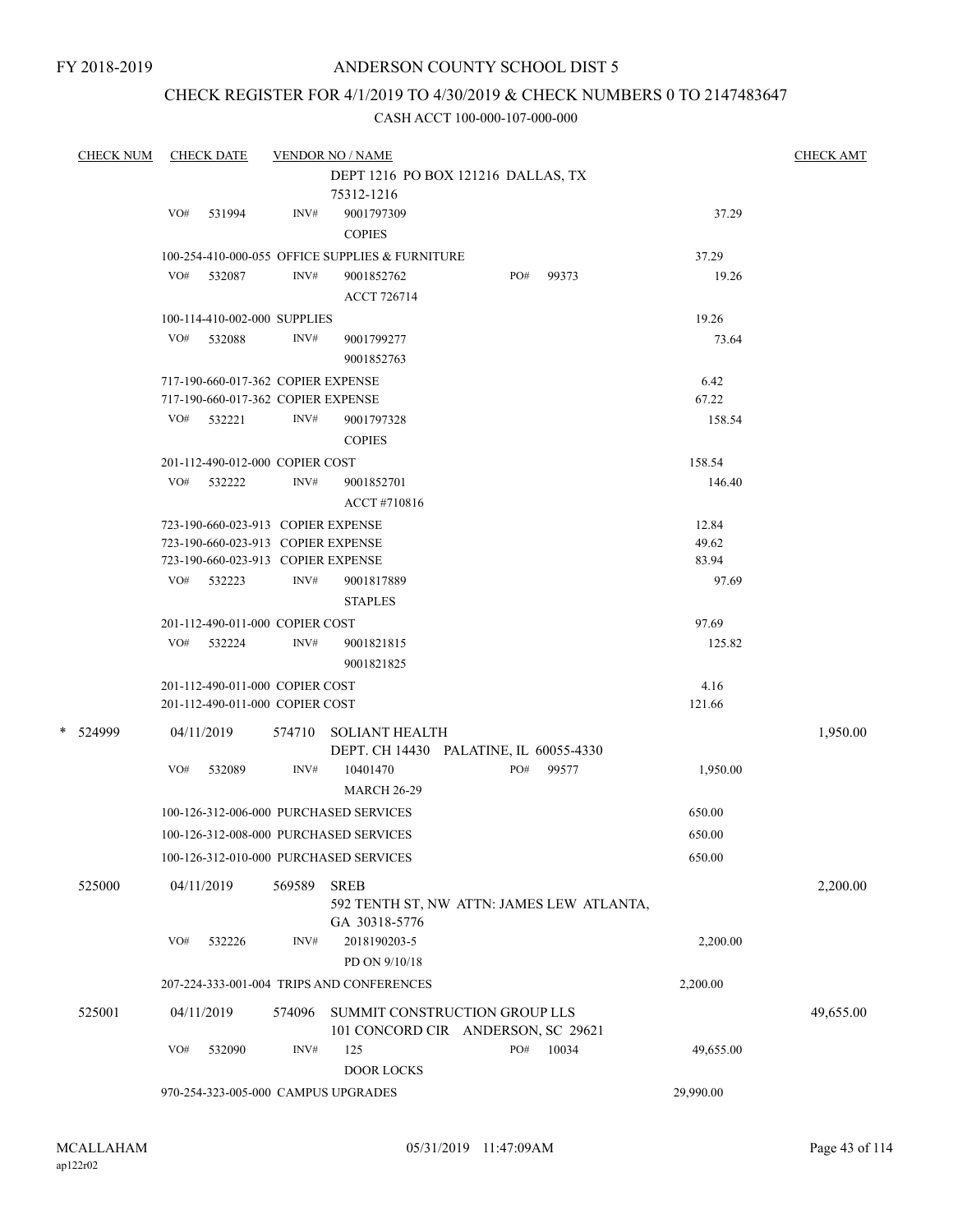## CHECK REGISTER FOR 4/1/2019 TO 4/30/2019 & CHECK NUMBERS 0 TO 2147483647

| <b>CHECK NUM</b> |     | <b>CHECK DATE</b>                        |                | <b>VENDOR NO / NAME</b><br>970-254-323-021-000 CAMPUS UPGRADES                                        | 19,665.00 | <b>CHECK AMT</b> |
|------------------|-----|------------------------------------------|----------------|-------------------------------------------------------------------------------------------------------|-----------|------------------|
| 525002           | VO# | 04/11/2019<br>531993                     | 573161<br>INV# | <b>SUNBELT RENTALS</b><br>1700 PEARMAN DAIRY RD. ANDERSON, SC 29625<br>88028568<br><b>LIFT RENTAL</b> | 394.76    | 394.76           |
|                  |     | 100-254-325-000-001 RENTAL ACCOUNT       |                |                                                                                                       | 394.76    |                  |
| 525003           |     | 04/11/2019                               |                | 572995 SUPPLYWORKS<br>PO BOX 742604 ATLANTA, GA 30374-2604                                            |           | 2,116.92         |
|                  | VO# | 531992                                   | INV#           | 485805774<br><b>SUPPLIES</b>                                                                          | 2,116.92  |                  |
|                  |     |                                          |                | 100-252-410-000-INS INSURANCE GRANT                                                                   | 2,116.92  |                  |
| 525004           |     | 04/11/2019                               | 572801         | <b>SWEETWATER</b><br>5501 US HIGHWAY 30 W FORT WAYNE, IN 46818                                        |           | 748.98           |
|                  | VO# | 532227                                   | INV#           | PO#<br>10531<br>19505602<br><b>SPEAKERS</b>                                                           | 748.98    |                  |
|                  |     | 100-113-410-021-000 SUPPLIES             |                |                                                                                                       | 535.39    |                  |
|                  |     | 100-113-410-021-ART ART SUPPLIES         |                |                                                                                                       | 213.59    |                  |
| 525005           |     | 04/11/2019                               |                | 575405 TC EDUCATIONAL CONSULTING LLC<br>219 COUNTRY GLEN LANE PELZER, SC 29669                        |           | 3,250.00         |
|                  | VO# | 532091                                   | INV#           | PO#<br>99687<br><b>MARCH 2019</b><br><b>VARENNES ELEM</b>                                             | 3,250.00  |                  |
|                  |     | 201-224-312-016-000 PD CONSULTANT        |                |                                                                                                       | 3,250.00  |                  |
| * 525007         |     | 04/11/2019                               | 572503         | TG<br>P O BOX 659601 SAN ANTONIO, TX 78265-9601                                                       |           | 478.73           |
|                  | VO# | 532012                                   | $\text{INV}\#$ | 4/15/19 PAYROLL<br><b>DEDUCTIONS</b>                                                                  | 478.73    |                  |
|                  |     | 100-000-441-000-000 MISCELLANEOUS        |                |                                                                                                       | 478.73    |                  |
| 525008           |     | 04/11/2019                               | 571364         | THE CURE, INC<br>1942 SO 48TH AVENUE OMAHA, NE 68106                                                  |           | 1,100.00         |
|                  | VO# | 532243                                   | INV#           | PO#<br>10491<br>24447-P<br><b>EYE WASH</b>                                                            | 1,100.00  |                  |
|                  |     |                                          |                | 100-213-410-000-000 SUPPLIES AND MATERIALS                                                            | 1,100.00  |                  |
| 525009           |     | 04/11/2019                               | 572122         | THE ELECTRIC CITY NEWS<br>POBOX 1015 ANDERSON, SC 29622                                               |           | 2,025.00         |
|                  | VO# | 532229                                   | INV#           | 6419<br><b>FULL PAGE AD</b>                                                                           | 675.00    |                  |
|                  |     |                                          |                | 100-263-360-000-000 PRINTING AND BINDING                                                              | 675.00    |                  |
|                  | VO# | 532230                                   | INV#           | 6215<br><b>FULL PAGE AD</b>                                                                           | 675.00    |                  |
|                  |     | 100-263-360-000-000 PRINTING AND BINDING | 675.00         |                                                                                                       |           |                  |
|                  | VO# | 532231                                   | INV#           | 6237<br><b>FULL PAGE AD</b>                                                                           | 675.00    |                  |
|                  |     |                                          |                | 100-263-360-000-000 PRINTING AND BINDING                                                              | 675.00    |                  |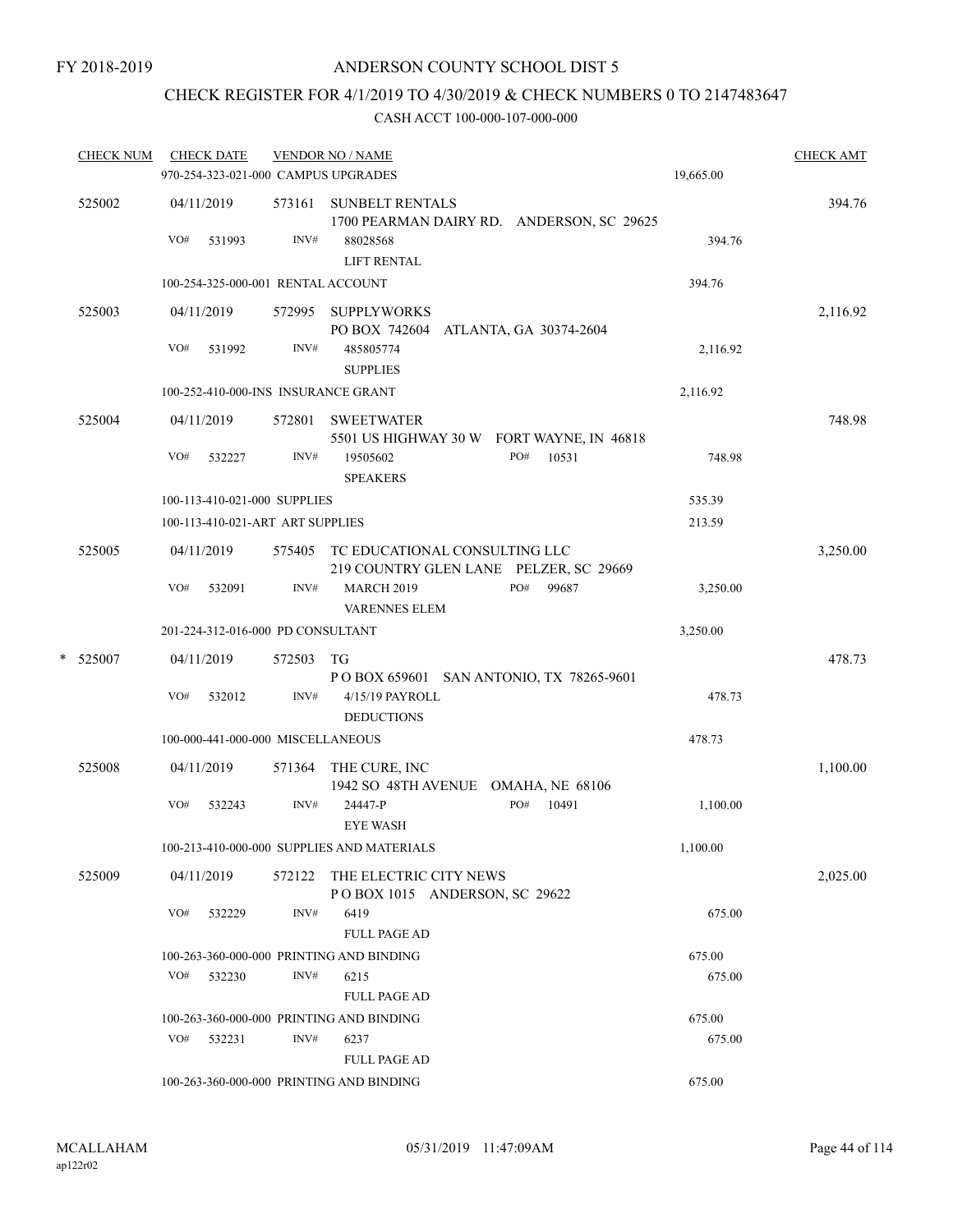## CHECK REGISTER FOR 4/1/2019 TO 4/30/2019 & CHECK NUMBERS 0 TO 2147483647

|   | <b>CHECK NUM</b> | <b>CHECK DATE</b> |        |        | <b>VENDOR NO / NAME</b>                                                              |     |       |                       | <b>CHECK AMT</b> |
|---|------------------|-------------------|--------|--------|--------------------------------------------------------------------------------------|-----|-------|-----------------------|------------------|
|   | 525010           | 04/11/2019        |        | 567050 | THE GREAT BOOKS FOUNDATION<br>233 N. MICHIGAN AVE, STE 420 CHICAGO, IL<br>60601-5813 |     |       |                       | 4,389.00         |
|   |                  | VO#               | 532232 | INV#   | SOT 0008450<br><b>MARCH 22 COURSE</b>                                                | PO# | 10248 | 4,389.00              |                  |
|   |                  |                   |        |        | 210-224-312-005-PD5 CONSULTANTS-SC STANDARDS                                         |     |       | 1,197.00              |                  |
|   |                  |                   |        |        | 210-224-312-006-PD5 CONSULTANTS-SC STANDARDS                                         |     |       | 1,596.00              |                  |
|   |                  |                   |        |        | 210-224-312-020-PD5 CONSULTANTS-SC STANDARDS                                         |     |       | 798.00                |                  |
|   |                  |                   |        |        | 210-224-312-021-PD5 CONSULTANTS-SC STANDARDS                                         |     |       | 798.00                |                  |
| * | 525012           | 04/11/2019        |        | 508700 | TRI-COUNTY TECHNICAL COLLEGE<br>POBOX 587 PENDLETON, SC 29670                        |     |       |                       | 2,500.00         |
|   |                  | VO#               | 532233 | INV#   | 4981<br>EFA SPRING 2019                                                              | PO# | 10592 | 2,500.00              |                  |
|   |                  |                   |        |        | 100-412-720-000-000 PAYMENTS TO OTHER GOV'T UNITS                                    |     |       | 2,500.00              |                  |
|   | 525013           | 04/11/2019        |        | 575923 | TWEITO, ROBBIE**<br>230 RIDGELAND DR. SIX MILE, SC 29682                             |     |       |                       | 500.00           |
|   |                  | VO#               | 532234 | INV#   | 2002<br><b>CAREER DEV COURSE</b>                                                     |     |       | 500.00                |                  |
|   |                  |                   |        |        | 395-212-312-000-000 PURCHASED SERVICES                                               |     |       | 500.00                |                  |
|   | 525014           | 04/11/2019        |        | 563377 | UNIFIED TECHNOLOGY SYSTEMS<br>PO BOX 161122 ATLANTA, GA 30321-1122                   |     |       |                       | 5,424.90         |
|   |                  | VO#               | 532096 | INV#   | 336949<br>CM1446                                                                     | PO# | 99995 | 5,424.90              |                  |
|   |                  |                   |        |        | 100-266-312-000-ABT PURCHASED SERVICES<br>100-266-312-000-ABT PURCHASED SERVICES     |     |       | 5,849.90<br>$-425.00$ |                  |
|   | 525015           | 04/11/2019        |        | 572513 | <b>UNITED LASER</b><br>P.O. BOX 6889 FLORENCE, SC 29501                              |     |       |                       | 414.09           |
|   |                  | VO#               | 532235 | INV#   | 179062<br><b>TONER</b>                                                               | PO# | 10576 | 414.09                |                  |
|   |                  |                   |        |        | 201-112-445-012-000 TECHNOLOGY SUPPLIES                                              |     |       | 414.09                |                  |
|   | 525016           | 04/11/2019        |        |        | 573815 UNITED REFRIGERATION, INC<br>PO BOX 740703 AILANTA, GA 30374-0703             |     |       |                       | 806.25           |
|   |                  | VO#               | 531985 | INV#   | 67271574<br><b>REPAIR PARTS</b>                                                      |     |       | 149.16                |                  |
|   |                  |                   |        |        | 100-254-410-009-400 HVAC/ELECTRICAL/PLUMBING                                         |     |       | 149.16                |                  |
|   |                  | VO# 531986        |        | INV#   | 67306273<br><b>TOOLS</b>                                                             |     |       | 141.57                |                  |
|   |                  |                   |        |        | 100-254-410-000-001 MAINT. SUPPLIES-STRUCTURES                                       |     |       | 141.57                |                  |
|   |                  | VO#               | 531987 | INV#   | 67242789<br>REPAIR PARTS                                                             |     |       | 62.50                 |                  |
|   |                  |                   |        |        | 100-254-410-002-400 HVAC/ELECTRICAL/PLUMBING                                         |     |       | 62.50                 |                  |
|   |                  | VO#               | 531988 | INV#   | 67281970<br><b>NITROGEN</b>                                                          |     |       | 18.52                 |                  |
|   |                  |                   |        |        | 100-254-410-014-400 HVAC/ELECTRICAL/PLUMBING                                         |     |       | 18.52                 |                  |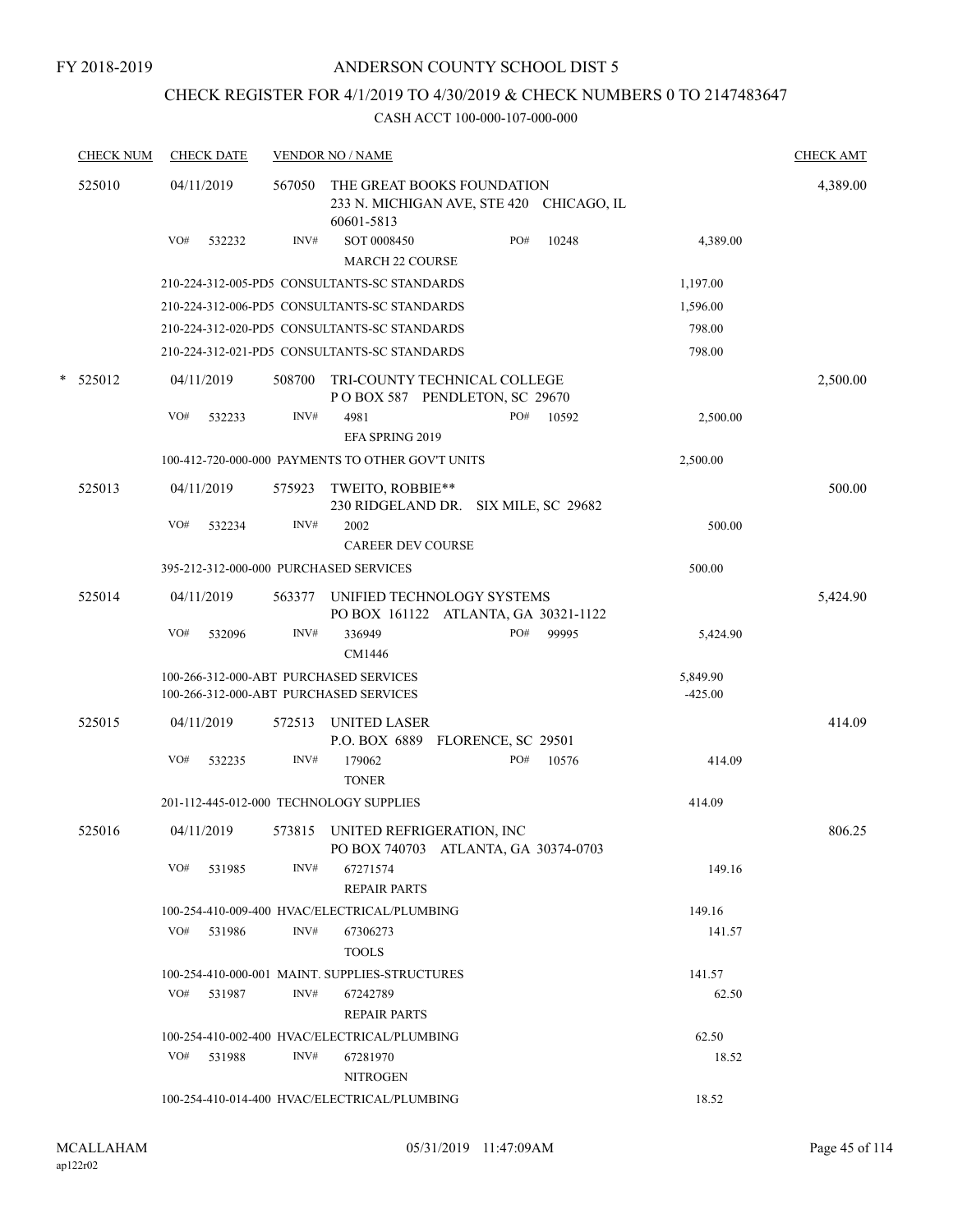## CHECK REGISTER FOR 4/1/2019 TO 4/30/2019 & CHECK NUMBERS 0 TO 2147483647

| <b>CHECK NUM</b> | <b>CHECK DATE</b>                 |        | <b>VENDOR NO / NAME</b>                                               |          | <b>CHECK AMT</b> |
|------------------|-----------------------------------|--------|-----------------------------------------------------------------------|----------|------------------|
|                  | VO#<br>531989                     | INV#   | 67257340                                                              | 18.52    |                  |
|                  |                                   |        | <b>NITROGEN</b>                                                       |          |                  |
|                  | 100-254-410-000-400 HVAC SUPPLIES |        |                                                                       | 18.52    |                  |
|                  | VO#<br>531990                     | INV#   | 67218560                                                              | 89.92    |                  |
|                  |                                   |        | <b>SUPPLIES</b>                                                       |          |                  |
|                  |                                   |        | 100-254-410-017-400 HVAC/ELECTRICAL/PLUMBING                          | 89.92    |                  |
|                  | VO#<br>531991                     | INV#   | 67183275                                                              | 326.06   |                  |
|                  |                                   |        | <b>SUPPLIES</b>                                                       |          |                  |
|                  |                                   |        | 100-254-410-020-400 HVAC/ELECTRICAL/PLUMBING                          | 326.06   |                  |
| 525017           | 04/11/2019                        |        | 564298 UNITED WAY OF ANDERSON COUNTY<br>POBOX 2067 ANDERSON, SC 29622 |          | 2,063.58         |
|                  | VO#<br>532007                     | INV#   | 4/15/19 PAYROLL                                                       | 2,063.58 |                  |
|                  |                                   |        | <b>DEDUCTIONS</b>                                                     |          |                  |
|                  |                                   |        | 100-000-455-000-000 UNITED FUND - PAYABLE                             | 2,063.58 |                  |
| 525018           | 04/11/2019                        | 572350 | US DEPARTMENT OF EDUCATION AWG                                        |          | 568.55           |
|                  |                                   |        | NATIONAL PAYMENT CENTER PO BOX 790356 ST                              |          |                  |
|                  |                                   |        | LOUIS, MO 63179-0356                                                  |          |                  |
|                  | VO#<br>532013                     | INV#   | 4/15/19 PAYROLL<br><b>DEDUCTIONS</b>                                  | 568.55   |                  |
|                  | 100-000-441-000-000 MISCELLANEOUS |        |                                                                       | 568.55   |                  |
| 525019           | 04/11/2019                        |        | 519401 VERIZON                                                        |          | 5,655.28         |
|                  |                                   |        | P O BOX 660108 DALLAS, TX 75266-0652                                  |          |                  |
|                  | VO#<br>532058                     | INV#   | 9826901478                                                            | 5,655.28 |                  |
|                  |                                   |        | PHONE SERVICE                                                         |          |                  |
|                  | 100-266-340-000-000 TELEPHONE     |        |                                                                       | 4,350.03 |                  |
|                  | 100-266-340-001-000 TELEPHONE     |        |                                                                       | 117.96   |                  |
|                  | 100-266-340-002-000 TELEPHONE     |        |                                                                       | 144.96   |                  |
|                  | 100-266-340-003-000 TELEPHONE     |        |                                                                       | 106.64   |                  |
|                  | 100-266-340-006-000 TELEPHONE     |        |                                                                       | 70.69    |                  |
|                  | 100-266-340-007-000 TELEPHONE     |        |                                                                       | 66.64    |                  |
|                  | 100-266-340-008-000 TELEPHONE     |        |                                                                       | 66.64    |                  |
|                  | 100-266-340-009-000 TELEPHONE     |        |                                                                       | 66.63    |                  |
|                  | 100-266-340-010-000 TELEPHONE     |        |                                                                       | 13.31    |                  |
|                  | 100-266-340-012-000 TELEPHONE     |        |                                                                       | 13.32    |                  |
|                  | 100-266-340-013-000 TELEPHONE     |        |                                                                       | 13.32    |                  |
|                  | 100-266-340-014-000 TELEPHONE     |        |                                                                       | 66.63    |                  |
|                  | 100-266-340-015-000 TELEPHONE     |        |                                                                       | 79.95    |                  |
|                  | 100-266-340-016-000 TELEPHONE     |        |                                                                       | 53.32    |                  |
|                  | 100-266-340-017-000 TELEPHONE     |        |                                                                       | 76.63    |                  |
|                  | 100-266-340-018-000 TELEPHONE     |        |                                                                       | 13.31    |                  |
|                  | 100-266-340-019-000 TELEPHONE     |        |                                                                       | 13.32    |                  |
|                  | 100-266-340-020-000 TELEPHONE     |        |                                                                       | 17.37    |                  |
|                  | 100-266-340-031-000 TELEPHONE     |        |                                                                       | 53.32    |                  |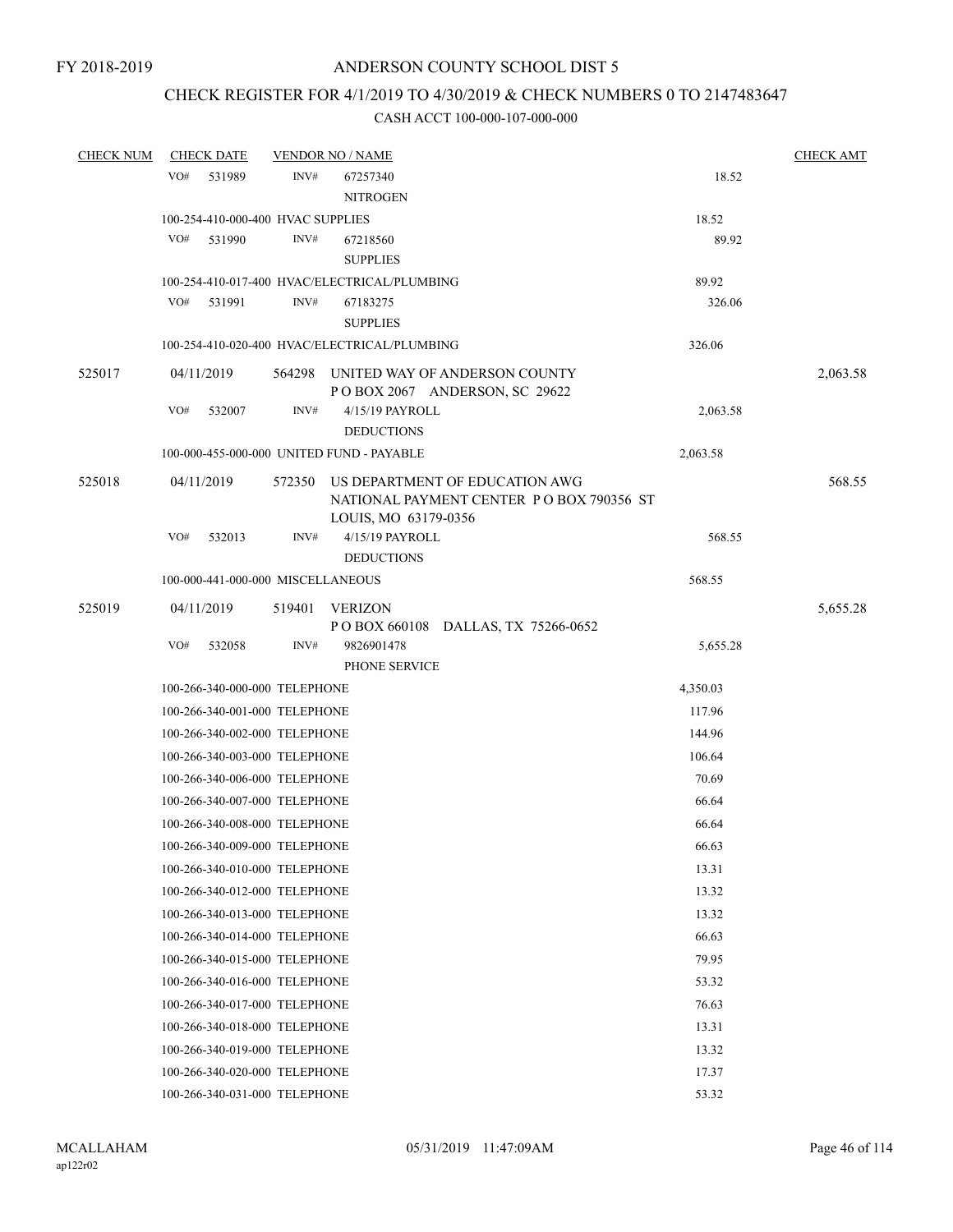## CHECK REGISTER FOR 4/1/2019 TO 4/30/2019 & CHECK NUMBERS 0 TO 2147483647

| <b>CHECK NUM</b> |     | <b>CHECK DATE</b>                  |        | <b>VENDOR NO / NAME</b>                                                                                                                            |                          | <b>CHECK AMT</b> |
|------------------|-----|------------------------------------|--------|----------------------------------------------------------------------------------------------------------------------------------------------------|--------------------------|------------------|
|                  |     | 338-221-340-000-EAR TELEPHONE      |        |                                                                                                                                                    | 38.01                    |                  |
|                  |     | 600-256-340-000-000 TELEPHONE      |        |                                                                                                                                                    | 159.96                   |                  |
|                  |     |                                    |        | 900-188-340-000-006 HOMELESS TELEPHONE                                                                                                             | 53.32                    |                  |
| 525020           |     | 04/11/2019                         |        | 573864 WELLS FARGO VENDOR FIN SERV<br>PO BOX 105710 ATLANTA, GA 30348-5710                                                                         |                          | 840.83           |
|                  | VO# | 532098                             | INV#   | 69462348<br>PO# 10341<br>69416043                                                                                                                  | 413.90                   |                  |
|                  |     | 100-115-410-003-000 SUPPLIES       |        |                                                                                                                                                    | 144.45                   |                  |
|                  |     | 100-115-410-003-000 SUPPLIES       |        |                                                                                                                                                    | 269.45                   |                  |
|                  |     | VO# 532237                         | INV#   | 69504905<br><b>COPIER</b>                                                                                                                          | 426.93                   |                  |
|                  |     | 723-190-660-023-913 COPIER EXPENSE |        |                                                                                                                                                    | 426.93                   |                  |
| 525021           |     | 04/11/2019                         | 565833 | WEX BANK<br>WRIGHT EXPRESS FLEET SERVICES PO BOX 6293                                                                                              |                          | 6,807.15         |
|                  | VO# | 532238                             | INV#   | CAROL STREAM, IL 60197-6293<br>58725281<br><b>FUEL</b>                                                                                             | 6,807.15                 |                  |
|                  |     | 100-255-411-000-000 GASOLINE       |        |                                                                                                                                                    | 6,807.15                 |                  |
| $*$ 525024       |     | 04/12/2019                         |        | 211302 DUKE ENERGY<br>PO BOX 70516 CHARLOTTE, NC 28272-0516                                                                                        |                          | 28,597.27        |
|                  | VO# | 532278                             | INV#   | <b>DUE 4/22</b><br><b>UTILITIES</b>                                                                                                                | 28,597.27                |                  |
|                  |     |                                    |        | 100-254-470-000-000 ENERGY-ELECTRICITY & WATER<br>100-254-470-000-000 ENERGY-ELECTRICITY & WATER<br>100-254-470-000-000 ENERGY-ELECTRICITY & WATER | 124.02<br>9.47<br>477.93 |                  |
|                  |     |                                    |        | 100-254-470-001-000 ENERGY-ELECTRICITY & WATER                                                                                                     | 266.12                   |                  |
|                  |     |                                    |        | 100-254-470-002-000 ENERGY-ELECTRICITY & WATER                                                                                                     | 16.83                    |                  |
|                  |     |                                    |        | 100-254-470-013-000 ENERGY-ELECTRICITY & WATER                                                                                                     | 8,682.48                 |                  |
|                  |     |                                    |        | 100-254-470-015-000 ENERGY-ELECTRICITY & WATER                                                                                                     | 1,813.53                 |                  |
|                  |     |                                    |        | 100-254-470-017-000 ENERGY-ELECTRICITY & WATER                                                                                                     | 6,886.23                 |                  |
|                  |     |                                    |        | 100-254-470-020-000 ENERGY-ELECTRICITY & WATER                                                                                                     | 10,109.11                |                  |
|                  |     |                                    |        | 100-254-470-023-000 ENERGY-ELECTRICITY & WATER                                                                                                     | 87.53                    |                  |
|                  |     | 600-256-470-026-000 ENERGY         |        |                                                                                                                                                    | 124.02                   |                  |
| 525025           |     | 04/12/2019                         | 563495 | ELECTRIC CITY UTILITIES<br>CITY OF ANDERSON 601 SOUTH MAIN ST<br>ANDERSON, SC 29624                                                                |                          | 7,828.83         |
|                  | VO# | 532279                             | INV#   | <b>DUE 04/26</b><br><b>UTILITIES</b>                                                                                                               | 7,828.83                 |                  |
|                  |     |                                    |        | 100-254-470-001-000 ENERGY-ELECTRICITY & WATER                                                                                                     | 785.51                   |                  |
|                  |     |                                    |        | 100-254-470-005-000 ENERGY-ELECTRICITY & WATER                                                                                                     | 12.00                    |                  |
|                  |     |                                    |        | 100-254-470-006-000 ENERGY-ELECTRICITY & WATER                                                                                                     | 2,352.24                 |                  |
|                  |     |                                    |        | 100-254-470-015-000 ENERGY-ELECTRICITY & WATER                                                                                                     | 831.21                   |                  |
|                  |     |                                    |        | 100-254-470-016-000 ENERGY-ELECTRICITY & WATER                                                                                                     | 1,303.37                 |                  |
|                  |     |                                    |        | 100-254-470-018-000 ENERGY-ELECTRICITY & WATER                                                                                                     | 1,289.59                 |                  |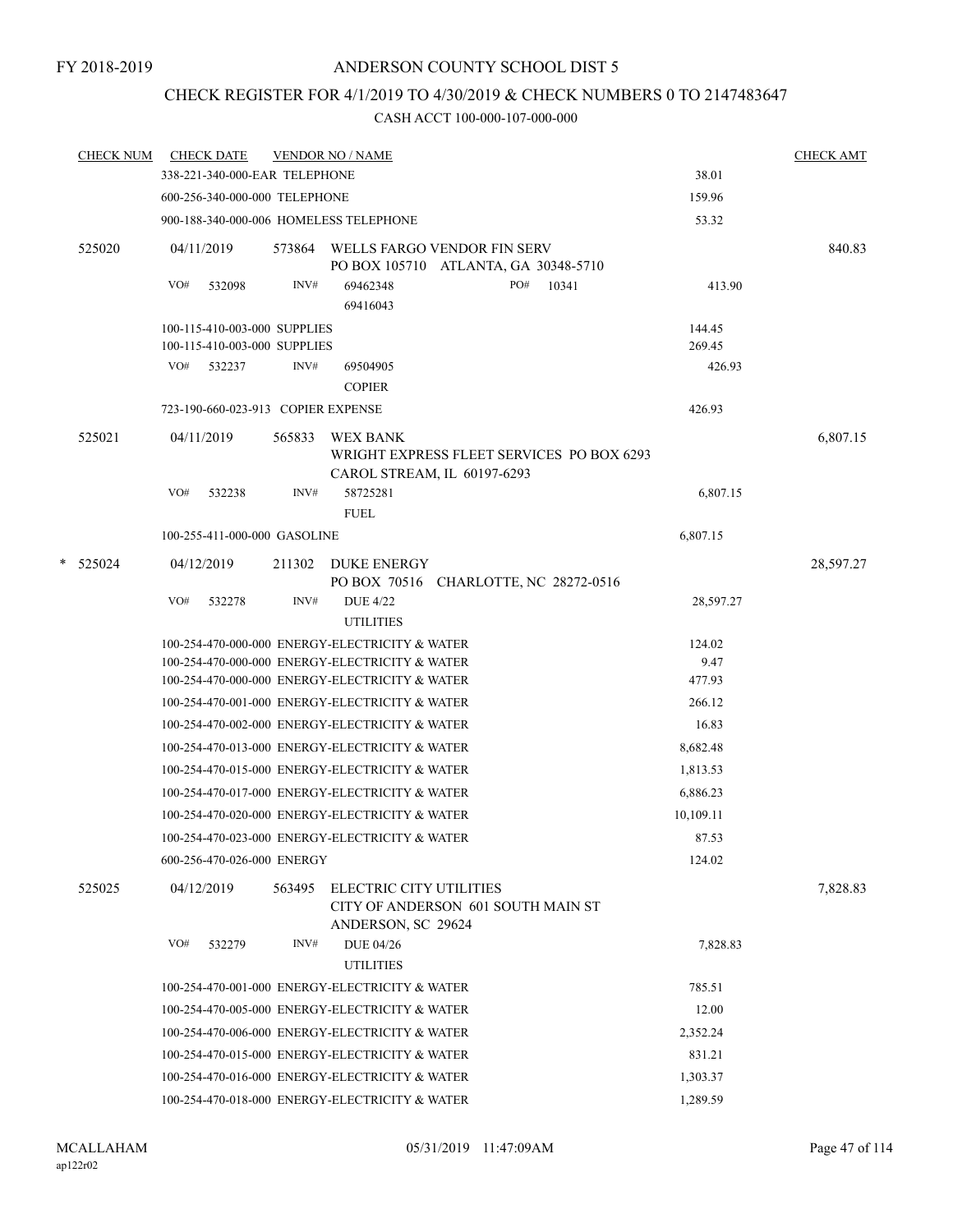## CHECK REGISTER FOR 4/1/2019 TO 4/30/2019 & CHECK NUMBERS 0 TO 2147483647

|   | <b>CHECK NUM</b> |     | <b>CHECK DATE</b>               |        | <b>VENDOR NO / NAME</b>                                                                            |     |       |          | <b>CHECK AMT</b> |
|---|------------------|-----|---------------------------------|--------|----------------------------------------------------------------------------------------------------|-----|-------|----------|------------------|
|   |                  |     |                                 |        | 100-254-470-021-000 ENERGY-ELECTRICITY & WATER                                                     |     |       | 1,254.91 |                  |
|   | $*$ 525027       |     | 04/12/2019                      |        | 573217 HART, SHERRY**<br>1221 KEONE CIRCLE WILLIAMSTON, SC 29697                                   |     |       |          | 374.70           |
|   |                  | VO# | 532272                          | INV#   | <b>TL HANNA</b>                                                                                    |     |       | 374.70   |                  |
|   |                  |     |                                 |        | <b>APRIL 12 MEAL</b>                                                                               |     |       |          |                  |
|   |                  |     |                                 |        | 702-271-660-002-685 SOFTBALL EXPENSE                                                               |     |       | 374.70   |                  |
|   | * 525029         |     | 04/12/2019                      | 575905 | NIET NATIONAL INSTITUTE FOR EXCELLENCE I<br>1801 WEST END AVENUE, SUITE 920 NASHVILLE,<br>TN 37203 |     |       |          | 1,750.00         |
|   |                  | VO# | 532273                          | INV#   | <b>SC 020</b><br>APR 9-11 WORKSHOP                                                                 | PO# | 10593 | 1,750.00 |                  |
|   |                  |     |                                 |        | 210-224-312-005-PD5 CONSULTANTS-SC STANDARDS                                                       |     |       | 500.00   |                  |
|   |                  |     |                                 |        | 210-224-312-020-PD5 CONSULTANTS-SC STANDARDS                                                       |     |       | 625.00   |                  |
|   |                  |     |                                 |        | 210-224-312-021-PD5 CONSULTANTS-SC STANDARDS                                                       |     |       | 375.00   |                  |
|   |                  |     |                                 |        | 311-224-312-020-000 PURCHASED SERVICES                                                             |     |       | 250.00   |                  |
|   |                  |     |                                 |        | 871-113-410-000-000 SUPPLIES AND MATERIALS                                                         |     |       | 0.00     |                  |
| * | 525031           |     | 04/12/2019                      | 568036 | PIEDMONT NATURAL GAS<br>PO BOX 1246 CHARLOTTE, NC 28201-1246                                       |     |       |          | 8,536.92         |
|   |                  | VO# | 532280                          | INV#   | <b>DUE 04/22</b><br><b>UTILITIES</b>                                                               |     |       | 8,536.92 |                  |
|   |                  |     | 100-254-472-000-000 ENERGY-GAS  |        |                                                                                                    |     |       | 536.77   |                  |
|   |                  |     | 100-254-472-001-000 ENERGY-GAS  |        |                                                                                                    |     |       | 2,879.53 |                  |
|   |                  |     | 100-254-472-005-000 ENERGY-GAS  |        |                                                                                                    |     |       | 29.40    |                  |
|   |                  |     | 100-254-472-011-000 ENERGY-GAS  |        |                                                                                                    |     |       | 545.45   |                  |
|   |                  |     | 100-254-472-012-000 ENERGY-GAS  |        |                                                                                                    |     |       | 718.12   |                  |
|   |                  |     | 100-254-472-015-000 ENERGY-GAS  |        |                                                                                                    |     |       | 830.78   |                  |
|   |                  |     | 100-254-472-016-000 ENERGY-GAS  |        |                                                                                                    |     |       | 1,307.09 |                  |
|   |                  |     | 100-254-472-021-000 ENERGY- GAS |        |                                                                                                    |     |       | 779.57   |                  |
|   |                  |     | 600-256-470-011-000 ENERGY      |        |                                                                                                    |     |       | 220.09   |                  |
|   |                  |     | 600-256-470-012-000 ENERGY      |        |                                                                                                    |     |       | 172.47   |                  |
|   |                  |     | 600-256-470-015-000 ENERGY      |        |                                                                                                    |     |       | 136.71   |                  |
|   |                  |     | 600-256-470-016-000 ENERGY      |        |                                                                                                    |     |       | 186.58   |                  |
|   |                  |     | 600-256-470-021-000 ENERGY      |        |                                                                                                    |     |       | 194.36   |                  |
|   | $*$ 525034       |     | 04/12/2019                      | 575934 | TODD, JOSEPH**<br>207 STONEBROOK FARM WAY GREENVILLE, SC                                           |     |       |          | 102.20           |
|   |                  | VO# | 532257                          | INV#   | 29615<br>APR 5 TLH<br><b>SOCCER OFFICIAL</b>                                                       |     |       | 102.20   |                  |
|   |                  |     |                                 |        | 100-271-312-002-000 ADDITIONAL SECURITY                                                            |     |       | 102.20   |                  |
|   | 525035           |     | 04/12/2019                      |        | 574426 VANASSE, JOSH**<br>422 B ISSAQUEENA TRAIL CLEMSON, SC 29631                                 |     |       |          | 102.20           |
|   |                  | VO# | 532247                          | INV#   | APR 5 TLH<br>SOCCER OFFICIAL                                                                       |     |       | 102.20   |                  |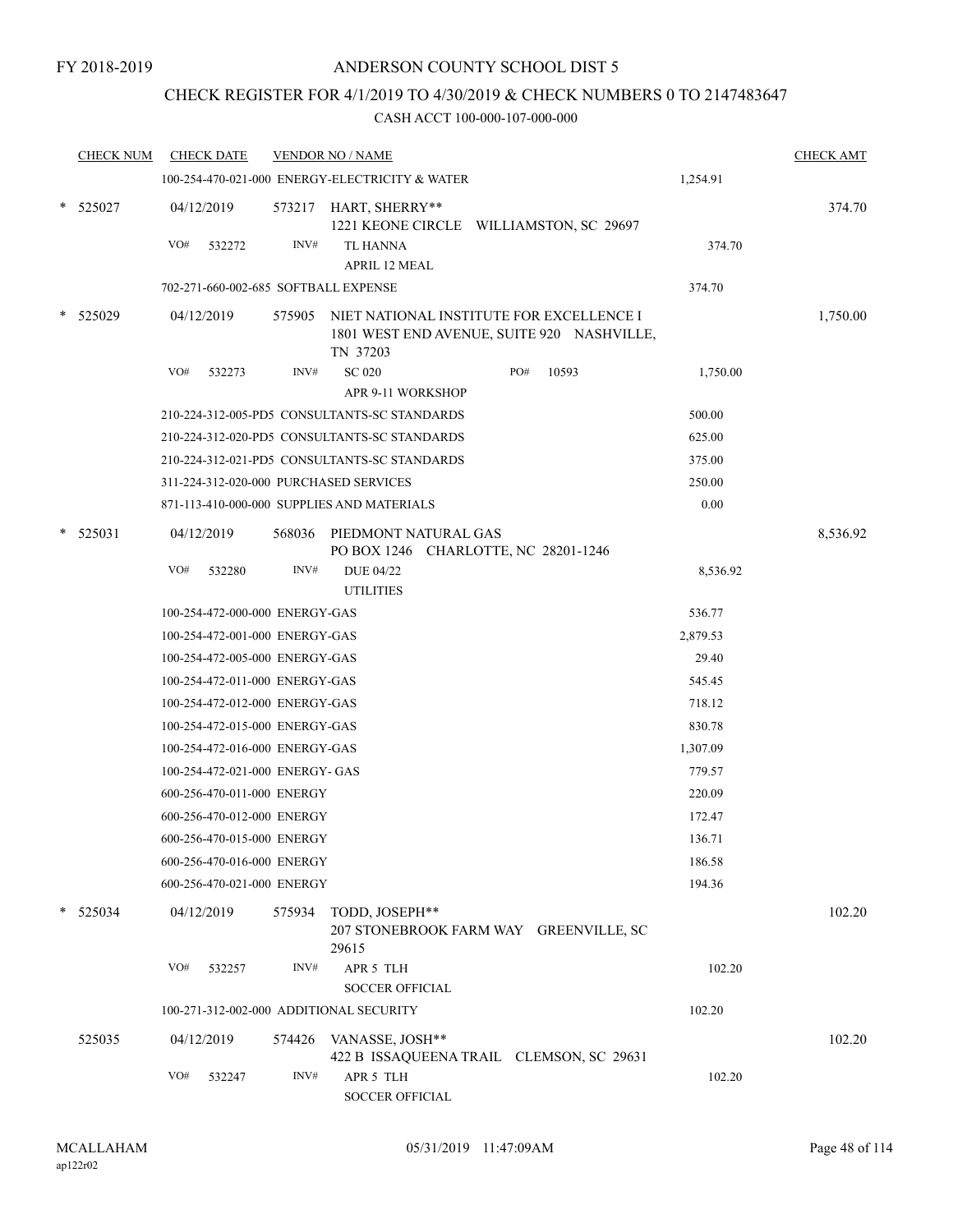## CHECK REGISTER FOR 4/1/2019 TO 4/30/2019 & CHECK NUMBERS 0 TO 2147483647

|        | <b>CHECK NUM</b> |     | <b>CHECK DATE</b>                 |        | <b>VENDOR NO / NAME</b><br>100-271-312-002-000 ADDITIONAL SECURITY                                        |     |       | 102.20   | <b>CHECK AMT</b> |
|--------|------------------|-----|-----------------------------------|--------|-----------------------------------------------------------------------------------------------------------|-----|-------|----------|------------------|
|        | 525036           |     | 04/12/2019                        |        | 524353 WAL-MART COMMUNITY/GEMB<br>POBOX 530934 ATT: ACCOUNTS RECEIVABLE<br>ATLANTA, GA 30353-0934         |     |       |          | 515.90           |
|        |                  | VO# | 532275                            | INV#   | 2021 5316<br><b>ROBERT ANDERSON</b>                                                                       |     |       | 515.90   |                  |
|        |                  |     |                                   |        | 100-113-410-006-VEN SUPPLY-ADDT'L FOR LOST VENDING                                                        |     |       | 123.31   |                  |
|        |                  |     |                                   |        | 706-271-660-006-472 RELAY FOR LIFE EXPENSE                                                                |     |       | 23.63    |                  |
|        |                  |     |                                   |        | 706-271-660-006-602 BETA CLUB EXPENSE                                                                     |     |       | 231.44   |                  |
|        |                  |     |                                   |        | 706-271-660-006-666 CONCESSIONS EXPENSE                                                                   |     |       | 137.52   |                  |
|        | 525037           |     | 04/12/2019                        | 524353 | WAL-MART COMMUNITY/GEMB<br>PO BOX 530934 ATT: ACCOUNTS RECEIVABLE<br>ATLANTA, GA 30353-0934               |     |       |          | 351.51           |
|        |                  | VO# | 532274                            | INV#   | 1013 3701<br><b>OPERATIONS</b>                                                                            |     |       | 351.51   |                  |
|        |                  |     | 100-255-410-000-000 SUPPLIES      |        |                                                                                                           |     |       | 351.51   |                  |
| $\ast$ | 525039           |     | 04/24/2019                        | 575160 | AVID CENTER<br>9797 AERO DRIVE, SUITE 100 SAN DIEGO, CA<br>92123                                          |     |       |          | 605.00           |
|        |                  | VO# | 532291                            | INV#   | 38063<br>CUST #950144                                                                                     | PO# | 10561 | 605.00   |                  |
|        |                  |     | 201-113-410-006-AVD AVID SUPPLIES |        |                                                                                                           |     |       | 605.00   |                  |
|        | 525040           |     | 04/24/2019                        |        | 575161 AVID CENTER - SI PAYMENT<br>DEPT 270 PO BOX 509015 SAN DIEGO, CA<br>92150-9015                     |     |       |          | 4,305.00         |
|        |                  | VO# | 532290                            | INV#   | 38014<br>CUST #950144                                                                                     | PO# | 10467 | 4,305.00 |                  |
|        |                  |     | 100-221-333-002-AVD AVID TRAINING |        |                                                                                                           |     |       | 180.00   |                  |
|        |                  |     | 267-224-333-002-PD1 TRIPS-AVID    |        |                                                                                                           |     |       | 4,125.00 |                  |
|        | 525041           |     | 04/24/2019                        | 567918 | BERNHARDT HOUSE OF VIOLINS LLC<br>5 CATEECHEE AVE ATT: ACCOUNTS RECEIVABLE<br><b>GREENVILLE, SC 29605</b> |     |       |          | 231.55           |
|        |                  | VO# | 532293                            | INV#   | 168566<br>SOUTHWOOD                                                                                       |     |       | 65.00    |                  |
|        |                  |     | 100-113-410-021-ART ART SUPPLIES  |        |                                                                                                           |     |       | 65.00    |                  |
|        |                  | VO# | 532294                            | INV#   | 168504<br><b>CALHOUN</b>                                                                                  |     |       | 38.66    |                  |
|        |                  |     |                                   |        | 817-112-410-014-000 SUPPLIES AND MATERIALS                                                                |     |       | 38.66    |                  |
|        |                  | VO# | 532295                            | INV#   | 168707<br><b>CALHOUN</b>                                                                                  |     |       | 127.89   |                  |
|        |                  |     |                                   |        | 817-112-410-014-000 SUPPLIES AND MATERIALS                                                                |     |       | 127.89   |                  |
|        | 525042           |     | 04/24/2019                        | 575939 | BURTON, BURMAN HOIL**<br>811 ISAQUEENA TRAIL #1604 CENTRAL, SC 29630                                      |     |       |          | 107.50           |
|        |                  | VO# | 532357                            | INV#   | 3/30 TLH                                                                                                  |     |       | 107.50   |                  |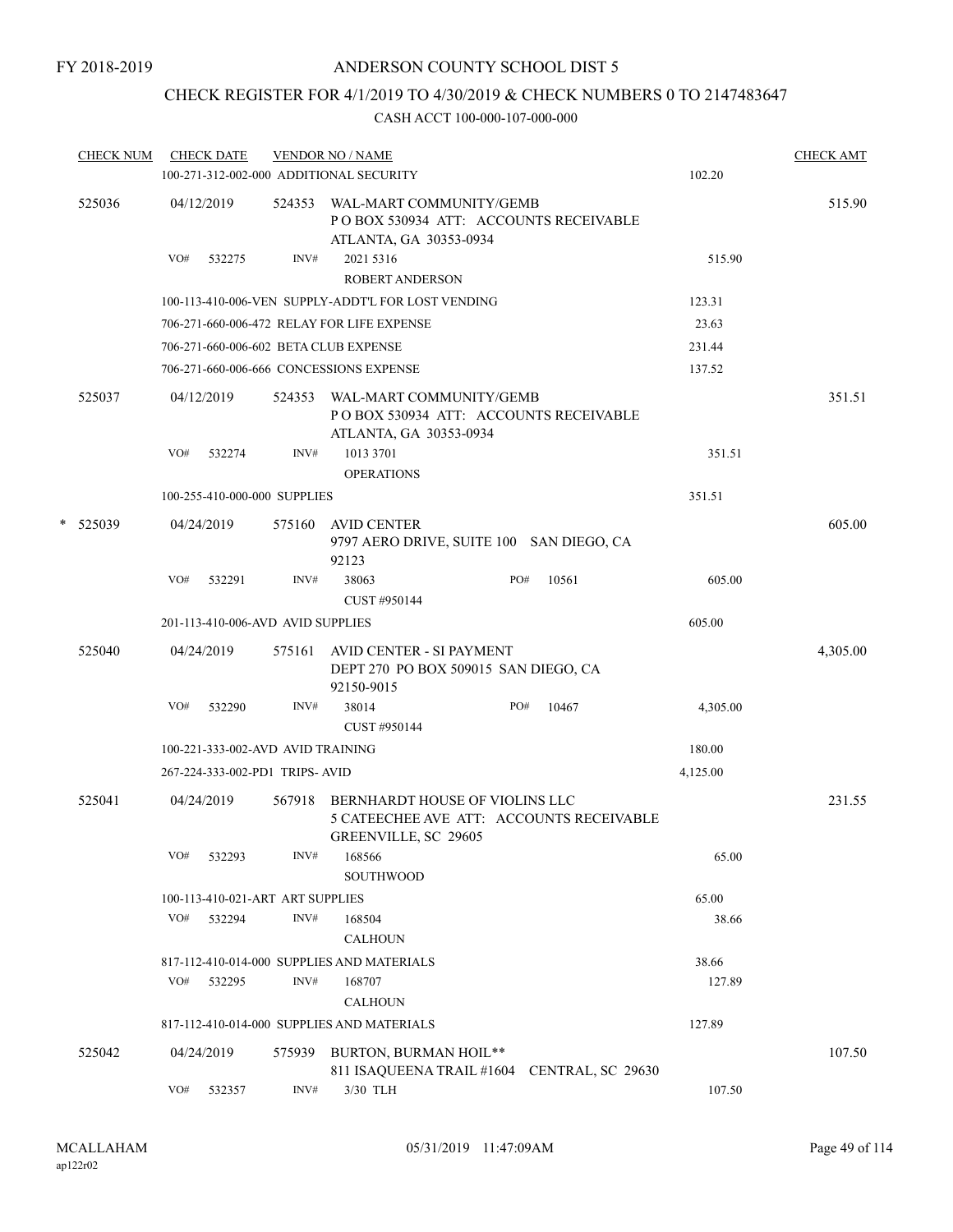## CHECK REGISTER FOR 4/1/2019 TO 4/30/2019 & CHECK NUMBERS 0 TO 2147483647

| <b>CHECK NUM</b> |     | <b>CHECK DATE</b>                  |        | <b>VENDOR NO / NAME</b><br><b>BASEBALL OFFICIAL</b>                                                        |                          |       |          | <b>CHECK AMT</b> |
|------------------|-----|------------------------------------|--------|------------------------------------------------------------------------------------------------------------|--------------------------|-------|----------|------------------|
|                  |     |                                    |        | 100-271-312-002-000 ADDITIONAL SECURITY                                                                    |                          |       | 107.50   |                  |
|                  |     |                                    |        |                                                                                                            |                          |       |          |                  |
| 525043           |     | 04/24/2019                         |        | 160602 CDW GOVERNMENT<br>75 REMITTANCE DRIVE SUITE 1515 ATT:<br>ACCOUNTS RECEIVABLE CHICAGO, IL 60675-1515 |                          |       |          | 2,016.95         |
|                  | VO# | 532299                             | INV#   | RTJ7362<br><b>EPSON LAMPS</b>                                                                              | PO#                      | 10603 | 1,861.80 |                  |
|                  |     |                                    |        | 100-266-314-000-000 REPAIRS TO EQUIPMENT                                                                   |                          |       | 1,861.80 |                  |
|                  |     | VO# 532300                         | INV#   | <b>RSG5241</b><br><b>TONER</b>                                                                             | PO#                      | 10533 | 155.15   |                  |
|                  |     | 100-232-410-000-000 SUPPLIES       |        |                                                                                                            |                          |       | 155.15   |                  |
| 525044           |     | 04/24/2019                         |        | 575924 CHICK-FIL-A<br>294 HARBISON BLVD COLUMBIA, SC 29212                                                 |                          |       |          | 271.41           |
|                  | VO# | 532371                             | INV#   | <b>BREAKFAST</b><br><b>MCCANTS MIDDLE</b>                                                                  |                          |       | 271.41   |                  |
|                  |     |                                    |        | 705-271-660-005-582 JEKYLL ISLAND TRIP EXPENSE                                                             |                          |       | 271.41   |                  |
| 525045           |     | 04/24/2019                         |        | 572942 CROMER, AIMEE**<br>1018 THORNEHILL DR ANDERSON, SC 29621                                            |                          |       |          | 187.25           |
|                  | VO# | 532301                             | INV#   | <b>FLOWERS</b><br>NORTH POINTE                                                                             |                          |       | 187.25   |                  |
|                  |     |                                    |        | 713-271-660-013-201 MISCELLANEOUS EXPENSE                                                                  |                          |       | 187.25   |                  |
| 525046           |     | 04/24/2019                         |        | 567489 DE LAGE LANDEN<br>POBOX 41602 PHILADELPHIA, PA 19101-1602                                           |                          |       |          | 680.03           |
|                  | VO# | 532303                             | INV#   | 63320218<br><b>COPIER</b>                                                                                  | PO#                      | 99339 | 265.36   |                  |
|                  |     | 100-113-410-017-000 SUPPLIES       |        |                                                                                                            |                          |       | 265.36   |                  |
|                  |     | VO# 532304                         | INV#   | 63363488<br><b>COPIER</b>                                                                                  | PO#                      | 99352 | 207.58   |                  |
|                  |     | 100-113-410-009-000 SUPPLIES       |        |                                                                                                            |                          |       | 207.58   |                  |
|                  |     | VO# 532305                         | INV#   | 63360812<br><b>COPIER</b>                                                                                  |                          |       | 86.63    |                  |
|                  |     | 100-115-410-003-000 SUPPLIES       |        |                                                                                                            |                          |       | 86.63    |                  |
|                  | VO# | 532306                             | INV#   | 62927337<br><b>COPIER</b>                                                                                  |                          |       | 120.46   |                  |
|                  |     | 713-271-660-013-362 COPIER EXPENSE |        |                                                                                                            |                          |       | 120.46   |                  |
| * 525049         |     | 04/24/2019                         | 211302 | <b>DUKE ENERGY</b><br>PO BOX 70516                                                                         | CHARLOTTE, NC 28272-0516 |       |          | 3,960.19         |
|                  | VO# | 532309                             | INV#   | 0002050044<br><b>VARENESS ELEM</b>                                                                         |                          |       | 3,960.19 |                  |
|                  |     |                                    |        | 100-254-470-016-000 ENERGY-ELECTRICITY & WATER                                                             |                          |       | 3,960.19 |                  |
| 525050           |     | 04/24/2019                         | 573048 | <b>EXPLORE LEARNING</b><br>110 AVON STREET, SUITE 300<br>CHARLOTTESVILLE, VA 22902                         |                          |       |          | 3,295.00         |
|                  | VO# | 532310                             | INV#   | 2092501                                                                                                    | PO#                      | 10534 | 3,295.00 |                  |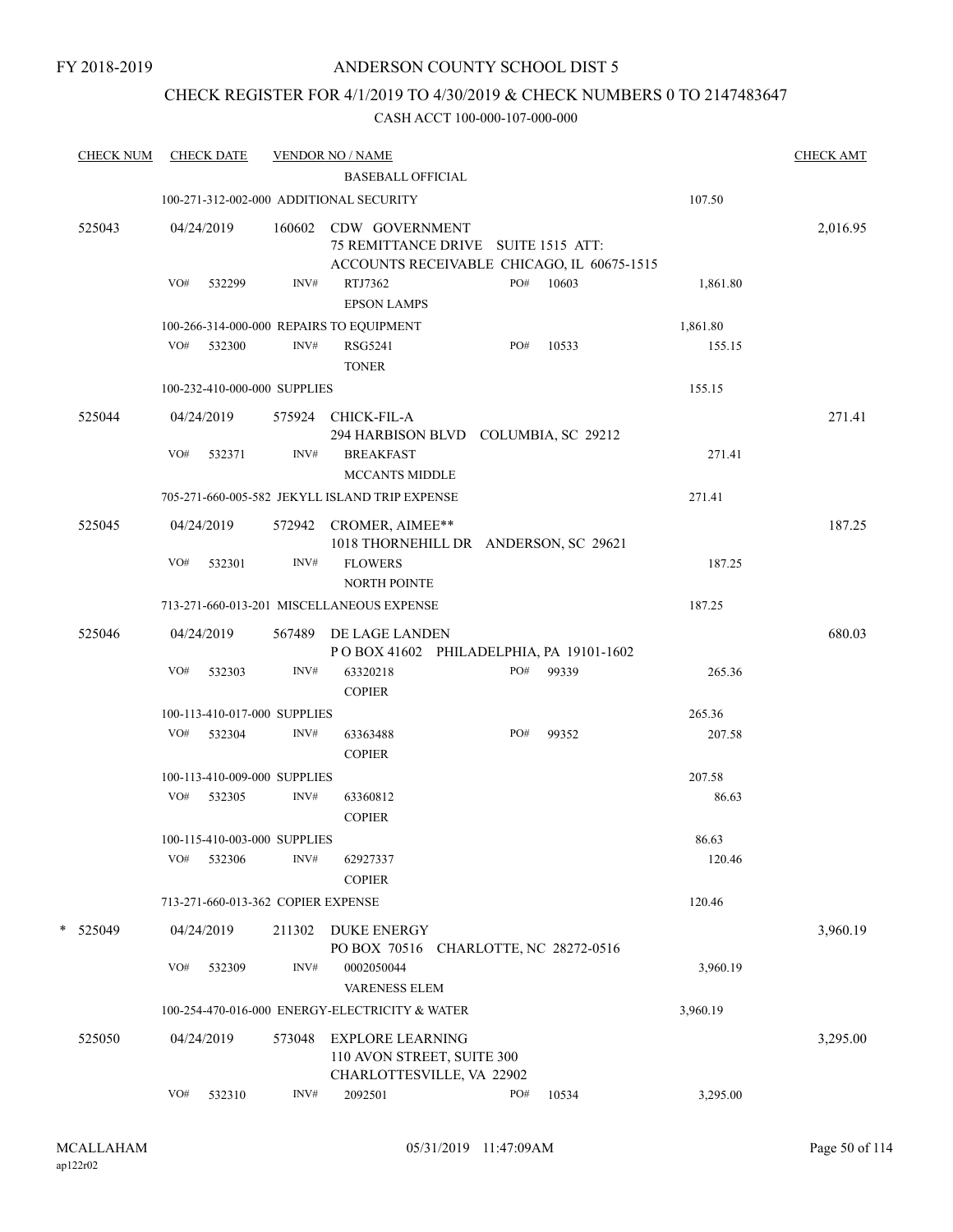## CHECK REGISTER FOR 4/1/2019 TO 4/30/2019 & CHECK NUMBERS 0 TO 2147483647

|   | <b>CHECK NUM</b> |     | <b>CHECK DATE</b>                 |        | <b>VENDOR NO / NAME</b>                                                                        |     |       |          | <b>CHECK AMT</b> |
|---|------------------|-----|-----------------------------------|--------|------------------------------------------------------------------------------------------------|-----|-------|----------|------------------|
|   |                  |     |                                   |        | <b>RENEWAL</b>                                                                                 |     |       |          |                  |
|   |                  |     |                                   |        | 201-112-445-014-000 TECHNOLOGY SUPPLIES                                                        |     |       | 3,295.00 |                  |
|   | 525051           | VO# | 04/24/2019<br>532313              | INV#   | 574009 FUN EXPRESS, LLC<br>PO BOX 14463 DES MOINES, IA 50306<br>695386909                      |     |       | 137.75   | 137.75           |
|   |                  |     |                                   |        | 695165714                                                                                      |     |       |          |                  |
|   |                  |     |                                   |        | 713-271-660-013-203 KINDERGARTEN SUPPLY FEE EXPENSE                                            |     |       | 43.01    |                  |
|   |                  |     | 713-271-660-013-220 MUSIC EXPENSE |        |                                                                                                |     |       | 94.74    |                  |
|   | 525052           |     | 04/24/2019                        |        | 571892 GEORGIA AQUARIUM GROUP SALES<br>225 BAKER STREET NW ATLANTA, GA 30313                   |     |       |          | 3,274.00         |
|   |                  | VO# | 532314                            | INV#   | 1274223<br><b>CENTERVILLE ELEM</b>                                                             |     |       | 3,274.00 |                  |
|   |                  |     |                                   |        | 707-190-660-007-352 FIELD TRIPS GRADE 2 EXPENSE                                                |     |       | 3,274.00 |                  |
|   | 525053           |     | 04/24/2019                        |        | 575837 HAND2MIND, INC<br>6642 EAGLE WAY CHICAGO, IL 60678-1066                                 |     |       |          | 1,745.73         |
|   |                  | VO# | 532315                            | INV#   | 60145982<br>CUST #1170592                                                                      |     |       | 1,745.73 |                  |
|   |                  |     | 100-112-410-013-MTH MATH SUPPLIES |        |                                                                                                |     |       | 1,745.73 |                  |
| * | 525055           |     | 04/24/2019                        |        | 575785 JOHNSON, JOANNA**<br>1505 ANDERSON ST BELTON, SC 29627                                  |     |       |          | 918.75           |
|   |                  | VO# | 532356                            | INV#   | APRIL 1-13<br><b>ST JOSEPHS</b>                                                                |     |       | 918.75   |                  |
|   |                  |     |                                   |        | 201-413-312-000-SJC PS- ST.JOSEPH'S CATHOLIC                                                   |     |       | 918.75   |                  |
|   | 525056           |     | 04/24/2019                        |        | 565009 K-LOG, INC<br>PO BOX 5 ZION, IL 60099-0005                                              |     |       |          | 433.00           |
|   |                  | VO# | 532364                            | INV#   | 19-292448-1<br><b>CHAIRS</b>                                                                   |     |       | 433.00   |                  |
|   |                  |     |                                   |        | 715-271-660-015-280 REGISTRATION/WKLY FEES EXPENSE                                             |     |       | 433.00   |                  |
|   | * 525058         |     | 04/24/2019                        | 570818 | <b>MARCY COOK MATH</b><br>PO BOX 5840 ATT: ACCOUNTS RECEIVABLE<br>BALBOA ISLAND, CA 92662-5840 |     |       |          | 482.00           |
|   |                  | VO# | 532316                            | INV#   | 31378<br><b>NORTH POINTE</b>                                                                   |     |       | 482.00   |                  |
|   |                  |     | 100-112-410-013-MTH MATH SUPPLIES |        |                                                                                                |     |       | 482.00   |                  |
|   | $*$ 525061       |     | 04/24/2019                        |        | 389900 OFFICE DEPOT<br>POBOX 1413 CHARLOTTE, NC 28201-1413                                     |     |       |          | 296.11           |
|   |                  | VO# | 532320                            | INV#   | 290672087001<br><b>SUPPLIES</b>                                                                |     |       | 109.76   |                  |
|   |                  |     |                                   |        | 713-271-660-013-201 MISCELLANEOUS EXPENSE                                                      |     |       | 109.76   |                  |
|   |                  | VO# | 532321                            | INV#   | 286834791001<br><b>SUPPLIES</b>                                                                |     |       | 74.90    |                  |
|   |                  |     | 100-233-410-002-000 SUPPLIES      |        |                                                                                                |     |       | 74.90    |                  |
|   |                  | VO# | 532366                            | INV#   | 2294741116                                                                                     | PO# | 10622 | 33.19    |                  |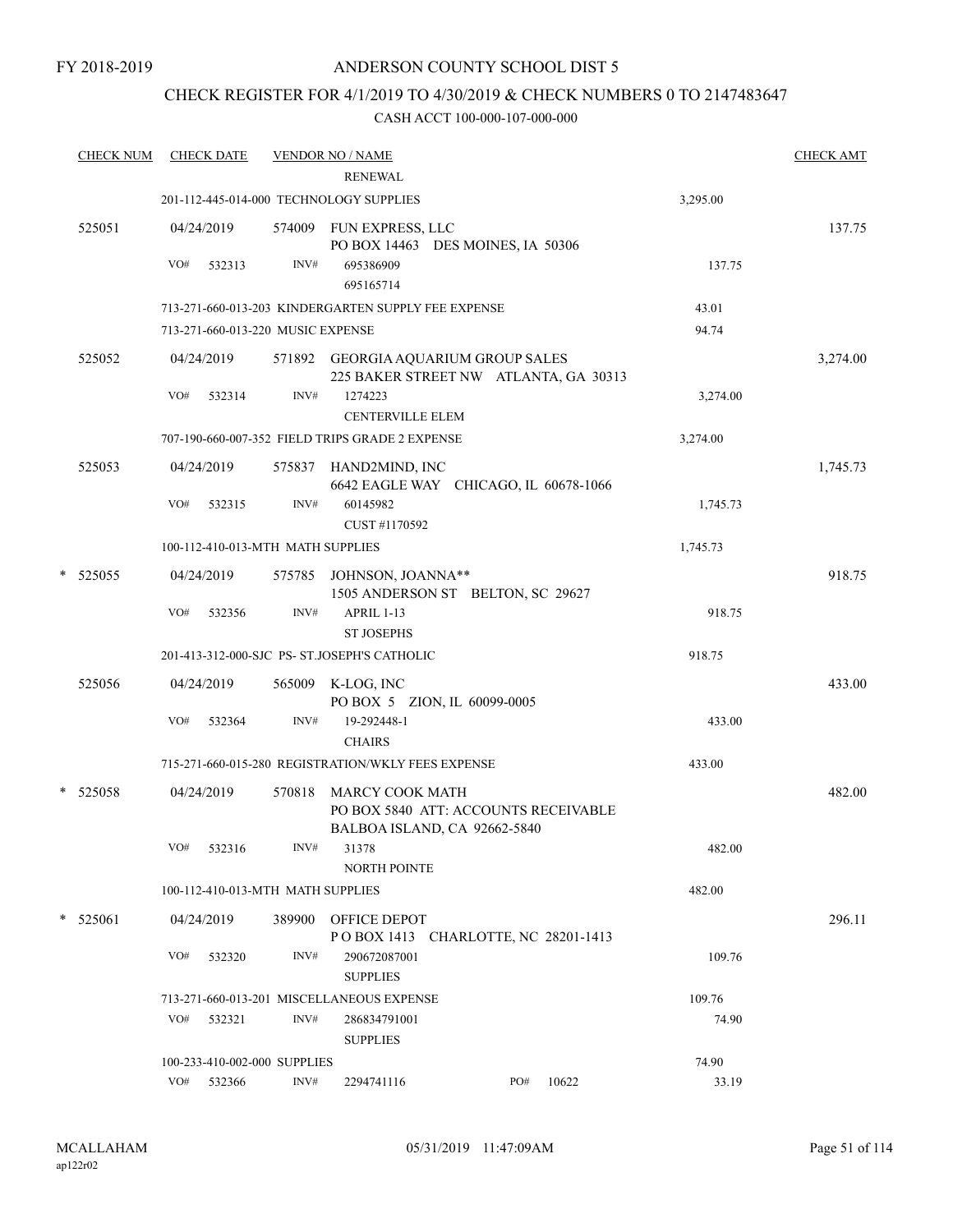#### FY 2018-2019

## ANDERSON COUNTY SCHOOL DIST 5

## CHECK REGISTER FOR 4/1/2019 TO 4/30/2019 & CHECK NUMBERS 0 TO 2147483647

|        | <b>CHECK NUM</b> |     | <b>CHECK DATE</b>                      |        | <b>VENDOR NO / NAME</b>                                                                           |     |       |          | <b>CHECK AMT</b> |
|--------|------------------|-----|----------------------------------------|--------|---------------------------------------------------------------------------------------------------|-----|-------|----------|------------------|
|        |                  |     |                                        |        | <b>SUPPLIES</b>                                                                                   |     |       |          |                  |
|        |                  |     | 100-255-410-000-000 SUPPLIES           |        |                                                                                                   |     |       | 33.19    |                  |
|        |                  |     | VO# 532367                             | INV#   | 297683620001                                                                                      | PO# | 10587 | 64.17    |                  |
|        |                  |     |                                        |        | <b>SUPPLIES</b>                                                                                   |     |       |          |                  |
|        |                  |     | 100-233-410-014-000 SUPPLIES           |        |                                                                                                   |     |       | 64.17    |                  |
|        |                  | VO# | 532368                                 | INV#   | 2291871627                                                                                        | PO# | 10569 | 14.09    |                  |
|        |                  |     |                                        |        | <b>SUPPLIES</b>                                                                                   |     |       |          |                  |
|        |                  |     | 100-266-410-000-000 SUPPLIES           |        |                                                                                                   |     |       | 14.09    |                  |
| $\ast$ | 525063           |     | 04/24/2019                             |        | 564232 POSITIVE PROMOTIONS<br>PO BOX 11537 ATT: ACCOUNTS RECEIVABLE<br>NEWARK, NJ 07101-4537      |     |       |          | 386.20           |
|        |                  | VO# | 532323                                 | INV#   | 06247965                                                                                          | PO# | 10344 | 386.20   |                  |
|        |                  |     |                                        |        | CUST#353409-27                                                                                    |     |       |          |                  |
|        |                  |     |                                        |        | 201-112-410-012-000 SUPPLIES AND MATERIALS                                                        |     |       | 386.20   |                  |
|        |                  |     |                                        |        |                                                                                                   |     |       |          |                  |
|        | $*$ 525065       |     | 04/24/2019                             | 451500 | SC STATE DEPARTMENT OF EDUCATION<br>1429 SENATE ST ROOM 1101 TRANSPORTATION<br>COLUMBIA, SC 29201 |     |       |          | 3,980.39         |
|        |                  | VO# | 532331                                 | INV#   | <b>DEC 2018</b>                                                                                   |     |       | 115.69   |                  |
|        |                  |     |                                        |        | <b>MILEAGE COST</b>                                                                               |     |       |          |                  |
|        |                  |     | 100-223-312-002-000 Purchased Services |        |                                                                                                   |     |       | 115.69   |                  |
|        |                  | VO# | 532332                                 | INV#   | <b>DEC 2018</b>                                                                                   |     |       | 910.04   |                  |
|        |                  |     |                                        |        | <b>MILEAGE COST</b>                                                                               |     |       |          |                  |
|        |                  |     |                                        |        | 100-255-330-000-TRP TRANSITIONAL MILEAGE                                                          |     |       | 910.04   |                  |
|        |                  | VO# | 532333                                 | INV#   | <b>JAN 2019</b>                                                                                   |     |       | 91.14    |                  |
|        |                  |     |                                        |        | <b>MILEAGE COST</b>                                                                               |     |       |          |                  |
|        |                  |     | 100-223-312-002-000 Purchased Services |        |                                                                                                   |     |       | 91.14    |                  |
|        |                  |     | VO# 532334                             | INV#   | <b>JAN 2019</b>                                                                                   |     |       | 1,104.96 |                  |
|        |                  |     |                                        |        | MILEAGE COST                                                                                      |     |       |          |                  |
|        |                  |     |                                        |        | 100-255-330-000-TRP TRANSITIONAL MILEAGE                                                          |     |       | 1,104.96 |                  |
|        |                  |     | VO# 532335                             | INV#   | FEB 2019                                                                                          |     |       | 125.36   |                  |
|        |                  |     |                                        |        | MILEAGE COST                                                                                      |     |       |          |                  |
|        |                  |     | 100-223-312-002-000 Purchased Services |        |                                                                                                   |     |       | 125.36   |                  |
|        |                  | VO# | 532336                                 | INV#   | FEB 2019                                                                                          |     |       | 1,633.20 |                  |
|        |                  |     |                                        |        | MILEAGE COST                                                                                      |     |       |          |                  |
|        |                  |     |                                        |        | 100-255-330-000-TRP TRANSITIONAL MILEAGE                                                          |     |       | 1,633.20 |                  |
|        |                  |     |                                        |        |                                                                                                   |     |       |          |                  |
|        | $*$ 525067       |     | 04/24/2019                             | 574532 | <b>SHEALY ATHLETICS</b><br>121 CROCKETT RD COLUMBIA, SC 29212                                     |     |       |          | 1,943.00         |
|        |                  | VO# | 532340                                 | INV#   | 032119R                                                                                           |     |       | 1,943.00 |                  |
|        |                  |     |                                        |        | <b>TL HANNA</b>                                                                                   |     |       |          |                  |
|        |                  |     | 100-271-410-002-000 SUPPLIES           |        |                                                                                                   |     |       | 1,943.00 |                  |
|        |                  |     |                                        |        |                                                                                                   |     |       |          |                  |
|        | $*$ 525069       |     | 04/24/2019                             | 571007 | SIMPLIFIED OFFICE SYSTEMS                                                                         |     |       |          | 888.48           |
|        |                  |     |                                        |        | 6220 BUSH RIVER ROAD COLUMBIA, SC 29212                                                           |     |       |          |                  |
|        |                  | VO# | 532342                                 | INV#   | 190409-0014<br>190409-0015                                                                        |     |       | 600.83   |                  |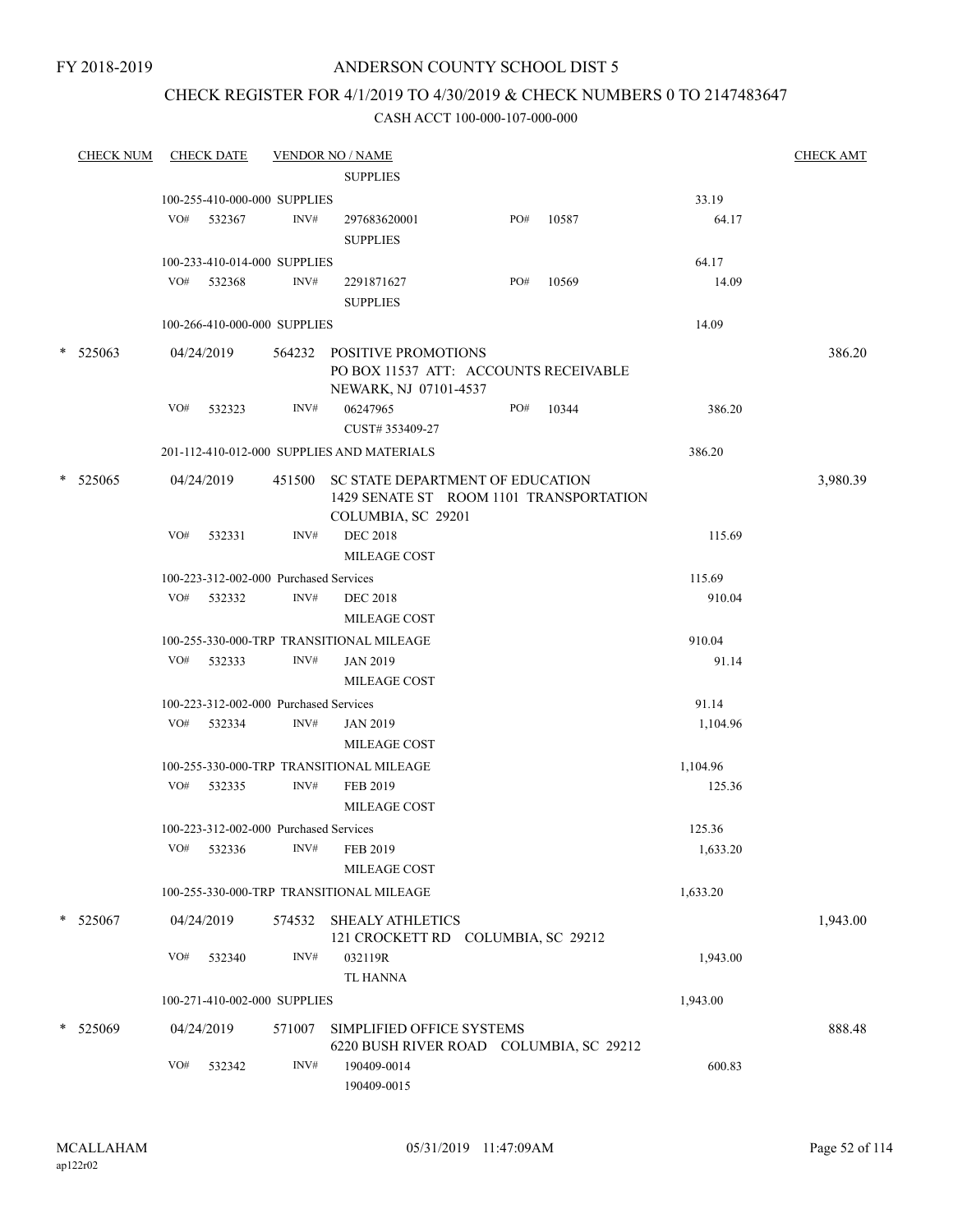## CHECK REGISTER FOR 4/1/2019 TO 4/30/2019 & CHECK NUMBERS 0 TO 2147483647

|   | <b>CHECK NUM</b> |     | <b>CHECK DATE</b> |                                    | <b>VENDOR NO / NAME</b>                                                                         |     |       |            | <b>CHECK AMT</b> |
|---|------------------|-----|-------------------|------------------------------------|-------------------------------------------------------------------------------------------------|-----|-------|------------|------------------|
|   |                  |     |                   | 201-113-490-006-000 COPIER COST    |                                                                                                 |     |       | 225.99     |                  |
|   |                  |     |                   | 201-113-490-006-000 COPIER COST    |                                                                                                 |     |       | 374.84     |                  |
|   |                  | VO# | 532343            | INV#                               | 190401-0074<br>NORTH POINTE                                                                     |     |       | 287.65     |                  |
|   |                  |     |                   | 713-271-660-013-362 COPIER EXPENSE |                                                                                                 |     |       | 287.65     |                  |
|   | 525070           |     | 04/24/2019        | 574710                             | <b>SOLIANT HEALTH</b><br>DEPT. CH 14430 PALATINE, IL 60055-4330                                 |     |       |            | 2,437.50         |
|   |                  | VO# | 532369            | INV#                               | 10419785<br>APRIL 1-5                                                                           | PO# | 99577 | 2,437.50   |                  |
|   |                  |     |                   |                                    | 100-126-312-006-000 PURCHASED SERVICES                                                          |     |       | 812.50     |                  |
|   |                  |     |                   |                                    | 100-126-312-008-000 PURCHASED SERVICES                                                          |     |       | 812.50     |                  |
|   |                  |     |                   |                                    |                                                                                                 |     |       |            |                  |
|   |                  |     |                   |                                    | 100-126-312-010-000 PURCHASED SERVICES                                                          |     |       | 812.50     |                  |
|   | 525071           |     | 04/24/2019        | 480850                             | SOUTHERN EDUCATIONAL SYSTEMS<br>POBOX 170339 SPARTANBURG, SC 29301                              |     |       |            | 324,932.44       |
|   |                  | VO# | 532372            | INV#                               | 19-1075<br><b>COSMETOLOGY LAB</b>                                                               | PO# | 10081 | 324,932.44 |                  |
|   |                  |     |                   | 515-253-540-031-CAR EQUIPMENT      |                                                                                                 |     |       | 324,932.44 |                  |
| * | 525073           |     | 04/24/2019        | 574996                             | SUDDUTH, CAMILLA**<br>3RG DESIGNWORKS 101 SALUDA POINTE DR #212<br>LEXINGTON, SC 29072          |     |       |            | 2,400.00         |
|   |                  | VO# | 532345            | INV#                               | AIT<br>19-20 CURRICULUM                                                                         | PO# | 97994 | 2,400.00   |                  |
|   |                  |     |                   |                                    | 100-115-312-031-000 PURCHASED SERVICES                                                          |     |       | 2,400.00   |                  |
|   |                  |     |                   |                                    |                                                                                                 |     |       |            |                  |
|   | 525074           |     | 04/24/2019        | 573549                             | TABLE ROCK STATE PARK<br>158 E. ELLISON LANE PICKENS, SC 29671                                  |     |       |            | 320.00           |
|   |                  | VO# | 532346            | INV#                               | <b>MARCH 18-21</b><br>MIDWAY ELEM                                                               |     |       | 320.00     |                  |
|   |                  |     |                   |                                    | 717-190-660-017-355 FIELD TRIPS GRADE 5 EXPENSE                                                 |     |       | 320.00     |                  |
|   | 525075           |     | 04/24/2019        | 575855                             | <b>TERRAPIN TOOLS FOR THINKING</b><br>995 MASSACHUSETTS AVENUE #365<br>CAMBRIDGE, MA 02139-3233 |     |       |            | 638.66           |
|   |                  | VO# | 532370            | INV#                               | 31674<br><b>SUPPLIES</b>                                                                        | PO# | 10567 | 638.66     |                  |
|   |                  |     |                   |                                    | 210-113-410-000-000 SUPPLIES- STEM KITS                                                         |     |       | 638.66     |                  |
|   | 525076           |     | 04/24/2019        | 563611                             | THE GREENVILLE ZOO<br>150 CLEVELAND PARK DRIVE GREENVILLE, SC                                   |     |       |            | 511.25           |
|   |                  | VO# | 532347            | INV#                               | 29601<br>NF042619                                                                               |     |       | 511.25     |                  |
|   |                  |     |                   |                                    | <b>NEVITT FOREST</b>                                                                            |     |       |            |                  |
|   |                  |     |                   |                                    | 712-271-660-012-350 FIELD TRIPS KINDERGARTEN EXPENSE                                            |     |       | 511.25     |                  |
|   | 525077           |     | 04/24/2019        | 564240                             | THE PRINT HOUSE, LLC<br>POBOX 564 ATT: ACCOUNTS RECEIVABLE<br>PENDLETON, SC 29670               |     |       |            | 188.05           |
|   |                  | VO# | 532349            | INV#                               | 13682                                                                                           |     |       | 188.05     |                  |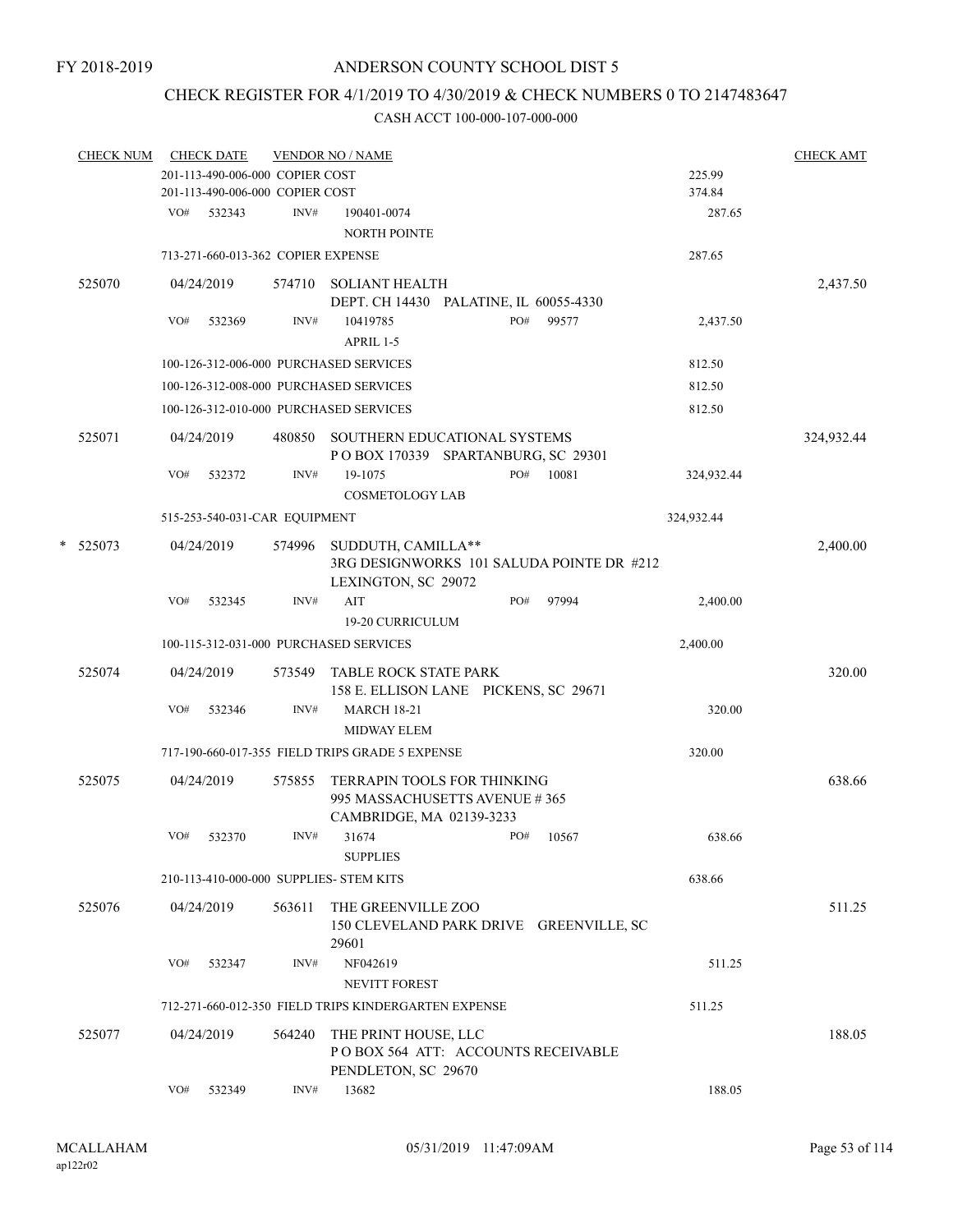## CHECK REGISTER FOR 4/1/2019 TO 4/30/2019 & CHECK NUMBERS 0 TO 2147483647

| <b>CHECK NUM</b> | <b>CHECK DATE</b> |                                     | <b>VENDOR NO / NAME</b>                                                                            |     |       |           | <b>CHECK AMT</b> |
|------------------|-------------------|-------------------------------------|----------------------------------------------------------------------------------------------------|-----|-------|-----------|------------------|
|                  |                   |                                     | <b>NORTH POINTE</b>                                                                                |     |       |           |                  |
|                  |                   |                                     | 713-271-660-013-348 STOCK MARKET CLUB EXPENSE                                                      |     |       | 188.05    |                  |
| 525079           | 04/24/2019        |                                     | 524353 WAL-MART COMMUNITY/GEMB<br>PO BOX 530934 ATT: ACCOUNTS RECEIVABLE<br>ATLANTA, GA 30353-0934 |     |       |           | 1,487.89         |
|                  | VO#<br>532351     | INV#                                | 2021 5308<br><b>GLENVIEW</b>                                                                       |     |       | 1,487.89  |                  |
|                  |                   |                                     | 100-113-410-020-VEN SUPPLY-ADDT'L FOR LOST VENDING                                                 |     |       | 96.15     |                  |
|                  |                   |                                     | 720-271-660-020-411 MISCELLANEOUS EXPENSE                                                          |     |       | 16.74     |                  |
|                  |                   |                                     | 720-271-660-020-587 FIELD TRIPS- GR. 8 EXPENSE                                                     |     |       | 432.91    |                  |
|                  |                   |                                     | 720-271-660-020-666 CONCESSIONS EXPENSE                                                            |     |       | 942.09    |                  |
| 525080           | 04/24/2019        |                                     | 524353 WAL-MART COMMUNITY/GEMB<br>POBOX 530934 ATT: ACCOUNTS RECEIVABLE<br>ATLANTA, GA 30353-0934  |     |       |           | 201.61           |
|                  | VO#<br>532350     | INV#                                | 2022 6024<br><b>HOMELAND PARK</b>                                                                  |     |       | 201.61    |                  |
|                  |                   |                                     | 711-271-660-011-201 MISCELLANEOUS EXPENSE                                                          |     |       | 104.15    |                  |
|                  |                   |                                     | 711-271-660-011-222 BUSINESS PARTNERSHIP EXPENSE                                                   |     |       | 97.46     |                  |
| 525082           | 04/26/2019        | 570950                              | ANDERSON COUNTY SHERIFF'S OFFICE<br>ATTN: RICHARD BRYSON PO BOX 5497<br>ANDERSON, SC 29623         |     |       |           | 525.00           |
|                  | VO#<br>532535     | INV#                                | APRIL 3-9<br><b>SECURITY</b>                                                                       |     |       | 525.00    |                  |
|                  |                   |                                     | 100-271-312-002-000 ADDITIONAL SECURITY                                                            |     |       | 525.00    |                  |
| 525083           | 04/26/2019        | 112250                              | ANDERSON COUNTY FINANCE DEPT<br>POBOX 8002 ATT: ALEX MCLEES ANDERSON, SC<br>29622-8002             |     |       |           | 38,786.28        |
|                  | VO#<br>532454     | INV#                                | <b>JAN-MAR 2019</b><br><b>CROSSING GUARDS</b>                                                      | PO# | 99820 | 38,786.28 |                  |
|                  |                   | 100-258-690-000-000 CROSSING GUARDS |                                                                                                    |     |       | 38,786.28 |                  |
| 525084           | 04/26/2019        | 570258                              | <b>ANDERSON FORD</b><br>3900 CLEMSON BOULEVARD ANDERSON. SC<br>29621                               |     |       |           | 155.94           |
|                  | VO#<br>532374     | INV#                                | 616554<br><b>BATTERY</b>                                                                           |     |       | 155.94    |                  |
|                  |                   |                                     | 100-254-412-000-001 TRUCK SERVICE - MAINTENANCE                                                    |     |       | 155.94    |                  |
| * 525086         | 04/26/2019        |                                     | 566091 ANDERSON'S IT'S ELEMENTARY<br>POBOX 1151 MINNEAPOLIS, MN 55440-1151                         |     |       |           | 826.56           |
|                  | VO#<br>532453     | INV#                                | 7748161<br>ACCT# 042186914                                                                         |     |       | 826.56    |                  |
|                  |                   |                                     | 718-271-660-018-201 MISCELLANEOUS EXPENSE                                                          |     |       | 826.56    |                  |
| 525087           | 04/26/2019        | 115205                              | ASD5 GENERAL FUND PETTY CASH                                                                       |     |       |           | 183.19           |
|                  | VO#<br>532530     | INV#                                | <b>EXPENSES</b>                                                                                    |     |       | 183.19    |                  |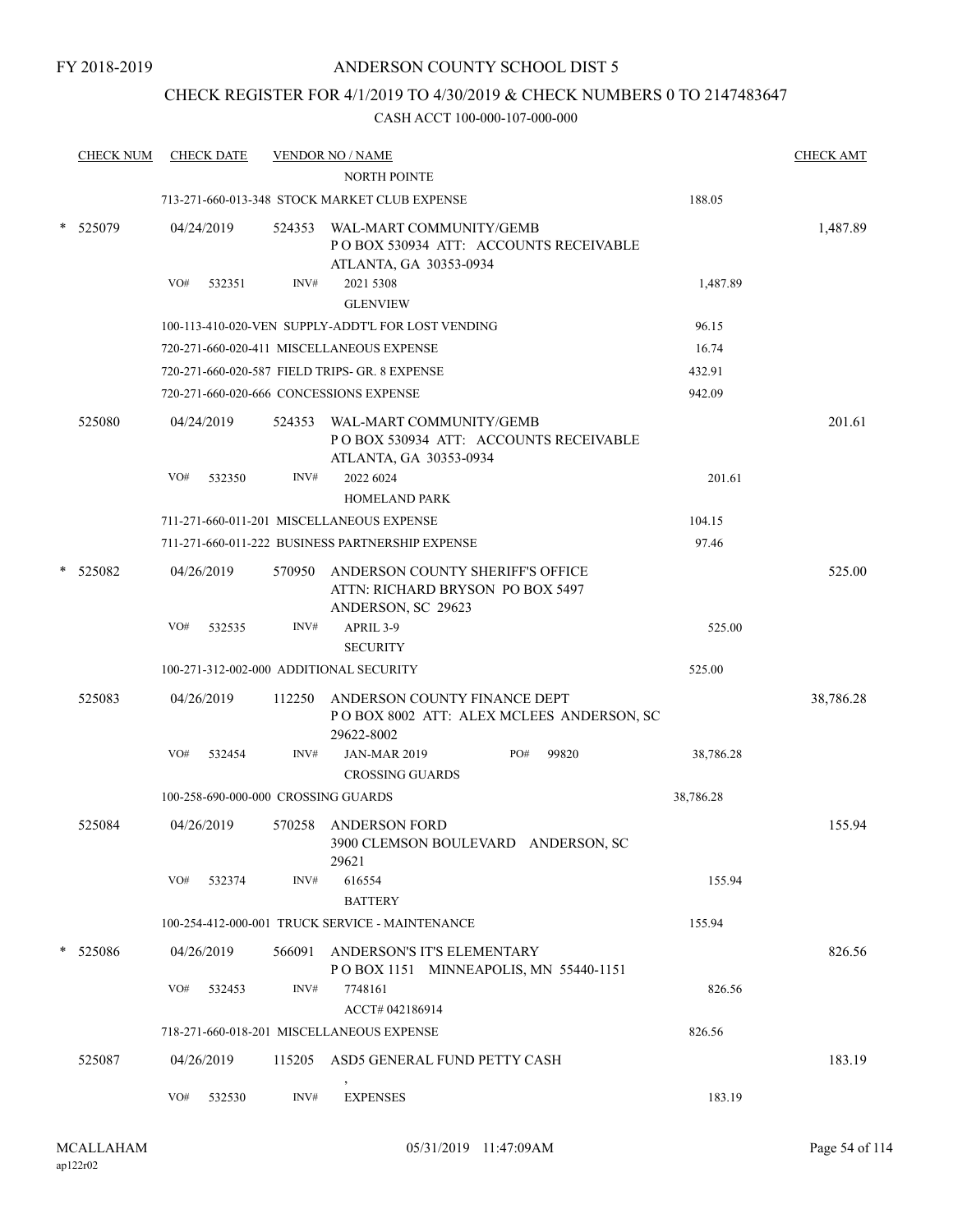## CHECK REGISTER FOR 4/1/2019 TO 4/30/2019 & CHECK NUMBERS 0 TO 2147483647

| <b>CHECK NUM</b> | <b>CHECK DATE</b>        |        |        | <b>VENDOR NO / NAME</b>                                                                  |               | <b>CHECK AMT</b> |
|------------------|--------------------------|--------|--------|------------------------------------------------------------------------------------------|---------------|------------------|
|                  |                          |        |        | <b>REIMBURSEMENT</b>                                                                     |               |                  |
|                  |                          |        |        | 100-213-410-000-000 SUPPLIES AND MATERIALS                                               | 11.98         |                  |
|                  |                          |        |        | 100-213-411-000-000 NURSING SERVICES - GASOLINE                                          | 15.00         |                  |
|                  |                          |        |        | 100-221-410-000-000 SUPPLIES AND MATERIALS                                               | 24.32         |                  |
|                  |                          |        |        | 100-221-410-000-000 SUPPLIES AND MATERIALS<br>100-221-410-000-000 SUPPLIES AND MATERIALS | 8.29<br>32.13 |                  |
|                  |                          |        |        | 100-221-410-000-000 SUPPLIES AND MATERIALS                                               | 21.97         |                  |
|                  |                          |        |        | 100-233-410-000-SMT SUPPLIES-STUDENT MGMT                                                | 25.00         |                  |
|                  |                          |        |        | 100-254-410-000-000 CUSTODIAL SUPPLIES                                                   | 18.17         |                  |
|                  |                          |        |        | 201-223-410-000-000 SUPPLIES- POSTAGE/PRINTING                                           | 19.88         |                  |
|                  |                          |        |        | 203-127-410-000-000 SUPPLIES-LD/DD/OHI                                                   | 6.45          |                  |
| 525088           | 04/26/2019               |        | 569220 | <b>AUTECH</b>                                                                            |               | 663.05           |
|                  |                          |        |        | POBOX 248 ATT: ACCOUNTS RECEIVABLE<br>WILLIAMSTON, SC 29697                              |               |                  |
|                  | VO#                      | 532379 | INV#   | 7280                                                                                     | 250.00        |                  |
|                  |                          |        |        | <b>MCLEES ELEM</b>                                                                       |               |                  |
|                  |                          |        |        | 100-254-323-008-400 CONTR SERV-HVAC/ELECT/PLUMBING                                       | 250.00        |                  |
|                  | VO#                      | 532380 | INV#   | 7271                                                                                     | 235.60        |                  |
|                  |                          |        |        | <b>WESTSIDE</b>                                                                          |               |                  |
|                  |                          |        |        | 100-254-323-003-400 CONTR SERV-HVAC/ELECT/PLUMBING                                       | 235.60        |                  |
|                  | VO#                      | 532381 | INV#   | 7278<br><b>MIDWAY ELEM</b>                                                               | 177.45        |                  |
|                  |                          |        |        | 100-254-323-017-400 CONTR SERV-HVAC/ELECT/PLUMBING                                       | 177.45        |                  |
| * 525090         | 04/26/2019               |        | 574045 | BORDEN DAIRY COMPANY                                                                     |               | 33,461.42        |
|                  |                          |        |        | PO BOX 933179 CLEVELAND, OH 44193                                                        |               |                  |
|                  | VO#                      | 532456 | INV#   | <b>MARCH 2019</b>                                                                        | 33,461.42     |                  |
|                  |                          |        |        | CUST #138365                                                                             |               |                  |
|                  | 600-256-460-002-000 FOOD |        |        |                                                                                          | 1,520.83      |                  |
|                  | 600-256-460-003-000 FOOD |        |        |                                                                                          | 1,617.10      |                  |
|                  | 600-256-460-005-000 FOOD |        |        |                                                                                          | 1,215.41      |                  |
|                  | 600-256-460-006-000 FOOD |        |        |                                                                                          | 3,398.77      |                  |
|                  | 600-256-460-007-000 FOOD |        |        |                                                                                          | 2,425.13      |                  |
|                  | 600-256-460-008-000 FOOD |        |        |                                                                                          | 2,141.96      |                  |
|                  | 600-256-460-009-000 FOOD |        |        |                                                                                          | 1,286.34      |                  |
|                  | 600-256-460-010-000 FOOD |        |        |                                                                                          | 2,252.03      |                  |
|                  | 600-256-460-011-000 FOOD |        |        |                                                                                          | 2,280.13      |                  |
|                  | 600-256-460-012-000 FOOD |        |        |                                                                                          | 2,207.01      |                  |
|                  | 600-256-460-013-000 FOOD |        |        |                                                                                          | 1,379.00      |                  |
|                  | 600-256-460-014-000 FOOD |        |        |                                                                                          | 2,230.24      |                  |
|                  | 600-256-460-015-000 FOOD |        |        |                                                                                          | 864.64        |                  |
|                  | 600-256-460-016-000 FOOD |        |        |                                                                                          | 1,659.80      |                  |
|                  | 600-256-460-017-000 FOOD |        |        |                                                                                          | 1,655.44      |                  |
|                  | 600-256-460-018-000 FOOD |        |        |                                                                                          | 1,067.12      |                  |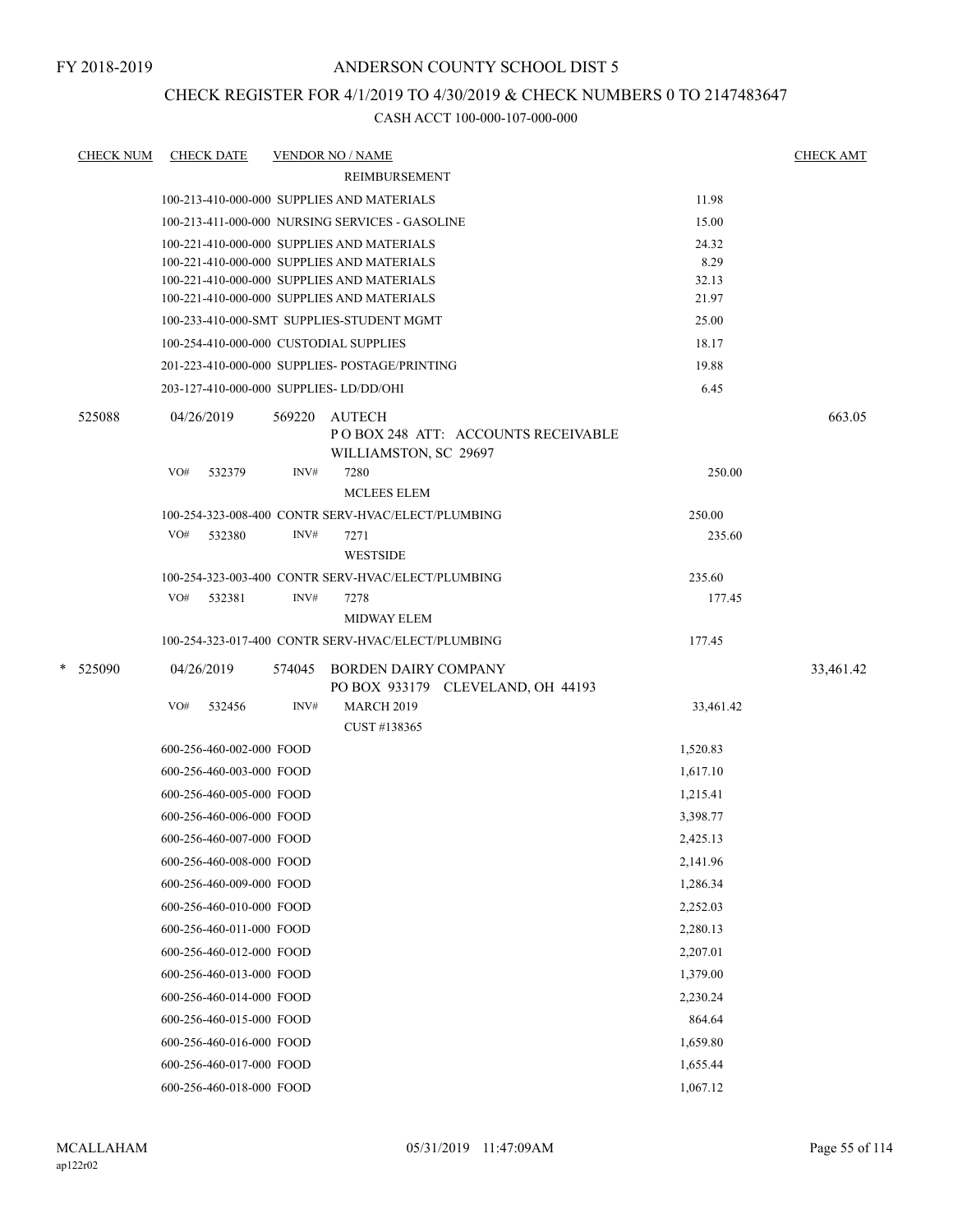## CHECK REGISTER FOR 4/1/2019 TO 4/30/2019 & CHECK NUMBERS 0 TO 2147483647

|   | <u>CHECK NUM</u> |     | <b>CHECK DATE</b>          |        | <b>VENDOR NO / NAME</b>                                                          |           | <b>CHECK AMT</b> |
|---|------------------|-----|----------------------------|--------|----------------------------------------------------------------------------------|-----------|------------------|
|   |                  |     | 600-256-460-019-000 FOOD   |        |                                                                                  | 1,886.72  |                  |
|   |                  |     | 600-256-460-020-000 FOOD   |        |                                                                                  | 1,481.48  |                  |
|   |                  |     | 600-256-460-021-000 FOOD   |        |                                                                                  | 892.27    |                  |
|   | 525091           |     | 04/26/2019                 | 572588 | BRYANT ENTERPRISES, LLC<br>418 SNEAKING CREEK DRIVE HAYESVILLE, NC<br>28904-6423 |           | 2,459.25         |
|   |                  | VO# | 532529                     | INV#   | PO#<br>12585<br>10525<br><b>RADIOS</b>                                           | 2,459.25  |                  |
|   |                  |     | 100-233-410-006-RAD RADIOS |        |                                                                                  | 2,459.25  |                  |
| * | 525093           |     | 04/26/2019                 |        | 573302 CAROWINDS 2019 MUSIC FESTIVAL                                             |           | 3,750.50         |
|   |                  | VO# | 532463                     | INV#   | PO BOX 410289 CHARLOTTE, NC 28241-0289<br><b>MAY 10</b><br><b>GLENVIEW BAND</b>  | 2,386.00  |                  |
|   |                  |     |                            |        | 720-271-660-020-601 BAND CLUB EXPENSE                                            | 2,386.00  |                  |
|   |                  | VO# | 532464                     | INV#   | MAY <sub>2</sub><br><b>GLENVIEW CHORUS</b>                                       | 1,364.50  |                  |
|   |                  |     |                            |        | 720-271-660-020-604 CHORUS CLUB EXPENSE                                          | 1,364.50  |                  |
|   | 525094           |     | 04/26/2019                 | 171100 | CITY GLASS COMPANY, INC.<br>POBOX 275 ATT: ACCOUNTS RECEIVABLE                   |           | 121.34           |
|   |                  | VO# | 532385                     | INV#   | ANDERSON, SC 29622<br>023842<br><b>WESTSIDE</b>                                  | 121.34    |                  |
|   |                  |     |                            |        | 100-254-410-003-001 SUPPLIES - MAINTENANCE                                       | 121.34    |                  |
|   | 525095           |     | 04/26/2019                 | 570581 | CITY OF ANDERSON POLICE DEPT<br>401 SOUTH MAIN ST ANDERSON, SC 29624             |           | 203.36           |
|   |                  | VO# | 532536                     | INV#   | APRIL 9-11<br><b>ADULT ED</b>                                                    | 203.36    |                  |
|   |                  |     |                            |        | 100-181-312-023-000 PURCHASED SERVICES                                           | 203.36    |                  |
|   | 525096           |     | 04/26/2019                 | 574613 | COCA-COLA BOTTLING CO CONSOLIDATED<br>PO BOX 602937 CHARLOTTE, NC 28260-2937     |           | 2,344.91         |
|   |                  | VO# | 532466                     | INV#   | <b>TL HANNA</b><br>ACCT# 0601242878                                              | 1,396.89  |                  |
|   |                  |     | 600-256-460-002-000 FOOD   |        |                                                                                  | 1,396.89  |                  |
|   |                  | VO# | 532467                     | INV#   | <b>WESTSIDE</b><br>ACCT# 0601242876                                              | 948.02    |                  |
|   |                  |     | 600-256-460-003-000 FOOD   |        |                                                                                  | 948.02    |                  |
|   | * 525099         |     | 04/26/2019                 | 211302 | <b>DUKE ENERGY</b><br>PO BOX 70516 CHARLOTTE, NC 28272-0516                      |           | 21,183.53        |
|   |                  | VO# | 532538                     | INV#   | <b>DUE 5/6</b><br><b>UTILITIES</b>                                               | 21,183.53 |                  |
|   |                  |     |                            |        | 100-254-470-001-000 ENERGY-ELECTRICITY & WATER                                   | 5,054.49  |                  |
|   |                  |     |                            |        | 100-254-470-002-000 ENERGY-ELECTRICITY & WATER                                   | 129.95    |                  |
|   |                  |     |                            |        | 100-254-470-005-000 ENERGY-ELECTRICITY & WATER                                   | 80.35     |                  |
|   |                  |     |                            |        | 100-254-470-007-000 ENERGY-ELECTRICITY & WATER                                   | 4,198.79  |                  |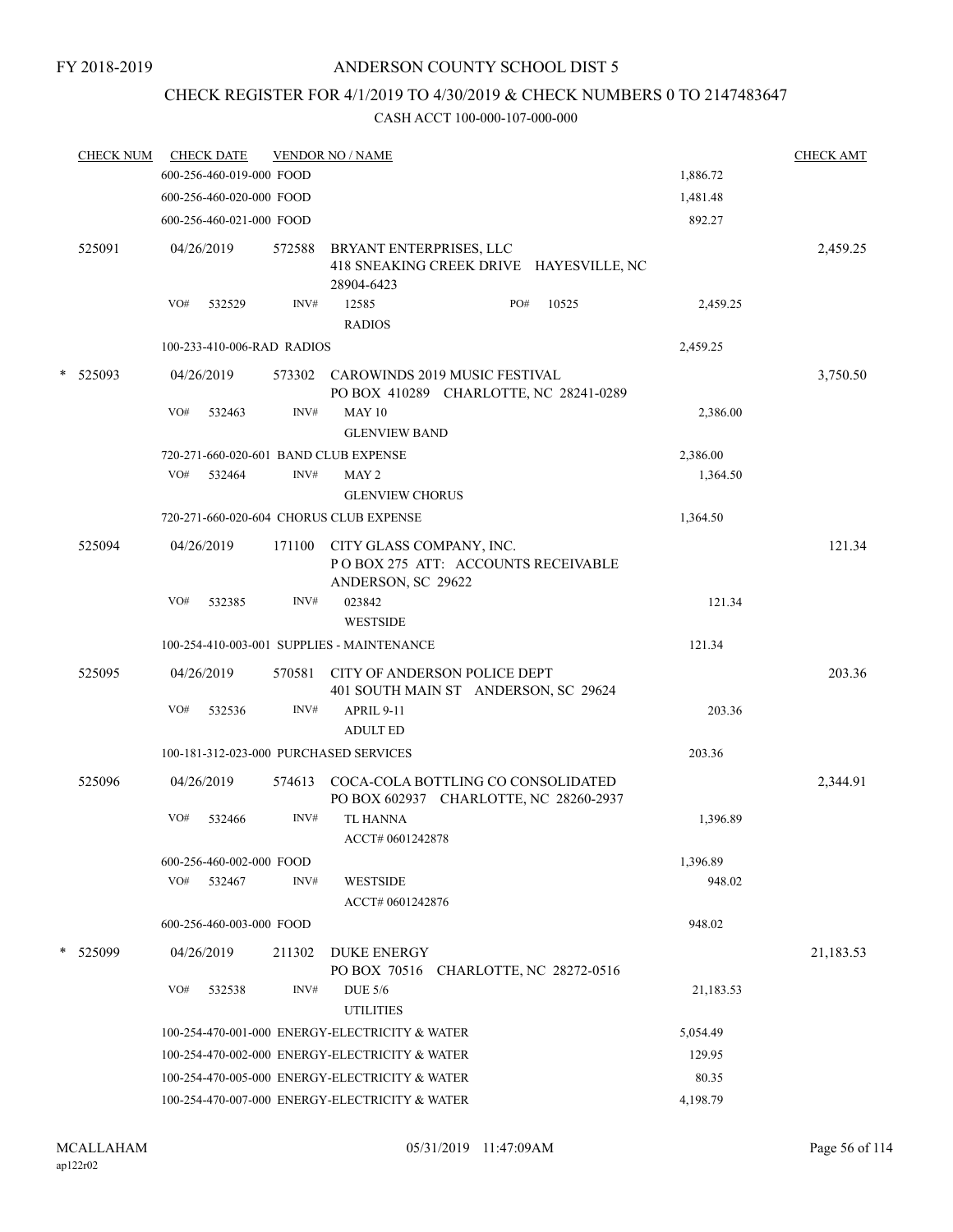## CHECK REGISTER FOR 4/1/2019 TO 4/30/2019 & CHECK NUMBERS 0 TO 2147483647

|   | <u>CHECK NUM</u> |            | <b>CHECK DATE</b>                |        | <b>VENDOR NO / NAME</b>                                         |     |       |          | <b>CHECK AMT</b> |
|---|------------------|------------|----------------------------------|--------|-----------------------------------------------------------------|-----|-------|----------|------------------|
|   |                  |            |                                  |        | 100-254-470-008-000 ENERGY-ELECTRICITY & WATER                  |     |       | 21.19    |                  |
|   |                  |            |                                  |        | 100-254-470-009-000 ENERGY-ELECTRICITY & WATER                  |     |       | 31.30    |                  |
|   |                  |            |                                  |        | 100-254-470-010-000 ENERGY-ELECTRICITY & WATER                  |     |       | 5,544.09 |                  |
|   |                  |            |                                  |        | 100-254-470-014-000 ENERGY-ELECTRICITY & WATER                  |     |       | 45.71    |                  |
|   |                  |            |                                  |        | 100-254-470-019-000 ENERGY-ELECTRICITY & WATER                  |     |       | 4,070.89 |                  |
|   |                  |            |                                  |        | 100-254-470-023-000 ENERGY-ELECTRICITY & WATER                  |     |       | 2,006.77 |                  |
|   | 525100           |            | 04/26/2019                       | 572314 | EASTBAY, INC.<br>PO BOX 1328  WAUSAU, WI 54402-1328             |     |       |          | 1,484.50         |
|   |                  | VO#        | 532472                           | INV#   | 993816<br>CUST #20756                                           | PO# | 10536 | 1,484.50 |                  |
|   |                  |            | 100-113-410-005-000 SUPPLIES     |        |                                                                 |     |       | 1,010.23 |                  |
|   |                  |            | 100-113-410-005-0RE RELATED ARTS |        |                                                                 |     |       | 474.27   |                  |
|   | $*$ 525102       |            | 04/26/2019                       | 563495 | ELECTRIC CITY UTILITIES                                         |     |       |          | 5,119.65         |
|   |                  |            |                                  |        | CITY OF ANDERSON 601 SOUTH MAIN ST<br>ANDERSON, SC 29624        |     |       |          |                  |
|   |                  | VO#        | 532537                           | INV#   | <b>DUE 5/10</b>                                                 |     |       | 5,119.65 |                  |
|   |                  |            |                                  |        | <b>WATER &amp; SEWER</b>                                        |     |       |          |                  |
|   |                  |            |                                  |        | 100-254-470-000-000 ENERGY-ELECTRICITY & WATER                  |     |       | 116.59   |                  |
|   |                  |            |                                  |        | 100-254-470-005-000 ENERGY-ELECTRICITY & WATER                  |     |       | 1,579.36 |                  |
|   |                  |            |                                  |        | 100-254-470-009-000 ENERGY-ELECTRICITY & WATER                  |     |       | 1,161.10 |                  |
|   |                  |            |                                  |        | 100-254-470-012-000 ENERGY-ELECTRICITY & WATER                  |     |       | 928.03   |                  |
|   |                  |            |                                  |        | 100-254-470-014-000 ENERGY-ELECTRICITY & WATER                  |     |       | 1,180.70 |                  |
|   |                  |            |                                  |        | 100-254-470-023-000 ENERGY-ELECTRICITY & WATER                  |     |       | 153.87   |                  |
| * | 525104           |            | 04/26/2019                       | 574009 | <b>FUN EXPRESS, LLC</b>                                         |     |       |          | 591.32           |
|   |                  | VO#        | 532528                           | INV#   | PO BOX 14463 DES MOINES, IA 50306<br>695620840<br>ACCT #4510854 | PO# | 10566 | 591.32   |                  |
|   |                  |            |                                  |        | 201-112-410-014-000 SUPPLIES AND MATERIALS                      |     |       | 591.32   |                  |
| * | 525106           | 04/26/2019 |                                  | 571483 | ISOM ELECTRIC, LLC                                              |     |       |          | 3,400.00         |
|   |                  |            |                                  |        | 3300-D N. MAIN STREET PMB 325 ANDERSON, SC<br>29621             |     |       |          |                  |
|   |                  | VO#        | 532481                           | INV#   | 8955<br><b>GENERATOR SERVICE</b>                                | PO# | 10106 | 3,400.00 |                  |
|   |                  |            |                                  |        | 100-254-323-000-400 CONTRACT SRVS.-HVAC                         |     |       | 340.00   |                  |
|   |                  |            |                                  |        | 100-254-323-002-400 CONTR SERV-HVAC/ELECT/PLUMBING              |     |       | 340.00   |                  |
|   |                  |            |                                  |        | 100-254-323-003-400 CONTR SERV-HVAC/ELECT/PLUMBING              |     |       | 340.00   |                  |
|   |                  |            |                                  |        | 100-254-323-006-400 CONTR SERV-HVAC/ELECT/PLUMBING              |     |       | 340.00   |                  |
|   |                  |            |                                  |        | 100-254-323-008-400 CONTR SERV-HVAC/ELECT/PLUMBING              |     |       | 340.00   |                  |
|   |                  |            |                                  |        | 100-254-323-010-400 CONTR SERV-HVAC/ELECT/PLUMBING              |     |       | 340.00   |                  |
|   |                  |            |                                  |        | 100-254-323-013-400 CONTR SERV-HVAC/ELECT/PLUMBING              |     |       | 340.00   |                  |
|   |                  |            |                                  |        | 100-254-323-014-400 CONTR SERV-HVAC/ELECT/PLUMBING              |     |       | 340.00   |                  |
|   |                  |            |                                  |        | 100-254-323-017-400 CONTR SERV-HVAC/ELECT/PLUMBING              |     |       | 340.00   |                  |
|   |                  |            |                                  |        | 100-254-323-020-400 CONTR SERV-HVAC/ELECT/PLUMBING              |     |       | 340.00   |                  |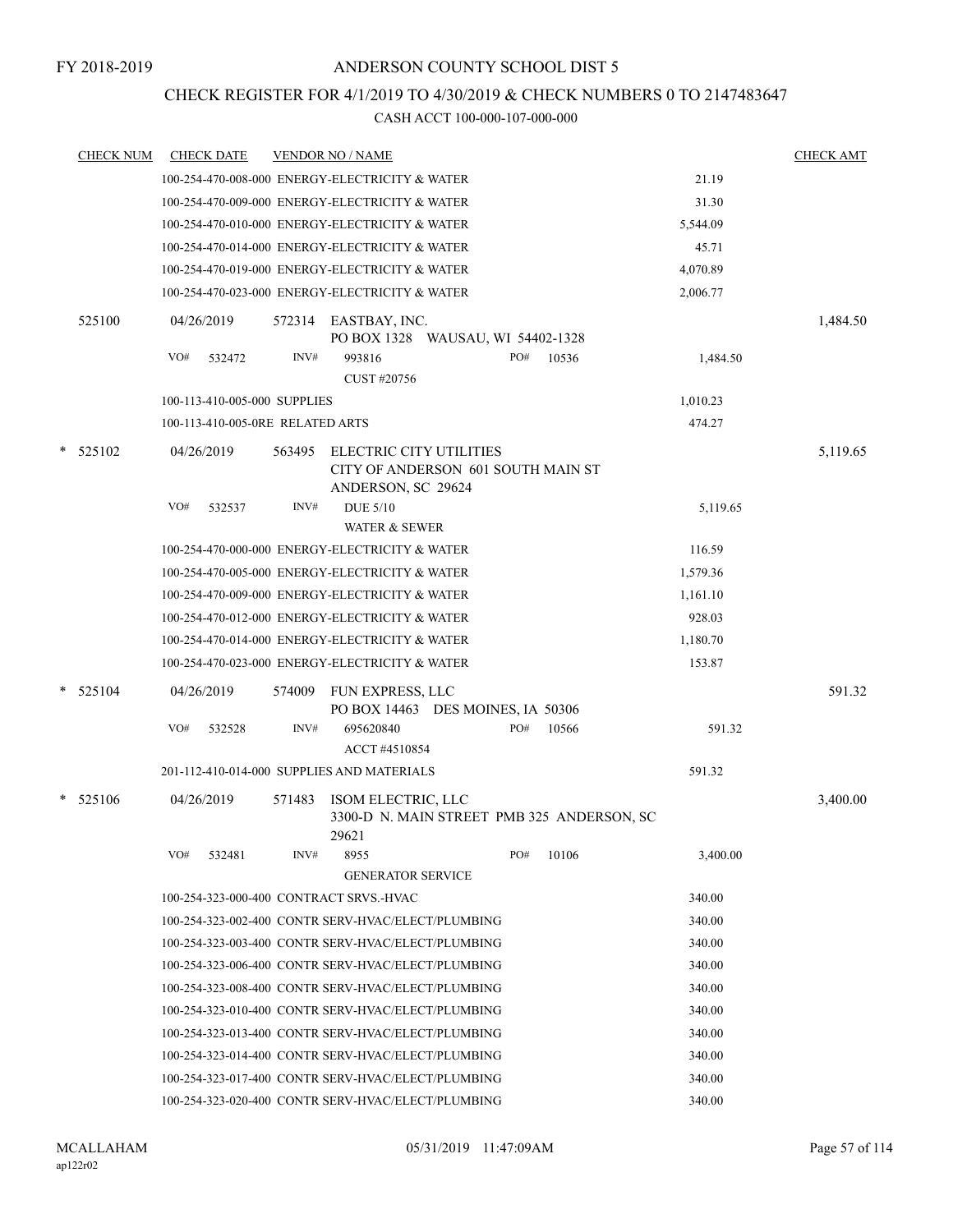## CHECK REGISTER FOR 4/1/2019 TO 4/30/2019 & CHECK NUMBERS 0 TO 2147483647

| <b>CHECK NUM</b> | <b>CHECK DATE</b>                         |        | <b>VENDOR NO / NAME</b>                                                                                   |                    | <b>CHECK AMT</b> |
|------------------|-------------------------------------------|--------|-----------------------------------------------------------------------------------------------------------|--------------------|------------------|
| 525107           | 04/26/2019                                | 320795 | LESLEY COURTS AND PAVING, INC<br>3104 OLD WILLIAMSTON ROAD ATT: ACCOUNTS<br>RECEIVABLE ANDERSON, SC 29621 |                    | 2,400.00         |
|                  | VO#<br>532452                             | INV#   | 3538                                                                                                      | 2,400.00           |                  |
|                  |                                           |        | WHITEHALL                                                                                                 |                    |                  |
|                  | 100-254-323-019-LOT PARKING LOT REPAIR    |        |                                                                                                           | 2,400.00           |                  |
| 525108           | 04/26/2019                                | 569988 | MCMILLAN PAZDAN SMITH, LLC<br>DEPT 999450 PO BOX 537044 ATLANTA, GA<br>30353-9450                         |                    | 6,427.11         |
|                  | VO#<br>532482                             | INV#   | 01900897<br>PROJ #015013                                                                                  | 3,596.62           |                  |
|                  | 515-253-520-031-CAR CAREER CENTER         |        |                                                                                                           | 3,596.62           |                  |
|                  | VO#<br>532483                             | INV#   | 01900907<br>PROJ #017455                                                                                  | 393.06             |                  |
|                  | 505-254-323-005-000 CONTRACTED SERVICES   |        |                                                                                                           | 393.06             |                  |
|                  | VO#<br>532484                             | INV#   | 01900906<br>PROJ #017396                                                                                  | 2,437.43           |                  |
|                  |                                           |        | 505-271-540-002-BSC BASEBALL&SOFTBALL COMPLEX                                                             | 1,218.72           |                  |
|                  |                                           |        | 505-271-540-003-BSC BASEBALL&SOFTBALL COMPLEX                                                             | 1,218.71           |                  |
| 525109           | 04/26/2019                                | 574354 | METEOR EDUCATION LLC<br>PO BOX 535519 ATLANTA, GA 30353-5519                                              |                    | 73,703.06        |
|                  | VO#<br>532487                             | INV#   | 99909<br>PO#<br><b>PROJ ID 60387</b>                                                                      | 10342<br>6,933.60  |                  |
|                  |                                           |        | 600-256-541-002-000 EQUIPMENT- NON EXPENDABLE                                                             | 6,933.60           |                  |
|                  | VO#<br>532488                             | INV#   | 99908<br>PO#<br><b>PROJ ID 60120</b>                                                                      | 10038<br>66,769.46 |                  |
|                  |                                           |        | 600-256-541-017-000 EQUIPMENT-NON EXPENDABLE                                                              | 66,769.46          |                  |
| 525110           | 04/26/2019                                | 575780 | MOSELEY BROS ASPHALT, LLC<br>PO BOX 5750 ANDERSON, SC 29623                                               |                    | 40,990.00        |
|                  | VO#<br>532489                             | INV#   | 470<br>PO#<br><b>CALHOUN ELEM</b>                                                                         | 10372<br>40,990.00 |                  |
|                  | 100-254-323-014-CAP CAPITAL PROJECTS      |        |                                                                                                           | 40,990.00          |                  |
| 525111           | 04/26/2019                                | 389900 | OFFICE DEPOT<br>POBOX 1413 CHARLOTTE, NC 28201-1413                                                       |                    | 1,270.71         |
|                  | VO#<br>532491                             | INV#   | 296798506001<br><b>SUPPLIES</b>                                                                           | 129.73             |                  |
|                  |                                           |        | 723-190-660-023-911 MISCELLANEOUS- ADULT ED EXPENSE                                                       | 129.73             |                  |
|                  | VO#<br>532492                             | INV#   | 294197973001<br><b>SUPPLIES</b>                                                                           | 300.01             |                  |
|                  |                                           |        | 100-112-410-000-000 SUPPLIES AND MATERIALS                                                                | 254.58             |                  |
|                  | 326-111-410-000-000 SCIENCE KITS SUPPLIES |        |                                                                                                           | 45.43              |                  |
|                  | VO#<br>532493                             | INV#   | PO#<br>297904481001<br><b>SUPPLIES</b>                                                                    | 10589<br>53.66     |                  |
|                  | 100-221-410-000-TST SUPPLIES-TESTING      |        |                                                                                                           | 53.66              |                  |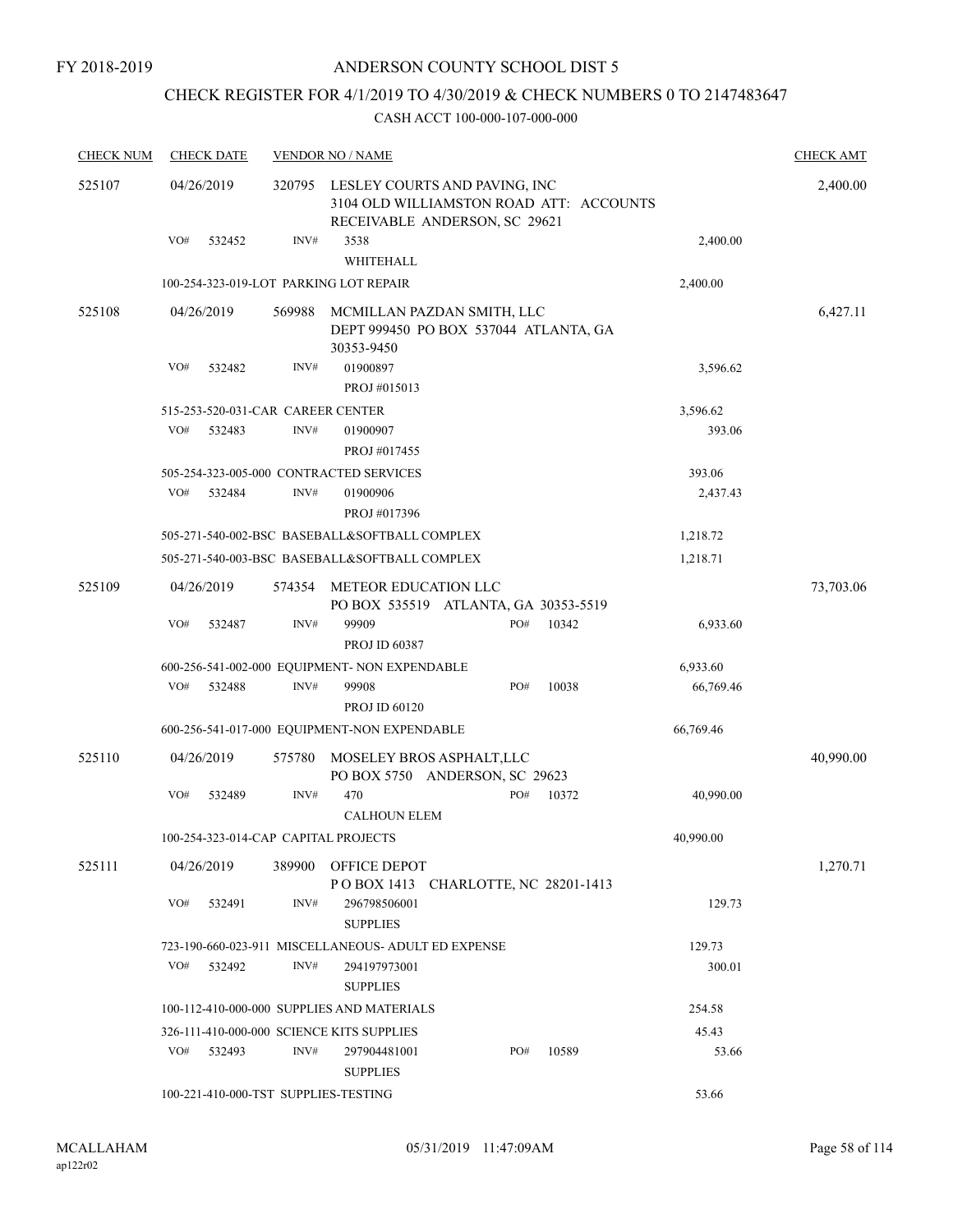## CHECK REGISTER FOR 4/1/2019 TO 4/30/2019 & CHECK NUMBERS 0 TO 2147483647

| <b>CHECK NUM</b> | <b>CHECK DATE</b>                        | <b>VENDOR NO / NAME</b> |                                                                     |           |           | <b>CHECK AMT</b> |
|------------------|------------------------------------------|-------------------------|---------------------------------------------------------------------|-----------|-----------|------------------|
|                  | VO#<br>532494                            | INV#                    | 298871815001                                                        |           | 176.54    |                  |
|                  |                                          |                         | <b>SUPPLIES</b>                                                     |           |           |                  |
|                  | 600-256-410-000-000 SUPPLIES             |                         |                                                                     |           | 176.54    |                  |
|                  | VO#<br>532495                            | INV#                    | 297389382001                                                        |           | 215.09    |                  |
|                  |                                          |                         | <b>SUPPLIES</b>                                                     |           |           |                  |
|                  | 600-256-410-000-000 SUPPLIES             |                         |                                                                     |           | 215.09    |                  |
|                  | VO# 532496                               | INV#                    | 295577747001                                                        |           | 238.48    |                  |
|                  |                                          |                         | <b>SUPPLIES</b>                                                     |           |           |                  |
|                  | 600-256-410-000-000 SUPPLIES             |                         |                                                                     |           | 238.48    |                  |
|                  | VO#<br>532497                            | INV#                    | 295219771001                                                        |           | 59.94     |                  |
|                  |                                          |                         | <b>SUPPLIES</b>                                                     |           |           |                  |
|                  | 717-190-660-017-286 READING CLUB EXPENSE |                         |                                                                     |           | 59.94     |                  |
|                  | VO#<br>532498                            | INV#                    | 289765982001                                                        |           | 97.26     |                  |
|                  |                                          |                         | <b>SUPPLIES</b>                                                     |           |           |                  |
|                  |                                          |                         | 719-271-660-019-201 MISCELLANEOUS EXPENSE                           |           | 97.26     |                  |
| 525112           | 04/26/2019                               |                         | 574065 PARKER, DAVID                                                |           |           | 7,950.00         |
|                  |                                          |                         | DLT SURGICAL LAND CLEARING 1001                                     |           |           |                  |
|                  | VO# 532499                               | INV#                    | DICKERSON ROAD ANDERSON, SC 29626                                   |           |           |                  |
|                  |                                          |                         | PO 99986<br><b>GROUND SERVICES</b>                                  | PO# 99986 | 7,950.00  |                  |
|                  | 100-254-323-001-001 CONTRACTED SERVICES  |                         |                                                                     |           | 900.00    |                  |
|                  | 100-254-323-002-001 CONTRACTED SERVICES  |                         |                                                                     |           | 0.00      |                  |
|                  | 100-254-323-003-001 CONTRACTED SERVICES  |                         |                                                                     |           | 950.00    |                  |
|                  |                                          |                         |                                                                     |           |           |                  |
|                  | 100-254-323-006-001 CONTRACTED SERVICES  |                         |                                                                     |           | 575.00    |                  |
|                  | 100-254-323-010-001 CONTRACTED SERVICES  |                         |                                                                     |           | 950.00    |                  |
|                  | 100-254-323-013-001 CONTRACTED SERVICES  |                         |                                                                     |           | 0.00      |                  |
|                  | 100-254-323-015-001 CONTRACTED SERVICES  |                         |                                                                     |           | 1,000.00  |                  |
|                  | 100-254-323-017-001 CONTRACTED SERVICES  |                         |                                                                     |           | 975.00    |                  |
|                  | 100-254-323-018-001 CONTRACTED SERVICES  |                         |                                                                     |           | 0.00      |                  |
|                  | 100-254-323-019-001 CONTRACTED SERVICES  |                         |                                                                     |           | 1,500.00  |                  |
|                  | 100-254-323-020-001 CONTRACTED SERVICES  |                         |                                                                     |           | 0.00      |                  |
|                  | 100-254-323-021-001 CONTRACTED SERVICES  |                         |                                                                     |           | 1,100.00  |                  |
| 525113           | 04/26/2019                               |                         | 568036 PIEDMONT NATURAL GAS<br>PO BOX 1246 CHARLOTTE, NC 28201-1246 |           |           | 11,130.14        |
|                  | VO#<br>532539                            | INV#                    | <b>DUE 5/8</b>                                                      |           | 11,130.14 |                  |
|                  |                                          |                         | <b>UTILITIES</b>                                                    |           |           |                  |
|                  | 100-254-472-000-000 ENERGY-GAS           |                         |                                                                     |           | 36.73     |                  |
|                  | 100-254-472-000-000 ENERGY-GAS           |                         |                                                                     |           | 36.73     |                  |
|                  | 100-254-472-003-000 ENERGY-GAS           |                         |                                                                     |           | 852.01    |                  |
|                  | 100-254-472-005-000 ENERGY-GAS           |                         |                                                                     |           | 1,179.98  |                  |
|                  | 100-254-472-006-000 ENERGY-GAS           |                         |                                                                     |           | 769.56    |                  |
|                  | 100-254-472-007-000 ENERGY-GAS           |                         |                                                                     |           | 300.55    |                  |
|                  | 100-254-472-010-000 ENERGY-GAS           |                         |                                                                     |           | 72.64     |                  |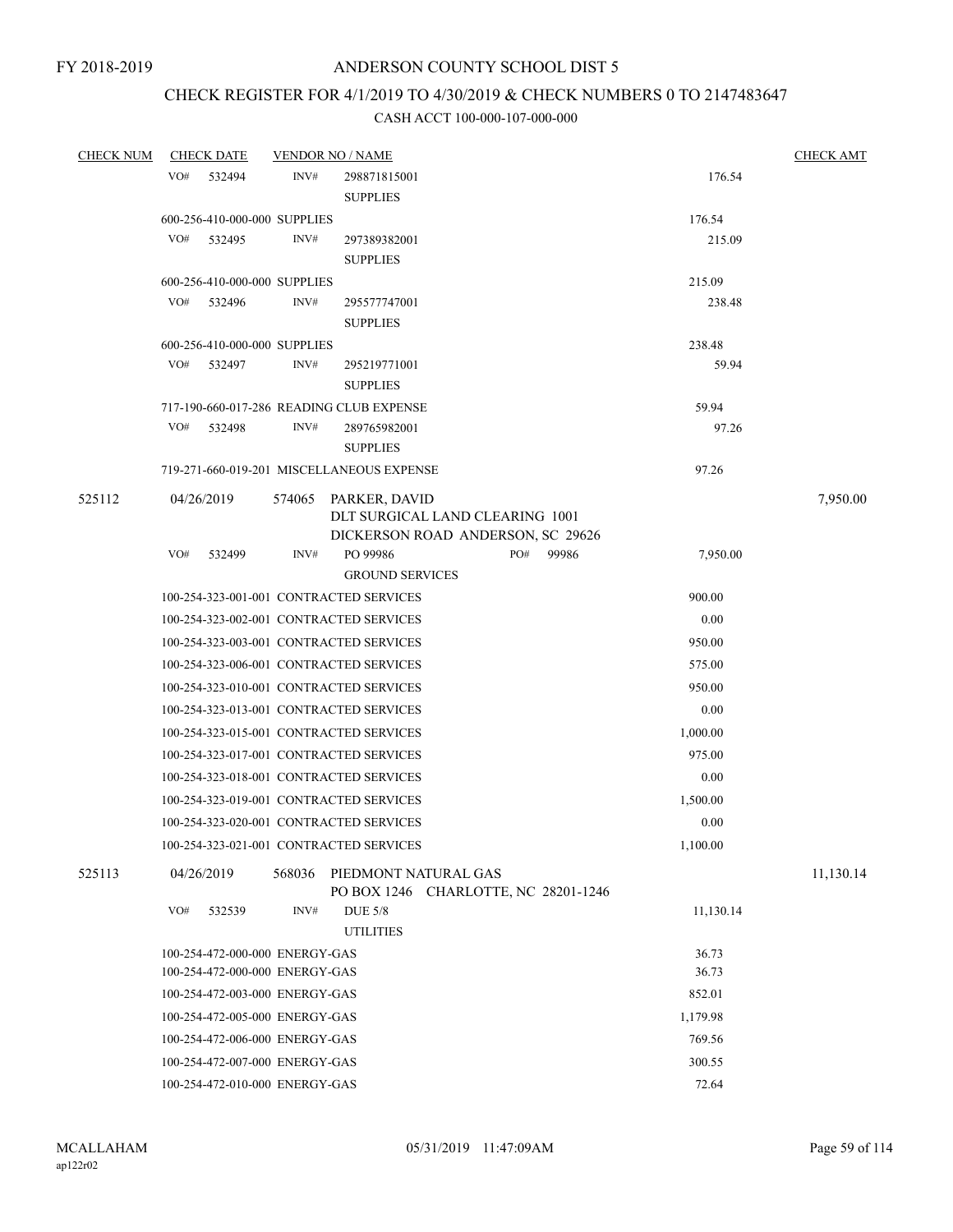## CHECK REGISTER FOR 4/1/2019 TO 4/30/2019 & CHECK NUMBERS 0 TO 2147483647

| <b>CHECK NUM</b> |     | <b>CHECK DATE</b>              |        | <b>VENDOR NO / NAME</b>                                                                                      |     |       |                  | <b>CHECK AMT</b> |
|------------------|-----|--------------------------------|--------|--------------------------------------------------------------------------------------------------------------|-----|-------|------------------|------------------|
|                  |     | 100-254-472-014-000 ENERGY-GAS |        |                                                                                                              |     |       | 999.84           |                  |
|                  |     | 100-254-472-023-000 ENERGY-GAS |        |                                                                                                              |     |       | 603.46           |                  |
|                  |     |                                |        | 100-254-472-031-000 ENERGY-NATURAL GAS                                                                       |     |       | 2,583.32         |                  |
|                  |     | 600-256-470-003-000 ENERGY     |        |                                                                                                              |     |       | 112.95           |                  |
|                  |     | 600-256-470-005-000 ENERGY     |        |                                                                                                              |     |       | 165.53           |                  |
|                  |     |                                |        |                                                                                                              |     |       |                  |                  |
|                  |     | 600-256-470-007-000 ENERGY     |        |                                                                                                              |     |       | 153.98           |                  |
|                  |     | 600-256-470-008-000 ENERGY     |        |                                                                                                              |     |       | 156.92           |                  |
|                  |     | 600-256-470-010-000 ENERGY     |        |                                                                                                              |     |       | 236.07           |                  |
|                  |     | 600-256-470-014-000 ENERGY     |        |                                                                                                              |     |       | 183.22           |                  |
|                  |     | 600-256-470-018-000 ENERGY     |        |                                                                                                              |     |       | 2,686.65         |                  |
| $*$ 525115       |     | 04/26/2019                     | 573390 | <b>RESCARE HOMECARE</b><br>PO BOX 2797 VALDOSTA, GA 31604-2797                                               |     |       |                  | 1,778.35         |
|                  | VO# | 532503                         | INV#   | 7606300104838<br><b>MARCH 18-27</b>                                                                          | PO# | 99684 | 880.63           |                  |
|                  |     |                                |        |                                                                                                              |     |       |                  |                  |
|                  |     |                                |        | 203-215-313-000-000 O&M/ PT/ ESL SERVICES                                                                    |     |       | 880.63           |                  |
|                  | VO# | 532504                         | INV#   | 7606300104846                                                                                                | PO# | 99684 | 897.72           |                  |
|                  |     |                                |        | <b>MARCH 18-28</b>                                                                                           |     |       |                  |                  |
|                  |     |                                |        | 203-215-313-000-000 O&M/ PT/ ESL SERVICES                                                                    |     |       | 897.72           |                  |
| 525116           |     | 04/26/2019                     |        | 567525 ROWLAND MECHANICAL<br>4035 HWY 24 ANDERSON, SC 29626                                                  |     |       |                  | 7,558.99         |
|                  | VO# | 532505                         | INV#   | 9226-9240                                                                                                    | PO# | 99095 | 4,399.65         |                  |
|                  |     |                                |        | <b>BUS REPAIRS</b>                                                                                           |     |       |                  |                  |
|                  |     |                                |        | 100-255-323-000-ACT ACTIVITY BUS CONTRACTED SERVICES                                                         |     |       | 325.00           |                  |
|                  |     |                                |        | 100-255-323-000-ACT ACTIVITY BUS CONTRACTED SERVICES                                                         |     |       | 325.00           |                  |
|                  |     |                                |        | 100-255-323-000-ACT ACTIVITY BUS CONTRACTED SERVICES                                                         |     |       | 325.00           |                  |
|                  |     |                                |        | 100-255-323-000-ACT ACTIVITY BUS CONTRACTED SERVICES                                                         |     |       | 325.00           |                  |
|                  |     |                                |        | 100-255-323-000-ACT ACTIVITY BUS CONTRACTED SERVICES                                                         |     |       | 325.00           |                  |
|                  |     |                                |        | 100-255-323-000-ACT ACTIVITY BUS CONTRACTED SERVICES                                                         |     |       | 325.00           |                  |
|                  |     |                                |        | 100-255-323-000-ACT ACTIVITY BUS CONTRACTED SERVICES                                                         |     |       | 325.00           |                  |
|                  |     |                                |        | 100-255-323-000-ACT ACTIVITY BUS CONTRACTED SERVICES                                                         |     |       | 83.66            |                  |
|                  |     |                                |        | 100-255-323-000-ACT ACTIVITY BUS CONTRACTED SERVICES                                                         |     |       | 90.99            |                  |
|                  |     |                                |        | 100-255-323-000-ACT ACTIVITY BUS CONTRACTED SERVICES<br>100-255-323-000-ACT ACTIVITY BUS CONTRACTED SERVICES |     |       | 325.00<br>325.00 |                  |
|                  |     |                                |        | 100-255-323-000-ACT ACTIVITY BUS CONTRACTED SERVICES                                                         |     |       | 325.00           |                  |
|                  |     |                                |        | 100-255-323-000-ACT ACTIVITY BUS CONTRACTED SERVICES                                                         |     |       | 325.00           |                  |
|                  |     |                                |        | 100-255-323-000-ACT ACTIVITY BUS CONTRACTED SERVICES                                                         |     |       | 325.00           |                  |
|                  |     |                                |        | 100-255-323-000-ACT ACTIVITY BUS CONTRACTED SERVICES                                                         |     |       | 325.00           |                  |
|                  | VO# | 532506                         | INV#   | 9211-9225                                                                                                    | PO# | 99095 | 2,184.34         |                  |
|                  |     |                                |        | <b>BUS REPAIRS</b>                                                                                           |     |       |                  |                  |
|                  |     |                                |        | 100-255-323-000-ACT ACTIVITY BUS CONTRACTED SERVICES                                                         |     |       | 90.99            |                  |
|                  |     |                                |        | 100-255-323-000-ACT ACTIVITY BUS CONTRACTED SERVICES                                                         |     |       | 723.84           |                  |
|                  |     |                                |        | 100-255-323-000-ACT ACTIVITY BUS CONTRACTED SERVICES                                                         |     |       | 446.25           |                  |
|                  |     |                                |        | 100-255-323-000-ACT ACTIVITY BUS CONTRACTED SERVICES                                                         |     |       | 98.32            |                  |
|                  |     |                                |        | 100-255-323-000-ACT ACTIVITY BUS CONTRACTED SERVICES                                                         |     |       | 83.66            |                  |
|                  |     |                                |        | 100-255-323-000-ACT ACTIVITY BUS CONTRACTED SERVICES                                                         |     |       | 83.66            |                  |
|                  |     |                                |        | 100-255-323-000-ACT ACTIVITY BUS CONTRACTED SERVICES                                                         |     |       | 83.66            |                  |
|                  |     |                                |        | 100-255-323-000-ACT ACTIVITY BUS CONTRACTED SERVICES                                                         |     |       | 83.66            |                  |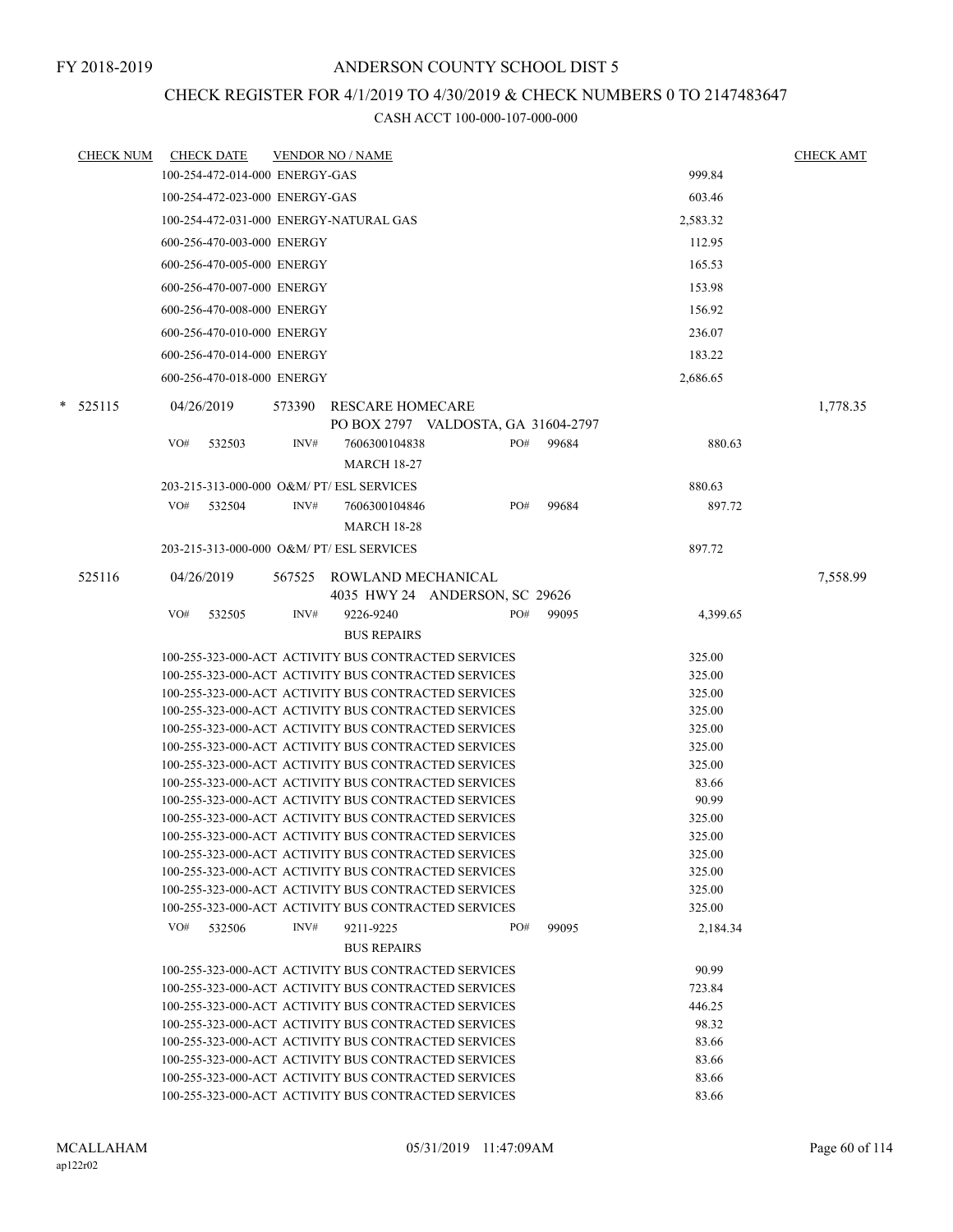## CHECK REGISTER FOR 4/1/2019 TO 4/30/2019 & CHECK NUMBERS 0 TO 2147483647

| <b>CHECK NUM</b> | <b>CHECK DATE</b> |        |                                   | <b>VENDOR NO / NAME</b>                                                                           |     |       |        | <b>CHECK AMT</b> |
|------------------|-------------------|--------|-----------------------------------|---------------------------------------------------------------------------------------------------|-----|-------|--------|------------------|
|                  |                   |        |                                   | 100-255-323-000-ACT ACTIVITY BUS CONTRACTED SERVICES                                              |     |       | 90.99  |                  |
|                  |                   |        |                                   | 100-255-323-000-ACT ACTIVITY BUS CONTRACTED SERVICES                                              |     |       | 46.00  |                  |
|                  |                   |        |                                   | 100-255-323-000-ACT ACTIVITY BUS CONTRACTED SERVICES                                              |     |       | 63.66  |                  |
|                  |                   |        |                                   | 100-255-323-000-ACT ACTIVITY BUS CONTRACTED SERVICES                                              |     |       | 46.00  |                  |
|                  |                   |        |                                   | 100-255-323-000-ACT ACTIVITY BUS CONTRACTED SERVICES                                              |     |       | 76.33  |                  |
|                  |                   |        |                                   | 100-255-323-000-ACT ACTIVITY BUS CONTRACTED SERVICES                                              |     |       | 76.33  |                  |
|                  |                   |        |                                   | 100-255-323-000-ACT ACTIVITY BUS CONTRACTED SERVICES                                              |     |       | 90.99  |                  |
|                  | VO#               | 532507 | INV#                              | 9241-9243<br><b>BUS REPAIRS</b>                                                                   | PO# | 99095 | 975.00 |                  |
|                  |                   |        |                                   | 100-255-323-000-ACT ACTIVITY BUS CONTRACTED SERVICES                                              |     |       | 325.00 |                  |
|                  |                   |        |                                   | 100-255-323-000-ACT ACTIVITY BUS CONTRACTED SERVICES                                              |     |       | 325.00 |                  |
|                  |                   |        |                                   | 100-255-323-000-ACT ACTIVITY BUS CONTRACTED SERVICES                                              |     |       | 325.00 |                  |
| 525117           | 04/26/2019        |        | 575888                            | ROWLAND'S AUTOMOTIVE SPECIALIST<br>650 MCGEE RD ANDERSON, SC 29625-1400                           |     |       |        | 734.19           |
|                  | VO#               | 532405 | INV#                              | 1014685<br><b>BRAKES</b>                                                                          |     |       | 734.19 |                  |
|                  |                   |        |                                   | 100-254-412-000-001 TRUCK SERVICE - MAINTENANCE                                                   |     |       | 734.19 |                  |
| 525118           |                   |        | 455650                            | SAFETY KLEEN SYSTEMS, INC                                                                         |     |       |        | 527.82           |
|                  | 04/26/2019        |        |                                   | POBOX 650509 ATT: ACCOUNTS RECEIVABLE<br>DALLAS, TX 75265-0509                                    |     |       |        |                  |
|                  | VO#               | 532406 | INV#                              | 79377660                                                                                          |     |       | 527.82 |                  |
|                  |                   |        |                                   | <b>SUPPLIES</b>                                                                                   |     |       |        |                  |
|                  |                   |        | 100-254-323-000-001 CONTRACT SRVS |                                                                                                   |     |       | 527.82 |                  |
|                  |                   |        |                                   |                                                                                                   |     |       |        |                  |
| 525119           | 04/26/2019        |        | 455901                            | <b>SAGE PUBLICATIONS, INC</b>                                                                     |     |       |        | 491.95           |
|                  |                   |        |                                   | 2455 TELLER ROAD ATT: ACCOUNTS                                                                    |     |       |        |                  |
|                  |                   |        |                                   | RECEIVABLE THOUSAND OAKS, CA 91320                                                                |     |       |        |                  |
|                  | VO#               | 532527 | INV#                              | 335763KI                                                                                          | PO# | 10540 | 491.95 |                  |
|                  |                   |        |                                   | <b>NUANCE</b>                                                                                     |     |       |        |                  |
|                  |                   |        |                                   | 100-221-410-000-000 SUPPLIES AND MATERIALS                                                        |     |       | 467.00 |                  |
|                  |                   |        |                                   | 100-221-410-000-000 SUPPLIES AND MATERIALS                                                        |     |       | 24.95  |                  |
| 525120           | 04/26/2019        |        |                                   | 566995 SC DEPT OF JUVENILE JUSTICE<br>POBOX 21069 ATT: FISCAL AFFAIRS COLUMBIA,                   |     |       |        | 928.00           |
|                  |                   |        |                                   | SC 29221-1069                                                                                     |     |       |        |                  |
|                  | VO#               | 532510 | INV#                              | 2000447312                                                                                        |     |       | 928.00 |                  |
|                  |                   |        |                                   | <b>MARCH 2019</b>                                                                                 |     |       |        |                  |
|                  |                   |        |                                   | 100-412-720-000-000 PAYMENTS TO OTHER GOV'T UNITS                                                 |     |       | 928.00 |                  |
|                  |                   |        |                                   |                                                                                                   |     |       |        |                  |
| 525121           | 04/26/2019        |        | 445562                            | SC DHEC<br>2600 BULL STREET BACKFLOW PREVENTION                                                   |     |       |        | 500.00           |
|                  |                   |        |                                   | COLUMBIA, SC 29201                                                                                |     |       |        |                  |
|                  | VO#               | 532509 | INV#                              | SEPT 3-5<br><b>REGISTRATION</b>                                                                   |     |       | 500.00 |                  |
|                  |                   |        |                                   | 100-254-333-000-001 TRIPS & CONFERENCES                                                           |     |       | 500.00 |                  |
|                  |                   |        |                                   |                                                                                                   |     |       |        |                  |
| 525122           | 04/26/2019        |        | 451500                            | SC STATE DEPARTMENT OF EDUCATION<br>1429 SENATE ST ROOM 1101 TRANSPORTATION<br>COLUMBIA, SC 29201 |     |       |        | 454.95           |
|                  | VO#               | 532449 | INV#                              | <b>JAN 2019</b>                                                                                   |     |       | 90.15  |                  |
|                  |                   |        |                                   |                                                                                                   |     |       |        |                  |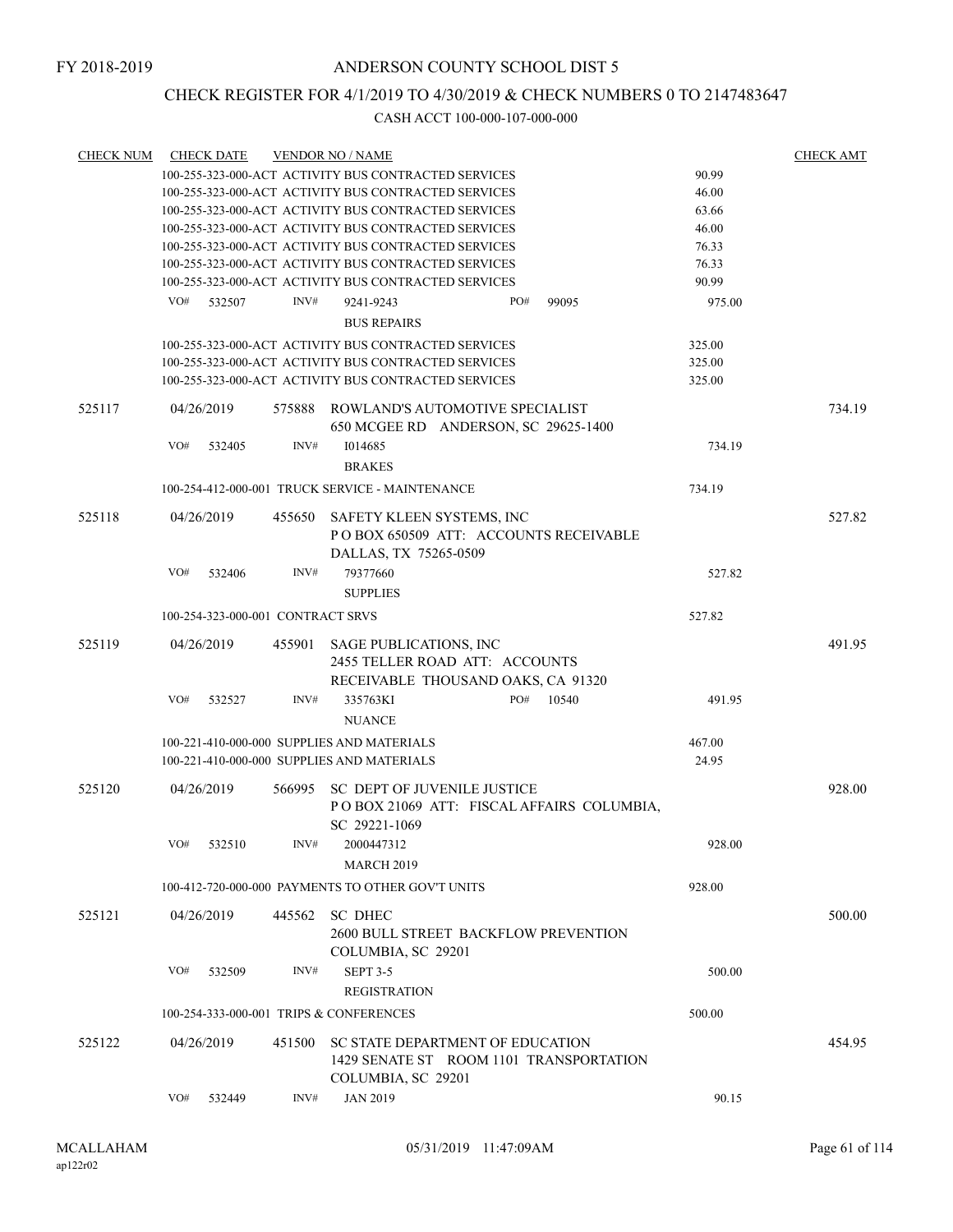## CHECK REGISTER FOR 4/1/2019 TO 4/30/2019 & CHECK NUMBERS 0 TO 2147483647

| <b>CHECK NUM</b> | <b>CHECK DATE</b> |                                     | <b>VENDOR NO / NAME</b>                                                                                            |          | <b>CHECK AMT</b> |
|------------------|-------------------|-------------------------------------|--------------------------------------------------------------------------------------------------------------------|----------|------------------|
|                  |                   |                                     | MILEAGE COST                                                                                                       |          |                  |
|                  |                   |                                     | 201-251-331-006-000 BUS MILEAGE- EXT DAY/YEAR                                                                      | 90.15    |                  |
|                  | VO#<br>532450     | INV#                                | FEB 2019                                                                                                           | 231.38   |                  |
|                  |                   |                                     | MILEAGE COST                                                                                                       |          |                  |
|                  |                   |                                     | 201-251-331-006-000 BUS MILEAGE- EXT DAY/YEAR                                                                      | 231.38   |                  |
|                  | VO#<br>532451     | INV#                                | FEB 2019                                                                                                           | 133.42   |                  |
|                  |                   |                                     | MILEAGE COST                                                                                                       |          |                  |
|                  |                   | 201-251-331-010-000 BUS MILEAGE     |                                                                                                                    | 133.42   |                  |
| 525123           | 04/26/2019        |                                     | 570059 SHARP BUSINESS SYSTEMS<br>DEPT 1216 PO BOX 121216 DALLAS, TX<br>75312-1216                                  |          | 394.99           |
|                  | VO#<br>532512     | INV#                                | <b>ACCT 718472</b>                                                                                                 | 142.73   |                  |
|                  |                   |                                     | <b>COPIES</b>                                                                                                      |          |                  |
|                  |                   | 708-271-660-008-362 COPIER EXPENSE  |                                                                                                                    | 78.69    |                  |
|                  |                   | 708-271-660-008-362 COPIER EXPENSE  |                                                                                                                    | 51.20    |                  |
|                  |                   | 708-271-660-008-362 COPIER EXPENSE  |                                                                                                                    | 12.84    |                  |
|                  | VO# 532513        | INV#                                | 9001885806                                                                                                         | 19.26    |                  |
|                  |                   |                                     | <b>COPIES</b>                                                                                                      |          |                  |
|                  |                   | 100-113-410-007-000 SUPPLIES        |                                                                                                                    | 19.26    |                  |
|                  | VO#<br>532514     | INV#                                | 9001889022<br><b>COPIES</b>                                                                                        | 23.57    |                  |
|                  |                   | 100-147-410-018-000 SUPPLIES        |                                                                                                                    | 23.57    |                  |
|                  | VO#<br>532515     | INV#                                | ACCT# 710816<br><b>COPIES</b>                                                                                      | 209.43   |                  |
|                  |                   | 723-190-660-023-913 COPIER EXPENSE  |                                                                                                                    | 106.28   |                  |
|                  |                   | 723-190-660-023-913 COPIER EXPENSE  |                                                                                                                    | 59.18    |                  |
|                  |                   | 723-190-660-023-913 COPIER EXPENSE  |                                                                                                                    | 43.97    |                  |
| 525124           | 04/26/2019        | 481650                              | SOUTHERN STATES #71029 - FARM PLAN<br>4010 SOUTH MURRAY AVENUE ATT: ACCOUNTS<br>RECEIVABLE ANDERSON, SC 02962-4429 |          | 256.79           |
|                  | VO#<br>532412     | INV#                                | D717942<br><b>SPRAY PUMP</b>                                                                                       | 256.79   |                  |
|                  |                   | 100-254-410-000-100 SMALL EQUIPMENT |                                                                                                                    | 256.79   |                  |
| 525125           | 04/26/2019        |                                     | 574458 SOUTH FANT PETTY CASH                                                                                       |          | 500.00           |
|                  | VO#<br>532517     | INV#                                | APR 27 CASH<br><b>SPRING FLING</b>                                                                                 | 500.00   |                  |
|                  |                   |                                     | 715-271-660-015-316 SPRING FLING EXPENSE                                                                           | 500.00   |                  |
| 525126           | 04/26/2019        | 572694                              | SPECIALTY INSULATION, LLC<br>PO BOX 14398 GREENVILLE, SC 29610                                                     |          | 2,500.00         |
|                  | VO#<br>532413     | INV#                                | 20190329                                                                                                           | 2,500.00 |                  |
|                  |                   |                                     | <b>INSULATION REPAIRS</b>                                                                                          |          |                  |
|                  |                   |                                     | 100-254-323-002-400 CONTR SERV-HVAC/ELECT/PLUMBING                                                                 | 1,700.00 |                  |
|                  |                   |                                     | 100-254-323-003-400 CONTR SERV-HVAC/ELECT/PLUMBING                                                                 | 400.00   |                  |
|                  |                   |                                     | 100-254-323-014-400 CONTR SERV-HVAC/ELECT/PLUMBING                                                                 | 400.00   |                  |
|                  |                   |                                     |                                                                                                                    |          |                  |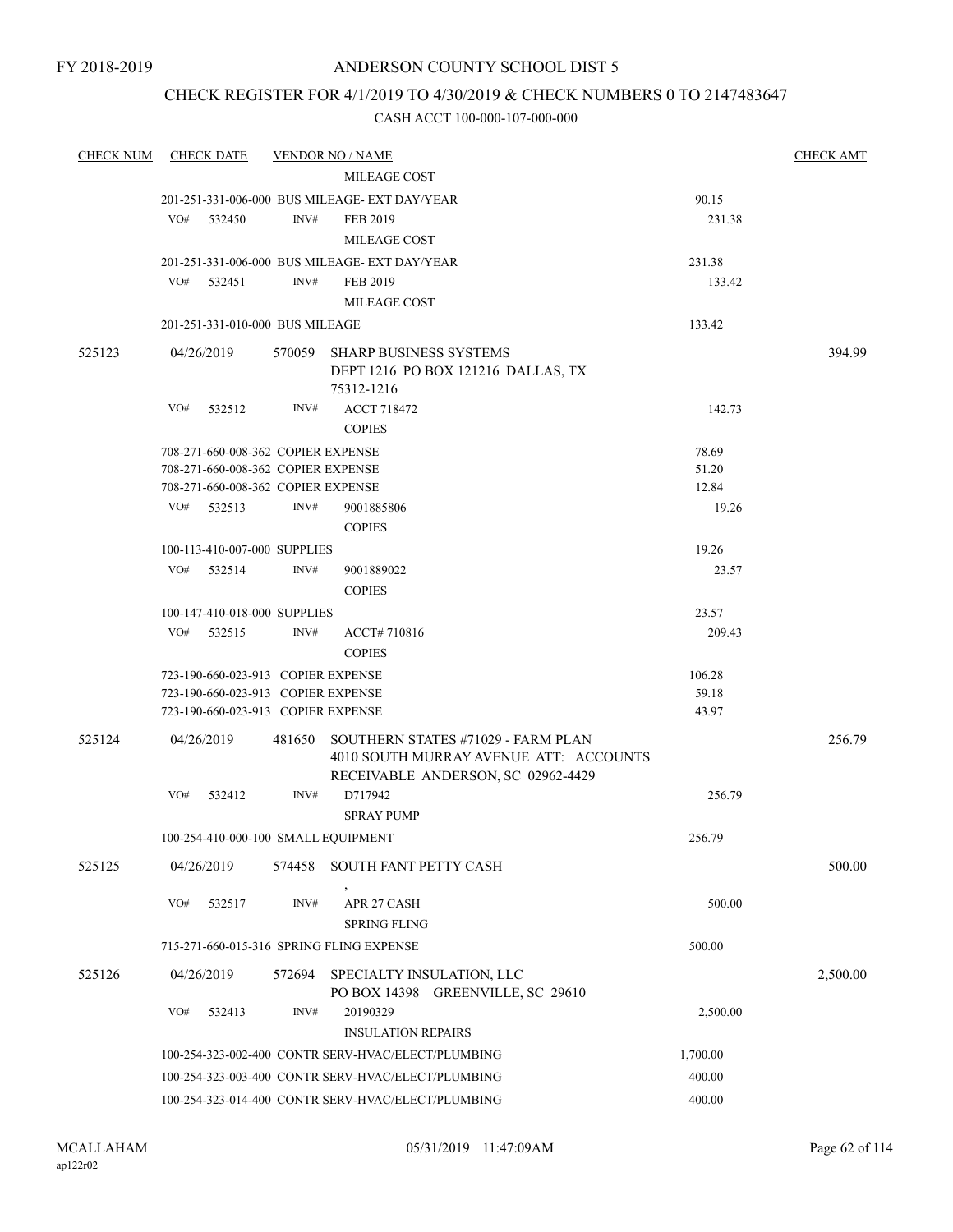## CHECK REGISTER FOR 4/1/2019 TO 4/30/2019 & CHECK NUMBERS 0 TO 2147483647

| <b>CHECK NUM</b> |     | <b>CHECK DATE</b>            |        | <b>VENDOR NO / NAME</b>                                                                     |     |       |          | <b>CHECK AMT</b> |
|------------------|-----|------------------------------|--------|---------------------------------------------------------------------------------------------|-----|-------|----------|------------------|
| 525127           |     | 04/26/2019                   | 572995 | <b>SUPPLYWORKS</b>                                                                          |     |       |          | 17,225.03        |
|                  |     |                              |        | PO BOX 742604 ATLANTA, GA 30374-2604                                                        |     |       |          |                  |
|                  | VO# | 532518                       | INV#   | 483377693<br><b>WHSE SUPPLIES</b>                                                           | PO# | 10485 | 2,562.92 |                  |
|                  |     |                              |        | 100-000-170-000-000 WAREHOUSE INVENTORY                                                     |     |       | 2,562.92 |                  |
|                  | VO# | 532519                       | INV#   | 486225949<br><b>WHSE SUPPLIES</b>                                                           | PO# | 10594 | 2,608.13 |                  |
|                  |     |                              |        | 100-000-170-000-000 WAREHOUSE INVENTORY                                                     |     |       | 2,608.13 |                  |
|                  | VO# | 532520                       | INV#   | 486994262<br><b>WHSE SUPPLIES</b>                                                           | PO# | 10597 | 9,405.30 |                  |
|                  |     |                              |        | 100-000-170-000-000 WAREHOUSE INVENTORY                                                     |     |       | 9,405.30 |                  |
|                  | VO# | 532521                       | INV#   | 484459755<br><b>WHSE SUPPLIES</b>                                                           | PO# | 10527 | 2,648.68 |                  |
|                  |     |                              |        | 100-000-170-000-000 WAREHOUSE INVENTORY                                                     |     |       | 2,648.68 |                  |
|                  |     |                              |        |                                                                                             |     |       |          |                  |
| * 525129         |     | 04/26/2019                   | 563660 | TEXTILE STORES, INC<br>ATTN EATHAN EMBLER 105 GLADE SPRINGS<br>ANDERSON, SC 29621           |     |       |          | 125.64           |
|                  | VO# | 532414                       | INV#   | 898068<br><b>HOMELAND PARK</b>                                                              |     |       | 125.64   |                  |
|                  |     |                              |        | 100-254-410-011-001 SUPPLIES - MAINTENANCE                                                  |     |       | 125.64   |                  |
| 525130           |     | 04/26/2019                   | 572122 | THE ELECTRIC CITY NEWS<br>POBOX 1015 ANDERSON, SC 29622                                     |     |       |          | 675.00           |
|                  | VO# | 532534                       | INV#   | 6448<br><b>FULL PAGE AD</b>                                                                 |     |       | 675.00   |                  |
|                  |     |                              |        | 100-263-360-000-000 PRINTING AND BINDING                                                    |     |       | 675.00   |                  |
|                  |     |                              |        |                                                                                             |     |       |          |                  |
| $*$ 525132       |     | 04/26/2019                   | 575630 | THE HILLSHIRE BRANDS COMPANY<br>PO BOX 4446 BRIDGETON, MO 63044-0446                        |     |       |          | 4,680.00         |
|                  | VO# | 532480                       | INV#   | 5702322251<br>CUST #460351                                                                  |     |       | 4,680.00 |                  |
|                  |     |                              |        | 600-000-172-000-000 FOOD SERV INVEN. FOOD                                                   |     |       | 4,680.00 |                  |
| 525133           |     | 04/26/2019                   | 573757 | TYMINSKI, ANDREW^^<br>311 SURRYWOOD DRIVE GREENVILLE, SC 29607                              |     |       |          | 800.00           |
|                  | VO# | 532523                       | INV#   | ASDF5<br>APRIL 30TH                                                                         | PO# | 99291 | 800.00   |                  |
|                  |     |                              |        | 267-224-312-000-PD5 CONTRACTED-SC STANDARDS                                                 |     |       | 800.00   |                  |
| 525134           |     | 04/26/2019                   | 564442 | UNITED CHEMICAL & SUPPLY CO<br>PO BOX 5066 ATT: ACCOUNTS RECEIVABLE<br>GREENVILLE, SC 29606 |     |       |          | 1,426.86         |
|                  | VO# | 532417                       | INV#   | 575201,575483<br><b>SUPPLIES</b>                                                            |     |       | 1,426.86 |                  |
|                  |     |                              |        | 100-254-410-000-000 CUSTODIAL SUPPLIES                                                      |     |       | 355.98   |                  |
|                  |     |                              |        | 100-254-410-000-001 MAINT. SUPPLIES-STRUCTURES                                              |     |       | 697.64   |                  |
|                  |     | 100-254-410-002-000 SUPPLIES |        |                                                                                             |     |       | 138.04   |                  |
|                  |     | 100-254-410-017-000 SUPPLIES |        |                                                                                             |     |       | 235.20   |                  |
|                  |     |                              |        |                                                                                             |     |       |          |                  |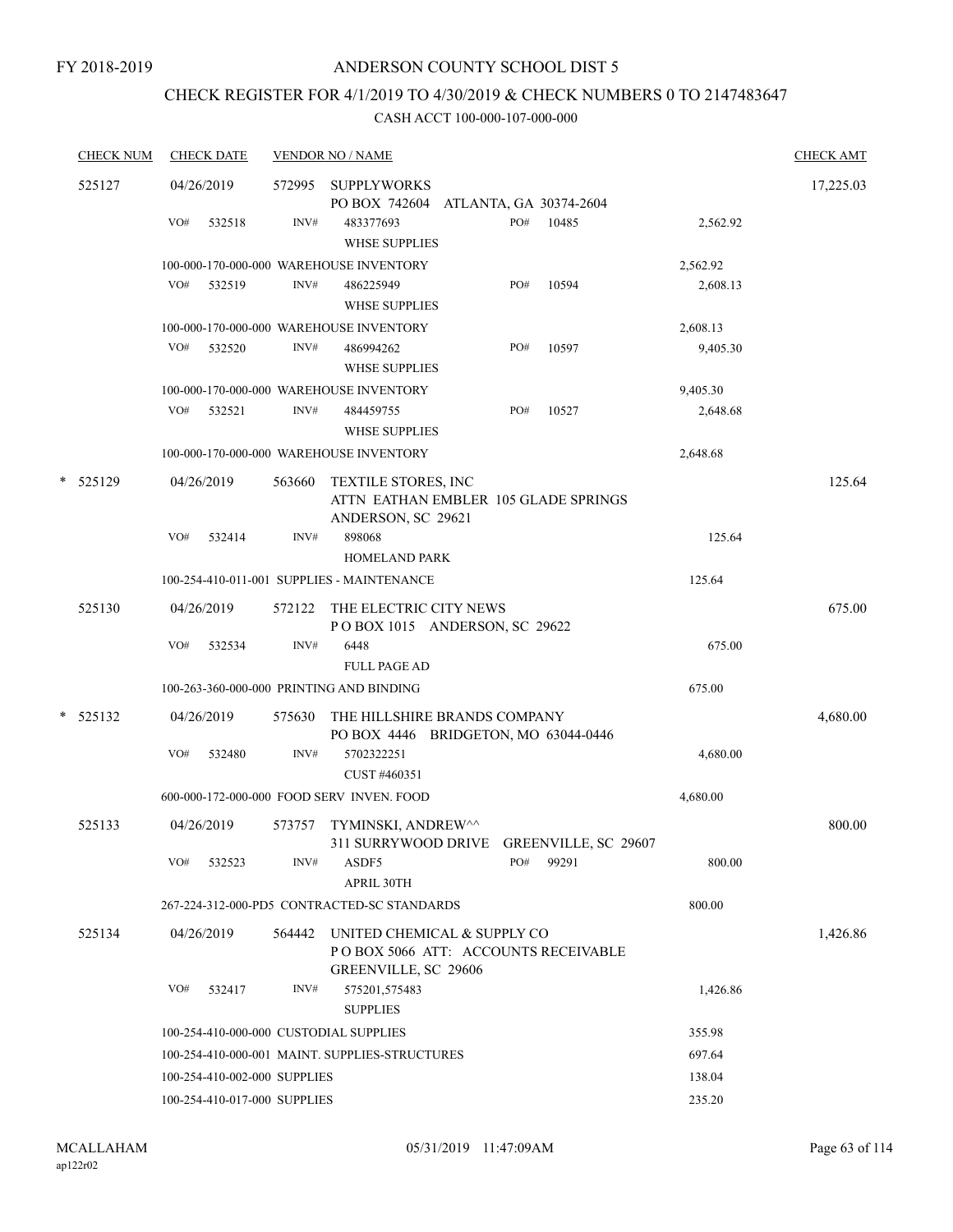## CHECK REGISTER FOR 4/1/2019 TO 4/30/2019 & CHECK NUMBERS 0 TO 2147483647

|            | <b>CHECK NUM</b> |     | <b>CHECK DATE</b>                 |      | <b>VENDOR NO / NAME</b>                                                                        |           | <b>CHECK AMT</b> |
|------------|------------------|-----|-----------------------------------|------|------------------------------------------------------------------------------------------------|-----------|------------------|
|            | 525135           |     | 04/26/2019                        |      | 572513 UNITED LASER<br>P.O. BOX 6889 FLORENCE, SC 29501                                        |           | 330.63           |
|            |                  | VO# | 532524                            | INV# | 178810<br><b>TONER</b>                                                                         | 330.63    |                  |
|            |                  |     |                                   |      | 124-114-445-024-000 TECHNOLOGY SUPPLIES                                                        | 330.63    |                  |
|            | 525136           |     | 04/26/2019                        |      | 573815 UNITED REFRIGERATION, INC<br>PO BOX 740703 ATLANTA, GA 30374-0703                       |           | 289.65           |
|            |                  | VO# | 532418                            | INV# | 67360160<br><b>SUPPLIES</b>                                                                    | 197.92    |                  |
|            |                  |     |                                   |      | 100-254-410-015-400 HVAC/ELECTRICAL/PLUMBING                                                   | 197.92    |                  |
|            |                  |     | VO# 532419                        | INV# | 67312663<br><b>CREDIT</b>                                                                      | $-26.54$  |                  |
|            |                  |     |                                   |      | 100-254-410-000-001 MAINT. SUPPLIES-STRUCTURES                                                 | $-26.54$  |                  |
|            |                  |     | VO# 532420                        | INV# | 673149910<br><b>SUPPLIES</b>                                                                   | 76.80     |                  |
|            |                  |     |                                   |      | 100-254-410-000-001 MAINT. SUPPLIES-STRUCTURES                                                 | 76.80     |                  |
|            |                  |     | VO# 532421                        | INV# | 67366790<br><b>SUPPLIES</b>                                                                    | 41.47     |                  |
|            |                  |     | 100-254-410-000-400 HVAC SUPPLIES |      |                                                                                                | 41.47     |                  |
| $*$ 525138 |                  |     | 04/26/2019                        |      | 527500 WAYNE'S OVERHEAD DOORS, INC<br>3021 WHITEHALL ROAD ATT: ACCOUNTS                        |           | 130.00           |
|            |                  | VO# | 532422                            | INV# | RECEIVABLE ANDERSON, SC 29626<br>155903<br><b>DOOR REPAIR</b>                                  | 130.00    |                  |
|            |                  |     | 100-254-323-000-001 CONTRACT SRVS |      |                                                                                                | 130.00    |                  |
|            | 525139           |     |                                   |      |                                                                                                |           | 2,175.00         |
|            |                  |     | 04/26/2019                        |      | 574962 WESCAD, INC.<br>PO BOX 1085 SIMPSONVILLE, SC 29681                                      |           |                  |
|            |                  | VO# | 532423                            | INV# | ASD5 1916<br><b>MCCANTS</b>                                                                    | 2,175.00  |                  |
|            |                  |     |                                   |      | 505-254-323-005-000 CONTRACTED SERVICES                                                        | 2,175.00  |                  |
|            | $*$ 525141       |     | 04/30/2019                        |      | 115100 ANDERSON SCHOOL DISTRICT ONE<br>BECKY BRADY 801 N. HAMILTON ST<br>WILLIAMSTON, SC 29697 |           | 40,100.67        |
|            |                  | VO# | 532600                            | INV# | <b>QUARTER 3</b><br>REIMBURSEMENT                                                              | 40,100.67 |                  |
|            |                  |     |                                   |      | 243-181-112-023-AD1 SALARIES-BASIC/ AD1, AD2                                                   | 13,454.00 |                  |
|            |                  |     |                                   |      | 243-181-210-023-AD1 SOCIAL SECURITY                                                            | 1,024.75  |                  |
|            |                  |     | 243-181-220-023-AD1 RETIREMENT    |      |                                                                                                | 2,772.88  |                  |
|            |                  |     |                                   |      | 243-182-112-023-AD1 SALARIES-SECONDARY/ AD1, AD2                                               | 5,110.00  |                  |
|            |                  |     |                                   |      | 243-182-210-023-AD1 SOCIAL SECURITY                                                            | 390.90    |                  |
|            |                  |     | 243-182-220-023-AD1 RETIREMENT    |      |                                                                                                | 1,053.17  |                  |
|            |                  |     |                                   |      | 243-183-112-023-AD1 SALARIES-ESL/AD1, AD2                                                      | 8,107.00  |                  |
|            |                  |     |                                   |      | 243-183-210-023-AD1 SOCIAL SECURITY                                                            | 620.19    |                  |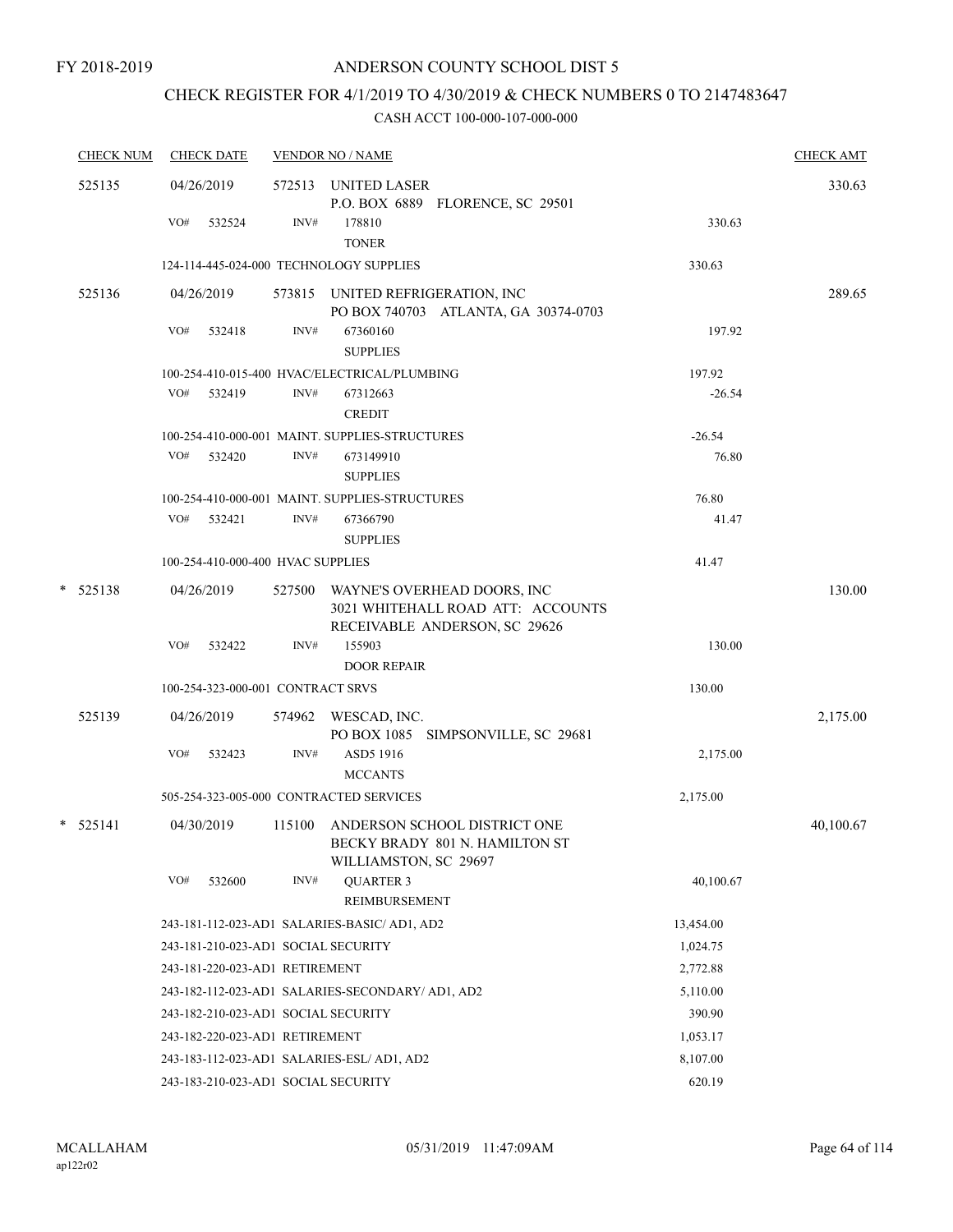## CHECK REGISTER FOR 4/1/2019 TO 4/30/2019 & CHECK NUMBERS 0 TO 2147483647

|   | <b>CHECK NUM</b> |     | <b>CHECK DATE</b> |                                      | <b>VENDOR NO / NAME</b>                                                                            |     |       |           | <b>CHECK AMT</b> |
|---|------------------|-----|-------------------|--------------------------------------|----------------------------------------------------------------------------------------------------|-----|-------|-----------|------------------|
|   |                  |     |                   | 243-223-333-023-AD1 TRIPS / AD1, AD2 |                                                                                                    |     |       | 1,163.04  |                  |
|   |                  |     |                   |                                      | 243-223-360-023-AD1 PRINTING AND BINDING                                                           |     |       | 284.78    |                  |
|   |                  |     |                   |                                      | 243-254-312-023-AD1 UTILITIES, RENT, TELEPHONE/ AD1, AD2                                           |     |       | 6,119.96  |                  |
|   | 525142           |     | 04/30/2019        | 570168                               | APPLE, INC<br>POBOX 281877 ATT: ACCOUNTS RECEIVABLE<br>ATLANTA, GA 30384-1877                      |     |       |           | 83,624.78        |
|   |                  | VO# | 532601            | INV#                                 | AA12868178<br><b>I-MAC</b>                                                                         | PO# | 10586 | 83,624.78 |                  |
|   |                  |     |                   | 515-253-520-031-CAR CAREER CENTER    |                                                                                                    |     |       | 83,624.78 |                  |
| * | 525145           |     | 04/30/2019        | 575063                               | BAYADA HOME HEALTH CARE, INC.<br>PO BOX 536446 PITTSBURGH, PA 15253-5906                           |     |       |           | 2,929.50         |
|   |                  | VO# | 532669            | INV#                                 | 14469682<br><b>SERVICE</b>                                                                         | PO# | 99580 | 1,459.50  |                  |
|   |                  |     |                   |                                      | 203-215-313-000-000 O&M/ PT/ ESL SERVICES                                                          |     |       | 1,459.50  |                  |
|   |                  | VO# | 532670            | INV#                                 | 14449001<br><b>SERVICE</b>                                                                         | PO# | 99580 | 1,470.00  |                  |
|   |                  |     |                   |                                      | 203-215-313-000-000 O&M/ PT/ ESL SERVICES                                                          |     |       | 1,470.00  |                  |
|   | 525146           |     | 04/30/2019        | 567918                               | BERNHARDT HOUSE OF VIOLINS LLC<br>5 CATEECHEE AVE ATT: ACCOUNTS RECEIVABLE<br>GREENVILLE, SC 29605 |     |       |           | 3,498.38         |
|   |                  | VO# | 532689            | INV#                                 | 167250<br><b>INTRUMENTS</b>                                                                        |     |       | 999.38    |                  |
|   |                  |     |                   |                                      | 900-113-416-006-MAS MATTHEW SPEER 19/20 SUPPLIES                                                   |     |       | 999.38    |                  |
|   |                  | VO# | 532695            | INV#                                 | 168629                                                                                             |     |       | 2,499.00  |                  |
|   |                  |     |                   |                                      | <b>INTRUMENTS</b>                                                                                  |     |       |           |                  |
|   |                  |     |                   | 100-113-410-006-000 SUPPLIES         |                                                                                                    |     |       | 999.00    |                  |
|   |                  |     |                   |                                      | 100-113-410-006-COB CHORUS, ORCHESTRA & BAND                                                       |     |       | 1,500.00  |                  |
|   | 525147           |     | 04/30/2019        | 572449                               | BOND, CHARLIE**<br>107 BARKLEY STREET EASLEY, SC 29640                                             |     |       |           | 144.30           |
|   |                  | VO# | 532580            | INV#                                 | 4/10 HANNA<br><b>LAX OFFICIAL</b>                                                                  |     |       | 144.30    |                  |
|   |                  |     |                   |                                      | 100-271-312-002-000 ADDITIONAL SECURITY                                                            |     |       | 144.30    |                  |
|   | 525148           |     | 04/30/2019        |                                      | 152495 CAMCOR, INC<br>POBOX 1899 ATT: ACCOUNTS RECEIVABLE<br>BURLINGTON, NC 27216-1899             |     |       |           | 1,919.58         |
|   |                  | VO# | 532604            | INV#                                 | 2469704<br><b>LAMPS</b>                                                                            | PO# | 10623 | 1,919.58  |                  |
|   |                  |     |                   |                                      | 100-266-314-000-000 REPAIRS TO EQUIPMENT                                                           |     |       | 1,919.58  |                  |
|   | 525149           |     | 04/30/2019        | 573302                               | CAROWINDS 2019 MUSIC FESTIVAL<br>PO BOX 410289 CHARLOTTE, NC 28241-0289                            |     |       |           | 1,430.00         |
|   |                  | VO# | 532655            | INV#                                 | <b>GLENVIEW &amp; MCCANTS</b><br>PERFORMANCE                                                       |     |       | 1,430.00  |                  |
|   |                  |     |                   |                                      | 705-271-660-005-616 STRINGS/ ORCHESTRA EXPENSE                                                     |     |       | 812.50    |                  |
|   |                  |     |                   |                                      | 720-271-660-020-616 STRINGS/ ORCHESTRA EXPENSE                                                     |     |       | 617.50    |                  |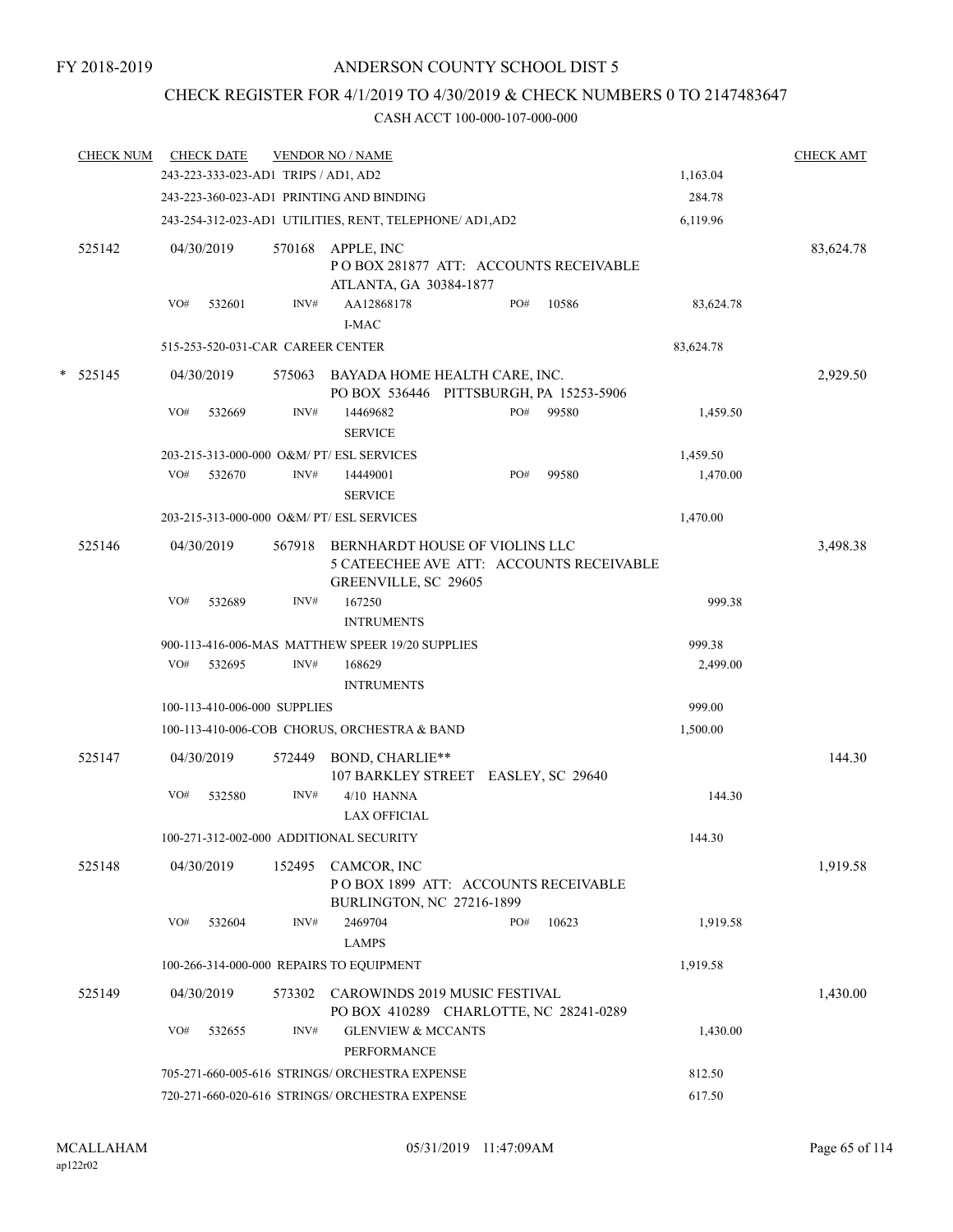FY 2018-2019

## ANDERSON COUNTY SCHOOL DIST 5

# CHECK REGISTER FOR 4/1/2019 TO 4/30/2019 & CHECK NUMBERS 0 TO 2147483647

| <b>CHECK NUM</b> |     | <b>CHECK DATE</b> |                                    | <b>VENDOR NO / NAME</b>                                                                                    |     |       |        | <b>CHECK AMT</b> |
|------------------|-----|-------------------|------------------------------------|------------------------------------------------------------------------------------------------------------|-----|-------|--------|------------------|
| 525150           |     | 04/30/2019        |                                    | 160602 CDW GOVERNMENT<br>75 REMITTANCE DRIVE SUITE 1515 ATT:<br>ACCOUNTS RECEIVABLE CHICAGO, IL 60675-1515 |     |       |        | 447.26           |
|                  | VO# | 532674            | INV#                               | RTB0235<br><b>PRINTER</b>                                                                                  | PO# | 10582 | 447.26 |                  |
|                  |     |                   | 100-233-410-019-000 SUPPLIES       |                                                                                                            |     |       | 447.26 |                  |
| 525151           |     | 04/30/2019        | 575945                             | CENTER FOR CIVIL & HUMAN RIGHTS - GROUP<br>250 WILLIAMS STREET, SUITE 2322 ATLANTA, GA<br>30303            |     |       |        | 914.90           |
|                  | VO# | 532715            | INV#                               | 21570                                                                                                      |     |       | 914.90 |                  |
|                  |     |                   |                                    | WHITEHALL                                                                                                  |     |       |        |                  |
|                  |     |                   |                                    | 719-271-660-019-355 FIELD TRIPS GRADE 5 EXPENSE                                                            |     |       | 914.90 |                  |
| 525152           |     | 04/30/2019        | 174700                             | <b>CLERK OF COURT</b><br>FAMILY COURT RECORD P O BOX 8002<br>ANDERSON, SC 29622                            |     |       |        | 520.89           |
|                  | VO# | 532589            | INV#                               | 4/30 PAYROLL<br><b>DEDUCTIONS</b>                                                                          |     |       | 520.89 |                  |
|                  |     |                   |                                    | 100-000-435-000-000 WAGE GARNISH/CH SUPPORT                                                                |     |       | 520.89 |                  |
| 525153           |     | 04/30/2019        |                                    | 574613 COCA-COLA BOTTLING CO CONSOLIDATED<br>PO BOX 602937 CHARLOTTE, NC 28260-2937                        |     |       |        | 383.06           |
|                  | VO# | 532696            | INV#                               | 9450204809<br><b>GLENVIEW</b>                                                                              |     |       | 383.06 |                  |
|                  |     |                   |                                    | 720-271-660-020-666 CONCESSIONS EXPENSE                                                                    |     |       | 383.06 |                  |
| 525154           |     | 04/30/2019        |                                    | 575858 COLWELL, MONICA**<br>8 FAIRVIEW PLAE GREER, SC 29651                                                |     |       |        | 155.10           |
|                  | VO# | 532579            | INV#                               | 4/10 HANNA<br><b>LAX OFFICIAL</b>                                                                          |     |       | 155.10 |                  |
|                  |     |                   |                                    | 100-271-312-002-000 ADDITIONAL SECURITY                                                                    |     |       | 155.10 |                  |
| $* 525156$       |     | 04/30/2019        |                                    | 571771 CUSTOM EDUCATIONAL FURNISHINGS<br>PO BOX 848 TAYLORSVILLE, NC 28681                                 |     |       |        | 148.44           |
|                  | VO# | 532691            | INV#                               | INV22544436<br><b>SHELVES</b>                                                                              | PO# | 10462 | 148.44 |                  |
|                  |     |                   |                                    | 100-266-314-003-000 REPAIRS TO EQUIPMENT                                                                   |     |       | 148.44 |                  |
| 525157           |     | 04/30/2019        | 571355                             | DARBY, EDDIE<br><b>EDDIE'S TRACKLESS TRAINS AND INFLATABLES</b><br>35 LYMAN STREET PELZER, SC 29669        |     |       |        | 700.00           |
|                  | VO# | 532605            | INV#                               | <b>SOUTH FANT</b><br><b>SPRING FLING</b>                                                                   |     |       | 700.00 |                  |
|                  |     |                   |                                    | 715-271-660-015-316 SPRING FLING EXPENSE                                                                   |     |       | 700.00 |                  |
| 525158           |     | 04/30/2019        | 567489                             | DE LAGE LANDEN<br>POBOX 41602 PHILADELPHIA, PA 19101-1602                                                  |     |       |        | 126.26           |
|                  | VO# | 532606            | INV#                               | 63364078<br><b>COPIER</b>                                                                                  |     |       | 126.26 |                  |
|                  |     |                   | 713-271-660-013-362 COPIER EXPENSE |                                                                                                            |     |       | 126.26 |                  |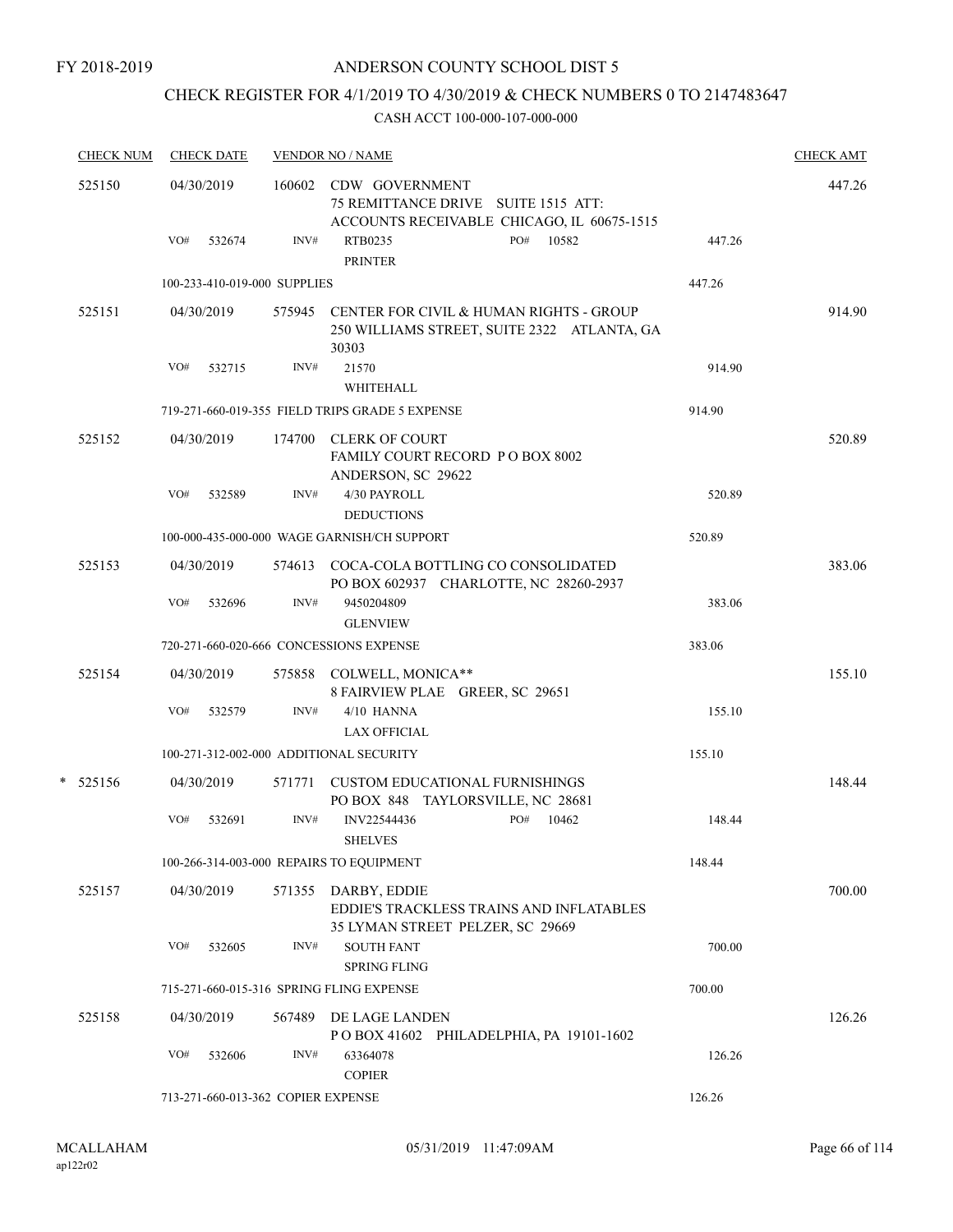## CHECK REGISTER FOR 4/1/2019 TO 4/30/2019 & CHECK NUMBERS 0 TO 2147483647

| <b>CHECK NUM</b> |     | <b>CHECK DATE</b>             |        | <b>VENDOR NO / NAME</b>                                                              |                  |       |        | <b>CHECK AMT</b> |
|------------------|-----|-------------------------------|--------|--------------------------------------------------------------------------------------|------------------|-------|--------|------------------|
| 525159           |     | 04/30/2019                    | 198651 | DELL MARKETING LP<br>POBOX 534118 ATT: ACCOUNTS RECEIVABLE<br>ATLANTA, GA 30353-4118 |                  |       |        | 744.02           |
|                  | VO# | 532673                        | INV#   | 10310765609<br><b>TONER</b>                                                          | PO#              | 10629 | 744.02 |                  |
|                  |     | 100-264-410-000-000 SUPPLIES  |        |                                                                                      |                  |       | 744.02 |                  |
| 525160           |     | 04/30/2019                    | 573223 | DEPT OF ADMINISTRATION<br>SUITE 409 1200 SENATE STREET COLUMBIA, SC<br>29201         |                  |       |        | 736.22           |
|                  | VO# | 532607                        | INV#   | C129657<br>SAP 2000448436                                                            |                  |       | 736.22 |                  |
|                  |     | 100-266-340-000-000 TELEPHONE |        |                                                                                      |                  |       | 76.45  |                  |
|                  |     | 100-266-340-001-000 TELEPHONE |        |                                                                                      |                  |       | 38.81  |                  |
|                  |     | 100-266-340-005-000 TELEPHONE |        |                                                                                      |                  |       | 38.81  |                  |
|                  |     | 100-266-340-006-000 TELEPHONE |        |                                                                                      |                  |       | 38.81  |                  |
|                  |     | 100-266-340-007-000 TELEPHONE |        |                                                                                      |                  |       | 38.81  |                  |
|                  |     | 100-266-340-008-000 TELEPHONE |        |                                                                                      |                  |       | 38.81  |                  |
|                  |     | 100-266-340-009-000 TELEPHONE |        |                                                                                      |                  |       | 38.81  |                  |
|                  |     | 100-266-340-010-000 TELEPHONE |        |                                                                                      |                  |       | 38.81  |                  |
|                  |     | 100-266-340-011-000 TELEPHONE |        |                                                                                      |                  |       | 38.81  |                  |
|                  |     | 100-266-340-012-000 TELEPHONE |        |                                                                                      |                  |       | 38.81  |                  |
|                  |     | 100-266-340-013-000 TELEPHONE |        |                                                                                      |                  |       | 38.81  |                  |
|                  |     | 100-266-340-014-000 TELEPHONE |        |                                                                                      |                  |       | 38.81  |                  |
|                  |     | 100-266-340-016-000 TELEPHONE |        |                                                                                      |                  |       | 38.81  |                  |
|                  |     | 100-266-340-017-000 TELEPHONE |        |                                                                                      |                  |       | 38.81  |                  |
|                  |     | 100-266-340-019-000 TELEPHONE |        |                                                                                      |                  |       | 38.81  |                  |
|                  |     | 100-266-340-020-000 TELEPHONE |        |                                                                                      |                  |       | 38.81  |                  |
|                  |     | 100-266-340-021-000 TELEPHONE |        |                                                                                      |                  |       | 38.81  |                  |
|                  |     | 100-266-340-063-000 TELEPHONE |        |                                                                                      |                  |       | 38.81  |                  |
| 525161           |     | 04/30/2019                    | 201550 | DICKERSON, DONALD R*<br>317 SHADOWMERE DRIVE PELZER, SC 29669                        |                  |       |        | 110.60           |
|                  | VO# | 532577                        | INV#   | 4/11 HANNA<br><b>SOCCER OFFICIAL</b>                                                 |                  |       | 110.60 |                  |
|                  |     |                               |        | 100-271-312-002-000 ADDITIONAL SECURITY                                              |                  |       | 110.60 |                  |
| 525162           |     | 04/30/2019                    | 575947 | <b>DISCOUNT MUGS</b><br>12610 NW 115 AVE                                             | MEDLEY, FL 33178 |       |        | 502.08           |
|                  | VO# | 532717                        | INV#   | DM3666104<br>NORTH POINTE                                                            |                  |       | 502.08 |                  |
|                  |     |                               |        | 713-271-660-013-201 MISCELLANEOUS EXPENSE                                            |                  |       | 502.08 |                  |
| $*$ 525164       |     | 04/30/2019                    | 575217 | EASY FUNDRAISING IDEAS, LLC<br>PO BOX 191051 ATLANTA, GA 31119                       |                  |       |        | 320.00           |
|                  | VO# | 532703                        | INV#   | 35803<br><b>LOLLIPOPS</b>                                                            |                  |       | 320.00 |                  |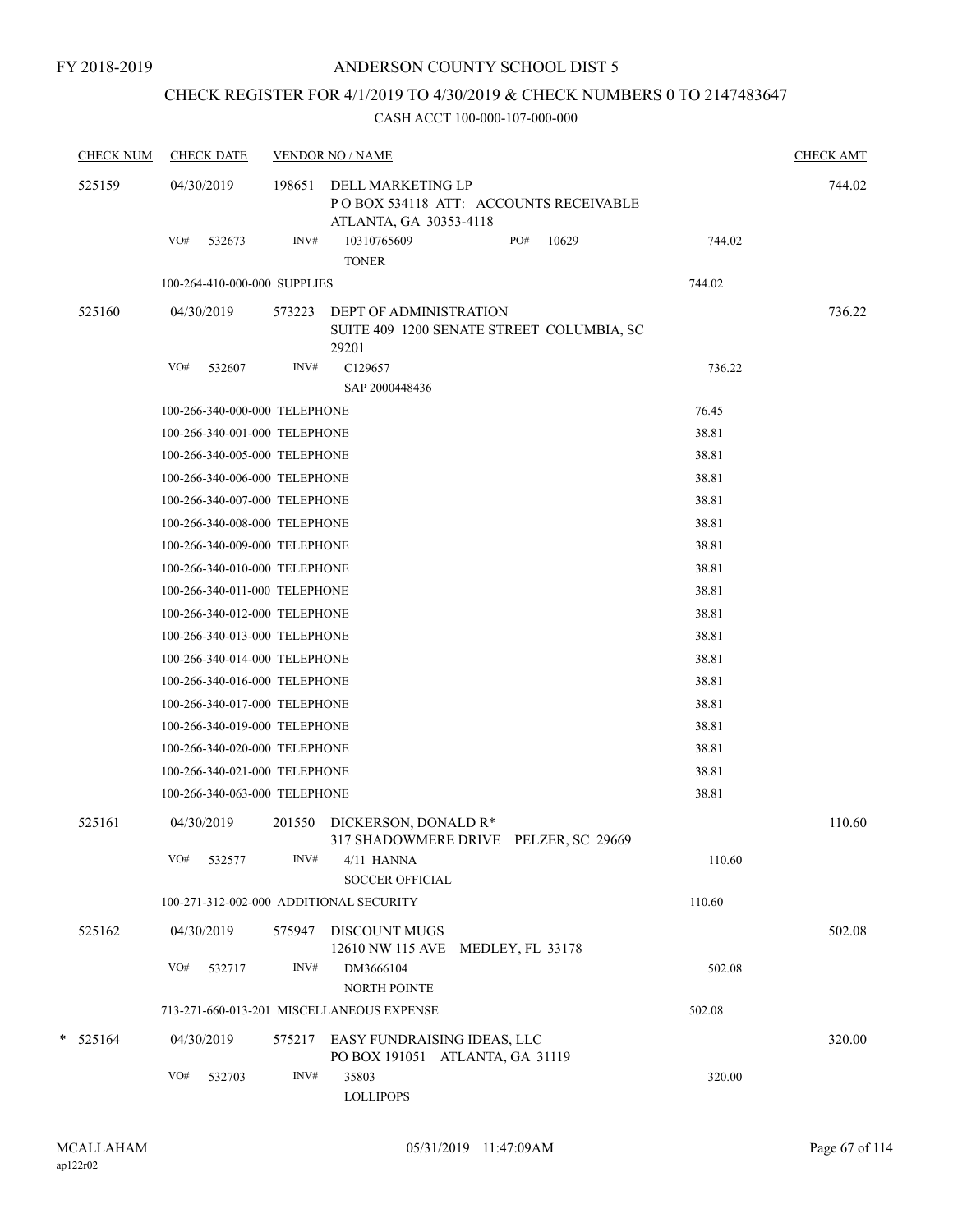## CHECK REGISTER FOR 4/1/2019 TO 4/30/2019 & CHECK NUMBERS 0 TO 2147483647

|   | <b>CHECK NUM</b> |     | <b>CHECK DATE</b> |                                   | <b>VENDOR NO / NAME</b><br>706-271-660-006-472 RELAY FOR LIFE EXPENSE                                                |     |       | 320.00   | <b>CHECK AMT</b> |
|---|------------------|-----|-------------------|-----------------------------------|----------------------------------------------------------------------------------------------------------------------|-----|-------|----------|------------------|
|   | 525165           |     | 04/30/2019        | 573962 ECMC                       | LOCKBOX 7096 P.O. BOX 16478 ST. PAUL, MN<br>55116-0478                                                               |     |       |          | 230.27           |
|   |                  | VO# | 532595            | INV#                              | 4/30 PAYROLL<br><b>DEDUCTIONS</b>                                                                                    |     |       | 230.27   |                  |
|   |                  |     |                   | 100-000-441-000-000 MISCELLANEOUS |                                                                                                                      |     |       | 230.27   |                  |
|   | $*$ 525169       |     | 04/30/2019        |                                   | 574009 FUN EXPRESS, LLC<br>PO BOX 14463 DES MOINES, IA 50306                                                         |     |       |          | 552.24           |
|   |                  | VO# | 532614            | INV#                              | 695572638<br>ACCT 4510854                                                                                            |     |       | 27.41    |                  |
|   |                  |     |                   | 713-271-660-013-220 MUSIC EXPENSE |                                                                                                                      |     |       | 27.41    |                  |
|   |                  | VO# | 532709            | INV#                              | 695578930<br><b>EGG HUNT ITEMS</b>                                                                                   |     |       | 524.83   |                  |
|   |                  |     |                   |                                   | 712-271-660-012-324 POSTIVE BEHAVIOR I.S. EXPENSE                                                                    |     |       | 524.83   |                  |
|   | * 525171         |     | 04/30/2019        |                                   | 571892 GEORGIA AQUARIUM GROUP SALES<br>225 BAKER STREET NW ATLANTA, GA 30313                                         |     |       |          | 3,207.90         |
|   |                  | VO# | 532615            | INV#                              | 1617355<br><b>HOMELAND PARK</b>                                                                                      |     |       | 2,096.70 |                  |
|   |                  |     |                   |                                   | 711-271-660-011-352 FIELD TRIPS GRADE 2 EXPENSE                                                                      |     |       | 2,096.70 |                  |
|   |                  | VO# | 532682            | INV#                              | 1881706<br>WHITEHALL                                                                                                 |     |       | 1,111.20 |                  |
|   |                  |     |                   |                                   | 719-271-660-019-355 FIELD TRIPS GRADE 5 EXPENSE                                                                      |     |       | 1,111.20 |                  |
| * | 525173           |     | 04/30/2019        | 569372                            | GREAT AMERICA LEASING CORP<br>PO BOX 660831 ATT: ACCOUNTS RECEIVABLE<br>DALLAS, TX 75266-0831                        |     |       |          | 1,937.11         |
|   |                  | VO# | 532616            | INV#                              | 24607707<br><b>COPIER</b>                                                                                            | PO# | 99695 | 119.84   |                  |
|   |                  |     |                   | 100-113-410-005-000 SUPPLIES      |                                                                                                                      |     |       | 119.84   |                  |
|   |                  | VO# | 532617            | INV#                              | 24556617<br><b>COPIER</b>                                                                                            | PO# | 99140 | 1,817.27 |                  |
|   |                  |     |                   | 100-252-325-000-000 RENTALS       |                                                                                                                      |     |       | 1,817.27 |                  |
|   | 525174           |     | 04/30/2019        | 572552                            | GREAT LAKES HIGHER EDUC GUARANTY CORP<br>ADMINISTRATIVE WAGE GARNISHMENT UNIT PO<br>BOX 83230 CHICAGO, IL 60691-0230 |     |       |          | 221.53           |
|   |                  | VO# | 532594            | INV#                              | 4/30 PAYROLL<br><b>DEDUCTIONS</b>                                                                                    |     |       | 221.53   |                  |
|   |                  |     |                   | 100-000-441-000-000 MISCELLANEOUS |                                                                                                                      |     |       | 221.53   |                  |
|   | * 525177         |     | 04/30/2019        | 564437                            | HIGHWATER CLAYS, INC<br>600 RIVERSIDE DRIVE ATT: ACCOUNTS                                                            |     |       |          | 191.68           |
|   |                  | VO# | 532622            | INV#                              | RECEIVABLE ASHEVILLE, NC 28801<br>99811CDH<br>NORTH POINTE                                                           |     |       | 191.68   |                  |
|   |                  |     |                   | 713-271-660-013-228 ART EXPENSE   |                                                                                                                      |     |       | 191.68   |                  |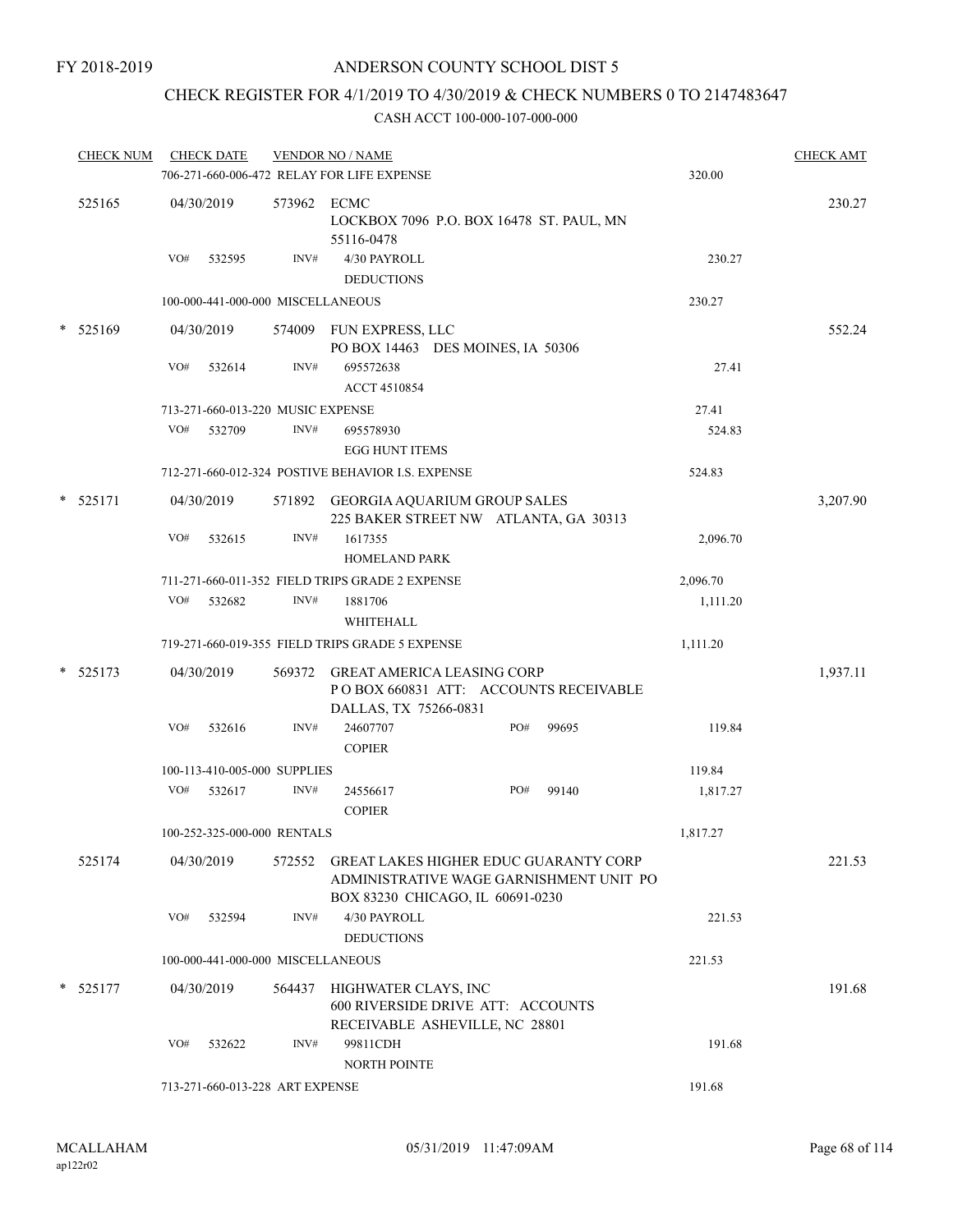## CHECK REGISTER FOR 4/1/2019 TO 4/30/2019 & CHECK NUMBERS 0 TO 2147483647

|        | <b>CHECK NUM</b> |            | <b>CHECK DATE</b> |                              | <b>VENDOR NO / NAME</b>                                                           |                  | <b>CHECK AMT</b> |
|--------|------------------|------------|-------------------|------------------------------|-----------------------------------------------------------------------------------|------------------|------------------|
| *      | 525179           | 04/30/2019 |                   | 274501                       | HYATT PLACE<br>7500 NORTH POINT PARKWAY ALPHARETTA, GA<br>30022                   |                  | 1,601.46         |
|        |                  | VO#        | 532623            | INV#                         | CONF#30129508<br>CONF#30225717                                                    | 1,601.46         |                  |
|        |                  |            |                   |                              | 328-115-312-001-000 PURCHASED SERVICES<br>328-115-312-001-000 PURCHASED SERVICES  | 829.46<br>772.00 |                  |
|        | 525180           | 04/30/2019 |                   |                              | 282620 IONOSPHERE TOURS<br>307 N. MAIN STREET ANDERSON, SC 29621                  |                  | 14,605.00        |
|        |                  | VO#        | 532624            | INV#                         | <b>RSV 17582</b><br><b>SOUTHWOOD</b>                                              | 13,300.00        |                  |
|        |                  |            |                   |                              | 721-190-660-021-643 ART MIDDLE EXPENSE                                            | 13,300.00        |                  |
|        |                  | VO#        | 532625            | INV#                         | <b>CHARTER 6260</b><br><b>HOMELAND PARK</b>                                       | 1,305.00         |                  |
|        |                  |            |                   |                              | 711-271-660-011-352 FIELD TRIPS GRADE 2 EXPENSE                                   | 1,305.00         |                  |
| *      | 525182           | 04/30/2019 |                   |                              | 574330 JOHNSON, MARVIN^^<br>107 NORKOLK CIRCLE ANDERSON, SC 29625                 |                  | 109.00           |
|        |                  | VO#        | 532576            | INV#                         | 4/11 HANNA<br><b>BASEBALL OFFICIAL</b>                                            | 109.00           |                  |
|        |                  |            |                   |                              | 100-271-312-002-000 ADDITIONAL SECURITY                                           | 109.00           |                  |
|        | 525183           | 04/30/2019 |                   |                              | 575946 KEYS INNOVATIVE SOLUTIONS<br>PO BOX 538602 ATLANTA, GA 30353-8602          |                  | 470.80           |
|        |                  | VO#        | 532714            | INV#                         | 360486829<br><b>CAR RIDER NUMBERS</b>                                             | 470.80           |                  |
|        |                  |            |                   | 100-112-410-019-000 SUPPLIES |                                                                                   | 470.80           |                  |
| $\ast$ | 525185           | 04/30/2019 |                   | 327600                       | LOLLIS METALS, INC<br>PO BOX 13042 ATT: ACCOUNTS RECEIVABLE<br>ANDERSON, SC 29624 |                  | 381.99           |
|        |                  | VO#        | 532627            | INV#                         | 80088<br><b>WHS REPAIR</b>                                                        | 381.99           |                  |
|        |                  |            |                   |                              | 600-256-323-003-000 REPAIRS TO EQUIPMENT                                          | 381.99           |                  |
|        | * 525187         |            | 04/30/2019        |                              | 575867 MARTIN, JEFFREY**<br>111 B OATES AVE EASLEY, SC 29640                      |                  | 223.60           |
|        |                  | VO#        | 532572            | INV#                         | 4/23 HANNA<br><b>SOCCER OFFICIAL</b>                                              | 110.30           |                  |
|        |                  |            |                   |                              | 100-271-312-002-000 ADDITIONAL SECURITY                                           | 110.30           |                  |
|        |                  | VO#        | 532578            | INV#                         | $4/11$ HANNA<br><b>SOCCER OFFICIAL</b>                                            | 113.30           |                  |
|        |                  |            |                   |                              | 100-271-312-002-000 ADDITIONAL SECURITY                                           | 113.30           |                  |
|        | 525188           | 04/30/2019 |                   |                              | 573086 MCALISTER, GARRY**<br>307 DARLINGTON AVE GREENVILLE, SC 29617              |                  | 139.70           |
|        |                  | VO#        | 532581            | INV#                         | 4/10 HANNA<br><b>BASEBALL OFFICIAL</b>                                            | 139.70           |                  |
|        |                  |            |                   |                              | 100-271-312-002-000 ADDITIONAL SECURITY                                           | 139.70           |                  |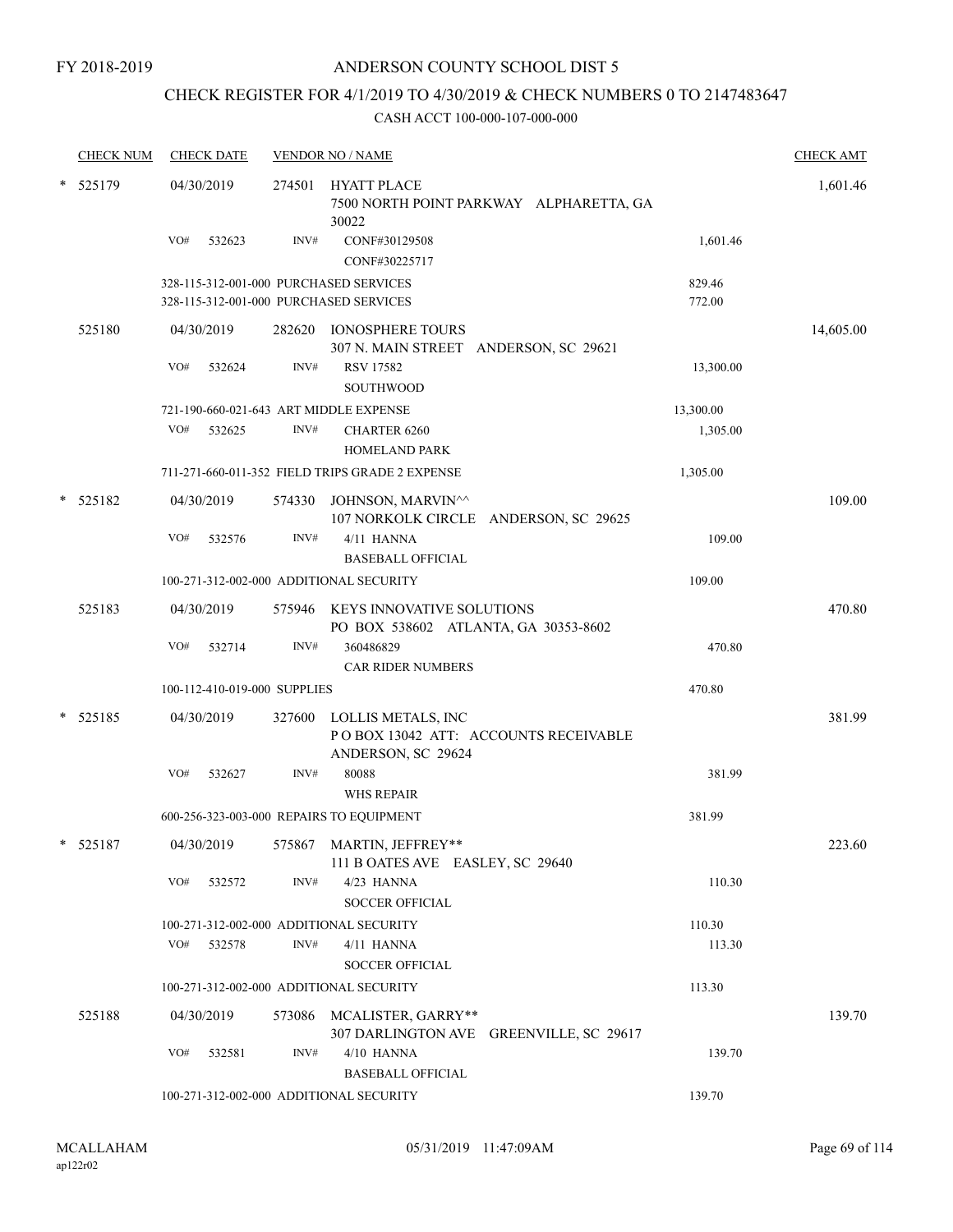## CHECK REGISTER FOR 4/1/2019 TO 4/30/2019 & CHECK NUMBERS 0 TO 2147483647

|   | <b>CHECK NUM</b> | <b>CHECK DATE</b>                                 |      | <b>VENDOR NO / NAME</b>                                                                  |                  | <b>CHECK AMT</b> |
|---|------------------|---------------------------------------------------|------|------------------------------------------------------------------------------------------|------------------|------------------|
| * | 525190           | 04/30/2019<br>VO#<br>532563                       | INV# | 348835 MCKINNEY, DAVID**<br>112 W SUNDANCE DR EASLEY, SC 29642<br>4/16 WHS               | 84.30            | 212.30           |
|   |                  |                                                   |      | <b>BASEBALL OFFICIAL</b>                                                                 |                  |                  |
|   |                  | 100-271-312-003-000 ADDITIONAL SECURITY           |      |                                                                                          | 84.30            |                  |
|   |                  | VO#<br>532582                                     | INV# | $4/10$ HANNA                                                                             | 128.00           |                  |
|   |                  |                                                   |      | <b>BASEBALL OFFICIAL</b>                                                                 |                  |                  |
|   |                  | 100-271-312-002-000 ADDITIONAL SECURITY           |      |                                                                                          | 128.00           |                  |
|   | $*$ 525193       | 04/30/2019                                        |      | 567126 MUSIC & ARTS CENTER<br>5295 WESTVIEW DR SUITE 300 ATTN: CA<br>FREDERICK, MD 21703 |                  | 807.20           |
|   |                  | VO#<br>532628                                     | INV# | 016164436                                                                                | 203.34           |                  |
|   |                  |                                                   |      | <b>SOUTHWOOD</b>                                                                         |                  |                  |
|   |                  | 100-113-410-021-ART ART SUPPLIES<br>VO#<br>532629 | INV# | 016608715                                                                                | 203.34<br>260.45 |                  |
|   |                  |                                                   |      | <b>SOUTHWOOD</b>                                                                         |                  |                  |
|   |                  |                                                   |      | 309-113-410-021-000 SUPPLIES AND MATERIALS                                               | 260.45           |                  |
|   |                  | VO#<br>532700                                     | INV# | 9422547<br><b>GLENVIEW</b>                                                               | 343.41           |                  |
|   |                  |                                                   |      | 100-113-410-020-COB CHORUS, ORCHESTRA & BAND                                             | 283.96           |                  |
|   |                  | 720-271-660-020-601 BAND CLUB EXPENSE             |      |                                                                                          | 59.45            |                  |
|   |                  |                                                   |      |                                                                                          |                  |                  |
|   | 525194           | 04/30/2019                                        |      | 369400 NASCO<br>POBOX 901 ATT: ACCOUNTS RECEIVABLE FORT<br>ATKINSON, WI 53538-0901       |                  | 321.04           |
|   |                  | VO#<br>532630                                     | INV# | <b>SUPPLIES</b><br>ACCT 390-430-00                                                       | 321.04           |                  |
|   |                  | 397-114-410-003-000 SUPPLIES                      |      |                                                                                          | 41.95            |                  |
|   |                  | 397-114-410-003-000 SUPPLIES                      |      |                                                                                          | 125.17           |                  |
|   |                  | 397-114-410-003-000 SUPPLIES                      |      |                                                                                          | 153.92           |                  |
|   | 525195           | 04/30/2019                                        |      | 564010 NC CHILD SUPPORT CENTRALIZED COLLECTNS<br>POBOX 900012 RALEIGH, NC 27675-9012     |                  | 305.50           |
|   |                  | VO#<br>532588                                     | INV# | 4/30 PAYROLL<br><b>DEDUCTIONS</b>                                                        | 305.50           |                  |
|   |                  |                                                   |      | 100-000-435-000-000 WAGE GARNISH/CH SUPPORT                                              | 305.50           |                  |
|   | 525196           | 04/30/2019                                        |      | 574487 NORTH POINTE PETTY CASH                                                           |                  | 300.00           |
|   |                  | VO#<br>532634                                     | INV# | $\,$<br><b>CASH</b><br><b>ART SHOW</b>                                                   | 300.00           |                  |
|   |                  | 713-271-660-013-228 ART EXPENSE                   |      |                                                                                          | 300.00           |                  |
|   | 525197           | 04/30/2019                                        |      | 389900 OFFICE DEPOT                                                                      |                  | 1,112.71         |
|   |                  |                                                   |      | POBOX 1413 CHARLOTTE, NC 28201-1413                                                      |                  |                  |
|   |                  | VO#<br>532635                                     | INV# | 298541523001<br><b>SUPPLIES</b>                                                          | 59.14            |                  |
|   |                  |                                                   |      | 724-271-660-024-410 GENERAL ADMINISTRATION EXPENSE                                       | 59.14            |                  |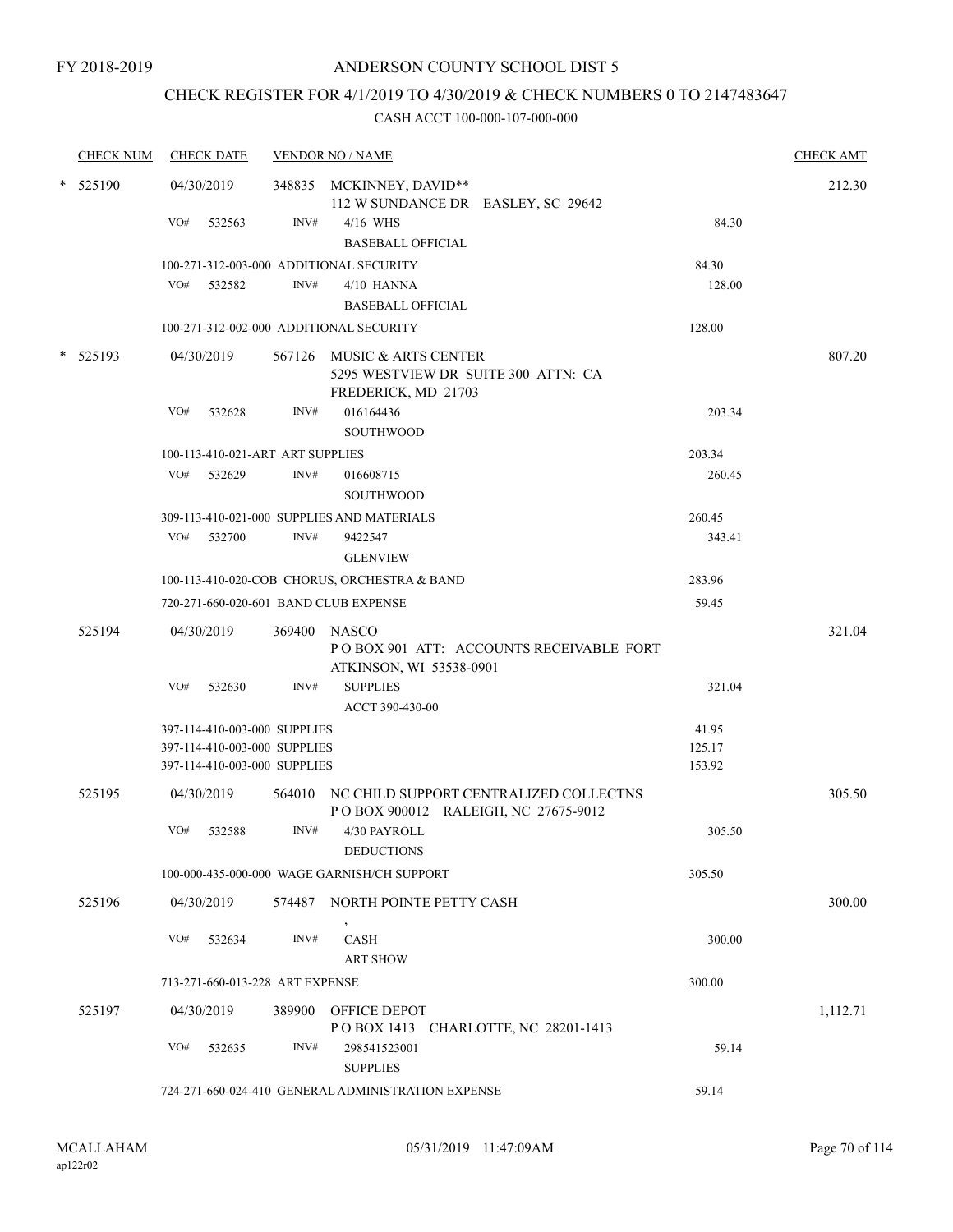## CHECK REGISTER FOR 4/1/2019 TO 4/30/2019 & CHECK NUMBERS 0 TO 2147483647

|        | <b>CHECK NUM</b> |     | <b>CHECK DATE</b>                |      | <b>VENDOR NO / NAME</b>                                                                      |     |       |        | <b>CHECK AMT</b> |
|--------|------------------|-----|----------------------------------|------|----------------------------------------------------------------------------------------------|-----|-------|--------|------------------|
|        |                  | VO# | 532636                           | INV# | 290725366001                                                                                 |     |       | 868.58 |                  |
|        |                  |     |                                  |      | <b>BATTERIES</b>                                                                             |     |       |        |                  |
|        |                  |     | 397-114-410-003-000 SUPPLIES     |      |                                                                                              |     |       | 868.58 |                  |
|        |                  | VO# | 532637                           | INV# | 280392817001<br><b>SUPPLIES</b>                                                              | PO# | 10377 | 40.57  |                  |
|        |                  |     | 100-115-410-001-000 SUPPLIES     |      |                                                                                              |     |       | 40.57  |                  |
|        |                  | VO# | 532638                           | INV# | 301535796001<br><b>SUPPLIES</b>                                                              |     |       | 112.33 |                  |
|        |                  |     |                                  |      | 713-271-660-013-360 SCHOOL STORE/COUNCIL EXPENSE                                             |     |       | 112.33 |                  |
|        |                  | VO# | 532684                           | INV# | 298872522001<br><b>PRINTER</b>                                                               |     |       | 32.09  |                  |
|        |                  |     | 600-256-410-015-000 SUPPLIES     |      |                                                                                              |     |       | 32.09  |                  |
|        | * 525199         |     | 04/30/2019                       |      | 565985 PANERA BREAD<br>103 ANDERSON STATION ANDERSON, SC 29621                               |     |       |        | 802.74           |
|        |                  | VO# | 532711                           | INV# | 34599046<br><b>NEVITT FOREST</b>                                                             |     |       | 802.74 |                  |
|        |                  |     |                                  |      | 712-271-660-012-324 POSTIVE BEHAVIOR I.S. EXPENSE                                            |     |       | 802.74 |                  |
|        | * 525202         |     | 04/30/2019                       |      | 564232 POSITIVE PROMOTIONS<br>PO BOX 11537 ATT: ACCOUNTS RECEIVABLE<br>NEWARK, NJ 07101-4537 |     |       |        | 544.43           |
|        |                  | VO# | 532668                           | INV# | 06258702<br><b>CLIPBOARDS</b>                                                                | PO# | 10608 | 544.43 |                  |
|        |                  |     |                                  |      | 100-113-410-006-VEN SUPPLY-ADDT'L FOR LOST VENDING                                           |     |       | 544.43 |                  |
|        | 525203           |     | 04/30/2019                       |      | 563579 PREMIER AGENDAS LLC<br>32656 COLLECTION CENTER DRIVE CHICAGO, IL<br>60693-0326        |     |       |        | 569.78           |
|        |                  | VO# | 532675                           | INV# | Q-36898<br><b>AGENDAS</b>                                                                    |     |       | 569.78 |                  |
|        |                  |     | 100-113-410-014-000 SUPPLIES     |      |                                                                                              |     |       | 569.78 |                  |
|        | 525204           |     | 04/30/2019                       |      | 568612 PRICE, MARSHALL.**                                                                    |     |       |        | 109.00           |
|        |                  | VO# | 532575                           | INV# | 106 NESBITT COURT ANDERSON, SC 29624<br>4/11 HANNA<br><b>BASEBALL OFFICIAL</b>               |     |       | 109.00 |                  |
|        |                  |     |                                  |      | 100-271-312-002-000 ADDITIONAL SECURITY                                                      |     |       | 109.00 |                  |
| $\ast$ | 525207           |     | 04/30/2019                       |      | 572780 SAFETY & COMPLIANCE MGMT INC<br>P.O. BOX 615 ROCK SPRING, GA 30739                    |     |       |        | 990.90           |
|        |                  | VO# | 532641                           | INV# | 25939<br><b>TL HANNA</b>                                                                     |     |       | 495.45 |                  |
|        |                  |     | 100-271-312-002-TST DRUG TESTING |      |                                                                                              |     |       | 375.00 |                  |
|        |                  |     | 100-271-312-002-TST DRUG TESTING |      |                                                                                              |     |       | 120.45 |                  |
|        |                  | VO# | 532642                           | INV# | 25939<br><b>WESTSIDE</b>                                                                     |     |       | 495.45 |                  |
|        |                  |     | 100-271-312-003-TST DRUG TESTING |      |                                                                                              |     |       | 375.00 |                  |
|        |                  |     | 100-271-312-003-TST DRUG TESTING |      |                                                                                              |     |       | 120.45 |                  |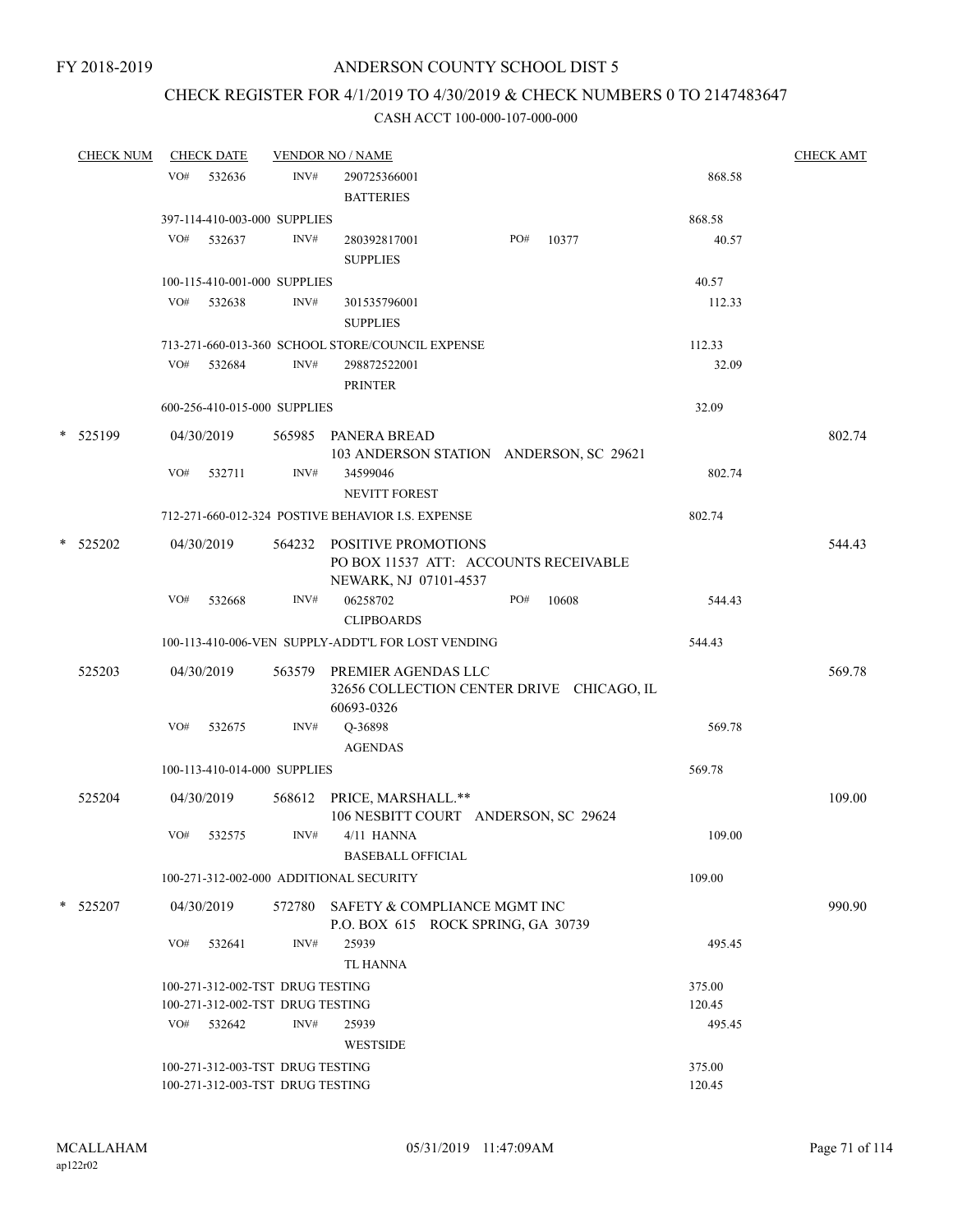## CHECK REGISTER FOR 4/1/2019 TO 4/30/2019 & CHECK NUMBERS 0 TO 2147483647

| <b>CHECK NUM</b> | <b>CHECK DATE</b>                                                                                                                             |        | <b>VENDOR NO / NAME</b>                                                                                  |     |       |                                               | <b>CHECK AMT</b> |
|------------------|-----------------------------------------------------------------------------------------------------------------------------------------------|--------|----------------------------------------------------------------------------------------------------------|-----|-------|-----------------------------------------------|------------------|
| 525208           | 04/30/2019                                                                                                                                    | 452202 | <b>SC DEPT OF REVENUE</b><br>POBOX 125 301 GERVAIS STREET CENTRAL<br>LEVY UNIT COLUMBIA, SC 29214-0213   |     |       |                                               | 244.17           |
|                  | VO#<br>532590                                                                                                                                 | INV#   | 4/30 PAYROLL<br><b>DEDUCTIONS</b>                                                                        |     |       | 244.17                                        |                  |
|                  | 100-000-440-000-000 SC STATE TAX LEVY                                                                                                         |        |                                                                                                          |     |       | 244.17                                        |                  |
| 525209           | 04/30/2019                                                                                                                                    |        | 450701 SC RETIREMENT SYSTEM (SPP)<br>POBOX 11960 CAPITOL STATION COLUMBIA, SC<br>29211                   |     |       |                                               | 283.27           |
|                  | VO#<br>532586                                                                                                                                 | INV#   | 4/30 PAYROLL<br><b>DEDUCTIONS</b>                                                                        |     |       | 283.27                                        |                  |
|                  |                                                                                                                                               |        | 100-000-438-000-000 RETIREMENT SERV PURCHASE                                                             |     |       | 283.27                                        |                  |
| 525210           | 04/30/2019                                                                                                                                    | 570059 | <b>SHARP BUSINESS SYSTEMS</b><br>DEPT 1216 PO BOX 121216 DALLAS, TX<br>75312-1216                        |     |       |                                               | 1,240.16         |
|                  | VO#<br>532645                                                                                                                                 | INV#   | 9001889029<br>9001889019                                                                                 |     |       | 303.11                                        |                  |
|                  | VO#<br>532646                                                                                                                                 | INV#   | 329-115-690-001-0CO OTHER OBJECTS-WBL (C/O)<br>329-115-690-001-0CO OTHER OBJECTS-WBL (C/O)<br>9001889016 |     |       | 92.58<br>210.53<br>62.37                      |                  |
|                  |                                                                                                                                               |        | <b>COPIES</b>                                                                                            |     |       |                                               |                  |
|                  | 124-114-445-024-000 TECHNOLOGY SUPPLIES                                                                                                       |        |                                                                                                          |     |       | 62.37                                         |                  |
|                  | VO#<br>532647                                                                                                                                 | INV#   | 9001889092<br><b>COPIES</b>                                                                              |     |       | 133.78                                        |                  |
|                  | 721-190-660-021-562 COPIERS EXPENSE                                                                                                           |        |                                                                                                          |     |       | 133.78                                        |                  |
|                  | VO#<br>532648                                                                                                                                 | INV#   | 9001141850<br><b>COPIES</b>                                                                              |     |       | 9.26                                          |                  |
|                  |                                                                                                                                               |        | 715-271-660-015-201 MISCELLANEOUS EXPENSE                                                                |     |       | 9.26                                          |                  |
|                  | VO#<br>532667                                                                                                                                 | INV#   | 9001877389<br><b>TL HANNA</b>                                                                            | PO# | 99373 | 353.66                                        |                  |
|                  | 100-114-410-002-000 SUPPLIES<br>100-114-410-002-000 SUPPLIES<br>100-114-410-002-000 SUPPLIES<br>VO#<br>532697<br>100-113-410-020-000 SUPPLIES | INV#   | 9001564383<br><b>GLENVEIW</b>                                                                            |     |       | 186.82<br>19.57<br>147.27<br>377.98<br>105.47 |                  |
|                  | 100-113-410-020-000 SUPPLIES<br>100-113-410-020-000 SUPPLIES<br>100-113-410-020-000 SUPPLIES<br>100-113-410-020-000 SUPPLIES                  |        |                                                                                                          |     |       | 12.84<br>233.99<br>12.84<br>12.84             |                  |
| 525211           | 04/30/2019                                                                                                                                    | 575232 | SHARPERSON, CARL^^<br>501-8 OLD GREENVILLE HWY PMB 325<br>CLEMSON, SC 29631                              |     |       |                                               | 400.00           |
|                  | VO#<br>532649                                                                                                                                 | INV#   | E00002<br><b>LEADERSHIP BOOKS</b>                                                                        |     |       | 400.00                                        |                  |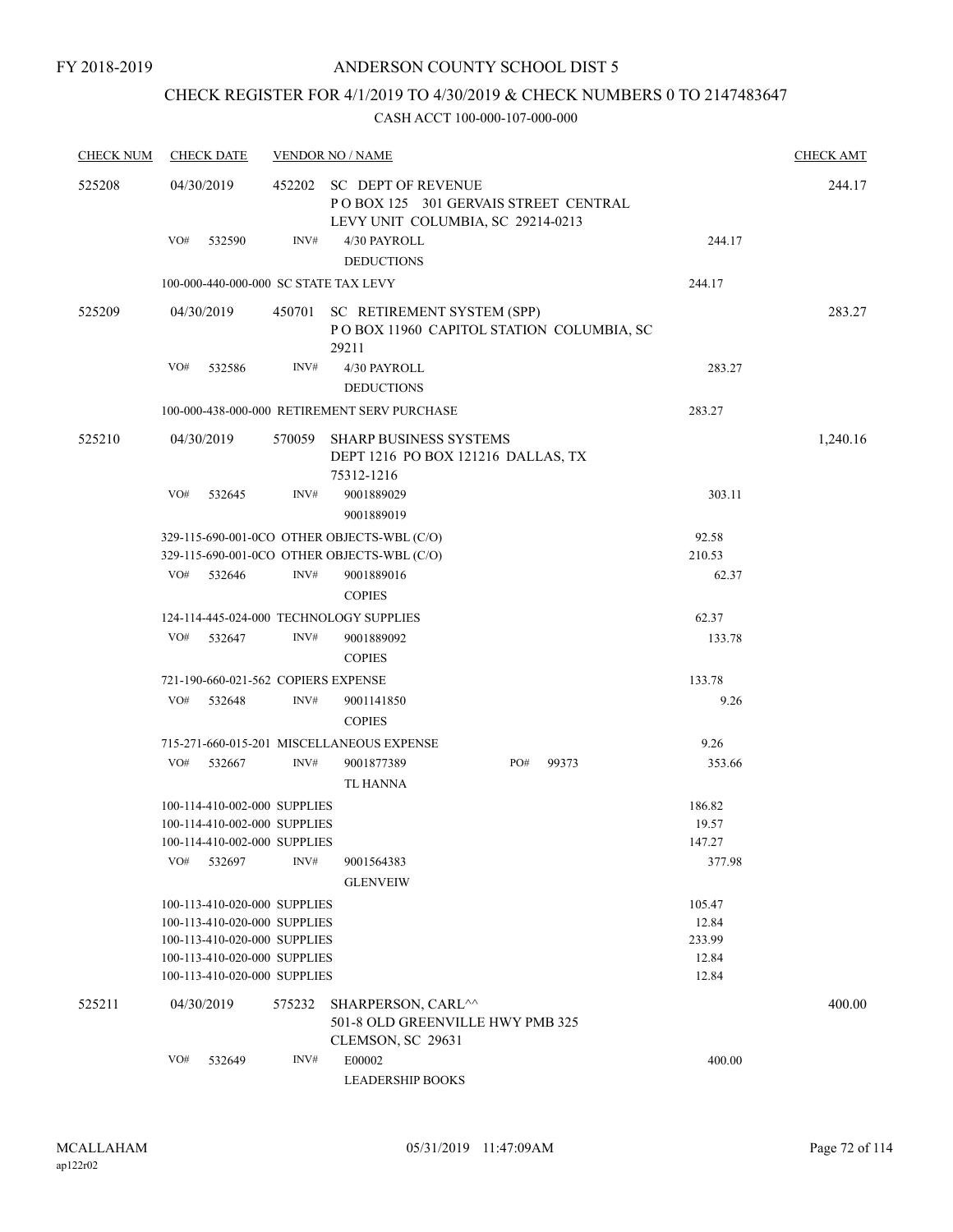# CHECK REGISTER FOR 4/1/2019 TO 4/30/2019 & CHECK NUMBERS 0 TO 2147483647

| <b>CHECK NUM</b> | <b>CHECK DATE</b><br>100-233-410-000-000 SUPPLIES |        | <b>VENDOR NO / NAME</b>                                                                                          |           | <b>CHECK AMT</b> |
|------------------|---------------------------------------------------|--------|------------------------------------------------------------------------------------------------------------------|-----------|------------------|
|                  |                                                   |        |                                                                                                                  | 400.00    |                  |
| $*$ 525214       | 04/30/2019                                        | 571007 | SIMPLIFIED OFFICE SYSTEMS<br>6220 BUSH RIVER ROAD COLUMBIA, SC 29212                                             |           | 131.78           |
|                  | VO#<br>532650                                     | INV#   | 190423-0018                                                                                                      | 131.78    |                  |
|                  |                                                   |        | <b>SOUTHWOOD</b>                                                                                                 |           |                  |
|                  | 721-190-660-021-562 COPIERS EXPENSE               |        |                                                                                                                  | 131.78    |                  |
| $*$ 525217       | 04/30/2019                                        |        | 574413 SOILEAU'S GREENHOUSES<br>3613 HWY 81 NORTH ANDERSON, SC 29621                                             |           | 346.41           |
|                  | VO#<br>532653                                     | INV#   | <b>FLOWER ARRANGEMENTS</b><br>RETIREMENT BANQ                                                                    | 346.41    |                  |
|                  | 100-231-334-000-000 TRUSTEE EXPENSE               |        |                                                                                                                  | 346.41    |                  |
| 525218           | 04/30/2019                                        |        | 574710 SOLIANT HEALTH<br>DEPT. CH 14430 PALATINE, IL 60055-4330                                                  |           | 2,437.50         |
|                  | VO#<br>532671                                     | INV#   | PO#<br>99577<br>10437244<br><b>SERVICE</b>                                                                       | 2,437.50  |                  |
|                  | 100-126-312-006-000 PURCHASED SERVICES            |        |                                                                                                                  | 812.50    |                  |
|                  | 100-126-312-008-000 PURCHASED SERVICES            |        |                                                                                                                  | 812.50    |                  |
|                  | 100-126-312-010-000 PURCHASED SERVICES            |        |                                                                                                                  | 812.50    |                  |
| 525219           | 04/30/2019                                        | 573721 | SSBT AS TTEE FOR SCORP MM61953-001-042<br>MASS MUTUAL RETIREMENT SERVICES PO BOX<br>219062 KANSAS CITY, MO 64121 |           | 20,045.60        |
|                  | VO#<br>532597                                     | INV#   | 4/30 PAYROLL                                                                                                     | 20,045.60 |                  |
|                  |                                                   |        | <b>DEDUCTIONS</b>                                                                                                |           |                  |
|                  |                                                   |        | 100-000-468-000-000 OPTIONAL RETIREMENT PLAN                                                                     | 12,886.44 |                  |
|                  |                                                   |        | 100-000-484-000-000 EMPLOYER RETIREMENT PAYABLE                                                                  | 7,159.16  |                  |
| 525223           | 04/30/2019                                        | 574177 | TEACHER SYNERGY, LLC<br>75 REMITTANCE DRIVE DEPT 6759 CHICAGO, IL<br>60675                                       |           | 214.79           |
|                  | VO#<br>532657                                     | INV#   | 87494418<br><b>MEDIA</b>                                                                                         | 214.79    |                  |
|                  | 713-271-660-013-305 LIBRARY EXPENSE               |        |                                                                                                                  | 214.79    |                  |
| 525224           | 04/30/2019                                        | 572503 | TG<br>P O BOX 659601 SAN ANTONIO, TX 78265-9601                                                                  |           | 478.73           |
|                  | VO#<br>532591                                     | INV#   | 4/30 PAYROLL<br><b>DEDUCTIONS</b>                                                                                | 478.73    |                  |
|                  | 100-000-441-000-000 MISCELLANEOUS                 |        |                                                                                                                  | 478.73    |                  |
| 525225           | 04/30/2019                                        |        | 571797 THE BLECKLEY INN<br>151 EAST CHURCH STREET ANDERSON, SC 29624                                             |           | 141.51           |
|                  | VO#<br>532658                                     | INV#   | 137460<br><b>SPOFFORD</b>                                                                                        | 141.51    |                  |
|                  | 100-232-312-000-000 PURCHASE SERVICES             |        |                                                                                                                  | 141.51    |                  |
| 525226           | 04/30/2019                                        |        | 110050 THE GRAND THEATRE COMPANY                                                                                 |           | 1,016.20         |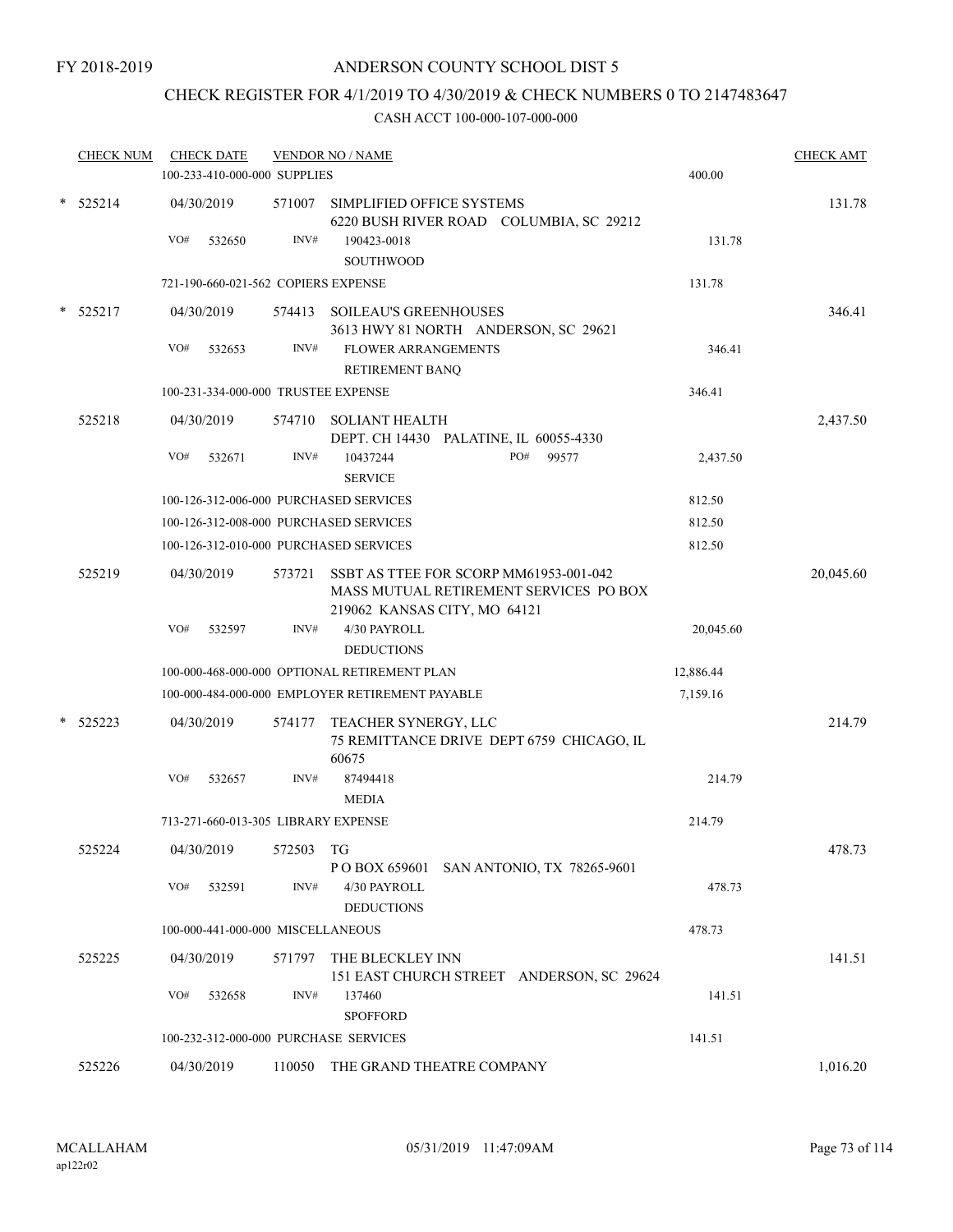### CHECK REGISTER FOR 4/1/2019 TO 4/30/2019 & CHECK NUMBERS 0 TO 2147483647

| <b>CHECK NUM</b> |     | <b>CHECK DATE</b>                 |              | <b>VENDOR NO / NAME</b><br>AMSTAR 14 193 CIVIC CENTER BLVD ANDERSON,                               |           | <b>CHECK AMT</b> |
|------------------|-----|-----------------------------------|--------------|----------------------------------------------------------------------------------------------------|-----------|------------------|
|                  |     |                                   |              | SC 29625                                                                                           |           |                  |
|                  | VO# | 532659                            | INV#         | NEW PROSPECT<br><b>MISSING LINK</b>                                                                | 1,016.20  |                  |
|                  |     |                                   |              | 710-271-660-010-351 FIELD TRIPS GRADE 1 EXPENSE                                                    | 1,016.20  |                  |
| 525227           |     | 04/30/2019                        | 563611       | THE GREENVILLE ZOO<br>150 CLEVELAND PARK DRIVE GREENVILLE, SC<br>29601                             |           | 529.75           |
|                  | VO# | 532687                            | INV#         | <b>FIELD TRIP</b><br><b>WHITEHALL - GR 4</b>                                                       | 150.00    |                  |
|                  |     |                                   |              | 719-271-660-019-354 FIELD TRIPS GRADE 4 EXPENSE                                                    | 150.00    |                  |
|                  | VO# | 532688                            | INV#         | 2075<br>WHITEHALL - GR 2                                                                           | 379.75    |                  |
|                  |     |                                   |              | 719-271-660-019-352 FIELD TRIPS GRADE 2 EXPENSE                                                    | 379.75    |                  |
| 525228           |     | 04/30/2019                        | 504890       | <b>TIAA-CREF</b><br>POBOX 105316 ATLANTA, GA 30348-5316                                            |           | 23,788.29        |
|                  | VO# | 532598                            | INV#         | 4/30 PAYROLL<br><b>DEDUCTIONS</b>                                                                  | 23,788.29 |                  |
|                  |     |                                   |              | 100-000-468-000-000 OPTIONAL RETIREMENT PLAN                                                       | 15,292.47 |                  |
|                  |     |                                   |              | 100-000-484-000-000 EMPLOYER RETIREMENT PAYABLE                                                    | 8,495.82  |                  |
| 525229           |     | 04/30/2019                        | 575944       | TL VENDING LLC<br>111 MYSTIC VINEYARD LN ANDERSON, SC<br>29621                                     |           | 160.00           |
|                  | VO# | 532716                            | INV#         | 14036<br>WHITEHALL                                                                                 | 160.00    |                  |
|                  |     |                                   |              | 719-271-660-019-350 FIELD TRIPS KINDERGARTEN EXPENSE                                               | 160.00    |                  |
| 525230           |     | 04/30/2019                        | 575821       | TWC SERVICES INC<br>PO BOX 1612 DES MOINES, IA 50306                                               |           | 1,036.52         |
|                  | VO# | 532661                            | INV#         | 6130380<br><b>REPAIR</b>                                                                           | 1,036.52  |                  |
|                  |     |                                   |              | 600-256-323-013-000 REPAIRS TO EQUIPMENT                                                           | 1,036.52  |                  |
| 525231           |     | 04/30/2019                        | 564298       | UNITED WAY OF ANDERSON COUNTY<br>POBOX 2067 ANDERSON, SC 29622                                     |           | 2,063.58         |
|                  | VO# | 532587                            | INV#         | 4/30 PAYROLL<br><b>DEDUCTIONS</b>                                                                  | 2,063.58  |                  |
|                  |     |                                   |              | 100-000-455-000-000 UNITED FUND - PAYABLE                                                          | 2,063.58  |                  |
| 525232           |     | 04/30/2019                        | 572350       | US DEPARTMENT OF EDUCATION AWG<br>NATIONAL PAYMENT CENTER PO BOX 790356 ST<br>LOUIS, MO 63179-0356 |           | 568.55           |
|                  | VO# | 532592                            | INV#         | 4/30 PAYROLL<br><b>DEDUCTIONS</b>                                                                  | 568.55    |                  |
|                  |     | 100-000-441-000-000 MISCELLANEOUS |              |                                                                                                    | 568.55    |                  |
| 525233           |     | 04/30/2019                        | 575086 VALIC |                                                                                                    |           | 45,949.78        |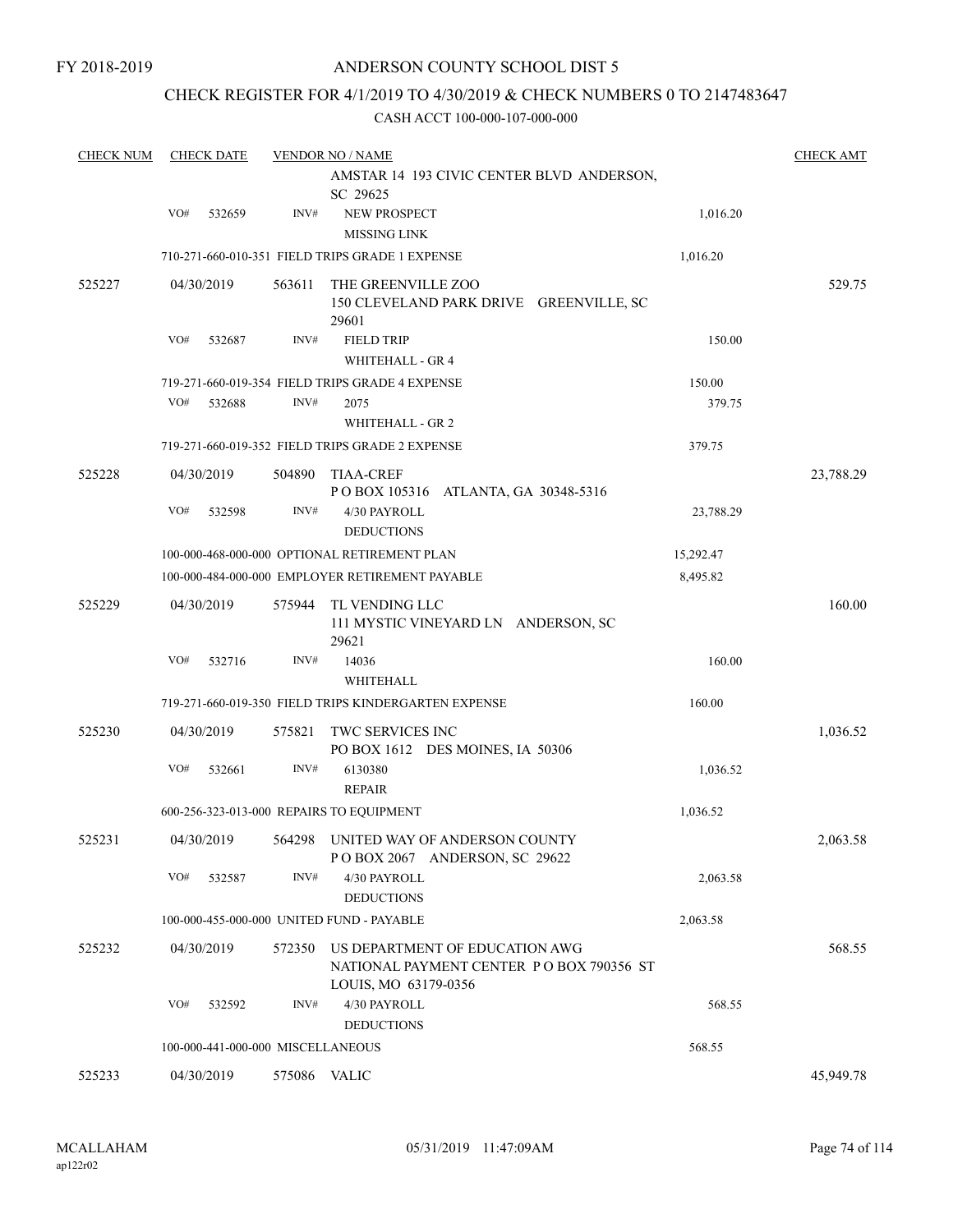### CHECK REGISTER FOR 4/1/2019 TO 4/30/2019 & CHECK NUMBERS 0 TO 2147483647

| <b>CHECK NUM</b> | <b>CHECK DATE</b>                       |        | <b>VENDOR NO / NAME</b>                         |            | <b>CHECK AMT</b> |  |
|------------------|-----------------------------------------|--------|-------------------------------------------------|------------|------------------|--|
|                  |                                         |        | C/O JP MORGAN CHASE PO BOX 301701               |            |                  |  |
|                  |                                         |        | DALLAS, TX 75303-1701                           |            |                  |  |
|                  | VO#<br>532596                           | INV#   | 4/30 PAYROLL                                    | 45,949.78  |                  |  |
|                  |                                         |        | <b>DEDUCTIONS</b>                               |            |                  |  |
|                  |                                         |        | 100-000-468-000-000 OPTIONAL RETIREMENT PLAN    | 29,539.18  |                  |  |
|                  |                                         |        | 100-000-484-000-000 EMPLOYER RETIREMENT PAYABLE | 16,410.60  |                  |  |
| 525234           | 04/30/2019                              |        | 574426 VANASSE, JOSH**                          |            | 111.20           |  |
|                  |                                         |        | 422 B ISSAQUEENA TRAIL CLEMSON, SC 29631        |            |                  |  |
|                  | VO#<br>532571                           | INV#   | 4/23 HANNA                                      | 111.20     |                  |  |
|                  |                                         |        | <b>SOCCER OFFICIAL</b>                          |            |                  |  |
|                  | 100-271-312-002-000 ADDITIONAL SECURITY |        |                                                 | 111.20     |                  |  |
| 525235           | 04/30/2019                              | 524353 | WAL-MART COMMUNITY/GEMB                         |            | 123.49           |  |
|                  |                                         |        | POBOX 530934 ATT: ACCOUNTS RECEIVABLE           |            |                  |  |
|                  |                                         |        | ATLANTA, GA 30353-0934                          |            |                  |  |
|                  | VO#<br>532663                           | INV#   | 0159                                            | 123.49     |                  |  |
|                  |                                         |        | <b>SOUTHWOOD</b>                                |            |                  |  |
|                  |                                         |        | 721-190-660-021-411 MISCELLANEOUS EXPENSE       | 84.83      |                  |  |
|                  | 721-190-660-021-429 FACULTY EXPENSE     |        |                                                 | 38.66      |                  |  |
| 525236           | 04/30/2019                              | 524353 | WAL-MART COMMUNITY/GEMB                         |            | 205.73           |  |
|                  |                                         |        | POBOX 530934 ATT: ACCOUNTS RECEIVABLE           |            |                  |  |
|                  |                                         |        | ATLANTA, GA 30353-0934                          |            |                  |  |
|                  | VO#<br>532664                           | INV#   | 8962                                            | 205.73     |                  |  |
|                  |                                         |        | <b>NORTH POINTE</b>                             |            |                  |  |
|                  |                                         |        | 713-271-660-013-201 MISCELLANEOUS EXPENSE       | 205.73     |                  |  |
| 525237           | 04/30/2019                              | 570395 | NETWORK CONTROLS & ELECTRIC, INC                |            | 103,752.58       |  |
|                  |                                         |        | 136 JOHNS ROAD ATT: ACCOUNTS RECEIVABLE         |            |                  |  |
|                  |                                         |        | <b>GREER, SC 29650</b>                          |            |                  |  |
|                  | VO#<br>532718                           | INV#   | 22907, 22847<br>PO#<br>99858                    | 103,752.58 |                  |  |
|                  |                                         |        | <b>AIT BUILDING</b>                             |            |                  |  |
|                  | 515-253-520-031-CAR CAREER CENTER       |        |                                                 | 103,752.58 |                  |  |
| * 6785           | 04/02/2019                              | 564662 | <b>BRADY'S SCREEN PRINTING</b>                  |            | 372.36 E         |  |
|                  |                                         |        | 106 CONCORD ROAD ATT: ACCOUNTS                  |            |                  |  |
|                  |                                         |        | RECEIVABLE ANDERSON, SC 29621                   |            |                  |  |
|                  | VO#<br>531477                           | INV#   | 34901                                           | 372.36     |                  |  |
|                  |                                         |        | <b>MCLEES ART CLUB</b>                          |            |                  |  |
|                  | 708-271-660-008-228 ART EXPENSE         |        |                                                 | 372.36     |                  |  |
| * 6788           | 04/02/2019                              | 202600 | DILLARD'S SPORTS CENTER                         |            | 2,423.46 E       |  |
|                  |                                         |        | 708 WHITEHALL ROAD ATT: ACCOUNTS                |            |                  |  |
|                  |                                         |        | RECEIVABLE ANDERSON, SC 29625                   |            |                  |  |
|                  | VO#<br>531489                           | INV#   | 104015                                          | 2,149.63   |                  |  |
|                  |                                         |        | <b>HANNA GOLF</b>                               |            |                  |  |
|                  | 100-271-410-002-000 SUPPLIES            |        |                                                 | 2,149.63   |                  |  |
|                  | VO#<br>531490                           | INV#   | 102653                                          | 273.83     |                  |  |
|                  |                                         |        | ROBERT ANDERSON                                 |            |                  |  |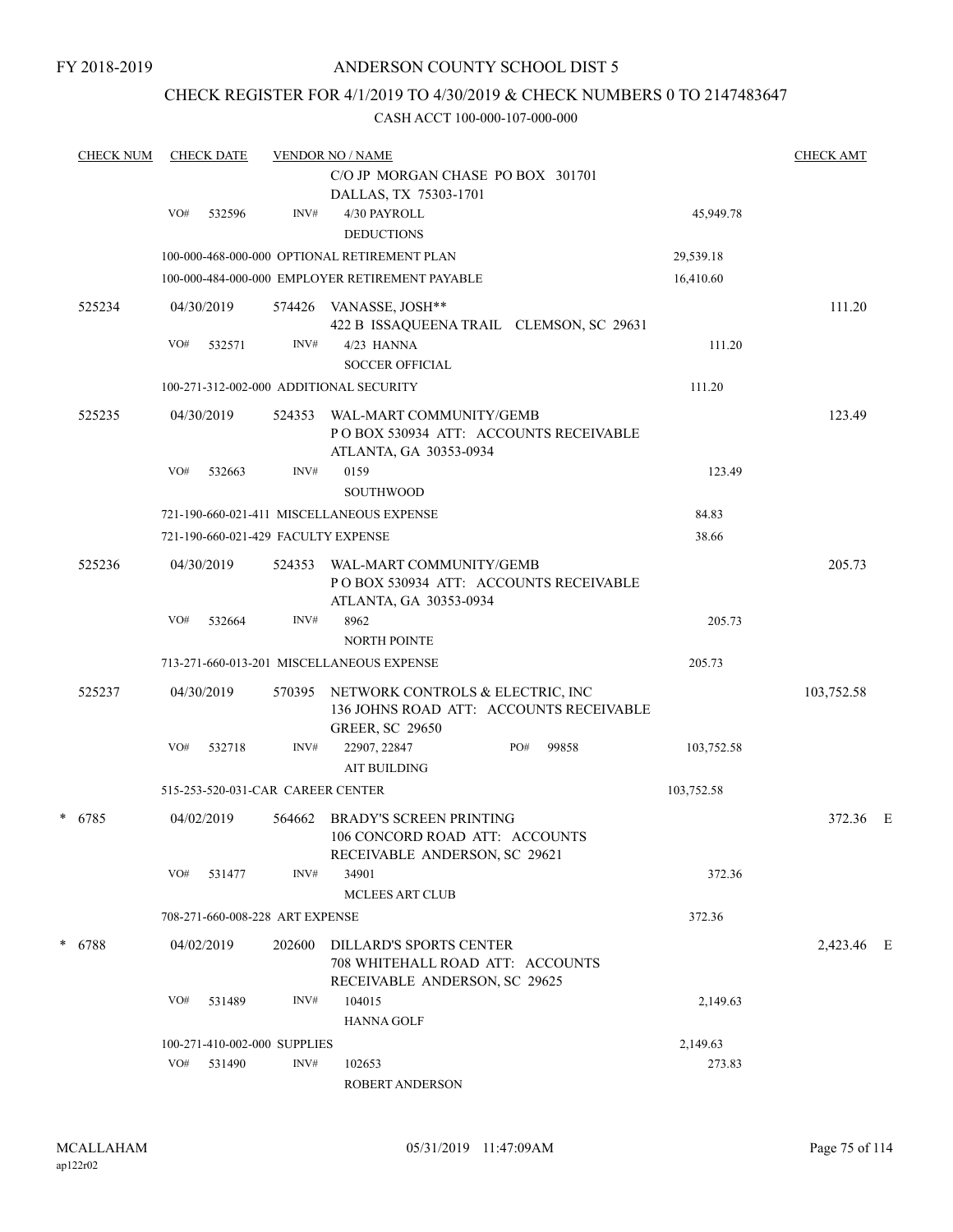## CHECK REGISTER FOR 4/1/2019 TO 4/30/2019 & CHECK NUMBERS 0 TO 2147483647

|        | <b>CHECK NUM</b> | <b>CHECK DATE</b>        |                                  |                | <b>VENDOR NO / NAME</b>                                                                                           |     |       |          | <b>CHECK AMT</b> |  |
|--------|------------------|--------------------------|----------------------------------|----------------|-------------------------------------------------------------------------------------------------------------------|-----|-------|----------|------------------|--|
|        |                  |                          |                                  |                | 706-271-660-006-674 FOOTBALL EXPENSE                                                                              |     |       | 273.83   |                  |  |
| * 6791 |                  | 04/02/2019               |                                  | 235550         | FLINN SCIENTIFIC INC<br>PO BOX 71721 ATT: ACCOUNTS RECEIVABLE<br>CHICAGO, IL 60694-1721                           |     |       |          | 1,727.82 E       |  |
|        |                  | VO#                      | 531494                           | INV#           | 2325812<br>ACCT 2962201                                                                                           |     |       | 1,727.82 |                  |  |
|        |                  |                          | 397-114-410-003-000 SUPPLIES     |                |                                                                                                                   |     |       | 1,727.82 |                  |  |
|        | 6792             | 04/02/2019               |                                  | 569871         | FOLLETT SCHOOL SOLUTIONS, INC<br>91826 COLLECTION CENTER DRIVE ATT:<br>ACCOUNTS RECEIVABLE CHICAGO, IL 60693-0918 |     |       |          | 1,365.17 E       |  |
|        |                  | VO#                      | 531495                           | INV#           | 416969F<br><b>TL HANNA</b>                                                                                        | PO# | 10298 | 1,365.17 |                  |  |
|        |                  |                          | 100-222-410-002-000 SUPPLIES     |                |                                                                                                                   |     |       | 1,365.17 |                  |  |
|        | * 6794           | 04/02/2019               |                                  | 573279         | HERSHEY CREAMERY COMPANY<br>301 S CAMERON STREET HARRISBURG, PA<br>17101-2815                                     |     |       |          | 182.64 E         |  |
|        |                  | VO#                      | 531498                           | INV#           | 14095572<br>NEVITT FOREST                                                                                         |     |       | 182.64   |                  |  |
|        |                  |                          |                                  |                | 712-271-660-012-391 ICE CREAM SALES EXPENSE                                                                       |     |       | 182.64   |                  |  |
|        | 6795             | 04/02/2019<br>VO# 531462 |                                  | $\text{INV}\#$ | 575524 EMPLOYEE VENDOR<br><b>PBIS CLUB</b><br>REIMBURSEMENT                                                       |     |       | 364.28   | 364.28 E         |  |
|        |                  |                          |                                  |                | 900-233-416-012-ACR ANGELA RARDON 19/20 SUPPLIES                                                                  |     |       | 364.28   |                  |  |
|        | * 6798           | 04/02/2019<br>VO#        | 531460                           | 571749<br>INV# | <b>EMPLOYEE VENDOR</b><br><b>LOWES</b>                                                                            |     |       | 128.40   | 128.40 E         |  |
|        |                  |                          | 100-113-410-005-ART ART SUPPLIES |                | REIMBURSEMENT                                                                                                     |     |       | 128.40   |                  |  |
|        | 6799             | 04/02/2019               |                                  | 574491         | <b>EMPLOYEE VENDOR</b>                                                                                            |     |       |          | 160.15 E         |  |
|        |                  | VO#                      | 531530                           | INV#           | MARCH <sub>21</sub><br><b>COLUMBIA</b>                                                                            |     |       | 160.15   |                  |  |
|        |                  |                          |                                  |                | 267-224-333-010-P15 TRIPS- NEW PRINC/ASST PRINC                                                                   |     |       | 160.15   |                  |  |
|        | 6800             | 04/02/2019               |                                  | 570443         | PROJECT LEAD THE WAY<br>3939 PRIORITY WAY SOUTH DRIVE SUITE 400<br>INDIANAPOLIS, IN 46240                         |     |       |          | 969.00 E         |  |
|        |                  | VO#                      | 531508                           | INV#           | 168612<br>ROBERT ANDERSON                                                                                         |     |       | 969.00   |                  |  |
|        |                  |                          | 100-113-410-006-000 SUPPLIES     |                |                                                                                                                   |     |       | 969.00   |                  |  |
|        | 6801             | 04/02/2019               |                                  | 426200         | <b>QUILL CORPORATION</b><br>POBOX 37600 ATT: ACCOUNTS RECEIVABLE<br>PHILADELPHIA, PA 19101-0600                   |     |       |          | 365.05 E         |  |
|        |                  | VO#                      | 531509                           | INV#           | 5265307<br><b>SUPPLIES</b>                                                                                        | PO# | 10356 | 365.05   |                  |  |
|        |                  |                          | 100-115-410-001-000 SUPPLIES     |                |                                                                                                                   |     |       | 365.05   |                  |  |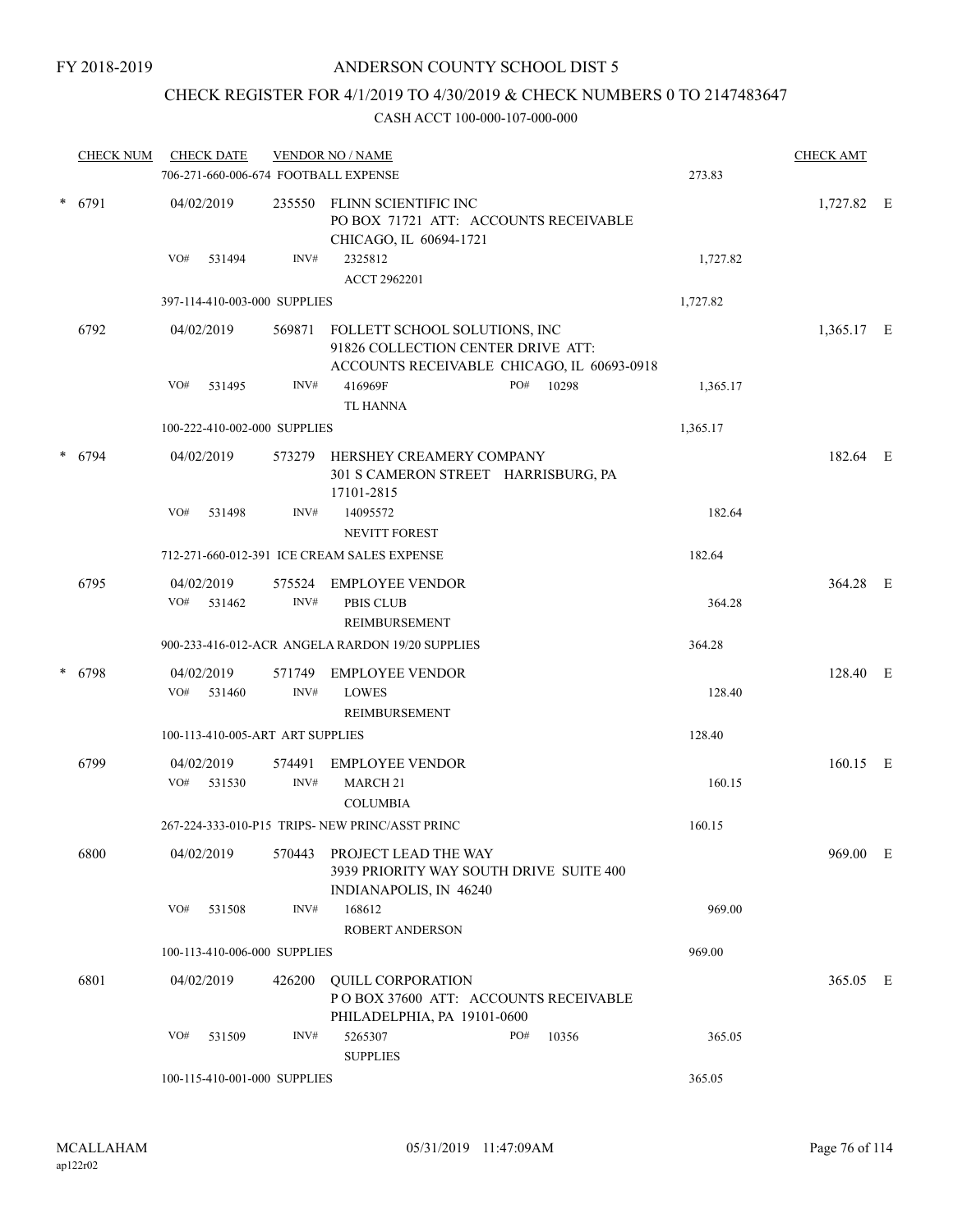### CHECK REGISTER FOR 4/1/2019 TO 4/30/2019 & CHECK NUMBERS 0 TO 2147483647

|        | <b>CHECK NUM</b> | <b>CHECK DATE</b>                         |                | <b>VENDOR NO / NAME</b>                                                                                          |          | <b>CHECK AMT</b> |  |
|--------|------------------|-------------------------------------------|----------------|------------------------------------------------------------------------------------------------------------------|----------|------------------|--|
|        | 6802             | 04/02/2019<br>VO#<br>531467               | 575904<br>INV# | <b>EMPLOYEE VENDOR</b><br><b>HOTEL</b><br>REIMBURSEMENT                                                          | 636.09   | 636.09 E         |  |
|        |                  |                                           |                | 701-271-660-001-838 FBLA-AOF-TRIPS EXPENSE                                                                       | 636.09   |                  |  |
|        | 6803             | 04/02/2019                                |                | 573290 SHADETREE GRAPHICS, LLC<br>147 POWELL RD. ANDERSON, SC 29625                                              |          | 2,379.75 E       |  |
|        |                  | VO#<br>531513                             | INV#           | 2019-620<br><b>CALHOUN CHOIR</b>                                                                                 | 156.25   |                  |  |
|        |                  | 714-271-660-014-335 CHORUS CLUB EXPENSE   |                |                                                                                                                  | 156.25   |                  |  |
|        |                  | VO#<br>531514                             | INV#           | 2019-1361<br><b>NEW PROSPECT</b>                                                                                 | 2,223.50 |                  |  |
|        |                  |                                           |                | 710-271-660-010-257 PE FOUNDATION EXPENSE                                                                        | 2,223.50 |                  |  |
| $\ast$ | 6806             | 04/02/2019                                | 570855         | ULINE - ATLANTA<br>P.O. BOX 88741 ATT: ACCOUNTS RECEIVABLE<br>CHICAGO, IL 60680-1741                             |          | 238.13 E         |  |
|        |                  | VO#<br>531520                             | INV#           | 106696206<br>PO#<br>10450<br>CUST# 6827701                                                                       | 238.13   |                  |  |
|        |                  |                                           |                | 100-266-345-000-000 TECHNOLOGY INFRASTRUCTURE                                                                    | 238.13   |                  |  |
|        | 6807             | 04/02/2019<br>VO#<br>531466               | 526475<br>INV# | EMPLOYEE VENDOR<br><b>FRAMES</b><br>REIMBURSEMENT                                                                | 288.37   | 288.37 E         |  |
|        |                  | 715-271-660-015-316 SPRING FLING EXPENSE  |                |                                                                                                                  | 288.37   |                  |  |
|        | * 6809           | 04/02/2019<br>VO#<br>531459               | 536250<br>INV# | EMPLOYEE VENDOR                                                                                                  |          | 174.89 E         |  |
|        |                  |                                           |                | <b>SCIENCE KITS</b><br>REIMBURSEMENT                                                                             | 174.89   |                  |  |
|        |                  | 326-111-410-000-000 SCIENCE KITS SUPPLIES |                |                                                                                                                  | 174.89   |                  |  |
|        | $* 6811$         | 04/04/2019<br>$VO#$ 531666                | 563665<br>INV# | <b>EMPLOYEE VENDOR</b><br><b>AMAZON</b>                                                                          | 384.48   | 384.48 E         |  |
|        |                  |                                           |                | REIMBURSEMENT                                                                                                    |          |                  |  |
|        |                  |                                           |                | 900-121-416-005-PMA PATRINA ALEXANDER 19/20 SUPPLIES                                                             | 384.48   |                  |  |
|        | * 6813           | 04/04/2019                                |                | 566562 ANDERSON OUTDOOR POWER EQUIPMENT<br>110 MIRACLE MILE DRIVE ATT: ACCOUNTS<br>RECEIVABLE ANDERSON, SC 29621 |          | 273.04 E         |  |
|        |                  | VO# 531549                                | INV#           | 212154<br><b>SUPPLIES</b>                                                                                        | 22.83    |                  |  |
|        |                  |                                           |                | 100-254-410-000-001 MAINT. SUPPLIES-STRUCTURES                                                                   | 22.83    |                  |  |
|        |                  | VO#<br>531550                             | INV#           | 212567<br><b>SUPPLIES</b>                                                                                        | 94.91    |                  |  |
|        |                  |                                           |                | 100-254-410-000-001 MAINT. SUPPLIES-STRUCTURES                                                                   | 94.91    |                  |  |
|        |                  | VO# 531551                                | INV#           | 212748                                                                                                           | 155.30   |                  |  |
|        |                  |                                           |                | <b>SUPPLIES</b>                                                                                                  |          |                  |  |
|        |                  |                                           |                | 100-254-410-000-001 MAINT. SUPPLIES-STRUCTURES                                                                   | 155.30   |                  |  |
|        | $* 6818$         | 04/04/2019                                |                | 564662 BRADY'S SCREEN PRINTING                                                                                   |          | 1,408.66 E       |  |
|        |                  |                                           |                |                                                                                                                  |          |                  |  |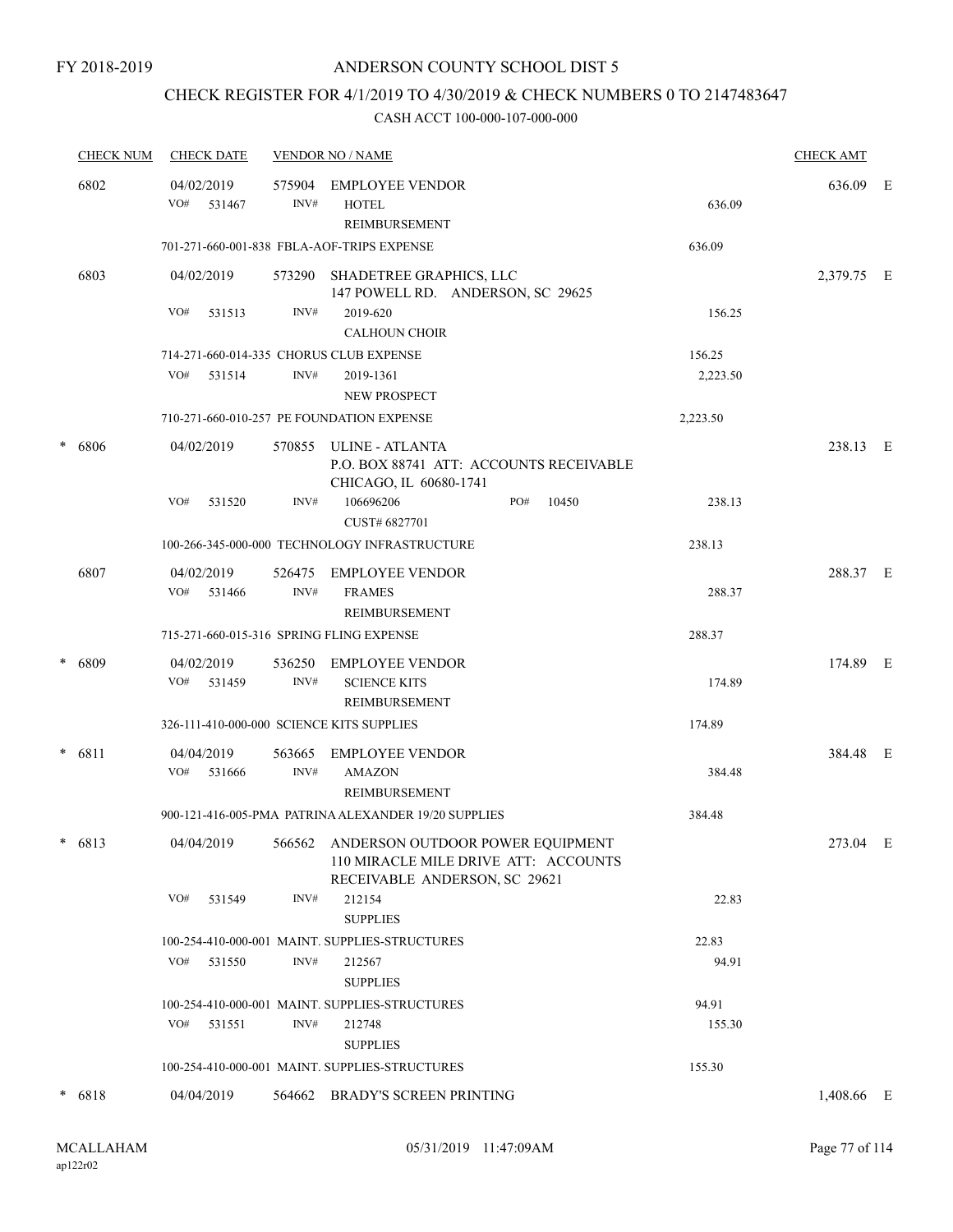### CHECK REGISTER FOR 4/1/2019 TO 4/30/2019 & CHECK NUMBERS 0 TO 2147483647

| <b>CHECK NUM</b> |     | <b>CHECK DATE</b>    |                              | <b>VENDOR NO / NAME</b><br>106 CONCORD ROAD ATT: ACCOUNTS<br>RECEIVABLE ANDERSON, SC 29621           |                  | <b>CHECK AMT</b> |  |
|------------------|-----|----------------------|------------------------------|------------------------------------------------------------------------------------------------------|------------------|------------------|--|
|                  | VO# | 531678               | INV#                         | 34809,34899<br><b>GLENVIEW</b>                                                                       | 1,408.66         |                  |  |
|                  |     |                      |                              | 720-271-660-020-586 FIELD TRIPS- GR.7 EXPENSE<br>720-271-660-020-586 FIELD TRIPS- GR.7 EXPENSE       | 864.56<br>544.10 |                  |  |
| 6819             |     | 04/04/2019           | 572778                       | CAROLINA CAMPUS SUPPLY, INC<br>PO BOX 172573 SPARTANBURG, SC 29301                                   |                  | 845.30 E         |  |
|                  | VO# | 531815               | INV#                         | 2913<br><b>PINS</b>                                                                                  | 845.30           |                  |  |
|                  |     |                      | 100-232-410-000-000 SUPPLIES |                                                                                                      | 845.30           |                  |  |
| 6820             |     | 04/04/2019           | 567691                       | CARSON'S NUT-BOLT & TOOL CO, INC<br>P.O. BOX 3629 ATT: ACCOUNTS RECEIVABLE<br>GREENVILLE, SC 29608   |                  | 133.22 E         |  |
|                  | VO# | 531577               | INV#                         | 3803948<br><b>SUPPLIES</b>                                                                           | 92.02            |                  |  |
|                  |     |                      |                              | 100-254-410-002-001 SUPPLIES - MAINTENANCE                                                           | 46.01            |                  |  |
|                  |     |                      |                              | 100-254-410-003-001 SUPPLIES - MAINTENANCE                                                           | 46.01            |                  |  |
|                  | VO# | 531578               | INV#                         | 3804017<br><b>SUPPLIES</b>                                                                           | 24.08            |                  |  |
|                  |     |                      |                              | 100-254-410-002-400 HVAC/ELECTRICAL/PLUMBING                                                         | 24.08            |                  |  |
|                  | VO# | 531579               | INV#                         | 3804160<br><b>SUPPLIES</b>                                                                           | 17.12            |                  |  |
|                  |     |                      |                              | 100-254-410-002-001 SUPPLIES - MAINTENANCE                                                           | 17.12            |                  |  |
| 6821             | VO# | 04/04/2019<br>531766 | 574515<br>INV#               | <b>EMPLOYEE VENDOR</b><br>MARCH <sub>29</sub>                                                        | 125.81           | 125.81 E         |  |
|                  |     |                      |                              | <b>COLUMBIA</b>                                                                                      |                  |                  |  |
|                  |     |                      |                              | 600-256-333-000-000 TRIPS AND CONFERENCES                                                            | 125.81           |                  |  |
| 6822             | VO# | 04/04/2019<br>531761 | 575730<br>INV#               | <b>EMPLOYEE VENDOR</b><br><b>MARCH 21-24</b><br><b>CHARLESTON</b>                                    | 101.25           | $101.25$ E       |  |
|                  |     |                      |                              | 207-115-312-001-010 STUDENT ORGANIZATIONS                                                            | 101.25           |                  |  |
| $* 6824$         |     | 04/04/2019           |                              | 234055 EMPLOYEE VENDOR                                                                               |                  | 131.81 E         |  |
|                  | VO# | 531768               | INV#                         | MARCH <sub>29</sub><br><b>COLUMBIA</b>                                                               | 131.81           |                  |  |
|                  |     |                      |                              | 201-224-333-006-000 TRIPS AND CONFERENCES                                                            | 131.81           |                  |  |
| $* 6826$         |     | 04/04/2019           |                              | 187300 CRESCENT SUPPLY CO, INC<br>POBOX 8798 ATT: ACCOUNTS RECEIVABLE<br><b>GREENVILLE, SC 29604</b> |                  | 2,473.49 E       |  |
|                  | VO# | 531531               | INV#                         | 394748<br><b>SUPPLIES</b>                                                                            | 110.25           |                  |  |
|                  |     |                      |                              | 100-254-410-017-400 HVAC/ELECTRICAL/PLUMBING                                                         | 110.25           |                  |  |
|                  | VO# | 531532               | INV#                         | 394749<br><b>SUPPLIES</b>                                                                            | 51.78            |                  |  |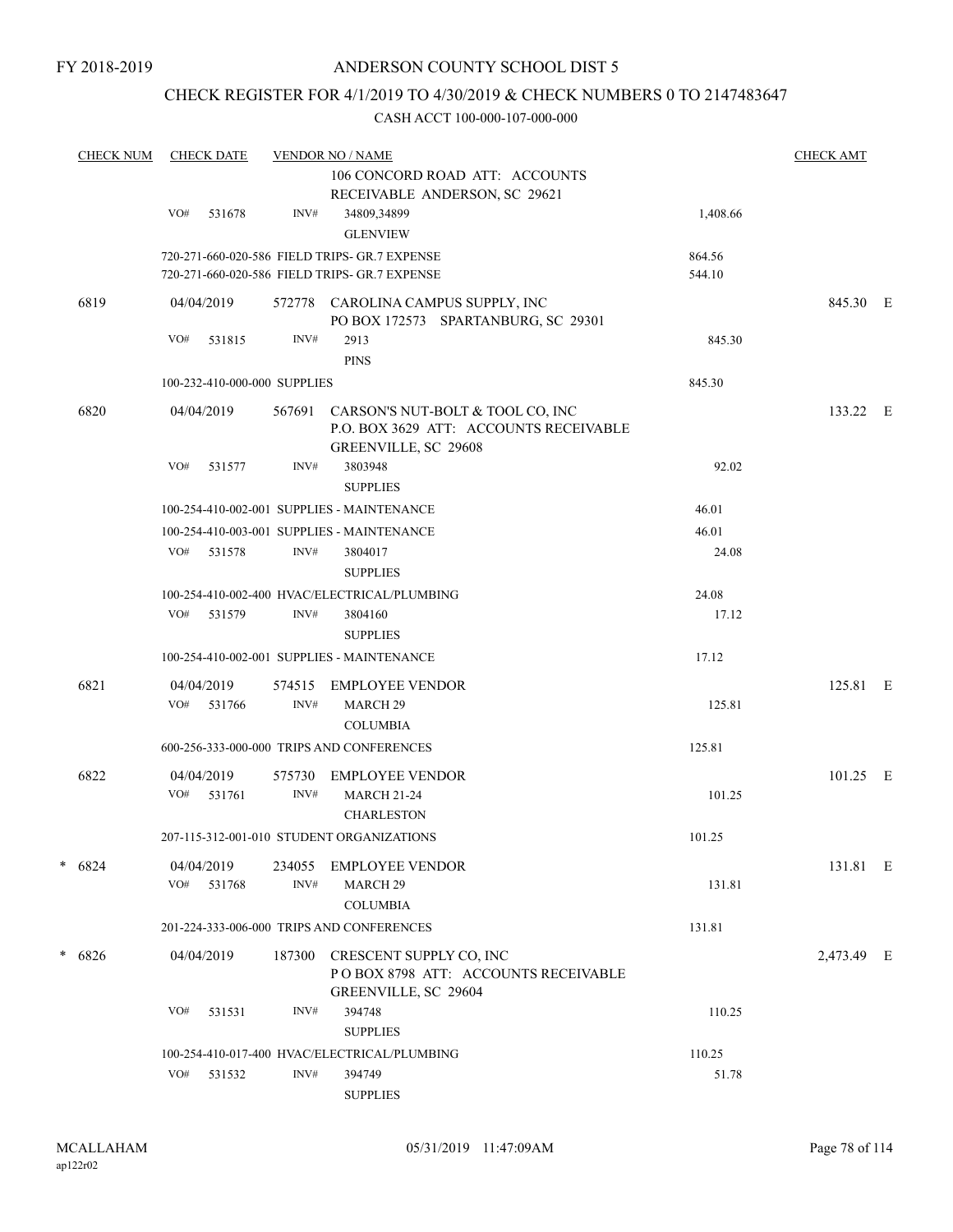## CHECK REGISTER FOR 4/1/2019 TO 4/30/2019 & CHECK NUMBERS 0 TO 2147483647

| CHECK NUM CHECK DATE |     |                                   | <b>VENDOR NO / NAME</b> |                                                  | <b>CHECK AMT</b> |  |
|----------------------|-----|-----------------------------------|-------------------------|--------------------------------------------------|------------------|--|
|                      |     | 100-254-410-000-400 HVAC SUPPLIES |                         |                                                  | 51.78            |  |
|                      |     | VO# 531533                        | INV#                    | 394750                                           | 6.42             |  |
|                      |     |                                   |                         | <b>SUPPLIES</b>                                  |                  |  |
|                      |     |                                   |                         | 100-254-410-007-400 HVAC/ELECTRICAL/PLUMBING     | 6.42             |  |
|                      |     | VO# 531534                        | INV#                    | 394869                                           | 707.77           |  |
|                      |     |                                   |                         | <b>SUPPLIES</b>                                  |                  |  |
|                      |     |                                   |                         | 100-254-410-006-400 HVAC/ELECTRICAL/PLUMBING     | 176.95           |  |
|                      |     |                                   |                         | 100-254-410-008-400 HVAC/ELECTRICAL/PLUMBING     | 176.95           |  |
|                      |     |                                   |                         | 100-254-410-012-400 HVAC/ELECTRICAL/PLUMBING     | 176.95           |  |
|                      |     |                                   |                         | 100-254-410-018-400 HVAC/ELECTRICAL/PLUMBING     | 176.92           |  |
|                      |     | VO# 531535                        | INV#                    | 394868                                           | 652.00           |  |
|                      |     |                                   |                         | <b>SUPPLIES</b>                                  |                  |  |
|                      |     |                                   |                         | 100-254-410-014-400 HVAC/ELECTRICAL/PLUMBING     | 652.00           |  |
|                      | VO# | 531536                            | INV#                    | 394870                                           | 157.40           |  |
|                      |     |                                   |                         | <b>SUPPLIES</b>                                  |                  |  |
|                      |     |                                   |                         | 100-254-410-014-400 HVAC/ELECTRICAL/PLUMBING     | 157.40           |  |
|                      |     | VO# 531537                        | INV#                    | 394876                                           | 61.43            |  |
|                      |     |                                   |                         | <b>SUPPLIES</b>                                  |                  |  |
|                      |     |                                   |                         | 100-254-410-006-400 HVAC/ELECTRICAL/PLUMBING     | 61.43            |  |
|                      |     | VO# 531538                        | INV#                    | 394874                                           | 34.46            |  |
|                      |     |                                   |                         | <b>SUPPLIES</b>                                  |                  |  |
|                      |     |                                   |                         | 100-254-410-003-400 HVAC/ELECTRICAL/PLUMBING     | 34.46            |  |
|                      |     | $VO#$ 531564                      | INV#                    | 394939                                           | 184.08           |  |
|                      |     |                                   |                         | <b>SUPPLIES</b>                                  |                  |  |
|                      |     | 100-254-410-000-400 HVAC SUPPLIES |                         |                                                  | 94.20            |  |
|                      |     |                                   |                         | 100-254-410-016-400 HVAC/ELECTRICAL/PLUMBING     | 22.47            |  |
|                      |     |                                   |                         | 100-254-410-019-400 HVAC/ELECTRICAL/PLUMBING     | 22.47            |  |
|                      |     |                                   |                         | 100-254-410-020-400 HVAC/ELECTRICAL/PLUMBING     | 22.47            |  |
|                      |     |                                   |                         | 100-254-410-023-400 SUPPLIES-HVAC/ELECT/PLUMBING | 22.47            |  |
|                      |     | VO# 531565                        | INV#                    | 394960                                           | 61.53            |  |
|                      |     |                                   |                         | <b>SUPPLIES</b>                                  |                  |  |
|                      |     |                                   |                         | 100-254-410-006-400 HVAC/ELECTRICAL/PLUMBING     | 61.53            |  |
|                      | VO# | 531566                            | INV#                    | 394940                                           | 160.50           |  |
|                      |     |                                   |                         | <b>SUPPLIES</b>                                  |                  |  |
|                      |     | 100-254-410-000-400 HVAC SUPPLIES |                         |                                                  | 160.50           |  |
|                      | VO# | 531567                            | INV#                    | 394945                                           | 110.25           |  |
|                      |     |                                   |                         | <b>SUPPLIES</b>                                  |                  |  |
|                      |     |                                   |                         | 100-254-410-003-400 HVAC/ELECTRICAL/PLUMBING     | 56.18            |  |
|                      |     |                                   |                         | 100-254-410-018-400 HVAC/ELECTRICAL/PLUMBING     | 54.07            |  |
|                      | VO# | 531568                            | INV#                    | 394998                                           | 85.07            |  |
|                      |     |                                   |                         | <b>SUPPLIES</b>                                  |                  |  |
|                      |     |                                   |                         | 100-254-410-003-400 HVAC/ELECTRICAL/PLUMBING     | 85.07            |  |
|                      | VO# | 531569                            | INV#                    | 394997                                           | 20.90            |  |
|                      |     |                                   |                         | <b>SUPPLIES</b>                                  |                  |  |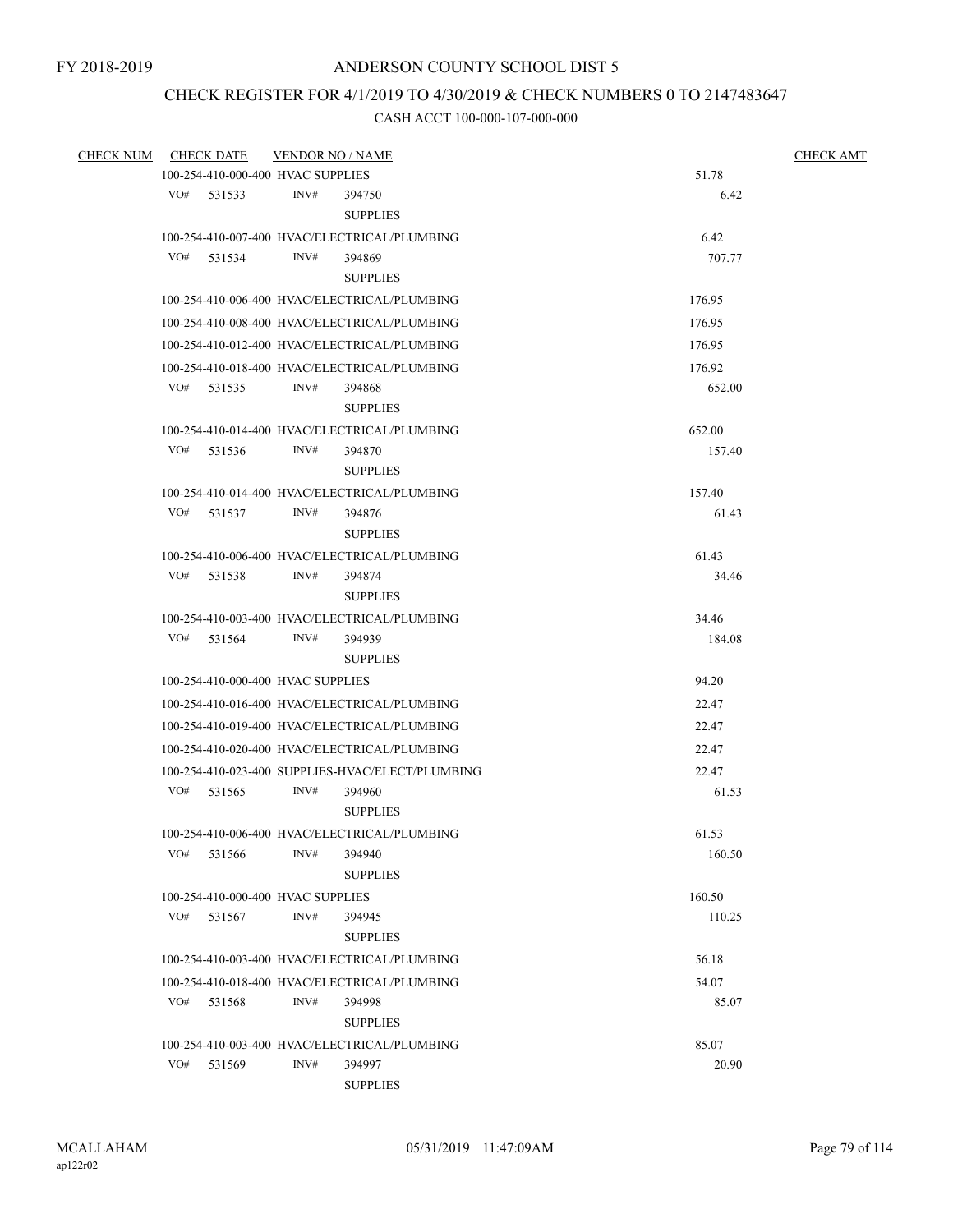### CHECK REGISTER FOR 4/1/2019 TO 4/30/2019 & CHECK NUMBERS 0 TO 2147483647

| <b>CHECK NUM</b> |     | <b>CHECK DATE</b>                                                          |        | <b>VENDOR NO / NAME</b>                                             |     |       |                 | <b>CHECK AMT</b> |  |
|------------------|-----|----------------------------------------------------------------------------|--------|---------------------------------------------------------------------|-----|-------|-----------------|------------------|--|
|                  |     |                                                                            |        | 100-254-410-002-400 HVAC/ELECTRICAL/PLUMBING                        |     |       | 20.90           |                  |  |
|                  |     | VO# 531570                                                                 | INV#   | 394958                                                              |     |       | 20.12           |                  |  |
|                  |     |                                                                            |        | <b>SUPPLIES</b>                                                     |     |       |                 |                  |  |
|                  |     |                                                                            |        | 100-254-410-012-400 HVAC/ELECTRICAL/PLUMBING                        |     |       | 20.12           |                  |  |
|                  | VO# | 531598                                                                     | INV#   | 394875                                                              |     |       | 49.53           |                  |  |
|                  |     |                                                                            |        | <b>SUPPLIES</b>                                                     |     |       |                 |                  |  |
|                  |     |                                                                            |        |                                                                     |     |       |                 |                  |  |
|                  |     |                                                                            |        | 100-254-410-002-400 HVAC/ELECTRICAL/PLUMBING                        |     |       | 39.90           |                  |  |
|                  |     |                                                                            |        | 600-256-323-002-000 REPAIRS TO EQUIPMENT                            |     |       | 9.63            |                  |  |
| 6827             |     | 04/04/2019                                                                 | 574788 | <b>EMPLOYEE VENDOR</b>                                              |     |       |                 | 183.12 E         |  |
|                  |     | VO# 531778                                                                 | INV#   | <b>MARCH 28</b>                                                     |     |       | 183.12          |                  |  |
|                  |     |                                                                            |        | <b>SUMTER</b>                                                       |     |       |                 |                  |  |
|                  |     |                                                                            |        | 817-112-333-014-000 TRIPS AND CONFERENCES                           |     |       | 183.12          |                  |  |
|                  |     |                                                                            |        |                                                                     |     |       |                 |                  |  |
| $* 6832$         |     | 04/04/2019                                                                 |        | 224625 ELECTRIC CITY SIGNS & NEON, INC.                             |     |       |                 | 560.00 E         |  |
|                  |     |                                                                            |        | POBOX 656 ATT: ACCOUNTS RECEIVABLE                                  |     |       |                 |                  |  |
|                  |     |                                                                            |        | ANDERSON, SC 29622                                                  |     |       |                 |                  |  |
|                  | VO# | 531639                                                                     | INV#   | 25757                                                               |     |       | 560.00          |                  |  |
|                  |     |                                                                            |        | <b>SOUTH FANT</b>                                                   |     |       |                 |                  |  |
|                  |     |                                                                            |        | 100-254-323-015-400 CONTR SERV-HVAC/ELECT/PLUMBING                  |     |       | 560.00          |                  |  |
|                  |     |                                                                            |        |                                                                     |     |       |                 |                  |  |
| 6833             |     | 04/04/2019                                                                 | 569871 | FOLLETT SCHOOL SOLUTIONS, INC<br>91826 COLLECTION CENTER DRIVE ATT: |     |       |                 | 4,428.47 E       |  |
|                  |     |                                                                            |        | ACCOUNTS RECEIVABLE CHICAGO, IL 60693-0918                          |     |       |                 |                  |  |
|                  | VO# | 531694                                                                     | INV#   | 430047                                                              | PO# | 10392 | 338.99          |                  |  |
|                  |     |                                                                            |        |                                                                     |     |       |                 |                  |  |
|                  |     |                                                                            |        | <b>ROBERT ANDERSON</b>                                              |     |       |                 |                  |  |
|                  |     | 100-222-410-006-000 SUPPLIES                                               |        |                                                                     |     |       | 114.40          |                  |  |
|                  |     | 100-222-410-006-000 SUPPLIES                                               |        |                                                                     |     |       | 224.59          |                  |  |
|                  |     | $VO#$ 531695                                                               | INV#   | 361387                                                              | PO# | 99918 | 1,967.24        |                  |  |
|                  |     |                                                                            |        | TL HANNA                                                            |     |       |                 |                  |  |
|                  |     | 100-222-410-002-000 SUPPLIES                                               |        |                                                                     |     |       | 1,760.95        |                  |  |
|                  |     | 100-222-410-002-000 SUPPLIES                                               |        |                                                                     |     |       | 206.29          |                  |  |
|                  |     | VO# 531696                                                                 | INV#   | 417665                                                              | PO# | 10303 | 155.56          |                  |  |
|                  |     |                                                                            |        | <b>MCCANTS</b>                                                      |     |       |                 |                  |  |
|                  |     | 100-222-410-005-000 SUPPLIES                                               |        |                                                                     |     |       | 97.00           |                  |  |
|                  |     | 100-222-410-005-000 SUPPLIES                                               |        |                                                                     |     |       | 58.56           |                  |  |
|                  | VO# | 531697                                                                     | INV#   | 417431                                                              | PO# | 10300 | 413.18          |                  |  |
|                  |     |                                                                            |        | <b>MCCANTS</b>                                                      |     |       |                 |                  |  |
|                  |     | 100-222-410-005-000 SUPPLIES                                               |        |                                                                     |     |       | 413.18          |                  |  |
|                  |     | VO# 531698                                                                 | INV#   | 408444,426526                                                       |     |       | 220.78          |                  |  |
|                  |     |                                                                            |        | <b>CONCORD ELEM</b>                                                 |     |       |                 |                  |  |
|                  |     |                                                                            |        |                                                                     |     |       |                 |                  |  |
|                  |     | 709-271-660-009-305 LIBRARY EXPENSE<br>709-271-660-009-305 LIBRARY EXPENSE |        |                                                                     |     |       | 125.93<br>94.85 |                  |  |
|                  |     |                                                                            |        |                                                                     |     |       |                 |                  |  |
|                  |     | VO# 531819                                                                 | INV#   | 388017                                                              |     |       | 1,332.72        |                  |  |
|                  |     |                                                                            |        | CUST #388017                                                        |     |       |                 |                  |  |
|                  |     | 100-222-410-007-000 SUPPLIES                                               |        |                                                                     |     |       | 1,234.27        |                  |  |
|                  |     | 100-222-410-007-000 SUPPLIES                                               |        |                                                                     |     |       | 98.45           |                  |  |
| 6834             |     | 04/04/2019                                                                 |        | 237555 FORMS & SUPPLY                                               |     |       |                 | 1,599.43 E       |  |
|                  |     |                                                                            |        |                                                                     |     |       |                 |                  |  |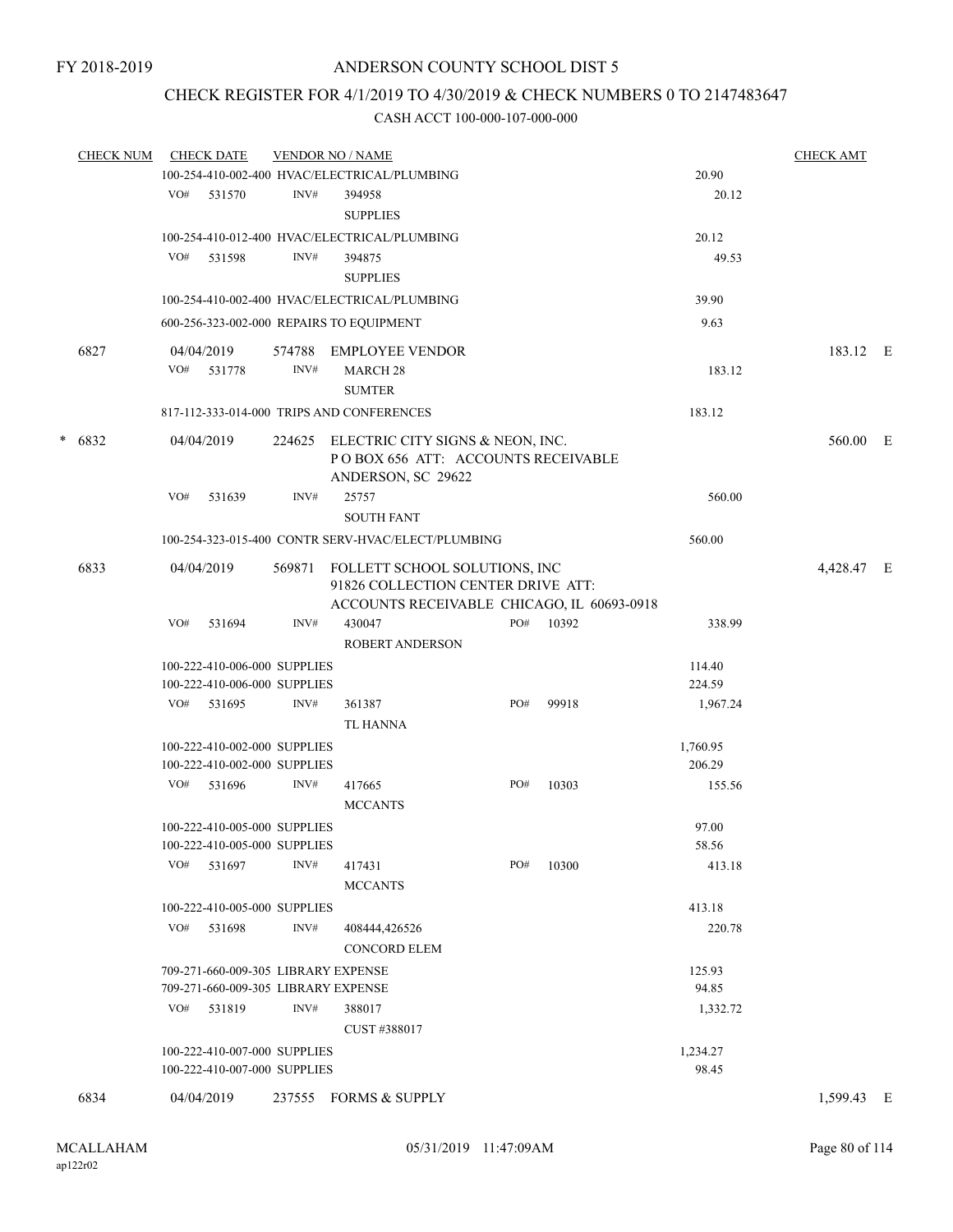#### CHECK REGISTER FOR 4/1/2019 TO 4/30/2019 & CHECK NUMBERS 0 TO 2147483647

|          | <b>CHECK NUM</b> |     | <b>CHECK DATE</b> |                                   | <b>VENDOR NO / NAME</b>                                                                                  |     |       |                | <b>CHECK AMT</b> |  |
|----------|------------------|-----|-------------------|-----------------------------------|----------------------------------------------------------------------------------------------------------|-----|-------|----------------|------------------|--|
|          |                  |     |                   |                                   | POBOX 563953 ATT: ACCOUNTS RECEIVABLE                                                                    |     |       |                |                  |  |
|          |                  |     |                   |                                   | CHARLOTTE, NC 28256                                                                                      |     |       |                |                  |  |
|          |                  | VO# | 531699            | INV#                              | 4980568                                                                                                  |     |       | 58.81          |                  |  |
|          |                  |     |                   |                                   | <b>SUPPLIES</b>                                                                                          |     |       |                |                  |  |
|          |                  |     |                   | 100-233-410-014-000 SUPPLIES      |                                                                                                          |     |       | 58.81          |                  |  |
|          |                  |     | VO# 531700        | INV#                              | 4918251                                                                                                  | PO# | 10257 | 1,098.80       |                  |  |
|          |                  |     |                   |                                   | <b>SUPPLIES</b>                                                                                          |     |       |                |                  |  |
|          |                  |     |                   |                                   | 100-113-410-005-VEN SUPPLY-ADDT'L FOR LOST VENDING                                                       |     |       | 1,098.80       |                  |  |
|          |                  |     | VO# 531701        | INV#                              | 4889532                                                                                                  | PO# | 10141 | 211.57         |                  |  |
|          |                  |     |                   |                                   | <b>BOOKCASE</b>                                                                                          |     |       |                |                  |  |
|          |                  |     |                   |                                   | 100-113-410-005-VEN SUPPLY-ADDT'L FOR LOST VENDING                                                       |     |       | 211.57         |                  |  |
|          |                  |     | VO# 531702        | INV#                              | 4960377                                                                                                  |     |       | 62.85          |                  |  |
|          |                  |     |                   |                                   | 4955647                                                                                                  |     |       |                |                  |  |
|          |                  |     |                   |                                   |                                                                                                          |     |       |                |                  |  |
|          |                  |     |                   |                                   | 100-113-410-005-VEN SUPPLY-ADDT'L FOR LOST VENDING<br>100-113-410-005-VEN SUPPLY-ADDT'L FOR LOST VENDING |     |       | 22.52<br>40.33 |                  |  |
|          |                  |     | VO# 531703        |                                   |                                                                                                          |     |       | 167.40         |                  |  |
|          |                  |     |                   | INV#                              | 4967766                                                                                                  |     |       |                |                  |  |
|          |                  |     |                   |                                   | <b>SUPPLIES</b>                                                                                          |     |       |                |                  |  |
|          |                  |     |                   |                                   | 719-271-660-019-201 MISCELLANEOUS EXPENSE                                                                |     |       | 87.15          |                  |  |
|          |                  |     |                   |                                   | 719-271-660-019-201 MISCELLANEOUS EXPENSE                                                                |     |       | 80.25          |                  |  |
| $* 6837$ |                  |     | 04/04/2019        | 252650                            | <b>GRAINGER</b>                                                                                          |     |       |                | 740.90 E         |  |
|          |                  |     |                   |                                   | DEPT 867098550 ATT: ACCOUNTS RECEIVABLE                                                                  |     |       |                |                  |  |
|          |                  |     |                   |                                   | PALATINE, IL 60038-0001                                                                                  |     |       |                |                  |  |
|          |                  | VO# | 531631            | INV#                              | 9115290976                                                                                               |     |       | 141.01         |                  |  |
|          |                  |     |                   |                                   | <b>SUPPLIES</b>                                                                                          |     |       |                |                  |  |
|          |                  |     |                   | 100-254-410-000-400 HVAC SUPPLIES |                                                                                                          |     |       | 141.01         |                  |  |
|          |                  | VO# | 531632            | INV#                              | 9114945398                                                                                               |     |       | 599.89         |                  |  |
|          |                  |     |                   |                                   | <b>AIR COMPRESSOR</b>                                                                                    |     |       |                |                  |  |
|          |                  |     |                   |                                   | 100-254-410-000-100 SMALL EQUIPMENT                                                                      |     |       | 599.89         |                  |  |
|          | 6838             |     | 04/04/2019        |                                   | 565738 EMPLOYEE VENDOR                                                                                   |     |       |                | 591.30 E         |  |
|          |                  |     | $VO#$ 531645      | INV#                              | <b>JAN-MARCH</b>                                                                                         |     |       | 60.60          |                  |  |
|          |                  |     |                   |                                   | <b>MILEAGE</b>                                                                                           |     |       |                |                  |  |
|          |                  |     |                   |                                   |                                                                                                          |     |       |                |                  |  |
|          |                  |     |                   |                                   | 850-266-410-000-000 SUPPLIES AND MATERIALS                                                               |     |       | 60.60          |                  |  |
|          |                  |     |                   |                                   | VO# 531767 INV# MARCH 17-20                                                                              |     |       | 530.70         |                  |  |
|          |                  |     |                   |                                   | <b>CHARLESTON</b>                                                                                        |     |       |                |                  |  |
|          |                  |     |                   |                                   | 850-266-410-000-000 SUPPLIES AND MATERIALS                                                               |     |       | 530.70         |                  |  |
| $* 6842$ |                  |     | 04/04/2019        |                                   | 564696 JOHNSTONE SUPPLY                                                                                  |     |       |                | 228.99 E         |  |
|          |                  |     |                   |                                   | POBOX 17466 GREENVILLE, SC 29606                                                                         |     |       |                |                  |  |
|          |                  | VO# | 531625            | INV#                              | 4008931                                                                                                  |     |       | 21.16          |                  |  |
|          |                  |     |                   |                                   | <b>SUPPLIES</b>                                                                                          |     |       |                |                  |  |
|          |                  |     |                   |                                   | 100-254-410-010-400 HVAC/ELECTRICAL/PLUMBING                                                             |     |       | 21.16          |                  |  |
|          |                  | VO# | 531626            | INV#                              | 4008920                                                                                                  |     |       | 12.18          |                  |  |
|          |                  |     |                   |                                   | <b>SUPPLIES</b>                                                                                          |     |       |                |                  |  |
|          |                  |     |                   |                                   |                                                                                                          |     |       |                |                  |  |
|          |                  |     |                   |                                   | 100-254-410-003-400 HVAC/ELECTRICAL/PLUMBING                                                             |     |       | 12.18          |                  |  |
|          |                  | VO# | 531627            | INV#                              | 4008839                                                                                                  |     |       | 8.08           |                  |  |
|          |                  |     |                   |                                   | <b>SUPPLIES</b>                                                                                          |     |       |                |                  |  |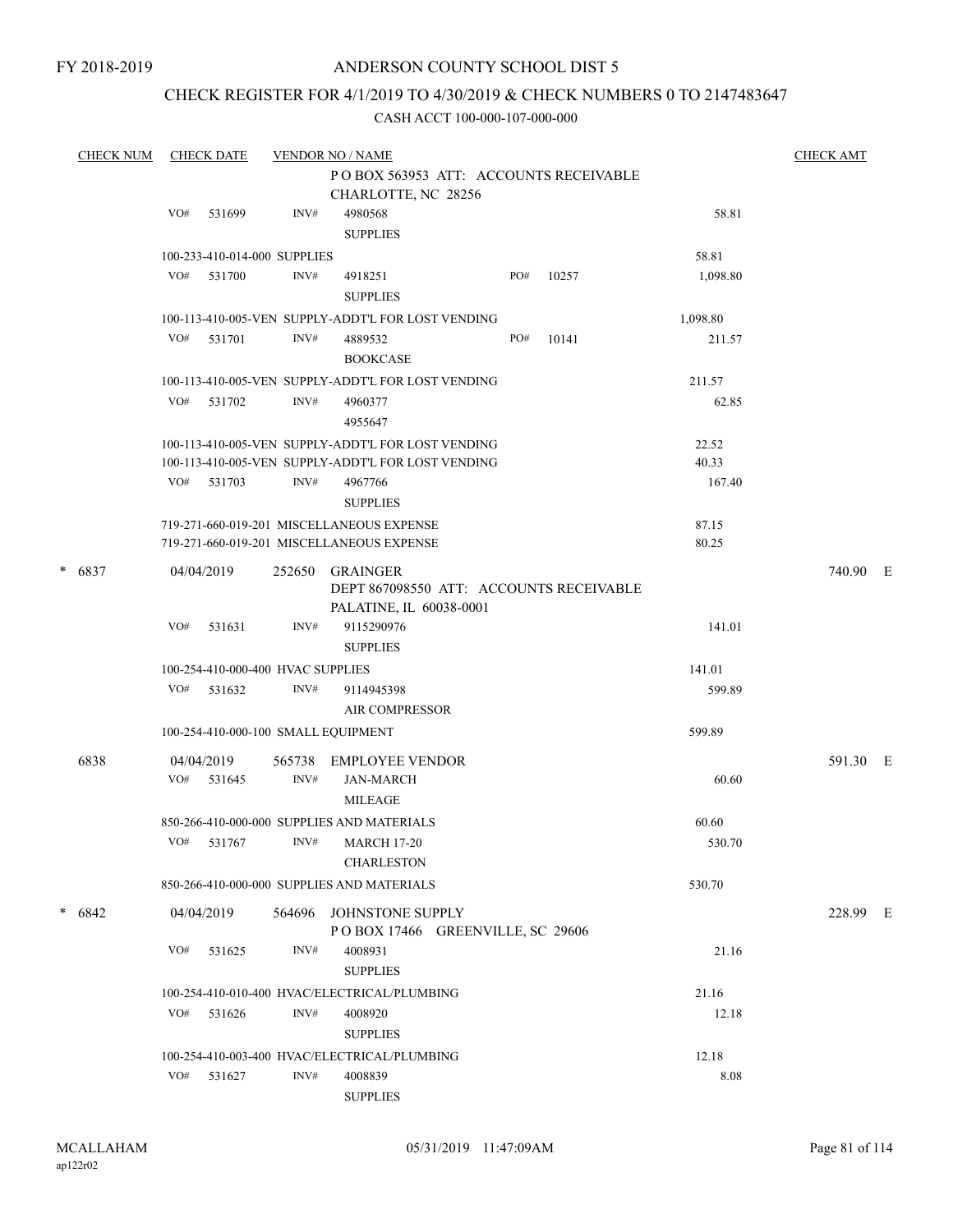# CHECK REGISTER FOR 4/1/2019 TO 4/30/2019 & CHECK NUMBERS 0 TO 2147483647

|        | CHECK NUM CHECK DATE |     |              |        | <b>VENDOR NO / NAME</b>                         |          | <b>CHECK AMT</b> |  |
|--------|----------------------|-----|--------------|--------|-------------------------------------------------|----------|------------------|--|
|        |                      |     |              |        | 100-254-410-008-400 HVAC/ELECTRICAL/PLUMBING    | 8.08     |                  |  |
|        |                      |     | VO# 531628   | INV#   | 4008840                                         | 25.93    |                  |  |
|        |                      |     |              |        | <b>SUPPLIES</b>                                 |          |                  |  |
|        |                      |     |              |        | 100-254-410-016-400 HVAC/ELECTRICAL/PLUMBING    | 25.93    |                  |  |
|        |                      | VO# | 531629       | INV#   | 4008812                                         | 144.66   |                  |  |
|        |                      |     |              |        | <b>SUPPLIES</b>                                 |          |                  |  |
|        |                      |     |              |        | 100-254-410-008-400 HVAC/ELECTRICAL/PLUMBING    | 144.66   |                  |  |
|        |                      |     | VO# 531630   | INV#   | 4008822                                         | 16.98    |                  |  |
|        |                      |     |              |        | <b>SUPPLIES</b>                                 |          |                  |  |
|        |                      |     |              |        | 100-254-410-000-001 MAINT. SUPPLIES-STRUCTURES  | 16.98    |                  |  |
| $\ast$ | 6844                 |     | 04/04/2019   | 575128 | EMPLOYEE VENDOR                                 |          | 154.42 E         |  |
|        |                      | VO# | 531770       | INV#   | MARCH <sub>21</sub>                             | 154.42   |                  |  |
|        |                      |     |              |        | <b>COLUMBIA</b>                                 |          |                  |  |
|        |                      |     |              |        | 267-224-333-016-P15 TRIPS- NEW PRINC/ASST PRINC | 154.42   |                  |  |
|        | 6845                 |     | 04/04/2019   |        | 574514 EMPLOYEE VENDOR                          |          | 156.42 E         |  |
|        |                      |     | VO# 531646   | INV#   | <b>FEB-MARCH</b>                                | 156.42   |                  |  |
|        |                      |     |              |        | MILEAGE                                         |          |                  |  |
|        |                      |     |              |        | 100-266-332-000-000 IN-DISTRICT TRAVEL          | 156.42   |                  |  |
|        | * 6849               |     | 04/04/2019   |        | 338700 EMPLOYEE VENDOR                          |          | 1,845.75 E       |  |
|        |                      |     | VO# 531760   | INV#   | <b>VRBO FOR ISTE</b>                            | 1,845.75 |                  |  |
|        |                      |     |              |        | REIMBURSEMENT                                   |          |                  |  |
|        |                      |     |              |        | 100-221-333-000-000 TRIPS AND CONFERENCES       | 1,845.75 |                  |  |
|        | * 6853               |     | 04/04/2019   | 349701 | MED CENTRAL HEALTH RESOURCES                    |          | 210.00 E         |  |
|        |                      |     |              |        | 3424 CLEMSON BLVD ATT: ACCOUNTS                 |          |                  |  |
|        |                      |     |              |        | RECEIVABLE ANDERSON, SC 29621                   |          |                  |  |
|        |                      | VO# | 531712       | INV#   | 55178                                           | 20.00    |                  |  |
|        |                      |     |              |        | <b>BROLIN</b>                                   |          |                  |  |
|        |                      |     |              |        | 100-255-323-000-000 CONTRACTED SERVICES         | 20.00    |                  |  |
|        |                      |     | VO# 531713   | INV#   | 55164                                           | 20.00    |                  |  |
|        |                      |     |              |        | GALLOWAY                                        |          |                  |  |
|        |                      |     |              |        | 100-255-323-000-000 CONTRACTED SERVICES         | 20.00    |                  |  |
|        |                      |     | $VO#$ 531714 |        | $INV#$ 13105                                    | 85.00    |                  |  |
|        |                      |     |              |        | <b>COWAN</b>                                    |          |                  |  |
|        |                      |     |              |        | 100-255-323-000-000 CONTRACTED SERVICES         | 85.00    |                  |  |
|        |                      | VO# | 531715       | INV#   | 55178                                           | 85.00    |                  |  |
|        |                      |     |              |        | <b>BROLIN</b>                                   |          |                  |  |
|        |                      |     |              |        | 100-255-323-000-000 CONTRACTED SERVICES         | 85.00    |                  |  |
|        | 6854                 |     | 04/04/2019   | 352100 | <b>MEREDITH BATTERY SERVICE</b>                 |          | 108.95 E         |  |
|        |                      |     |              |        | 1802 WEST WHITNER STREET ATT: ACCOUNTS          |          |                  |  |
|        |                      |     |              |        | RECEIVABLE ANDERSON, SC 29624                   |          |                  |  |
|        |                      | VO# | 531622       | INV#   | 101178                                          | 108.95   |                  |  |
|        |                      |     |              |        | <b>BATTERY</b>                                  |          |                  |  |
|        |                      |     |              |        | 100-254-410-000-001 MAINT. SUPPLIES-STRUCTURES  | 108.95   |                  |  |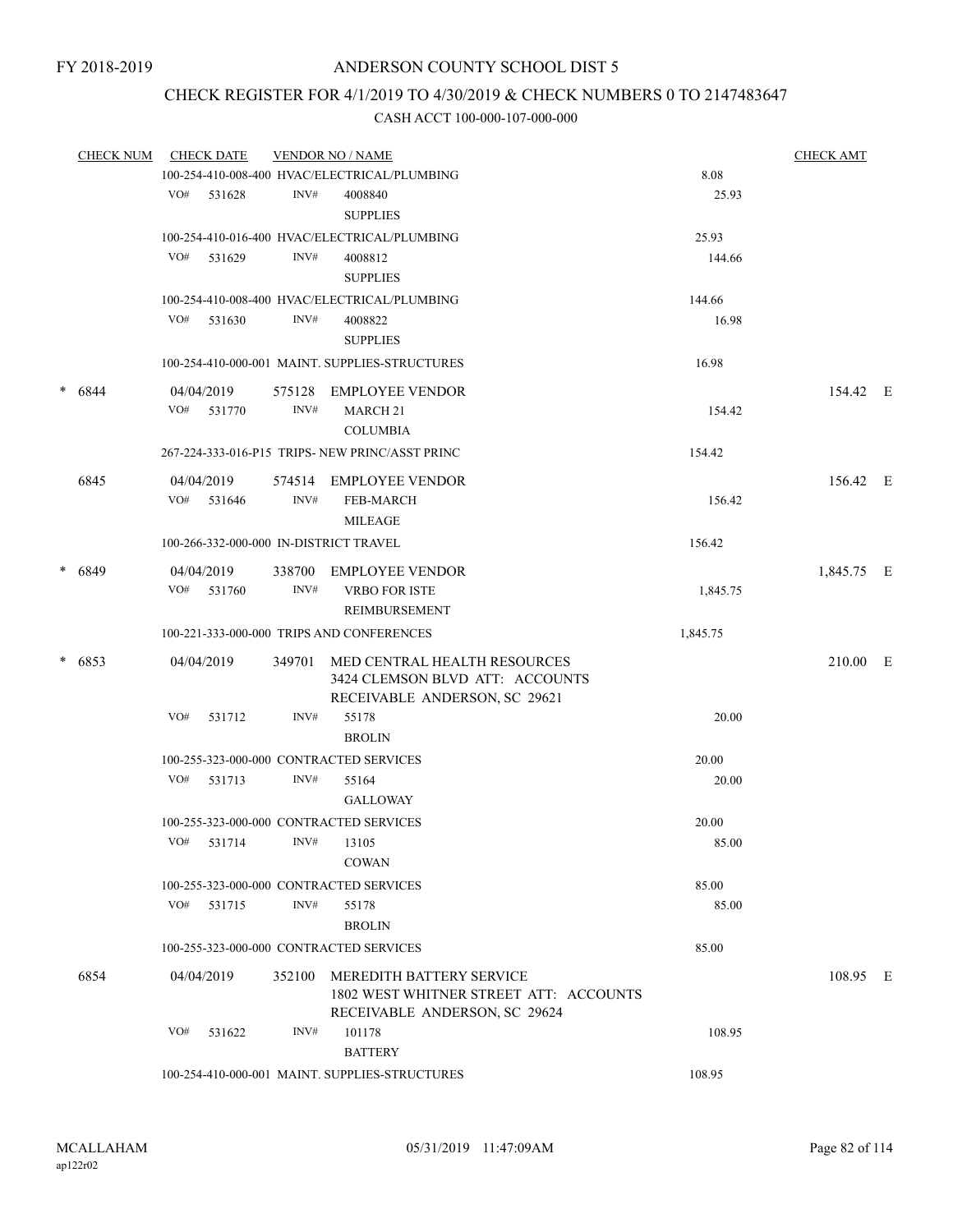### CHECK REGISTER FOR 4/1/2019 TO 4/30/2019 & CHECK NUMBERS 0 TO 2147483647

|                | <b>CHECK NUM</b> | <b>CHECK DATE</b> |                            |                | <b>VENDOR NO / NAME</b>                                                                         |     |       |                 | <b>CHECK AMT</b> |  |
|----------------|------------------|-------------------|----------------------------|----------------|-------------------------------------------------------------------------------------------------|-----|-------|-----------------|------------------|--|
| $\ast$         | 6856             | 04/04/2019<br>VO# | 531665                     | 572158<br>INV# | <b>EMPLOYEE VENDOR</b><br><b>CLASS PARTY</b><br>REIMBURSEMENT                                   |     |       | 109.97          | 109.97 E         |  |
|                |                  |                   |                            |                | 720-271-660-020-442 SPECIAL ED EXPENSE                                                          |     |       | 109.97          |                  |  |
|                | 6857             | 04/04/2019<br>VO# | 531662                     | INV#           | 572025 EMPLOYEE VENDOR<br><b>CREATIVE CLOUD</b><br>REIMBURSEMENT                                |     |       | 119.88          | 174.87 E         |  |
|                |                  | VO#               | 531759                     | INV#           | 100-263-410-000-000 SUPPLIES AND MATERIALS<br><b>SULLIVANS</b><br>REIMBURSEMENT                 |     |       | 119.88<br>54.99 |                  |  |
|                |                  |                   |                            |                | 100-231-334-000-000 TRUSTEE EXPENSE                                                             |     |       | 54.99           |                  |  |
| $\ast$<br>6859 |                  | 04/04/2019        |                            |                | 391100 OLD STONE TRACTOR CO, INC<br>PO BOX 13565 ATT: ACCOUNTS RECEIVABLE<br>ANDERSON, SC 29624 |     |       |                 | 113.01 E         |  |
|                |                  | VO#               | 531617                     | INV#           | CT99064<br><b>REPAIR PARTS</b>                                                                  |     |       | 113.01          |                  |  |
|                |                  |                   |                            |                | 100-254-410-000-001 MAINT. SUPPLIES-STRUCTURES                                                  |     |       | 113.01          |                  |  |
|                | 6860             | 04/04/2019<br>VO# | 531653                     | INV#           | 563745 EMPLOYEE VENDOR<br><b>MARCH 2019</b><br><b>MILEAGE</b>                                   |     |       | 46.98           | 203.32 E         |  |
|                |                  |                   | 100-221-332-000-000 TRAVEL |                |                                                                                                 |     |       | 23.85           |                  |  |
|                |                  | VO# 531776        |                            | INV#           | 358-221-332-000-000 IN DISTRICT TRAVEL<br><b>MARCH 20-22</b><br><b>COLUMBIA</b>                 |     |       | 23.13<br>156.34 |                  |  |
|                |                  |                   |                            |                | 358-221-333-000-000 TRIPS AND CONFERENCES                                                       |     |       | 156.34          |                  |  |
|                | 6861             | 04/04/2019        |                            |                | 397310 PAPER DIRECT<br>POBOX 1151 ATT: ACCOUNTS RECEIVABLE<br>MINNEAPOLIS, MN 55440-1151        |     |       |                 | 434.48 E         |  |
|                |                  | VO#               | 531723                     | INV#           | 9396150<br>ACCT# 042634945                                                                      |     |       | 434.48          |                  |  |
|                |                  |                   |                            |                | 100-113-410-020-VEN SUPPLY-ADDT'L FOR LOST VENDING                                              |     |       | 434.48          |                  |  |
| $\ast$         | 6864             | 04/04/2019        |                            | 574687         | PRIORITY ONE SECURITY<br>18 INTERCHANGE BLVD., SUITE B GREENVILLE,<br>SC 29607                  |     |       |                 | 1,282.00 E       |  |
|                |                  | VO#               | 531726                     | INV#           | 1816009<br><b>APRIL 2019</b>                                                                    | PO# | 99112 | 1,282.00        |                  |  |
|                |                  |                   |                            |                | 100-254-323-000-600 MAINTENANCE SERVICES                                                        |     |       | 92.00           |                  |  |
|                |                  |                   |                            |                | 100-254-323-001-600 MAINTENANCE SERVICES                                                        |     |       | 46.00           |                  |  |
|                |                  |                   |                            |                | 100-254-323-002-600 MAINTENANCE SERVICES                                                        |     |       | 168.00          |                  |  |
|                |                  |                   |                            |                | 100-254-323-003-600 MAINTENANCE SERVICES                                                        |     |       | 102.00          |                  |  |
|                |                  |                   |                            |                | 100-254-323-005-600 MAINTENANCE SERVICES                                                        |     |       | 46.00           |                  |  |
|                |                  |                   |                            |                | 100-254-323-006-600 MAINTENANCE SERVICES                                                        |     |       | 69.00           |                  |  |
|                |                  |                   |                            |                | 100-254-323-007-600 MAINTENANCE SERVICES                                                        |     |       | 46.00           |                  |  |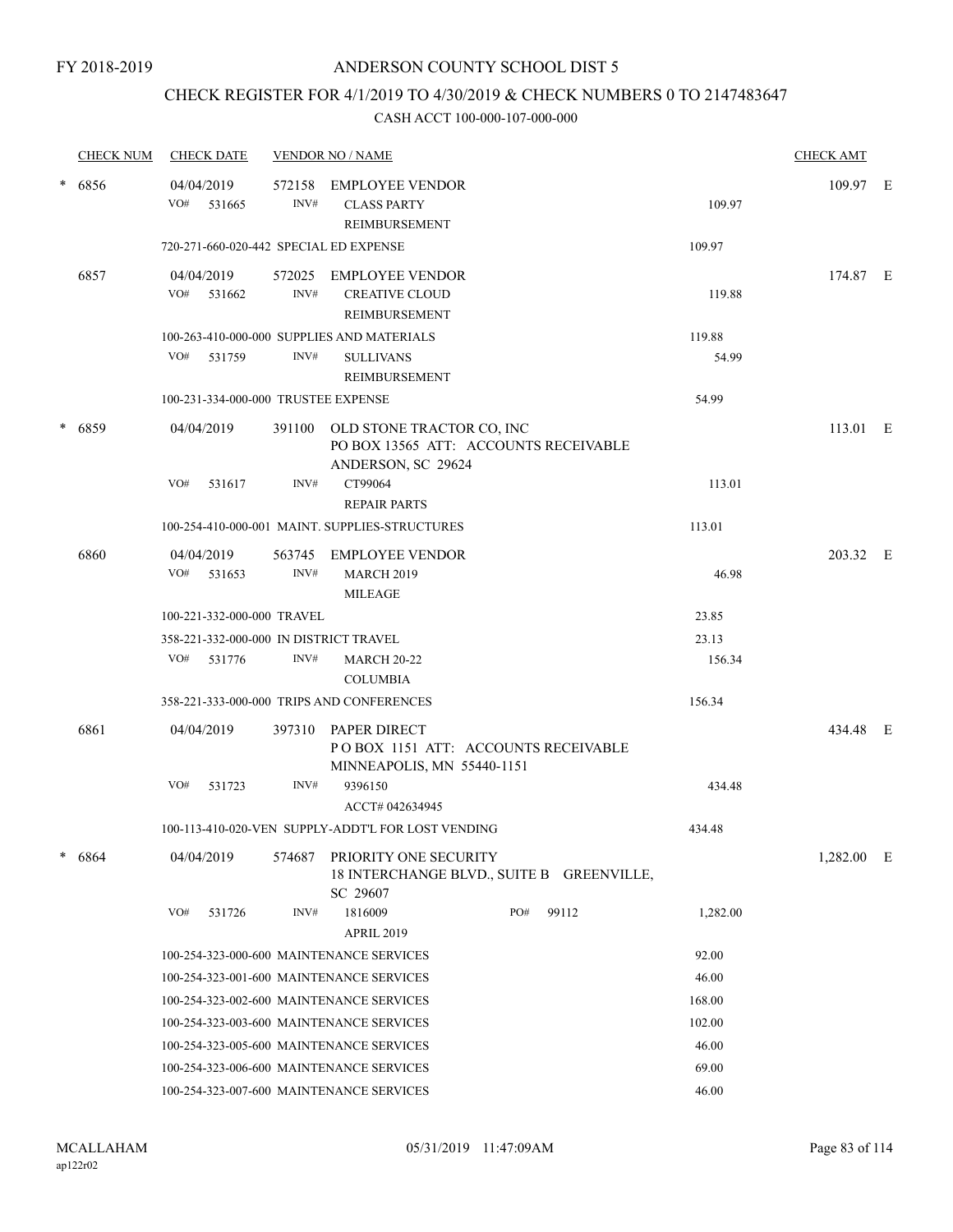### CHECK REGISTER FOR 4/1/2019 TO 4/30/2019 & CHECK NUMBERS 0 TO 2147483647

| <b>CHECK NUM</b> | <b>CHECK DATE</b>            | <b>VENDOR NO / NAME</b>                                                                                   | <b>CHECK AMT</b> |
|------------------|------------------------------|-----------------------------------------------------------------------------------------------------------|------------------|
|                  |                              | 46.00<br>100-254-323-008-600 MAINTENANCE SERVICES                                                         |                  |
|                  |                              | 46.00<br>100-254-323-009-600 MAINTENANCE SERVICES                                                         |                  |
|                  |                              | 100-254-323-010-600 MAINTENANCE SERVICES<br>46.00                                                         |                  |
|                  |                              | 46.00<br>100-254-323-011-600 MAINTENANCE SERVICES                                                         |                  |
|                  |                              | 100-254-323-012-600 MAINTENANCE SERVICES<br>46.00                                                         |                  |
|                  |                              | 46.00<br>100-254-323-013-600 MAINTENANCE SERVICES                                                         |                  |
|                  |                              | 46.00<br>100-254-323-014-600 MAINTENANCE SERVICES                                                         |                  |
|                  |                              | 46.00<br>100-254-323-015-600 MAINTENANCE SERVICES                                                         |                  |
|                  |                              | 46.00<br>100-254-323-016-600 MAINTENANCE SERVICES                                                         |                  |
|                  |                              | 100-254-323-017-600 MAINTENANCE SERVICES<br>46.00                                                         |                  |
|                  |                              | 100-254-323-018-600 MAINTENANCE SERVICES<br>46.00                                                         |                  |
|                  |                              | 100-254-323-019-600 MAINTENANCE SERVICES<br>46.00                                                         |                  |
|                  |                              | 46.00<br>100-254-323-020-600 MAINTENANCE SERVICES                                                         |                  |
|                  |                              | 46.00<br>100-254-323-021-600 MAINTENANCE SERVICES                                                         |                  |
|                  |                              | 69.00<br>100-254-323-023-600 MAINTENANCE SERVICES                                                         |                  |
| 6865             | 04/04/2019                   | 426200<br><b>QUILL CORPORATION</b><br>POBOX 37600 ATT: ACCOUNTS RECEIVABLE<br>PHILADELPHIA, PA 19101-0600 | 277.33 E         |
|                  | VO#<br>531728                | INV#<br>PO#<br>10507<br>5948571<br><b>SUPPLIES</b>                                                        | 277.33           |
|                  | 100-115-410-001-000 SUPPLIES | 75.47                                                                                                     |                  |
|                  |                              | 329-115-410-001-000 SUPPLIES-STATE EQUIPMENT<br>201.86                                                    |                  |
| 6866             | 04/04/2019                   | 571719<br><b>REPUBLIC SERVICES #744</b><br>PO BOX 9001099 LOUISVILLE, KY 40290-1099                       | 8,402.28 E       |
|                  | VO#<br>531729                | INV#<br>PO#<br>99114<br>001862099<br>8,402.28<br><b>APRIL 2019</b>                                        |                  |
|                  |                              | 100-254-323-000-600 MAINTENANCE SERVICES<br>626.41                                                        |                  |
|                  |                              | 100-254-323-001-600 MAINTENANCE SERVICES<br>816.25                                                        |                  |
|                  |                              | 100-254-323-002-600 MAINTENANCE SERVICES<br>619.15                                                        |                  |
|                  |                              | 100-254-323-003-600 MAINTENANCE SERVICES<br>689.86                                                        |                  |
|                  |                              | 583.80<br>100-254-323-005-600 MAINTENANCE SERVICES                                                        |                  |
|                  |                              | 100-254-323-006-600 MAINTENANCE SERVICES<br>475.61                                                        |                  |
|                  |                              | 100-254-323-007-600 MAINTENANCE SERVICES<br>237.81                                                        |                  |
|                  |                              | 100-254-323-008-600 MAINTENANCE SERVICES<br>286.01                                                        |                  |
|                  |                              | 100-254-323-009-600 MAINTENANCE SERVICES<br>237.81                                                        |                  |
|                  |                              | 100-254-323-010-600 MAINTENANCE SERVICES<br>237.81                                                        |                  |
|                  |                              | 100-254-323-011-600 MAINTENANCE SERVICES<br>237.81                                                        |                  |
|                  |                              | 100-254-323-012-600 MAINTENANCE SERVICES<br>416.70                                                        |                  |
|                  |                              | 100-254-323-013-600 MAINTENANCE SERVICES<br>237.81                                                        |                  |
|                  |                              | 100-254-323-014-600 MAINTENANCE SERVICES<br>237.81                                                        |                  |
|                  |                              | 100-254-323-015-600 MAINTENANCE SERVICES<br>237.81                                                        |                  |
|                  |                              | 100-254-323-016-600 MAINTENANCE SERVICES<br>237.81                                                        |                  |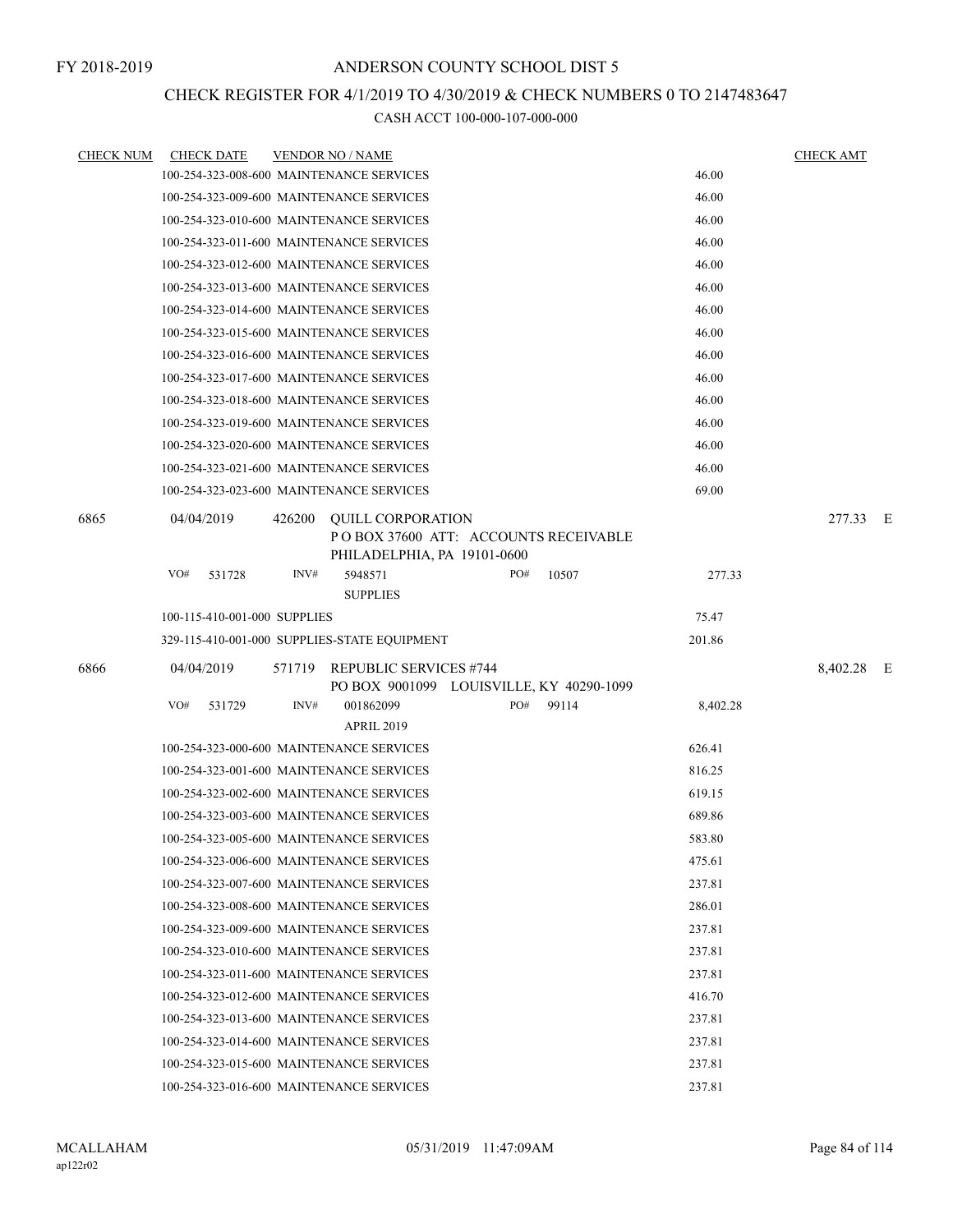### CHECK REGISTER FOR 4/1/2019 TO 4/30/2019 & CHECK NUMBERS 0 TO 2147483647

|   | <b>CHECK NUM</b> |     | <b>CHECK DATE</b>                 |                | <b>VENDOR NO / NAME</b>                                                                           |                 | <u>CHECK AMT</u> |  |
|---|------------------|-----|-----------------------------------|----------------|---------------------------------------------------------------------------------------------------|-----------------|------------------|--|
|   |                  |     |                                   |                | 100-254-323-017-600 MAINTENANCE SERVICES                                                          | 286.01          |                  |  |
|   |                  |     |                                   |                | 100-254-323-018-600 MAINTENANCE SERVICES                                                          | 237.81          |                  |  |
|   |                  |     |                                   |                | 100-254-323-019-600 MAINTENANCE SERVICES                                                          | 237.81          |                  |  |
|   |                  |     |                                   |                | 100-254-323-020-600 MAINTENANCE SERVICES                                                          | 475.61          |                  |  |
|   |                  |     |                                   |                | 100-254-323-021-600 MAINTENANCE SERVICES                                                          | 570.95          |                  |  |
|   |                  |     |                                   |                | 100-254-323-023-600 MAINTENANCE SERVICES                                                          | 177.82          |                  |  |
|   | 6867             | VO# | 04/04/2019<br>531659              | 574513<br>INV# | <b>EMPLOYEE VENDOR</b><br><b>MARCH 2019</b><br><b>MILEAGE</b>                                     | 204.54          | 204.54 E         |  |
|   |                  |     | 100-221-332-000-000 TRAVEL        |                |                                                                                                   | 204.54          |                  |  |
| * | 6869             |     | 04/04/2019                        | 440950         | ROCHESTER 100 INC<br>PO BOX 92801 ATT: ACCOUNTS RECEIVABLE<br>ROCHESTER, NY 14692                 |                 | 675.00 E         |  |
|   |                  | VO# | 531732                            | INV#           | 05417<br>PO#<br><b>WEST MARKET</b>                                                                | 675.00<br>10442 |                  |  |
|   |                  |     | 100-147-410-018-000 SUPPLIES      |                |                                                                                                   | 675.00          |                  |  |
|   | $* 6873$         |     | 04/04/2019                        | 469775         | SEVEN OAKS DOORS & HARDWARE, INC<br>PO BOX 280 ATT: ACCOUNTS RECEIVABLE<br>OAKBORO, NC 28129      |                 | 693.90 E         |  |
|   |                  | VO# | 531613                            | INV#           | 977370<br><b>DEADBOLT LOCKS</b>                                                                   | 547.84          |                  |  |
|   |                  |     |                                   |                | 100-254-410-002-001 SUPPLIES - MAINTENANCE                                                        | 273.92          |                  |  |
|   |                  |     |                                   |                | 100-254-410-003-001 SUPPLIES - MAINTENANCE                                                        | 273.92          |                  |  |
|   |                  |     | VO# 531614                        | INV#           | 977437<br><b>SUPPLIES</b>                                                                         | 146.06          |                  |  |
|   |                  |     |                                   |                | 100-254-410-000-001 MAINT. SUPPLIES-STRUCTURES                                                    | 146.06          |                  |  |
|   | 6874             |     | 04/04/2019                        | 573290         | SHADETREE GRAPHICS, LLC<br>147 POWELL RD. ANDERSON, SC 29625                                      |                 | 212.50 E         |  |
|   |                  | VO# | 531740                            | INV#           | 2019-619<br><b>CONCORD CHOIR</b>                                                                  | 212.50          |                  |  |
|   |                  |     | 709-271-660-009-220 MUSIC EXPENSE |                |                                                                                                   | 212.50          |                  |  |
|   | 6875             |     | 04/04/2019                        | 472700         | <b>SHERWIN WILLIAMS</b><br>613 NORTH MURRAY AVENUE ATT: ACCOUNTS<br>RECEIVABLE ANDERSON, SC 29625 |                 | 756.40 E         |  |
|   |                  | VO# | 531557                            | INV#           | 6716-6<br><b>SUPPLIES</b>                                                                         | 62.25           |                  |  |
|   |                  |     |                                   |                | 100-254-410-005-001 SUPPLIES - MAINTENANCE                                                        | 62.25           |                  |  |
|   |                  | VO# | 531558                            | INV#           | 1629-5<br><b>SUPPLIES</b>                                                                         | 56.91           |                  |  |
|   |                  |     |                                   |                | 100-254-410-005-001 SUPPLIES - MAINTENANCE                                                        | 56.91           |                  |  |
|   |                  | VO# | 531559                            | INV#           | 1658-4<br><b>SUPPLIES</b>                                                                         | 39.98           |                  |  |
|   |                  |     |                                   |                | 100-254-410-016-001 SUPPLIES - MAINTENANCE                                                        | 39.98           |                  |  |
|   |                  |     | VO# 531560                        | INV#           | 6711-7                                                                                            | 34.42           |                  |  |
|   |                  |     |                                   |                |                                                                                                   |                 |                  |  |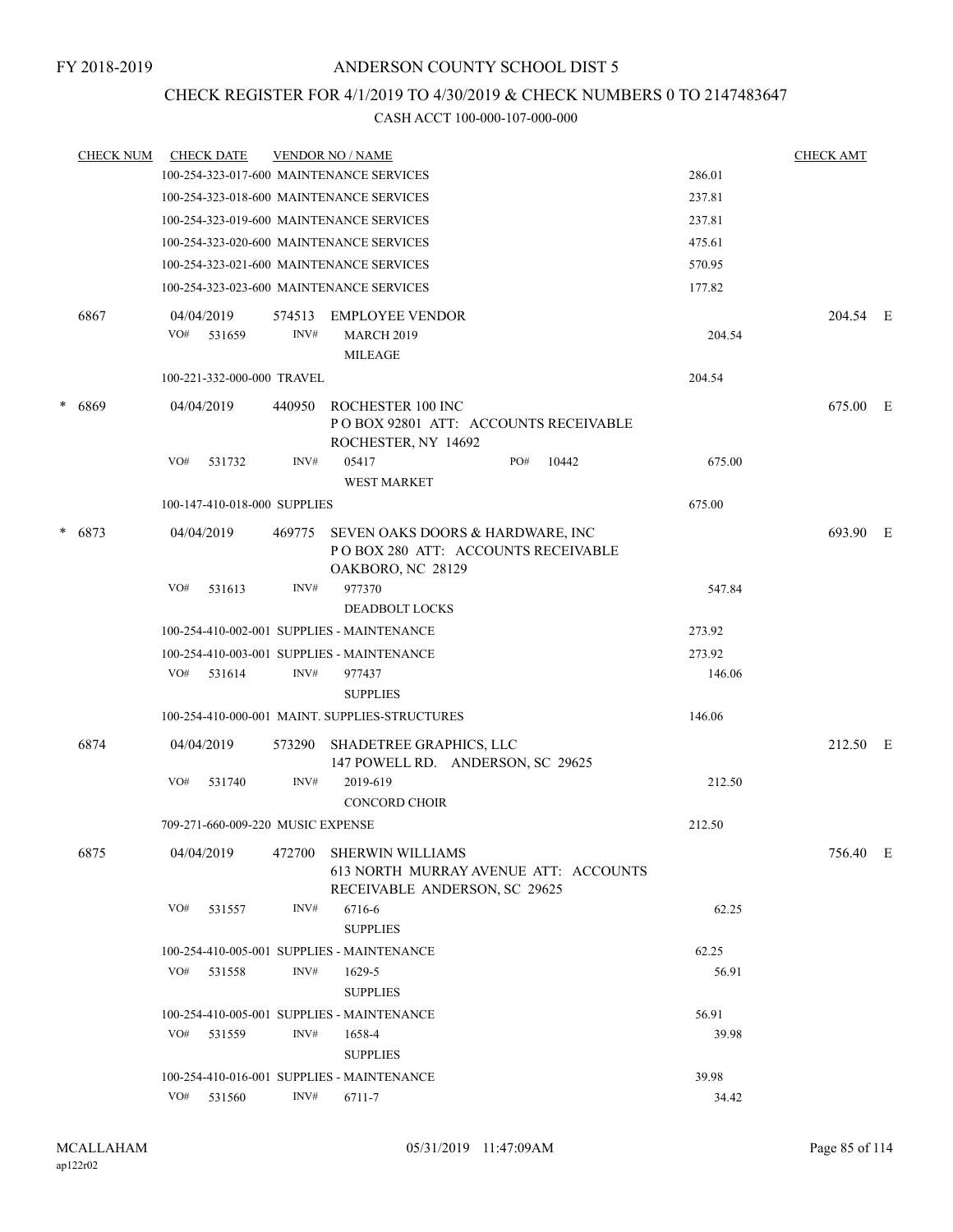# CHECK REGISTER FOR 4/1/2019 TO 4/30/2019 & CHECK NUMBERS 0 TO 2147483647

| <b>CHECK NUM</b> |     | <b>CHECK DATE</b>                 |        | <b>VENDOR NO / NAME</b>                              |                       |     |       |               | <b>CHECK AMT</b> |  |
|------------------|-----|-----------------------------------|--------|------------------------------------------------------|-----------------------|-----|-------|---------------|------------------|--|
|                  |     |                                   |        | <b>SUPPLIES</b>                                      |                       |     |       |               |                  |  |
|                  |     |                                   |        | 100-254-410-005-001 SUPPLIES - MAINTENANCE           |                       |     |       | 34.42         |                  |  |
|                  | VO# | 531603                            | INV#   | 1346-6                                               |                       |     |       | 234.54        |                  |  |
|                  |     |                                   |        | <b>SUPPLIES</b>                                      |                       |     |       |               |                  |  |
|                  |     |                                   |        | 100-254-410-003-001 SUPPLIES - MAINTENANCE           |                       |     |       | 234.54        |                  |  |
|                  |     | VO# 531604                        | INV#   | 6010-4                                               |                       |     |       | 34.80         |                  |  |
|                  |     |                                   |        | <b>SUPPLIES</b>                                      |                       |     |       |               |                  |  |
|                  |     | VO# 531605                        | INV#   | 100-254-410-014-001 SUPPLIES - MAINTENANCE<br>6187-0 |                       |     |       | 34.80<br>9.98 |                  |  |
|                  |     |                                   |        | <b>SUPPLIES</b>                                      |                       |     |       |               |                  |  |
|                  |     |                                   |        | 100-254-410-006-001 SUPPLIES - MAINTENANCE           |                       |     |       | 9.98          |                  |  |
|                  | VO# | 531606                            | INV#   | 1484-5                                               |                       |     |       | 117.70        |                  |  |
|                  |     |                                   |        | <b>SUPPLIES</b>                                      |                       |     |       |               |                  |  |
|                  |     |                                   |        | 100-254-410-016-001 SUPPLIES - MAINTENANCE           |                       |     |       | 117.70        |                  |  |
|                  |     | VO# 531607                        | INV#   | 2334-8                                               |                       |     |       | 113.92        |                  |  |
|                  |     |                                   |        | <b>SUPPLIES</b>                                      |                       |     |       |               |                  |  |
|                  |     |                                   |        | 100-254-410-002-001 SUPPLIES - MAINTENANCE           |                       |     |       | 113.92        |                  |  |
|                  |     | VO# 531608                        | INV#   | 6412-2                                               |                       |     |       | 51.90         |                  |  |
|                  |     |                                   |        | <b>SUPPLIES</b>                                      |                       |     |       |               |                  |  |
|                  |     |                                   |        | 100-254-410-016-001 SUPPLIES - MAINTENANCE           |                       |     |       | 51.90         |                  |  |
| 6876             |     | 04/04/2019                        |        | 574734 EMPLOYEE VENDOR                               |                       |     |       |               | 173.53 E         |  |
|                  |     | $VO#$ 531651                      | INV#   | <b>MARCH 2019</b>                                    |                       |     |       | 173.53        |                  |  |
|                  |     |                                   |        | <b>MILEAGE</b>                                       |                       |     |       |               |                  |  |
|                  |     | 283-223-333-000-000 TRIPS/MILEAGE |        |                                                      |                       |     |       | 173.53        |                  |  |
| * 6879           |     | 04/04/2019                        | 563805 | EMPLOYEE VENDOR                                      |                       |     |       |               | 549.40 E         |  |
|                  |     | $VO#$ 531663                      | INV#   | <b>READING PLUS</b>                                  |                       |     |       | 549.40        |                  |  |
|                  |     |                                   |        | REIMBURSEMENT                                        |                       |     |       |               |                  |  |
|                  |     | 871-113-410-005-000 SUPPLIES      |        |                                                      |                       |     |       | 308.21        |                  |  |
|                  |     | 871-113-410-006-000 SUPPLIES      |        |                                                      |                       |     |       | 84.93         |                  |  |
|                  |     | 871-113-410-020-000 SUPPLIES      |        |                                                      |                       |     |       | 156.26        |                  |  |
| * 6885           |     | 04/04/2019                        |        | 529275 WESTAR TIRE                                   |                       |     |       |               | 368.53 E         |  |
|                  |     |                                   |        | PO BOX 400                                           | 715 NORTH MURRAY ATT: |     |       |               |                  |  |
|                  |     |                                   |        | ACCOUNTS RECEIVABLE ANDERSON, SC 29622               |                       |     |       |               |                  |  |
|                  | VO# | 531599                            | INV#   | 151329                                               |                       |     |       | 368.53        |                  |  |
|                  |     |                                   |        | <b>BRAKES</b>                                        |                       |     |       |               |                  |  |
|                  |     |                                   |        | 100-254-412-000-001 TRUCK SERVICE - MAINTENANCE      |                       |     |       | 368.53        |                  |  |
| 6886             |     | 04/04/2019                        | 532300 | WHITE JONES ACE HARDWARE                             |                       |     |       |               | 359.47 E         |  |
|                  |     |                                   |        | PO BOX 13012 ATT: ACCOUNTS RECEIVABLE                |                       |     |       |               |                  |  |
|                  |     |                                   |        | ANDERSON, SC 29624                                   |                       |     |       |               |                  |  |
|                  | VO# | 531584                            | INV#   | 396711                                               |                       |     |       | 11.79         |                  |  |
|                  |     |                                   |        | <b>SUPPLIES</b>                                      |                       |     |       |               |                  |  |
|                  |     |                                   |        | 600-256-323-006-000 REPAIRS TO EQUIPMENT             |                       |     |       | 11.79         |                  |  |
|                  | VO# | 531585                            | INV#   | 146787                                               |                       | PO# | 10529 | 6.70          |                  |  |
|                  |     |                                   |        | <b>SUPPLIES</b>                                      |                       |     |       |               |                  |  |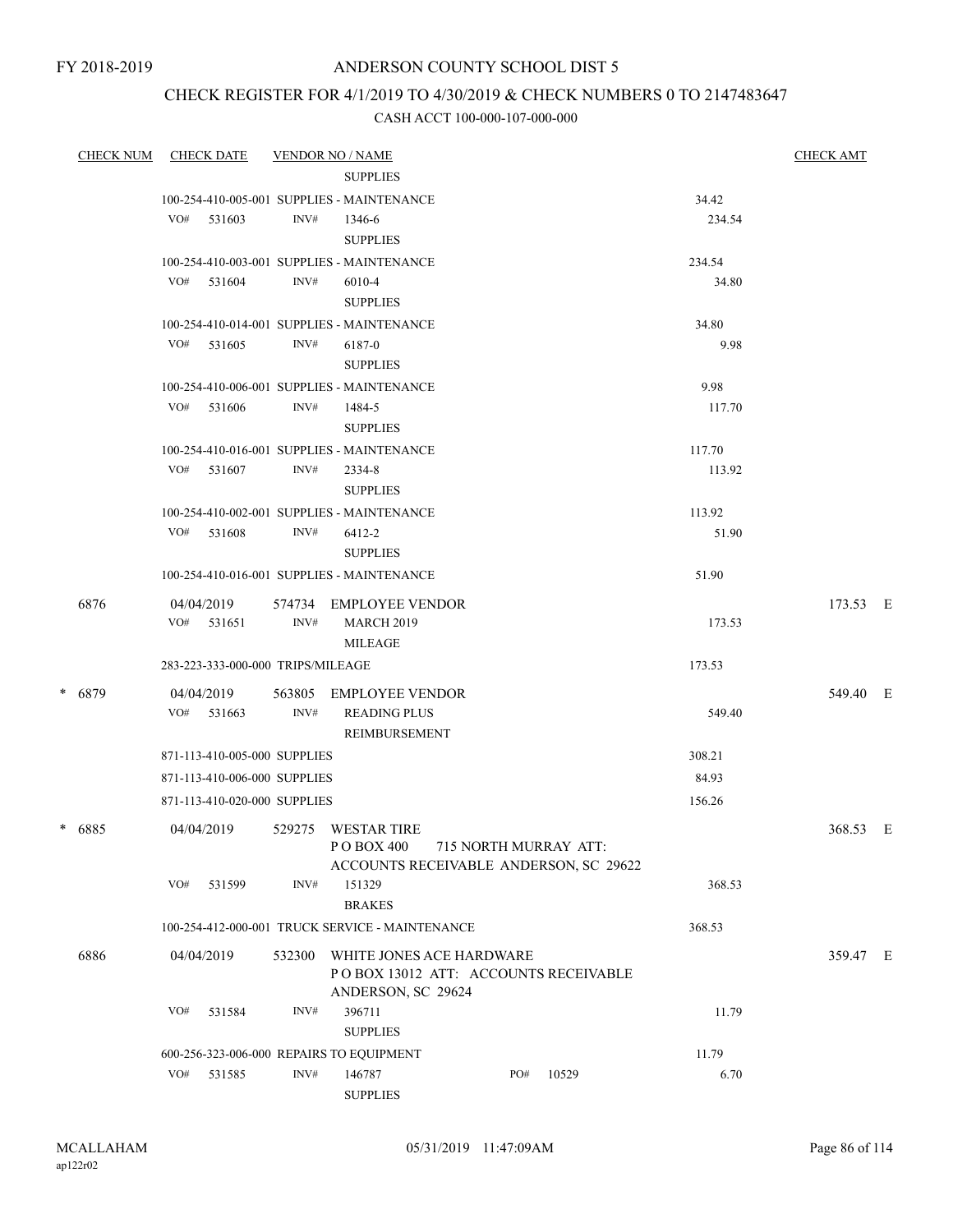### CHECK REGISTER FOR 4/1/2019 TO 4/30/2019 & CHECK NUMBERS 0 TO 2147483647

|        | CHECK NUM CHECK DATE         | <b>VENDOR NO / NAME</b>                                |                 |     |       |        |        | <b>CHECK AMT</b> |
|--------|------------------------------|--------------------------------------------------------|-----------------|-----|-------|--------|--------|------------------|
|        | 100-255-410-000-000 SUPPLIES |                                                        |                 |     |       | 6.70   |        |                  |
|        | VO# 531586                   | INV#<br>397007                                         |                 |     |       |        | 49.21  |                  |
|        |                              | <b>SUPPLIES</b>                                        |                 |     |       |        |        |                  |
|        |                              | 100-254-410-000-001 MAINT. SUPPLIES-STRUCTURES         |                 |     |       | 49.21  |        |                  |
|        | VO# 531587                   | INV#<br>397057                                         |                 |     |       |        | 20.64  |                  |
|        |                              | <b>SUPPLIES</b>                                        |                 |     |       |        |        |                  |
|        |                              | 100-254-410-005-001 SUPPLIES - MAINTENANCE             |                 |     |       | 20.64  |        |                  |
|        | VO# 531588                   | INV#<br>397042                                         |                 |     |       |        | 26.29  |                  |
|        |                              | <b>SUPPLIES</b>                                        |                 |     |       |        |        |                  |
|        |                              | 100-254-410-000-001 MAINT. SUPPLIES-STRUCTURES         |                 |     |       | 26.29  |        |                  |
|        | VO# 531589                   | INV#<br>397046                                         |                 |     |       |        | 0.48   |                  |
|        |                              | <b>SUPPLIES</b>                                        |                 |     |       |        |        |                  |
|        |                              |                                                        |                 |     |       |        |        |                  |
|        |                              | 100-254-410-000-001 MAINT. SUPPLIES-STRUCTURES<br>INV# |                 |     |       | 0.48   |        |                  |
|        | VO# 531590                   | 397010                                                 |                 |     |       |        | 34.00  |                  |
|        |                              | <b>SUPPLIES</b>                                        |                 |     |       |        |        |                  |
|        |                              | 100-254-410-002-400 HVAC/ELECTRICAL/PLUMBING           |                 |     |       | 34.00  |        |                  |
|        | $VO#$ 531591                 | INV#<br>397031                                         |                 |     |       |        | 30.74  |                  |
|        |                              | <b>SUPPLIES</b>                                        |                 |     |       |        |        |                  |
|        |                              | 100-254-410-023-001 SUPPLIES-MAINTENANCE               |                 |     |       | 30.74  |        |                  |
|        | VO# 531592                   | INV#<br>880457                                         |                 |     |       |        | 24.08  |                  |
|        |                              | <b>SUPPLIES</b>                                        |                 |     |       |        |        |                  |
|        |                              | 100-254-410-000-400 HVAC SUPPLIES                      |                 |     |       | 24.08  |        |                  |
|        | VO# 531593                   | INV#<br>880534                                         |                 |     |       |        | 19.01  |                  |
|        |                              | <b>SUPPLIES</b>                                        |                 |     |       |        |        |                  |
|        |                              | 100-254-410-011-400 HVAC/ELECTRICAL/PLUMBING           |                 |     |       | 19.01  |        |                  |
|        | VO# 531594                   | INV#<br>396876                                         |                 |     |       |        | 1.59   |                  |
|        |                              | <b>SUPPLIES</b>                                        |                 |     |       |        |        |                  |
|        |                              | 100-254-410-019-400 HVAC/ELECTRICAL/PLUMBING           |                 |     |       | 1.59   |        |                  |
|        | VO# 531595                   | INV#<br>880619                                         |                 |     |       |        | 11.52  |                  |
|        |                              | <b>SUPPLIES</b>                                        |                 |     |       |        |        |                  |
|        |                              | 100-254-410-000-001 MAINT. SUPPLIES-STRUCTURES         |                 |     |       | 11.52  |        |                  |
|        | VO#<br>531596                | INV#<br>396898                                         |                 |     |       |        | 54.04  |                  |
|        |                              | <b>SUPPLIES</b>                                        |                 |     |       |        |        |                  |
|        |                              | 100-254-410-000-000 CUSTODIAL SUPPLIES                 |                 |     |       | 54.04  |        |                  |
|        | VO# 531597                   | INV#<br>880454                                         |                 |     |       |        | 5.40   |                  |
|        |                              | <b>SUPPLIES</b>                                        |                 |     |       |        |        |                  |
|        |                              | 100-254-410-000-001 MAINT. SUPPLIES-STRUCTURES         |                 |     |       | 5.40   |        |                  |
|        | $VO#$ 531641                 | INV#<br>146820                                         |                 | PO# | 10541 |        | 63.98  |                  |
|        |                              |                                                        | <b>MAILBOX</b>  |     |       |        |        |                  |
|        | 100-255-410-000-000 SUPPLIES |                                                        |                 |     |       | 63.98  |        |                  |
|        |                              |                                                        |                 |     |       |        |        |                  |
| * 6889 | 04/04/2019                   | 574630<br>INV#                                         | EMPLOYEE VENDOR |     |       |        |        | 113.36 E         |
|        | $VO#$ 531648                 | <b>JAN-FEB</b><br><b>MILEAGE</b>                       |                 |     |       |        | 113.36 |                  |
|        |                              |                                                        |                 |     |       |        |        |                  |
|        |                              | 283-223-333-000-000 TRIPS/MILEAGE                      |                 |     |       | 113.36 |        |                  |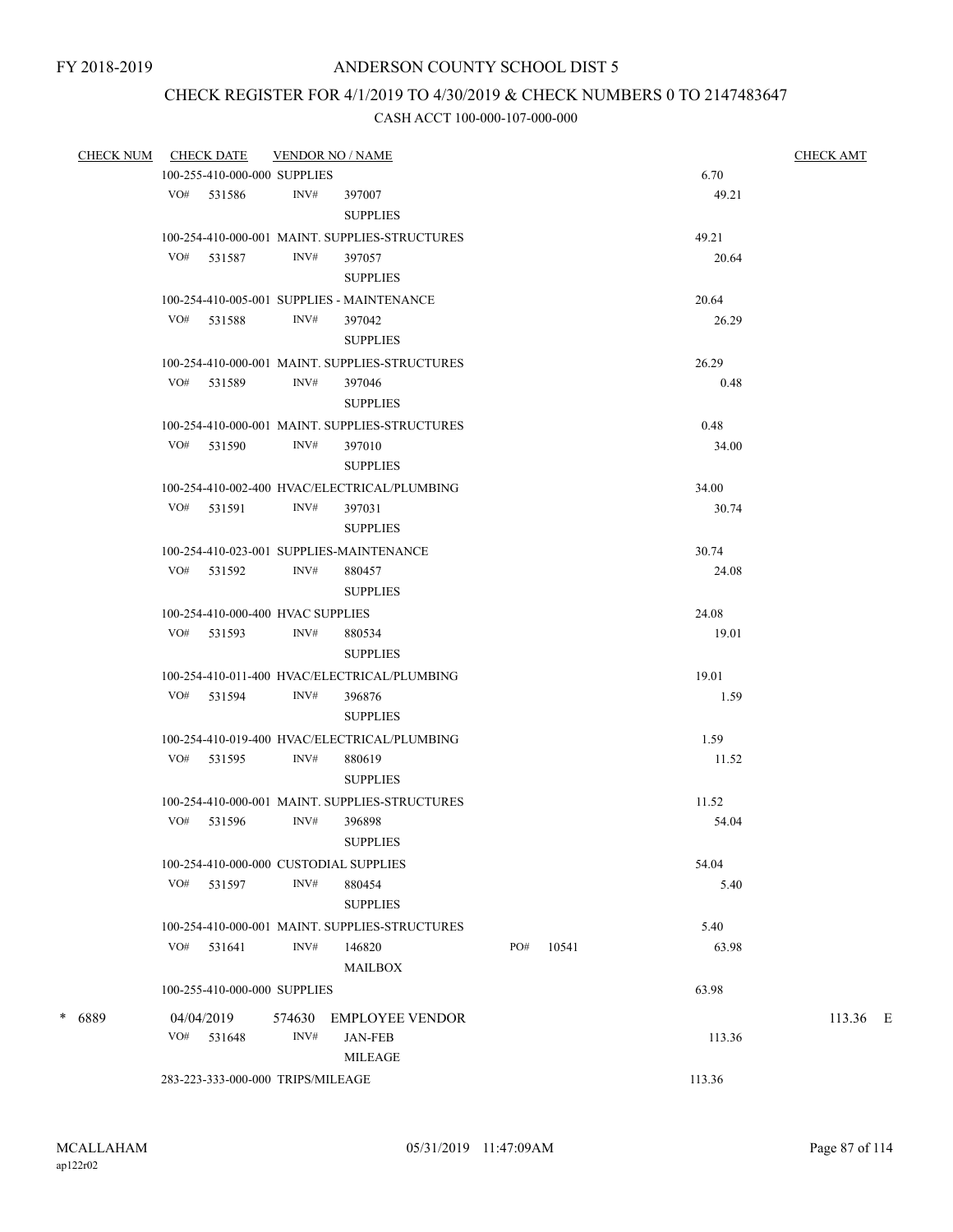# CHECK REGISTER FOR 4/1/2019 TO 4/30/2019 & CHECK NUMBERS 0 TO 2147483647

|   | <b>CHECK NUM</b> | <b>CHECK DATE</b>                                            |                | <b>VENDOR NO / NAME</b>                                                                                           |              |                 | <b>CHECK AMT</b> |  |
|---|------------------|--------------------------------------------------------------|----------------|-------------------------------------------------------------------------------------------------------------------|--------------|-----------------|------------------|--|
| * | 6892             | 04/09/2019                                                   | 564662         | <b>BRADY'S SCREEN PRINTING</b><br>106 CONCORD ROAD ATT: ACCOUNTS<br>RECEIVABLE ANDERSON, SC 29621                 |              |                 | 2,350.15 E       |  |
|   |                  | VO#<br>531867                                                | INV#           | 34916<br><b>CENTERVILLE</b>                                                                                       |              | 419.33          |                  |  |
|   |                  |                                                              |                | 707-190-660-007-354 FIELD TRIPS GRADE 4 EXPENSE                                                                   |              | 419.33          |                  |  |
|   |                  | VO#<br>531965                                                | INV#           | 34937<br><b>ROBERT ANDERSON</b>                                                                                   |              | 530.19          |                  |  |
|   |                  |                                                              |                | 706-271-660-006-585 FIELD TRIPS- GR. 6 EXPENSE                                                                    |              | 530.19          |                  |  |
|   |                  | VO#<br>531966                                                | INV#           | 34922<br><b>ROBERT ANDERSON</b>                                                                                   |              | 1,400.63        |                  |  |
|   |                  |                                                              |                | 706-271-660-006-587 FIELD TRIPS- GR. 8 EXPENSE                                                                    |              | 1,400.63        |                  |  |
|   | 6893             | 04/09/2019<br>VO# 531946                                     | INV#           | 147195 EMPLOYEE VENDOR<br><b>MAR 31-APR 4</b>                                                                     |              | 1,711.66        | 1,711.66 E       |  |
|   |                  |                                                              |                | <b>NEW ORLEANS</b>                                                                                                |              |                 |                  |  |
|   |                  |                                                              |                | 356-223-333-023-000 TRIPS AND CONFERENCES                                                                         |              | 1,711.66        |                  |  |
| * | 6900             | 04/09/2019<br>VO# 531941                                     | 575466<br>INV# | EMPLOYEE VENDOR<br>2/25 COLUMBIA<br><b>REGISTRATION</b>                                                           |              | 269.00          | 269.00 E         |  |
|   |                  |                                                              |                | 100-114-410-003-VEN SUPPLY-ADDT'L FOR LOST VENDING                                                                |              | 269.00          |                  |  |
|   | 6901             | 04/09/2019<br>VO#<br>531852                                  | 186050<br>INV# | <b>EMPLOYEE VENDOR</b><br><b>CHOIR LUNCH</b><br><b>REIMBURSEMENT</b>                                              |              | 188.44          | 188.44 E         |  |
|   |                  | 714-271-660-014-335 CHORUS CLUB EXPENSE                      |                |                                                                                                                   |              | 188.44          |                  |  |
|   | 6906             | 04/09/2019<br>VO#<br>531944                                  | 572038<br>INV# | <b>EMPLOYEE VENDOR</b><br><b>FEB 25</b>                                                                           |              | 282.00          | 282.00 E         |  |
|   |                  |                                                              |                | <b>COLUMBIA</b>                                                                                                   |              | 282.00          |                  |  |
|   |                  |                                                              |                | 100-114-410-003-VEN SUPPLY-ADDT'L FOR LOST VENDING                                                                |              |                 |                  |  |
|   | 6907             | 04/09/2019                                                   | 569871         | FOLLETT SCHOOL SOLUTIONS, INC<br>91826 COLLECTION CENTER DRIVE ATT:<br>ACCOUNTS RECEIVABLE CHICAGO, IL 60693-0918 |              |                 | 2,475.35 E       |  |
|   |                  | VO#<br>531873                                                | INV#           | 400997<br><b>WESTSIDE</b>                                                                                         | PO#<br>10177 | 1,113.72        |                  |  |
|   |                  | 100-222-410-003-000 SUPPLIES<br>100-222-410-003-000 SUPPLIES |                |                                                                                                                   |              | 148.07<br>36.03 |                  |  |
|   |                  | 100-222-410-003-000 SUPPLIES<br>100-222-410-003-000 SUPPLIES |                |                                                                                                                   |              | 2.99<br>926.63  |                  |  |
|   |                  | VO# 531874                                                   | INV#           | 423201<br><b>CENTERVILLE</b>                                                                                      |              | 1,361.63        |                  |  |
|   |                  | 707-190-660-007-305 LIBRARY EXPENSE                          |                |                                                                                                                   |              | 419.90          |                  |  |
|   |                  | 707-190-660-007-305 LIBRARY EXPENSE                          |                |                                                                                                                   |              | 941.73          |                  |  |
|   | 6908             | 04/09/2019                                                   |                | 237555 FORMS & SUPPLY<br>PO BOX 563953 ATT: ACCOUNTS RECEIVABLE<br>CHARLOTTE, NC 28256                            |              |                 | 266.71 E         |  |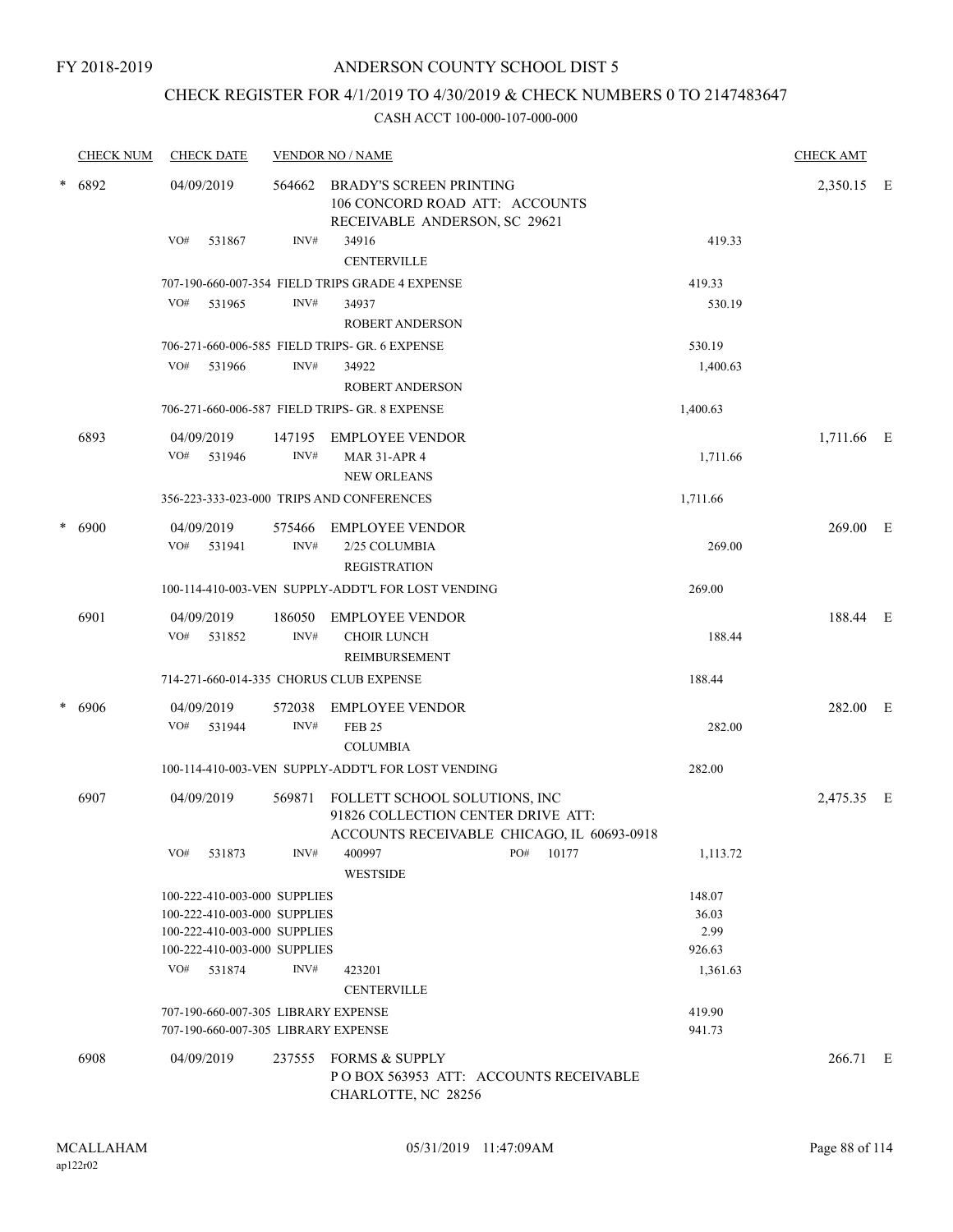### CHECK REGISTER FOR 4/1/2019 TO 4/30/2019 & CHECK NUMBERS 0 TO 2147483647

| <u>CHECK NUM</u> |     | <b>CHECK DATE</b>        |                              | <b>VENDOR NO / NAME</b>                                                                   |     |       |        | <b>CHECK AMT</b> |  |
|------------------|-----|--------------------------|------------------------------|-------------------------------------------------------------------------------------------|-----|-------|--------|------------------|--|
|                  | VO# | 531875                   | INV#                         | 4982380                                                                                   |     |       | 142.97 |                  |  |
|                  |     |                          |                              | <b>SUPPLIES</b>                                                                           |     |       |        |                  |  |
|                  |     |                          | 100-114-410-003-000 SUPPLIES |                                                                                           |     |       | 142.97 |                  |  |
|                  | VO# | 531876                   | INV#                         | 4951450<br><b>SUPPLIES</b>                                                                | PO# | 10409 | 24.67  |                  |  |
|                  |     |                          |                              | 100-252-410-000-000 SUPPLIES AND MATERIALS                                                |     |       | 24.67  |                  |  |
|                  |     | VO# 531970               | INV#                         | 4982546<br><b>SUPPLIES</b>                                                                | PO# | 10550 | 99.07  |                  |  |
|                  |     |                          |                              | 201-223-410-000-000 SUPPLIES- POSTAGE/PRINTING                                            |     |       | 99.07  |                  |  |
| $* 6911$         |     | 04/09/2019               | 575614                       | EMPLOYEE VENDOR                                                                           |     |       |        | 225.00 E         |  |
|                  |     | VO# 531851               | INV#                         | <b>REGISTRATIONS</b><br>REIMBURSEMENT                                                     |     |       | 225.00 |                  |  |
|                  |     |                          |                              | 100-233-333-031-000 TRIPS AND CONFERENCES                                                 |     |       | 225.00 |                  |  |
|                  |     |                          |                              |                                                                                           |     |       |        |                  |  |
| $* 6913$         |     | 04/09/2019<br>VO# 531849 | 575131<br>INV#               | <b>EMPLOYEE VENDOR</b><br><b>4K SUPPLIES</b><br><b>REIMBURSEMENT</b>                      |     |       | 310.98 | 310.98 E         |  |
|                  |     |                          | 100-147-410-019-000 SUPPLIES |                                                                                           |     |       | 310.98 |                  |  |
|                  |     |                          |                              |                                                                                           |     |       |        |                  |  |
| 6914             |     | 04/09/2019<br>VO# 531926 | 573954<br>INV#               | EMPLOYEE VENDOR<br><b>MARCH 2019</b><br><b>MILEAGE</b>                                    |     |       | 73.85  | $122.70$ E       |  |
|                  |     |                          |                              | 203-223-332-000-000 TRAVEL/IN-DISTRICT                                                    |     |       | 73.85  |                  |  |
|                  |     | VO# 531937               | INV#                         | <b>WALMART</b>                                                                            |     |       | 48.85  |                  |  |
|                  |     |                          |                              | REIMBURSEMENT                                                                             |     |       |        |                  |  |
|                  |     |                          |                              | 283-127-410-000-000 SUPPLIES-LD/DD/OHI                                                    |     |       | 48.85  |                  |  |
| 6915             |     | 04/09/2019               | 264114                       | HEINEMANN<br>15963 COLLECTIONS CENTER DRIVE ATT:<br>ACCOUNTS RECEIVABLE CHICAGO, IL 60693 |     |       |        | 487.87 E         |  |
|                  | VO# | 531879                   | INV#                         | 7051074<br>ACCT #63606                                                                    | PO# | 10474 | 487.87 |                  |  |
|                  |     |                          |                              | 201-112-410-012-000 SUPPLIES AND MATERIALS                                                |     |       | 487.87 |                  |  |
|                  |     |                          |                              |                                                                                           |     |       |        |                  |  |
| * 6918           | VO# | 04/09/2019<br>531843     | INV#                         | 573295 EMPLOYEE VENDOR<br><b>MARCH 2019</b><br><b>MILEAGE</b>                             |     |       | 128.90 | 128.90 E         |  |
|                  |     |                          |                              | 100-266-332-000-000 IN-DISTRICT TRAVEL                                                    |     |       | 128.90 |                  |  |
|                  |     |                          |                              |                                                                                           |     |       |        |                  |  |
| 6919             | VO# | 04/09/2019<br>531940     | 575920<br>INV#               | <b>EMPLOYEE VENDOR</b><br>2/25 COLUMBIA<br><b>REGISTRATION</b>                            |     |       | 269.00 | $269.00$ E       |  |
|                  |     |                          |                              | 100-114-410-003-VEN SUPPLY-ADDT'L FOR LOST VENDING                                        |     |       | 269.00 |                  |  |
| $* 6926$         |     | 04/09/2019               | 565306                       | <b>EMPLOYEE VENDOR</b>                                                                    |     |       |        | 304.61 E         |  |
|                  |     | VO# 531943               | INV#                         | FEB 28-MARCH 1<br><b>BERKLEY HS</b>                                                       |     |       | 304.61 |                  |  |
|                  |     |                          |                              | 100-114-410-003-VEN SUPPLY-ADDT'L FOR LOST VENDING                                        |     |       | 304.61 |                  |  |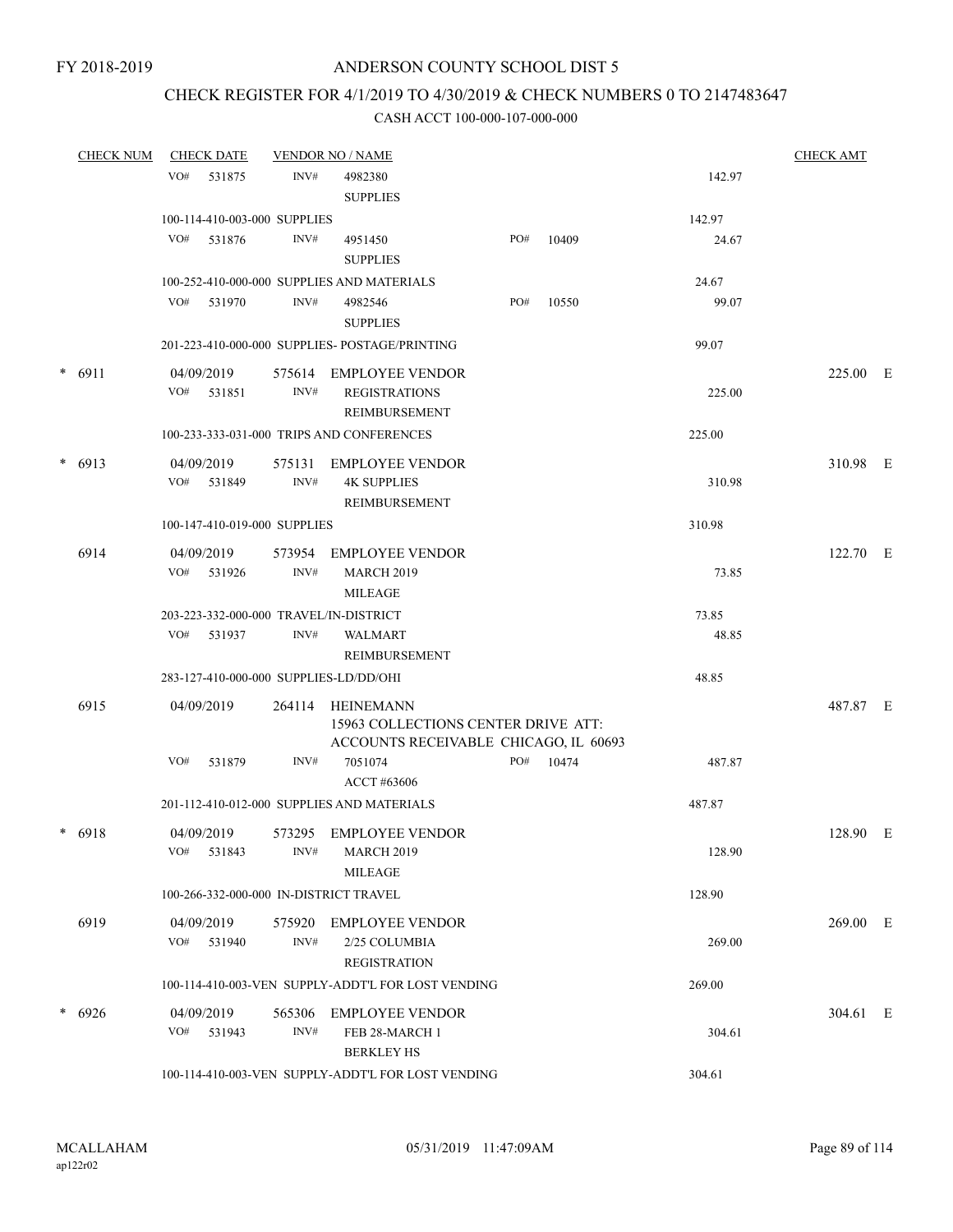### CHECK REGISTER FOR 4/1/2019 TO 4/30/2019 & CHECK NUMBERS 0 TO 2147483647

|        | <b>CHECK NUM</b> | <b>CHECK DATE</b>                        |                | <b>VENDOR NO / NAME</b>                                                                 |                                         |                | <b>CHECK AMT</b> |  |
|--------|------------------|------------------------------------------|----------------|-----------------------------------------------------------------------------------------|-----------------------------------------|----------------|------------------|--|
| $\ast$ | 6930             | 04/09/2019<br>VO#<br>531934              | 346650<br>INV# | <b>EMPLOYEE VENDOR</b><br><b>FOOD LION</b><br>REIMBURSEMENT                             |                                         | 31.92          | 158.36 E         |  |
|        |                  | VO#<br>531935                            | INV#           | 705-271-660-005-502 STUDENT GOV/COUNCIL EXPENSE<br><b>CORNER BAGEL</b><br>REIMBURSEMENT |                                         | 31.92<br>34.88 |                  |  |
|        |                  |                                          |                | 705-271-660-005-411 MISCELLANEOUS EXPENSE                                               |                                         | 34.88          |                  |  |
|        |                  | VO#<br>531949                            | INV#           | APRIL <sub>3</sub>                                                                      |                                         | 91.56          |                  |  |
|        |                  |                                          |                | <b>BILTMORE</b>                                                                         |                                         |                |                  |  |
|        |                  |                                          |                | 705-271-660-005-593 FIELD TRIPS- MISC. EXPENSE                                          |                                         | 91.56          |                  |  |
|        | 6931             | 04/09/2019                               | 568354         | MCKAY, ZORN & ASSOCIATES, PA<br>29625                                                   | 110 FEDERAL STREET STE 5-C ANDERSON, SC |                | 8,549.01 E       |  |
|        |                  | VO#<br>531882                            | INV#           | 1465.0319<br>PROJECT 1465                                                               |                                         | 8,549.01       |                  |  |
|        |                  | 515-253-520-000-ART FINE ARTS CENTER     |                |                                                                                         |                                         | 8,549.01       |                  |  |
| *      | 6933             | 04/09/2019                               | 570395         | NETWORK CONTROLS & ELECTRIC, INC<br><b>GREER, SC 29650</b>                              | 136 JOHNS ROAD ATT: ACCOUNTS RECEIVABLE |                | 830.00 E         |  |
|        |                  | VO#<br>531971                            | INV#           | 22914<br><b>CALHOUN</b>                                                                 |                                         | 225.00         |                  |  |
|        |                  | 100-266-314-014-000 REPAIRS TO EQUIPMENT |                |                                                                                         |                                         | 225.00         |                  |  |
|        |                  | VO#<br>531972                            | INV#           | 22913                                                                                   |                                         | 45.00          |                  |  |
|        |                  |                                          |                | <b>TL HANNA</b>                                                                         |                                         |                |                  |  |
|        |                  | 100-266-314-002-000 REPAIRS TO EQUIPMENT |                |                                                                                         |                                         | 45.00          |                  |  |
|        |                  | VO#<br>531973                            | INV#           | 22912                                                                                   | PO#<br>10426                            | 560.00         |                  |  |
|        |                  |                                          |                | <b>TL HANNA</b>                                                                         |                                         |                |                  |  |
|        |                  |                                          |                | 100-266-345-002-000 TECHNOLOGY PURCHASED SERV                                           |                                         | 560.00         |                  |  |
|        | 6934             | 04/09/2019<br>VO#<br>531939              | 574804<br>INV# | <b>EMPLOYEE VENDOR</b><br>DRAMA /MUSIC<br>REIMBURSEMENT                                 |                                         | 878.77         | 878.77 E         |  |
|        |                  | 717-190-660-017-220 MUSIC EXPENSE        |                |                                                                                         |                                         | 763.66         |                  |  |
|        |                  | 717-190-660-017-284 DRAMA CLUB EXPENSE   |                |                                                                                         |                                         | 115.11         |                  |  |
|        | $* 6936$         | 04/09/2019                               |                | 573290 SHADETREE GRAPHICS, LLC<br>147 POWELL RD. ANDERSON, SC 29625                     |                                         |                | 302.75 E         |  |
|        |                  | VO#<br>531896                            | INV#           | 2019-623<br><b>MIDWAY CHOIR</b>                                                         |                                         | 302.75         |                  |  |
|        |                  | 717-190-660-017-220 MUSIC EXPENSE        |                |                                                                                         |                                         | 302.75         |                  |  |
|        | 6937             | 04/09/2019<br>VO# 531942                 | INV#           | 575919 EMPLOYEE VENDOR<br><b>FEB 25</b><br><b>COLUMBIA</b>                              |                                         | 422.06         | 422.06 E         |  |
|        |                  |                                          |                | 100-114-410-003-VEN SUPPLY-ADDT'L FOR LOST VENDING                                      |                                         | 422.06         |                  |  |
|        | $* 6942$         | 04/09/2019                               |                | 570855 ULINE - ATLANTA                                                                  |                                         |                | 156.68 E         |  |
|        |                  |                                          |                |                                                                                         |                                         |                |                  |  |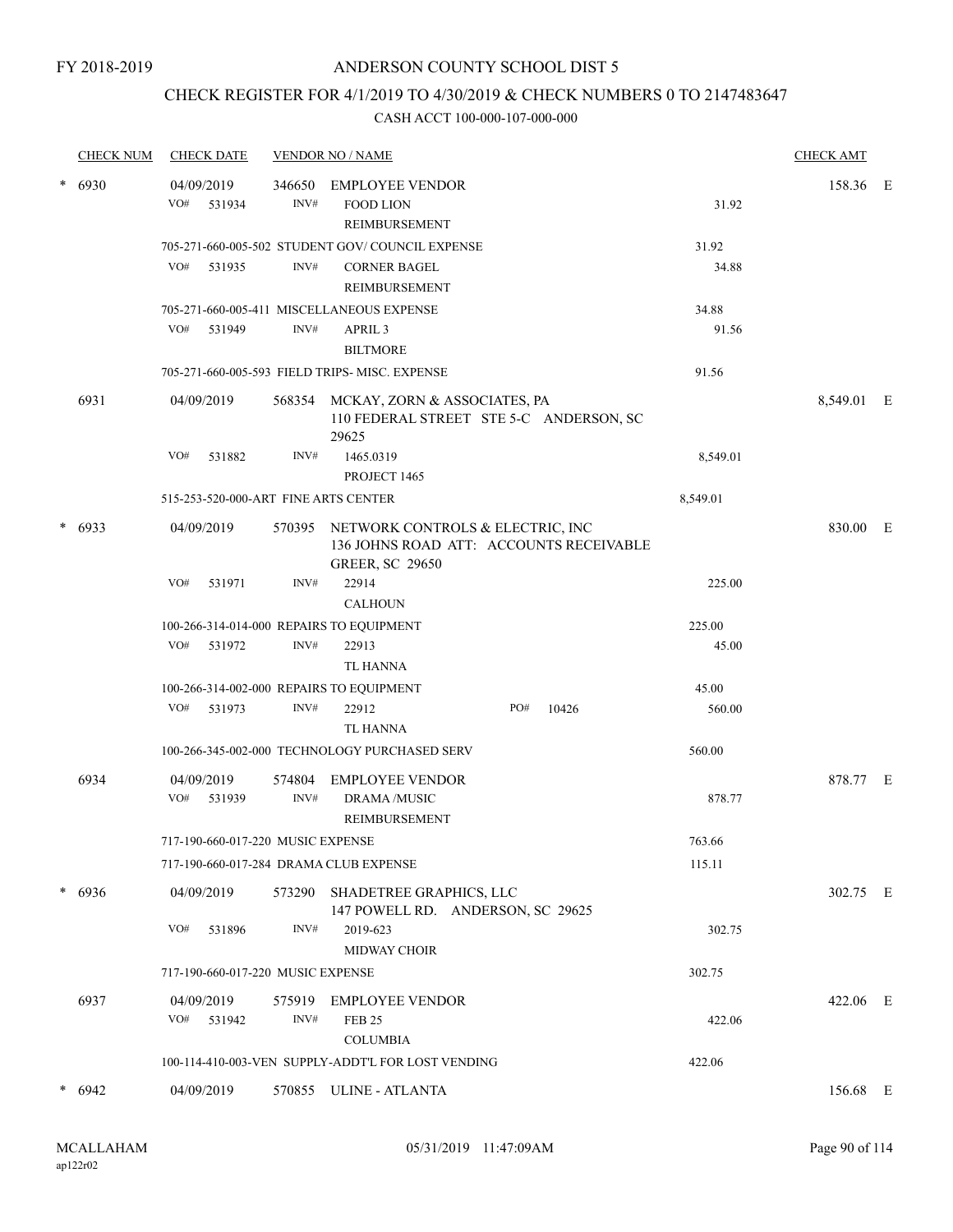### CHECK REGISTER FOR 4/1/2019 TO 4/30/2019 & CHECK NUMBERS 0 TO 2147483647

| <b>CHECK NUM</b>                                                                                      | <b>CHECK DATE</b><br><b>VENDOR NO / NAME</b><br>P.O. BOX 88741 ATT: ACCOUNTS RECEIVABLE |            |  |  |  |  |  |
|-------------------------------------------------------------------------------------------------------|-----------------------------------------------------------------------------------------|------------|--|--|--|--|--|
| CHICAGO, IL 60680-1741<br>VO#<br>531903<br>INV#<br>106962167<br>CUST#16340337                         | 156.68                                                                                  |            |  |  |  |  |  |
| 100-114-410-003-VEN SUPPLY-ADDT'L FOR LOST VENDING                                                    | 156.68                                                                                  |            |  |  |  |  |  |
| $* 6948$<br>04/11/2019<br>ALCO SOAP AND SUPPLY<br>573966<br>PO BOX 1086 MOORESVILLE, NC 28115         |                                                                                         | 3,443.35 E |  |  |  |  |  |
| VO#<br>INV#<br><b>MARCH 2019</b><br>532059<br>CUST#20-ANDE500                                         | 3,443.35                                                                                |            |  |  |  |  |  |
| 600-256-410-002-CHE CHEMICAL SUPPLIES                                                                 | 229.40                                                                                  |            |  |  |  |  |  |
| 600-256-410-003-CHE CHEMICAL SUPPLIES                                                                 | 297.38                                                                                  |            |  |  |  |  |  |
| 600-256-410-005-CHE CHEMICAL SUPPLIES                                                                 | 335.83                                                                                  |            |  |  |  |  |  |
| 600-256-410-006-CHE CHEMICAL SUPPLIES                                                                 | 109.32                                                                                  |            |  |  |  |  |  |
| 600-256-410-007-CHE CHEMICAL SUPPLIES                                                                 | 232.39                                                                                  |            |  |  |  |  |  |
| 600-256-410-008-CHE CHEMICAL SUPPLIES                                                                 | 35.10                                                                                   |            |  |  |  |  |  |
| 600-256-410-009-CHE CHEMICAL SUPPLIES                                                                 | 378.54                                                                                  |            |  |  |  |  |  |
| 600-256-410-010-CHE CHEMICAL SUPPLIES                                                                 | 130.72                                                                                  |            |  |  |  |  |  |
| 600-256-410-011-CHE CHEMICAL SUPPLIES                                                                 | 295.15                                                                                  |            |  |  |  |  |  |
| 600-256-410-012-CHE CHEMICAL SUPPLIES                                                                 | 130.72                                                                                  |            |  |  |  |  |  |
| 600-256-410-013-CHE CHEMICAL SUPPLIES                                                                 | 263.67                                                                                  |            |  |  |  |  |  |
| 600-256-410-014-CHE CHEMICAL SUPPLIES                                                                 | 263.67                                                                                  |            |  |  |  |  |  |
| 600-256-410-015-CHE CHEMICAL SUPPLIES                                                                 | 172.20                                                                                  |            |  |  |  |  |  |
| 600-256-410-016-CHE CHEMICAL SUPPLIES                                                                 | 132.95                                                                                  |            |  |  |  |  |  |
| 600-256-410-017-CHE CHEMICAL SUPPLIES                                                                 | 165.82                                                                                  |            |  |  |  |  |  |
| 600-256-410-019-CHE CHEMICAL SUPPLIES                                                                 | 130.72                                                                                  |            |  |  |  |  |  |
| 600-256-410-020-CHE CHEMICAL SUPPLIES                                                                 | 139.77                                                                                  |            |  |  |  |  |  |
| * 6950<br>04/11/2019<br>572893<br>ANDERSON MAGAZINE<br>POBOX 3848 ANDERSON, SC 29622                  |                                                                                         | 235.00 E   |  |  |  |  |  |
| INV#<br>VO#<br>11036<br>532155<br>MAY-JUNE 2019                                                       | 235.00                                                                                  |            |  |  |  |  |  |
| 100-263-360-000-000 PRINTING AND BINDING                                                              | 235.00                                                                                  |            |  |  |  |  |  |
| $* 6953$<br><b>EMPLOYEE VENDOR</b><br>04/11/2019<br>575925<br>VO# 532057<br>INV#<br><b>BOOK ORDER</b> | 385.20                                                                                  | 385.20 E   |  |  |  |  |  |
| REIMBURSEMENT                                                                                         |                                                                                         |            |  |  |  |  |  |
| 397-114-410-003-000 SUPPLIES                                                                          | 385.20                                                                                  |            |  |  |  |  |  |
| 6954<br>04/11/2019<br>123225<br>EMPLOYEE VENDOR                                                       |                                                                                         | 165.90 E   |  |  |  |  |  |
| VO# 532029<br>INV#<br><b>MARCH 2019</b><br><b>MILEAGE</b>                                             | 125.90                                                                                  |            |  |  |  |  |  |
| 100-221-332-000-000 TRAVEL                                                                            | 125.90                                                                                  |            |  |  |  |  |  |
| INV#<br>VO# 532047<br><b>TUITION</b><br>REIMBURSEMENT                                                 | 40.00                                                                                   |            |  |  |  |  |  |
| 100-224-312-000-000 STAFF DEV. - PURCHASED SERVICES                                                   | 40.00                                                                                   |            |  |  |  |  |  |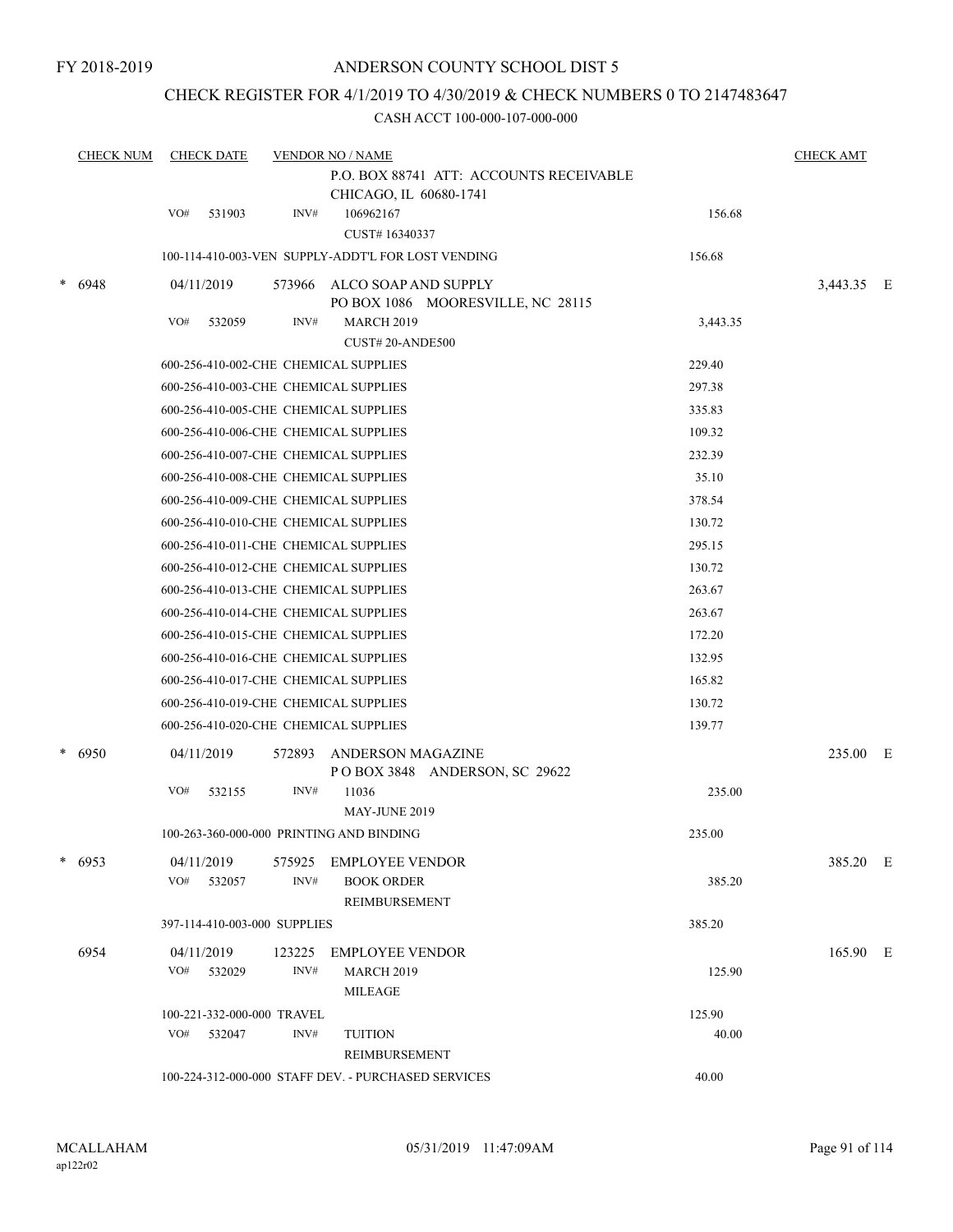### CHECK REGISTER FOR 4/1/2019 TO 4/30/2019 & CHECK NUMBERS 0 TO 2147483647

|        | <b>CHECK NUM</b> |     | <b>CHECK DATE</b>                 |                | <b>VENDOR NO / NAME</b>                                                                        |     |       |          | <b>CHECK AMT</b> |  |
|--------|------------------|-----|-----------------------------------|----------------|------------------------------------------------------------------------------------------------|-----|-------|----------|------------------|--|
| $\ast$ | 6960             | VO# | 04/11/2019<br>532056              | 575512<br>INV# | <b>EMPLOYEE VENDOR</b><br><b>BOOK ORDER</b><br><b>REIMBURSEMENT</b>                            |     |       | 694.50   | 694.50 E         |  |
|        |                  |     | 397-114-410-003-000 SUPPLIES      |                |                                                                                                |     |       | 694.50   |                  |  |
|        | 6961             | VO# | 04/11/2019<br>532021              | 575126<br>INV# | <b>EMPLOYEE VENDOR</b><br>MARCH <sub>29</sub><br><b>COLUMBIA</b>                               |     |       | 154.15   | 154.15 E         |  |
|        |                  |     |                                   |                | 124-224-333-024-000 TRIPS AND CONFERENCES                                                      |     |       | 154.15   |                  |  |
| $\ast$ | 6963             |     | 04/11/2019                        | 572787         | CC&I SERVICES LLC<br>4795 S CHURCH ST EXT SUITE 2 ROEBUCK, SC<br>29376                         |     |       |          | 10,372.50 E      |  |
|        |                  | VO# | 532169                            | INV#           | 4476<br><b>WESTSIDE</b>                                                                        | PO# | 98318 | 1,030.00 |                  |  |
|        |                  |     |                                   |                | 505-271-540-003-BSC BASEBALL&SOFTBALL COMPLEX                                                  |     |       | 1,030.00 |                  |  |
|        |                  | VO# | 532170                            | INV#           | 4474<br><b>FINE ARTS BLDG</b>                                                                  | PO# | 99365 | 4,482.50 |                  |  |
|        |                  |     |                                   |                | 515-253-520-000-ART FINE ARTS CENTER                                                           |     |       | 4,482.50 |                  |  |
|        |                  | VO# | 532172                            | INV#           | 4473<br>AIT                                                                                    | PO# | 96454 | 4,860.00 |                  |  |
|        |                  |     | 515-253-520-031-CAR CAREER CENTER |                |                                                                                                |     |       | 4,860.00 |                  |  |
|        | 6964             |     | 04/11/2019                        | 170630         | CINTAS CORPORATION #216<br>PO BOX 630803 ATT: ACCOUNTS RECEIVABLE<br>CINCINNATI, OH 45263-0803 |     |       |          | 701.92 E         |  |
|        |                  | VO# | 532118                            | INV#           | <b>MARCH 2019</b><br><b>TERRY TOWELS</b>                                                       | PO# | 99556 | 701.92   |                  |  |
|        |                  |     | 600-256-410-002-000 SUPPLIES      |                |                                                                                                |     |       | 34.24    |                  |  |
|        |                  |     | 600-256-410-003-000 SUPPLIES      |                |                                                                                                |     |       | 34.24    |                  |  |
|        |                  |     | 600-256-410-005-000 SUPPLIES      |                |                                                                                                |     |       | 34.24    |                  |  |
|        |                  |     | 600-256-410-006-000 SUPPLIES      |                |                                                                                                |     |       | 34.24    |                  |  |
|        |                  |     | 600-256-410-007-000 SUPPLIES      |                |                                                                                                |     |       | 34.24    |                  |  |
|        |                  |     | 600-256-410-008-000 SUPPLIES      |                |                                                                                                |     |       | 34.24    |                  |  |
|        |                  |     | 600-256-410-009-000 SUPPLIES      |                |                                                                                                |     |       | 34.24    |                  |  |
|        |                  |     | 600-256-410-010-000 SUPPLIES      |                |                                                                                                |     |       | 34.24    |                  |  |
|        |                  |     | 600-256-410-011-000 SUPPLIES      |                |                                                                                                |     |       | 51.36    |                  |  |
|        |                  |     | 600-256-410-012-000 SUPPLIES      |                |                                                                                                |     |       | 68.48    |                  |  |
|        |                  |     | 600-256-410-013-000 SUPPLIES      |                |                                                                                                |     |       | 34.24    |                  |  |
|        |                  |     | 600-256-410-014-000 SUPPLIES      |                |                                                                                                |     |       | 34.24    |                  |  |
|        |                  |     | 600-256-410-015-000 SUPPLIES      |                |                                                                                                |     |       | 34.24    |                  |  |
|        |                  |     | 600-256-410-016-000 SUPPLIES      |                |                                                                                                |     |       | 34.24    |                  |  |
|        |                  |     | 600-256-410-017-000 SUPPLIES      |                |                                                                                                |     |       | 34.24    |                  |  |
|        |                  |     | 600-256-410-018-000 SUPPLIES      |                |                                                                                                |     |       | 34.24    |                  |  |
|        |                  |     | 600-256-410-019-000 SUPPLIES      |                |                                                                                                |     |       | 34.24    |                  |  |
|        |                  |     | 600-256-410-020-000 SUPPLIES      |                |                                                                                                |     |       | 34.24    |                  |  |
|        |                  |     |                                   |                |                                                                                                |     |       |          |                  |  |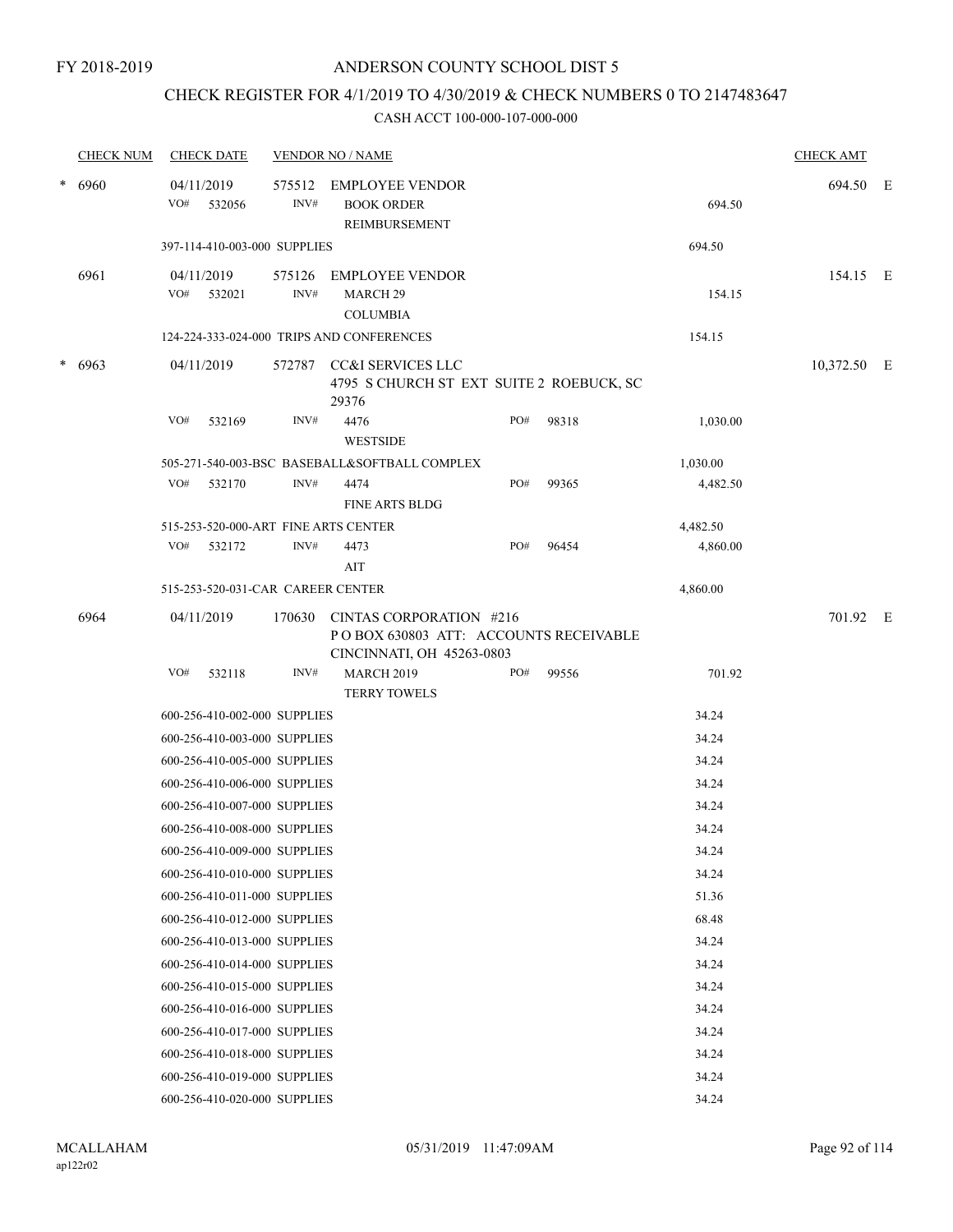### CHECK REGISTER FOR 4/1/2019 TO 4/30/2019 & CHECK NUMBERS 0 TO 2147483647

|        | <b>CHECK NUM</b> |     | <b>CHECK DATE</b>            |                | <b>VENDOR NO / NAME</b>                                                                            |     |       |          | <b>CHECK AMT</b> |  |
|--------|------------------|-----|------------------------------|----------------|----------------------------------------------------------------------------------------------------|-----|-------|----------|------------------|--|
|        |                  |     | 600-256-410-021-000 SUPPLIES |                |                                                                                                    |     |       | 34.24    |                  |  |
| $\ast$ | 6966             |     | 04/11/2019<br>VO# 532128     | 575730<br>INV# | <b>EMPLOYEE VENDOR</b><br>FEB <sub>2</sub><br><b>COLUMBIA</b>                                      |     |       | 132.90   | 531.60 E         |  |
|        |                  |     |                              |                | 207-224-333-001-004 TRIPS AND CONFERENCES                                                          |     |       | 132.90   |                  |  |
|        |                  | VO# | 532129                       | INV#           | <b>JAN 26</b>                                                                                      |     |       | 132.90   |                  |  |
|        |                  |     |                              |                | <b>COLUMBIA</b>                                                                                    |     |       |          |                  |  |
|        |                  |     |                              |                | 207-224-333-001-004 TRIPS AND CONFERENCES                                                          |     |       | 132.90   |                  |  |
|        |                  | VO# | 532130                       | INV#           | APRIL 6                                                                                            |     |       | 132.90   |                  |  |
|        |                  |     |                              |                | <b>COLUMBIA</b>                                                                                    |     |       |          |                  |  |
|        |                  |     |                              |                | 207-224-333-001-004 TRIPS AND CONFERENCES                                                          |     |       | 132.90   |                  |  |
|        |                  |     | VO# 532131                   | INV#           | <b>MARCH 23</b>                                                                                    |     |       | 132.90   |                  |  |
|        |                  |     |                              |                | <b>COLUMBIA</b>                                                                                    |     |       |          |                  |  |
|        |                  |     |                              |                | 207-224-333-001-004 TRIPS AND CONFERENCES                                                          |     |       | 132.90   |                  |  |
|        | 6967             |     | 04/11/2019                   | 569032         | CORRUGATED CONTAINERS, INC<br>1040 ROGERS BRIDGE ROAD ATT: ACCOUNTS<br>RECEIVABLE DUNCAN, SC 29334 |     |       |          | 2,628.99 E       |  |
|        |                  | VO# | 531996                       | INV#           | 1583291                                                                                            |     |       | 2,628.99 |                  |  |
|        |                  |     |                              |                | PACKING SUPPLIES                                                                                   |     |       |          |                  |  |
|        |                  |     |                              |                | 100-254-410-000-000 CUSTODIAL SUPPLIES                                                             |     |       | 2,628.99 |                  |  |
| $\ast$ | 6969             |     | 04/11/2019                   |                | 572679 DEFENDER SERVICES, INC.<br>PO BOX 1775 COLUMBIA, SC 29202                                   |     |       |          | 3,320.00 E       |  |
|        |                  | VO# | 532066                       | INV#           | 738328<br><b>ADULT ED SECURITY</b>                                                                 | PO# | 10397 | 830.00   |                  |  |
|        |                  |     |                              |                | 100-181-312-023-000 PURCHASED SERVICES                                                             |     |       | 830.00   |                  |  |
|        |                  | VO# | 532067                       | INV#           | 738662<br><b>ADULT ED SECURITY</b>                                                                 | PO# | 10397 | 830.00   |                  |  |
|        |                  |     |                              |                | 100-181-312-023-000 PURCHASED SERVICES                                                             |     |       | 830.00   |                  |  |
|        |                  | VO# | 532177                       | INV#           | 738841<br><b>ADULT ED SECURITY</b>                                                                 | PO# | 10397 | 830.00   |                  |  |
|        |                  |     |                              |                | 100-181-312-023-000 PURCHASED SERVICES                                                             |     |       | 830.00   |                  |  |
|        |                  | VO# | 532178                       | INV#           | 738508<br><b>ADULT ED SECURITY</b>                                                                 | PO# | 10397 | 830.00   |                  |  |
|        |                  |     |                              |                | 100-181-312-023-000 PURCHASED SERVICES                                                             |     |       | 830.00   |                  |  |
|        | 6970             |     | 04/11/2019                   |                | 199000 DEMCO, INC<br>POBOX 8048 MADISON, WI 53708-8048                                             |     |       |          | 184.93 E         |  |
|        |                  | VO# | 532181                       | INV#           | 6582955<br><b>CONCORD ELEM</b>                                                                     |     |       | 184.93   |                  |  |
|        |                  |     |                              |                | 709-271-660-009-305 LIBRARY EXPENSE                                                                |     |       | 184.93   |                  |  |
|        | 6971             |     | 04/11/2019                   | 202960         | DISCOUNT SCHOOL SUPPLY<br>POBOX 6013 ATT: ACCOUNTS RECEIVABLE<br>CAROL STREAM, IL 60197-6013       |     |       |          | 433.14 E         |  |
|        |                  | VO# | 532182                       | INV#           | P38122670101<br>CALHOUN ELEM                                                                       | PO# | 10552 | 433.14   |                  |  |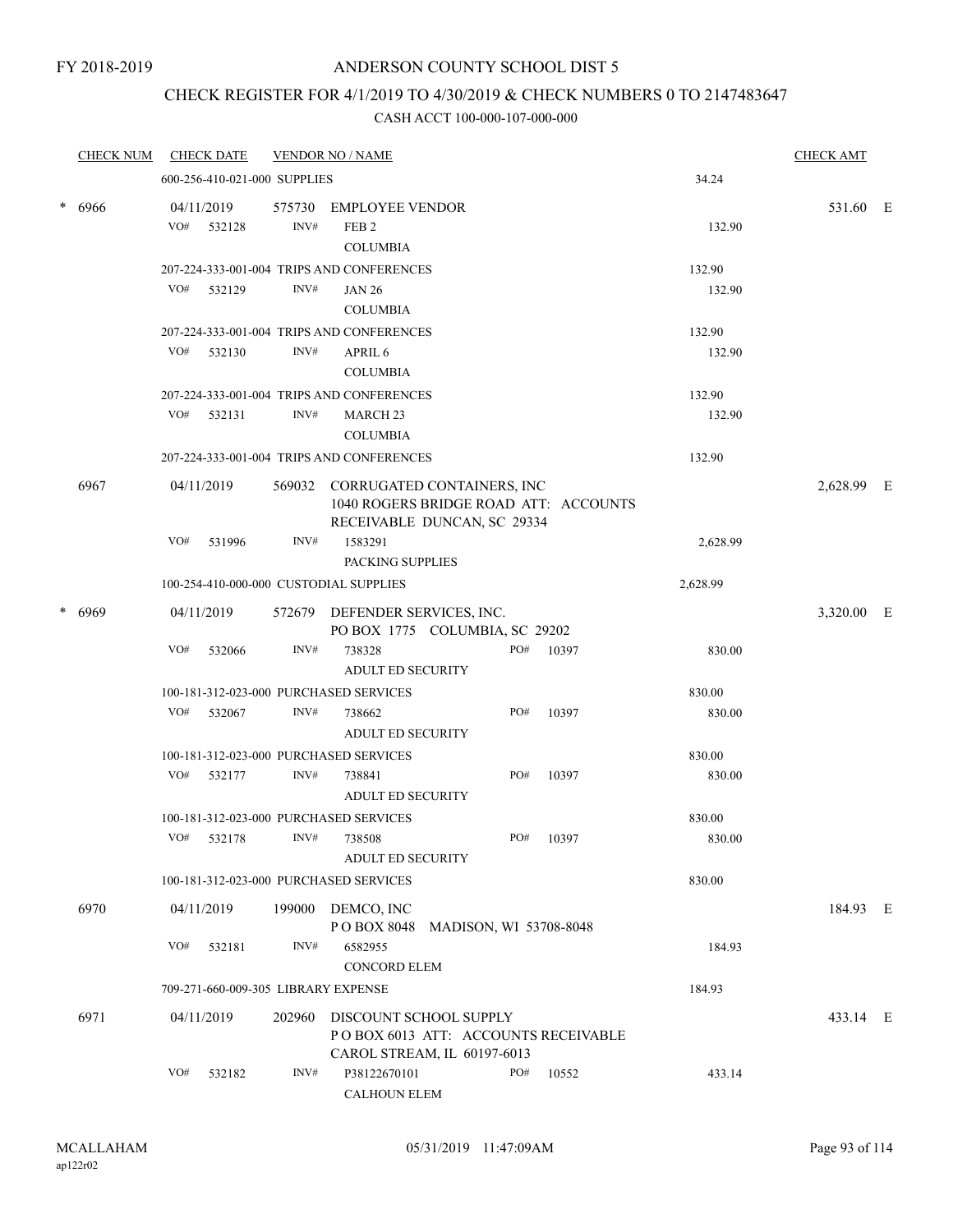### CHECK REGISTER FOR 4/1/2019 TO 4/30/2019 & CHECK NUMBERS 0 TO 2147483647

|          | <b>CHECK NUM</b> | <b>CHECK DATE</b>                                                                                                                         |                                                                                   | <b>VENDOR NO / NAME</b><br>201-112-410-014-000 SUPPLIES AND MATERIALS          |     |       | 433.14       | <b>CHECK AMT</b> |  |
|----------|------------------|-------------------------------------------------------------------------------------------------------------------------------------------|-----------------------------------------------------------------------------------|--------------------------------------------------------------------------------|-----|-------|--------------|------------------|--|
| $* 6974$ | 04/11/2019       | 571257                                                                                                                                    | EMS LINQ, INC.<br>EDUCATION MANAGEMENT SYSTEMS PO BOX<br>745000 ATLANTA, GA 30374 |                                                                                |     |       | $1,125.00$ E |                  |  |
|          |                  | VO#<br>532185                                                                                                                             | INV#                                                                              | 36090<br><b>SERVICES</b>                                                       |     |       | 1,125.00     |                  |  |
|          |                  | 600-256-445-000-000 SOFTWARE                                                                                                              |                                                                                   |                                                                                |     |       | 1,125.00     |                  |  |
|          | 6975             | 04/11/2019<br>569871<br>FOLLETT SCHOOL SOLUTIONS, INC<br>91826 COLLECTION CENTER DRIVE ATT:<br>ACCOUNTS RECEIVABLE CHICAGO, IL 60693-0918 |                                                                                   |                                                                                |     |       |              | 1,138.42 E       |  |
|          |                  | VO#<br>532070                                                                                                                             | INV#                                                                              | 426534F<br><b>ROBERT ANDERSON</b>                                              | PO# | 10371 | 281.21       |                  |  |
|          |                  | 100-222-410-006-000 SUPPLIES                                                                                                              |                                                                                   |                                                                                |     |       | 159.25       |                  |  |
|          |                  | 100-222-410-006-000 SUPPLIES                                                                                                              |                                                                                   |                                                                                |     |       | 121.96       |                  |  |
|          |                  | VO#<br>532071                                                                                                                             | INV#                                                                              | 430137<br><b>GLENVIEW</b>                                                      | PO# | 10393 | 590.30       |                  |  |
|          |                  | 100-222-410-020-000 SUPPLIES                                                                                                              |                                                                                   |                                                                                |     |       | 373.57       |                  |  |
|          |                  | 100-222-410-020-000 SUPPLIES                                                                                                              |                                                                                   |                                                                                |     |       | 216.73       |                  |  |
|          |                  | VO# 532241                                                                                                                                | INV#                                                                              | 1352473<br><b>NEW PROSPECT</b>                                                 | PO# | 10544 | 266.91       |                  |  |
|          |                  | 100-222-410-000-MDA MEDIA EBOOKS                                                                                                          |                                                                                   |                                                                                |     |       | 266.91       |                  |  |
|          | 6976             | 04/11/2019                                                                                                                                | 237555                                                                            | FORMS & SUPPLY<br>POBOX 563953 ATT: ACCOUNTS RECEIVABLE<br>CHARLOTTE, NC 28256 |     |       |              | 170.25 E         |  |
|          |                  | VO#<br>532072                                                                                                                             | INV#                                                                              | 4987575<br><b>SUPPLIES</b>                                                     |     |       | 144.54       |                  |  |
|          |                  | 100-112-410-012-000 SUPPLIES                                                                                                              |                                                                                   |                                                                                |     |       | 144.54       |                  |  |
|          |                  | VO#<br>532186                                                                                                                             | INV#                                                                              | 4975172<br><b>SUPPLIES</b>                                                     |     |       | 25.71        |                  |  |
|          |                  |                                                                                                                                           |                                                                                   | 711-271-660-011-201 MISCELLANEOUS EXPENSE                                      |     |       | 25.71        |                  |  |
|          |                  |                                                                                                                                           |                                                                                   |                                                                                |     |       |              |                  |  |
| $\ast$   | 6980             | 04/11/2019                                                                                                                                | 570843                                                                            | GATEWAY SUPPLY CO<br>CORPORATE OFFICES P.O. BOX 2826 COLUMBIA,<br>SC 29202     |     |       |              | 734.48 E         |  |
|          |                  | VO#<br>532187                                                                                                                             | INV#                                                                              | S4539960<br><b>PUMP</b>                                                        |     |       | 734.48       |                  |  |
|          |                  | 600-256-323-020-000 REPAIRS TO EQUIPMENT                                                                                                  |                                                                                   |                                                                                |     |       | 734.48       |                  |  |
|          | 6981             | 04/11/2019<br>VO# 532136                                                                                                                  | 572643<br>INV#                                                                    | EMPLOYEE VENDOR<br>APRIL 3-5                                                   |     |       | 695.47       | 695.47 E         |  |
|          |                  |                                                                                                                                           |                                                                                   | <b>CLEVELAND OH</b>                                                            |     |       |              |                  |  |
|          |                  |                                                                                                                                           |                                                                                   | 201-224-333-012-000 TRIPS AND CONFERENCES                                      |     |       | 695.47       |                  |  |
| $\ast$   |                  | 04/11/2019                                                                                                                                | 573954                                                                            | EMPLOYEE VENDOR                                                                |     |       |              | 276.82 E         |  |
| 6983     |                  | VO# 532055                                                                                                                                | INV#                                                                              | <b>STAPLES</b><br>REIMBURSEMENT                                                |     |       | 276.82       |                  |  |
|          |                  | 100-264-410-000-REC RECRUITING SUPPLIES                                                                                                   |                                                                                   |                                                                                |     |       | 276.82       |                  |  |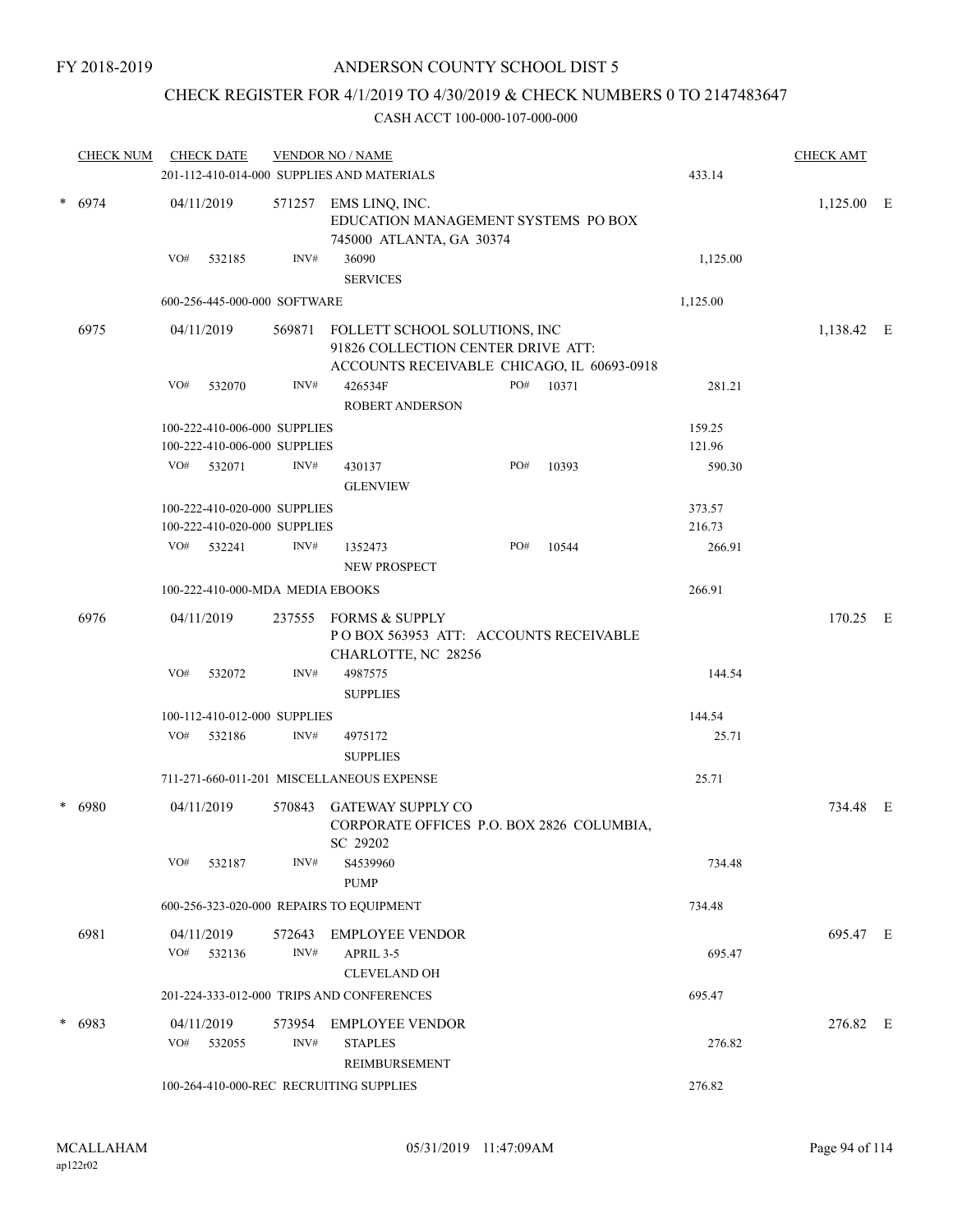## CHECK REGISTER FOR 4/1/2019 TO 4/30/2019 & CHECK NUMBERS 0 TO 2147483647

|        | <b>CHECK NUM</b> | <b>CHECK DATE</b>                        |                                                                                                         | <b>VENDOR NO / NAME</b>                                                              |          | <b>CHECK AMT</b> |  |
|--------|------------------|------------------------------------------|---------------------------------------------------------------------------------------------------------|--------------------------------------------------------------------------------------|----------|------------------|--|
| * 6986 | 04/11/2019       |                                          | 570057 HERITAGE FOOD SERVICE GROUP<br>P.O. BOX 71595 ATT: ACCOUNTS RECEIVABLE<br>CHICAGO, IL 60694-1595 |                                                                                      | 108.39 E |                  |  |
|        |                  | VO#<br>532190                            | INV#                                                                                                    | 5678133<br><b>VALVE KIT</b>                                                          | 108.39   |                  |  |
|        |                  | 600-256-323-002-000 REPAIRS TO EQUIPMENT |                                                                                                         |                                                                                      | 108.39   |                  |  |
|        | 6987             | 04/11/2019                               |                                                                                                         | 573279 HERSHEY CREAMERY COMPANY<br>301 S CAMERON STREET HARRISBURG, PA<br>17101-2815 |          | 182.64 E         |  |
|        |                  | VO#<br>532191                            | INV#                                                                                                    | 14156614<br><b>NEVITT FOREST</b>                                                     | 182.64   |                  |  |
|        |                  |                                          |                                                                                                         | 712-271-660-012-391 ICE CREAM SALES EXPENSE                                          | 182.64   |                  |  |
|        | 6988             | 04/11/2019<br>VO# 532132                 | INV#                                                                                                    | 573252 EMPLOYEE VENDOR<br>APRIL <sub>9</sub><br><b>COLUMBIA</b>                      | 136.71   | 136.71 E         |  |
|        |                  |                                          |                                                                                                         | 880-224-333-000-000 TRIPS AND CONFERENCES                                            | 136.71   |                  |  |
|        | 6989             | 04/11/2019<br>VO#<br>532144              | INV#                                                                                                    | 274062 EMPLOYEE VENDOR<br><b>FIELD TRIP</b><br>REIMBURSEMENT                         | 146.78   | 146.78 E         |  |
|        |                  |                                          |                                                                                                         | 709-271-660-009-355 FIELD TRIPS GRADE 5 EXPENSE                                      | 146.78   |                  |  |
|        | 6990             | 04/11/2019<br>VO#<br>532019              | 574666<br>INV#                                                                                          | <b>EMPLOYEE VENDOR</b><br><b>MARCH 29</b><br><b>COLUMBIA</b>                         | 135.62   | 135.62 E         |  |
|        |                  |                                          |                                                                                                         | 124-224-333-024-000 TRIPS AND CONFERENCES                                            | 135.62   |                  |  |
| $\ast$ | 6992             | 04/11/2019<br>VO#<br>532030              | 307650<br>INV#                                                                                          | <b>EMPLOYEE VENDOR</b><br><b>JAN-MARCH</b><br><b>MILEAGE</b>                         | 79.52    | 109.33 E         |  |
|        |                  | 100-221-332-000-000 TRAVEL               |                                                                                                         |                                                                                      | 79.52    |                  |  |
|        |                  | VO#<br>532045                            | INV#                                                                                                    | PD LUNCH<br>REIMBURSEMENT                                                            | 29.81    |                  |  |
|        |                  |                                          |                                                                                                         | 100-221-410-000-000 SUPPLIES AND MATERIALS                                           | 29.81    |                  |  |
|        | $*$ 6995         | 04/11/2019<br>VO#<br>532040              | INV#                                                                                                    | 563964 EMPLOYEE VENDOR<br><b>MARCH 2019</b><br>MILEAGE                               | 59.08    | 107.69 E         |  |
|        |                  | 100-266-332-000-000 IN-DISTRICT TRAVEL   |                                                                                                         |                                                                                      | 59.08    |                  |  |
|        |                  | VO# 532041                               | INV#                                                                                                    | FEB 2019<br><b>MILEAGE</b>                                                           | 48.61    |                  |  |
|        |                  | 100-266-332-000-000 IN-DISTRICT TRAVEL   |                                                                                                         |                                                                                      | 48.61    |                  |  |
|        | 6996             | 04/11/2019<br>VO#<br>532141              | INV#                                                                                                    | 574000 EMPLOYEE VENDOR<br><b>FFA SUPPLIES</b><br>REIMBURSEMENT                       | 250.87   | 250.87 E         |  |
|        |                  | 701-271-660-001-850 FFA EXPENSE          |                                                                                                         |                                                                                      | 250.87   |                  |  |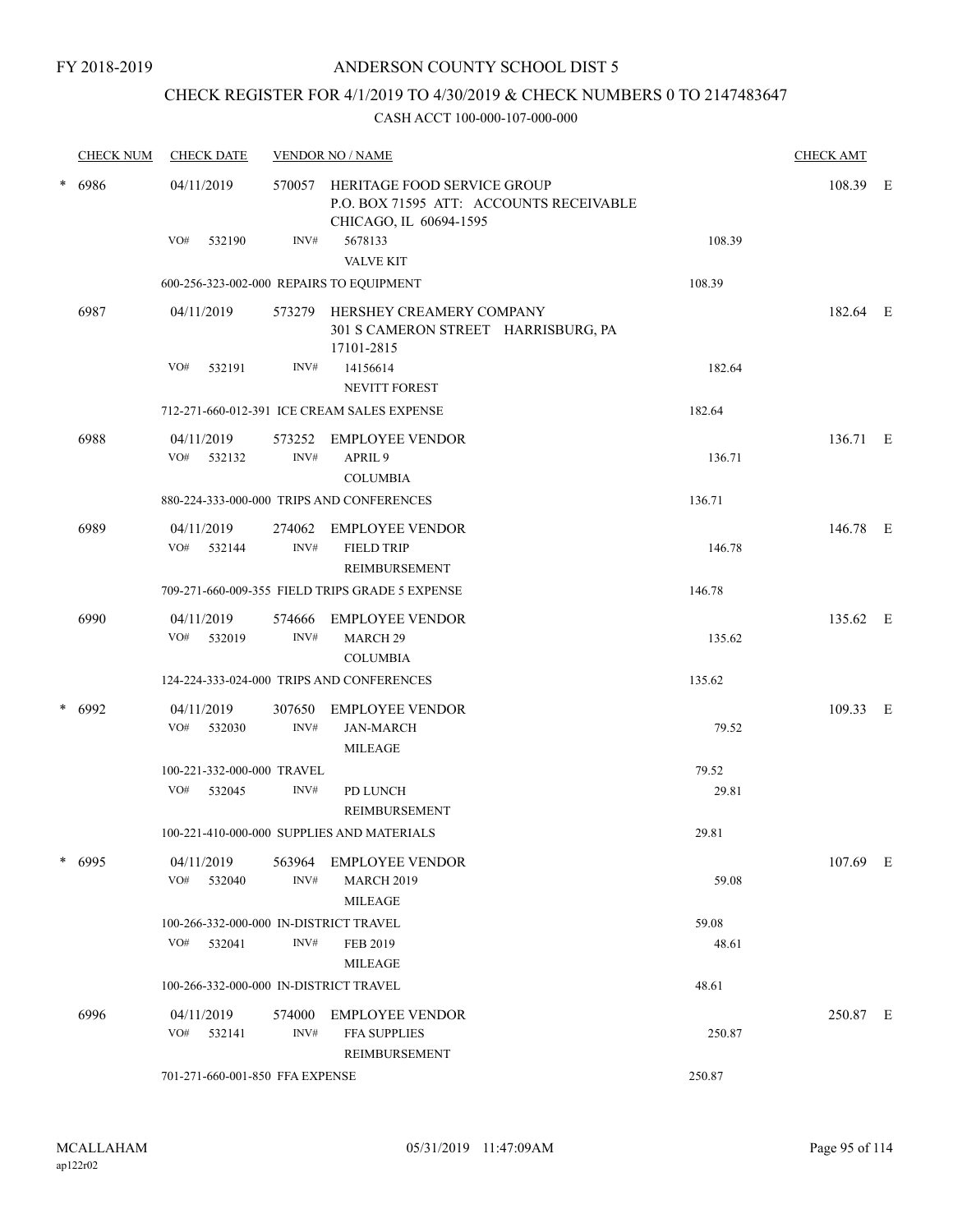### CHECK REGISTER FOR 4/1/2019 TO 4/30/2019 & CHECK NUMBERS 0 TO 2147483647

|        | <b>CHECK NUM</b> | <b>CHECK DATE</b>                       |                                                                                                | <b>VENDOR NO / NAME</b>                                                                          |            | <b>CHECK AMT</b> |  |
|--------|------------------|-----------------------------------------|------------------------------------------------------------------------------------------------|--------------------------------------------------------------------------------------------------|------------|------------------|--|
| * 6998 | 04/11/2019       | 566173                                  | LEGO EDUCATION<br>13569 COLLECTIONS CENTER DRIVE ATT:<br>ACCOUNTS RECEIVABLE CHICAGO, IL 60693 |                                                                                                  | 8,815.73 E |                  |  |
|        |                  | VO#<br>532193                           | INV#                                                                                           | PO#<br>10521<br>1190350857<br><b>SUPPLIES</b>                                                    | 8,815.73   |                  |  |
|        |                  | 100-221-445-006-000 TECHNOLOGY SUPPLIES |                                                                                                |                                                                                                  | 8,815.73   |                  |  |
|        | 6999             | 04/11/2019<br>VO#<br>532022             | INV#                                                                                           | 575456 EMPLOYEE VENDOR<br><b>MARCH 8</b><br><b>LEXINGTON</b>                                     | 126.44     | 444.56 E         |  |
|        |                  |                                         |                                                                                                | 100-264-333-000-TOY TRIPS & CONF.-TEACHER OF THE YEAR                                            | 126.44     |                  |  |
|        |                  | VO#<br>532023                           | INV#                                                                                           | <b>NOV 7-9</b><br><b>MYRTLE BEACH</b>                                                            | 318.12     |                  |  |
|        |                  |                                         |                                                                                                | 100-264-333-000-TOY TRIPS & CONF.-TEACHER OF THE YEAR                                            | 318.12     |                  |  |
| $\ast$ | 7001             | 04/11/2019                              |                                                                                                | 574708 EMPLOYEE VENDOR                                                                           |            | 190.45 E         |  |
|        |                  | VO#<br>532034                           | INV#                                                                                           | <b>MARCH 2019</b><br>MILEAGE                                                                     | 89.16      |                  |  |
|        |                  | 203-223-332-000-000 TRAVEL/IN-DISTRICT  |                                                                                                |                                                                                                  | 89.16      |                  |  |
|        |                  | VO# 532124                              | INV#                                                                                           | APRIL <sub>4</sub><br><b>WESTERN CAROLINA</b>                                                    | 101.29     |                  |  |
|        |                  | 100-264-410-000-REC RECRUITING SUPPLIES |                                                                                                |                                                                                                  | 101.29     |                  |  |
|        | 7002             | 04/11/2019<br>VO#<br>532017             | 338700<br>INV#                                                                                 | <b>EMPLOYEE VENDOR</b><br>APRIL <sub>4</sub><br><b>COLUMBIA</b>                                  | 137.89     | 151.46 E         |  |
|        |                  |                                         |                                                                                                | 100-221-333-000-000 TRIPS AND CONFERENCES                                                        | 137.89     |                  |  |
|        |                  | VO#<br>532026                           | INV#                                                                                           | <b>MARCH 2019</b><br>MILEAGE                                                                     | 13.57      |                  |  |
|        |                  | 100-221-332-000-000 TRAVEL              |                                                                                                |                                                                                                  | 13.57      |                  |  |
|        | 7003             | 04/11/2019<br>VO#<br>532127             | 575312<br>INV#                                                                                 | <b>EMPLOYEE VENDOR</b><br>APRIL 6                                                                | 109.00     | 109.00 E         |  |
|        |                  |                                         |                                                                                                | <b>COLUMBIA</b>                                                                                  |            |                  |  |
|        |                  |                                         |                                                                                                | 207-224-333-001-004 TRIPS AND CONFERENCES                                                        | 109.00     |                  |  |
|        | 7004             | 04/11/2019<br>VO#<br>532133             | 345710<br>INV#                                                                                 | <b>EMPLOYEE VENDOR</b><br>MARCH <sub>29</sub><br><b>COLUMBIA</b>                                 | 145.20     | 145.20 E         |  |
|        |                  |                                         |                                                                                                | 267-264-333-000-RR3 TRIPS-RECRUITE HQ TEACHERS                                                   | 145.20     |                  |  |
|        | 7005             | 04/11/2019<br>VO#<br>532137             | 262185<br>$\mathrm{INV}\#$                                                                     | <b>EMPLOYEE VENDOR</b><br>APRIL 5<br><b>COLUMBIA</b>                                             | 134.62     | 134.62 E         |  |
|        |                  |                                         |                                                                                                | 871-224-333-000-000 TRIPS AND CONFERENCES                                                        | 134.62     |                  |  |
|        | 7006             | 04/11/2019                              | 349701                                                                                         | MED CENTRAL HEALTH RESOURCES<br>3424 CLEMSON BLVD ATT: ACCOUNTS<br>RECEIVABLE ANDERSON, SC 29621 |            | 770.00 E         |  |
|        |                  | VO#<br>532077                           | INV#                                                                                           | 19590                                                                                            | 85.00      |                  |  |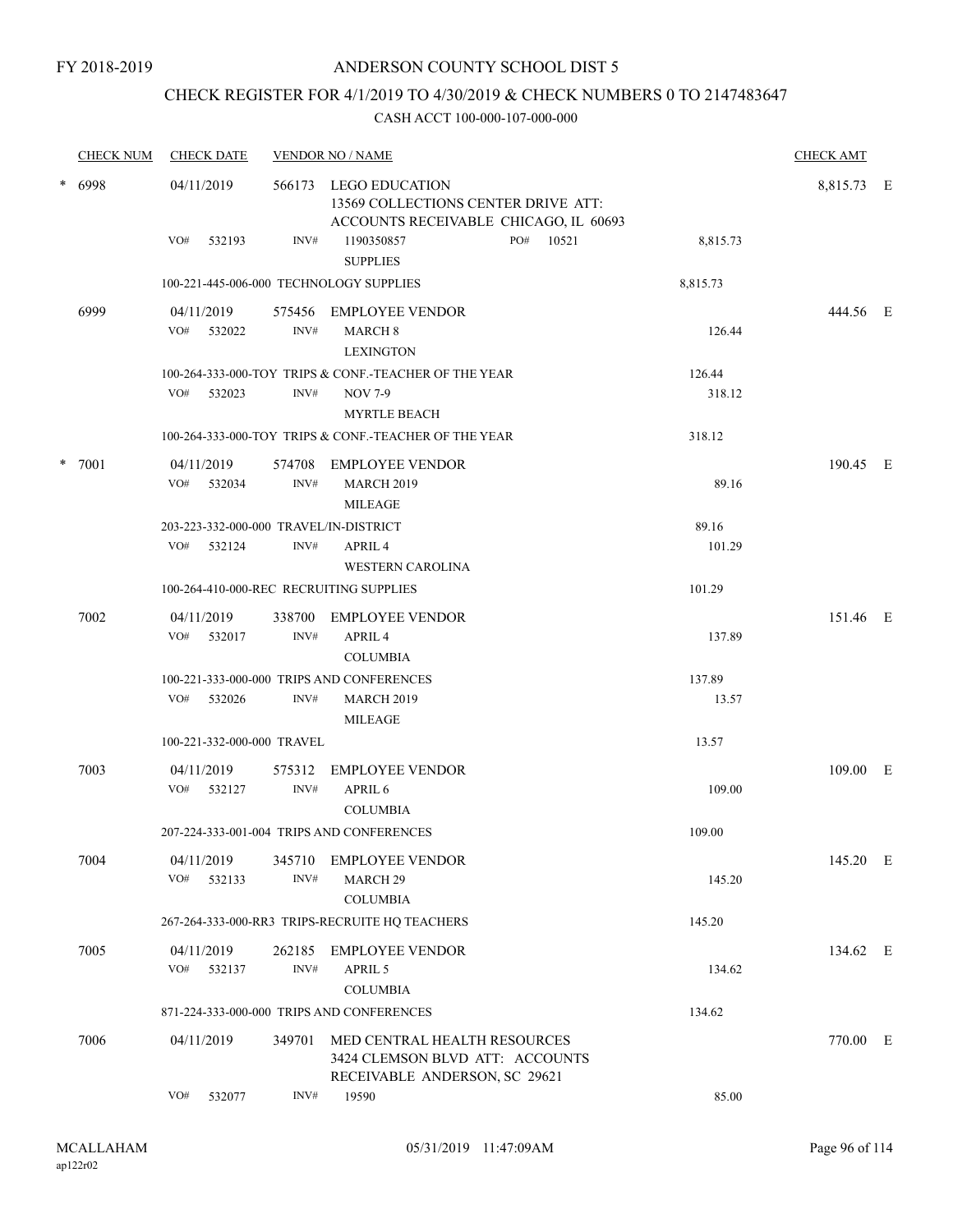### CHECK REGISTER FOR 4/1/2019 TO 4/30/2019 & CHECK NUMBERS 0 TO 2147483647

| <b>CHECK NUM</b> | <b>CHECK DATE</b>                       |        | <b>VENDOR NO / NAME</b>                          |                                      |          | <b>CHECK AMT</b> |  |
|------------------|-----------------------------------------|--------|--------------------------------------------------|--------------------------------------|----------|------------------|--|
|                  |                                         |        | WALKER                                           |                                      |          |                  |  |
|                  |                                         |        | 100-255-323-000-000 CONTRACTED SERVICES          |                                      | 85.00    |                  |  |
|                  | VO# 532194                              | INV#   | 16819                                            |                                      | 65.00    |                  |  |
|                  |                                         |        | LEE                                              |                                      |          |                  |  |
|                  |                                         |        | 100-255-323-000-000 CONTRACTED SERVICES          |                                      | 65.00    |                  |  |
|                  | VO# 532195                              | INV#   | 42902                                            |                                      | 65.00    |                  |  |
|                  |                                         |        | <b>GARNER</b>                                    |                                      |          |                  |  |
|                  | 100-255-323-000-000 CONTRACTED SERVICES |        |                                                  |                                      | 65.00    |                  |  |
|                  | VO# 532196                              | INV#   | 33985                                            |                                      | 85.00    |                  |  |
|                  |                                         |        | <b>JONES</b>                                     |                                      |          |                  |  |
|                  |                                         |        | 100-255-323-000-000 CONTRACTED SERVICES          |                                      | 85.00    |                  |  |
|                  | VO# 532197                              | INV#   | 33985                                            |                                      | 20.00    |                  |  |
|                  |                                         |        | <b>JONES</b>                                     |                                      |          |                  |  |
|                  |                                         |        | 100-255-323-000-000 CONTRACTED SERVICES          |                                      | 20.00    |                  |  |
|                  | VO# 532198                              | INV#   | 55086                                            |                                      | 65.00    |                  |  |
|                  |                                         |        | YOUNG                                            |                                      |          |                  |  |
|                  |                                         |        | 100-255-323-000-000 CONTRACTED SERVICES          |                                      | 65.00    |                  |  |
|                  | VO# 532199                              | INV#   | 46359                                            |                                      | 65.00    |                  |  |
|                  |                                         |        | WRIGHT                                           |                                      |          |                  |  |
|                  |                                         |        | 100-255-323-000-000 CONTRACTED SERVICES          |                                      | 65.00    |                  |  |
|                  | VO# 532200                              | INV#   | 41626<br><b>DINGLE</b>                           |                                      | 85.00    |                  |  |
|                  |                                         |        |                                                  |                                      | 85.00    |                  |  |
|                  | VO# 532201                              | INV#   | 100-255-323-000-000 CONTRACTED SERVICES<br>40337 |                                      | 65.00    |                  |  |
|                  |                                         |        | <b>SANDERS</b>                                   |                                      |          |                  |  |
|                  |                                         |        | 100-255-323-000-000 CONTRACTED SERVICES          |                                      | 65.00    |                  |  |
|                  | VO# 532202                              | INV#   | 40623                                            |                                      | 65.00    |                  |  |
|                  |                                         |        | MCGONAGLE                                        |                                      |          |                  |  |
|                  |                                         |        | 100-255-323-000-000 CONTRACTED SERVICES          |                                      | 65.00    |                  |  |
|                  | VO# 532203                              | INV#   | 12799                                            |                                      | 85.00    |                  |  |
|                  |                                         |        | <b>HARGRAVE</b>                                  |                                      |          |                  |  |
|                  |                                         |        | 100-255-323-000-000 CONTRACTED SERVICES          |                                      | 85.00    |                  |  |
|                  | VO#<br>532204                           |        | INV# 55089                                       |                                      | 20.00    |                  |  |
|                  |                                         |        | <b>FRANZEN</b>                                   |                                      |          |                  |  |
|                  |                                         |        | 100-255-323-000-000 CONTRACTED SERVICES          |                                      | 20.00    |                  |  |
| 7007             | 04/11/2019                              | 574558 | EMPLOYEE VENDOR                                  |                                      |          | 1,267.84 E       |  |
|                  | VO# 532142                              | INV#   | AMAZON                                           |                                      | 1,267.84 |                  |  |
|                  |                                         |        | REIMBURSEMENT                                    |                                      |          |                  |  |
|                  | 100-221-410-017-DIS SUPPLIES            |        |                                                  |                                      | 1,267.84 |                  |  |
|                  |                                         |        |                                                  |                                      |          |                  |  |
| $* 7010$         | 04/11/2019                              | 574388 | NAPA AUTO PARTS                                  |                                      |          | 353.70 E         |  |
|                  | VO#<br>532205                           | INV#   | <b>ACCT 5229</b>                                 | 508 SOUTH MAIN ST ANDERSON, SC 29624 | 353.70   |                  |  |
|                  |                                         |        | <b>SUPPLIES</b>                                  |                                      |          |                  |  |
|                  |                                         |        | 329-115-410-001-000 SUPPLIES-STATE EQUIPMENT     |                                      | 77.80    |                  |  |
|                  |                                         |        |                                                  |                                      |          |                  |  |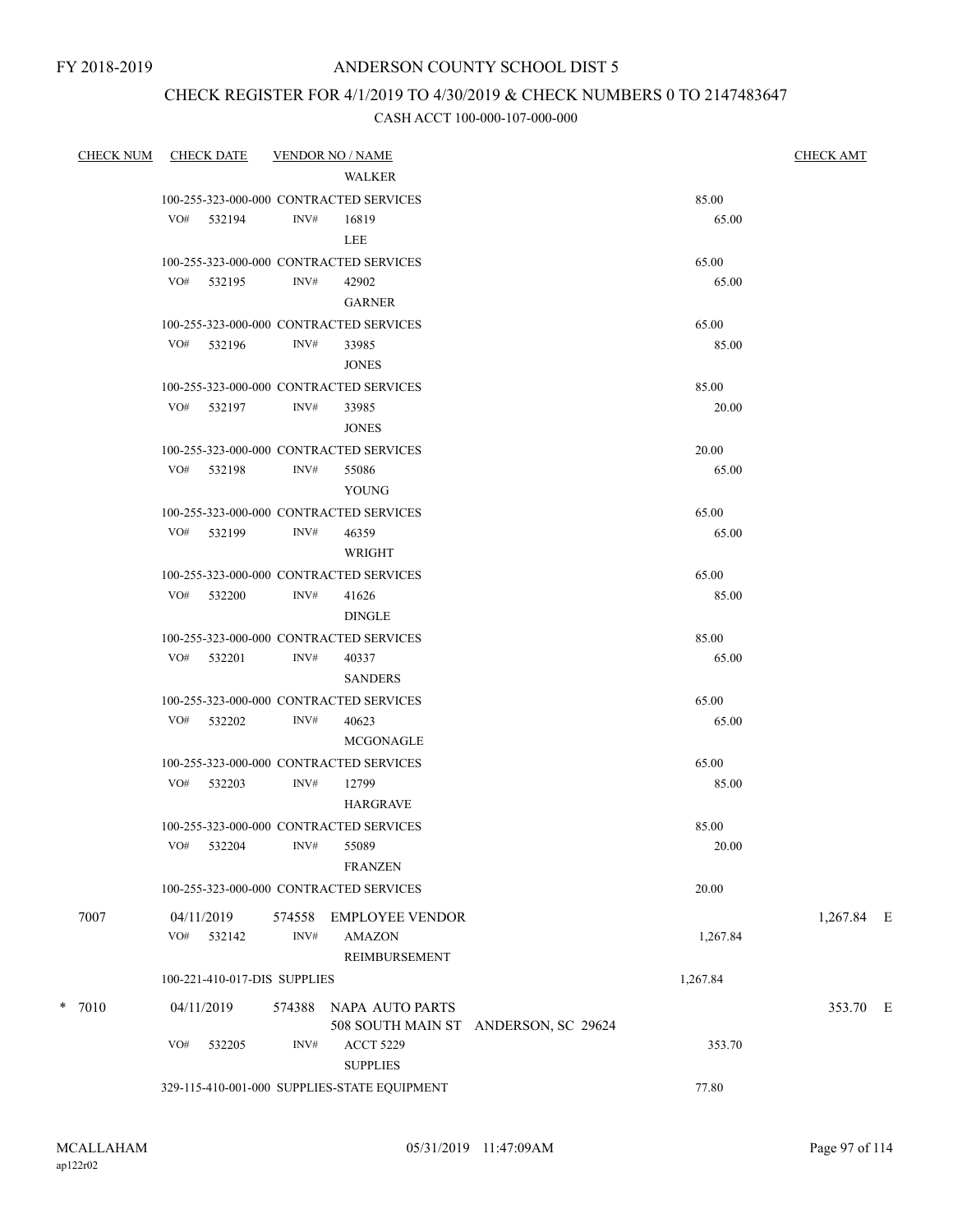## CHECK REGISTER FOR 4/1/2019 TO 4/30/2019 & CHECK NUMBERS 0 TO 2147483647

|          | <b>CHECK NUM</b>                         | <b>CHECK DATE</b>                        |                                                                                                              | <b>VENDOR NO / NAME</b><br>701-271-660-001-862 AUTO MECHANICS EXPENSE           | 275.90   | <b>CHECK AMT</b> |  |
|----------|------------------------------------------|------------------------------------------|--------------------------------------------------------------------------------------------------------------|---------------------------------------------------------------------------------|----------|------------------|--|
| $* 7012$ | 04/11/2019                               |                                          | 570395 NETWORK CONTROLS & ELECTRIC, INC<br>136 JOHNS ROAD ATT: ACCOUNTS RECEIVABLE<br><b>GREER, SC 29650</b> |                                                                                 | 780.00 E |                  |  |
|          |                                          | VO#<br>532078                            | INV#                                                                                                         | 22951<br><b>MCCANTS</b>                                                         | 273.00   |                  |  |
|          |                                          | 100-266-314-005-000 REPAIRS TO EQUIPMENT |                                                                                                              |                                                                                 | 273.00   |                  |  |
|          |                                          | VO#<br>532079                            | INV#                                                                                                         | 22952<br><b>CALHOUN</b>                                                         | 507.00   |                  |  |
|          | 100-266-314-014-000 REPAIRS TO EQUIPMENT |                                          |                                                                                                              | 507.00                                                                          |          |                  |  |
|          | 7013                                     | 04/11/2019<br>VO#<br>532025              | 572025<br>INV#                                                                                               | <b>EMPLOYEE VENDOR</b><br>FEB 1-APR 9<br><b>MILEAGE</b>                         | 116.80   | 116.80 E         |  |
|          |                                          |                                          |                                                                                                              | 100-263-333-000-000 TRIPS AND CONFERENCES                                       | 116.80   |                  |  |
|          | 7014                                     | 04/11/2019<br>VO# 532044                 | 572183<br>$\text{INV}\#$                                                                                     | <b>EMPLOYEE VENDOR</b><br><b>EXPENSES</b><br>REIMBURSEMENT                      | 702.42   | 702.42 E         |  |
|          |                                          |                                          |                                                                                                              | 100-221-410-000-000 SUPPLIES AND MATERIALS                                      | 684.76   |                  |  |
|          |                                          |                                          |                                                                                                              | 100-221-410-000-SNA MEETING SNACKS/SUPPLIES                                     | 17.66    |                  |  |
|          | $* 7018$                                 | 04/11/2019<br>VO#<br>532054              | 574722<br>INV#                                                                                               | <b>EMPLOYEE VENDOR</b><br><b>MATERIALS</b><br>REIMBURSEMENT                     | 300.08   | 300.08 E         |  |
|          |                                          | 817-113-410-021-000 SUPPLIES             |                                                                                                              |                                                                                 | 300.08   |                  |  |
|          | $* 7021$                                 | 04/11/2019                               | 574606                                                                                                       | <b>EMPLOYEE VENDOR</b>                                                          |          | 519.50 E         |  |
|          |                                          | VO#<br>532134                            | INV#                                                                                                         | APRIL 3-5<br><b>CLEVELAND OH</b>                                                | 519.50   |                  |  |
|          |                                          |                                          |                                                                                                              | 201-224-333-012-000 TRIPS AND CONFERENCES                                       | 519.50   |                  |  |
|          | 7022                                     | 04/11/2019<br>VO#<br>532135              | 573393<br>INV#                                                                                               | <b>EMPLOYEE VENDOR</b><br>APRIL 3-5                                             | 459.50   | 459.50 E         |  |
|          |                                          |                                          |                                                                                                              | <b>CLEVELAND OH</b>                                                             |          |                  |  |
|          |                                          |                                          |                                                                                                              | 201-224-333-012-000 TRIPS AND CONFERENCES                                       | 459.50   |                  |  |
|          | 7023                                     | 04/11/2019<br>VO#<br>532051              | INV#                                                                                                         | 437335 EMPLOYEE VENDOR<br><b>SAMS CLUB</b><br>REIMBURSEMENT                     | 135.85   | 135.85 E         |  |
|          |                                          | 100-221-410-007-DIS SUPPLIES             |                                                                                                              |                                                                                 | 135.85   |                  |  |
|          | $* 7026$                                 | 04/11/2019                               | 445100                                                                                                       | <b>SCASA</b><br>SC ASSOC SCHOOL ADMINISTRATORS 1                                |          | 560.00 E         |  |
|          |                                          | VO#<br>532217                            | INV#                                                                                                         | FERNANDINA COURT COLUMBIA, SC 29212<br><b>REGISTRATION</b><br>PRESSLEY & BONNER | 560.00   |                  |  |
|          |                                          |                                          |                                                                                                              | 207-224-333-001-004 TRIPS AND CONFERENCES                                       | 560.00   |                  |  |
|          | 7027                                     | 04/11/2019                               |                                                                                                              | 462725 SCHOLASTIC BOOK CLUBS, INC                                               |          | 5,570.47 E       |  |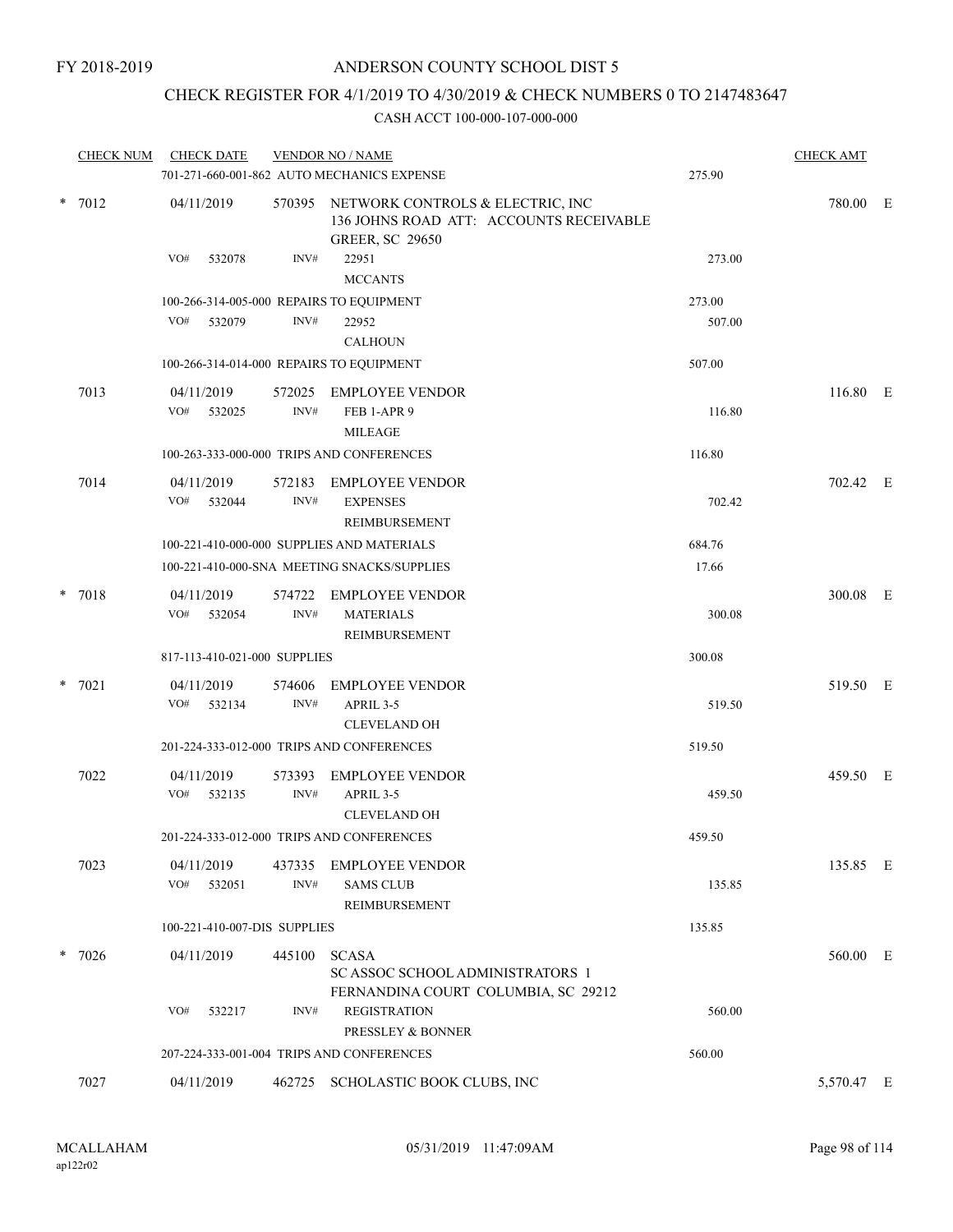### CHECK REGISTER FOR 4/1/2019 TO 4/30/2019 & CHECK NUMBERS 0 TO 2147483647

| <b>CHECK NUM</b> | <b>CHECK DATE</b><br><b>VENDOR NO / NAME</b> |                              |            |        |                                                                     |     | <b>CHECK AMT</b> |          |              |  |
|------------------|----------------------------------------------|------------------------------|------------|--------|---------------------------------------------------------------------|-----|------------------|----------|--------------|--|
|                  |                                              |                              |            |        | PO BOX 3745 ATT: ACCOUNTS RECEIVABLE                                |     |                  |          |              |  |
|                  |                                              |                              |            |        | JEFFERSON CITY, MO 65102-3720                                       |     |                  |          |              |  |
|                  |                                              | VO#                          | 532086     | INV#   | W3963772BF                                                          |     |                  | 2,262.63 |              |  |
|                  |                                              |                              |            |        | <b>ROBERT ANDERSON</b>                                              |     |                  |          |              |  |
|                  |                                              |                              |            |        | 706-271-660-006-519 LIBRARY EXPENSE                                 |     |                  | 2,262.63 |              |  |
|                  |                                              | VO#                          | 532218     | INV#   | W3955525BF                                                          |     |                  | 3,307.84 |              |  |
|                  |                                              |                              |            |        | ACCT #163591                                                        |     |                  |          |              |  |
|                  |                                              |                              |            |        | 710-271-660-010-305 LIBRARY EXPENSE                                 |     |                  | 3,307.84 |              |  |
|                  |                                              |                              |            |        |                                                                     |     |                  |          |              |  |
| 7028             |                                              |                              | 04/11/2019 |        | 566032 SCHOOL OUTFITTERS<br>PO BOX 638517 CINCINNATI, OH 45263-8517 |     |                  |          | $1,102.78$ E |  |
|                  |                                              | VO#                          | 532219     | INV#   | 13094282                                                            | PO# | 10557            | 1,102.78 |              |  |
|                  |                                              |                              |            |        | <b>ACCT# CL496019</b>                                               |     |                  |          |              |  |
|                  |                                              | 100-113-410-005-000 SUPPLIES |            |        |                                                                     |     |                  |          |              |  |
|                  |                                              |                              |            |        |                                                                     |     | 1,102.78         |          |              |  |
| 7029             |                                              |                              | 04/11/2019 | 468850 | <b>EMPLOYEE VENDOR</b>                                              |     |                  |          | 132.20 E     |  |
|                  |                                              | VO#                          | 532145     | INV#   | <b>SUPPLIES</b>                                                     |     |                  | 97.20    |              |  |
|                  |                                              |                              |            |        | <b>REIMBURSEMENT</b>                                                |     |                  |          |              |  |
|                  |                                              |                              |            |        | 714-271-660-014-328 PRODUCTIONS EXPENSE                             |     |                  | 97.20    |              |  |
|                  |                                              | VO#                          | 532146     | INV#   | <b>PUBLIX</b>                                                       |     |                  | 35.00    |              |  |
|                  |                                              |                              |            |        | <b>REIMBURSEMENT</b>                                                |     |                  |          |              |  |
|                  |                                              |                              |            |        | 714-271-660-014-328 PRODUCTIONS EXPENSE                             |     |                  | 35.00    |              |  |
| 7030             |                                              |                              | 04/11/2019 | 469775 | SEVEN OAKS DOORS & HARDWARE, INC                                    |     |                  |          | 2,241.65 E   |  |
|                  |                                              |                              |            |        | POBOX 280 ATT: ACCOUNTS RECEIVABLE                                  |     |                  |          |              |  |
|                  |                                              |                              |            |        | OAKBORO, NC 28129                                                   |     |                  |          |              |  |
|                  |                                              | VO#                          | 531995     | INV#   | 977630                                                              |     |                  | 2,241.65 |              |  |
|                  |                                              |                              |            |        | <b>LOCKS</b>                                                        |     |                  |          |              |  |
|                  |                                              |                              |            |        | 100-254-410-003-001 SUPPLIES - MAINTENANCE                          |     |                  | 2,241.65 |              |  |
| $* 7032$         |                                              |                              | 04/11/2019 | 563824 | <b>EMPLOYEE VENDOR</b>                                              |     |                  |          | 155.24 E     |  |
|                  |                                              | VO#                          | 532020     | INV#   | <b>MARCH 29</b>                                                     |     |                  | 155.24   |              |  |
|                  |                                              |                              |            |        | <b>COLUMBIA</b>                                                     |     |                  |          |              |  |
|                  |                                              |                              |            |        | 124-224-333-024-000 TRIPS AND CONFERENCES                           |     |                  | 155.24   |              |  |
| 7033             |                                              |                              | 04/11/2019 |        | 504870 THYSSENKRUPP ELEVATOR CORP                                   |     |                  |          | 2,854.41 E   |  |
|                  |                                              |                              |            |        | POBOX 933004 ATT: ACCOUNTS RECEIVABLE                               |     |                  |          |              |  |
|                  |                                              |                              |            |        | ATLANTA, GA 31193-3004                                              |     |                  |          |              |  |
|                  |                                              | VO#                          | 532092     | INV#   | 3004525309                                                          | PO# | 99133            | 1,115.49 |              |  |
|                  |                                              |                              |            |        | TL HANNA                                                            |     |                  |          |              |  |
|                  |                                              |                              |            |        | 100-254-323-002-600 MAINTENANCE SERVICES                            |     |                  | 1,115.49 |              |  |
|                  |                                              | VO#                          | 532093     | INV#   | 3004528204                                                          | PO# | 99115            | 614.42   |              |  |
|                  |                                              |                              |            |        | WESTSIDE                                                            |     |                  |          |              |  |
|                  |                                              |                              |            |        | 100-254-323-003-600 MAINTENANCE SERVICES                            |     |                  | 614.42   |              |  |
|                  |                                              | VO#                          | 532094     | INV#   | 3004528456                                                          | PO# | 99116            | 510.08   |              |  |
|                  |                                              |                              |            |        | WESTSIDE                                                            |     |                  |          |              |  |
|                  |                                              |                              |            |        | 100-254-323-003-600 MAINTENANCE SERVICES                            |     |                  | 510.08   |              |  |
|                  |                                              | VO#                          | 532095     | INV#   | 3004528209                                                          | PO# | 99117            | 614.42   |              |  |
|                  |                                              |                              |            |        | WESTSIDE                                                            |     |                  |          |              |  |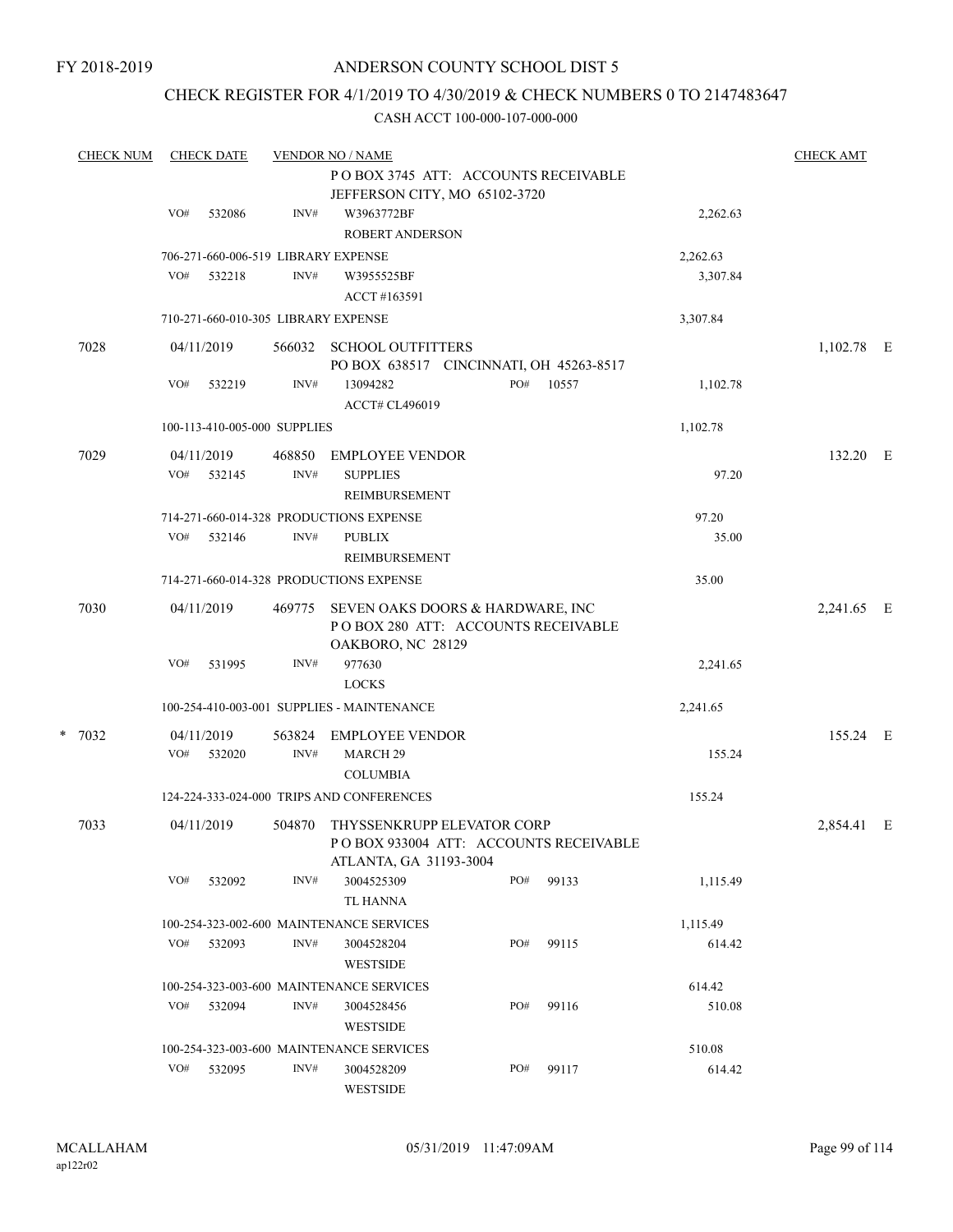# CHECK REGISTER FOR 4/1/2019 TO 4/30/2019 & CHECK NUMBERS 0 TO 2147483647

|      | <b>CHECK NUM</b> | <b>CHECK DATE</b>                 |                            | <b>VENDOR NO / NAME</b>                                      |                                                                                                     |                                       |            | <b>CHECK AMT</b> |  |
|------|------------------|-----------------------------------|----------------------------|--------------------------------------------------------------|-----------------------------------------------------------------------------------------------------|---------------------------------------|------------|------------------|--|
|      |                  |                                   |                            | 100-254-323-003-600 MAINTENANCE SERVICES                     |                                                                                                     |                                       | 614.42     |                  |  |
| 7034 | 04/11/2019       | 570642                            | <b>UPSTATE SEPTIC TANK</b> | 200 FORD ST GREER, SC 29650                                  |                                                                                                     |                                       | 5,900.00 E |                  |  |
|      |                  | VO#<br>532097                     | INV#                       | <b>MARCH 2019</b><br><b>SERVICE</b>                          |                                                                                                     |                                       | 5,500.00   |                  |  |
|      |                  |                                   |                            | 600-256-323-002-000 REPAIRS TO EQUIPMENT                     |                                                                                                     |                                       | 600.00     |                  |  |
|      |                  |                                   |                            | 600-256-323-003-000 REPAIRS TO EQUIPMENT                     |                                                                                                     |                                       | 550.00     |                  |  |
|      |                  |                                   |                            | 600-256-323-005-000 REPAIRS TO EQUIPMENT                     |                                                                                                     |                                       | 400.00     |                  |  |
|      |                  |                                   |                            | 600-256-323-009-000 REPAIRS TO EQUIPMENT                     |                                                                                                     |                                       | 600.00     |                  |  |
|      |                  |                                   |                            | 600-256-323-012-000 REPAIRS TO EQUIPMENT                     |                                                                                                     |                                       | 400.00     |                  |  |
|      |                  |                                   |                            | 600-256-323-014-000 REPAIRS TO EQUIPMENT                     |                                                                                                     |                                       | 400.00     |                  |  |
|      |                  |                                   |                            | 600-256-323-015-000 REPAIRS TO EQUIPMENT                     |                                                                                                     |                                       | 400.00     |                  |  |
|      |                  |                                   |                            | 600-256-323-017-000 REPAIRS TO EQUIPMENT                     |                                                                                                     |                                       | 400.00     |                  |  |
|      |                  |                                   |                            | 600-256-323-019-000 REPAIRS TO EQUIPMENT                     |                                                                                                     |                                       | 550.00     |                  |  |
|      |                  |                                   |                            | 600-256-323-020-000 REPAIRS TO EQUIPMENT                     |                                                                                                     |                                       | 600.00     |                  |  |
|      |                  |                                   |                            | 600-256-323-021-000 REPAIRS TO EQUIPMENT                     |                                                                                                     |                                       | 600.00     |                  |  |
|      |                  | VO#<br>532236                     | INV#                       | 111113113                                                    |                                                                                                     |                                       | 400.00     |                  |  |
|      |                  |                                   |                            | TL HANNA                                                     |                                                                                                     |                                       |            |                  |  |
|      |                  |                                   |                            | 600-256-323-002-000 REPAIRS TO EQUIPMENT                     |                                                                                                     |                                       | 400.00     |                  |  |
| *    | 7038             | 04/11/2019                        | 575460                     | <b>EMPLOYEE VENDOR</b>                                       |                                                                                                     |                                       |            | 324.66 E         |  |
|      |                  | VO#<br>532125                     | INV#                       | MARCH <sub>23</sub><br><b>COLUMBIA</b>                       |                                                                                                     |                                       | 162.33     |                  |  |
|      |                  |                                   |                            | 207-224-333-001-004 TRIPS AND CONFERENCES                    |                                                                                                     |                                       | 162.33     |                  |  |
|      |                  | VO#<br>532126                     | INV#                       | APRIL 6                                                      |                                                                                                     |                                       | 162.33     |                  |  |
|      |                  |                                   |                            | <b>COLUMBIA</b><br>207-224-333-001-004 TRIPS AND CONFERENCES |                                                                                                     |                                       | 162.33     |                  |  |
|      |                  |                                   |                            |                                                              |                                                                                                     |                                       |            |                  |  |
|      | 7039             | 04/11/2019                        | 332750                     | WILLIAM V MACGILL & CO                                       | RECEIVABLE LOMBARD, IL 60148                                                                        | 1000 NORTH LOMBARD ROAD ATT: ACCOUNTS |            | 1,236.43 E       |  |
|      |                  | VO#<br>532099                     | INV#                       | 0670643<br><b>SUPPLIES</b>                                   | PO#                                                                                                 | 10490                                 | 1,236.43   |                  |  |
|      |                  |                                   |                            | 100-213-410-000-000 SUPPLIES AND MATERIALS                   |                                                                                                     |                                       | 1,034.82   |                  |  |
|      |                  |                                   |                            | 100-213-410-003-000 SUPPLIES-HEALTH SERVICES                 |                                                                                                     |                                       | 12.30      |                  |  |
|      |                  | 100-213-410-009-000 SUPPLIES      |                            |                                                              |                                                                                                     |                                       | 12.60      |                  |  |
|      |                  | 100-213-410-012-000 SUPPLIES      |                            |                                                              |                                                                                                     |                                       | 63.35      |                  |  |
|      |                  | 100-213-410-020-000 SUPPLIES      |                            |                                                              |                                                                                                     |                                       | 113.36     |                  |  |
|      | 7040             | 04/11/2019                        | 574771                     | <b>EMPLOYEE VENDOR</b>                                       |                                                                                                     |                                       |            | 258.01 E         |  |
|      |                  | VO#<br>532119                     | INV#                       | DEC-FEB<br><b>MILEAGE</b>                                    |                                                                                                     |                                       | 258.01     |                  |  |
|      |                  | 283-223-333-000-000 TRIPS/MILEAGE |                            |                                                              |                                                                                                     |                                       | 258.01     |                  |  |
|      | $*$ 7042         | 04/11/2019                        | 564831                     |                                                              | YELLOW CAB OF ANDERSON, LLC<br>522 NORTH MAIN STREET ATT: ACCOUNTS<br>RECEIVABLE ANDERSON, SC 29621 |                                       |            | 333.00 E         |  |
|      |                  |                                   |                            |                                                              |                                                                                                     |                                       |            |                  |  |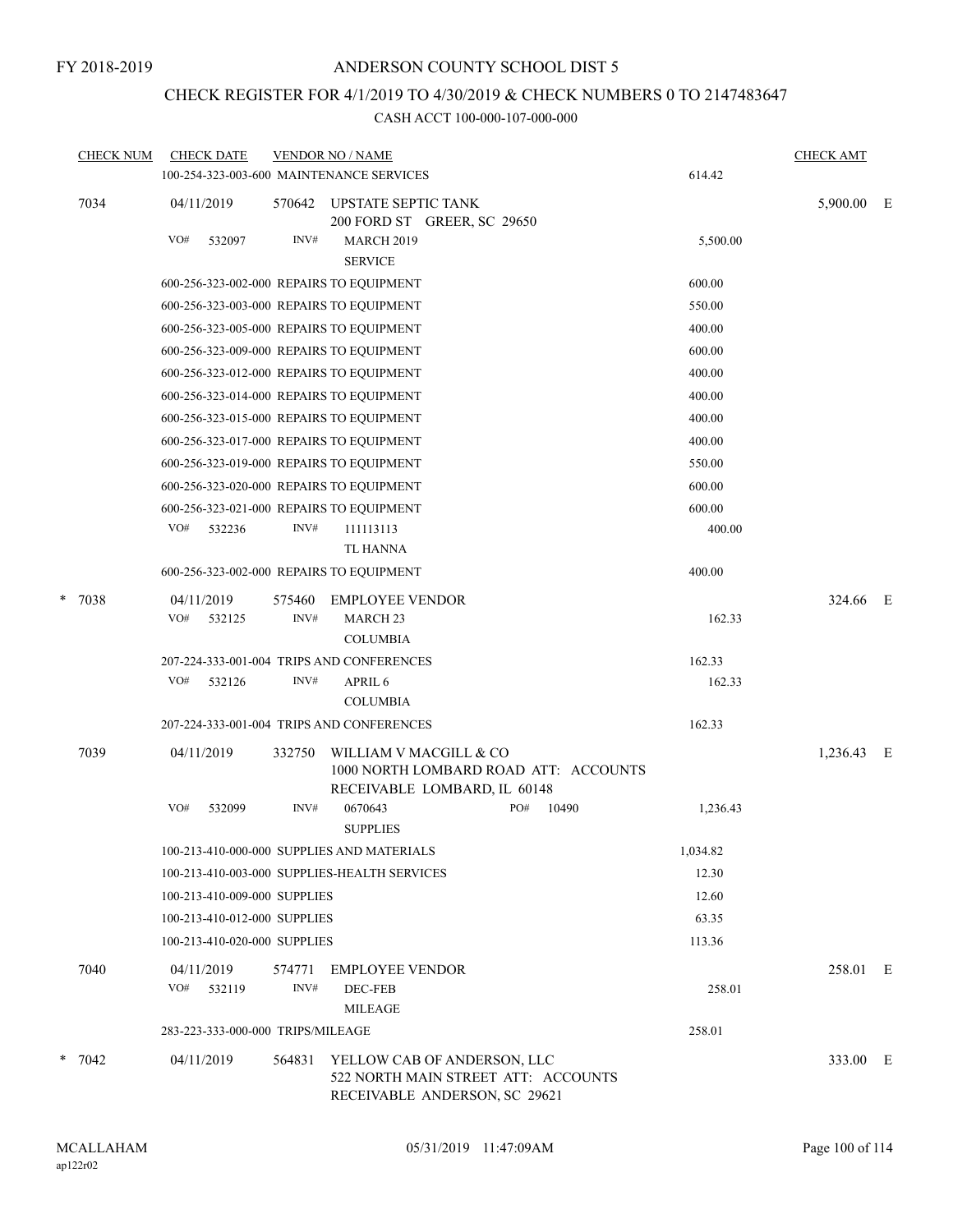## CHECK REGISTER FOR 4/1/2019 TO 4/30/2019 & CHECK NUMBERS 0 TO 2147483647

| <b>CHECK NUM</b> | <b>CHECK DATE</b>                                        |                | <b>VENDOR NO / NAME</b>                                                                           |                | <b>CHECK AMT</b> |  |
|------------------|----------------------------------------------------------|----------------|---------------------------------------------------------------------------------------------------|----------------|------------------|--|
|                  | VO#<br>532240                                            | INV#           | <b>MARCH 2019</b><br><b>TRANSPORTATION</b>                                                        | 333.00         |                  |  |
|                  |                                                          |                | 201-223-333-000-000 TRIPS- ADMIN/HOMELESS LIAISON                                                 | 296.00         |                  |  |
|                  |                                                          |                | 900-188-313-000-006 HOMELESS STUDENT SERVICES/TUTORS                                              | 37.00          |                  |  |
| 7043             | 04/11/2019<br>VO# 532138                                 | INV#           | 574879 EMPLOYEE VENDOR<br>APRIL 3-5<br><b>CLEVELAND OH</b>                                        | 548.30         | 548.30 E         |  |
|                  |                                                          |                | 201-224-333-012-000 TRIPS AND CONFERENCES                                                         | 548.30         |                  |  |
| 7044             | 04/12/2019                                               |                | 112485 ANDERSON COUNTY SEWER<br>P.O. BOX 13666 ANDERSON, SC 29624                                 |                | 3,224.60 E       |  |
|                  | VO#<br>532276                                            | INV#           | <b>ACCT 4931</b><br><b>JAN-MAR SERVICE</b>                                                        | 50.85          |                  |  |
|                  |                                                          |                | 100-254-470-002-000 ENERGY-ELECTRICITY & WATER                                                    | 50.85          |                  |  |
|                  | VO#<br>532277                                            | INV#           | ACCT <sub>8</sub><br><b>JAN-MAR SERVICE</b>                                                       | 3,173.75       |                  |  |
|                  |                                                          |                | 100-254-470-002-000 ENERGY-ELECTRICITY & WATER                                                    | 3,173.75       |                  |  |
| $* 7047$         | 04/12/2019<br>VO# 532259                                 | 575526<br>INV# | EMPLOYEE VENDOR<br><b>JAN-MARCH</b><br><b>MILEAGE</b>                                             | 122.79         | 122.79 E         |  |
|                  | 283-223-333-000-000 TRIPS/MILEAGE                        |                |                                                                                                   | 122.79         |                  |  |
| * 7049           | 04/12/2019                                               |                | <b>EMPLOYEE VENDOR</b>                                                                            |                | 138.00 E         |  |
|                  | VO# 532248                                               | 258760<br>INV# | APR 3 TLH<br><b>BASEBALL OFFICIAL</b>                                                             | 69.00          |                  |  |
|                  | 100-271-312-002-000 ADDITIONAL SECURITY<br>VO#<br>532251 | INV#           | APR 9 TLH<br><b>BASEBALL OFFICIAL</b>                                                             | 69.00<br>69.00 |                  |  |
|                  | 100-271-312-002-000 ADDITIONAL SECURITY                  |                |                                                                                                   | 69.00          |                  |  |
| $* 7057$         | 04/12/2019<br>VO# 532255                                 | 575688<br>INV# | <b>EMPLOYEE VENDOR</b><br><b>MARCH 2019</b><br><b>MILEAGE</b>                                     | 62.08          | 255.65 E         |  |
|                  | 283-223-333-000-000 TRIPS/MILEAGE                        |                |                                                                                                   | 62.08          |                  |  |
|                  | VO#<br>532261                                            | INV#           | MARCH 15<br><b>COLUMBIA</b>                                                                       | 193.57         |                  |  |
|                  |                                                          |                | 809-224-333-000-000 TRIPS AND CONFERENCES                                                         | 193.57         |                  |  |
| 7058             | 04/24/2019                                               | 111125         | ANDERSON AWARDS<br>716 WHITEHALL ROAD ATT: ACCOUNTS<br>RECEIVABLE ANDERSON, SC 29625              |                | 201.16 E         |  |
|                  | VO#<br>532289                                            | INV#           | <b>PLAQUES</b><br><b>SOUTHWOOD</b>                                                                | 201.16         |                  |  |
|                  | 100-212-410-021-000 SUPPLIES                             |                |                                                                                                   | 201.16         |                  |  |
| $* 7061$         | 04/24/2019                                               | 564662         | <b>BRADY'S SCREEN PRINTING</b><br>106 CONCORD ROAD ATT: ACCOUNTS<br>RECEIVABLE ANDERSON, SC 29621 |                | 373.16 E         |  |
|                  |                                                          |                |                                                                                                   |                |                  |  |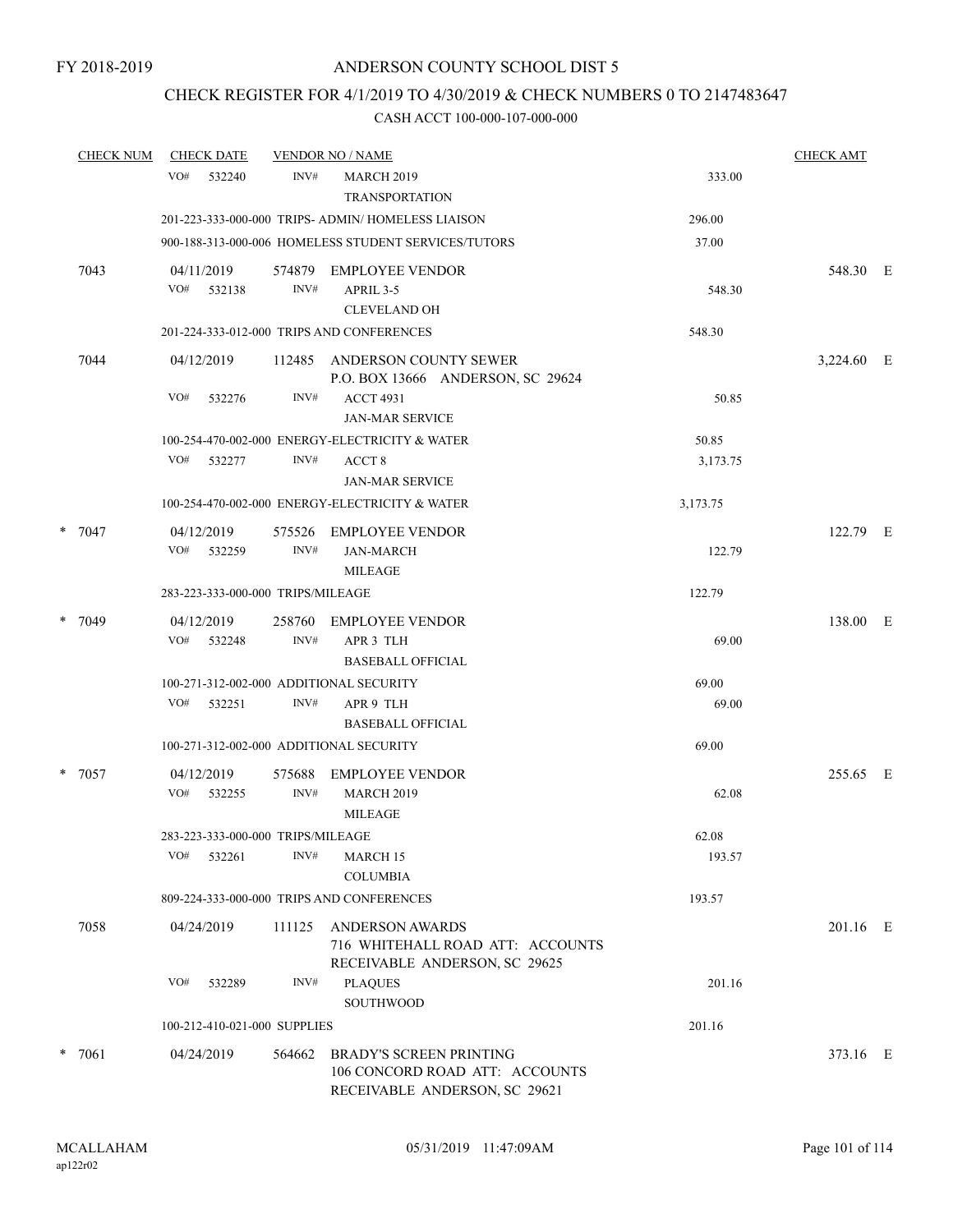### CHECK REGISTER FOR 4/1/2019 TO 4/30/2019 & CHECK NUMBERS 0 TO 2147483647

|  | <b>CHECK NUM</b> |                                        | <b>CHECK DATE</b> |                                     | <b>VENDOR NO / NAME</b>                                                                                                  |  |     |              |        |  | <b>CHECK AMT</b> |  |
|--|------------------|----------------------------------------|-------------------|-------------------------------------|--------------------------------------------------------------------------------------------------------------------------|--|-----|--------------|--------|--|------------------|--|
|  |                  | VO#                                    | 532296            | INV#                                | 34919                                                                                                                    |  |     |              | 373.16 |  |                  |  |
|  |                  |                                        |                   |                                     | <b>NORTH POINTE</b>                                                                                                      |  |     |              |        |  |                  |  |
|  |                  |                                        |                   |                                     | 713-271-660-013-310 RUNNING CLUB EXPENSE                                                                                 |  |     |              | 373.16 |  |                  |  |
|  | $* 7063$         |                                        | 04/24/2019        |                                     | 568574 CCP CROWE'S CORPORATE PROMOTIONS<br>PO BOX 2647 ANDERSON, SC 29622                                                |  |     |              |        |  | 864.87 E         |  |
|  |                  | VO#                                    | 532298            | INV#                                | 13628<br><b>MCCANTS</b>                                                                                                  |  |     |              | 864.87 |  |                  |  |
|  |                  |                                        |                   |                                     | 705-271-660-005-582 JEKYLL ISLAND TRIP EXPENSE                                                                           |  |     |              | 864.87 |  |                  |  |
|  | 7064             |                                        | 04/24/2019        |                                     | 177425 EMPLOYEE VENDOR                                                                                                   |  |     |              |        |  | 149.79 E         |  |
|  |                  |                                        | VO# 532354        | INV#                                | APRIL 10                                                                                                                 |  |     |              | 149.79 |  |                  |  |
|  |                  |                                        |                   | <b>COLUMBIA</b>                     |                                                                                                                          |  |     |              |        |  |                  |  |
|  |                  |                                        |                   |                                     | 201-224-333-006-000 TRIPS AND CONFERENCES<br>149.79                                                                      |  |     |              |        |  |                  |  |
|  | 7065             |                                        | 04/24/2019        |                                     | 569871 FOLLETT SCHOOL SOLUTIONS, INC<br>91826 COLLECTION CENTER DRIVE ATT:<br>ACCOUNTS RECEIVABLE CHICAGO, IL 60693-0918 |  |     | $1,167.31$ E |        |  |                  |  |
|  |                  | VO#                                    | 532311            | INV#                                | 388017F                                                                                                                  |  |     |              | 98.45  |  |                  |  |
|  |                  |                                        |                   |                                     | <b>CENTERVILLE</b>                                                                                                       |  |     |              |        |  |                  |  |
|  |                  |                                        |                   | 100-222-410-007-000 SUPPLIES        |                                                                                                                          |  |     |              | 98.45  |  |                  |  |
|  |                  | VO#                                    | 532358            | INV#                                | 421601<br>WHITEHALL ELEM                                                                                                 |  | PO# | 10333        | 648.96 |  |                  |  |
|  |                  |                                        |                   | 100-222-410-019-000 SUPPLIES        |                                                                                                                          |  |     |              | 333.41 |  |                  |  |
|  |                  |                                        |                   | 100-222-410-019-000 SUPPLIES        |                                                                                                                          |  |     |              | 295.40 |  |                  |  |
|  |                  |                                        |                   | 100-222-410-019-000 SUPPLIES        |                                                                                                                          |  |     |              | 20.15  |  |                  |  |
|  |                  | VO#                                    | 532359            | INV#                                | 423201A<br><b>CENTERVILLE ELEM</b>                                                                                       |  |     |              | 419.90 |  |                  |  |
|  |                  | 100-222-410-007-000 SUPPLIES<br>121.85 |                   |                                     |                                                                                                                          |  |     |              |        |  |                  |  |
|  |                  |                                        |                   | 707-190-660-007-305 LIBRARY EXPENSE |                                                                                                                          |  |     |              | 298.05 |  |                  |  |
|  | 7066             |                                        | 04/24/2019        |                                     | 237555 FORMS & SUPPLY<br>POBOX 563953 ATT: ACCOUNTS RECEIVABLE                                                           |  |     |              |        |  | 1,952.86 E       |  |
|  |                  |                                        |                   |                                     | CHARLOTTE, NC 28256                                                                                                      |  |     |              |        |  |                  |  |
|  |                  | VO#                                    | 532312            | INV#                                | 4984886<br><b>SUPPLIES</b>                                                                                               |  | PO# | 10563        | 325.50 |  |                  |  |
|  |                  |                                        |                   | 201-113-410-006-AVD AVID SUPPLIES   |                                                                                                                          |  |     |              | 325.50 |  |                  |  |
|  |                  | VO#                                    | 532361            | INV#                                | 4954257<br><b>CHAIRS</b>                                                                                                 |  | PO# | 10408        | 785.87 |  |                  |  |
|  |                  |                                        |                   | 100-233-410-007-FUR FURNITURE       |                                                                                                                          |  |     |              | 785.87 |  |                  |  |
|  |                  | VO#                                    | 532362            | INV#                                | 4950693                                                                                                                  |  | PO# | 10403        | 734.70 |  |                  |  |
|  |                  |                                        |                   |                                     | <b>CHAIRS</b>                                                                                                            |  |     |              |        |  |                  |  |
|  |                  |                                        |                   | 100-233-410-011-FUR FURNITURE       |                                                                                                                          |  |     |              | 734.70 |  |                  |  |
|  |                  |                                        | $VO#$ 532363      | INV#                                | 4996792<br><b>SUPPLIES</b>                                                                                               |  | PO# | 10620        | 106.79 |  |                  |  |
|  |                  |                                        |                   |                                     | 100-252-410-000-000 SUPPLIES AND MATERIALS                                                                               |  |     |              | 106.79 |  |                  |  |
|  | * 7068           |                                        | 04/24/2019        |                                     | 349701 MED CENTRAL HEALTH RESOURCES                                                                                      |  |     |              |        |  | 105.00 E         |  |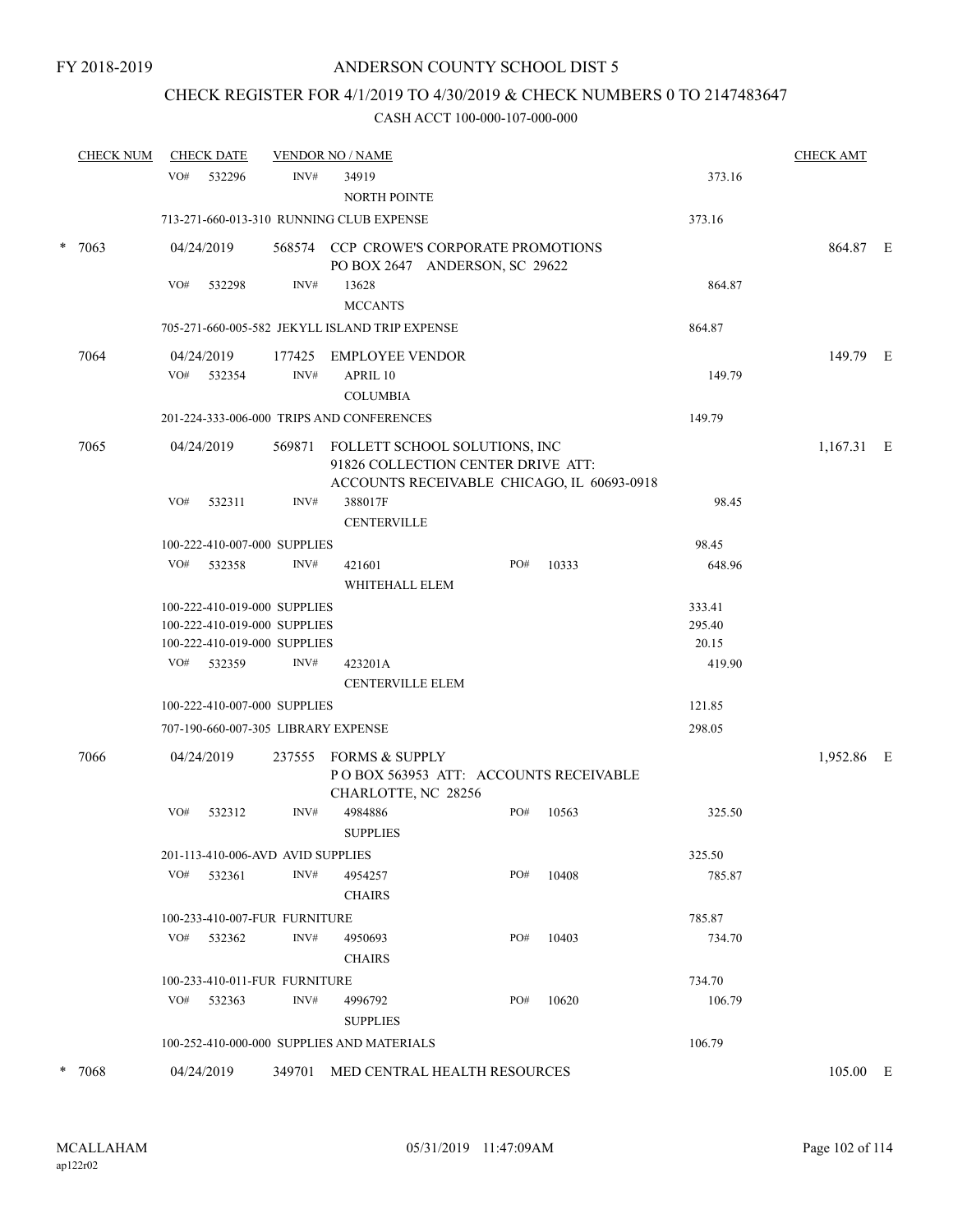### CHECK REGISTER FOR 4/1/2019 TO 4/30/2019 & CHECK NUMBERS 0 TO 2147483647

| <b>CHECK NUM</b> |                                     | <b>CHECK DATE</b><br><b>VENDOR NO / NAME</b> |        |                                                                   |          |            |  |  |
|------------------|-------------------------------------|----------------------------------------------|--------|-------------------------------------------------------------------|----------|------------|--|--|
|                  |                                     |                                              |        | 3424 CLEMSON BLVD ATT: ACCOUNTS                                   |          |            |  |  |
|                  |                                     |                                              |        | RECEIVABLE ANDERSON, SC 29621                                     |          |            |  |  |
|                  | VO#                                 | 532318                                       | INV#   | 55086                                                             | 20.00    |            |  |  |
|                  |                                     |                                              |        | <b>YOUNG</b>                                                      |          |            |  |  |
|                  |                                     |                                              |        | 100-255-323-000-000 CONTRACTED SERVICES                           | 20.00    |            |  |  |
|                  | VO#                                 | 532319                                       | INV#   | 55086                                                             | 85.00    |            |  |  |
|                  |                                     |                                              |        | YOUNG                                                             |          |            |  |  |
|                  |                                     |                                              |        | 100-255-323-000-000 CONTRACTED SERVICES                           | 85.00    |            |  |  |
|                  |                                     |                                              |        |                                                                   |          |            |  |  |
| $* 7071$         | 04/24/2019                          |                                              | 462725 | SCHOLASTIC BOOK CLUBS, INC<br>POBOX 3745 ATT: ACCOUNTS RECEIVABLE |          | 8,287.18 E |  |  |
|                  |                                     |                                              |        | JEFFERSON CITY, MO 65102-3720                                     |          |            |  |  |
|                  | VO#                                 | 532325                                       | INV#   | W3978348BF                                                        | 2,550.69 |            |  |  |
|                  |                                     |                                              |        | <b>VARENNES ELEM</b>                                              |          |            |  |  |
|                  |                                     |                                              |        | 716-271-660-016-305 LIBRARY EXPENSE                               | 2,550.69 |            |  |  |
|                  | VO#                                 | 532326                                       | INV#   |                                                                   |          |            |  |  |
|                  |                                     |                                              |        | W3959497BF<br><b>CENTERVILLE ELEM</b>                             | 4,131.65 |            |  |  |
|                  |                                     |                                              |        |                                                                   |          |            |  |  |
|                  |                                     |                                              |        | 707-190-660-007-305 LIBRARY EXPENSE                               | 4,131.65 |            |  |  |
|                  | VO#                                 | 532327                                       | INV#   | W3964550BF                                                        | 1,604.84 |            |  |  |
|                  |                                     |                                              |        | <b>MCCANTS MIDDLE</b>                                             |          |            |  |  |
|                  |                                     |                                              |        | 705-271-660-005-519 LIBRARY EXPENSE                               | 1,604.84 |            |  |  |
| 7072             |                                     | 04/24/2019                                   | 567435 | SCHOLASTIC INC                                                    |          | 258.07 E   |  |  |
|                  |                                     |                                              |        | POBOX 3720 ATT: ACCOUNTS RECEIVABLE                               |          |            |  |  |
|                  |                                     |                                              |        | JEFFERSON CITY, MO 65102-3720                                     |          |            |  |  |
|                  | VO#                                 | 532328                                       | INV#   | 18991308                                                          | 258.07   |            |  |  |
|                  |                                     |                                              |        | <b>NORTH POINTE</b>                                               |          |            |  |  |
|                  | 713-271-660-013-305 LIBRARY EXPENSE |                                              |        |                                                                   | 258.07   |            |  |  |
| * 7074           |                                     | 04/24/2019                                   | 573290 | SHADETREE GRAPHICS, LLC                                           |          | 131.25 E   |  |  |
|                  |                                     |                                              |        | 147 POWELL RD. ANDERSON, SC 29625                                 |          |            |  |  |
|                  | VO#                                 | 532337                                       | INV#   | 2019-621                                                          | 131.25   |            |  |  |
|                  |                                     |                                              |        | <b>NORTH POINTE</b>                                               |          |            |  |  |
|                  |                                     |                                              |        | 713-271-660-013-335 CHORUS CLUB EXPENSE                           | 131.25   |            |  |  |
| $*$ 7080         |                                     | 04/26/2019                                   |        | 566562 ANDERSON OUTDOOR POWER EQUIPMENT                           |          | 535.14 E   |  |  |
|                  |                                     |                                              |        | 110 MIRACLE MILE DRIVE ATT: ACCOUNTS                              |          |            |  |  |
|                  |                                     |                                              |        | RECEIVABLE ANDERSON, SC 29621                                     |          |            |  |  |
|                  | VO#                                 | 532376                                       | INV#   | 213712                                                            | 69.02    |            |  |  |
|                  |                                     |                                              |        | <b>SUPPLIES</b>                                                   |          |            |  |  |
|                  |                                     |                                              |        | 100-254-410-000-001 MAINT. SUPPLIES-STRUCTURES                    | 69.02    |            |  |  |
|                  | VO#                                 | 532377                                       | INV#   | 213798                                                            | 112.14   |            |  |  |
|                  |                                     |                                              |        | <b>SUPPLIES</b>                                                   |          |            |  |  |
|                  |                                     |                                              |        | 100-254-410-000-001 MAINT. SUPPLIES-STRUCTURES                    | 112.14   |            |  |  |
|                  | VO#                                 | 532378                                       | INV#   | 213844                                                            | 353.98   |            |  |  |
|                  |                                     |                                              |        | <b>SUPPLIES</b>                                                   |          |            |  |  |
|                  |                                     |                                              |        | 100-254-410-000-001 MAINT. SUPPLIES-STRUCTURES                    | 353.98   |            |  |  |
|                  |                                     |                                              |        |                                                                   |          |            |  |  |
| 7081             |                                     | 04/26/2019                                   | 126675 | ATTAWAY INC                                                       |          | 141.11 E   |  |  |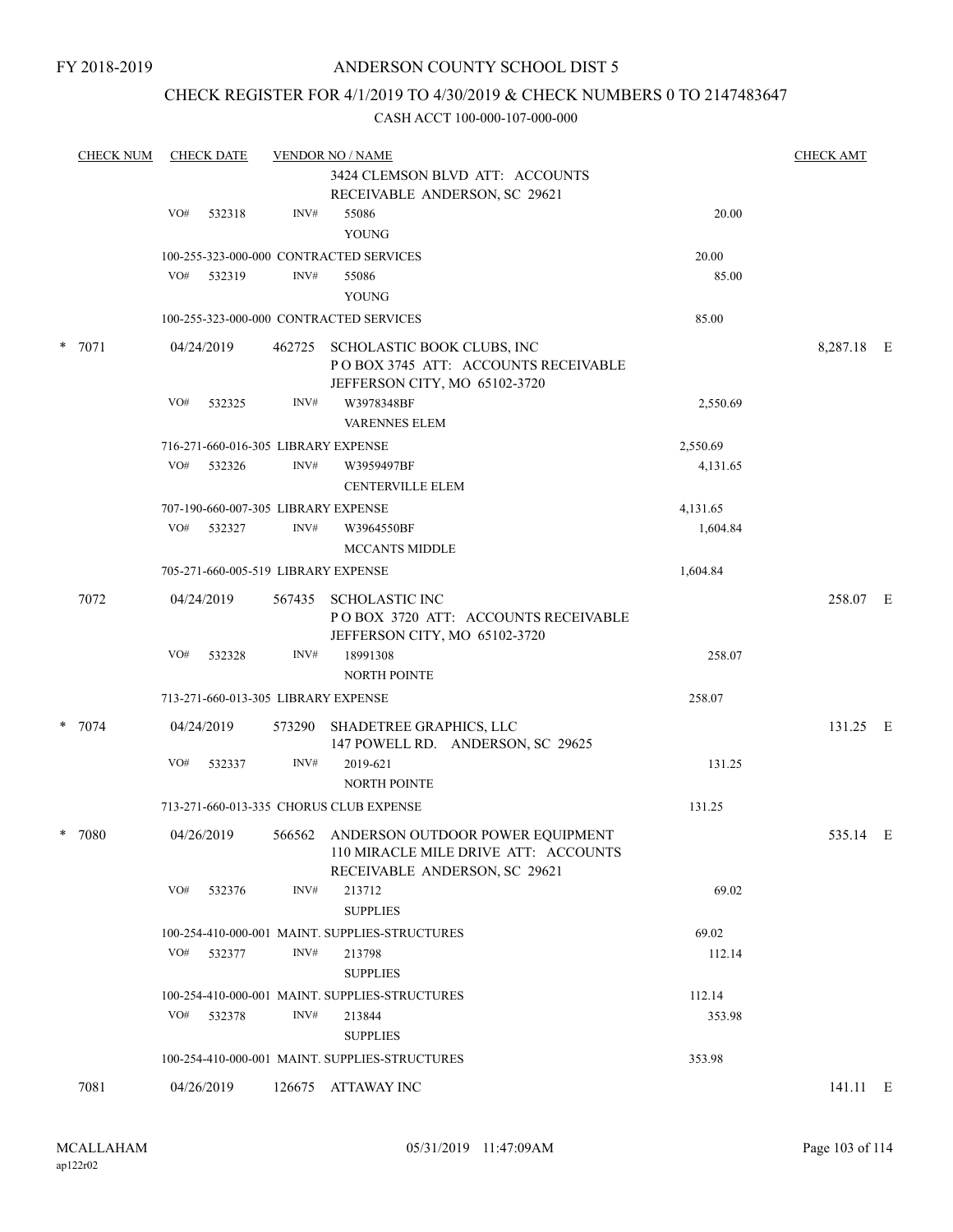### CHECK REGISTER FOR 4/1/2019 TO 4/30/2019 & CHECK NUMBERS 0 TO 2147483647

| <b>CHECK NUM</b> |        | <b>CHECK DATE</b><br><b>VENDOR NO / NAME</b> |                                                                                  |                                       |                                                                                                                                                                                                                                                                                                                                                                                                                                                                                                                                      |                                                                                      |                                                                                                                                                                                                                                                                                                                                                                              |                                        |                  |
|------------------|--------|----------------------------------------------|----------------------------------------------------------------------------------|---------------------------------------|--------------------------------------------------------------------------------------------------------------------------------------------------------------------------------------------------------------------------------------------------------------------------------------------------------------------------------------------------------------------------------------------------------------------------------------------------------------------------------------------------------------------------------------|--------------------------------------------------------------------------------------|------------------------------------------------------------------------------------------------------------------------------------------------------------------------------------------------------------------------------------------------------------------------------------------------------------------------------------------------------------------------------|----------------------------------------|------------------|
|                  |        |                                              |                                                                                  | ANDERSON, SC 29622                    |                                                                                                                                                                                                                                                                                                                                                                                                                                                                                                                                      |                                                                                      |                                                                                                                                                                                                                                                                                                                                                                              |                                        |                  |
|                  | VO#    | 532455                                       | INV#                                                                             | 221437<br><b>MAILING</b>              |                                                                                                                                                                                                                                                                                                                                                                                                                                                                                                                                      |                                                                                      | 141.11                                                                                                                                                                                                                                                                                                                                                                       |                                        |                  |
|                  |        |                                              |                                                                                  |                                       |                                                                                                                                                                                                                                                                                                                                                                                                                                                                                                                                      |                                                                                      | 141.11                                                                                                                                                                                                                                                                                                                                                                       |                                        |                  |
| 7082             |        |                                              | 564662                                                                           |                                       |                                                                                                                                                                                                                                                                                                                                                                                                                                                                                                                                      |                                                                                      | 917.26 E                                                                                                                                                                                                                                                                                                                                                                     |                                        |                  |
|                  | VO#    | 532457                                       | INV#                                                                             | 34987<br><b>MCCANTS CHEER</b>         |                                                                                                                                                                                                                                                                                                                                                                                                                                                                                                                                      |                                                                                      | 321.00                                                                                                                                                                                                                                                                                                                                                                       |                                        |                  |
|                  |        |                                              |                                                                                  |                                       |                                                                                                                                                                                                                                                                                                                                                                                                                                                                                                                                      |                                                                                      | 321.00                                                                                                                                                                                                                                                                                                                                                                       |                                        |                  |
|                  | VO#    | 532458                                       | INV#                                                                             | 34977,34978<br><b>MIDWAY ELEM</b>     |                                                                                                                                                                                                                                                                                                                                                                                                                                                                                                                                      |                                                                                      | 596.26                                                                                                                                                                                                                                                                                                                                                                       |                                        |                  |
|                  |        |                                              |                                                                                  |                                       |                                                                                                                                                                                                                                                                                                                                                                                                                                                                                                                                      |                                                                                      | 154.08                                                                                                                                                                                                                                                                                                                                                                       |                                        |                  |
|                  |        |                                              |                                                                                  |                                       |                                                                                                                                                                                                                                                                                                                                                                                                                                                                                                                                      |                                                                                      | 442.18                                                                                                                                                                                                                                                                                                                                                                       |                                        |                  |
| 7083             |        |                                              | 569895                                                                           | 29697                                 |                                                                                                                                                                                                                                                                                                                                                                                                                                                                                                                                      |                                                                                      |                                                                                                                                                                                                                                                                                                                                                                              | 2,808.74 E                             |                  |
|                  | VO#    | 532459                                       | INV#                                                                             | 8068<br><b>RADIOS</b>                 | PO#                                                                                                                                                                                                                                                                                                                                                                                                                                                                                                                                  | 10523                                                                                | 2,808.74                                                                                                                                                                                                                                                                                                                                                                     |                                        |                  |
|                  |        |                                              |                                                                                  |                                       |                                                                                                                                                                                                                                                                                                                                                                                                                                                                                                                                      |                                                                                      | 2,808.74                                                                                                                                                                                                                                                                                                                                                                     |                                        |                  |
|                  |        |                                              |                                                                                  | SC 29627                              |                                                                                                                                                                                                                                                                                                                                                                                                                                                                                                                                      |                                                                                      |                                                                                                                                                                                                                                                                                                                                                                              | 1,332.00 E                             |                  |
|                  | VO#    | 532461                                       | INV#                                                                             | 6<br><b>CENTERVILLE 5/10</b>          |                                                                                                                                                                                                                                                                                                                                                                                                                                                                                                                                      |                                                                                      | 1,332.00                                                                                                                                                                                                                                                                                                                                                                     |                                        |                  |
|                  |        |                                              |                                                                                  |                                       |                                                                                                                                                                                                                                                                                                                                                                                                                                                                                                                                      |                                                                                      | 1,332.00                                                                                                                                                                                                                                                                                                                                                                     |                                        |                  |
| 7086             |        |                                              | 155900                                                                           |                                       |                                                                                                                                                                                                                                                                                                                                                                                                                                                                                                                                      |                                                                                      |                                                                                                                                                                                                                                                                                                                                                                              | 602.65 E                               |                  |
|                  | VO#    | 532462                                       | INV#                                                                             | PO 99775<br><b>SUPPLIES</b>           | PO#                                                                                                                                                                                                                                                                                                                                                                                                                                                                                                                                  | 99775                                                                                | 602.65                                                                                                                                                                                                                                                                                                                                                                       |                                        |                  |
|                  |        |                                              |                                                                                  |                                       |                                                                                                                                                                                                                                                                                                                                                                                                                                                                                                                                      |                                                                                      | 113.21<br>203.75<br>24.61<br>120.91<br>140.17                                                                                                                                                                                                                                                                                                                                |                                        |                  |
| 7087             |        |                                              |                                                                                  |                                       |                                                                                                                                                                                                                                                                                                                                                                                                                                                                                                                                      |                                                                                      |                                                                                                                                                                                                                                                                                                                                                                              | 2,354.00 E                             |                  |
|                  | VO#    | 532533                                       | INV#                                                                             | 2976<br><b>WATCHES</b>                |                                                                                                                                                                                                                                                                                                                                                                                                                                                                                                                                      |                                                                                      | 2,354.00                                                                                                                                                                                                                                                                                                                                                                     |                                        |                  |
|                  |        |                                              |                                                                                  |                                       |                                                                                                                                                                                                                                                                                                                                                                                                                                                                                                                                      |                                                                                      | 2,354.00                                                                                                                                                                                                                                                                                                                                                                     |                                        |                  |
| 7088             |        |                                              |                                                                                  | <b>CC&amp;I SERVICES LLC</b><br>29376 |                                                                                                                                                                                                                                                                                                                                                                                                                                                                                                                                      |                                                                                      |                                                                                                                                                                                                                                                                                                                                                                              | $1,277.50$ E                           |                  |
|                  | * 7085 |                                              | 04/26/2019<br>04/26/2019<br>04/26/2019<br>04/26/2019<br>04/26/2019<br>04/26/2019 |                                       | 600-256-410-000-000 SUPPLIES<br>705-271-660-005-611 PEP CLUB EXPENSE<br>717-190-660-017-211 SCIENCE EXPENSE<br>717-190-660-017-338 FITNESS CLUB EXPENSE<br>100-233-410-006-RAD RADIOS<br>573130<br>707-190-660-007-351 FIELD TRIPS GRADE 1 EXPENSE<br>326-112-410-000-000 SCIENCE KITS SUPPLIES<br>326-112-410-000-000 SCIENCE KITS SUPPLIES<br>326-112-410-000-000 SCIENCE KITS SUPPLIES<br>326-112-410-000-000 SCIENCE KITS SUPPLIES<br>326-112-410-000-000 SCIENCE KITS SUPPLIES<br>100-231-334-000-000 TRUSTEE EXPENSE<br>572787 | <b>BRADY'S SCREEN PRINTING</b><br>CALLAHAM ORCHARD TOURS<br>CHARLOTTE, NC 28260-0232 | POBOX 302 ATT: ACCOUNTS RECEIVABLE<br>106 CONCORD ROAD ATT: ACCOUNTS<br>RECEIVABLE ANDERSON, SC 29621<br>BROADWAY TECHNOLOGIES, INC<br>203 N. HAMILTON STREET WILLIAMSTON, SC<br>CAROLINA BIOLOGICAL SUPPLY<br>POBOX 60232 ATT: ACCOUNTS RECEIVABLE<br>572778 CAROLINA CAMPUS SUPPLY, INC<br>PO BOX 172573 SPARTANBURG, SC 29301<br>4795 S CHURCH ST EXT SUITE 2 ROEBUCK, SC | ANDY CALLAHAM 559 CRAWFORD RD. BELTON, | <b>CHECK AMT</b> |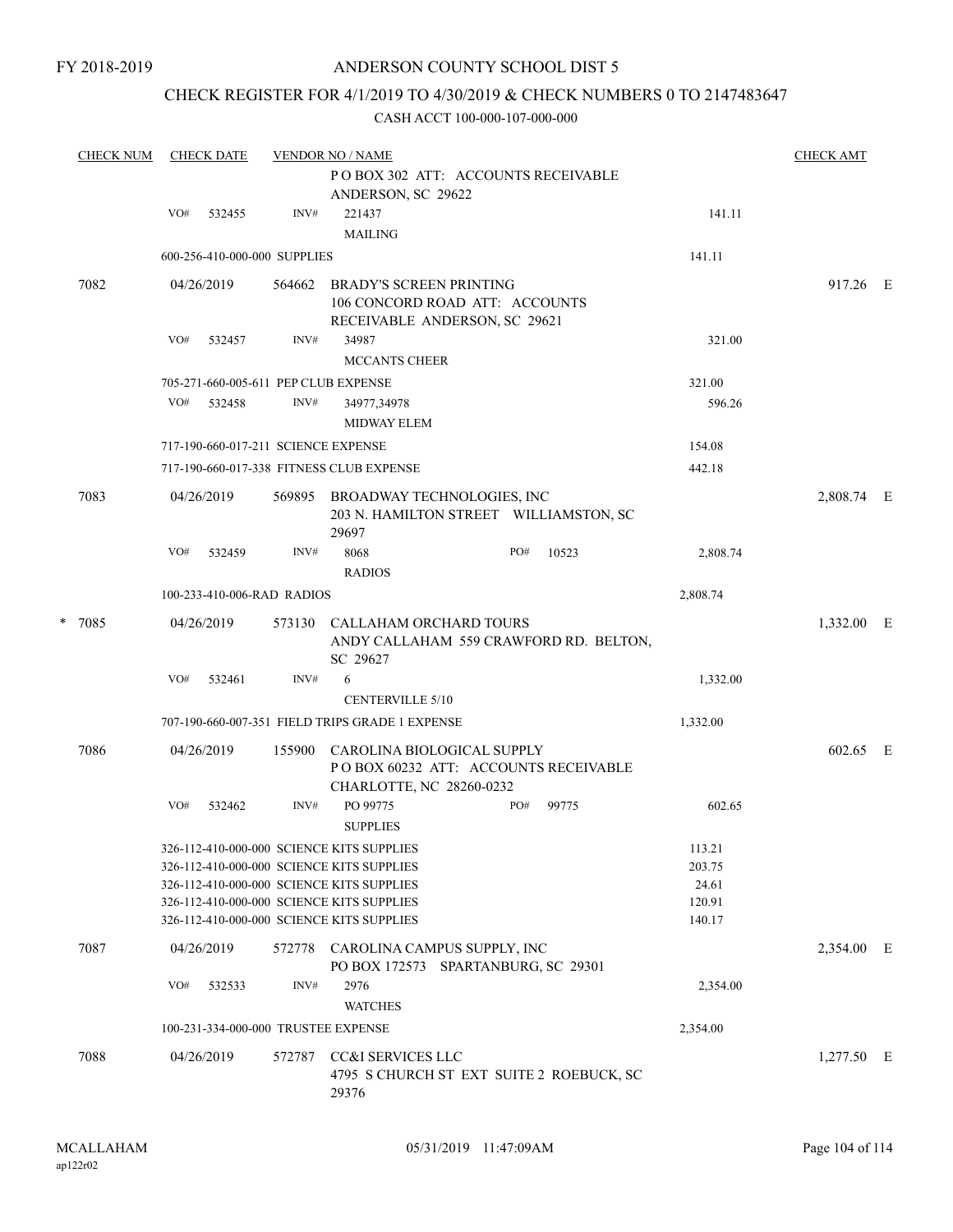# CHECK REGISTER FOR 4/1/2019 TO 4/30/2019 & CHECK NUMBERS 0 TO 2147483647

| <b>CHECK NUM</b> | <b>CHECK DATE</b>            |        | <b>VENDOR NO / NAME</b>                                                                       |     |       |          | <b>CHECK AMT</b> |  |
|------------------|------------------------------|--------|-----------------------------------------------------------------------------------------------|-----|-------|----------|------------------|--|
|                  | VO#<br>532465                | INV#   | 4475<br>TL HANNA                                                                              | PO# | 98317 | 1,277.50 |                  |  |
|                  |                              |        | 505-271-540-002-BSC BASEBALL&SOFTBALL COMPLEX                                                 |     |       | 1,277.50 |                  |  |
| 7089             | 04/26/2019                   | 170630 | CINTAS CORPORATION #216<br>POBOX 630803 ATT: ACCOUNTS RECEIVABLE<br>CINCINNATI, OH 45263-0803 |     |       |          | 1,896.20 E       |  |
|                  | VO#<br>532431                | INV#   | ACCT 12966569                                                                                 | PO# | 99160 | 1,896.20 |                  |  |
|                  |                              |        | <b>DUST MOPS</b>                                                                              |     |       |          |                  |  |
|                  | 100-254-410-001-000 SUPPLIES |        |                                                                                               |     |       | 104.82   |                  |  |
|                  | 100-254-410-002-000 SUPPLIES |        |                                                                                               |     |       | 150.34   |                  |  |
|                  | 100-254-410-003-000 SUPPLIES |        |                                                                                               |     |       | 155.00   |                  |  |
|                  | 100-254-410-005-000 SUPPLIES |        |                                                                                               |     |       | 112.22   |                  |  |
|                  | 100-254-410-006-000 SUPPLIES |        |                                                                                               |     |       | 169.26   |                  |  |
|                  | 100-254-410-007-000 SUPPLIES |        |                                                                                               |     |       | 48.36    |                  |  |
|                  | 100-254-410-008-000 SUPPLIES |        |                                                                                               |     |       | 112.58   |                  |  |
|                  | 100-254-410-009-000 SUPPLIES |        |                                                                                               |     |       | 82.36    |                  |  |
|                  | 100-254-410-010-000 SUPPLIES |        |                                                                                               |     |       | 65.72    |                  |  |
|                  | 100-254-410-011-000 SUPPLIES |        |                                                                                               |     |       | 48.16    |                  |  |
|                  | 100-254-410-012-000 SUPPLIES |        |                                                                                               |     |       | 48.70    |                  |  |
|                  | 100-254-410-013-000 SUPPLIES |        |                                                                                               |     |       | 75.70    |                  |  |
|                  | 100-254-410-014-000 SUPPLIES |        |                                                                                               |     |       | 71.02    |                  |  |
|                  | 100-254-410-015-000 SUPPLIES |        |                                                                                               |     |       | 55.90    |                  |  |
|                  | 100-254-410-016-000 SUPPLIES |        |                                                                                               |     |       | 55.90    |                  |  |
|                  | 100-254-410-017-000 SUPPLIES |        |                                                                                               |     |       | 145.54   |                  |  |
|                  | 100-254-410-018-000 SUPPLIES |        |                                                                                               |     |       | 62.68    |                  |  |
|                  | 100-254-410-019-000 SUPPLIES |        |                                                                                               |     |       | 82.62    |                  |  |
|                  | 100-254-410-020-000 SUPPLIES |        |                                                                                               |     |       | 84.26    |                  |  |
|                  | 100-254-410-021-000 SUPPLIES |        |                                                                                               |     |       | 129.20   |                  |  |
|                  | 100-254-410-023-000 SUPPLIES |        |                                                                                               |     |       | 35.86    |                  |  |
| 7090             | 04/26/2019                   | 187300 | CRESCENT SUPPLY CO, INC<br>POBOX 8798 ATT: ACCOUNTS RECEIVABLE<br>GREENVILLE, SC 29604        |     |       |          | 408.24 E         |  |
|                  | VO#<br>532386                | INV#   | 395066<br><b>SUPPLIES</b>                                                                     |     |       | 112.35   |                  |  |
|                  |                              |        | 100-254-410-001-400 HVAC/ELECTRICAL/PLUMBING                                                  |     |       | 22.47    |                  |  |
|                  |                              |        | 100-254-410-007-400 HVAC/ELECTRICAL/PLUMBING                                                  |     |       | 22.47    |                  |  |
|                  |                              |        | 100-254-410-008-400 HVAC/ELECTRICAL/PLUMBING                                                  |     |       | 22.47    |                  |  |
|                  |                              |        | 100-254-410-017-400 HVAC/ELECTRICAL/PLUMBING                                                  |     |       | 22.47    |                  |  |
|                  |                              |        | 100-254-410-021-400 HVAC/ELECTRICAL/PLUMBING                                                  |     |       | 22.47    |                  |  |
|                  | VO#<br>532387                | INV#   | 395067<br><b>SUPPLIES</b>                                                                     |     |       | 88.28    |                  |  |
|                  |                              |        | 100-254-410-015-400 HVAC/ELECTRICAL/PLUMBING                                                  |     |       | 88.28    |                  |  |
|                  | VO#<br>532388                | INV#   | 395074                                                                                        |     |       | 33.71    |                  |  |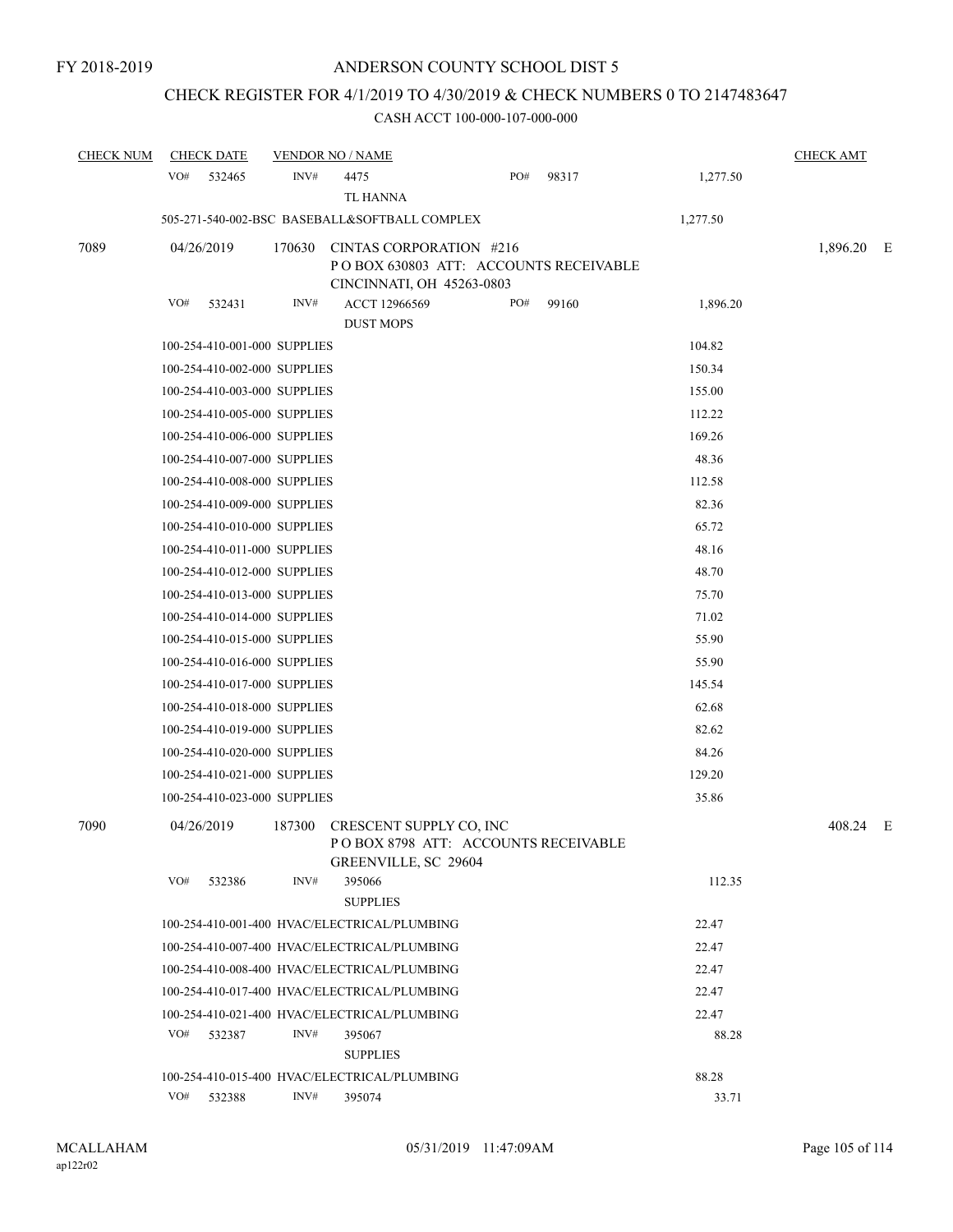FY 2018-2019

### ANDERSON COUNTY SCHOOL DIST 5

### CHECK REGISTER FOR 4/1/2019 TO 4/30/2019 & CHECK NUMBERS 0 TO 2147483647

| <b>CHECK NUM</b> | <b>CHECK DATE</b>                      |        | <b>VENDOR NO / NAME</b>                                                                 |     |           |          | <b>CHECK AMT</b> |  |
|------------------|----------------------------------------|--------|-----------------------------------------------------------------------------------------|-----|-----------|----------|------------------|--|
|                  |                                        |        | <b>SUPPLIES</b>                                                                         |     |           |          |                  |  |
|                  |                                        |        | 100-254-410-011-400 HVAC/ELECTRICAL/PLUMBING                                            |     |           | 33.71    |                  |  |
|                  | VO#<br>532389                          | INV#   | 395083                                                                                  |     |           | 12.65    |                  |  |
|                  |                                        |        | <b>SUPPLIES</b>                                                                         |     |           |          |                  |  |
|                  |                                        |        | 100-254-410-010-400 HVAC/ELECTRICAL/PLUMBING                                            |     |           | 12.65    |                  |  |
|                  | VO# 532390                             | INV#   | 395091                                                                                  |     |           | 161.25   |                  |  |
|                  |                                        |        | <b>SUPPLIES</b>                                                                         |     |           |          |                  |  |
|                  | 100-254-410-000-400 HVAC SUPPLIES      |        |                                                                                         |     |           | 56.18    |                  |  |
|                  |                                        |        | 100-254-410-003-400 HVAC/ELECTRICAL/PLUMBING                                            |     |           | 56.18    |                  |  |
|                  |                                        |        |                                                                                         |     |           |          |                  |  |
|                  |                                        |        | 100-254-410-019-400 HVAC/ELECTRICAL/PLUMBING                                            |     |           | 48.89    |                  |  |
| $*$ 7092         | 04/26/2019                             |        | 572679 DEFENDER SERVICES, INC.<br>PO BOX 1775 COLUMBIA, SC 29202                        |     |           |          | 1,660.00 E       |  |
|                  | VO#<br>532469                          | INV#   | 739238<br><b>ADULT ED SECURITY</b>                                                      |     | PO# 10397 | 830.00   |                  |  |
|                  | 100-181-312-023-000 PURCHASED SERVICES |        |                                                                                         |     |           | 830.00   |                  |  |
|                  | VO#<br>532470                          | INV#   | 739046                                                                                  | PO# | 10397     | 830.00   |                  |  |
|                  |                                        |        | <b>ADULT ED SECURITY</b>                                                                |     |           |          |                  |  |
|                  | 100-181-312-023-000 PURCHASED SERVICES |        |                                                                                         |     |           | 830.00   |                  |  |
|                  |                                        |        |                                                                                         |     |           |          |                  |  |
| $*$ 7094         | 04/26/2019                             | 213300 | EBS, INC<br><b>615 EAST RIVER STREET ATT: ACCOUNTS</b><br>RECEIVABLE ANDERSON, SC 29624 |     |           |          | 417.31 E         |  |
|                  | VO#<br>532391                          | INV#   | 105148                                                                                  |     |           | 379.85   |                  |  |
|                  |                                        |        | <b>REPLACE LOCKS</b>                                                                    |     |           |          |                  |  |
|                  |                                        |        | 100-254-410-002-001 SUPPLIES - MAINTENANCE                                              |     |           | 379.85   |                  |  |
|                  | VO#<br>532392                          | INV#   | 105139                                                                                  |     |           | 8.03     |                  |  |
|                  |                                        |        | <b>KEYS</b>                                                                             |     |           |          |                  |  |
|                  |                                        |        | 100-254-410-000-001 MAINT. SUPPLIES-STRUCTURES                                          |     |           | 8.03     |                  |  |
|                  | VO# 532393                             | INV#   | 105143                                                                                  |     |           | 29.43    |                  |  |
|                  |                                        |        | <b>KEYS</b>                                                                             |     |           |          |                  |  |
|                  |                                        |        | 100-254-410-003-001 SUPPLIES - MAINTENANCE                                              |     |           | 29.43    |                  |  |
|                  |                                        |        |                                                                                         |     |           |          |                  |  |
| $*$ 7097         | 04/26/2019                             |        | 237555 FORMS & SUPPLY<br>PO BOX 563953 ATT: ACCOUNTS RECEIVABLE<br>CHARLOTTE, NC 28256  |     |           |          | 7,766.49 E       |  |
|                  | VO#<br>532475                          | INV#   | PO 10455<br><b>SUPPLIES &amp; CREDIT</b>                                                | PO# | 10455     | 3,413.30 |                  |  |
|                  |                                        |        | 100-000-170-000-000 WAREHOUSE INVENTORY                                                 |     |           | 3,413.30 |                  |  |
|                  |                                        |        | 100-000-170-000-000 WAREHOUSE INVENTORY                                                 |     |           | 85.33    |                  |  |
|                  |                                        |        | 100-000-170-000-000 WAREHOUSE INVENTORY                                                 |     |           | $-85.33$ |                  |  |
|                  | VO#<br>532476                          | INV#   | PO 10237                                                                                | PO# | 10237     | 4,353.19 |                  |  |
|                  |                                        |        | <b>WHSE SUPPLIES</b>                                                                    |     |           |          |                  |  |
|                  |                                        |        | 100-000-170-000-000 WAREHOUSE INVENTORY                                                 |     |           | 585.50   |                  |  |
|                  |                                        |        | 100-000-170-000-000 WAREHOUSE INVENTORY                                                 |     |           | 92.45    |                  |  |
|                  |                                        |        | 100-000-170-000-000 WAREHOUSE INVENTORY                                                 |     |           | 77.04    |                  |  |
|                  |                                        |        | 100-000-170-000-000 WAREHOUSE INVENTORY                                                 |     |           | 77.04    |                  |  |
|                  |                                        |        | 100-000-170-000-000 WAREHOUSE INVENTORY                                                 |     |           | 92.45    |                  |  |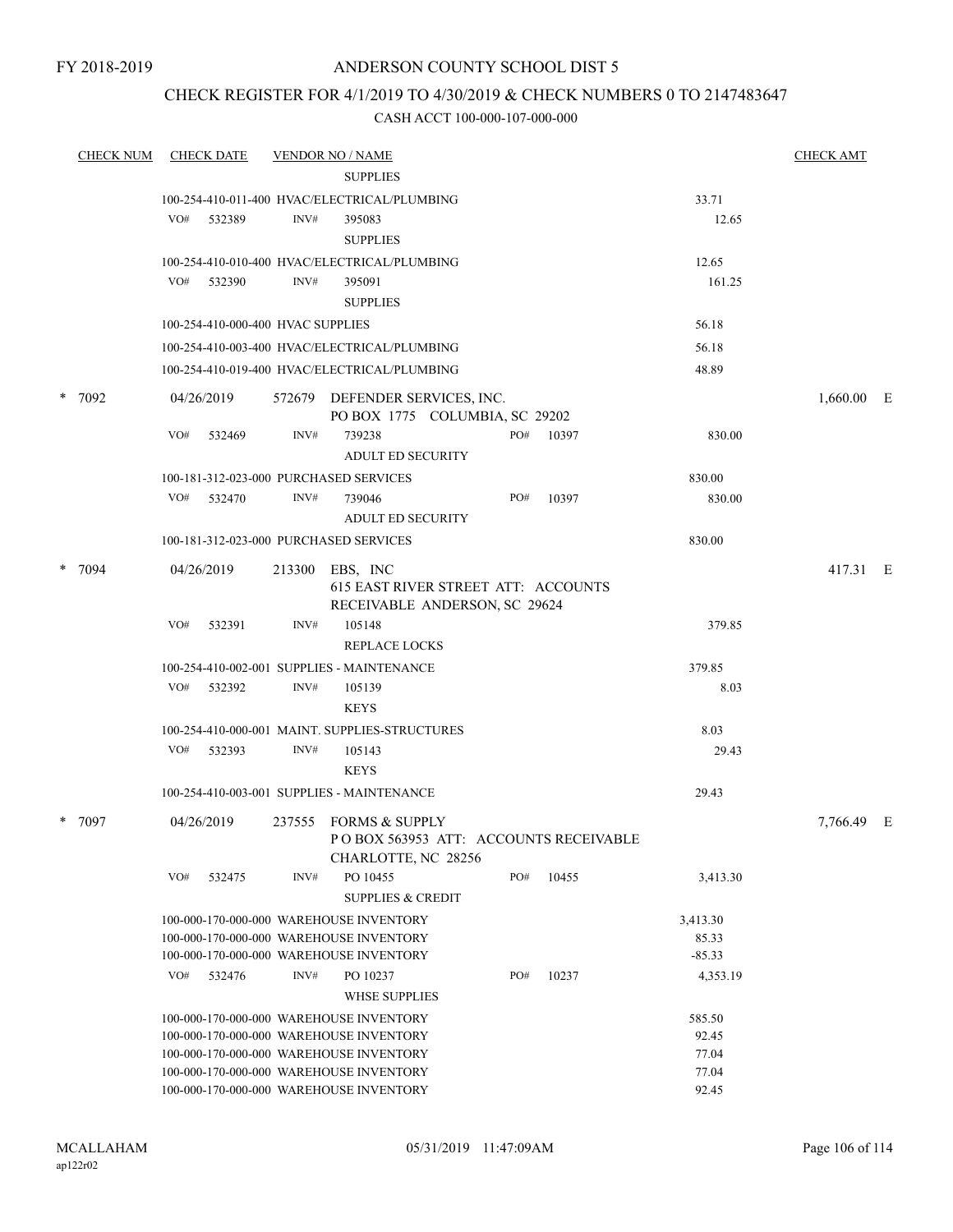### CHECK REGISTER FOR 4/1/2019 TO 4/30/2019 & CHECK NUMBERS 0 TO 2147483647

|      | <b>CHECK NUM</b>                  |            | <b>CHECK DATE</b>            |                                                              | <b>VENDOR NO / NAME</b>                                                              |  |        |       |                   | <b>CHECK AMT</b> |  |
|------|-----------------------------------|------------|------------------------------|--------------------------------------------------------------|--------------------------------------------------------------------------------------|--|--------|-------|-------------------|------------------|--|
|      |                                   |            |                              |                                                              | 100-000-170-000-000 WAREHOUSE INVENTORY<br>100-000-170-000-000 WAREHOUSE INVENTORY   |  |        |       | 15.41<br>3,413.30 |                  |  |
|      | * 7099                            |            | 04/26/2019<br>VO# 532434     | 243860<br>INV#                                               | EMPLOYEE VENDOR<br><b>MILEAGE</b><br><b>JEKYLL ISLAND</b>                            |  |        |       | 382.59            | 382.59 E         |  |
|      |                                   |            |                              |                                                              | 720-271-660-020-586 FIELD TRIPS- GR.7 EXPENSE                                        |  |        |       | 382.59            |                  |  |
|      | 7100                              |            | 04/26/2019                   | 570843                                                       | <b>GATEWAY SUPPLY CO</b>                                                             |  |        |       |                   | 379.81 E         |  |
|      |                                   |            |                              |                                                              | CORPORATE OFFICES P.O. BOX 2826 COLUMBIA,<br>SC 29202                                |  |        |       |                   |                  |  |
|      |                                   | VO#        | 532394                       | INV#                                                         | S4544544<br><b>SUPPLIES</b>                                                          |  |        |       | 379.81            |                  |  |
| 7101 | 100-254-410-000-400 HVAC SUPPLIES |            |                              |                                                              |                                                                                      |  | 379.81 |       |                   |                  |  |
|      |                                   | 04/26/2019 |                              | 572275 HAPPY CHEF UNIFORMS<br>22 PARK PLACE BUTLER, NJ 07405 |                                                                                      |  |        |       | 272.70 E          |                  |  |
|      |                                   | VO#        | 532478                       | INV#                                                         | 1482454A<br>PANEL COATS                                                              |  | PO#    | 10621 | 272.70            |                  |  |
|      |                                   |            | 600-256-410-000-000 SUPPLIES |                                                              |                                                                                      |  |        |       | 272.70            |                  |  |
|      | 7102                              |            | 04/26/2019                   |                                                              | 573279 HERSHEY CREAMERY COMPANY<br>301 S CAMERON STREET HARRISBURG, PA<br>17101-2815 |  |        |       |                   | 131.76 E         |  |
|      |                                   | VO#        | 532479                       | INV#                                                         | 24043<br>NEVITT FOREST                                                               |  |        |       | 131.76            |                  |  |
|      |                                   |            |                              |                                                              | 712-271-660-012-391 ICE CREAM SALES EXPENSE                                          |  |        |       | 131.76            |                  |  |
|      | 7103                              |            | 04/26/2019                   |                                                              | 564696 JOHNSTONE SUPPLY<br>POBOX 17466 GREENVILLE, SC 29606                          |  |        |       |                   | 1,838.96 E       |  |
|      |                                   | VO#        | 532396                       | INV#                                                         | 4008956<br><b>THERMOSTATS</b>                                                        |  |        |       | 1,583.60          |                  |  |
|      |                                   |            |                              |                                                              | 100-254-410-003-400 HVAC/ELECTRICAL/PLUMBING                                         |  |        |       | 316.72            |                  |  |
|      |                                   |            |                              |                                                              | 100-254-410-007-400 HVAC/ELECTRICAL/PLUMBING                                         |  |        |       | 316.72            |                  |  |
|      |                                   |            |                              |                                                              | 100-254-410-009-400 HVAC/ELECTRICAL/PLUMBING                                         |  |        |       | 316.72            |                  |  |
|      |                                   |            |                              |                                                              | 100-254-410-011-400 HVAC/ELECTRICAL/PLUMBING                                         |  |        |       | 316.72            |                  |  |
|      |                                   |            |                              |                                                              | 100-254-410-015-400 HVAC/ELECTRICAL/PLUMBING                                         |  |        |       | 316.72            |                  |  |
|      |                                   | VO#        | 532397                       | INV#                                                         | 4009105<br><b>WRENCH SET</b>                                                         |  |        |       | 23.53             |                  |  |
|      |                                   |            |                              |                                                              | 100-254-410-000-001 MAINT. SUPPLIES-STRUCTURES                                       |  |        |       | 23.53             |                  |  |
|      |                                   |            | VO# 532398                   | INV#                                                         | 4008937<br><b>REPAIR PARTS</b>                                                       |  |        |       | 174.71            |                  |  |
|      |                                   |            |                              |                                                              | 100-254-410-007-400 HVAC/ELECTRICAL/PLUMBING                                         |  |        |       | 174.71            |                  |  |
|      |                                   |            | VO# 532399                   | INV#                                                         | 4008953<br><b>TOOLS</b>                                                              |  |        |       | 27.56             |                  |  |
|      |                                   |            |                              |                                                              | 100-254-410-000-001 MAINT. SUPPLIES-STRUCTURES                                       |  |        |       | 27.56             |                  |  |
|      |                                   |            | $VO#$ 532400                 | INV#                                                         | 4008988<br><b>REPAIR PARTS</b>                                                       |  |        |       | 29.56             |                  |  |
|      |                                   |            |                              |                                                              | 100-254-410-011-400 HVAC/ELECTRICAL/PLUMBING                                         |  |        |       | 29.56             |                  |  |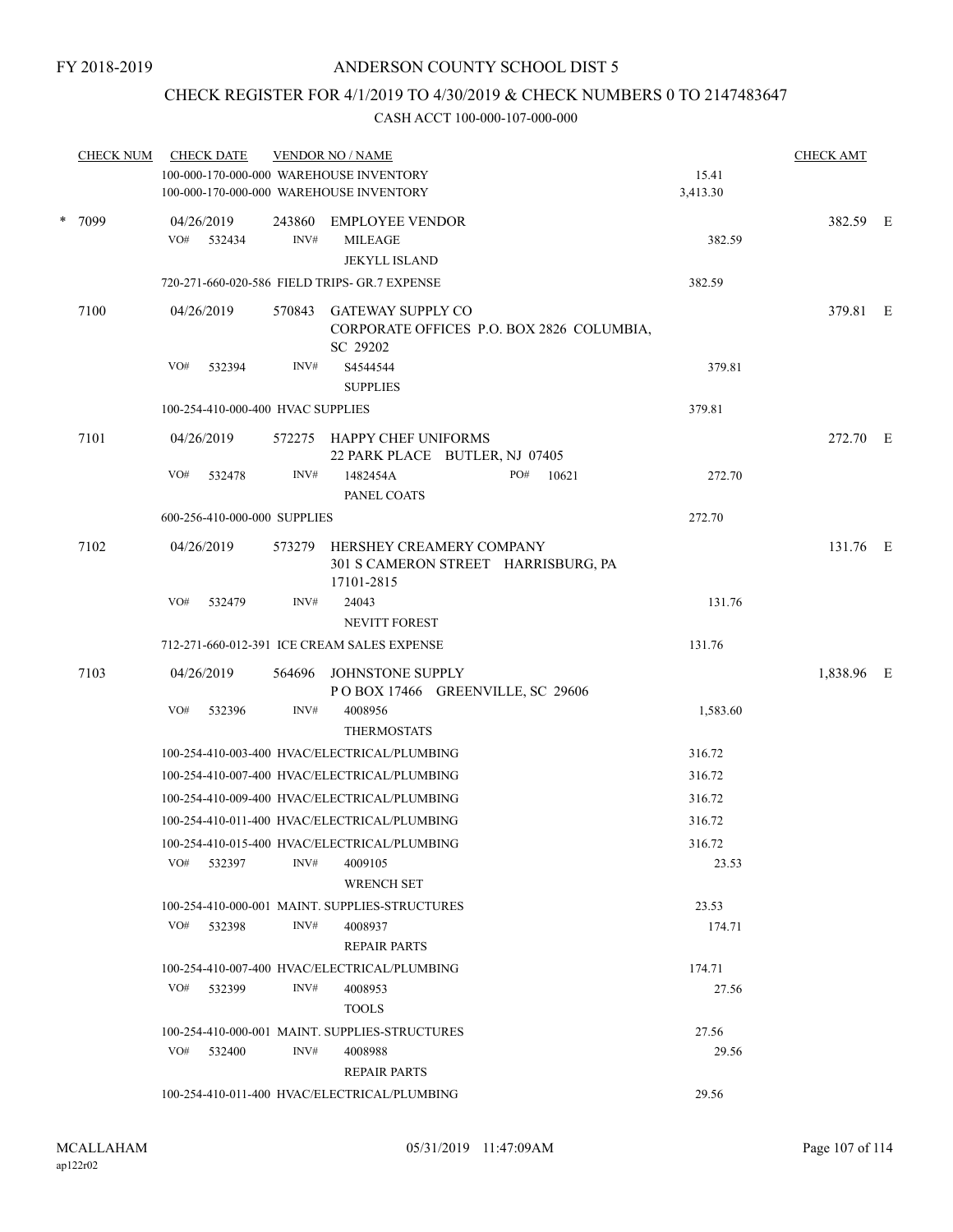### CHECK REGISTER FOR 4/1/2019 TO 4/30/2019 & CHECK NUMBERS 0 TO 2147483647

| <b>CHECK NUM</b> | <b>CHECK DATE</b>                       |                | <b>VENDOR NO / NAME</b>                                                                          |          | <b>CHECK AMT</b> |  |
|------------------|-----------------------------------------|----------------|--------------------------------------------------------------------------------------------------|----------|------------------|--|
| 7104             | 04/26/2019<br>VO#<br>532441             | 307650<br>INV# | <b>EMPLOYEE VENDOR</b><br>APRIL 10<br><b>COLUMBIA</b>                                            | 140.07   | 140.07 E         |  |
|                  |                                         |                | 100-221-333-000-000 TRIPS AND CONFERENCES                                                        | 140.07   |                  |  |
| 7105             | 04/26/2019<br>VO# 532447                | 565441<br>INV# | EMPLOYEE VENDOR<br><b>AWARDS DAY</b><br><b>REIMBURSEMENT</b>                                     | 111.00   | 111.00 E         |  |
|                  |                                         |                | 701-271-660-001-833 ENGINEERING - LOCKE EXPENSE                                                  | 111.00   |                  |  |
| $*$ 7108         | 04/26/2019                              | 349701         | MED CENTRAL HEALTH RESOURCES<br>3424 CLEMSON BLVD ATT: ACCOUNTS<br>RECEIVABLE ANDERSON, SC 29621 |          | 130.00 E         |  |
|                  | VO#<br>532485                           | INV#           | 29243<br><b>GREENLEE</b>                                                                         | 65.00    |                  |  |
|                  | 100-255-323-000-000 CONTRACTED SERVICES |                |                                                                                                  | 65.00    |                  |  |
|                  | VO#<br>532486                           | INV#           | 4781<br><b>MCCLAIN</b>                                                                           | 65.00    |                  |  |
|                  | 100-255-323-000-000 CONTRACTED SERVICES |                |                                                                                                  | 65.00    |                  |  |
| $*$ 7110         | 04/26/2019                              | 570874         | NEW READERS PRESS<br>101 WYOMING STREET SYRACUSE, NY 13204                                       |          | 852.16 E         |  |
|                  | VO#<br>532490                           | INV#           | 8974424<br><b>SCOREBOOST</b>                                                                     | 852.16   |                  |  |
|                  | 356-182-410-023-000 SUPPLIES            |                |                                                                                                  | 852.16   |                  |  |
| 7111             | 04/26/2019<br>VO#<br>532532             | 572025<br>INV# | EMPLOYEE VENDOR<br>MAY 23 GOLF                                                                   | 300.00   | 300.00 E         |  |
|                  |                                         |                | <b>REIMBURSEMENT</b><br>100-390-410-000-000 SUPPLIES AND MATERIALS                               | 300.00   |                  |  |
|                  |                                         |                |                                                                                                  |          |                  |  |
| $*$ 7113         | 04/26/2019                              | 391100         | OLD STONE TRACTOR CO, INC<br>PO BOX 13565 ATT: ACCOUNTS RECEIVABLE<br>ANDERSON, SC 29624         |          | 634.58 E         |  |
|                  | VO#<br>532403                           | INV#           | CT99232<br><b>REPAIR PARTS</b>                                                                   | 621.29   |                  |  |
|                  |                                         |                | 100-254-410-000-001 MAINT, SUPPLIES-STRUCTURES                                                   | 621.29   |                  |  |
|                  | VO#<br>532404                           | INV#           | CT99089<br><b>REPAIR PARTS</b>                                                                   | 13.29    |                  |  |
|                  |                                         |                | 100-254-410-000-001 MAINT. SUPPLIES-STRUCTURES                                                   | 13.29    |                  |  |
| 7114             | 04/26/2019                              | 570443         | PROJECT LEAD THE WAY<br>3939 PRIORITY WAY SOUTH DRIVE SUITE 400<br>INDIANAPOLIS, IN 46240        |          | 7,590.00 E       |  |
|                  | VO#<br>532500                           | INV#           | <b>TUITION</b><br>PO#<br>10588<br><b>JUNE TRAINING</b>                                           | 7,590.00 |                  |  |
|                  | 515-253-520-031-CAR CAREER CENTER       |                |                                                                                                  | 7,590.00 |                  |  |
| 7115             | 04/26/2019                              | 426200         | <b>QUILL CORPORATION</b>                                                                         |          | 491.10 E         |  |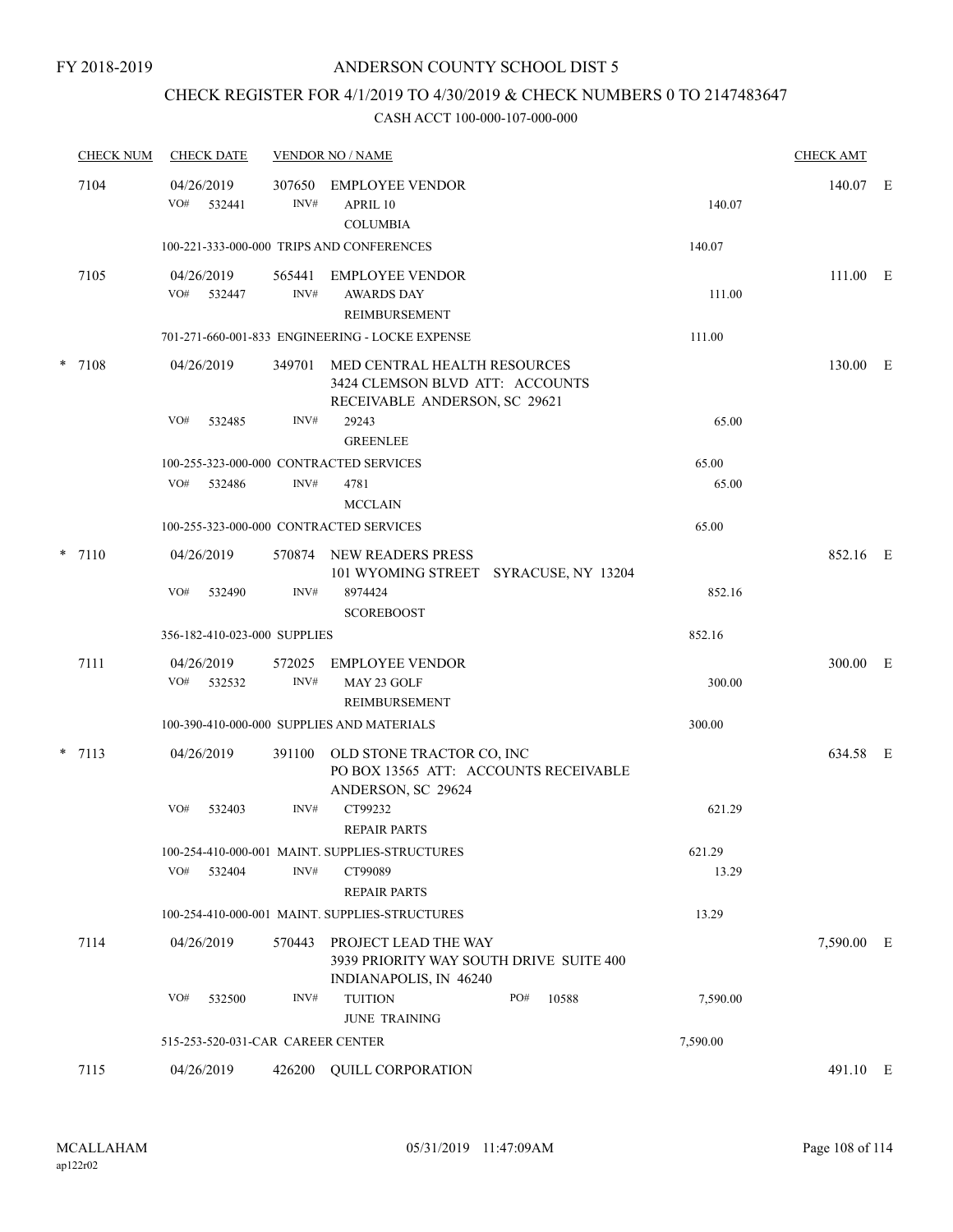## CHECK REGISTER FOR 4/1/2019 TO 4/30/2019 & CHECK NUMBERS 0 TO 2147483647

| <b>CHECK NUM</b> | <b>CHECK DATE</b>            |        |                | <b>VENDOR NO / NAME</b>                                                                                  |     |       |          | <b>CHECK AMT</b> |  |
|------------------|------------------------------|--------|----------------|----------------------------------------------------------------------------------------------------------|-----|-------|----------|------------------|--|
|                  |                              |        |                | PO BOX 37600 ATT: ACCOUNTS RECEIVABLE<br>PHILADELPHIA, PA 19101-0600                                     |     |       |          |                  |  |
|                  | VO#                          | 532501 | INV#           | 6499027<br><b>SUPPLIES</b>                                                                               | PO# | 10624 | 491.10   |                  |  |
|                  | 100-115-410-001-000 SUPPLIES |        |                |                                                                                                          |     |       | 491.10   |                  |  |
| 7116             | 04/26/2019                   |        | 570099         | SCHOOL SPECIALTY, INC.<br>32656 COLLECTION CENTER DR. ATT:<br>ACCOUNTS RECEIVABLE CHICAGO, IL 60693-0656 |     |       |          | 478.93 E         |  |
|                  | VO#                          | 532511 | INV#           | 208122672053<br><b>SUPPLIES</b>                                                                          | PO# | 10558 | 478.93   |                  |  |
|                  | 100-113-410-005-000 SUPPLIES |        |                |                                                                                                          |     |       | 478.93   |                  |  |
| 7117             | 04/26/2019<br>VO#            | 532435 | 468850<br>INV# | EMPLOYEE VENDOR<br><b>SULLIVANS</b><br><b>REIMBURSEMENT</b>                                              |     |       | 768.41   | 768.41 E         |  |
|                  |                              |        |                | 714-271-660-014-328 PRODUCTIONS EXPENSE                                                                  |     |       | 291.10   |                  |  |
|                  |                              |        |                | 714-271-660-014-376 ENGAGE CLUB EXPENSE                                                                  |     |       | 477.31   |                  |  |
| 7118             | 04/26/2019                   |        | 469775         | SEVEN OAKS DOORS & HARDWARE, INC<br>POBOX 280 ATT: ACCOUNTS RECEIVABLE<br>OAKBORO, NC 28129              |     |       |          | $1,080.70$ E     |  |
|                  | VO#                          | 532407 | INV#           | 977670<br><b>OAK DOOR</b>                                                                                |     |       | 1,080.70 |                  |  |
|                  |                              |        |                | 505-253-520-002-000 AUDITORIUM - TLH                                                                     |     |       | 1,080.70 |                  |  |
| 7119             | 04/26/2019<br>VO#            | 532436 | 470850<br>INV# | EMPLOYEE VENDOR<br><b>BREAKFAST</b><br><b>REIMBURSEMENT</b>                                              |     |       | 237.38   | 237.38 E         |  |
|                  |                              |        |                | 719-271-660-019-201 MISCELLANEOUS EXPENSE                                                                |     |       | 237.38   |                  |  |
| 7120             | 04/26/2019                   |        | 472700         | <b>SHERWIN WILLIAMS</b><br>613 NORTH MURRAY AVENUE ATT: ACCOUNTS<br>RECEIVABLE ANDERSON, SC 29625        |     |       |          | 187.25 E         |  |
|                  | VO#                          | 532408 | INV#           | 1747-5<br><b>SUPPLIES</b>                                                                                |     |       | 65.49    |                  |  |
|                  |                              |        |                | 100-254-410-003-001 SUPPLIES - MAINTENANCE                                                               |     |       | 65.49    |                  |  |
|                  | VO#                          | 532409 | INV#           | 2664-8<br><b>SUPPLIES</b>                                                                                |     |       | 44.00    |                  |  |
|                  |                              |        |                | 100-254-410-002-001 SUPPLIES - MAINTENANCE                                                               |     |       | 44.00    |                  |  |
|                  | VO#                          | 532410 | INV#           | 7129-1<br><b>SUPPLIES</b>                                                                                |     |       | 34.55    |                  |  |
|                  |                              |        |                | 100-254-410-003-001 SUPPLIES - MAINTENANCE                                                               |     |       | 34.55    |                  |  |
|                  | VO#                          | 532411 | INV#           | 2697-8<br><b>SUPPLIES</b>                                                                                |     |       | 43.21    |                  |  |
|                  |                              |        |                | 100-254-410-002-001 SUPPLIES - MAINTENANCE                                                               |     |       | 43.21    |                  |  |
| $*$ 7122         | 04/26/2019                   |        | 476700         | SMITH & JONES JANITORIAL<br>1 BILOXI SQUARE ATT: ACCOUNTS RECEIVABLE<br>WEST COLUMBIA, SC 29170          |     |       |          | 1,364.25 E       |  |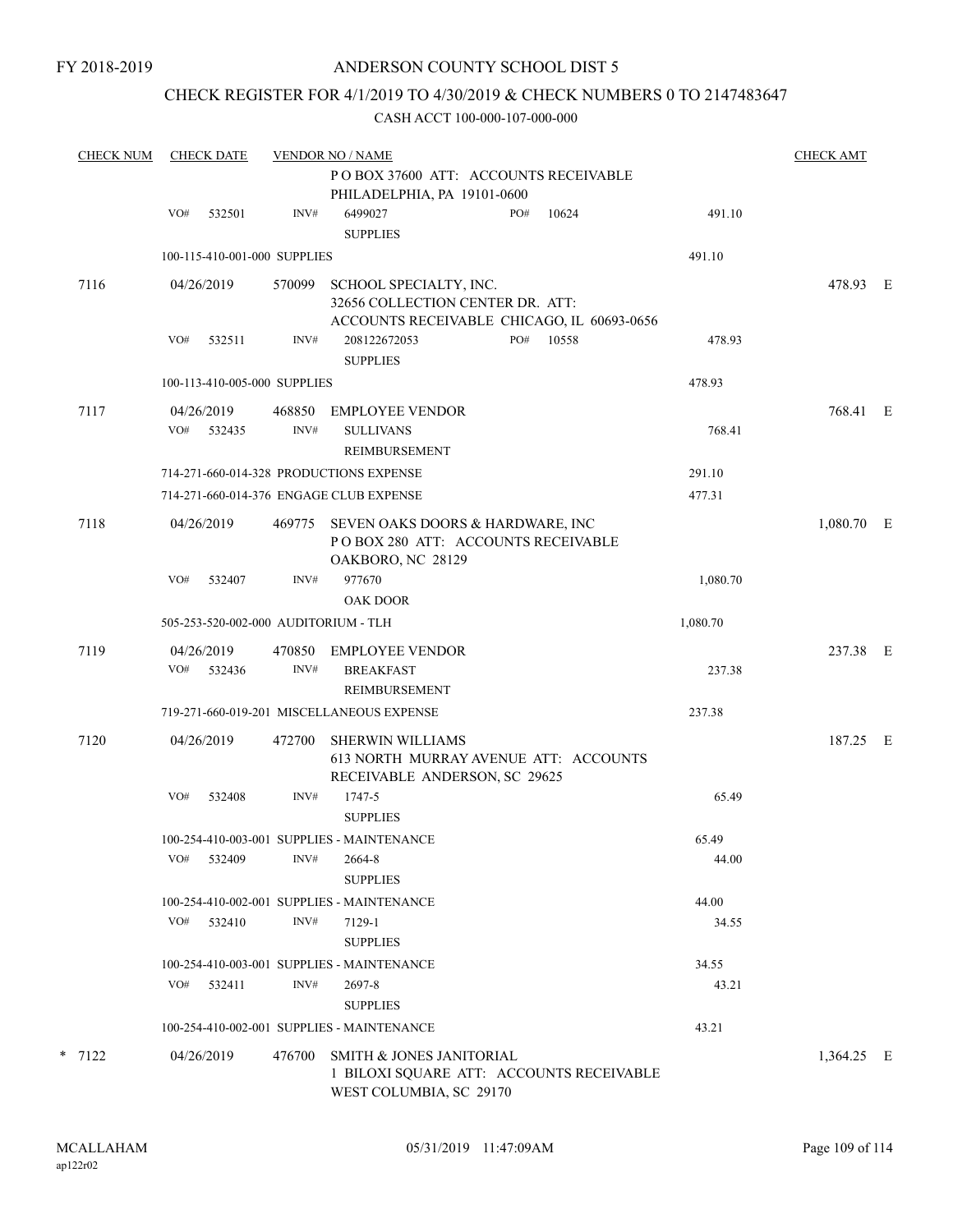## CHECK REGISTER FOR 4/1/2019 TO 4/30/2019 & CHECK NUMBERS 0 TO 2147483647

| <b>CHECK NUM</b> |     | <b>CHECK DATE</b>                 |        | <b>VENDOR NO / NAME</b>                                                                           |     |                                       |          | <b>CHECK AMT</b> |   |
|------------------|-----|-----------------------------------|--------|---------------------------------------------------------------------------------------------------|-----|---------------------------------------|----------|------------------|---|
|                  | VO# | 532516                            | INV#   | 192054<br><b>SUPPLIES</b>                                                                         | PO# | 10324                                 | 1,364.25 |                  |   |
|                  |     |                                   |        | 100-000-170-000-000 WAREHOUSE INVENTORY                                                           |     |                                       | 1,364.25 |                  |   |
| 7123             |     | 04/26/2019                        | 507850 | <b>TRANE</b><br>POBOX 406469 ATT: ACCOUNTS RECEIVABLE<br>ATLANTA, GA 30384-6469                   |     |                                       |          | 183.12 E         |   |
|                  | VO# | 532415                            | INV#   | 5988286<br><b>REPAIR PARTS</b>                                                                    |     |                                       | 183.12   |                  |   |
|                  |     |                                   |        | 100-254-410-003-400 HVAC/ELECTRICAL/PLUMBING                                                      |     |                                       | 183.12   |                  |   |
| $*$ 7127         |     | 04/26/2019                        | 532300 | WHITE JONES ACE HARDWARE<br>POBOX 13012 ATT: ACCOUNTS RECEIVABLE<br>ANDERSON, SC 29624            |     |                                       |          | 226.65 E         |   |
|                  | VO# | 532425                            | INV#   | 881029<br><b>SUPPLIES</b>                                                                         |     |                                       | 17.49    |                  |   |
|                  |     |                                   |        | 100-254-410-003-001 SUPPLIES - MAINTENANCE                                                        |     |                                       | 17.49    |                  |   |
|                  |     | VO# 532426                        | INV#   | 397257                                                                                            |     |                                       | 18.05    |                  |   |
|                  |     |                                   |        | <b>SUPPLIES</b>                                                                                   |     |                                       |          |                  |   |
|                  |     |                                   |        | 100-254-410-002-001 SUPPLIES - MAINTENANCE                                                        |     |                                       | 9.03     |                  |   |
|                  |     |                                   |        | 100-254-410-023-001 SUPPLIES-MAINTENANCE                                                          |     |                                       | 9.02     |                  |   |
|                  |     | VO# 532427                        | INV#   | 880659<br><b>SUPPLIES</b>                                                                         |     |                                       | 55.11    |                  |   |
|                  |     | 100-254-410-000-400 HVAC SUPPLIES |        |                                                                                                   |     |                                       | 55.11    |                  |   |
|                  |     | VO# 532428                        | INV#   | 397207<br><b>SUPPLIES</b>                                                                         |     |                                       | 59.30    |                  |   |
|                  |     |                                   |        | 100-254-410-009-400 HVAC/ELECTRICAL/PLUMBING                                                      |     |                                       | 59.30    |                  |   |
|                  | VO# | 532429                            | INV#   | 880879<br><b>SUPPLIES</b>                                                                         |     |                                       | 46.35    |                  |   |
|                  |     |                                   |        | 100-254-410-017-400 HVAC/ELECTRICAL/PLUMBING                                                      |     |                                       | 46.35    |                  |   |
|                  |     | VO# 532430                        | INV#   | 397088<br><b>SUPPLIES</b>                                                                         |     |                                       | 30.35    |                  |   |
|                  |     |                                   |        | 100-254-410-000-001 MAINT. SUPPLIES-STRUCTURES                                                    |     |                                       | 30.35    |                  |   |
| 7128             |     | 04/26/2019                        |        | 332750 WILLIAM V MACGILL & CO<br>RECEIVABLE LOMBARD, IL 60148                                     |     | 1000 NORTH LOMBARD ROAD ATT: ACCOUNTS |          | 1,302.08         | E |
|                  | VO# | 532526                            | INV#   | 0669709<br><b>WHSE SUPPLIES</b>                                                                   | PO# | 10451                                 | 1,302.08 |                  |   |
|                  |     |                                   |        | 100-000-170-000-000 WAREHOUSE INVENTORY                                                           |     |                                       | 1,302.08 |                  |   |
| $*$ 7132         |     | 04/30/2019                        | 114325 | ANDERSON-OCONEE SPEECH & HEARING SVCS<br>106 DOSTAK DRIVE ATT: BRIAN CURTIS<br>ANDERSON, SC 29621 |     |                                       |          | 749.00 E         |   |
|                  | VO# | 532599                            | INV#   | AND00001<br><b>SERVICES</b>                                                                       | PO# | 10650                                 | 749.00   |                  |   |
|                  |     |                                   |        | 203-127-410-008-000 SUPPLIES - LD/DD/OHI                                                          |     |                                       | 749.00   |                  |   |
| 7133             |     | 04/30/2019                        |        | 126675 ATTAWAY INC                                                                                |     |                                       |          | 284.45 E         |   |
|                  |     |                                   |        |                                                                                                   |     |                                       |          |                  |   |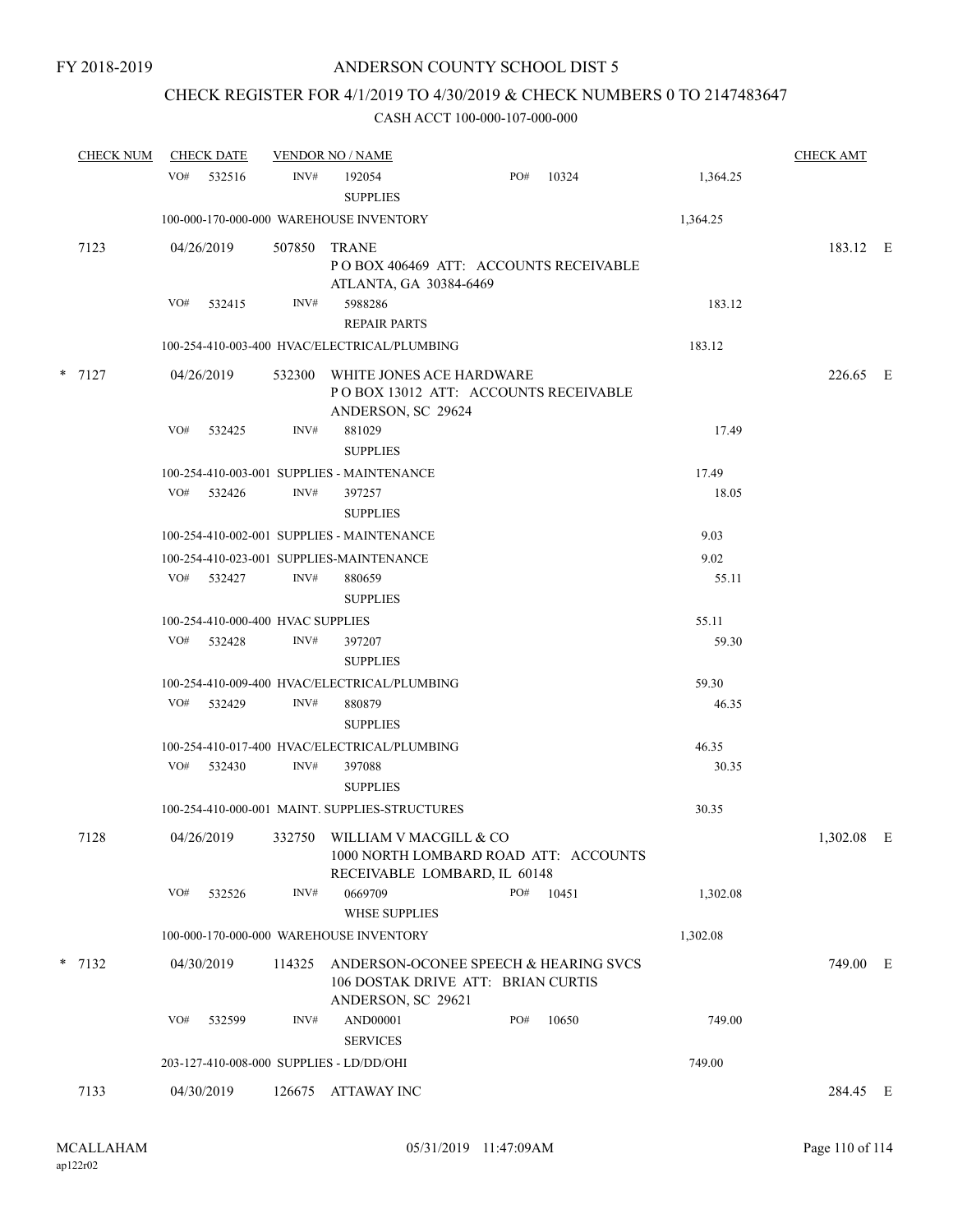## CHECK REGISTER FOR 4/1/2019 TO 4/30/2019 & CHECK NUMBERS 0 TO 2147483647

| <b>CHECK NUM</b> |     | <b>CHECK DATE</b>        |                                  | <b>VENDOR NO / NAME</b>                                                                           |           | <b>CHECK AMT</b> |  |
|------------------|-----|--------------------------|----------------------------------|---------------------------------------------------------------------------------------------------|-----------|------------------|--|
|                  |     |                          |                                  | POBOX 302 ATT: ACCOUNTS RECEIVABLE<br>ANDERSON, SC 29622                                          |           |                  |  |
|                  | VO# | 532602                   | INV#                             | 221222<br><b>TL HANNA</b>                                                                         | 284.45    |                  |  |
|                  |     |                          | 100-233-410-002-000 SUPPLIES     |                                                                                                   | 284.45    |                  |  |
| 7134             |     | 04/30/2019               | 564662                           | <b>BRADY'S SCREEN PRINTING</b><br>106 CONCORD ROAD ATT: ACCOUNTS<br>RECEIVABLE ANDERSON, SC 29621 |           | 115.56 E         |  |
|                  | VO# | 532603                   | INV#                             | 34959<br><b>MCLEES ART</b>                                                                        | 115.56    |                  |  |
|                  |     |                          | 708-271-660-008-228 ART EXPENSE  |                                                                                                   | 115.56    |                  |  |
| $* 7137$         | VO# | 04/30/2019<br>532555     | 572771<br>INV#                   | EMPLOYEE VENDOR<br>PROM SUPPLIES<br>REIMBURSEMENT                                                 | 266.93    | 345.96 E         |  |
|                  |     |                          | 724-271-660-024-491 PROM EXPENSE |                                                                                                   | 266.93    |                  |  |
|                  | VO# | 532694                   | INV#                             | <b>REIMB</b><br>PROM DECORATIONS                                                                  | 79.03     |                  |  |
|                  |     |                          | 724-271-660-024-491 PROM EXPENSE |                                                                                                   | 79.03     |                  |  |
| 7138             |     | 04/30/2019<br>VO# 532704 | INV#                             | 573927 EMPLOYEE VENDOR<br>REIMBURSEMENT<br><b>CELEBRATIONS</b>                                    | 160.06    | 160.06 E         |  |
|                  |     |                          |                                  | 721-190-660-021-429 FACULTY EXPENSE                                                               | 160.06    |                  |  |
| 7139             |     | 04/30/2019               | 569982                           | DSCS HOLDINGS, LLC<br>D/B/A VIRTUAL IMAGE TECHNOLOGY PO BOX<br>2200 CHARLOTTE, NC 28241-2200      |           | 2,784.00 E       |  |
|                  | VO# | 532608                   | INV#                             | 286027<br><b>SOFTWARE</b>                                                                         | 1,390.00  |                  |  |
|                  |     |                          |                                  | 100-264-312-000-000 PURCHASED SERVICES                                                            | 1,390.00  |                  |  |
|                  |     | VO# 532609               | INV#                             | 286028<br><b>SOFTWARE</b>                                                                         | 697.00    |                  |  |
|                  |     |                          | 397-221-410-000-000 SUPPLIES     |                                                                                                   | 697.00    |                  |  |
|                  | VO# | 532610                   | INV#                             | 286029<br><b>SOFTWARE</b>                                                                         | 697.00    |                  |  |
|                  |     |                          | 100-233-410-002-000 SUPPLIES     |                                                                                                   | 697.00    |                  |  |
| 7140             |     | 04/30/2019               | 571257                           | EMS LINQ, INC.<br>EDUCATION MANAGEMENT SYSTEMS PO BOX<br>745000 ATLANTA, GA 30374                 |           | 12,985.00 E      |  |
|                  | VO# | 532686                   | INV#                             | PO#<br>36017<br>10664<br><b>ANNUAL SUPPORT</b>                                                    | 12,985.00 |                  |  |
|                  |     |                          | 600-256-445-000-000 SOFTWARE     |                                                                                                   | 12,985.00 |                  |  |
| 7141             |     | 04/30/2019               | 237555                           | <b>FORMS &amp; SUPPLY</b><br>PO BOX 563953 ATT: ACCOUNTS RECEIVABLE<br>CHARLOTTE, NC 28256        |           | 2,179.33 E       |  |
|                  | VO# | 532612                   | INV#                             | 5010611                                                                                           | 384.21    |                  |  |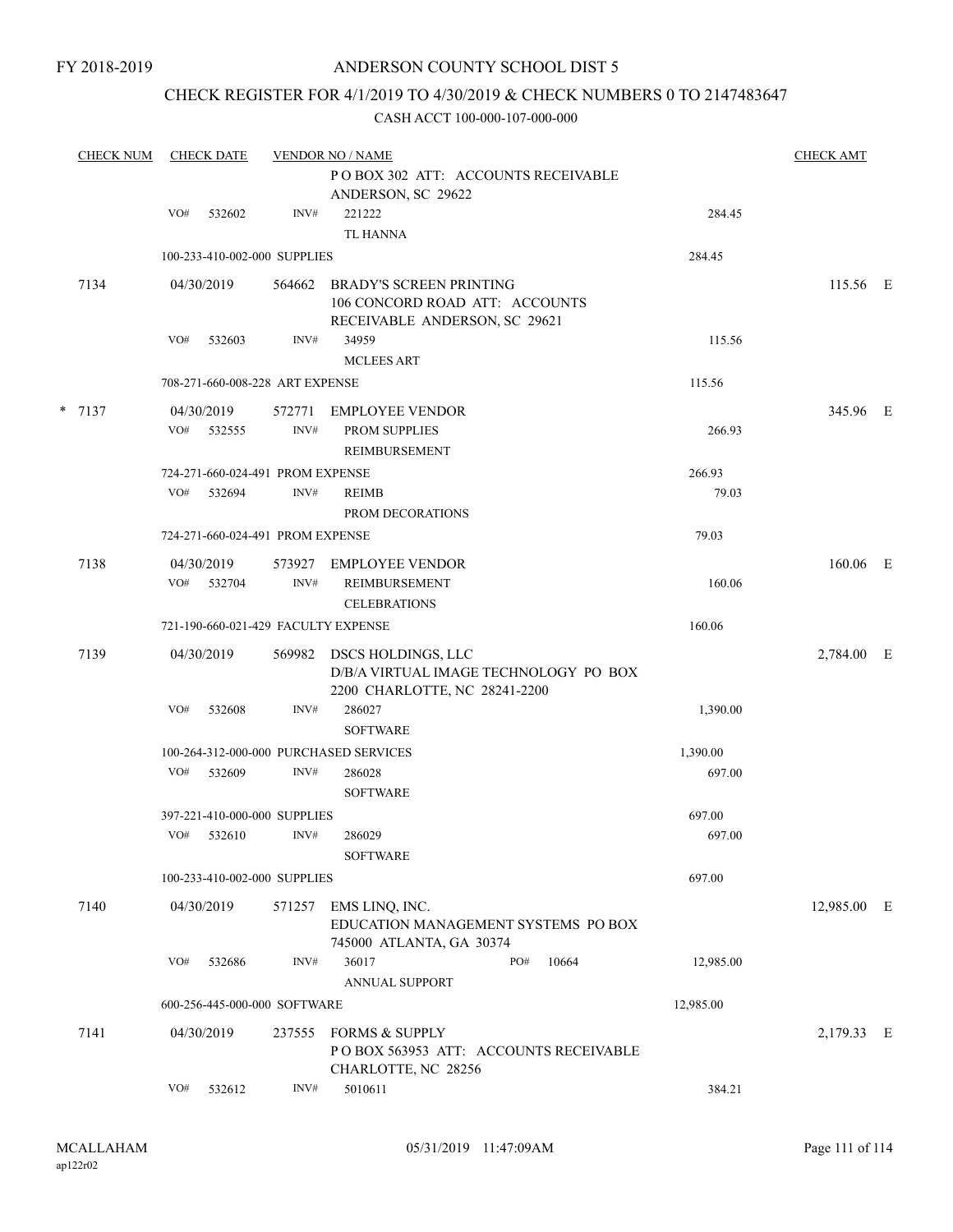## CHECK REGISTER FOR 4/1/2019 TO 4/30/2019 & CHECK NUMBERS 0 TO 2147483647

| <b>CHECK NUM</b> |     | <b>CHECK DATE</b>            |        | <b>VENDOR NO / NAME</b>                                                                          |     |       |          | <b>CHECK AMT</b> |  |
|------------------|-----|------------------------------|--------|--------------------------------------------------------------------------------------------------|-----|-------|----------|------------------|--|
|                  |     |                              |        | <b>TONER</b>                                                                                     |     |       |          |                  |  |
|                  |     |                              |        | 100-114-410-003-VEN SUPPLY-ADDT'L FOR LOST VENDING                                               |     |       | 384.21   |                  |  |
|                  | VO# | 532613                       | INV#   | 5000076<br><b>SUPPLIES</b>                                                                       |     |       | 496.09   |                  |  |
|                  |     |                              |        | 715-271-660-015-201 MISCELLANEOUS EXPENSE                                                        |     |       | 313.93   |                  |  |
|                  |     |                              |        | 715-271-660-015-201 MISCELLANEOUS EXPENSE                                                        |     |       | 182.16   |                  |  |
|                  | VO# | 532672                       | INV#   | 5001052-1<br>5001052-0                                                                           | PO# | 10645 | 1,283.94 |                  |  |
|                  |     | 100-147-410-018-000 SUPPLIES |        |                                                                                                  |     |       | 1,283.94 |                  |  |
|                  | VO# | 532705                       | INV#   | C4984465-0<br>4984428-0                                                                          |     |       | 15.09    |                  |  |
|                  |     |                              |        | 719-271-660-019-201 MISCELLANEOUS EXPENSE                                                        |     |       | 15.09    |                  |  |
| $*$ 7143         |     | 04/30/2019                   | 565398 | EMPLOYEE VENDOR                                                                                  |     |       |          | 114.41 E         |  |
|                  | VO# | 532556                       | INV#   | <b>SULLIVANS</b><br>REIMBURSEMENT                                                                |     |       | 114.41   |                  |  |
|                  |     |                              |        | 100-113-410-006-VEN SUPPLY-ADDT'L FOR LOST VENDING                                               |     |       | 114.41   |                  |  |
|                  |     |                              |        |                                                                                                  |     |       |          |                  |  |
| $*$ 7147         |     | 04/30/2019                   | 570057 | HERITAGE FOOD SERVICE GROUP<br>P.O. BOX 71595 ATT: ACCOUNTS RECEIVABLE<br>CHICAGO, IL 60694-1595 |     |       |          | 1,739.82 E       |  |
|                  | VO# | 532618                       | INV#   | 0005688200<br><b>REPAIR PARTS</b>                                                                |     |       | 25.87    |                  |  |
|                  |     |                              |        | 600-256-323-006-000 REPAIRS TO EQUIPMENT                                                         |     |       | 25.87    |                  |  |
|                  | VO# | 532619                       | INV#   | 0005693588                                                                                       |     |       | 1,527.92 |                  |  |
|                  |     |                              |        | <b>DISPOSAL</b>                                                                                  |     |       |          |                  |  |
|                  |     |                              |        | 600-256-323-002-000 REPAIRS TO EQUIPMENT                                                         |     |       | 1,527.92 |                  |  |
|                  | VO# | 532620                       | INV#   | 0005664429<br><b>REPAIR PARTS</b>                                                                |     |       | 186.03   |                  |  |
|                  |     |                              |        | 600-256-323-013-000 REPAIRS TO EQUIPMENT                                                         |     |       | 186.03   |                  |  |
| 7148             |     | 04/30/2019                   |        | 573279 HERSHEY CREAMERY COMPANY<br>301 S CAMERON STREET HARRISBURG, PA                           |     |       |          | 436.80 E         |  |
|                  |     |                              |        | 17101-2815                                                                                       |     |       |          |                  |  |
|                  | VO# | 532621                       | INV#   | 14157639<br><b>NORTH POINTE</b>                                                                  |     |       | 233.64   |                  |  |
|                  |     |                              |        | 713-271-660-013-391 ICE CREAM SALES EXPENSE                                                      |     |       | 233.64   |                  |  |
|                  | VO# | 532706                       | INV#   | 000023980                                                                                        |     |       | 203.16   |                  |  |
|                  |     |                              |        | WHITEHALL                                                                                        |     |       |          |                  |  |
|                  |     |                              |        | 719-271-660-019-391 ICE CREAM SALES EXPENSE                                                      |     |       | 203.16   |                  |  |
| $*$ 7151         |     | 04/30/2019                   | 300176 | <b>JOSTENS INC</b>                                                                               |     |       |          | $1,046.36$ E     |  |
|                  |     |                              |        | 21336 NETWORK PLACE ATT: ACCOUNTS<br>RECEIVABLE CHICAGO, IL 60673                                |     |       |          |                  |  |
|                  | VO# | 532665                       | INV#   | 726767<br><b>HONORS GP</b>                                                                       | PO# | 10427 | 628.30   |                  |  |
|                  |     |                              |        | 100-221-410-002-000 SUPPLIES AND MATERIALS                                                       |     |       | 453.77   |                  |  |
|                  |     |                              |        | 100-221-410-003-000 SUPPLIES AND MATERIALS                                                       |     |       | 174.53   |                  |  |
|                  |     |                              |        |                                                                                                  |     |       |          |                  |  |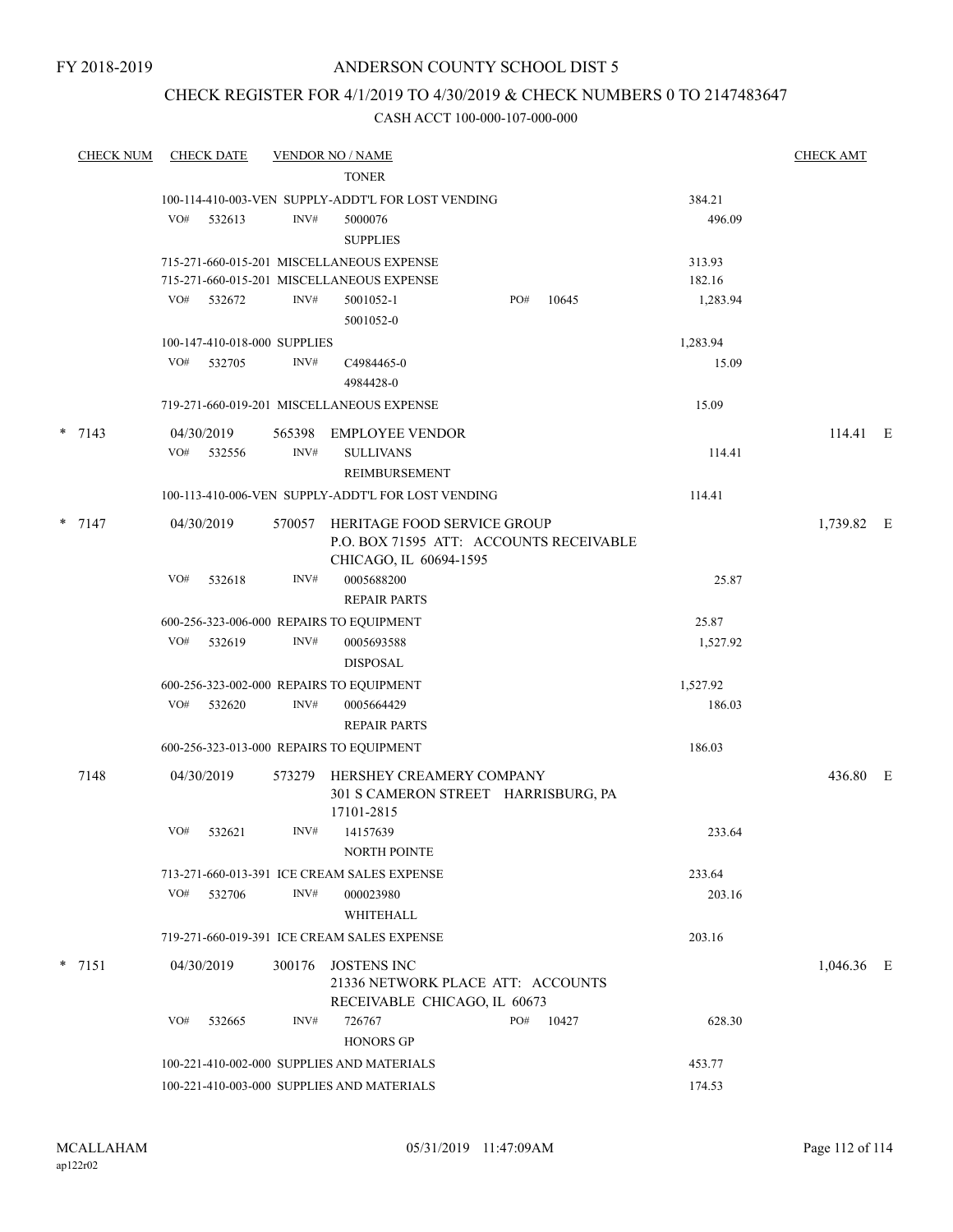# CHECK REGISTER FOR 4/1/2019 TO 4/30/2019 & CHECK NUMBERS 0 TO 2147483647

| <b>CHECK NUM</b> | <b>CHECK DATE</b>                   |                                     | <b>VENDOR NO / NAME</b>                                                                                  |          | <b>CHECK AMT</b> |  |
|------------------|-------------------------------------|-------------------------------------|----------------------------------------------------------------------------------------------------------|----------|------------------|--|
|                  | VO#<br>532666                       | INV#                                | 22822734<br><b>DIPLOMAS &amp; AWARDS</b>                                                                 | 418.06   |                  |  |
|                  |                                     |                                     | 100-114-410-000-000 SUPPLIES AND MATERIALS                                                               | 418.06   |                  |  |
|                  |                                     |                                     |                                                                                                          |          |                  |  |
| 7152             | 04/30/2019                          | 563608                              | JW PEPPER & SON, INC<br>POBOX 642 ATT: ACCOUNTS RECEIVABLE<br><b>EXTON, PA 19341</b>                     |          | 536.13 E         |  |
|                  | VO#<br>532701                       | INV#                                | 129784<br><b>GLENVIEW</b>                                                                                | 536.13   |                  |  |
|                  |                                     |                                     | 100-113-410-020-COB CHORUS, ORCHESTRA & BAND                                                             | 536.13   |                  |  |
| $*$ 7155         | 04/30/2019                          |                                     | 574122 LAKE HARTWELL COUNTRY<br>PO BOX 565 PENDLETON, SC 29670                                           |          | 1,118.00 E       |  |
|                  | VO#<br>532626                       | INV#                                | DATE 4/29/19<br>WHITEHALL ELEM                                                                           | 1,118.00 |                  |  |
|                  |                                     |                                     | 719-271-660-019-353 FIELD TRIPS GRADE 3 EXPENSE                                                          | 1,118.00 |                  |  |
| * 7159           | 04/30/2019<br>VO#<br>532654         | 574558<br>INV#                      | <b>EMPLOYEE VENDOR</b><br><b>REIMB</b><br><b>INNOVATION LAB</b>                                          | 585.66   | 585.66 E         |  |
|                  |                                     |                                     | 100-221-410-000-DIS DIGITAL INTEGRATION SUPPLIES                                                         | 585.66   |                  |  |
| 7160             | 04/30/2019                          | 569877                              | NATIONAL FFA ORGANIZATION<br>POBOX 631363 ATT: ACCOUNTS RECEIVABLE<br>CINCINNATI, OH 45263-1363          |          | 518.50 E         |  |
|                  | VO#<br>532631                       | INV#                                | MDS-168743<br><b>CUST #5226</b>                                                                          | 518.50   |                  |  |
|                  |                                     | 701-271-660-001-850 FFA EXPENSE     |                                                                                                          | 518.50   |                  |  |
| $*$ 7163         | 04/30/2019                          | 405100                              | PERMA-BOUND<br>617 EAST VANDALIA ROAD ATT: ACCOUNTS<br>RECEIVABLE JACKSONVILLE, IL 62650-3599            |          | 408.54 E         |  |
|                  | VO#<br>532640                       | INV#                                | 1818259<br><b>NORTH POINTE</b>                                                                           | 408.54   |                  |  |
|                  | 713-271-660-013-305 LIBRARY EXPENSE |                                     |                                                                                                          | 408.54   |                  |  |
| 7164             | 04/30/2019<br>VO#<br>532549         | INV#                                | 440625 EMPLOYEE VENDOR<br><b>CAREER LUNCH</b><br>REIMBURSEMENT                                           | 165.99   | 165.99 E         |  |
|                  |                                     |                                     | 708-271-660-008-360 SCHOOL STORE/COUNCIL EXPENSE                                                         | 165.99   |                  |  |
| $* 7166$         | 04/30/2019                          | 564392                              | <b>SCHOLASTIC READING CLUB</b><br>PO BOX 7504 JEFFERSON CITY, MO 65102                                   |          | 206.50 E         |  |
|                  | VO#<br>532643                       | INV#                                | <b>NORTH POINTE</b><br>ACCT# 2338187152                                                                  | 206.50   |                  |  |
|                  |                                     | 713-271-660-013-305 LIBRARY EXPENSE |                                                                                                          | 206.50   |                  |  |
| 7167             | 04/30/2019                          | 570099                              | SCHOOL SPECIALTY, INC.<br>32656 COLLECTION CENTER DR. ATT:<br>ACCOUNTS RECEIVABLE CHICAGO, IL 60693-0656 |          | 620.44 E         |  |
|                  | VO#<br>532644                       | INV#                                | 208122537531<br>308103275284                                                                             | 620.44   |                  |  |